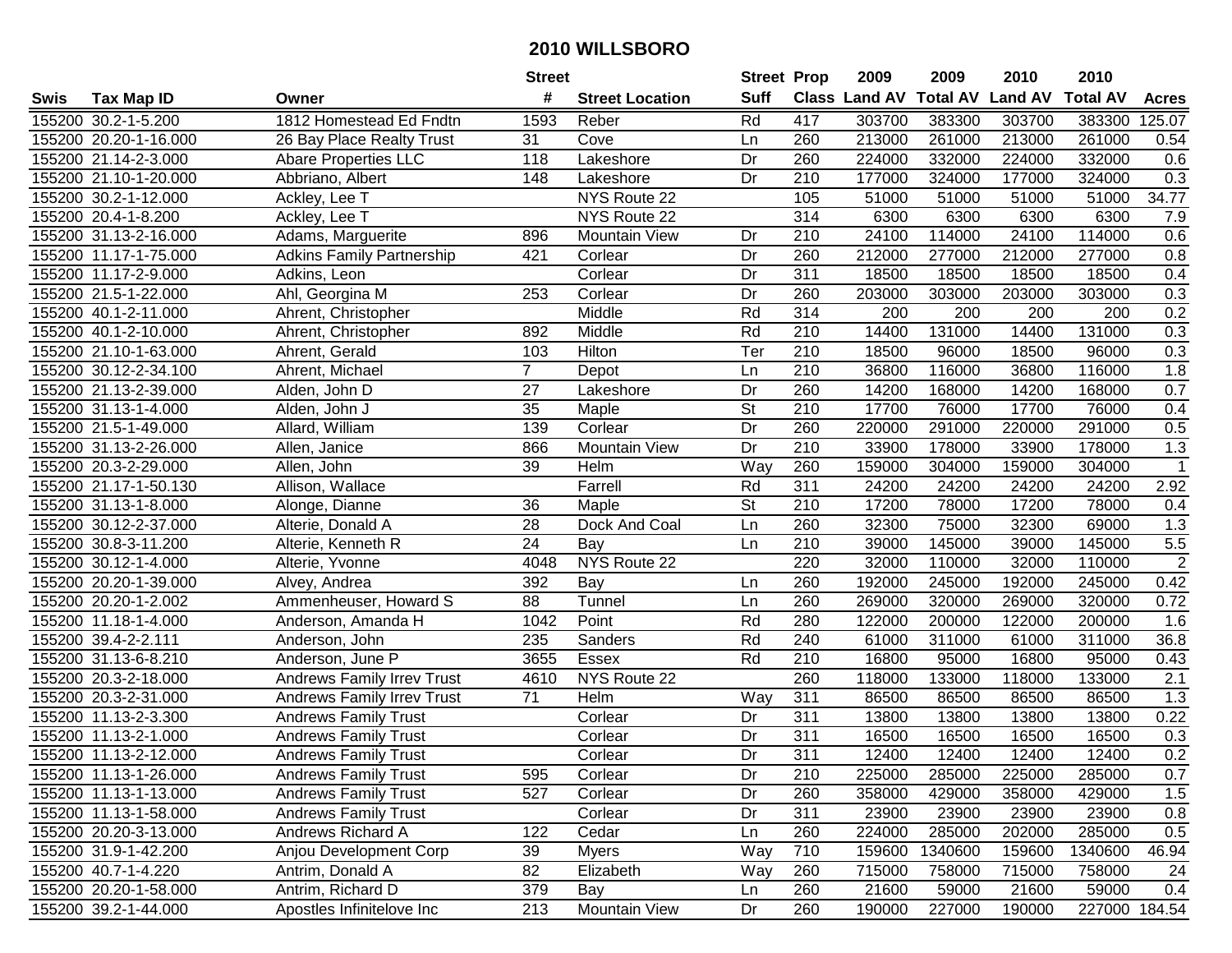|      |                               |                                    | <b>Street</b> |                        | <b>Street Prop</b> |                  | 2009           | 2009            | 2010           | 2010            |              |
|------|-------------------------------|------------------------------------|---------------|------------------------|--------------------|------------------|----------------|-----------------|----------------|-----------------|--------------|
| Swis | <b>Tax Map ID</b>             | Owner                              | #             | <b>Street Location</b> | <b>Suff</b>        |                  | Class Land AV  | <b>Total AV</b> | <b>Land AV</b> | <b>Total AV</b> | <b>Acres</b> |
|      | 155200 20.20-1-80.001         | Arnold Robert L                    | 326           | Bay                    | Ln                 | 210              | 54000          | 230000          | 54000          | 240000          | 8.4          |
|      | 155200 11.17-1-62.000         | Arnold William S                   | 363           | Corlear                | Dr                 | 260              | 170000         | 225000          | 170000         | 225000          | 0.4          |
|      | 155200 20.20-1-30.000         | Arnold, Dean H                     | 5             | Blueberry              | Way                | 260              | 118000         | 235000          | 118000         | 235000          | 0.14         |
|      | 155200 30.3-1-27.000          | Arnold, Eric J                     | 605           | Reber                  | Rd                 | 240              | 71000          | 243000          | 73000          | 250000          | 34.94        |
|      | 155200 21.10-1-21.200         | Arnold, John                       |               | Lakeshore              | Dr                 | 311              | 1100           | 1100            | 1100           | 1100            | 0.24         |
|      | 155200 20.20-1-55.400         | Arnold, Paul M                     | 370           | Bay                    | Ln                 | 210              | 35000          | 210000          | 35000          | 210000          | 1.02         |
|      | 155200 21.9-9-8.000           | Arsenault, Philip                  |               | Grove                  | Ave                | 311              | 3000           | 3000            | 3000           | 3000            | 0.1          |
|      | 155200 21.9-10-3.000          | Arsenault, Philip                  |               | <b>Birch</b>           | Ave                | 311              | 18500          | 18500           | 18500          | 18500           | 0.4          |
|      | 155200 30.8-3-6.000           | Arsenault, Philip                  |               | Bay                    | Ln                 | 311              | 17600          | 17600           | 17600          | 17600           | 0.6          |
|      | 155200 31.13-6-33.000         | Ashline, David                     | 3629          | Essex                  | Rd                 | 270              | 14300          | 24000           | 14300          | 24000           | 0.68         |
|      | 155200 31.13-6-12.000         | Ashline, David                     | 3639          | Essex                  | Rd                 | 270              | 13400          | 56000           | 16000          | 51000           | 0.4          |
|      | 155200 31.9-1-51.000          | Ashline, James G                   | 3937          | NYS Route 22           |                    | 210              | 30800          | 81000           | 30800          | 81000           | 0.84         |
|      | 155200 30.12-2-14.015         | Ashline, Michael J                 | 3984          | NYS Route 22           |                    | 210              | 36200          | 119000          | 36200          | 118000          | 1.5          |
|      | 155200 31.13-6-25.200         | Ashline, Randy M                   | 29            | Woodlawn               | Ln                 | 210              | 35600          | 146000          | 35600          | 146000          | 1.1          |
|      | 155200 30.12-2-42.000         | Ashline, Robert A                  | 14            | Depot                  | Ln                 | 210              | 26500          | 129000          | 26500          | 129000          | 0.69         |
|      | 155200 21.9-10-16.000         | Ashline, Ward                      |               | Pine                   | Ave                | 311              | 6300           | 6300            | 6300           | 6300            | 0.12         |
|      | 155200 21.9-10-15.000         | Ashline, Ward D                    | 4             | Pine                   | Ave                | 270              | 15700          | 38000           | 15700          | 38000           | 0.25         |
|      | 155200 31.9-1-6.112           | Assoc Comm Adk Region Inc          | 39            | Farrell                | Rd                 | 642              | 56000          | 430000          | 56000          | 430000          | 3.15         |
|      | 155200 652.-9999-601.700/1881 | <b>AT&amp;T Communications Inc</b> |               | <b>Outside Plant</b>   |                    | 836              | $\mathbf 0$    | 172423          | 0              | 144991          | $\pmb{0}$    |
|      | 155200 652.-9999-601.700/1882 | <b>AT&amp;T Communications Inc</b> |               | <b>Outside Plant</b>   |                    | 836              | $\Omega$       | 16762           | 0              | 14095           | $\mathbf 0$  |
|      | 155200 31.13-5-14.100         | Atkinson, Donald J                 | 1255          | Middle                 | Rd                 | 210              | 22000          | 89000           | 22000          | 89000           | 0.53         |
|      | 155200 21.10-1-72.000         | Atkinson, William                  |               | Vista                  | Dr                 | 311              | 16500          | 16500           | 16500          | 16500           | 0.3          |
|      | 155200 21.10-1-58.000         | Aubin, Miles E                     | 704           | Point                  | Rd                 | 210              | 30100          | 89000           | 30100          | 89000           | 0.83         |
|      | 155200 21.13-3-8.000          | Auch, Arthur A                     | 510           | Point                  | Rd                 | 260              | 241000         | 276000          | 241000         | 276000          | 1.8          |
|      | 155200 21.13-3-7.000          | Auch, Arthur A                     | 514           | Point                  | Rd                 | $\overline{312}$ | 111000         | 113000          | 111000         | 120000          | $1.1$        |
|      | 155200 652.-9999-602.500/1881 | Ausable Valley Tel Co              |               | <b>Outside Plant</b>   |                    | 836              | $\overline{0}$ | 846             | 0              | 645             | $\mathbf 0$  |
|      | 155200 11.17-1-55.000         | Avalon Willsboro LLC               | 339           | Corlear                | Dr                 | 260              | 132000         | 199000          | 132000         | 199000          | 0.3          |
|      | 155200 30.12-2-12.120         | Backman, David                     | 15            | Forster                | Way                | 210              | 21000          | 88000           | 21000          | 69000           | 0.49         |
|      | 155200 21.14-2-12.000         | Badgley, Linda T                   | 84            | Lakeshore              | Dr                 | 210              | 215000         | 275000          | 215000         | 275000          | 0.4          |
|      | 155200 30.2-1-9.000           | Bahner, Florence S                 | 1545          | Reber                  | Rd                 | 260              | 71700          | 128900          | 71700          | 128900          | 0.7          |
|      | 155200 20.20-1-40.000         | Bahnsen, Ralph                     | 390           | Bay                    | Ln                 | $\overline{210}$ | 192000         | 255000          | 192000         | 255000          | 0.5          |
|      | 155200 21.5-1-11.200          | Bailey, Wayne R                    | 271           | Corlear                | Dr                 | 260              | 127000         | 171000          | 127000         | 171000          | 0.2          |
|      | 155200 31.13-6-8.100          | Baker, Allen W                     |               | <b>Essex</b>           | Rd                 | 311              | 400            | 400             | 400            | 400             | 0.1          |
|      | 155200 31.18-1-4.000          | Baker, Evelyn                      | 3405          | Essex                  | Rd                 | 270              | 13400          | 25000           | 13400          | 21000           | 0.4          |
|      | 155200 31.9-2-5.000           | Baker, John W                      | 16            | Stower                 | Ln                 | 210              | 17600          | 69000           | 17600          | 69000           | 0.4          |
|      | 155200 21.9-12-11.000         | Baker, Michelle K                  | 40            | Spruce                 | Ave                | 270              | 18500          | 18600           | 18500          | 18600           | 0.4          |
|      | 155200 31.9-1-13.000          | Baker, Ronald J Jr                 | 27            | Point                  | Rd                 | 220              | 26800          | 105000          | 26800          | 105000          | 0.7          |
|      | 155200 11.17-1-17.000         | Baker, Ruth B                      | 28            | Hatch                  | Way                | 210              | 26100          | 72000           | 26100          | 72000           | 0.6          |
|      | 155200 21.14-1-4.053          | Ball Wendy L                       | 40            | Hilton                 | Ter                | 210              | 46000          | 103000          | 46000          | 103000          | 0.6          |
|      | 155200 31.13-7-3.000          | Ball, John                         | 30            | Woodlawn               | Ln                 | 210              | 24100          | 134000          | 24100          | 134000          | 0.6          |
|      | 155200 31.14-1-7.000          | Ball, Terry                        | 3476          | Essex                  | Rd                 | 210              | 42000          | 140000          | 42000          | 140000          | 4.88         |
|      | 155200 31.17-3-20.400         | Ball, Wendy                        |               | Middle                 | Rd                 | 311              | 24500          | 24500           | 24500          | 24500           | 4.78         |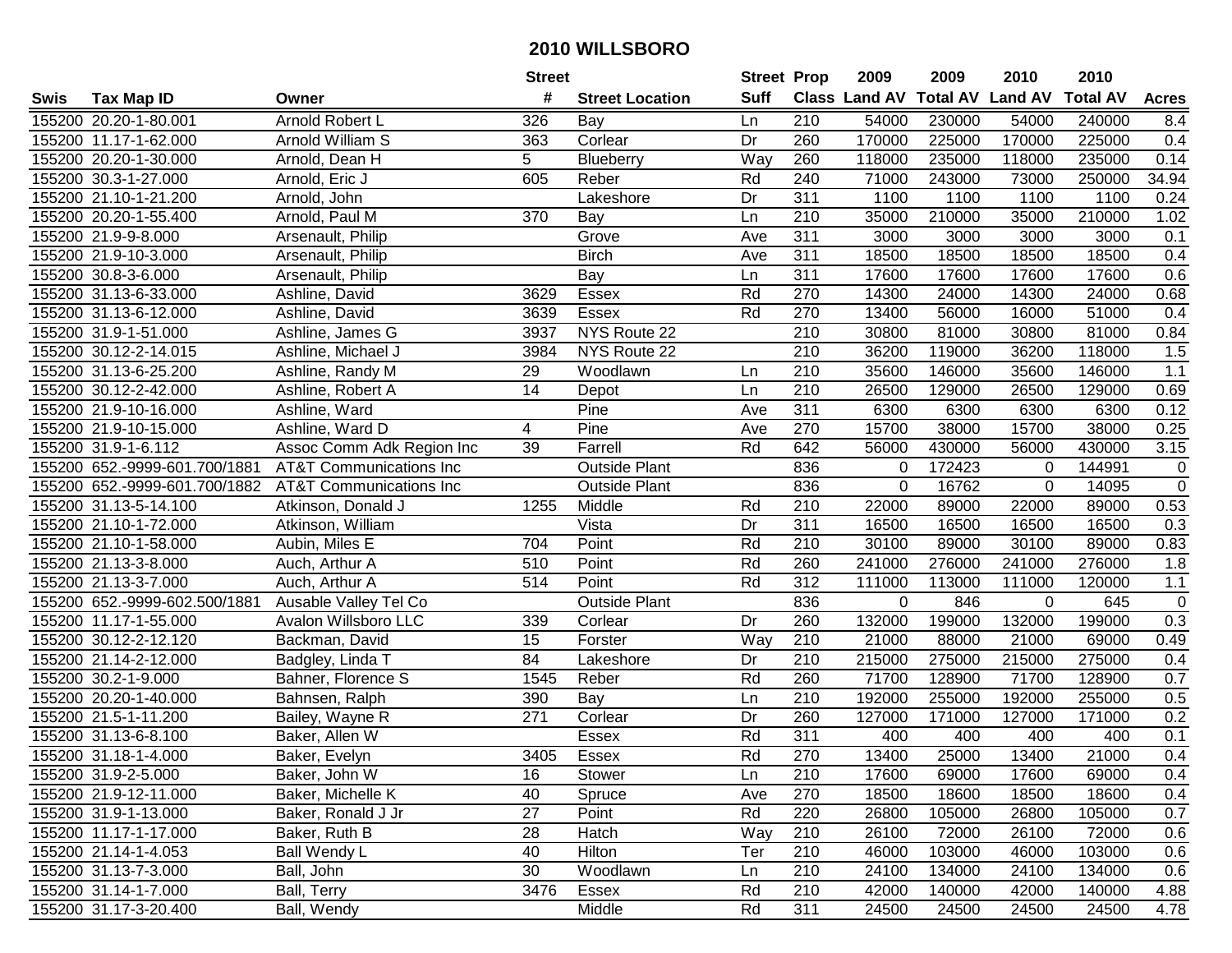|      |                               |                               | <b>Street</b> |                        | <b>Street Prop</b> |                  | 2009   | 2009    | 2010                           | 2010            |              |
|------|-------------------------------|-------------------------------|---------------|------------------------|--------------------|------------------|--------|---------|--------------------------------|-----------------|--------------|
| Swis | <b>Tax Map ID</b>             | Owner                         | #             | <b>Street Location</b> | <b>Suff</b>        |                  |        |         | Class Land AV Total AV Land AV | <b>Total AV</b> | <b>Acres</b> |
|      | 155200 21.13-2-4.001          | Banker, Ronald                |               | Point                  | Rd                 | 311              | 3000   | 3000    | 3000                           | 3000            | 0.1          |
|      | 155200 31.9-1-60.000          | <b>Banshee Holdings LLC</b>   |               | Point                  | Rd                 | 311              | 22300  | 22300   | 22300                          | 22300           | 2.9          |
|      | 155200 31.13-6-24.100         | <b>Barber Matthew F</b>       | 51            | Woodlawn               | Ln                 | 210              | 27100  | 85000   | 27100                          | 85000           | 0.8          |
|      | 155200 21.9-9-24.000          | Barber, David                 | 24            | Grove                  | Ave                | 210              | 17600  | 53000   | 17600                          | 53000           | 0.25         |
|      | 155200 30.3-1-22.000          | Barber, Matthew F             |               | Reber                  | Rd                 | 322              | 57000  | 57000   | 57000                          | 57000           | 43.5         |
|      | 155200 21.9-2-9.000           | Bardeen, William L            | 71            | Corlear                | Dr                 | 260              | 225000 | 398000  | 225000                         | 398000          | 0.6          |
|      | 155200 31.5-1-9.200           | Baribeau, Rolland             | 274           | Point                  | Rd                 | 250              | 970000 | 1370000 | 970000                         | 1370000         | 20.5         |
|      | 155200 31.6-1-1.200           | Baribeau, Rolland             |               | Dugan                  | $\overline{Way}$   | 311              | 376000 | 376000  | 376000                         | 376000          | 7.3          |
|      | 155200 40.1-2-18.000          | Barnaby, Joseph               | 3033          | Essex                  | Rd                 | $\overline{210}$ | 29000  | 127000  | 29000                          | 127000          | 0.7          |
|      | 155200 30.20-3-18.000         | Barnaby, Ronald J             | 1030          | Sunset                 | Dr                 | 210              | 35300  | 213000  | 35300                          | 213000          | 1.03         |
|      | 155200 11.17-2-20.000         | Barnes, John A                | 372           | Corlear                | Dr                 | 311              | 28300  | 66000   | 28300                          | 28300           | 0.7          |
|      | 155200 21.13-3-5.000          | Barone, Kathleen D            | 532           | Point                  | Rd                 | 260              | 195000 | 294000  | 195000                         | 294000          | 0.77         |
|      | 155200 31.17-3-5.100          | Barton, Elton                 | 1201          | Middle                 | Rd                 | 270              | 22500  | 45000   | 22500                          | 43000           | 0.84         |
|      | 155200 31.10-1-3.000          | Barton, Phillip J             | 101           | Perrys Point           | Way                | 260              | 140000 | 243000  | 140000                         | 243000          | 0.4          |
|      | 155200 21.10-1-74.000         | Barwood, Anthony G Jr         |               | Vista                  | Dr                 | 311              | 20500  | 20500   | 20500                          | 20500           | 0.5          |
|      | 155200 30.20-1-1.300          | <b>Bashaw Frank</b>           | 576           | <b>Mountain View</b>   | Dr                 | 270              | 26700  | 63300   | 28300                          | 57000           | 1.77         |
|      | 155200 20.20-1-8.000          | Bates, Richard                | 72            | Tunnel                 | Ln                 | 260              | 147000 | 176000  | 147000                         | 176000          | 0.19         |
|      | 155200 20.20-1-9.000          | Bates, Richard J              | 70            | Tunnel                 | Ln                 | 210              | 143000 | 184000  | 143000                         | 260000          | 0.21         |
|      | 155200 21.9-2-10.200          | Battaline, Robert             | 65            | Corlear                | Dr                 | 260              | 218000 | 240000  | 218000                         | 240000          | 0.75         |
|      | 155200 21.9-13-16.000         | Battle, Johnny C              | 697           | Point                  | Rd                 | 210              | 26800  | 51000   | 26800                          | 51000           | 0.84         |
|      | 155200 39.2-1-34.000          | Bauer, Ronald R               | 753           | Sunset                 | Dr                 | 240              | 107000 | 316000  | 109000                         | 316000          | 74.7         |
|      | 155200 39.3-2-23.000          | Baumann, Walter               | 168           | Spear                  | Rd                 | 210              | 29600  | 190000  | 29600                          | 190000          | 4.86         |
|      | 155200 652.-9999-713.000/1881 | <b>BCE Nexxia Corporation</b> |               | 888888 Outside Plant   |                    | 836              | 0      | 195232  | 0                              | 185034          | $\mathbf 0$  |
|      | 155200 31.13-3-15.200         | Beardsley, Rudolph            | 3719          | Main                   | St                 | 484              | 11100  | 46000   | 11100                          | 46000           | 0.2          |
|      | 155200 11.17-1-74.000         | Beardsley, Rudolph            | 419           | Corlear                | Dr                 | 260              | 273000 | 335000  | 273000                         | 335000          | 1.1          |
|      | 155200 11.17-2-10.000         | Beardsley, Rudolph            |               | Corlear                | Dr                 | 311              | 26600  | 26600   | 26600                          | 26600           | 1.72         |
|      | 155200 39.2-1-30.000          | Beardsley, Rudolph G          |               | Coonrod                | Rd                 | 311              | 8400   | 8400    | 8400                           | 8400            | 7.01         |
|      | 155200 39.2-1-27.000          | Beardsley, Rudolph G          |               | Coonrod                | Rd                 | 312              | 66000  | 66000   | 66000                          | 73000           | 36.99        |
|      | 155200 31.13-5-5.000          | Beardsley, Rudolph G          | 1236          | Sunset                 | Dr                 | $\overline{210}$ | 21200  | 92000   | 21200                          | 92000           | 0.5          |
|      | 155200 21.14-2-33.000         | Becker Henry J III            | 67            | Lakeshore              | Dr                 | $\overline{210}$ | 49000  | 106000  | 49000                          | 106000          | 0.7          |
|      | 155200 21.14-2-16.000         | Becker Henry J III            |               | Lakeshore              | $\overline{Dr}$    | 311              | 100400 | 100400  | 100400                         | 100400          | 0.2          |
|      | 155200 21.14-2-35.000         | Becker, Lorraine B            |               | Lakeshore              | Dr                 | 311              | 3000   | 3000    | 3000                           | 3000            | 0.2          |
|      | 155200 21.14-2-34.000         | Becker, Lorraine B            | 71            | Lakeshore              | Dr                 | 260              | 27100  | 72000   | 27100                          | 72000           | 0.6          |
|      | 155200 31.18-1-10.110         | Bedell, Reginald              | 3311          | Essex                  | Rd                 | 240              | 310000 | 555000  | 310000                         | 555000          | 290          |
|      | 155200 21.9-12-1.000          | Begley, Phebe                 | 22            | Oak                    | Ave                | 270              | 18500  | 41000   | 18500                          | 39000           | 0.4          |
|      | 155200 40.1-2-8.120           | Belanger, Winfield L          | 908           | Middle                 | Rd                 | 210              | 29000  | 105300  | 29000                          | 105300          | 4.3          |
|      | 155200 21.5-1-54.200          | Bell, Christopher Na          | 148           | Corlear                | Dr                 | 210              | 31000  | 127000  | 31000                          | 127000          | 0.55         |
|      | 155200 31.13-7-1.000          | Belzile, Daniel               | 18            | Woodlawn               | Ln                 | 210              | 29700  | 228000  | 29700                          | 228000          | 0.8          |
|      | 155200 31.13-4-37.000         | Belzile, Daniel               | 3744          | Main                   | <b>St</b>          | 411              | 19600  | 40000   | 19600                          | 40000           | 0.5          |
|      | 155200 31.17-4-13.000         | Belzile, Daniel J Jr          | 115           | Woodlawn               | Ln                 | 210              | 22000  | 139000  | 22000                          | 139000          | 0.53         |
|      | 155200 31.17-4-11.000         | Belzile, Daniel J Sr          | 109           | Woodlawn               | Ln                 | 311              | 27600  | 27600   | 27600                          | 27600           | 3.41         |
|      | 155200 31.9-1-29.000          | Belzile, Daniel J Sr          | 45            | Maple                  | <b>St</b>          | 210              | 17600  | 101000  | 17600                          | 101000          | 0.4          |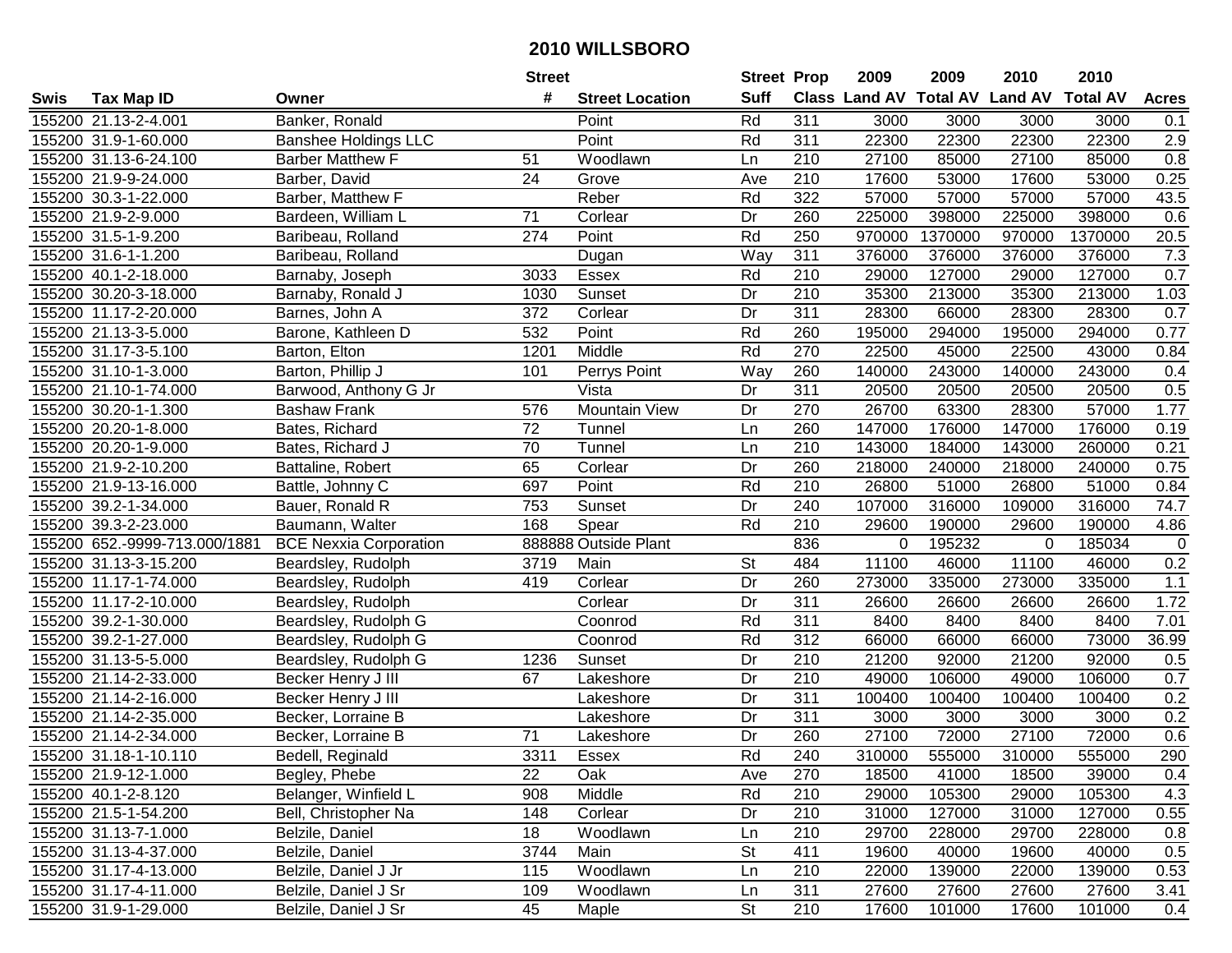|      |                       |                             | <b>Street</b> |                        | <b>Street Prop</b>       |                  | 2009   | 2009   | 2010                           | 2010            |                         |
|------|-----------------------|-----------------------------|---------------|------------------------|--------------------------|------------------|--------|--------|--------------------------------|-----------------|-------------------------|
| Swis | <b>Tax Map ID</b>     | Owner                       | #             | <b>Street Location</b> | <b>Suff</b>              |                  |        |        | Class Land AV Total AV Land AV | <b>Total AV</b> | <b>Acres</b>            |
|      | 155200 31.13-4-4.001  | Belzile, Daniel J Sr        | 3756          | Main                   | <b>St</b>                | 210              | 15100  | 116000 | 15100                          | 116000          | 0.3                     |
|      | 155200 21.13-1-4.000  | Belzile, Evan L             | 635           | Point                  | Rd                       | 210              | 18500  | 50000  | 18500                          | 50000           | 0.3                     |
|      | 155200 30.12-1-13.100 | Belzile, Gilbert            | 163           | Fish And Game          | Dr                       | 240              | 60000  | 280000 | 60000                          | 280000          | 15.38                   |
|      | 155200 30.12-1-14.200 | Belzile, Joanne L           |               | Fish And Game          | Dr                       | 311              | 2500   | 2500   | 2500                           | 2500            | 2.09                    |
|      | 155200 40.1-2-26.002  | Belzile, Maurice            | 791           | Middle                 | Rd                       | 240              | 37500  | 110500 | 37500                          | 110500          | 14.9                    |
|      | 155200 31.13-2-7.002  | Belzile, Robin              | 3791          | Main                   | $\overline{\mathsf{St}}$ | 210              | 10000  | 107000 | 10000                          | 107000          | 0.17                    |
|      | 155200 30.16-1-13.000 | Belzile, Roger              | 145           | Fish And Game          | Dr                       | 210              | 23100  | 140400 | 31800                          | 124000          | 5.8                     |
|      | 155200 31.17-3-3.200  | <b>Benedict, Marshall C</b> |               | Middle                 | Rd                       | 311              | 19600  | 19600  | 19600                          | 19600           | 0.7                     |
|      | 155200 39.2-1-12.300  | Benedict, Marshall C        | 905           | Sunset                 | Dr                       | 210              | 29800  | 98000  | 29800                          | 98000           | $\overline{5}$          |
|      | 155200 31.13-5-17.002 | Benedict, Rita G            | 1237          | Middle                 | Rd                       | 270              | 25800  | 53000  | 27500                          | 45000           | $\overline{1}$          |
|      | 155200 31.5-1-2.000   | Benedict, Robert R          | 225           | Farrell                | Rd                       | 210              | 41900  | 236000 | 41900                          | 236000          | $\overline{5}$          |
|      | 155200 21.17-1-58.000 | Benedict, Robert R          |               | Cedar                  | Ln                       | 311              | 4800   | 4800   | 4800                           | 4800            | 1.75                    |
|      | 155200 21.17-1-51.210 | Benedict, Robert R          |               | Cedar                  | Ln                       | 322              | 83000  | 83000  | 83000                          | 83000           | 76.42                   |
|      | 155200 31.13-6-19.000 | Bennett, Christopher S      | 3591          | Essex                  | Rd                       | 210              | 25900  | 117000 | 25900                          | 117000          | 1.2                     |
|      | 155200 11.18-1-9.000  | Benning, Ruth H             | 1026          | Point                  | Rd                       | 280              | 325000 | 505000 | 325000                         | 505000          | 2.2                     |
|      | 155200 40.1-2-33.200  | Benway, Jessie C            | 1089          | Middle                 | Rd                       | 210              | 23600  | 167000 | 23600                          | 167000          | $\overline{\mathbf{4}}$ |
|      | 155200 39.2-1-10.000  | Benway, Joanne L            | 408           | <b>Mountain View</b>   | Dr                       | 210              | 32400  | 75000  | 32400                          | 73000           | 0.9                     |
|      | 155200 30.20-1-2.000  | Benway, Patricia            | 24            | Joe Rivers             | Ln                       | 210              | 50000  | 135000 | 50000                          | 135000          | 10                      |
|      | 155200 30.20-1-1.400  | Benway, Steven              |               | Joe Rivers             | Ln                       | 322              | 50000  | 50000  | 50000                          | 50000           | 55.87                   |
|      | 155200 30.16-1-12.000 | Benway, Steven              |               | Fish And Game          | Dr                       | 322              | 13600  | 13600  | 13600                          | 13600           | 25.13                   |
|      | 155200 40.1-2-33.100  | Benway, Steven K            | 1105          | Middle                 | Rd                       | 240              | 83200  | 157200 | 87000                          | 157200          | 73.74                   |
|      | 155200 30.4-1-14.200  | Benway, Steven K            |               | Joe Rivers             | Ln                       | 314              | 9500   | 9500   | 9500                           | 9500            | 8.4                     |
|      | 155200 30.12-1-6.000  | Benway, Steven K            | 316           | Fish And Game          | Dr                       | 210              | 35300  | 75000  | 35300                          | 75000           | 1.03                    |
|      | 155200 21.9-10-6.000  | Benway, Steven K            | 21            | <b>Birch</b>           | Ave                      | 210              | 17800  | 41500  | 17800                          | 41500           | 0.25                    |
|      | 155200 30.12-2-24.000 | Benway, Timothy             | 3973          | NYS Route 22           |                          | $\overline{210}$ | 36700  | 107000 | 36700                          | 107000          | 1.8                     |
|      | 155200 21.9-12-18.000 | Beres, Jacek                | 33            | Elm                    | Ave                      | 270              | 12000  | 20800  | 12000                          | 20800           | 0.2                     |
|      | 155200 21.9-11-6.000  | Bergin, Kathleen            | 24            | <b>Birch</b>           | Ave                      | 270              | 12300  | 32900  | 12300                          | 32900           | 0.26                    |
|      | 155200 21.10-1-12.000 | Berman, William F           | 185           | Lakeshore              | Dr                       | 260              | 259000 | 362000 | 259000                         | 362000          | 3.1                     |
|      | 155200 21.9-9-30.200  | Bermudez, Fernando          | 51            | Cyprus                 | Ave                      | $\overline{210}$ |        |        | 19000                          | 58000           | 0.42                    |
|      | 155200 30.1-2-9.000   | Bernald, Barbara E          |               | Beaver                 | Way                      | 910              | 75900  | 75900  | 75900                          | 75900           | 2.5                     |
|      | 155200 30.3-1-9.000   | Bernald, Edward A           |               | Reber                  | Rd                       | 912              | 62200  | 62200  | 62200                          | 62200           | 77.8                    |
|      | 155200 30.1-1-24.000  | Bernald, Edward A           |               | Reber                  | Rd                       | 912              | 40000  | 40000  | 40000                          | 40000           | 50                      |
|      | 155200 30.1-1-25.000  | Bernald, Edward A           | 86            | Roger                  | Ln                       | 240              | 163000 | 254000 | 163000                         | 254000          | 170.1                   |
|      | 155200 21.17-1-38.200 | Bernard, Jessica            |               | Point                  | Rd                       | 311              | 29300  | 29300  | 29300                          | 29300           | 4.7                     |
|      | 155200 30.20-3-13.110 | Besaw, Cindy M              | 1106          | Sunset                 | Dr                       | 210              | 28500  | 94000  | 28500                          | 94000           | 1.65                    |
|      | 155200 31.13-2-8.000  | Besaw, Walter A Jr          | 3795          | Main                   | <b>St</b>                | 210              | 13200  | 129000 | 13200                          | 129000          | 0.2                     |
|      | 155200 21.9-12-14.000 | Bethka, Paul L              | 13            | Cyprus                 | Ave                      | 270              | 16000  | 23000  | 16000                          | 23000           | 0.3                     |
|      | 155200 31.9-2-1.000   | Betters, George             | 22            | Gilliland              | Ln                       | 210              | 13100  | 65000  | 13100                          | 65000           | 0.2                     |
|      | 155200 11.18-1-11.200 | Bieck, Erik E               | 1020          | Point                  | Rd                       | 210              | 250000 | 297000 | 250000                         | 297000          | $\overline{1}$          |
|      | 155200 11.17-1-43.000 | Bierce, George R            |               | Corlear                | Dr                       | 311              | 18000  | 18000  | 18000                          | 18000           | 0.38                    |
|      | 155200 11.17-1-41.000 | Bierce, George R            | 326           | Corlear                | Dr                       | 210              | 38600  | 121000 | 38600                          | 121000          | 0.5                     |
|      | 155200 11.17-1-49.000 | Bierce, George R            | 313           | Corlear                | Dr                       | 260              | 124000 | 163000 | 124000                         | 163000          | 0.3                     |
|      |                       |                             |               |                        |                          |                  |        |        |                                |                 |                         |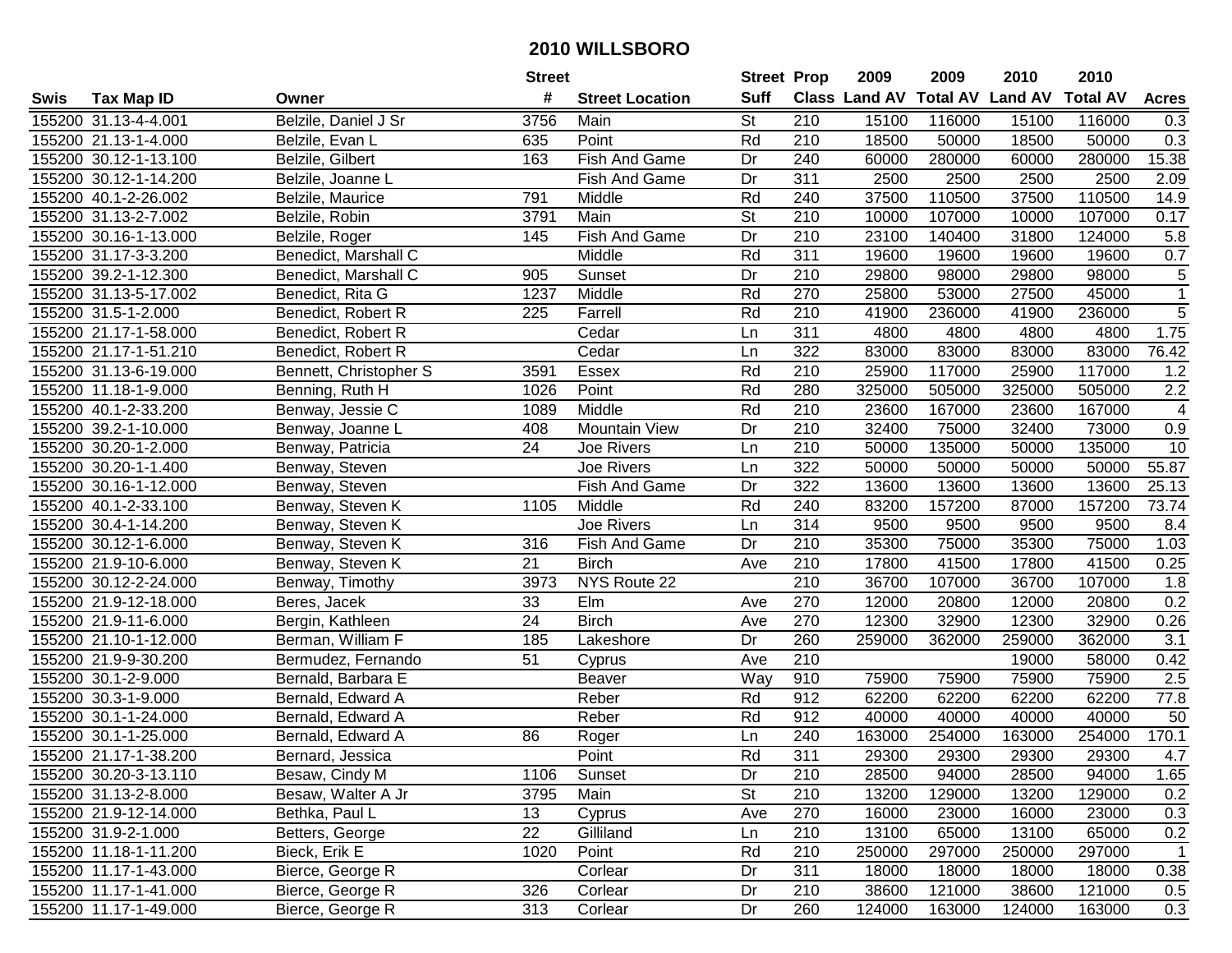|      |                       |                           | <b>Street</b>   |                        | <b>Street Prop</b>       |                  | 2009                 | 2009            | 2010           | 2010            |              |
|------|-----------------------|---------------------------|-----------------|------------------------|--------------------------|------------------|----------------------|-----------------|----------------|-----------------|--------------|
| Swis | <b>Tax Map ID</b>     | Owner                     | #               | <b>Street Location</b> | <b>Suff</b>              |                  | <b>Class Land AV</b> | <b>Total AV</b> | <b>Land AV</b> | <b>Total AV</b> | <b>Acres</b> |
|      | 155200 21.9-7-3.100   | Bierce, Marcia            | 743             | Point                  | Rd                       | 210              | 42000                | 140000          | 42000          | 140000          | 3.2          |
|      | 155200 31.13-4-26.000 | Bigelow, Catherine        | 3692            | Main                   | <b>St</b>                | 210              | 35600                | 121000          | 35600          | 121000          | 1.13         |
|      | 155200 40.1-1-6.002   | Bigelow, Dale             | 149             | Coonrod                | Rd                       | 112              | 157000               | 351000          | 157000         | 351000          | 94.15        |
|      | 155200 39.2-1-21.200  | Bigelow, Debra M          | 876             | Sunset                 | Dr                       | 210              | 25000                | 123000          | 25000          | 123000          | $\mathbf{1}$ |
|      | 155200 40.1-1-4.000   | Bigelow, Gregg            |                 | Coonrod                | Rd                       | 322              | 72000                | 72000           | 72000          | 72000           | 60           |
|      | 155200 40.1-2-31.200  | Bigelow, Gregory          |                 | Coonrod                | Rd                       | 311              | 23100                | 23100           | 23100          | 23100           | 28.83        |
|      | 155200 40.1-1-2.000   | <b>Bigelow, Gregory</b>   |                 | Coonrod                | Rd                       | 105              | 27200                | 27200           | 27200          | 27200           | 8.2          |
|      | 155200 31.13-6-25.100 | Bigelow, Keith            | $\overline{37}$ | Woodlawn               | Ln                       | 210              | 35600                | 143000          | 35600          | 143000          | 1.2          |
|      | 155200 21.13-1-2.410  | Bigelow, Michael R        | 633             | Point                  | Rd                       | $\overline{210}$ | 53000                | 177000          | 53000          | 177000          | 6.27         |
|      | 155200 11.17-1-59.000 | Bigelow, Sarah T          | 349             | Corlear                | Dr                       | 260              | 155000               | 224000          | 155000         | 224000          | 0.32         |
|      | 155200 11.13-2-6.120  | Birden, Larsh A           |                 | Cayuga                 | $\overline{P}$           | 311              | 22300                | 22300           | 22300          | 22300           | 0.88         |
|      | 155200 21.9-12-7.000  | Blaauboer, Jane A         | 22              | Spruce                 | Ave                      | 270              | 11600                | 34600           | 11600          | 34600           | 0.2          |
|      | 155200 21.9-12-6.000  | Blaauboer, Matthew J      | 18              | Spruce                 | Ave                      | 270              | 12000                | 17300           | 12000          | 17300           | 0.2          |
|      | 155200 30.1-1-1.000   | Black, Thomas             |                 | Reber                  | Rd                       | 912              | 103400               | 103400          | 103400         | 103400          | 129.2        |
|      | 155200 31.13-3-27.000 | Blaise, Genevieve         | 1271            | Sunset                 | Dr                       | 210              | 33700                | 97000           | 33700          | 97000           | 0.94         |
|      | 155200 31.13-6-8.220  | Blaise, Steven            | 3653            | Essex                  | Rd                       | 210              | 18800                | 89000           | 18800          | 89000           | 0.44         |
|      | 155200 31.13-2-11.000 | <b>Blanchard Samuel M</b> | 924             | Mountain View          | Dr                       | 210              | 50000                | 100000          | 35000          | 97000           | 1.35         |
|      | 155200 31.13-6-22.000 | Blanchard, Gordon R       | 57              | Woodlawn               | Ln                       | 210              | 36800                | 165000          | 36800          | 165000          | 1.8          |
|      | 155200 30.12-2-18.000 | Blanchard, Kathaleen A    | 3968            | NYS Route 22           |                          | 210              | 24100                | 91000           | 24100          | 91000           | 0.6          |
|      | 155200 31.17-4-5.000  | Blanchard, Kathleen A     |                 | Woodlawn               | Ln                       | 311              | 20000                | 20000           | 20000          | 20000           | $\mathbf{1}$ |
|      | 155200 31.13-5-6.000  | Blanchard, Kathryn S      | 1240            | Sunset                 | Dr                       | 210              | 17700                | 161000          | 17700          | 161000          | 0.4          |
|      | 155200 21.9-2-1.000   | Blanchard, Lawrence C Jr  | 119             | Corlear                | Dr                       | 312              | 166000               | 168000          | 166000         | 168000          | 0.5          |
|      | 155200 30.12-2-4.000  | Blanchard, Lawrence C Jr  | 38              | Bay                    | Ln                       | 210              | 32400                | 140000          | 32400          | 140000          | 1.9          |
|      | 155200 39.1-1-35.000  | Blanchard, Richard        | 261             | Reber                  | Rd                       | 270              | 25400                | 45000           | 25400          | 45000           | 1.33         |
|      | 155200 31.13-3-33.000 | Blanchard, Robin          | 1237            | Sunset                 | Dr                       | 210              | 35300                | 97000           | 35300          | 97000           | $\mathbf{1}$ |
|      | 155200 31.13-3-32.000 | Blanchard, Roger          | 1241            | Sunset                 | Dr                       | 210              | 35300                | 208000          | 35300          | 208000          | $\mathbf{1}$ |
|      | 155200 39.1-1-18.000  | Blanchard, Samuel M       | 349             | Sunset                 | Dr                       | 483              | 23600                | 36300           | 23600          | 36300           | 1.7          |
|      | 155200 39.1-1-17.200  | Blanchard, Samuel M       | 335             | Sunset                 | Dr                       | 210              | 25000                | 186000          | 25000          | 186000          | 1            |
|      | 155200 31.13-2-9.000  | Blanchard, Samuel M       | 3787            | Main                   | $\overline{\mathsf{St}}$ | 411              | 49000                | 182000          | 49000          | 182000          | 1.15         |
|      | 155200 31.13-6-20.000 | Blanchard, Scott E        | 69              | Woodlawn               | Ln                       | $\overline{210}$ | 22000                | 146000          | 22000          | 146000          | 0.54         |
|      | 155200 31.17-4-2.000  | Blanchard, Scott E        |                 | Woodlawn               | Ln                       | 311              | 15500                | 15500           | 15500          | 15500           | 0.49         |
|      | 155200 40.1-2-4.100   | Bliss, Lawrence M         | 955             | Middle                 | Rd                       | 240              | 37400                | 129000          | 37400          | 129000          | 11.33        |
|      | 155200 40.1-2-4.200   | Bliss, Lawrence M         |                 | Middle                 | Rd                       | $\overline{314}$ | 22700                | 22700           | 22700          | 22700           | 1.17         |
|      | 155200 30.1-1-28.000  | <b>Boardman Cemetery</b>  | 1044            | Reber                  | Rd                       | 695              | 15400                | 15400           | 15400          | 15400           | 0.5          |
|      | 155200 31.13-2-15.000 | Boardman, Curtis E        | 900             | <b>Mountain View</b>   | Dr                       | 210              | 33700                | 118000          | 33700          | 118000          | 0.94         |
|      | 155200 31.17-5-11.000 | Boardman, Dale            | 1058            | Middle                 | Rd                       | 240              | 58000                | 185000          | 58000          | 185000          | 15           |
|      | 155200 11.13-2-11.000 | Boardman, Dale            |                 | Corlear                | Dr                       | 311              | 15200                | 15200           | 15200          | 15200           | 0.6          |
|      | 155200 20.20-1-28.001 | Boardman, Gretchen F      |                 | Bay                    | Ln                       | 311              | 108100               | 108100          | 108100         | 108100          | 0.51         |
|      | 155200 20.20-1-52.200 | Boardman, Gretchen F      |                 | Bay                    | Ln                       | 311              | 34200                | 34200           | 34200          | 34200           | 12           |
|      | 155200 20.20-1-77.000 | Boardman, Gretchen F      | 430             | Bay                    | Ln                       | 260              | 27900                | 65000           | 27900          | 65000           | 0.9          |
|      | 155200 31.13-2-3.000  | Boardman, Wendell R Jr    | 9               | Mill                   | Ln                       | 210              | 13200                | 71000           | 13200          | 71000           | 0.2          |
|      | 155200 11.17-1-64.000 | Bogue, Robert L           | 373             | Corlear                | Dr                       | 260              | 121000               | 146000          | 121000         | 146000          | 0.2          |
|      |                       |                           |                 |                        |                          |                  |                      |                 |                |                 |              |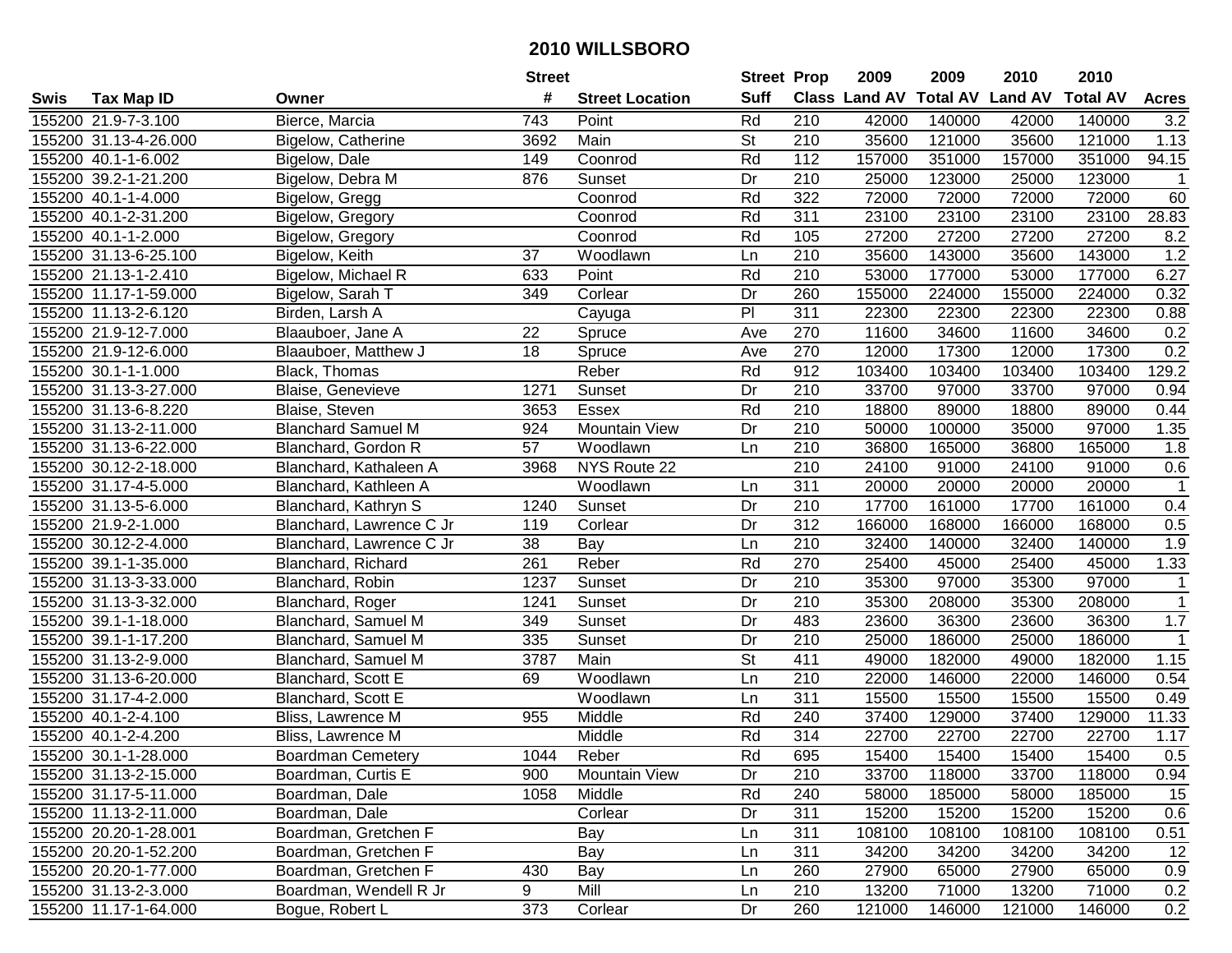|      |                       |                                | <b>Street</b> |                        | <b>Street Prop</b> |                  | 2009                          | 2009    | 2010           | 2010            |              |
|------|-----------------------|--------------------------------|---------------|------------------------|--------------------|------------------|-------------------------------|---------|----------------|-----------------|--------------|
| Swis | <b>Tax Map ID</b>     | Owner                          | #             | <b>Street Location</b> | <b>Suff</b>        |                  | <b>Class Land AV Total AV</b> |         | <b>Land AV</b> | <b>Total AV</b> | <b>Acres</b> |
|      | 155200 31.13-1-7.000  | Boisen, Eldo J                 | 42            | Maple                  | <b>St</b>          | 210              | 21200                         | 85000   | 21200          | 85000           | 0.5          |
|      | 155200 21.9-2-13.000  | Boney, Eugene D                | 51            | Corlear                | Dr                 | 260              | 109000                        | 163000  | 109000         | 163000          | 0.2          |
|      | 155200 20.4-1-10.000  | Boney, Eugene D                |               | NYS Route 22           |                    | 322              | 87000                         | 87000   | 87000          | 87000           | 96.7         |
|      | 155200 21.13-1-3.000  | Bonfante, David                | 643           | Point                  | Rd                 | 210              | 42000                         | 201000  | 42000          | 201000          | 2.8          |
|      | 155200 21.9-4-4.100   | Bonfante, David                | 16            | Elm                    | Ave                | 311              | 900                           | 900     | 900            | 900             | 0.13         |
|      | 155200 40.1-2-9.000   | Bonfey, Mark C                 | 882           | Middle                 | Rd                 | 240              | 38000                         | 174000  | 38000          | 174000          | 15.9         |
|      | 155200 31.13-3-8.000  | Bonfey, Mark C                 | 3745          | Main                   | St                 | 422              | 24600                         | 82700   | 24600          | 82700           | 0.3          |
|      | 155200 30.4-1-14.100  | Bonnier, Lucia                 |               | <b>Joe Rivers</b>      | Ln                 | 105              | 60000                         | 60000   | 60000          | 60000           | 56           |
|      | 155200 30.20-1-4.006  | Bonnier, Lucia A               | 583           | <b>Mountain View</b>   | Dr                 | 240              | 71000                         | 253000  | 71000          | 260000          | 30           |
|      | 155200 21.9-12-20.000 | Bonnycastle, Dale              | 27            | Elm                    | Ave                | 270              | 15800                         | 20200   | 15800          | 20200           | 0.3          |
|      | 155200 31.9-1-55.110  | <b>Boquette Farm Partners</b>  |               | Point                  | Rd                 | 322              | 69000                         | 69000   | 69000          | 69000           | 62.55        |
|      | 155200 31.14-1-1.100  | <b>Boquette Farm Partners</b>  |               | <b>Essex</b>           | Rd                 | 311              | 18500                         | 18500   | 18500          | 18500           | 20.5         |
|      | 155200 31.9-1-10.000  | <b>Boquette Farm Partners</b>  | 86            | Point                  | Rd                 | 322              | 12300                         | 12300   | 12300          | 12300           | 13.7         |
|      | 155200 31.14-2-1.002  | <b>Boquette Farm Partners</b>  | 326           | River                  | Ln                 | 280              | 1277000                       | 1897000 | 1277000        | 2147000         | 300          |
|      | 155200 21.9-2-5.000   | Bothwell, Peter T              | 93            | Corlear                | Dr                 | 260              | 220000                        | 285000  | 220000         | 285000          | 0.5          |
|      | 155200 30.3-1-1.120   | Bothwell, Peter T              | 975           | Reber                  | Rd                 | 312              | 43000                         | 43000   | 43000          | 81000           | 46.6         |
|      | 155200 30.3-1-4.100   | Bothwell, Peter T              | 935           | Reber                  | Rd                 | $\overline{312}$ | 30800                         | 35900   | 30800          | 35900           | 9.3          |
|      | 155200 30.3-1-4.200   | Bothwell, Peter T              |               | Reber                  | Rd                 | 311              | 2000                          | 2000    | 2000           | 2000            | 1.7          |
|      | 155200 21.17-1-25.000 | Bouyea, Robert K               | 353           | Farrell                | Rd                 | 210              | 183000                        | 322000  | 183000         | 322000          | 1.01         |
|      | 155200 31.13-6-10.000 | Bowen, Roswell O               | 3625          | <b>Essex</b>           | Rd                 | 210              | 17600                         | 84000   | 17600          | 84000           | 0.4          |
|      | 155200 11.17-1-66.100 | Bradt, George M III            | 381           | Corlear                | Dr                 | 210              | 172000                        | 392000  | 172000         | 392000          | 0.42         |
|      | 155200 40.1-2-20.000  | Braidlea Farms Ltd Prtnrshp    | 35            | <b>Braidlea Farm</b>   | Way                | 250              | 300000                        | 1625000 | 300000         | 1625000         | 220.8        |
|      | 155200 40.11-2-6.000  | Braidlea Farms Ltd Prtnrshp    | 2972          | Essex                  | Rd                 | 260              | 1350000                       | 1420000 | 1350000        | 1420000         | 43.5         |
|      | 155200 31.9-3-5.000   | Brandolino, Gina M             | 38            | Gilliland              | Ln                 | 210              | 24100                         | 88000   | 24100          | 88000           | 0.6          |
|      | 155200 31.13-11-5.000 | <b>Brandywine Builders LLC</b> | 3526          | Essex                  | Rd                 | 442              | 56000                         | 360000  | 56000          | 360000          | 3.24         |
|      | 155200 40.1-2-1.251   | Brant, Shirley C               | 987           | Middle                 | Rd                 | 210              | 29300                         | 125000  | 29300          | 125000          | 4.62         |
|      | 155200 40.1-2-1.242   | Brant, Shirley C               |               | Middle                 | Rd                 | 314              | 24100                         | 24100   | 24100          | 24100           | 4.43         |
|      | 155200 21.13-2-87.111 | Brayden, David J               |               | <b>Hilton</b>          | Ter                | 311              | 25600                         | 25600   | 25600          | 25600           | 3.43         |
|      | 155200 21.13-2-23.112 | Brayden, David J               |               | Hilton                 | Ter                | 311              | 16800                         | 16800   | 16800          | 16800           | 0.86         |
|      | 155200 21.13-2-40.000 | Brayden, David J               |               | Lakeshore              | Dr                 | $\overline{311}$ | 8300                          | 8300    | 8300           | 8300            | 0.3          |
|      | 155200 21.13-2-41.042 | Brayden, William C             | 13            | Lakeshore              | $\overline{Dr}$    | 260              | 44000                         | 167000  | 44000          | 167000          | 0.42         |
|      | 155200 21.13-2-50.000 | Brayden, William C             | 16            | Lakeshore              | Dr                 | 260              | 203000                        | 247000  | 192000         | 226000          | 0.4          |
|      | 155200 11.13-1-34.100 | Brennan, Denise J              |               | Corlear                | $\overline{Dr}$    | 311              | 169000                        | 169000  | 169000         | 169000          | 0.4          |
|      | 155200 11.13-2-3.100  | Brennan, Denise J              |               | Corlear                | $\overline{Dr}$    | 311              | 16500                         | 16500   | 16500          | 16500           | 0.3          |
|      | 155200 11.13-1-34.200 | Brennan, Denise J              | 625           | Corlear                | Dr                 | 260              | 319000                        | 467000  | 319000         | 467000          | 0.8          |
|      | 155200 31.13-3-2.001  | Bridge, Gayle A                | 1227          | Sunset                 | Dr                 | 210              | 35300                         | 117000  | 35300          | 117000          | $\mathbf{1}$ |
|      | 155200 30.20-3-3.000  | Bridge, Lawrence E             | 1166          | Sunset                 | Dr                 | 210              | 34100                         | 100000  | 34100          | 100000          | 0.9          |
|      | 155200 31.13-3-14.000 | Bridge, Michael R              | 1203          | Sunset                 | Dr                 | 210              | 36300                         | 119000  | 36300          | 119000          | 1.6          |
|      | 155200 31.13-12-5.000 | Bridge, Robert                 | 3598          | Essex                  | Rd                 | 210              | 25800                         | 143000  | 25800          | 143000          | $\mathbf{1}$ |
|      | 155200 40.11-2-2.000  | Britain, Susan D               | 3046          | Essex                  | Rd                 | 210              | 314000                        | 581000  | 314000         | 581000          | 4.4          |
|      | 155200 21.5-1-14.000  | Brock Timothy J                | 267           | Corlear                | Dr                 | 260              | 118000                        | 151000  | 118000         | 151000          | 0.2          |
|      | 155200 30.20-3-9.000  | Brockney, Barbara M            | 1142          | Sunset                 | Dr                 | 210              | 12000                         | 75000   | 12000          | 75000           | 0.2          |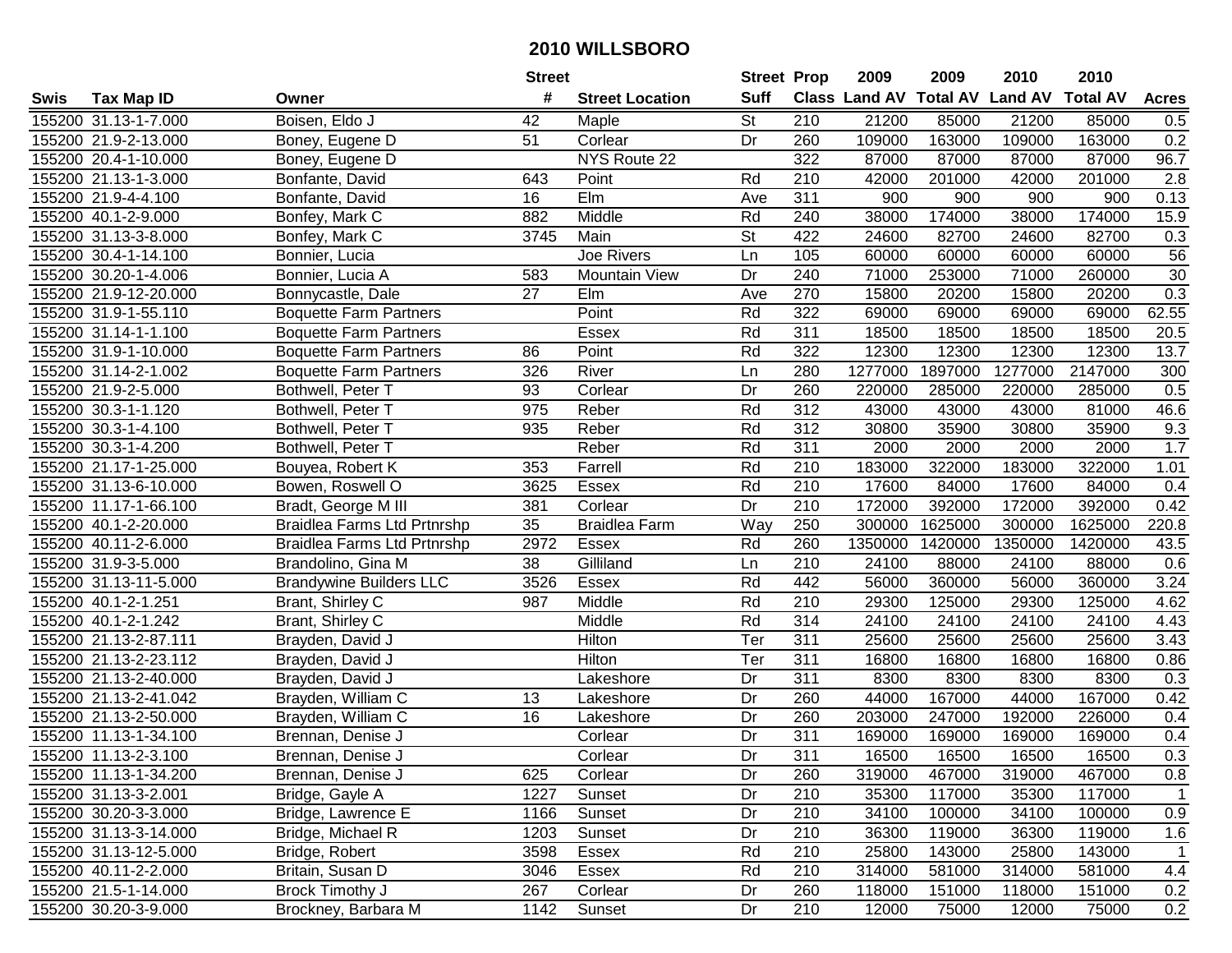|      |                       |                                  | <b>Street</b> |                        | <b>Street Prop</b>       |                  | 2009   | 2009   | 2010                           | 2010            |                   |
|------|-----------------------|----------------------------------|---------------|------------------------|--------------------------|------------------|--------|--------|--------------------------------|-----------------|-------------------|
| Swis | <b>Tax Map ID</b>     | Owner                            | #             | <b>Street Location</b> | <b>Suff</b>              |                  |        |        | Class Land AV Total AV Land AV | <b>Total AV</b> | <b>Acres</b>      |
|      | 155200 31.9-1-17.000  | Brown Patsy A                    | 20            | Farrell                | Rd                       | 210              | 30500  | 92000  | 30500                          | 92000           | 0.83              |
|      | 155200 39.1-1-26.120  | <b>Brown Shane T</b>             | 280           | Reber                  | Rd                       | 215              | 28800  | 177000 | 28800                          | 198000          | 4.1               |
|      | 155200 39.1-1-39.113  | Brown, Patsy A                   | 738           | Deerhead               | Rd                       | 311              | 28500  | 28500  | 28500                          | 28500           | $3.9\,$           |
|      | 155200 21.9-2-10.100  | Brown, Richard F                 | 63            | Corlear                | Dr                       | 260              | 244000 | 432000 | 244000                         | 394000          | 0.7               |
|      | 155200 20.3-2-13.000  | Brown, Shane T                   | 4688          | NYS Route 22           |                          | $\overline{210}$ | 29200  | 73000  | 29200                          | 62000           | 4.5               |
|      | 155200 39.2-1-17.120  | Brugger, Fay V                   | 986           | Sunset                 | Dr                       | 240              | 30400  | 123000 | 30400                          | 123000          | 10                |
|      | 155200 21.13-2-13.000 | Brunini, WJ Howard               |               | Point                  | Rd                       | 311              | 3000   | 3000   | 3000                           | 3000            | 0.2               |
|      | 155200 31.9-1-34.000  | Brunk, Max L                     | 3853          | NYS Route 22           |                          | 210              | 14500  | 65000  | 14500                          | 63000           | 0.25              |
|      | 155200 11.17-2-3.000  | Bruno, Joseph                    | 450           | Corlear                | Dr                       | $\overline{210}$ | 28500  | 121000 | 28500                          | 121000          | 0.69              |
|      | 155200 21.17-1-48.000 | Bruno, Robert A                  | 268           | Farrell                | Rd                       | 240              | 45000  | 272000 | 45000                          | 272000          | 14.7              |
|      | 155200 31.5-1-4.100   | Bruno, Ronald C                  | 205           | Farrell                | Rd                       | 210              | 38600  | 292000 | 38600                          | 292000          | 3                 |
|      | 155200 30.16-1-9.000  | Bruno, Ronald C Jr               | 1179          | Sunset                 | Dr                       | 210              | 35300  | 130000 | 35300                          | 130000          | $\mathbf{1}$      |
|      | 155200 31.13-3-7.000  | Bruno, Ronald C Sr               | 3749          | Main                   | $\overline{\mathsf{St}}$ | 280              | 26900  | 192000 | 26900                          | 207000          | 0.48              |
|      | 155200 30.16-2-3.000  | Buck, Walter Jr                  | 3             | <b>Clarence Oliver</b> | Ln                       | 210              | 29700  | 114000 | 29700                          | 114000          | 0.8               |
|      | 155200 31.9-3-15.000  | Buckley, Mark                    | 3804          | Main                   | St                       | 210              | 32400  | 121000 | 32400                          | 121000          | 0.9               |
|      | 155200 11.13-2-10.100 | Buczynski, Karen L               |               | Corlear                | Dr                       | 311              | 17000  | 17000  | 17000                          | 17000           | 0.5               |
|      | 155200 21.14-2-9.000  | <b>Buena Vista Park Cottages</b> | 98            | Lakeshore              | Dr                       | $\overline{311}$ | 3400   | 3400   | 3400                           | 3400            | 0.7               |
|      | 155200 21.9-12-17.000 | Burnah, Ralph R                  | 37            | Elm                    | Ave                      | 270              | 15900  | 23100  | 15900                          | 23100           | 0.3               |
|      | 155200 21.9-12-16.000 | Burnah, Ralph R                  |               | Elm                    | Ave                      | 311              | 3000   | 3000   | 3000                           | 3000            | 0.1               |
|      | 155200 30.3-1-26.000  | <b>Burns James</b>               |               | Reber                  | Rd                       | 322              | 30000  | 30000  | 35400                          | 35400           | 30                |
|      | 155200 39.1-1-4.110   | <b>Burns James</b>               | 496           | Reber                  | Rd                       | 112              | 170000 | 287000 | 188000                         | 305000          | 136.2             |
|      | 155200 21.5-1-59.000  | Burns, Roger V Jr                |               | Corlear                | Dr                       | 311              | 20500  | 20500  | 20500                          | 20500           | 0.5               |
|      | 155200 30.12-1-7.000  | Burt, Corey M                    | 312           | Fish And Game          | Dr                       | 210              | 27100  | 56000  | 27100                          | 56000           | 1.19              |
|      | 155200 31.18-1-12.000 | Burt, James                      | 3421          | Essex                  | Rd                       | 270              | 8700   | 28000  | 8700                           | 23000           | 0.21              |
|      | 155200 31.17-3-1.111  | Burt, Robert                     | 16            | <b>Burt</b>            | Way                      | 210              | 37000  | 192000 | 37000                          | 192000          | $\overline{2}$    |
|      | 155200 21.14-1-14.000 | Burt, Steven N                   | 76            | Hilton                 | Ter                      | 260              | 47000  | 110000 | 47000                          | 110000          | 0.6               |
|      | 155200 20.20-1-60.000 | Busone, Michael J                |               | Bay                    | Ln                       | $\overline{312}$ | 6500   | 6500   | 6400                           | 6500            | 0.1               |
|      | 155200 20.20-1-62.000 | Busone, Michael J                | 391           | Bay                    | Ln                       | 260              | 26600  | 196000 | 26600                          | 196000          | 0.6               |
|      | 155200 20.20-1-73.000 | Busone, Vincent E Jr             | 440           | Bay                    | Ln                       | 260              | 24700  | 61000  | 24700                          | 58000           | 0.5               |
|      | 155200 20.20-1-33.002 | Buyer, Richard                   | 400           | Bay                    | Ln                       | 260              | 18600  | 57000  | 18600                          | 57000           | $\overline{0.3}$  |
|      | 155200 20.20-1-31.000 | Buyer, Richard                   | 3             | Blueberry              | Way                      | 260              | 14000  | 54000  | 14000                          | 47000           | $\overline{0.07}$ |
|      | 155200 30.8-1-9.000   | Byers, Natalee L                 | 4092          | NYS Route 22           |                          | 210              | 26500  | 84000  | 26500                          | 84000           | 0.86              |
|      | 155200 30.8-1-3.122   | Byers, Natalee L                 | 4086          | NYS Route 22           |                          | $\overline{210}$ | 16200  | 134000 | 16200                          | 134000          | 0.51              |
|      | 155200 30.12-1-3.000  | Byers, Natalee L                 | 3             | Dane                   | Ln                       | $\overline{210}$ | 35800  | 66000  | 28600                          | 51000           | $\overline{1}$    |
|      | 155200 31.6-1-1.100   | <b>C&amp;C Associates LLC</b>    |               | Dugan                  | Way                      | 311              | 600000 | 600000 | 600000                         | 600000          | 6.9               |
|      | 155200 31.6-1-2.210   | <b>C&amp;C Associates LLC</b>    |               | Dugan                  | Way                      | 311              | 411000 | 411000 | 411000                         | 411000          | 3.93              |
|      | 155200 31.17-3-13.000 | Cabelus, Barbara                 | 1204          | Middle                 | Rd                       | 210              | 35400  | 94000  | 35400                          | 94000           | $\mathbf{1}$      |
|      | 155200 31.9-1-58.000  | Cable Comm Of Willsboro Inc      | 46            | Library                | Ln                       | 835              | 21000  | 57000  | 21000                          | 57000           | $\mathbf{1}$      |
|      | 155200 31.13-4-1.001  | <b>CAC</b> Associates LLC        |               | Main                   | <b>St</b>                | 330              | 64800  | 64800  | 64800                          | 64800           | 1.7               |
|      | 155200 30.2-1-11.000  | Cadmus, Leslie W                 | 4394          | NYS Route 22           |                          | 210              | 27100  | 72000  | 27100                          | 72000           | 2.77              |
|      | 155200 30.20-2-1.200  | Cahill, Stephen                  | 9             | Gal                    | Way                      | 210              | 37800  | 73000  | 37800                          | 73000           | 2.5               |
|      | 155200 30.12-2-41.000 | Calkins, John H                  | 10            | Depot                  | Ln                       | 210              | 17700  | 141000 | 17700                          | 141000          | 0.4               |
|      |                       |                                  |               |                        |                          |                  |        |        |                                |                 |                   |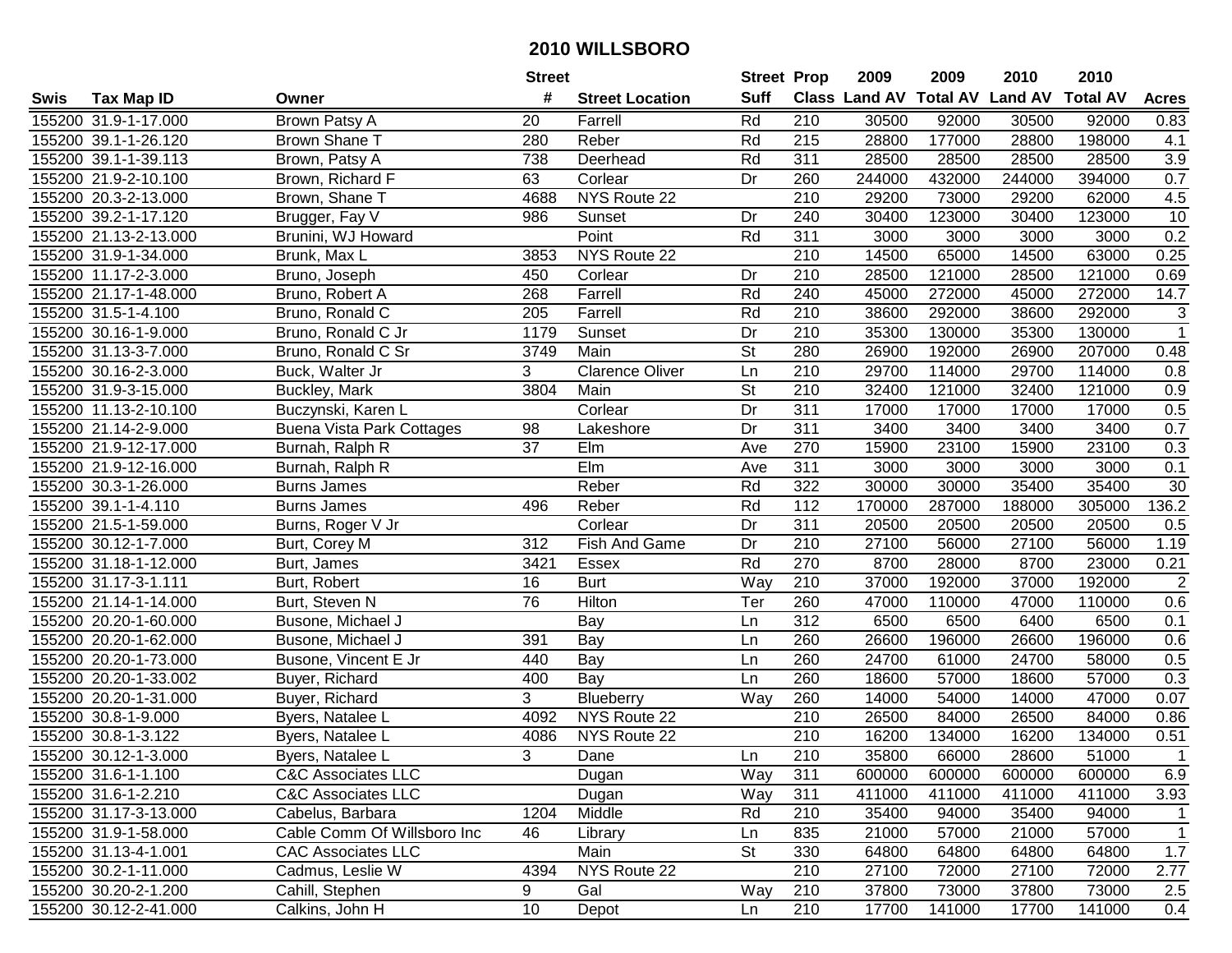|      |                       |                               | <b>Street</b> |                        | <b>Street Prop</b> |                  | 2009                          | 2009   | 2010           | 2010            |                |
|------|-----------------------|-------------------------------|---------------|------------------------|--------------------|------------------|-------------------------------|--------|----------------|-----------------|----------------|
| Swis | <b>Tax Map ID</b>     | Owner                         | #             | <b>Street Location</b> | <b>Suff</b>        |                  | <b>Class Land AV Total AV</b> |        | <b>Land AV</b> | <b>Total AV</b> | <b>Acres</b>   |
|      | 155200 31.17-3-17.000 | Calkins, Paula J              | 1220          | Middle                 | Rd                 | 210              | 21200                         | 97000  | 21200          | 97000           | 0.5            |
|      | 155200 31.17-3-11.000 | Calkins, Richard              | 1192          | Middle                 | Rd                 | 210              | 21200                         | 111000 | 21200          | 111000          | 0.5            |
|      | 155200 21.13-1-23.000 | Callaghan, Jerome R           |               | <b>Boat Launch</b>     | Ln                 | 311              | 25700                         | 25700  | 25700          | 25700           | 1.73           |
|      | 155200 21.13-1-22.100 | Callaghan, Jerome R           | 21            | Boat Launch            | Ln                 | 240              | 50000                         | 141000 | 50000          | 141000          | 10.4           |
|      | 155200 31.13-12-1.000 | Callahan, Steve               | 3608          | Essex                  | Rd                 | 210              | 30000                         | 122000 | 30000          | 122000          | 4.87           |
|      | 155200 31.13-12-6.000 | Callahan, Steve               | 3610          | Essex                  | Rd                 | 210              | 20000                         | 82000  | 25000          | 88000           | 0.92           |
|      | 155200 30.8-1-7.009   | Callahan, Steven              | 4115          | NYS Route 22           |                    | 312              | 19600                         | 23300  | 19600          | 23300           | 0.7            |
|      | 155200 30.12-1-2.000  | Callahan, Steven Jr           | 4073          | NYS Route 22           |                    | 210              | 17700                         | 37000  | 17700          | 33000           | 0.4            |
|      | 155200 30.16-1-11.200 | Callahan, Steven Jr           | 1183          | Sunset                 | Dr                 | $\overline{210}$ | 16400                         | 34000  | 16400          | 34000           | 0.35           |
|      | 155200 30.16-1-11.100 | Callahan, Steven Jr           |               | Sunset                 | Dr                 | 311              | 33500                         | 33500  | 33500          | 33500           | $\overline{7}$ |
|      | 155200 31.14-1-8.000  | <b>Calvary Cemetery Assoc</b> |               | Essex                  | Rd                 | 695              | 5800                          | 5800   | 5800           | 5800            | 1.69           |
|      | 155200 31.14-1-3.000  | <b>Calvary Cemetery Assoc</b> |               | <b>Essex</b>           | Rd                 | 695              | 6400                          | 7600   | 6400           | 7600            | 1.9            |
|      | 155200 20.3-2-8.200   | Campanozzi, Ralph G Jr        |               | NYS Route 22           |                    | $\overline{311}$ | 8100                          | 8100   | 8100           | 8100            | 8.97           |
|      | 155200 20.3-2-7.000   | Campanozzi, Ralph G Jr        |               | NYS Route 22           |                    | 322              | 17800                         | 17800  | 17800          | 17800           | 36.5           |
|      | 155200 20.3-2-8.100   | Campanozzi, Ralph G Jr        |               | NYS Route 22           |                    | 311              | 1400                          | 1400   | 1400           | 1400            | 1.2            |
|      | 155200 21.9-4-24.000  | Capen, Rita                   | 52            | Frisbie                | Rd                 | 270              | 18500                         | 28000  | 18500          | 25000           | 0.4            |
|      | 155200 21.10-1-14.000 | Capkovitz, Stephan            | 170           | Lakeshore              | Dr                 | 260              | 262000                        | 356000 | 262000         | 356000          | 0.6            |
|      | 155200 21.5-1-71.200  | Capuano, Louis                |               | Corlear                | Dr                 | 311              | 20700                         | 20700  | 20700          | 20700           | 1.25           |
|      | 155200 11.17-4-5.000  | Cardarelli, Justin            |               | Sabousin               | Dr                 | 311              | 9700                          | 9700   | 9700           | 9700            | 0.35           |
|      | 155200 11.17-4-4.000  | Cardarelli, Justin            |               | Sabousin               | Dr                 | 311              | 9600                          | 9600   | 9600           | 9600            | 0.34           |
|      | 155200 11.17-4-2.000  | Cardarelli, Justin            | 106           | Sabousin               | Dr                 | 210              | 228000                        | 318000 | 228000         | 318000          | 0.5            |
|      | 155200 30.20-3-15.112 | Cardarelli, Lori              |               | Sunset                 | Dr                 | 311              | 20000                         | 20000  | 20000          | 20000           | 1.02           |
|      | 155200 39.4-2-2.113   | Cardarelli, Lori              |               | Sanders                | Rd                 | 311              | 17500                         | 17500  | 17500          | 17500           | 19.5           |
|      | 155200 39.4-2-1.100   | Cardarelli, Lori              | 442           | Sunset                 | Dr                 | 112              | 193000                        | 283000 | 193000         | 283000          | 135.1          |
|      | 155200 11.17-1-51.000 | Cardinale, Joseph P           | 321           | Corlear                | Dr                 | 210              | 174000                        | 243000 | 174000         | 243000          | 0.5            |
|      | 155200 11.17-1-52.000 | Cardinale, Joseph P           | 323           | Corlear                | Dr                 | 312              | 17400                         | 49700  | 17400          | 49700           | 0.3            |
|      | 155200 21.13-1-12.000 | Carle, Scott                  | 54            | Boat Launch            | Ln                 | 311              | 346000                        | 346000 | 346000         | 346000          | $\,6\,$        |
|      | 155200 21.13-2-54.000 | Carle, Scott                  | 22            | Ryan                   | Dr                 | 210              | 185000                        | 314000 | 185000         | 314000          | 0.2            |
|      | 155200 21.9-6-2.000   | Carleu, George                | 46            | Lilly                  | Ln                 | $\overline{210}$ | 319000                        | 473000 | 319000         | 473000          | 1.96           |
|      | 155200 21.9-2-14.000  | Caron, Anne M                 | 49            | Corlear                | Dr                 | 260              | 121000                        | 163000 | 121000         | 163000          | 0.2            |
|      | 155200 21.17-1-31.000 | Caron, Issie                  | 391           | Farrell                | Rd                 | 240              | 510000                        | 677000 | 510000         | 677000          | 10.2           |
|      | 155200 21.9-2-7.000   | Carpenter, Paul               | 79            | Corlear                | Dr                 | 260              | 222000                        | 335000 | 222000         | 335000          | 0.5            |
|      | 155200 30.20-3-19.200 | Carson, Donald                | 1006          | Sunset                 | Dr                 | $\overline{210}$ | 36200                         | 102000 | 36200          | 102000          | 1.54           |
|      | 155200 20.3-2-17.000  | Carson, Ellen                 | 4599          | NYS Route 22           |                    | 280              | 146000                        | 379000 | 146000         | 379000          | 1.2            |
|      | 155200 31.13-6-18.000 | Carson, Lorri                 | 3595          | Essex                  | Rd                 | 210              | 26800                         | 99000  | 26800          | 97000           | 0.7            |
|      | 155200 31.13-4-44.100 | Carson, Michael Jr            | 15            | Carson                 | Way                | 240              | 86000                         | 150000 | 86000          | 160000          | 50.8           |
|      | 155200 31.13-4-44.200 | Carson, Ross Jr               |               | Carson                 | Way                | 210              | 35000                         | 98000  | 35000          | 98000           | 1.2            |
|      | 155200 39.2-1-17.400  | Carver, Jerry R               |               | Sunset                 | Dr                 | 311              | 20100                         | 20100  | 20100          | 20100           | 1.1            |
|      | 155200 39.2-1-17.300  | Carver, John W                | 968           | Sunset                 | Dr                 | 270              | 25100                         | 30000  | 25100          | 30000           | 1.1            |
|      | 155200 39.4-2-1.200   | Carver, Kim                   |               | Sunset                 | Dr                 | 105              | 82000                         | 82000  | 82000          | 82000           | 49.5           |
|      | 155200 39.2-1-45.000  | Carver, Kim                   | 503           | Sunset                 | Dr                 | 270              | 47000                         | 63000  | 47000          | 63000           | 25.41          |
|      | 155200 30.20-3-15.120 | Carver, Kim M                 | 1052          | Sunset                 | Dr                 | 270              | 35300                         | 39000  | 35300          | 65000           | 1.03           |
|      |                       |                               |               |                        |                    |                  |                               |        |                |                 |                |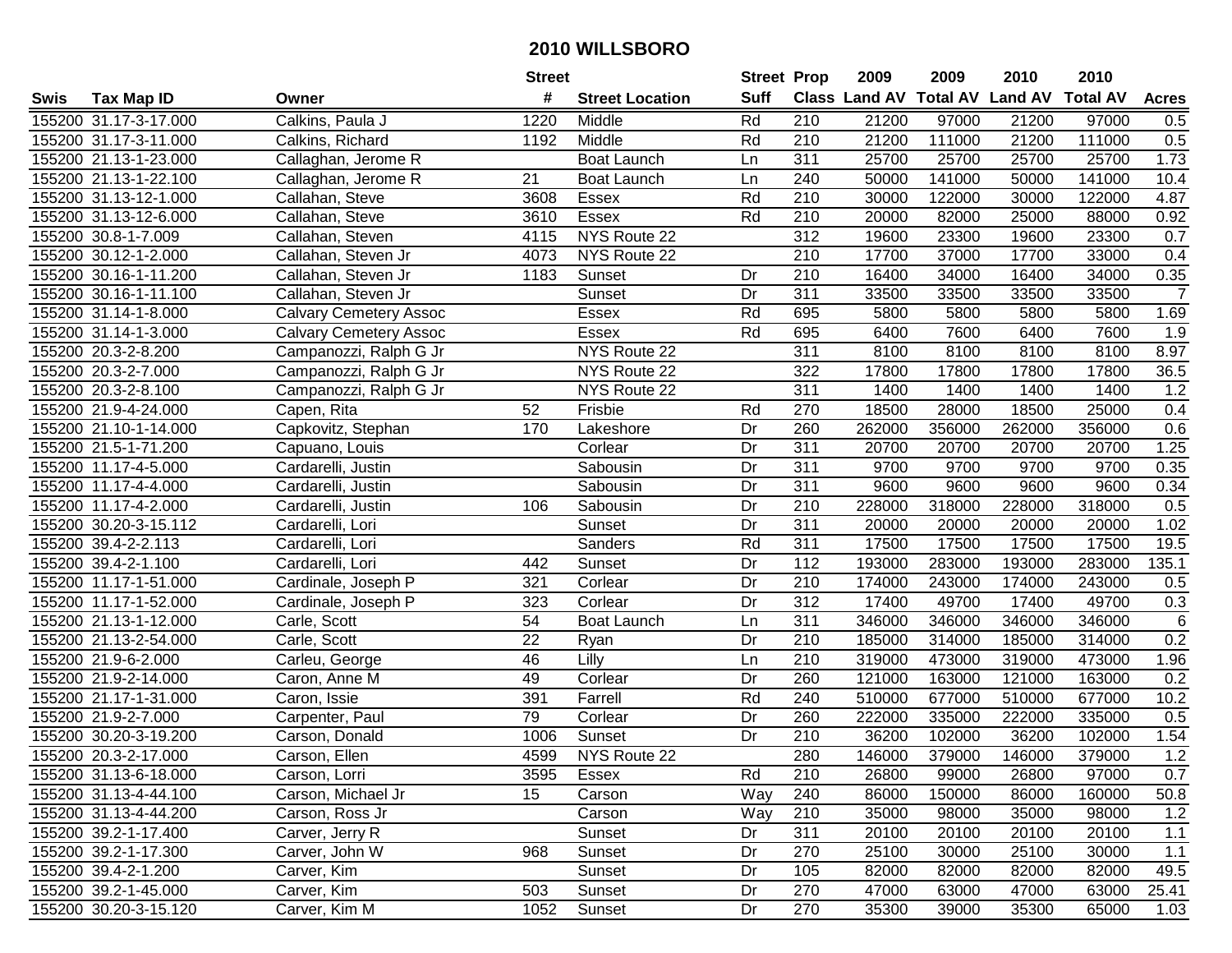|      |                       |                             | <b>Street</b> |                        | <b>Street Prop</b>       |                  | 2009          | 2009            | 2010           | 2010            |                |
|------|-----------------------|-----------------------------|---------------|------------------------|--------------------------|------------------|---------------|-----------------|----------------|-----------------|----------------|
| Swis | <b>Tax Map ID</b>     | Owner                       | #             | <b>Street Location</b> | <b>Suff</b>              |                  | Class Land AV | <b>Total AV</b> | <b>Land AV</b> | <b>Total AV</b> | <b>Acres</b>   |
|      | 155200 20.3-2-23.000  | Casamento, Peter            | 4629          | NYS Route 22           |                          | 418              | 109200        | 182200          | 109200         | 182200          | 0.81           |
|      | 155200 30.3-1-25.000  | Cassavaugh, Greg            | 656           | Reber                  | Rd                       | 240              | 44000         | 61000           | 48000          | 190000          | 33.02          |
|      | 155200 30.3-1-21.000  | Cassavaugh, Greg            |               | Reber                  | Rd                       | 322              | 16600         | 16600           | 16600          | 16600           | 30.3           |
|      | 155200 31.5-1-10.000  | Catania, Rosa N             | 249           | Point                  | Rd                       | 210              | 38500         | 195000          | 38500          | 107000          | 2.9            |
|      | 155200 40.1-2-21.100  | Cauley, Kent                | 782           | Middle                 | Rd                       | 240              |               |                 | 54000          | 165000          | 24.61          |
|      | 155200 11.13-1-36.000 | Caveney, Dean R             | 637           | Corlear                | Dr                       | 260              | 351000        | 440000          | 351000         | 440000          | 1.2            |
|      | 155200 11.13-2-5.000  | Caveney, Dean R             |               | Sabousin               | Dr                       | 311              | 25500         | 25500           | 25500          | 25500           | 0.9            |
|      | 155200 21.9-4-6.001   | Cayouette, Michael          | 68            | Frisbie                | Rd                       | 270              | 16600         | 26000           | 16600          | 26000           | 0.3            |
|      | 155200 21.9-4-28.000  | Cayouette, Michael          |               | Frisbie                | Rd                       | 311              | 1200          | 1200            | 1200           | 1200            | 0.2            |
|      | 155200 21.10-1-8.000  | Cedar Lodge Trust           | 43            | Ligonier               | Way                      | 260              | 533000        | 574000          | 533000         | 574000          | 5.2            |
|      | 155200 21.10-1-9.000  | Cedar Lodge Trust           | 47            | Ligonier               | Way                      | 260              | 35000         | 147000          | 35000          | 147000          | 1.58           |
|      | 155200 21.10-1-5.110  | Cedar Lodge Trust           | 767           | Point                  | Rd                       | 240              | 47000         | 103000          | 47000          | 103000          | 26.23          |
|      | 155200 21.10-1-5.120  | Cedar Lodge Trust           |               | Point                  | Rd                       | 314              | 28000         | 28000           | 28000          | 28000           | 4.47           |
|      | 155200 21.10-1-5.220  | Cedar Lodge Trust           |               | Point                  | Rd                       | 314              | 29000         | 29000           | 29000          | 29000           | 4.8            |
|      | 155200 39.1-1-8.000   | Cemetery                    |               | Reber                  | Rd                       | 695              | 200           | 200             | 200            | 200             | 0.2            |
|      | 155200 39.2-1-39.000  | Champagne, Neil             |               | Sunset                 | Dr                       | 105              | 51000         | 70000           | 51000          | 70000           | 30             |
|      | 155200 11.17-1-39.000 | Champine, John E Sr         | 360           | Corlear                | Dr                       | 260              | 21800         | 96000           | 42000          | 116000          | 0.4            |
|      | 155200 31.9-1-18.000  | Champlain National Bank     | 3900          | NYS Route 22           |                          | 462              | 73000         | 940000          | 73000          | 940000          | 2.4            |
|      | 155200 20.20-1-17.181 | Chapman, Christopher N      | 35            | Cove                   | Ln                       | 210              | 216000        | 365000          | 216000         | 365000          | 0.8            |
|      | 155200 21.17-1-50.110 | Charbonneau, Lawrence A III | 257           | Farrell                | Rd                       | 210              | 46000         | 176000          | 46000          | 155000          | 4.56           |
|      | 155200 31.13-1-5.000  | Chartrand, Joseph O Jr      | 37            | Maple                  | $\overline{\mathsf{St}}$ | 210              | 21200         | 166000          | 21200          | 166000          | 0.5            |
|      | 155200 11.13-1-27.000 | Chaucer, Harry V            | 599           | Corlear                | Dr                       | 210              | 224000        | 314000          | 224000         | 314000          | 0.8            |
|      | 155200 11.13-1-47.200 | Chauvin Stephen P           | 116           | Sabousin               | Dr                       | 210              | 248000        | 361000          | 248000         | 361000          | 0.54           |
|      | 155200 11.17-1-56.000 | Chesanek, Dennis            | 341           | Corlear                | Dr                       | 260              | 124000        | 159000          | 124000         | 159000          | 0.3            |
|      | 155200 21.13-2-26.000 | Chesebro, Richard           | 16            | Hilton                 | Ter                      | 260              | 16700         | 39900           | 16700          | 39900           | 0.2            |
|      | 155200 20.20-3-8.000  | Choate, Ann                 |               | Cedar                  | Ln                       | $\overline{311}$ | 133000        | 133000          | 133000         | 133000          | 0.7            |
|      | 155200 20.20-3-12.100 | Choate, Ann                 | 124           | Cedar                  | Ln                       | $\overline{312}$ | 166000        | 168000          | 166000         | 168000          | 0.4            |
|      | 155200 20.20-3-12.200 | Choate, John                |               | Cedar                  | Ln                       | 210              | 222000        | 334000          | 200000         | 357000          | 0.5            |
|      | 155200 31.13-2-29.000 | Choate, Lauren              |               | Mountain View          | Dr                       | $\overline{311}$ | 21200         | 21200           | 21200          | 21200           | 2.1            |
|      | 155200 31.13-2-28.000 | Choate, Lauren              | 856           | Mountain View          | Dr                       | $\overline{210}$ | 38600         | 245000          | 38600          | 256000          | 3              |
|      | 155200 21.17-1-67.000 | Choate, Lauren W            |               | Cedar                  | Ln                       | 311              | 26000         | 26000           | 26000          | 26000           | 1.02           |
|      | 155200 21.10-1-69.000 | Christian, Francis          |               | Vista                  | Dr                       | 311              | 1300          | 1300            | 1300           | 1300            | 0.2            |
|      | 155200 21.10-1-68.000 | Christian, Francis A        |               | Vista                  | $\overline{Dr}$          | 311              | 1300          | 1300            | 1300           | 1300            | 0.2            |
|      | 155200 21.9-10-1.300  | Christiano, Cynthia A       | 44            | Pine                   | Ave                      | 270              | 14700         | 37000           | 14700          | 37000           | 0.25           |
|      | 155200 21.9-10-1.200  | Christiano, William M       |               | Pine                   | Ave                      | 311              | 14700         | 14700           | 14700          | 14700           | 0.25           |
|      | 155200 21.9-10-1.600  | Christiano, William M       |               | Pine                   | Ave                      | 311              | 11900         | 11900           | 11900          | 11900           | 0.25           |
|      | 155200 21.5-1-15.000  | Chudzinski, Laureen         | 264           | Corlear                | Dr                       | 260              | 133000        | 165000          | 145000         | 177000          | 0.4            |
|      | 155200 30.16-1-8.000  | Cioppa Tracey M             | 1182          | Sunset                 | Dr                       | 210              | 36000         | 152000          | 36000          | 152000          | 1.2            |
|      | 155200 31.13-3-22.002 | Clark, Darwin P III         | 10            | Staya                  | Way                      | 210              | 37000         | 76000           | 37000          | 76000           | $\overline{2}$ |
|      | 155200 21.13-3-4.002  | Clark, Joseph               | 540           | Point                  | Rd                       | 260              | 231000        | 284000          | 231000         | 284000          | 0.87           |
|      | 155200 21.10-1-1.000  | Clark, Pricilla             |               | Point                  | Rd                       | 311              | 22700         | 22700           | 22700          | 22700           | 2.3            |
|      | 155200 21.13-2-66.000 | Clarke, Marie J             | 36            | Ryan                   | Dr                       | 260              | 18500         | 61000           | 18500          | 61000           | 0.2            |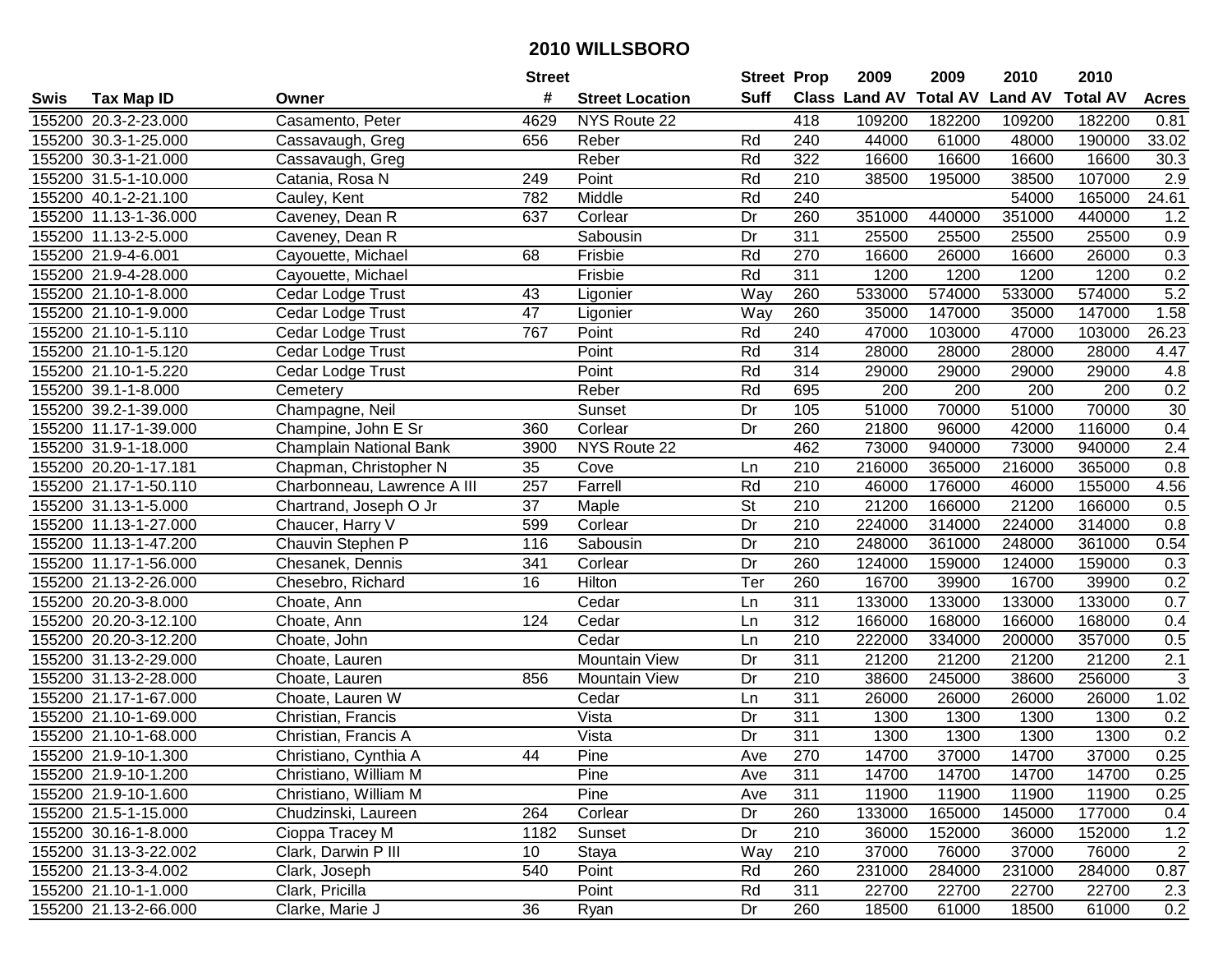| #<br><b>Suff</b><br><b>Total AV</b><br><b>Land AV</b><br><b>Class Land AV</b><br><b>Total AV</b><br><b>Tax Map ID</b><br><b>Street Location</b><br><b>Acres</b><br>Swis<br>Owner<br>Rd<br>155200 21.6-2-4.111<br>Clarke, Thurston<br>854<br>210<br>43000<br>332000<br>43000<br>332000<br>Point<br>3<br>311<br>265000<br>265000<br>3.8<br>155200 21.6-2-4.120<br>Point<br>Rd<br>265000<br>265000<br>Clarke, Thurston<br>155200 21.9-11-22.000<br>Cleveland, Louise B<br>15<br>270<br>15300<br>35800<br>15300<br>35800<br>0.3<br>Spruce<br>Ave<br>0.2<br>155200 21.14-2-22.100<br>312<br>70000<br>71000<br>Clock, Jeffrey<br>Dr<br>71000<br>70000<br>Lakeshore<br>$\overline{P}$<br>311<br>155200 21.13-2-83.200<br>3000<br>3000<br>3000<br>3000<br>0.14<br>Clock, Jeffrey A<br>Park<br>Park<br>$\overline{P}$<br>0.2<br>155200 21.13-2-76.000<br>311<br>3000<br>3000<br>3000<br>3000<br>Clock, Jeffrey A<br>155200 21.14-2-21.000<br>197000<br>230000<br>197000<br>230000<br>0.3<br>Clock, Jeffrey A<br>54<br>Dr<br>260<br>Lakeshore<br>$\overline{P}$<br>311<br>155200 21.13-2-77.000<br>Park<br>3300<br>3300<br>3300<br>3300<br>0.1<br>Clock, Jeffrey A<br>23100<br>23100<br>155200 21.14-2-29.000<br>53<br>Dr<br>260<br>73000<br>66000<br>0.4<br>Clock, Jeffrey A<br>Lakeshore<br>260<br>155200 11.13-1-23.000<br>579<br>Dr<br>139000<br>182000<br>139000<br>182000<br>0.3<br>Cohen, Jay I<br>Corlear<br>Dr<br>260<br>216000<br>0.6<br>155200 11.13-1-10.000<br>Colangione, Nancy L<br>513<br>Corlear<br>216000<br>293000<br>293000<br>155200 11.13-1-59.000<br>Corlear<br>Dr<br>311<br>18500<br>18500<br>18500<br>18500<br>0.4<br>Colangione, Nancy L<br>$\overline{210}$<br>1.52<br>48<br>Dr<br>293000<br>609000<br>293000<br>609000<br>155200 11.17-1-14.002<br>Cole, Marilyn<br>Sabousin<br>Way<br>210<br>155200 31.5-1-18.004/2<br>Cole, Wallace<br>91<br><b>Flat Rock</b><br>50000<br>294000<br>50000<br>294000<br>$\mathbf 0$<br>8<br>484<br>1.16<br>155200 30.12-2-34.200<br>Collins, Benjamin N<br>Dock And Coal<br>30200<br>40000<br>30200<br>40000<br>Ln<br>153<br>210<br>155200 39.3-2-18.200<br>Rd<br>25800<br>89000<br>25800<br>89000<br>1.66<br>Comithier, Barbara<br>Reber<br>Rd<br>311<br>155200 39.3-2-18.111<br>Reber<br>14000<br>14000<br>14000<br>14000<br>0.65<br>Comithier, Barbara<br>$\overline{\mathsf{St}}$<br>155200 31.13-1-10.002<br>3799<br>Main<br>620<br>65000<br>266000<br>65000<br>266000<br>1.6<br><b>Congregational Society</b><br>210<br>0.7<br>155200 21.9-2-11.000<br>59<br>Dr<br>244000<br>332000<br>244000<br>Connor, Col Richard<br>Corlear<br>332000<br>Rd<br>155200 30.1-1-27.000<br>Reber<br>322<br>141000<br>141000<br>141000<br>141000<br>147.4<br>Connor, Richard<br>Way<br>311<br>279000<br>279000<br>279000<br>3.1<br>155200 40.7-1-4.213<br>Elizabeth<br>279000<br>Converse, James L<br>Rd<br>155200 39.4-2-4.000<br>300<br>Sanders<br>112<br>145000<br>414000<br>145000<br>414000<br>105.86<br>Conway, James J<br>155200 39.4-2-5.000<br>Sanders<br>Rd<br>105<br>102000<br>102000<br>102000<br>102000<br>81.8<br>Conway, James J<br>155200 39.2-1-28.100<br>Conway, William M<br>Rd<br>105<br>70000<br>70000<br>70000<br>70000<br>60.6<br>Coonrod<br>3<br>Way<br>210<br>432000<br>819000<br>432000<br>819000<br>4.29<br>155200 31.18-1-10.130<br>Cook, Barry<br>Owens<br>155200 30.20-1-5.100<br>Cooley, William E<br>484<br>Dr<br>270<br>125000<br>144000<br><b>Mountain View</b><br>125000<br>144000<br>88.7<br>155200 21.17-1-49.000<br>Rd<br>210<br>37000<br>111000<br>37000<br>Coonrod, Gordon<br>293<br>Farrell<br>111000<br>1.8<br>Rd<br>311<br>149000<br>149000<br>135000<br>155200 21.13-3-6.200<br>Coonrod, Keith K<br>Point<br>135000<br>0.7<br>$\overline{210}$<br>155200 21.13-3-6.100<br>522<br>Point<br>Rd<br>271000<br>411000<br>271000<br>308000<br>1.6<br>Coonrod, Kenneth<br>Rd<br>$\overline{210}$<br>$\overline{2}$<br>155200 31.13-11-4.000<br>Coonrod, Matthew T<br>3538<br>Essex<br>37000<br>135000<br>37000<br>135000<br>2.7<br>155200 30.1-2-7.000<br>Way<br>$\overline{210}$<br>77000<br>224000<br>77000<br>224000<br>Corell, Philip B<br>50<br><b>Beaver</b><br>155200 31.5-1-15.000<br>21<br>210<br>35400<br>107000<br>35400<br>107000<br>Cornell University<br>Sayward<br>$\overline{1}$<br>Ln<br>210<br>$\overline{48}$<br>17700<br>17700<br>83000<br>155200 31.5-1-13.000<br>Sayward<br>83000<br>0.4<br><b>Cornell University</b><br>Ln<br>$\overline{3.4}$<br>155200 31.6-1-2.100<br>Way<br>105<br>430000<br>430000<br>430000<br>430000<br><b>Cornell University</b><br>Dugan<br>155200 31.5-1-7.000<br><b>Cornell University</b><br>Point<br>Rd<br>105<br>156000<br>156000<br>156000<br>156000<br>104.9<br>155200 31.6-1-4.000<br><b>Cornell University</b><br>74<br>Dugan<br>Way<br>210<br>279000<br>342000<br>279000<br>342000<br>1.2<br>285<br>Point<br>Rd<br>321000<br>342000<br>155200 31.5-1-9.100<br><b>Cornell University</b><br>105<br>321000<br>342000<br>25.55<br>12.14<br>155200 31.5-1-12.000<br><b>Cornell University</b><br>Sayward<br>105<br>15800<br>15800<br>Ln<br>15800<br>15800<br>155200 31.5-1-11.000<br><b>Cornell University</b><br>31<br>105<br>Sayward<br>177000<br>334000<br>261000<br>361000<br>189<br>Ln<br>322<br>23.69<br>155200 21.17-1-45.100<br><b>Cornell University</b><br>Point<br>Rd<br>33600<br>33600<br>33600<br>33600<br>155200 21.13-2-80.000<br><b>Cornerstone Alliance Church</b><br>311<br>3000<br>3000<br>3000<br>0.2<br>Ryan<br>Dr<br>3000<br>155200 21.13-2-79.000<br>311<br>Dr<br>3000<br>3000<br>3000<br>0.1<br>Cornerstone Alliance Church<br>Ryan<br>3000 |  | <b>Street</b> | <b>Street Prop</b> | 2009 | 2009 | 2010 | 2010 |  |
|--------------------------------------------------------------------------------------------------------------------------------------------------------------------------------------------------------------------------------------------------------------------------------------------------------------------------------------------------------------------------------------------------------------------------------------------------------------------------------------------------------------------------------------------------------------------------------------------------------------------------------------------------------------------------------------------------------------------------------------------------------------------------------------------------------------------------------------------------------------------------------------------------------------------------------------------------------------------------------------------------------------------------------------------------------------------------------------------------------------------------------------------------------------------------------------------------------------------------------------------------------------------------------------------------------------------------------------------------------------------------------------------------------------------------------------------------------------------------------------------------------------------------------------------------------------------------------------------------------------------------------------------------------------------------------------------------------------------------------------------------------------------------------------------------------------------------------------------------------------------------------------------------------------------------------------------------------------------------------------------------------------------------------------------------------------------------------------------------------------------------------------------------------------------------------------------------------------------------------------------------------------------------------------------------------------------------------------------------------------------------------------------------------------------------------------------------------------------------------------------------------------------------------------------------------------------------------------------------------------------------------------------------------------------------------------------------------------------------------------------------------------------------------------------------------------------------------------------------------------------------------------------------------------------------------------------------------------------------------------------------------------------------------------------------------------------------------------------------------------------------------------------------------------------------------------------------------------------------------------------------------------------------------------------------------------------------------------------------------------------------------------------------------------------------------------------------------------------------------------------------------------------------------------------------------------------------------------------------------------------------------------------------------------------------------------------------------------------------------------------------------------------------------------------------------------------------------------------------------------------------------------------------------------------------------------------------------------------------------------------------------------------------------------------------------------------------------------------------------------------------------------------------------------------------------------------------------------------------------------------------------------------------------------------------------------------------------------------------------------------------------------------------------------------------------------------------------------------------------------------------------------------------------------------------------------------------------------------------------------------------------------------------------------------------------------------------------------------------------------------------------------------------------------------------------------------------------------------------------------------------------------------------------------------------------------------------------------------------------------------------------------------------------------------------------------------------------------------------------------------------------------------------------------------------------------------------------------------------------------------------------------------------------------------------------------------------------------------------------------------------------------------------------------------------------------------------------------------------------------------------------------------------------------------------------------------------------------------------------|--|---------------|--------------------|------|------|------|------|--|
|                                                                                                                                                                                                                                                                                                                                                                                                                                                                                                                                                                                                                                                                                                                                                                                                                                                                                                                                                                                                                                                                                                                                                                                                                                                                                                                                                                                                                                                                                                                                                                                                                                                                                                                                                                                                                                                                                                                                                                                                                                                                                                                                                                                                                                                                                                                                                                                                                                                                                                                                                                                                                                                                                                                                                                                                                                                                                                                                                                                                                                                                                                                                                                                                                                                                                                                                                                                                                                                                                                                                                                                                                                                                                                                                                                                                                                                                                                                                                                                                                                                                                                                                                                                                                                                                                                                                                                                                                                                                                                                                                                                                                                                                                                                                                                                                                                                                                                                                                                                                                                                                                                                                                                                                                                                                                                                                                                                                                                                                                                                                                                                                        |  |               |                    |      |      |      |      |  |
|                                                                                                                                                                                                                                                                                                                                                                                                                                                                                                                                                                                                                                                                                                                                                                                                                                                                                                                                                                                                                                                                                                                                                                                                                                                                                                                                                                                                                                                                                                                                                                                                                                                                                                                                                                                                                                                                                                                                                                                                                                                                                                                                                                                                                                                                                                                                                                                                                                                                                                                                                                                                                                                                                                                                                                                                                                                                                                                                                                                                                                                                                                                                                                                                                                                                                                                                                                                                                                                                                                                                                                                                                                                                                                                                                                                                                                                                                                                                                                                                                                                                                                                                                                                                                                                                                                                                                                                                                                                                                                                                                                                                                                                                                                                                                                                                                                                                                                                                                                                                                                                                                                                                                                                                                                                                                                                                                                                                                                                                                                                                                                                                        |  |               |                    |      |      |      |      |  |
|                                                                                                                                                                                                                                                                                                                                                                                                                                                                                                                                                                                                                                                                                                                                                                                                                                                                                                                                                                                                                                                                                                                                                                                                                                                                                                                                                                                                                                                                                                                                                                                                                                                                                                                                                                                                                                                                                                                                                                                                                                                                                                                                                                                                                                                                                                                                                                                                                                                                                                                                                                                                                                                                                                                                                                                                                                                                                                                                                                                                                                                                                                                                                                                                                                                                                                                                                                                                                                                                                                                                                                                                                                                                                                                                                                                                                                                                                                                                                                                                                                                                                                                                                                                                                                                                                                                                                                                                                                                                                                                                                                                                                                                                                                                                                                                                                                                                                                                                                                                                                                                                                                                                                                                                                                                                                                                                                                                                                                                                                                                                                                                                        |  |               |                    |      |      |      |      |  |
|                                                                                                                                                                                                                                                                                                                                                                                                                                                                                                                                                                                                                                                                                                                                                                                                                                                                                                                                                                                                                                                                                                                                                                                                                                                                                                                                                                                                                                                                                                                                                                                                                                                                                                                                                                                                                                                                                                                                                                                                                                                                                                                                                                                                                                                                                                                                                                                                                                                                                                                                                                                                                                                                                                                                                                                                                                                                                                                                                                                                                                                                                                                                                                                                                                                                                                                                                                                                                                                                                                                                                                                                                                                                                                                                                                                                                                                                                                                                                                                                                                                                                                                                                                                                                                                                                                                                                                                                                                                                                                                                                                                                                                                                                                                                                                                                                                                                                                                                                                                                                                                                                                                                                                                                                                                                                                                                                                                                                                                                                                                                                                                                        |  |               |                    |      |      |      |      |  |
|                                                                                                                                                                                                                                                                                                                                                                                                                                                                                                                                                                                                                                                                                                                                                                                                                                                                                                                                                                                                                                                                                                                                                                                                                                                                                                                                                                                                                                                                                                                                                                                                                                                                                                                                                                                                                                                                                                                                                                                                                                                                                                                                                                                                                                                                                                                                                                                                                                                                                                                                                                                                                                                                                                                                                                                                                                                                                                                                                                                                                                                                                                                                                                                                                                                                                                                                                                                                                                                                                                                                                                                                                                                                                                                                                                                                                                                                                                                                                                                                                                                                                                                                                                                                                                                                                                                                                                                                                                                                                                                                                                                                                                                                                                                                                                                                                                                                                                                                                                                                                                                                                                                                                                                                                                                                                                                                                                                                                                                                                                                                                                                                        |  |               |                    |      |      |      |      |  |
|                                                                                                                                                                                                                                                                                                                                                                                                                                                                                                                                                                                                                                                                                                                                                                                                                                                                                                                                                                                                                                                                                                                                                                                                                                                                                                                                                                                                                                                                                                                                                                                                                                                                                                                                                                                                                                                                                                                                                                                                                                                                                                                                                                                                                                                                                                                                                                                                                                                                                                                                                                                                                                                                                                                                                                                                                                                                                                                                                                                                                                                                                                                                                                                                                                                                                                                                                                                                                                                                                                                                                                                                                                                                                                                                                                                                                                                                                                                                                                                                                                                                                                                                                                                                                                                                                                                                                                                                                                                                                                                                                                                                                                                                                                                                                                                                                                                                                                                                                                                                                                                                                                                                                                                                                                                                                                                                                                                                                                                                                                                                                                                                        |  |               |                    |      |      |      |      |  |
|                                                                                                                                                                                                                                                                                                                                                                                                                                                                                                                                                                                                                                                                                                                                                                                                                                                                                                                                                                                                                                                                                                                                                                                                                                                                                                                                                                                                                                                                                                                                                                                                                                                                                                                                                                                                                                                                                                                                                                                                                                                                                                                                                                                                                                                                                                                                                                                                                                                                                                                                                                                                                                                                                                                                                                                                                                                                                                                                                                                                                                                                                                                                                                                                                                                                                                                                                                                                                                                                                                                                                                                                                                                                                                                                                                                                                                                                                                                                                                                                                                                                                                                                                                                                                                                                                                                                                                                                                                                                                                                                                                                                                                                                                                                                                                                                                                                                                                                                                                                                                                                                                                                                                                                                                                                                                                                                                                                                                                                                                                                                                                                                        |  |               |                    |      |      |      |      |  |
|                                                                                                                                                                                                                                                                                                                                                                                                                                                                                                                                                                                                                                                                                                                                                                                                                                                                                                                                                                                                                                                                                                                                                                                                                                                                                                                                                                                                                                                                                                                                                                                                                                                                                                                                                                                                                                                                                                                                                                                                                                                                                                                                                                                                                                                                                                                                                                                                                                                                                                                                                                                                                                                                                                                                                                                                                                                                                                                                                                                                                                                                                                                                                                                                                                                                                                                                                                                                                                                                                                                                                                                                                                                                                                                                                                                                                                                                                                                                                                                                                                                                                                                                                                                                                                                                                                                                                                                                                                                                                                                                                                                                                                                                                                                                                                                                                                                                                                                                                                                                                                                                                                                                                                                                                                                                                                                                                                                                                                                                                                                                                                                                        |  |               |                    |      |      |      |      |  |
|                                                                                                                                                                                                                                                                                                                                                                                                                                                                                                                                                                                                                                                                                                                                                                                                                                                                                                                                                                                                                                                                                                                                                                                                                                                                                                                                                                                                                                                                                                                                                                                                                                                                                                                                                                                                                                                                                                                                                                                                                                                                                                                                                                                                                                                                                                                                                                                                                                                                                                                                                                                                                                                                                                                                                                                                                                                                                                                                                                                                                                                                                                                                                                                                                                                                                                                                                                                                                                                                                                                                                                                                                                                                                                                                                                                                                                                                                                                                                                                                                                                                                                                                                                                                                                                                                                                                                                                                                                                                                                                                                                                                                                                                                                                                                                                                                                                                                                                                                                                                                                                                                                                                                                                                                                                                                                                                                                                                                                                                                                                                                                                                        |  |               |                    |      |      |      |      |  |
|                                                                                                                                                                                                                                                                                                                                                                                                                                                                                                                                                                                                                                                                                                                                                                                                                                                                                                                                                                                                                                                                                                                                                                                                                                                                                                                                                                                                                                                                                                                                                                                                                                                                                                                                                                                                                                                                                                                                                                                                                                                                                                                                                                                                                                                                                                                                                                                                                                                                                                                                                                                                                                                                                                                                                                                                                                                                                                                                                                                                                                                                                                                                                                                                                                                                                                                                                                                                                                                                                                                                                                                                                                                                                                                                                                                                                                                                                                                                                                                                                                                                                                                                                                                                                                                                                                                                                                                                                                                                                                                                                                                                                                                                                                                                                                                                                                                                                                                                                                                                                                                                                                                                                                                                                                                                                                                                                                                                                                                                                                                                                                                                        |  |               |                    |      |      |      |      |  |
|                                                                                                                                                                                                                                                                                                                                                                                                                                                                                                                                                                                                                                                                                                                                                                                                                                                                                                                                                                                                                                                                                                                                                                                                                                                                                                                                                                                                                                                                                                                                                                                                                                                                                                                                                                                                                                                                                                                                                                                                                                                                                                                                                                                                                                                                                                                                                                                                                                                                                                                                                                                                                                                                                                                                                                                                                                                                                                                                                                                                                                                                                                                                                                                                                                                                                                                                                                                                                                                                                                                                                                                                                                                                                                                                                                                                                                                                                                                                                                                                                                                                                                                                                                                                                                                                                                                                                                                                                                                                                                                                                                                                                                                                                                                                                                                                                                                                                                                                                                                                                                                                                                                                                                                                                                                                                                                                                                                                                                                                                                                                                                                                        |  |               |                    |      |      |      |      |  |
|                                                                                                                                                                                                                                                                                                                                                                                                                                                                                                                                                                                                                                                                                                                                                                                                                                                                                                                                                                                                                                                                                                                                                                                                                                                                                                                                                                                                                                                                                                                                                                                                                                                                                                                                                                                                                                                                                                                                                                                                                                                                                                                                                                                                                                                                                                                                                                                                                                                                                                                                                                                                                                                                                                                                                                                                                                                                                                                                                                                                                                                                                                                                                                                                                                                                                                                                                                                                                                                                                                                                                                                                                                                                                                                                                                                                                                                                                                                                                                                                                                                                                                                                                                                                                                                                                                                                                                                                                                                                                                                                                                                                                                                                                                                                                                                                                                                                                                                                                                                                                                                                                                                                                                                                                                                                                                                                                                                                                                                                                                                                                                                                        |  |               |                    |      |      |      |      |  |
|                                                                                                                                                                                                                                                                                                                                                                                                                                                                                                                                                                                                                                                                                                                                                                                                                                                                                                                                                                                                                                                                                                                                                                                                                                                                                                                                                                                                                                                                                                                                                                                                                                                                                                                                                                                                                                                                                                                                                                                                                                                                                                                                                                                                                                                                                                                                                                                                                                                                                                                                                                                                                                                                                                                                                                                                                                                                                                                                                                                                                                                                                                                                                                                                                                                                                                                                                                                                                                                                                                                                                                                                                                                                                                                                                                                                                                                                                                                                                                                                                                                                                                                                                                                                                                                                                                                                                                                                                                                                                                                                                                                                                                                                                                                                                                                                                                                                                                                                                                                                                                                                                                                                                                                                                                                                                                                                                                                                                                                                                                                                                                                                        |  |               |                    |      |      |      |      |  |
|                                                                                                                                                                                                                                                                                                                                                                                                                                                                                                                                                                                                                                                                                                                                                                                                                                                                                                                                                                                                                                                                                                                                                                                                                                                                                                                                                                                                                                                                                                                                                                                                                                                                                                                                                                                                                                                                                                                                                                                                                                                                                                                                                                                                                                                                                                                                                                                                                                                                                                                                                                                                                                                                                                                                                                                                                                                                                                                                                                                                                                                                                                                                                                                                                                                                                                                                                                                                                                                                                                                                                                                                                                                                                                                                                                                                                                                                                                                                                                                                                                                                                                                                                                                                                                                                                                                                                                                                                                                                                                                                                                                                                                                                                                                                                                                                                                                                                                                                                                                                                                                                                                                                                                                                                                                                                                                                                                                                                                                                                                                                                                                                        |  |               |                    |      |      |      |      |  |
|                                                                                                                                                                                                                                                                                                                                                                                                                                                                                                                                                                                                                                                                                                                                                                                                                                                                                                                                                                                                                                                                                                                                                                                                                                                                                                                                                                                                                                                                                                                                                                                                                                                                                                                                                                                                                                                                                                                                                                                                                                                                                                                                                                                                                                                                                                                                                                                                                                                                                                                                                                                                                                                                                                                                                                                                                                                                                                                                                                                                                                                                                                                                                                                                                                                                                                                                                                                                                                                                                                                                                                                                                                                                                                                                                                                                                                                                                                                                                                                                                                                                                                                                                                                                                                                                                                                                                                                                                                                                                                                                                                                                                                                                                                                                                                                                                                                                                                                                                                                                                                                                                                                                                                                                                                                                                                                                                                                                                                                                                                                                                                                                        |  |               |                    |      |      |      |      |  |
|                                                                                                                                                                                                                                                                                                                                                                                                                                                                                                                                                                                                                                                                                                                                                                                                                                                                                                                                                                                                                                                                                                                                                                                                                                                                                                                                                                                                                                                                                                                                                                                                                                                                                                                                                                                                                                                                                                                                                                                                                                                                                                                                                                                                                                                                                                                                                                                                                                                                                                                                                                                                                                                                                                                                                                                                                                                                                                                                                                                                                                                                                                                                                                                                                                                                                                                                                                                                                                                                                                                                                                                                                                                                                                                                                                                                                                                                                                                                                                                                                                                                                                                                                                                                                                                                                                                                                                                                                                                                                                                                                                                                                                                                                                                                                                                                                                                                                                                                                                                                                                                                                                                                                                                                                                                                                                                                                                                                                                                                                                                                                                                                        |  |               |                    |      |      |      |      |  |
|                                                                                                                                                                                                                                                                                                                                                                                                                                                                                                                                                                                                                                                                                                                                                                                                                                                                                                                                                                                                                                                                                                                                                                                                                                                                                                                                                                                                                                                                                                                                                                                                                                                                                                                                                                                                                                                                                                                                                                                                                                                                                                                                                                                                                                                                                                                                                                                                                                                                                                                                                                                                                                                                                                                                                                                                                                                                                                                                                                                                                                                                                                                                                                                                                                                                                                                                                                                                                                                                                                                                                                                                                                                                                                                                                                                                                                                                                                                                                                                                                                                                                                                                                                                                                                                                                                                                                                                                                                                                                                                                                                                                                                                                                                                                                                                                                                                                                                                                                                                                                                                                                                                                                                                                                                                                                                                                                                                                                                                                                                                                                                                                        |  |               |                    |      |      |      |      |  |
|                                                                                                                                                                                                                                                                                                                                                                                                                                                                                                                                                                                                                                                                                                                                                                                                                                                                                                                                                                                                                                                                                                                                                                                                                                                                                                                                                                                                                                                                                                                                                                                                                                                                                                                                                                                                                                                                                                                                                                                                                                                                                                                                                                                                                                                                                                                                                                                                                                                                                                                                                                                                                                                                                                                                                                                                                                                                                                                                                                                                                                                                                                                                                                                                                                                                                                                                                                                                                                                                                                                                                                                                                                                                                                                                                                                                                                                                                                                                                                                                                                                                                                                                                                                                                                                                                                                                                                                                                                                                                                                                                                                                                                                                                                                                                                                                                                                                                                                                                                                                                                                                                                                                                                                                                                                                                                                                                                                                                                                                                                                                                                                                        |  |               |                    |      |      |      |      |  |
|                                                                                                                                                                                                                                                                                                                                                                                                                                                                                                                                                                                                                                                                                                                                                                                                                                                                                                                                                                                                                                                                                                                                                                                                                                                                                                                                                                                                                                                                                                                                                                                                                                                                                                                                                                                                                                                                                                                                                                                                                                                                                                                                                                                                                                                                                                                                                                                                                                                                                                                                                                                                                                                                                                                                                                                                                                                                                                                                                                                                                                                                                                                                                                                                                                                                                                                                                                                                                                                                                                                                                                                                                                                                                                                                                                                                                                                                                                                                                                                                                                                                                                                                                                                                                                                                                                                                                                                                                                                                                                                                                                                                                                                                                                                                                                                                                                                                                                                                                                                                                                                                                                                                                                                                                                                                                                                                                                                                                                                                                                                                                                                                        |  |               |                    |      |      |      |      |  |
|                                                                                                                                                                                                                                                                                                                                                                                                                                                                                                                                                                                                                                                                                                                                                                                                                                                                                                                                                                                                                                                                                                                                                                                                                                                                                                                                                                                                                                                                                                                                                                                                                                                                                                                                                                                                                                                                                                                                                                                                                                                                                                                                                                                                                                                                                                                                                                                                                                                                                                                                                                                                                                                                                                                                                                                                                                                                                                                                                                                                                                                                                                                                                                                                                                                                                                                                                                                                                                                                                                                                                                                                                                                                                                                                                                                                                                                                                                                                                                                                                                                                                                                                                                                                                                                                                                                                                                                                                                                                                                                                                                                                                                                                                                                                                                                                                                                                                                                                                                                                                                                                                                                                                                                                                                                                                                                                                                                                                                                                                                                                                                                                        |  |               |                    |      |      |      |      |  |
|                                                                                                                                                                                                                                                                                                                                                                                                                                                                                                                                                                                                                                                                                                                                                                                                                                                                                                                                                                                                                                                                                                                                                                                                                                                                                                                                                                                                                                                                                                                                                                                                                                                                                                                                                                                                                                                                                                                                                                                                                                                                                                                                                                                                                                                                                                                                                                                                                                                                                                                                                                                                                                                                                                                                                                                                                                                                                                                                                                                                                                                                                                                                                                                                                                                                                                                                                                                                                                                                                                                                                                                                                                                                                                                                                                                                                                                                                                                                                                                                                                                                                                                                                                                                                                                                                                                                                                                                                                                                                                                                                                                                                                                                                                                                                                                                                                                                                                                                                                                                                                                                                                                                                                                                                                                                                                                                                                                                                                                                                                                                                                                                        |  |               |                    |      |      |      |      |  |
|                                                                                                                                                                                                                                                                                                                                                                                                                                                                                                                                                                                                                                                                                                                                                                                                                                                                                                                                                                                                                                                                                                                                                                                                                                                                                                                                                                                                                                                                                                                                                                                                                                                                                                                                                                                                                                                                                                                                                                                                                                                                                                                                                                                                                                                                                                                                                                                                                                                                                                                                                                                                                                                                                                                                                                                                                                                                                                                                                                                                                                                                                                                                                                                                                                                                                                                                                                                                                                                                                                                                                                                                                                                                                                                                                                                                                                                                                                                                                                                                                                                                                                                                                                                                                                                                                                                                                                                                                                                                                                                                                                                                                                                                                                                                                                                                                                                                                                                                                                                                                                                                                                                                                                                                                                                                                                                                                                                                                                                                                                                                                                                                        |  |               |                    |      |      |      |      |  |
|                                                                                                                                                                                                                                                                                                                                                                                                                                                                                                                                                                                                                                                                                                                                                                                                                                                                                                                                                                                                                                                                                                                                                                                                                                                                                                                                                                                                                                                                                                                                                                                                                                                                                                                                                                                                                                                                                                                                                                                                                                                                                                                                                                                                                                                                                                                                                                                                                                                                                                                                                                                                                                                                                                                                                                                                                                                                                                                                                                                                                                                                                                                                                                                                                                                                                                                                                                                                                                                                                                                                                                                                                                                                                                                                                                                                                                                                                                                                                                                                                                                                                                                                                                                                                                                                                                                                                                                                                                                                                                                                                                                                                                                                                                                                                                                                                                                                                                                                                                                                                                                                                                                                                                                                                                                                                                                                                                                                                                                                                                                                                                                                        |  |               |                    |      |      |      |      |  |
|                                                                                                                                                                                                                                                                                                                                                                                                                                                                                                                                                                                                                                                                                                                                                                                                                                                                                                                                                                                                                                                                                                                                                                                                                                                                                                                                                                                                                                                                                                                                                                                                                                                                                                                                                                                                                                                                                                                                                                                                                                                                                                                                                                                                                                                                                                                                                                                                                                                                                                                                                                                                                                                                                                                                                                                                                                                                                                                                                                                                                                                                                                                                                                                                                                                                                                                                                                                                                                                                                                                                                                                                                                                                                                                                                                                                                                                                                                                                                                                                                                                                                                                                                                                                                                                                                                                                                                                                                                                                                                                                                                                                                                                                                                                                                                                                                                                                                                                                                                                                                                                                                                                                                                                                                                                                                                                                                                                                                                                                                                                                                                                                        |  |               |                    |      |      |      |      |  |
|                                                                                                                                                                                                                                                                                                                                                                                                                                                                                                                                                                                                                                                                                                                                                                                                                                                                                                                                                                                                                                                                                                                                                                                                                                                                                                                                                                                                                                                                                                                                                                                                                                                                                                                                                                                                                                                                                                                                                                                                                                                                                                                                                                                                                                                                                                                                                                                                                                                                                                                                                                                                                                                                                                                                                                                                                                                                                                                                                                                                                                                                                                                                                                                                                                                                                                                                                                                                                                                                                                                                                                                                                                                                                                                                                                                                                                                                                                                                                                                                                                                                                                                                                                                                                                                                                                                                                                                                                                                                                                                                                                                                                                                                                                                                                                                                                                                                                                                                                                                                                                                                                                                                                                                                                                                                                                                                                                                                                                                                                                                                                                                                        |  |               |                    |      |      |      |      |  |
|                                                                                                                                                                                                                                                                                                                                                                                                                                                                                                                                                                                                                                                                                                                                                                                                                                                                                                                                                                                                                                                                                                                                                                                                                                                                                                                                                                                                                                                                                                                                                                                                                                                                                                                                                                                                                                                                                                                                                                                                                                                                                                                                                                                                                                                                                                                                                                                                                                                                                                                                                                                                                                                                                                                                                                                                                                                                                                                                                                                                                                                                                                                                                                                                                                                                                                                                                                                                                                                                                                                                                                                                                                                                                                                                                                                                                                                                                                                                                                                                                                                                                                                                                                                                                                                                                                                                                                                                                                                                                                                                                                                                                                                                                                                                                                                                                                                                                                                                                                                                                                                                                                                                                                                                                                                                                                                                                                                                                                                                                                                                                                                                        |  |               |                    |      |      |      |      |  |
|                                                                                                                                                                                                                                                                                                                                                                                                                                                                                                                                                                                                                                                                                                                                                                                                                                                                                                                                                                                                                                                                                                                                                                                                                                                                                                                                                                                                                                                                                                                                                                                                                                                                                                                                                                                                                                                                                                                                                                                                                                                                                                                                                                                                                                                                                                                                                                                                                                                                                                                                                                                                                                                                                                                                                                                                                                                                                                                                                                                                                                                                                                                                                                                                                                                                                                                                                                                                                                                                                                                                                                                                                                                                                                                                                                                                                                                                                                                                                                                                                                                                                                                                                                                                                                                                                                                                                                                                                                                                                                                                                                                                                                                                                                                                                                                                                                                                                                                                                                                                                                                                                                                                                                                                                                                                                                                                                                                                                                                                                                                                                                                                        |  |               |                    |      |      |      |      |  |
|                                                                                                                                                                                                                                                                                                                                                                                                                                                                                                                                                                                                                                                                                                                                                                                                                                                                                                                                                                                                                                                                                                                                                                                                                                                                                                                                                                                                                                                                                                                                                                                                                                                                                                                                                                                                                                                                                                                                                                                                                                                                                                                                                                                                                                                                                                                                                                                                                                                                                                                                                                                                                                                                                                                                                                                                                                                                                                                                                                                                                                                                                                                                                                                                                                                                                                                                                                                                                                                                                                                                                                                                                                                                                                                                                                                                                                                                                                                                                                                                                                                                                                                                                                                                                                                                                                                                                                                                                                                                                                                                                                                                                                                                                                                                                                                                                                                                                                                                                                                                                                                                                                                                                                                                                                                                                                                                                                                                                                                                                                                                                                                                        |  |               |                    |      |      |      |      |  |
|                                                                                                                                                                                                                                                                                                                                                                                                                                                                                                                                                                                                                                                                                                                                                                                                                                                                                                                                                                                                                                                                                                                                                                                                                                                                                                                                                                                                                                                                                                                                                                                                                                                                                                                                                                                                                                                                                                                                                                                                                                                                                                                                                                                                                                                                                                                                                                                                                                                                                                                                                                                                                                                                                                                                                                                                                                                                                                                                                                                                                                                                                                                                                                                                                                                                                                                                                                                                                                                                                                                                                                                                                                                                                                                                                                                                                                                                                                                                                                                                                                                                                                                                                                                                                                                                                                                                                                                                                                                                                                                                                                                                                                                                                                                                                                                                                                                                                                                                                                                                                                                                                                                                                                                                                                                                                                                                                                                                                                                                                                                                                                                                        |  |               |                    |      |      |      |      |  |
|                                                                                                                                                                                                                                                                                                                                                                                                                                                                                                                                                                                                                                                                                                                                                                                                                                                                                                                                                                                                                                                                                                                                                                                                                                                                                                                                                                                                                                                                                                                                                                                                                                                                                                                                                                                                                                                                                                                                                                                                                                                                                                                                                                                                                                                                                                                                                                                                                                                                                                                                                                                                                                                                                                                                                                                                                                                                                                                                                                                                                                                                                                                                                                                                                                                                                                                                                                                                                                                                                                                                                                                                                                                                                                                                                                                                                                                                                                                                                                                                                                                                                                                                                                                                                                                                                                                                                                                                                                                                                                                                                                                                                                                                                                                                                                                                                                                                                                                                                                                                                                                                                                                                                                                                                                                                                                                                                                                                                                                                                                                                                                                                        |  |               |                    |      |      |      |      |  |
|                                                                                                                                                                                                                                                                                                                                                                                                                                                                                                                                                                                                                                                                                                                                                                                                                                                                                                                                                                                                                                                                                                                                                                                                                                                                                                                                                                                                                                                                                                                                                                                                                                                                                                                                                                                                                                                                                                                                                                                                                                                                                                                                                                                                                                                                                                                                                                                                                                                                                                                                                                                                                                                                                                                                                                                                                                                                                                                                                                                                                                                                                                                                                                                                                                                                                                                                                                                                                                                                                                                                                                                                                                                                                                                                                                                                                                                                                                                                                                                                                                                                                                                                                                                                                                                                                                                                                                                                                                                                                                                                                                                                                                                                                                                                                                                                                                                                                                                                                                                                                                                                                                                                                                                                                                                                                                                                                                                                                                                                                                                                                                                                        |  |               |                    |      |      |      |      |  |
|                                                                                                                                                                                                                                                                                                                                                                                                                                                                                                                                                                                                                                                                                                                                                                                                                                                                                                                                                                                                                                                                                                                                                                                                                                                                                                                                                                                                                                                                                                                                                                                                                                                                                                                                                                                                                                                                                                                                                                                                                                                                                                                                                                                                                                                                                                                                                                                                                                                                                                                                                                                                                                                                                                                                                                                                                                                                                                                                                                                                                                                                                                                                                                                                                                                                                                                                                                                                                                                                                                                                                                                                                                                                                                                                                                                                                                                                                                                                                                                                                                                                                                                                                                                                                                                                                                                                                                                                                                                                                                                                                                                                                                                                                                                                                                                                                                                                                                                                                                                                                                                                                                                                                                                                                                                                                                                                                                                                                                                                                                                                                                                                        |  |               |                    |      |      |      |      |  |
|                                                                                                                                                                                                                                                                                                                                                                                                                                                                                                                                                                                                                                                                                                                                                                                                                                                                                                                                                                                                                                                                                                                                                                                                                                                                                                                                                                                                                                                                                                                                                                                                                                                                                                                                                                                                                                                                                                                                                                                                                                                                                                                                                                                                                                                                                                                                                                                                                                                                                                                                                                                                                                                                                                                                                                                                                                                                                                                                                                                                                                                                                                                                                                                                                                                                                                                                                                                                                                                                                                                                                                                                                                                                                                                                                                                                                                                                                                                                                                                                                                                                                                                                                                                                                                                                                                                                                                                                                                                                                                                                                                                                                                                                                                                                                                                                                                                                                                                                                                                                                                                                                                                                                                                                                                                                                                                                                                                                                                                                                                                                                                                                        |  |               |                    |      |      |      |      |  |
|                                                                                                                                                                                                                                                                                                                                                                                                                                                                                                                                                                                                                                                                                                                                                                                                                                                                                                                                                                                                                                                                                                                                                                                                                                                                                                                                                                                                                                                                                                                                                                                                                                                                                                                                                                                                                                                                                                                                                                                                                                                                                                                                                                                                                                                                                                                                                                                                                                                                                                                                                                                                                                                                                                                                                                                                                                                                                                                                                                                                                                                                                                                                                                                                                                                                                                                                                                                                                                                                                                                                                                                                                                                                                                                                                                                                                                                                                                                                                                                                                                                                                                                                                                                                                                                                                                                                                                                                                                                                                                                                                                                                                                                                                                                                                                                                                                                                                                                                                                                                                                                                                                                                                                                                                                                                                                                                                                                                                                                                                                                                                                                                        |  |               |                    |      |      |      |      |  |
|                                                                                                                                                                                                                                                                                                                                                                                                                                                                                                                                                                                                                                                                                                                                                                                                                                                                                                                                                                                                                                                                                                                                                                                                                                                                                                                                                                                                                                                                                                                                                                                                                                                                                                                                                                                                                                                                                                                                                                                                                                                                                                                                                                                                                                                                                                                                                                                                                                                                                                                                                                                                                                                                                                                                                                                                                                                                                                                                                                                                                                                                                                                                                                                                                                                                                                                                                                                                                                                                                                                                                                                                                                                                                                                                                                                                                                                                                                                                                                                                                                                                                                                                                                                                                                                                                                                                                                                                                                                                                                                                                                                                                                                                                                                                                                                                                                                                                                                                                                                                                                                                                                                                                                                                                                                                                                                                                                                                                                                                                                                                                                                                        |  |               |                    |      |      |      |      |  |
|                                                                                                                                                                                                                                                                                                                                                                                                                                                                                                                                                                                                                                                                                                                                                                                                                                                                                                                                                                                                                                                                                                                                                                                                                                                                                                                                                                                                                                                                                                                                                                                                                                                                                                                                                                                                                                                                                                                                                                                                                                                                                                                                                                                                                                                                                                                                                                                                                                                                                                                                                                                                                                                                                                                                                                                                                                                                                                                                                                                                                                                                                                                                                                                                                                                                                                                                                                                                                                                                                                                                                                                                                                                                                                                                                                                                                                                                                                                                                                                                                                                                                                                                                                                                                                                                                                                                                                                                                                                                                                                                                                                                                                                                                                                                                                                                                                                                                                                                                                                                                                                                                                                                                                                                                                                                                                                                                                                                                                                                                                                                                                                                        |  |               |                    |      |      |      |      |  |
|                                                                                                                                                                                                                                                                                                                                                                                                                                                                                                                                                                                                                                                                                                                                                                                                                                                                                                                                                                                                                                                                                                                                                                                                                                                                                                                                                                                                                                                                                                                                                                                                                                                                                                                                                                                                                                                                                                                                                                                                                                                                                                                                                                                                                                                                                                                                                                                                                                                                                                                                                                                                                                                                                                                                                                                                                                                                                                                                                                                                                                                                                                                                                                                                                                                                                                                                                                                                                                                                                                                                                                                                                                                                                                                                                                                                                                                                                                                                                                                                                                                                                                                                                                                                                                                                                                                                                                                                                                                                                                                                                                                                                                                                                                                                                                                                                                                                                                                                                                                                                                                                                                                                                                                                                                                                                                                                                                                                                                                                                                                                                                                                        |  |               |                    |      |      |      |      |  |
|                                                                                                                                                                                                                                                                                                                                                                                                                                                                                                                                                                                                                                                                                                                                                                                                                                                                                                                                                                                                                                                                                                                                                                                                                                                                                                                                                                                                                                                                                                                                                                                                                                                                                                                                                                                                                                                                                                                                                                                                                                                                                                                                                                                                                                                                                                                                                                                                                                                                                                                                                                                                                                                                                                                                                                                                                                                                                                                                                                                                                                                                                                                                                                                                                                                                                                                                                                                                                                                                                                                                                                                                                                                                                                                                                                                                                                                                                                                                                                                                                                                                                                                                                                                                                                                                                                                                                                                                                                                                                                                                                                                                                                                                                                                                                                                                                                                                                                                                                                                                                                                                                                                                                                                                                                                                                                                                                                                                                                                                                                                                                                                                        |  |               |                    |      |      |      |      |  |
|                                                                                                                                                                                                                                                                                                                                                                                                                                                                                                                                                                                                                                                                                                                                                                                                                                                                                                                                                                                                                                                                                                                                                                                                                                                                                                                                                                                                                                                                                                                                                                                                                                                                                                                                                                                                                                                                                                                                                                                                                                                                                                                                                                                                                                                                                                                                                                                                                                                                                                                                                                                                                                                                                                                                                                                                                                                                                                                                                                                                                                                                                                                                                                                                                                                                                                                                                                                                                                                                                                                                                                                                                                                                                                                                                                                                                                                                                                                                                                                                                                                                                                                                                                                                                                                                                                                                                                                                                                                                                                                                                                                                                                                                                                                                                                                                                                                                                                                                                                                                                                                                                                                                                                                                                                                                                                                                                                                                                                                                                                                                                                                                        |  |               |                    |      |      |      |      |  |
|                                                                                                                                                                                                                                                                                                                                                                                                                                                                                                                                                                                                                                                                                                                                                                                                                                                                                                                                                                                                                                                                                                                                                                                                                                                                                                                                                                                                                                                                                                                                                                                                                                                                                                                                                                                                                                                                                                                                                                                                                                                                                                                                                                                                                                                                                                                                                                                                                                                                                                                                                                                                                                                                                                                                                                                                                                                                                                                                                                                                                                                                                                                                                                                                                                                                                                                                                                                                                                                                                                                                                                                                                                                                                                                                                                                                                                                                                                                                                                                                                                                                                                                                                                                                                                                                                                                                                                                                                                                                                                                                                                                                                                                                                                                                                                                                                                                                                                                                                                                                                                                                                                                                                                                                                                                                                                                                                                                                                                                                                                                                                                                                        |  |               |                    |      |      |      |      |  |
|                                                                                                                                                                                                                                                                                                                                                                                                                                                                                                                                                                                                                                                                                                                                                                                                                                                                                                                                                                                                                                                                                                                                                                                                                                                                                                                                                                                                                                                                                                                                                                                                                                                                                                                                                                                                                                                                                                                                                                                                                                                                                                                                                                                                                                                                                                                                                                                                                                                                                                                                                                                                                                                                                                                                                                                                                                                                                                                                                                                                                                                                                                                                                                                                                                                                                                                                                                                                                                                                                                                                                                                                                                                                                                                                                                                                                                                                                                                                                                                                                                                                                                                                                                                                                                                                                                                                                                                                                                                                                                                                                                                                                                                                                                                                                                                                                                                                                                                                                                                                                                                                                                                                                                                                                                                                                                                                                                                                                                                                                                                                                                                                        |  |               |                    |      |      |      |      |  |
|                                                                                                                                                                                                                                                                                                                                                                                                                                                                                                                                                                                                                                                                                                                                                                                                                                                                                                                                                                                                                                                                                                                                                                                                                                                                                                                                                                                                                                                                                                                                                                                                                                                                                                                                                                                                                                                                                                                                                                                                                                                                                                                                                                                                                                                                                                                                                                                                                                                                                                                                                                                                                                                                                                                                                                                                                                                                                                                                                                                                                                                                                                                                                                                                                                                                                                                                                                                                                                                                                                                                                                                                                                                                                                                                                                                                                                                                                                                                                                                                                                                                                                                                                                                                                                                                                                                                                                                                                                                                                                                                                                                                                                                                                                                                                                                                                                                                                                                                                                                                                                                                                                                                                                                                                                                                                                                                                                                                                                                                                                                                                                                                        |  |               |                    |      |      |      |      |  |
|                                                                                                                                                                                                                                                                                                                                                                                                                                                                                                                                                                                                                                                                                                                                                                                                                                                                                                                                                                                                                                                                                                                                                                                                                                                                                                                                                                                                                                                                                                                                                                                                                                                                                                                                                                                                                                                                                                                                                                                                                                                                                                                                                                                                                                                                                                                                                                                                                                                                                                                                                                                                                                                                                                                                                                                                                                                                                                                                                                                                                                                                                                                                                                                                                                                                                                                                                                                                                                                                                                                                                                                                                                                                                                                                                                                                                                                                                                                                                                                                                                                                                                                                                                                                                                                                                                                                                                                                                                                                                                                                                                                                                                                                                                                                                                                                                                                                                                                                                                                                                                                                                                                                                                                                                                                                                                                                                                                                                                                                                                                                                                                                        |  |               |                    |      |      |      |      |  |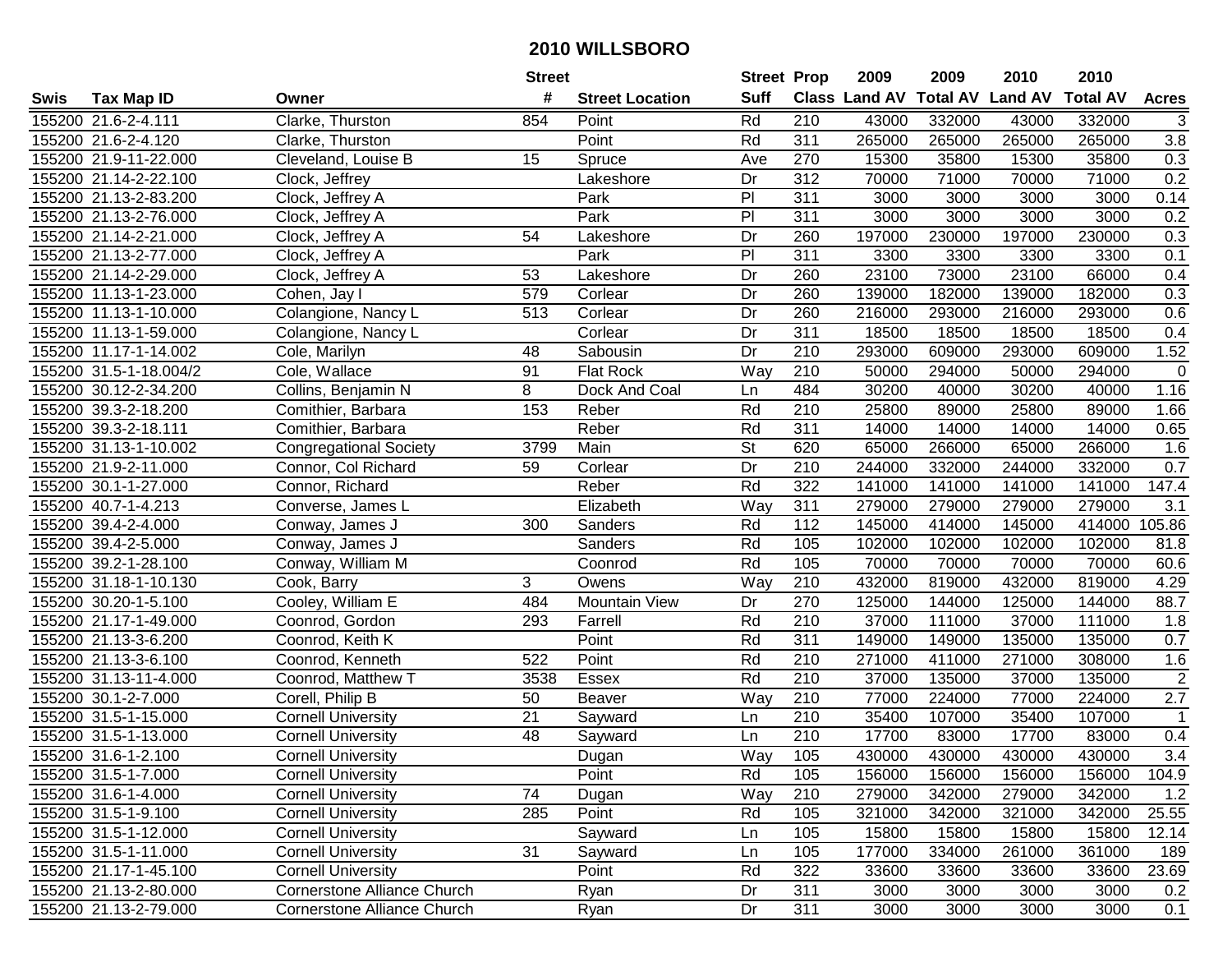|      |                       |                            | <b>Street</b>   |                        | <b>Street Prop</b>       |                  | 2009   | 2009   | 2010                           | 2010            |              |
|------|-----------------------|----------------------------|-----------------|------------------------|--------------------------|------------------|--------|--------|--------------------------------|-----------------|--------------|
| Swis | <b>Tax Map ID</b>     | Owner                      | #               | <b>Street Location</b> | <b>Suff</b>              |                  |        |        | Class Land AV Total AV Land AV | <b>Total AV</b> | <b>Acres</b> |
|      | 155200 30.1-1-26.001  | Cosgrove, Darren T         |                 | Reber                  | Rd                       | 322              | 45000  | 45000  | 45000                          | 45000           | 50           |
|      | 155200 31.9-1-48.000  | Costin, Noma               |                 | NYS Route 22           |                          | 311              | 22800  | 22800  | 22800                          | 22800           | 3.3          |
|      | 155200 31.14-2-3.000  | Couling, Sylvia H          | 297             | River                  | Ln                       | 260              | 637000 | 696000 | 637000                         | 696000          | 3.2          |
|      | 155200 31.9-2-2.001   | Courtney, Cindy L          | $\overline{2}$  | Stower                 | Ln                       | 210              | 15100  | 54000  | 15100                          | 66000           | 0.3          |
|      | 155200 21.5-1-57.000  | Cousineau, Barbara J       |                 | Corlear                | Dr                       | 311              | 20500  | 20500  | 20500                          | 20500           | 0.5          |
|      | 155200 21.5-1-56.000  | Cousineau, Joseph E        | 168             | Corlear                | Dr                       | 210              | 30000  | 139000 | 30000                          | 139000          | 0.5          |
|      | 155200 21.9-4-11.000  | Cox, William               | 38              | EIm                    | Ave                      | 270              | 12600  | 24000  | 12600                          | 24000           | 0.2          |
|      | 155200 21.14-1-2.000  | Cramer, William H III      | 65              | <b>Hilton</b>          | Ter                      | 260              | 44000  | 63000  | 44000                          | 63000           | 0.5          |
|      | 155200 21.10-1-13.000 | <b>Crance Living Trust</b> | 172             | Lakeshore              | Dr                       | 260              | 232000 | 288000 | 232000                         | 288000          | 0.8          |
|      | 155200 11.13-1-46.000 | Croll, Lionel              | 124             | Sabousin               | Dr                       | 260              | 252000 | 315000 | 252000                         | 315000          | 0.6          |
|      | 155200 21.6-2-6.200   | Cromie, William J          | 832             | Point                  | Rd                       | 210              | 324000 | 460000 | 324000                         | 460000          | 3.2          |
|      | 155200 21.6-2-6.100   | Cromie, William J          |                 | Point                  | Rd                       | 311              | 211000 | 253000 | 253000                         | 253000          | 2.8          |
|      | 155200 21.6-2-4.112   | Cromie, William J          |                 | Point                  | Rd                       | 311              | 20000  | 20000  | 20000                          | 20000           | 1.13         |
|      | 155200 31.13-6-23.000 | Cross, Donald L            | 55              | Woodlawn               | Ln                       | 210              | 26800  | 137000 | 26800                          | 137000          | 0.7          |
|      | 155200 31.13-5-14.200 | Cross, Gifford A           | 1249            | Middle                 | Rd                       | 270              | 17200  | 49000  | 17200                          | 49000           | 0.58         |
|      | 155200 30.12-2-15.200 | Cross, Jack L              | 3               | Industrial             | Ln                       | 270              | 11400  | 43000  | 13500                          | 65000           | 0.3          |
|      | 155200 30.8-1-3.111   | Cross, Jeffrey             | $\overline{16}$ | Dane                   | Ln                       | $\overline{210}$ | 26000  | 26000  | 35000                          | 138000          | 6.03         |
|      | 155200 21.17-1-53.000 | Cross, John L              | 5               | Cedar                  | Ln                       | 210              | 36000  | 87000  | 36000                          | 87000           | 1.37         |
|      | 155200 31.17-1-1.112  | Cross, Terry B             | 3543            | Essex                  | Rd                       | 210              | 36800  | 69000  | 36800                          | 69000           | 1.83         |
|      | 155200 31.17-1-1.120  | Crosshore's Properties LLC | 3553            | <b>Essex</b>           | Rd                       | 210              | 37400  | 115000 | 37400                          | 115000          | 2.23         |
|      | 155200 31.17-4-14.400 | Crowningshield, Charles L  | 119             | Woodlawn               | Ln                       | 312              | 19000  | 19000  | 19000                          | 22000           | 0.82         |
|      | 155200 21.17-1-59.000 | Crowningshield, Craig A    | 59              | Cedar                  | Ln                       | 210              | 38600  | 116000 | 38600                          | 116000          | 2.13         |
|      | 155200 31.13-3-20.001 | Crowningshield, Dereck L   | 1215            | Sunset                 | Dr                       | 210              | 36200  | 104000 | 36200                          | 104000          | $\mathbf{1}$ |
|      | 155200 40.1-2-24.100  | Crowningshield, Donalda    | 855             | Middle                 | Rd                       | 210              | 24800  | 85000  | 24800                          | 85000           | $\mathbf{1}$ |
|      | 155200 31.17-3-42.000 | Crowningshield, Leroy      | 1131            | Middle                 | Rd                       | 210              | 37200  | 153000 | 37200                          | 153000          | 2.2          |
|      | 155200 39.1-2-5.000   | Crowningshield, Martin A   | 97              | Mountain View          | Dr                       | 210              | 25700  | 71000  | 25700                          | 71000           | 1.6          |
|      | 155200 40.1-2-1.252   | Crowningshield, Patricia A | 979             | Middle                 | Rd                       | 210              | 29600  | 120000 | 34000                          | 175000          | 4.87         |
|      | 155200 31.13-9-1.000  | Crowningshield, Rebecca A  | 3563            | Essex                  | Rd                       | 210              | 24100  | 94000  | 24100                          | 94000           | 0.6          |
|      | 155200 30.20-2-12.000 | Crowningshield, Roger      | 1101            | Sunset                 | Dr                       | $\overline{210}$ | 35600  | 75000  | 35600                          | 75000           | 1.8          |
|      | 155200 31.13-5-15.000 | Crowningshield, Travis     | 1245            | Middle                 | Rd                       | 270              | 15500  | 49300  | 15500                          | 43000           | 0.5          |
|      | 155200 21.9-13-17.000 | Cullum, Creig              | 707             | Point                  | Rd                       | $\overline{210}$ | 26700  | 50000  | 26700                          | 50000           | 0.58         |
|      | 155200 21.14-1-26.000 | Cullum, Todd M             | 89              | Lakeshore              | Dr                       | 260              | 20600  | 62000  | 20600                          | 62000           | 0.3          |
|      | 155200 21.6-3-4.200   | Cumbo, Frank               | 946             | Point                  | Rd                       | 311              | 261000 | 261000 | 261000                         | 261000          | 2.76         |
|      | 155200 31.13-1-12.000 | Cummings, Craig A          | $\overline{22}$ | Maple                  | $\overline{\mathsf{St}}$ | $\overline{210}$ | 15000  | 115000 | 15000                          | 115000          | 0.2          |
|      | 155200 20.3-2-39.000  | Currier, Ralph Jr          | 43              | Carver                 | Ln                       | 210              | 26800  | 89000  | 26800                          | 81000           | 2.5          |
|      | 155200 21.5-1-34.000  | Curtis, Paul H             | 219             | Corlear                | Dr                       | 210              | 269000 | 430000 | 269000                         | 430000          | 0.6          |
|      | 155200 30.8-3-10.200  | Cushing Jr, Edward         |                 | Bay                    | Ln                       | 105              |        |        | 106000                         | 106000          | 94.8         |
|      | 155200 30.20-3-16.000 | Cushing, Catherine D       | 1044            | Sunset                 | Dr                       | 210              | 16600  | 117000 | 16600                          | 117000          | 0.36         |
|      | 155200 20.20-1-54.100 | Cushing, Edward            |                 | Bay                    | Ln                       | 311              | 1700   | 1700   | 1700                           | 1700            | 0.6          |
|      | 155200 30.8-3-11.110  | Cushing, Edward            | 143             | Bay                    | Ln                       | 210              | 32000  | 117000 | 32000                          | 117000          | 2.8          |
|      | 155200 30.12-1-1.100  | Cushing, Edward Jr         |                 | NYS Route 22           |                          | 105              | 120000 | 120000 | 120000                         | 120000          | 100.36       |
|      | 155200 30.8-3-10.100  | Cushing, Thomas Sr         | 102             | Bay                    | Ln                       | 210              |        |        | 31000                          | 61000           | 4.24         |
|      |                       |                            |                 |                        |                          |                  |        |        |                                |                 |              |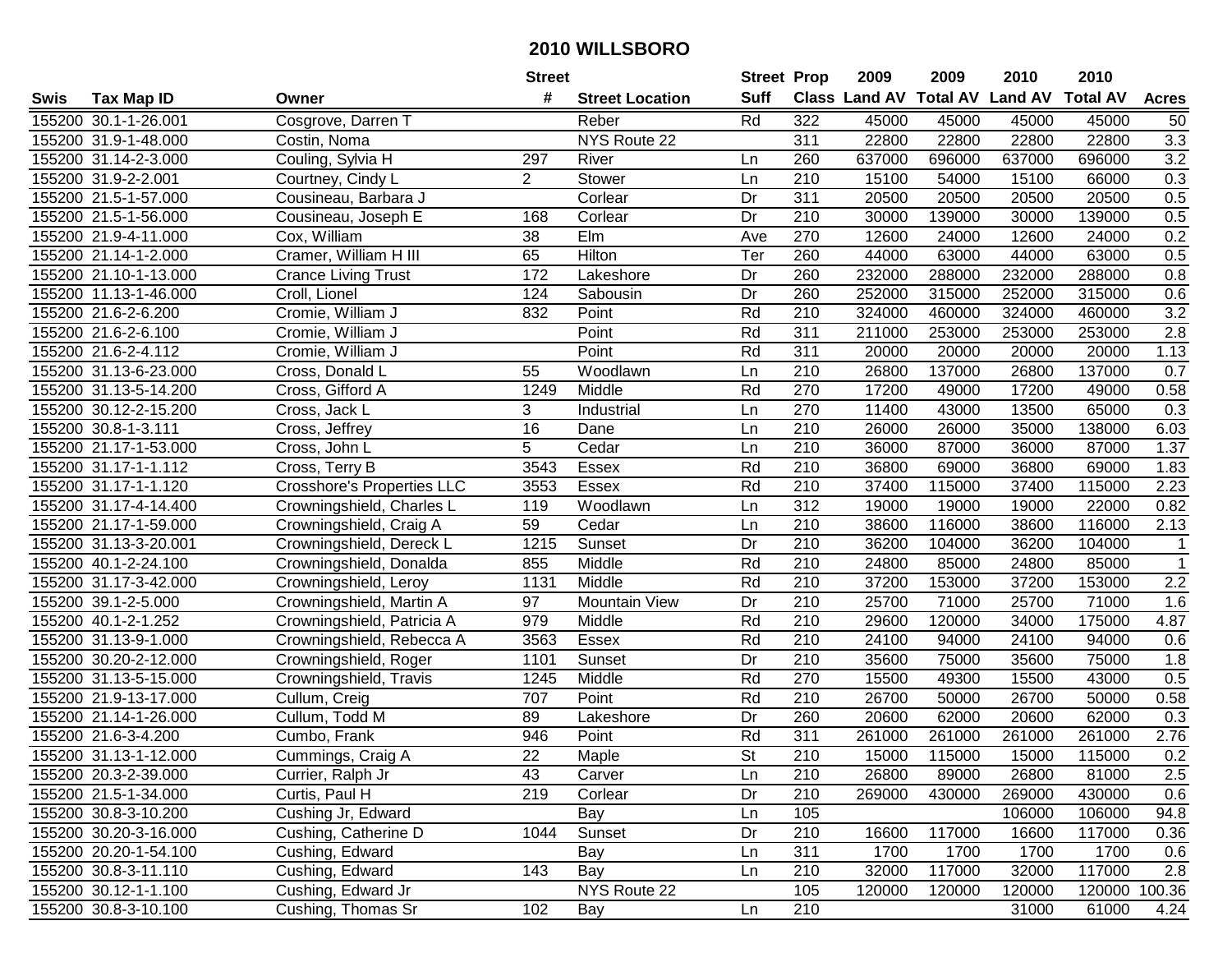|      |                       |                      | <b>Street</b>   |                        | <b>Street Prop</b> |                  | 2009                          | 2009   | 2010           | 2010            |              |
|------|-----------------------|----------------------|-----------------|------------------------|--------------------|------------------|-------------------------------|--------|----------------|-----------------|--------------|
| Swis | <b>Tax Map ID</b>     | Owner                | #               | <b>Street Location</b> | <b>Suff</b>        |                  | <b>Class Land AV Total AV</b> |        | <b>Land AV</b> | <b>Total AV</b> | <b>Acres</b> |
|      | 155200 21.9-11-4.000  | Cutting, Lawrence A  | 20              | <b>Birch</b>           | Ave                | 270              | 16000                         | 27300  | 16000          | 27300           | 0.3          |
|      | 155200 31.9-3-14.000  | Cutting, Marne K     | 15              | Mill                   | Ln                 | 210              | 32400                         | 107000 | 32400          | 107000          | 0.84         |
|      | 155200 20.3-2-19.000  | Czuwak Henry         | 3               | Weigands               | Way                | 260              | 98000                         | 132000 | 98000          | 132000          | 0.3          |
|      | 155200 21.9-9-7.000   | Dalbec, Yvon         |                 | Grove                  | Ave                | 311              | 3000                          | 3000   | 3000           | 3000            | 0.14         |
|      | 155200 21.9-9-6.000   | Dalbec, Yvon         |                 | Grove                  | Ave                | $\overline{311}$ | 3000                          | 3000   | 3000           | 3000            | 0.14         |
|      | 155200 40.7-1-4.110   | Dalton, Herbert F Jr | 31              | Dalton                 | Way                | 240              | 165000                        | 325000 | 165000         | 325000          | 14.58        |
|      | 155200 31.17-4-14.200 | Daly, Susan          | 125             | Woodlawn               | Ln                 | 210              | 11300                         | 11300  | 17000          | 175000          | 0.47         |
|      | 155200 21.5-1-33.000  | Damico, Barbara      | 227             | Corlear                | Dr                 | 260              | 155000                        | 207000 | 155000         | 207000          | $\mathbf{1}$ |
|      | 155200 21.9-13-23.000 | Danforth, Ronald     | 5               | Beach                  | Dr                 | 260              | 26300                         | 82000  | 26300          | 82000           | 0.6          |
|      | 155200 21.10-1-53.000 | Danforth, Ronald     |                 | Targhee                | Way                | 311              | 3100                          | 3100   | 3100           | 3100            | 0.2          |
|      | 155200 21.10-1-54.000 | Danforth, Ronald     |                 | Targhee                | Way                | 311              | 3100                          | 3100   | 3100           | 3100            | 0.1          |
|      | 155200 31.9-3-16.000  | DAngelo, Anthony     | 3832            | NYS Route 22           |                    | 210              | 32400                         | 201000 | 32400          | 201000          | 0.9          |
|      | 155200 21.6-1-6.162   | DAngelo, Anthony     | 952             | Point                  | Rd                 | 260              | 229000                        | 240000 | 229000         | 240000          | 1.03         |
|      | 155200 21.6-1-2.007   | DAngelo, Anthony J   | 950             | Point                  | Rd                 | 260              | 233000                        | 240000 | 233000         | 240000          | $\mathbf{1}$ |
|      | 155200 21.17-1-16.000 | DAngelo, Anthony R   | 309             | Farrell                | Rd                 | 260              | 330000                        | 359000 | 330000         | 359000          | $\,6$        |
|      | 155200 31.9-1-47.000  | DAngelo, Irene V     | 3925            | NYS Route 22           |                    | 425              | 25900                         | 75300  | 25900          | 75300           | 0.4          |
|      | 155200 21.9-12-3.001  | Davey, Laurie A      | 3               | Elm                    | Ave                | 270              | 15600                         | 21300  | 15600          | 21300           | 0.28         |
|      | 155200 39.2-1-35.200  | Davis, Michael H     | 691             | Sunset                 | Dr                 | 240              | 58000                         | 127000 | 58000          | 127000          | 26.6         |
|      | 155200 39.3-2-9.100   | Davis, Willis J      | 205             | Spear                  | Rd                 | 270              | 70000                         | 75000  | 70000          | 75000           | 52           |
|      | 155200 21.9-12-9.000  | Dawson, Carl A       |                 | Spruce                 | Ave                | 270              | 12600                         | 15000  | 12600          | 15000           | 0.2          |
|      | 155200 21.13-2-78.000 | Day, Bradley         |                 | Ryan                   | Dr                 | $\overline{311}$ | 22400                         | 22400  | 22400          | 22400           | 0.7          |
|      | 155200 21.13-2-6.000  | Day, Winifred        |                 | Point                  | Rd                 | 311              | 24200                         | 24200  | 24200          | 24200           | 0.7          |
|      | 155200 39.1-1-22.000  | Dayton, Stephen R    | 159             | Sunset                 | Dr                 | 210              | 25600                         | 88000  | 28500          | 125000          | 1.5          |
|      | 155200 39.1-1-33.000  | Dayton, Stephen R    | 36              | Sunset                 | Dr                 | 210              | 27500                         | 175000 | 27500          | 175000          | 3.1          |
|      | 155200 21.5-1-45.000  | Deacon, Debra        | 163             | Corlear                | Dr                 | 260              | 227000                        | 321000 | 227000         | 321000          | 0.6          |
|      | 155200 21.9-4-14.100  | Decker, Robert H     | 48              | Elm                    | Ave                | 270              | 16500                         | 19600  | 16500          | 19600           | 0.34         |
|      | 155200 21.9-12-24.000 | Degon, Fern A        | $\overline{13}$ | Elm                    | Ave                | 270              | 12100                         | 12100  | 12100          | 14000           | 0.3          |
|      | 155200 21.10-1-23.000 | Delaney, Thomas J    | 128             | Lakeshore              | Dr                 | 260              | 266000                        | 349000 | 266000         | 349000          | 0.7          |
|      | 155200 21.10-1-28.110 | Delaney, Thomas J Jr | 129             | Lakeshore              | Dr                 | $\overline{210}$ | 18300                         | 166000 | 18300          | 166000          | 0.29         |
|      | 155200 20.20-3-10.000 | DelGiacco, Betsy M   | 134             | Cedar                  | Ln                 | 260              | 220000                        | 272000 | 220000         | 272000          | 0.5          |
|      | 155200 30.1-1-19.000  | DelGiacco, Betsy M   |                 | Reber                  | Rd                 | 910              | 66900                         | 66900  | 66900          | 66900           | 83.67        |
|      | 155200 21.17-1-66.000 | DelGiacco, Maria     |                 | Cedar                  | Ln                 | 311              | 26300                         | 26300  | 26300          | 26300           | 1.08         |
|      | 155200 21.5-1-66.000  | DeLise, Charles T    | 215             | Corlear                | $\overline{Dr}$    | 260              | 221000                        | 278000 | 221000         | 278000          | 1.5          |
|      | 155200 21.9-10-2.000  | Dellea Linda A       |                 | Pine                   | Ave                | 311              | 3000                          | 3000   | 3000           | 3000            | 0.2          |
|      | 155200 21.9-12-25.001 | DeLuca, Helen        | 14              | Oak                    | Ave                | 270              | 15900                         | 28700  | 15900          | 28700           | 0.3          |
|      | 155200 21.10-1-52.000 | Demarest, Kimberly L | 71              | Hilton                 | Ter                | 260              | 22600                         | 61000  | 22600          | 61000           | 0.4          |
|      | 155200 21.5-1-5.000   | deMello, Carol       | 289             | Corlear                | Dr                 | 210              | 221000                        | 317000 | 221000         | 317000          | 0.5          |
|      | 155200 11.17-1-70.000 | Demello, Robert W    | 405             | Corlear                | Dr                 | 260              | 174000                        | 212000 | 174000         | 212000          | 0.5          |
|      | 155200 21.9-10-10.000 | Demetros, Robert P   | 9               | <b>Birch</b>           | Ave                | 270              | 15700                         | 30000  | 15700          | 30000           | 0.31         |
|      | 155200 21.17-1-24.000 | Demoree, Arthur      | 347             | Farrell                | Rd                 | 210              | 276000                        | 448000 | 276000         | 448000          | 2.1          |
|      | 155200 31.9-3-13.000  | DeNeale, Leanna L    | 19              | Mill                   | Ln                 | 220              | 24100                         | 103000 | 24100          | 103000          | 0.55         |
|      | 155200 31.18-1-10.150 | DeNeale, Richard J   |                 | Essex                  | Rd                 | 311              | 288000                        | 288000 | 288000         | 288000          | 4.09         |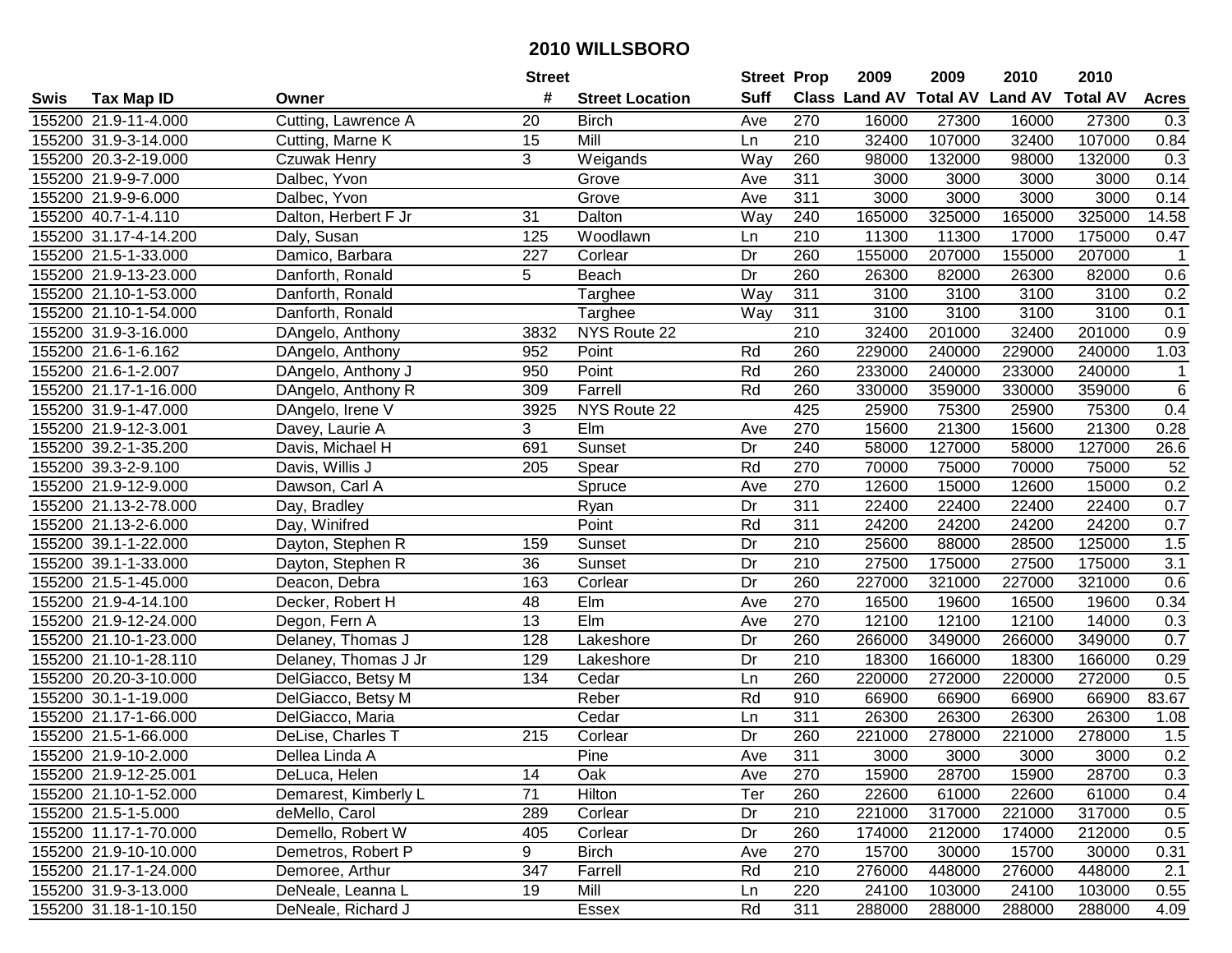|      |                       |                      | <b>Street</b> |                        | <b>Street Prop</b>       |                  | 2009                          | 2009   | 2010           | 2010            |              |
|------|-----------------------|----------------------|---------------|------------------------|--------------------------|------------------|-------------------------------|--------|----------------|-----------------|--------------|
| Swis | <b>Tax Map ID</b>     | Owner                | #             | <b>Street Location</b> | Suff                     |                  | <b>Class Land AV Total AV</b> |        | <b>Land AV</b> | <b>Total AV</b> | <b>Acres</b> |
|      | 155200 31.9-1-1.130   | DeNeale, Richard J   |               | NYS Route 22           |                          | 330              | 26200                         | 26200  | 26200          | 26200           | 1.32         |
|      | 155200 31.9-1-1.120   | DeNeale, Richard J   |               | NYS Route 22           |                          | 330              | 25800                         | 25800  | 25800          | 25800           | $\mathbf 1$  |
|      | 155200 40.1-2-34.018  | DeNeale, Richard J   | 3221          | <b>Essex</b>           | Rd                       | 240              | 312000                        | 539000 | 312000         | 539000          | 318.6        |
|      | 155200 20.20-1-19.000 | Denison, Claudia C   | 426           | Bay                    | Ln                       | 260              | 95000                         | 151000 | 95000          | 151000          | 0.74         |
|      | 155200 20.20-2-5.200  | Denison, Lester E    | 183           | Cedar                  | Ln                       | 270              | 20000                         | 26800  | 20000          | 26800           | 0.36         |
|      | 155200 20.20-2-5.100  | Denison, Lester E    | 183           | Cedar                  | Ln                       | 311              | 59000                         | 59000  | 59000          | 59000           | 0.2          |
|      | 155200 31.13-6-29.000 | Dennett, Paul F      | 1252          | Middle                 | Rd                       | 280              | 25800                         | 90000  | 25800          | 90000           | $\mathbf{1}$ |
|      | 155200 21.9-11-21.024 | Denton, Nicholas F   | 9             | Spruce                 | Ave                      | 270              | 15900                         | 24600  | 15900          | 24600           | 0.3          |
|      | 155200 21.13-2-33.000 | DePatto, Dennis      |               | Lakeshore              | Dr                       | 311              | 3000                          | 3000   | 3000           | 3000            | 0.1          |
|      | 155200 31.13-3-21.000 | Desautels, Joseph J  | 3697          | Main                   | <b>St</b>                | 210              | 26800                         | 68000  | 26800          | 68000           | 0.7          |
|      | 155200 40.1-2-32.000  | deSlosser, Hada L    | 3269          | Essex                  | Rd                       | 240              | 148000                        | 308000 | 148000         | 308000          | 112.58       |
|      | 155200 21.9-4-9.000   | DesMarais, Albertine | 32            | Elm                    | Ave                      | 270              | 13500                         | 17500  | 13500          | 17500           | 0.2          |
|      | 155200 21.9-9-3.000   | DeZalia, Bernard     | 3             | Grove                  | Ave                      | 311              | 11900                         | 11900  | 11900          | 11900           | 0.2          |
|      | 155200 21.9-9-2.000   | DeZalia, Bernard     |               | Grove                  | Ave                      | 311              | 3000                          | 3000   | 3000           | 3000            | 0.1          |
|      | 155200 21.9-9-25.000  | DeZalia, Bernard     | 11            | Grove                  | Ave                      | 270              | 19100                         | 59000  | 19100          | 59000           | 0.43         |
|      | 155200 21.9-9-5.000   | DeZalia, Bernard P   |               | Grove                  | Ave                      | 311              | 3000                          | 3000   | 3000           | 3000            | 0.1          |
|      | 155200 21.9-9-4.000   | DeZalia, Bernard P   |               | Grove                  | Ave                      | 311              | 12400                         | 12400  | 12400          | 12400           | 0.21         |
|      | 155200 31.13-1-1.200  | DiCarlo, Michael     | 13            | Maple                  | $\overline{\mathsf{St}}$ | 210              | 39000                         | 132000 | 39000          | 132000          | 3.45         |
|      | 155200 30.12-1-5.000  | DiCarlo, Michael L   | 322           | Fish And Game          | Dr                       | 210              | 21000                         | 89000  | 21000          | 89000           | 0.5          |
|      | 155200 31.13-4-41.000 | Dicenzo, William     | 3754          | Main                   | St                       | 432              | 12200                         | 16600  | 12200          | 16600           | 0.2          |
|      | 155200 21.13-2-60.000 | Dicesare, Gerald P   | 31            | Ryan                   | Dr                       | 260              | 38000                         | 66000  | 38000          | 66000           | 0.2          |
|      | 155200 21.13-2-62.000 | Dicesare, Gerald P   |               | Point                  | Rd                       | 311              | 11800                         | 11800  | 11800          | 11800           | 0.5          |
|      | 155200 11.13-1-51.100 | Dicesare, Stephen P  | 158           | Sabousin               | Dr                       | 260              | 103000                        | 222000 | 103000         | 222000          | 0.33         |
|      | 155200 40.1-2-27.001  | Dickerson, Audrey E  | 3103          | Essex                  | Rd                       | 210              | 36000                         | 97000  | 36000          | 97000           | 1.3          |
|      | 155200 39.1-1-38.000  | Dickerson, Darren    | 755           | Deerhead               | Rd                       | 534              | 18000                         | 40000  | 18000          | 40000           | 0.33         |
|      | 155200 39.3-2-18.112  | Dickerson, Darren    |               | Reber                  | Rd                       | 105              | 43000                         | 43000  | 43000          | 43000           | 43           |
|      | 155200 39.3-2-15.100  | Dickerson, Darren    |               | Reber                  | Rd                       | 314              | 400                           | 400    | 400            | 400             | 0.36         |
|      | 155200 39.3-2-7.000   | Dickerson, Darren    | 174           | Reber                  | Rd                       | 112              | 131000                        | 231000 | 131000         | 231000          | 95           |
|      | 155200 39.1-1-26.111  | Dickerson, Darren    |               | Reber                  | Rd                       | 105              | 47000                         | 47000  | 47000          | 47000           | 43.2         |
|      | 155200 39.3-2-18.120  | Dickerson, Duane     |               | Reber                  | Rd                       | 105              | 28000                         | 28000  | 28000          | 28000           | 41.54        |
|      | 155200 39.3-2-16.000  | Dickerson, Duane P   | 105           | Reber                  | Rd                       | $\overline{210}$ | 22000                         | 133000 | 22000          | 133000          | 0.85         |
|      | 155200 30.3-1-31.000  | Dickerson, Edrie     | 616           | Reber                  | Rd                       | 210              | 26800                         | 132800 | 26800          | 132800          | 2.5          |
|      | 155200 21.13-2-10.002 | Dickerson, Edrie     | 592           | Point                  | Rd                       | 260              | 27400                         | 41000  | 25400          | 38000           | 0.66         |
|      | 155200 30.3-1-29.000  | Dickerson, Glenn O   | 621           | Reber                  | Rd                       | 260              | 46000                         | 139000 | 46000          | 139000          | 42.6         |
|      | 155200 39.3-2-19.000  | Dickerson, Gregg S   | 90            | Reber                  | Rd                       | 240              | 45000                         | 285000 | 45000          | 285000          | 17.41        |
|      | 155200 39.3-2-15.200  | Dickerson, Gregg S   |               | Reber                  | Rd                       | 314              | 200                           | 200    | 200            | 200             | 0.13         |
|      | 155200 40.1-2-8.200/1 | Dickerson, Judith M  | 273           | Coonrod                | Rd                       | 270              | 0                             | 21000  | 100            | 21000           | $\mathbf 0$  |
|      | 155200 39.3-2-17.000  | Dickerson, Philip D  | 135           | Reber                  | Rd                       | 210              | 14400                         | 65000  | 14400          | 65000           | 0.3          |
|      | 155200 39.1-1-26.202  | Dickerson, Philip D  | 303           | Reber                  | Rd                       | 210              | 34300                         | 114000 | 34300          | 114000          | 8.77         |
|      | 155200 31.17-3-41.200 | Dickerson, Randy C   | 1173          | Middle                 | Rd                       | 210              | 35700                         | 150000 | 35700          | 150000          | 1.23         |
|      | 155200 30.3-1-24.000  | Dickerson, Todd D    | 661           | Reber                  | Rd                       | 240              | 33400                         | 68000  | 33400          | 64000           | 11.5         |
|      | 155200 31.17-3-41.110 | Dickerson, Vicki     | 1177          | Middle                 | Rd                       | 240              | 61000                         | 198000 | 61000          | 198000          | 42.2         |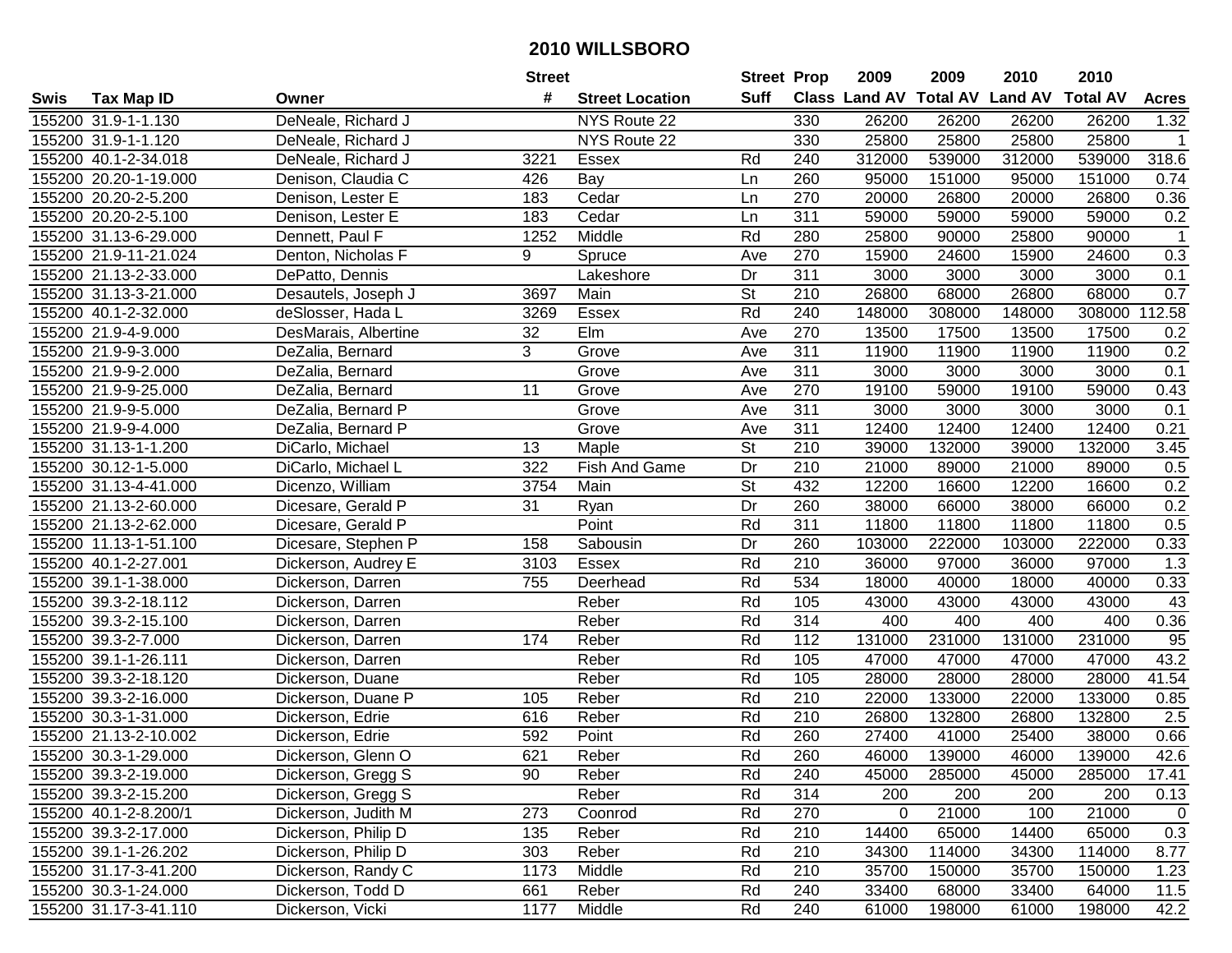|      |                       |                        | <b>Street</b> |                        | <b>Street Prop</b> |                  | 2009   | 2009   | 2010                           | 2010            |                |
|------|-----------------------|------------------------|---------------|------------------------|--------------------|------------------|--------|--------|--------------------------------|-----------------|----------------|
| Swis | <b>Tax Map ID</b>     | Owner                  | #             | <b>Street Location</b> | <b>Suff</b>        |                  |        |        | Class Land AV Total AV Land AV | <b>Total AV</b> | <b>Acres</b>   |
|      | 155200 30.3-1-23.202  | Dickerson, William     |               | Reber                  | Rd                 | 311              | 54000  | 54000  | 54000                          | 54000           | 69.42          |
|      | 155200 21.14-2-22.200 | Dickerson, William     | 50            | Lakeshore              | Dr                 | 260              | 195000 | 273000 | 195000                         | 273000          | 0.3            |
|      | 155200 21.5-1-60.000  | Dickinson, Barbara E   | 188           | Corlear                | Dr                 | 260              | 29900  | 100000 | 29900                          | 100000          | 0.5            |
|      | 155200 31.13-2-2.000  | Dickinson, Stanley J   | 11            | Mill                   | Ln                 | 210              | 15100  | 67000  | 15100                          | 67000           | 0.3            |
|      | 155200 31.13-2-1.200  | Dickinson, Stanley J   |               | Main                   | <b>St</b>          | 311              | 700    | 700    | 700                            | 700             | 0.56           |
|      | 155200 21.17-1-11.000 | Dietz, Grace P         | 84            | Cedar                  | Ln                 | 260              | 210000 | 278000 | 210000                         | 278000          | 0.5            |
|      | 155200 31.13-5-11.000 | Disogra, Beatrice A    | 1266          | Sunset                 | Dr                 | 210              | 33700  | 101000 | 33700                          | 101000          | 0.94           |
|      | 155200 21.10-1-38.001 | Divalerio, Christina M |               | Vista                  | Dr                 | 311              | 16200  | 16200  | 16200                          | 16200           | 0.28           |
|      | 155200 21.10-1-61.001 | DiValerio, Paul        |               | Club                   | Dr                 | 311              | 16500  | 16500  | 16500                          | 16500           | 0.3            |
|      | 155200 21.10-1-33.003 | DiValerio, Paul        | 21            | Targhee                | Way                | 210              | 34000  | 74000  | 34000                          | 74000           | 2.53           |
|      | 155200 21.10-1-55.002 | Dixon, David M         | 3             | Targhee                | Way                | 260              | 19500  | 81000  | 19500                          | 81000           | 0.34           |
|      | 155200 20.3-2-32.000  | Dodd-Davis, Irene      | 60            | Helm                   | Way                | 260              | 386000 | 458000 | 386000                         | 458000          | 3.5            |
|      | 155200 31.13-2-13.000 | Dodds, Douglas         | 906           | <b>Mountain View</b>   | Dr                 | $\overline{210}$ | 40000  | 147000 | 40000                          | 147000          | 4.1            |
|      | 155200 21.9-9-14.200  | Dombrowski, Stan       | 23            | Pine                   | Ave                | 311              | 22300  | 22300  | 22300                          | 22300           | 0.76           |
|      | 155200 21.9-9-23.000  | Dombrowski, Stan A     | 26            | Grove                  | Ave                | 210              | 17600  | 98000  | 17600                          | 98000           | 0.25           |
|      | 155200 21.9-11-9.000  | Dombrowski, Timothy    | 36            | <b>Birch</b>           | Ave                | 270              | 16600  | 30000  | 16600                          | 30000           | 0.3            |
|      | 155200 21.9-9-22.000  | Dombrowski, Timothy L  | 30            | Grove                  | Ave                | $\overline{311}$ | 12400  | 12400  | 12400                          | 12400           | 0.25           |
|      | 155200 21.17-1-10.000 | Donnelly, Evelyn C     | 90            | Cedar                  | Ln                 | 260              | 224000 | 301000 | 224000                         | 301000          | 0.6            |
|      | 155200 21.17-1-62.000 | Donnelly, Karen M      |               | Cedar                  | Ln                 | 311              | 19400  | 19400  | 19400                          | 19400           | 1.21           |
|      | 155200 21.9-11-3.000  | Donovan, Daniel        | 16            | <b>Birch</b>           | Ave                | 270              | 12200  | 24500  | 12200                          | 24500           | 0.2            |
|      | 155200 11.13-1-7.001  | Doody, John A          |               | Corlear                | Dr                 | 311              | 18500  | 18500  | 18500                          | 18500           | 0.4            |
|      | 155200 11.13-1-12.000 | Doody, John A          | 521           | Corlear                | Dr                 | 210              | 235000 | 589000 | 235000                         | 589000          | 0.78           |
|      | 155200 21.9-6-1.000   | Doolittle, Thomas      | 62            | Lilly                  | Ln                 | 260              | 429000 | 665000 | 429000                         | 665000          | 5.47           |
|      | 155200 21.13-2-59.000 | Dorsman, Neil W        | 9             | Ryan                   | Dr                 | 260              | 19500  | 97000  | 19500                          | 97000           | 0.3            |
|      | 155200 20.4-1-6.000   | Doshna, Ronald         |               | NYS Route 22           |                    | 322              | 60000  | 60000  | 60000                          | 60000           | 74.56          |
|      | 155200 20.20-1-66.001 | Doshna, Ronald         | 241           | Bay                    | Ln                 | 210              | 44700  | 196000 | 44700                          | 196000          | $\overline{4}$ |
|      | 155200 31.13-11-2.000 | Doty, Gary R           | 3554          | Essex                  | Rd                 | 210              | 39000  | 354000 | 39000                          | 354000          | 3.65           |
|      | 155200 31.13-11-1.000 | Doty, Thelma           | 3544          | Essex                  | Rd                 | 240              | 53000  | 124000 | 53000                          | 124000          | 11.76          |
|      | 155200 21.17-1-44.000 | Doxtater George H      | 345           | Point                  | Rd                 | $\overline{210}$ | 30000  | 80000  | 30000                          | 80000           | 0.8            |
|      | 155200 31.9-1-7.000   | Doyle, Douglas A Sr    | 62            | Farrell                | Rd                 | $\overline{210}$ | 21200  | 93000  | 21200                          | 93000           | 0.5            |
|      | 155200 20.3-2-20.000  | Doyle, James           | 5             | Weigands               | Way                | $\overline{210}$ | 78000  | 238000 | 78000                          | 238000          | 0.2            |
|      | 155200 20.20-1-43.000 | Doyle, John H          | 382           | Bay                    | Ln                 | 260              | 283000 | 329000 | 283000                         | 329000          | 0.7            |
|      | 155200 20.3-2-2.320   | Dragon, Rosaline E     |               | Reber                  | Rd                 | 311              | 17600  | 17600  | 17600                          | 17600           | 19.6           |
|      | 155200 21.5-1-46.000  | Draper, Mary T         | 159           | Corlear                | Dr                 | 260              | 224000 | 290000 | 224000                         | 290000          | 0.6            |
|      | 155200 21.13-1-1.160  | Drengberg, Larry       | 17            | Ledge                  | Ln                 | 210              | 325000 | 648000 | 325000                         | 648000          | 3.4            |
|      | 155200 31.18-1-8.120  | Dresden, Jacob A       | 3338          | Essex                  | Rd                 | 260              | 420000 | 490000 | 420000                         | 490000          | 4.08           |
|      | 155200 31.13-1-21.000 | Drinkwine John Jr      | 897           | <b>Mountain View</b>   | Dr                 | 210              | 21700  | 139000 | 21700                          | 139000          | 0.5            |
|      | 155200 39.2-1-19.000  | Drinkwine, John        | 926           | Sunset                 | Dr                 | 210              | 26100  | 104000 | 26100                          | 104000          | 1.9            |
|      | 155200 39.2-1-17.200  | Drinkwine, Leo F       | 984           | Sunset                 | Dr                 | 210              | 26300  | 145000 | 26300                          | 145000          | 2.1            |
|      | 155200 21.9-14-11.000 | Drollette, Richard L   | 70            | Corlear                | Dr                 | 210              | 26000  | 190000 | 37000                          | 290000          | 1.22           |
|      | 155200 21.9-14-12.000 | Drollette, Richard L   |               | Corlear                | Dr                 | 311              | 21300  | 21300  | 21300                          | 21300           | 1.24           |
|      | 155200 11.17-2-1.000  | Duffy, James T         | 454           | Corlear                | Dr                 | 210              | 18600  | 147000 | 18600                          | 147000          | 0.3            |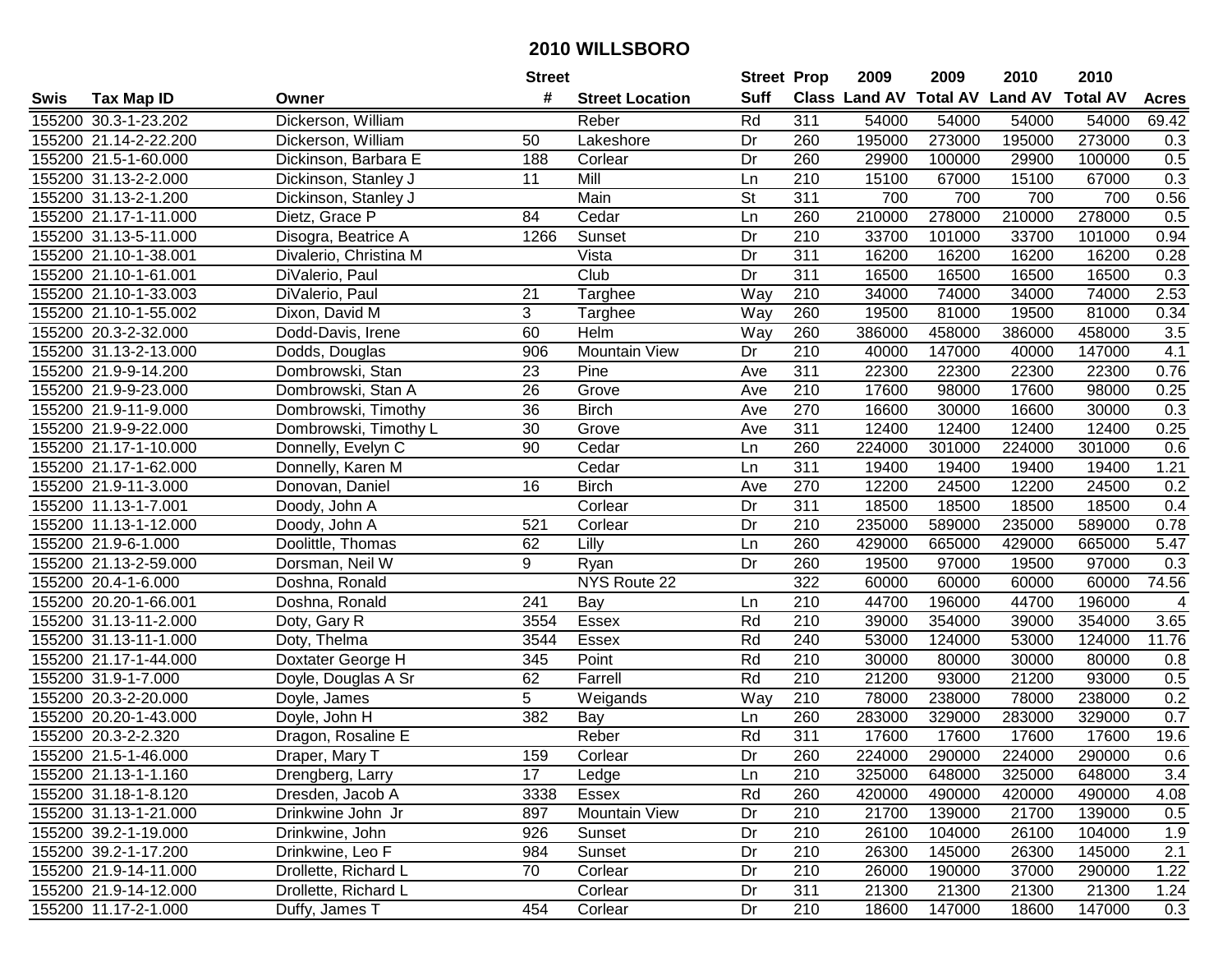|      |                       |                              | <b>Street</b> |                        | <b>Street Prop</b> |                  | 2009                          | 2009    | 2010           | 2010            |              |
|------|-----------------------|------------------------------|---------------|------------------------|--------------------|------------------|-------------------------------|---------|----------------|-----------------|--------------|
| Swis | <b>Tax Map ID</b>     | Owner                        | #             | <b>Street Location</b> | <b>Suff</b>        |                  | <b>Class Land AV Total AV</b> |         | <b>Land AV</b> | <b>Total AV</b> | <b>Acres</b> |
|      | 155200 11.17-2-2.000  | Duffy, Joan                  |               | Corlear                | Dr                 | 311              | 4400                          | 4400    | 4400           | 4400            | 0.34         |
|      | 155200 11.18-1-10.000 | Dugan, Brian G Sr            | 1024          | Point                  | Rd                 | 260              | 275000                        | 319000  | 275000         | 319000          | 0.8          |
|      | 155200 31.6-1-3.002   | Dugan, Penelope              | 96            | Dugan                  | Way                | 260              | 387000                        | 448000  | 387000         | 448000          | 1.92         |
|      | 155200 21.5-1-6.000   | Dunn, Robert B               | 285           | Corlear                | Dr                 | 260              | 128000                        | 187000  | 128000         | 187000          | 0.2          |
|      | 155200 20.20-1-25.000 | Duprey, Janet L              | 410           | <b>Bay</b>             | Ln                 | 260              | 196000                        | 212000  | 196000         | 212000          | 0.4          |
|      | 155200 20.20-1-26.000 | Duprey, John P               | 408           | Bay                    | Ln                 | 260              | 98000                         | 168000  | 98000          | 168000          | 0.2          |
|      | 155200 39.2-1-40.000  | Duquette, Teddi L            |               | Sunset                 | Dr                 | 322              | 84000                         | 84000   | 84000          | 84000           | 68.24        |
|      | 155200 11.13-1-8.002  | Dursema, Judith C            | 503           | Corlear                | $\overline{Dr}$    | 260              | 208000                        | 338000  | 208000         | 338000          | 0.6          |
|      | 155200 31.5-1-3.000   | Duval, Jean-Audoin           | 219           | Farrell                | Rd                 | $\overline{210}$ | 37000                         | 200000  | 37000          | 200000          | 1.8          |
|      | 155200 11.13-1-24.000 | Dwyer, Susan G               | 585           | Corlear                | Dr                 | 260              | 140000                        | 235000  | 140000         | 235000          | 0.3          |
|      | 155200 11.13-1-49.000 | Dwyer, Thomas J              |               | Sabousin               | Dr                 | 311              | 16700                         | 16700   | 16700          | 16700           | 0.4          |
|      | 155200 11.13-1-42.000 | Dwyer, Thomas J              | 142           | Sabousin               | Dr                 | 210              | 223000                        | 290000  | 223000         | 290000          | 0.4          |
|      | 155200 39.2-1-22.100  | Dybas, Allen J               | 860           | Sunset                 | Dr                 | 240              | 96000                         | 509000  | 96000          | 509000          | 66.96        |
|      | 155200 39.2-1-17.110  | Dybas, Allen J               |               | Sunset                 | Dr                 | 912              | 124000                        | 124000  | 124000         | 124000          | 145.1        |
|      | 155200 21.14-1-19.000 | Dye, Sean                    | 107           | Lakeshore              | Dr                 | 260              | 29000                         | 71000   | 29000          | 71000           | 0.14         |
|      | 155200 21.14-1-18.000 | Dye, Sean                    |               | Lakeshore              | Dr                 | 311              | 3000                          | 3000    | 3000           | 3000            | 0.14         |
|      | 155200 21.9-13-11.000 | Dynia, Michael               | 12            | Frisbie                | Rd                 | 270              | 16600                         | 21000   | 16600          | 21000           | 0.3          |
|      | 155200 31.5-1-18.004  | Eagle Eye Partners           | 106           | Flat Rock              | Way                | 311              | 1357000                       | 1357000 | 1357000        | 1357000         | 240          |
|      | 155200 20.20-2-2.000  | Eaton Charles H II           | 192           | Cedar                  | Ln                 | 260              | 179000                        | 225000  | 179000         | 225000          | 0.5          |
|      | 155200 30.1-1-8.000   | Eddy, Condit Jr              | 365           | Carver                 | Ln                 | 312              | 27800                         | 65700   | 27800          | 65700           | 3.3          |
|      | 155200 21.13-1-11.111 | <b>Edgewater Farm Corp</b>   | 553           | Point                  | Rd                 | 240              | 300000                        | 520000  | 300000         | 520000          | 13.37        |
|      | 155200 11.13-1-21.000 | Egglefield, Ellen F          | 565           | Corlear                | Dr                 | 260              | 132000                        | 203000  | 132000         | 203000          | 0.3          |
|      | 155200 11.17-4-3.000  | <b>Eickhoff Living Trust</b> | 98            | Sabousin               | Dr                 | 210              | 358000                        | 467000  | 358000         | 467000          | 1.2          |
|      | 155200 11.13-1-1.000  | Eisenhardt, Constance M      | 487           | Corlear                | Dr                 | 260              | 256000                        | 338000  | 256000         | 338000          | 0.86         |
|      | 155200 21.9-13-21.002 | Elizabeth Ann Prop Inc       | 676           | Point                  | Rd                 | 210              | 19500                         | 76000   | 19500          | 67000           | 0.34         |
|      | 155200 30.1-1-15.320  | Elliot, Stephen P            |               | Reber                  | Rd                 | 311              | 66000                         | 66000   | 66000          | 66000           | 1.5          |
|      | 155200 21.17-1-22.053 | Elliott, Denton W            | 70            | Champine               | Way                | 260              | 403000                        | 561000  | 403000         | 561000          | 3.07         |
|      | 155200 21.10-1-51.000 | Elliott, George Jr           | 77            | <b>Hilton</b>          | Ter                | 260              | 18600                         | 85000   | 18600          | 85000           | 0.3          |
|      | 155200 30.1-1-9.400   | Elliott, Stephen P           |               | Carver                 | Ln                 | $\overline{322}$ | 40000                         | 40000   | 40000          | 40000           | 24           |
|      | 155200 30.1-1-15.310  | Elliott, Stephen P           |               | Reber                  | Rd                 | $\overline{311}$ | 4400                          | 4400    | 4400           | 4400            | 0.7          |
|      | 155200 30.1-1-17.000  | Elliott, Stephen P           | 1437          | Reber                  | Rd                 | 260              | 129000                        | 155000  | 129000         | 155000          | 9.1          |
|      | 155200 21.9-8-5.000   | Ellis, Nancy Ann             | 15            | Oak                    | Ave                | 270              | 16600                         | 26700   | 16600          | 26700           | 0.3          |
|      | 155200 11.17-1-84.000 | Ellis, Renee                 | 9             | <b>Brothers</b>        | Way                | $\overline{210}$ | 25400                         | 155000  | 25400          | 155000          | 0.8          |
|      | 155200 21.13-2-11.010 | Ellis, Robert                |               | Point                  | Rd                 | 311              | 8800                          | 8800    | 8800           | 8800            | 0.48         |
|      | 155200 21.9-11-13.000 | Erasmus Ferrara LLC          | 25            | Cyprus                 | Ave                | 210              | 23000                         | 148000  | 29000          | 112000          | 0.76         |
|      | 155200 21.9-9-29.000  | Erasmus Ferrara LLC          | 33            | Pine                   | Ave                | 210              | 9500                          | 90000   | 9500           | 90000           | 0.23         |
|      | 155200 21.9-9-28.000  | Erasmus Ferrara LLC          | 34            | Grove                  | Ave                | 312              | 9500                          | 90000   | 9500           | 20000           | 0.23         |
|      | 155200 11.17-1-38.000 | Erikson, Judith J            | 364           | Corlear                | Dr                 | 312              | 20400                         | 35000   | 20400          | 35000           | 0.5          |
|      | 155200 21.14-2-31.032 | Errico, Margaret M           | 63            | Lakeshore              | Dr                 | 260              | 26100                         | 59000   | 26100          | 56000           | 0.6          |
|      | 155200 21.9-13-12.000 | Essex Co ARC Facilities Inc  | 665           | Point                  | Rd                 | 210              | 36000                         | 103000  | 36000          | 103000          | 1.32         |
|      | 155200 21.13-3-3.002  | Essex Co ARC Facilities Inc  | 536           | Point                  | Rd                 | 210              | 21500                         | 102000  | 21500          | 102000          | 0.28         |
|      | 155200 40.1-2-2.200   | Essex Co Facilities Inc      | 937           | Middle                 | Rd                 | 210              | 28300                         | 154800  | 28300          | 154800          | 3.72         |
|      |                       |                              |               |                        |                    |                  |                               |         |                |                 |              |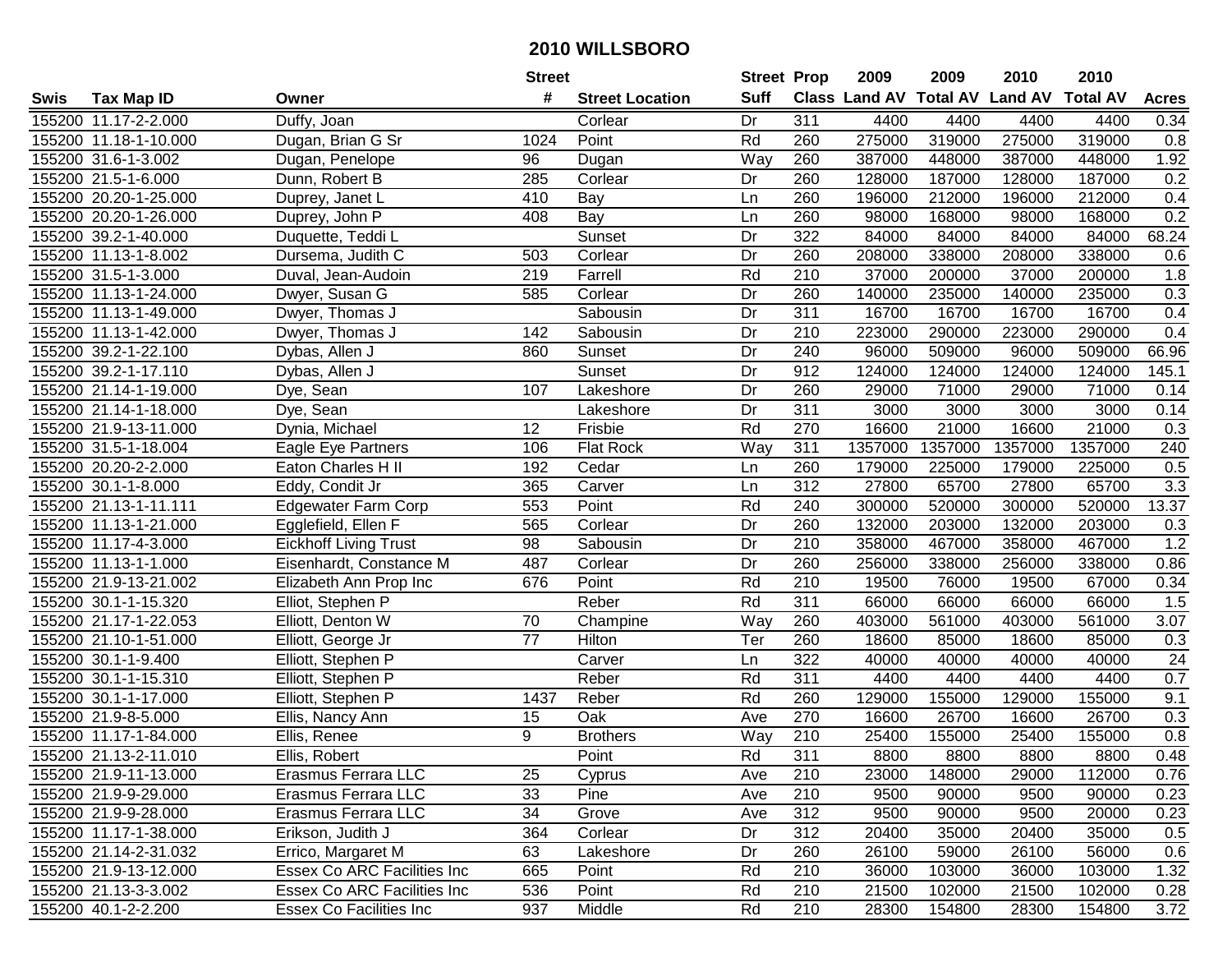| #<br><b>Suff</b><br>Class Land AV Total AV Land AV<br><b>Total AV</b><br><b>Tax Map ID</b><br><b>Street Location</b><br><b>Acres</b><br>Swis<br>Owner<br>Essex Co IDA<br><b>St</b><br>155200 31.13-1-1.100<br>322<br>81000<br>81000<br>81000<br>81000<br>90.85<br>Maple<br>Way<br>155200 31.9-1-42.100/1<br>Essex Co IDA<br>19<br><b>Myers</b><br>331<br>99700<br>346500<br>99700<br>231000<br>10<br>NYS Route 22<br>0.54<br>155200 30.12-2-15.100<br>Essex Co IDA<br>311<br>600<br>600<br>600<br>600<br>24800<br>24800<br>$\sqrt{5}$<br>330<br>24800<br>24800<br>155200 30.12-3-1.000<br>Essex Co IDA<br>NYS Route 22<br>$\overline{10}$<br>155200 31.9-1-42.100<br>Essex Co IDA<br>19<br>331<br>99700<br>808500<br>99700<br>924000<br>Way<br><b>Myers</b><br>311<br>13.22<br>155200 39.4-2-2.120<br><b>Essex County</b><br>Sanders<br>Rd<br>31000<br>31000<br>31000<br>31000<br>155200 39.4-2-2.120/2010<br>311<br>31000<br>31000<br><b>Essex County</b><br>Sanders<br>Rd<br>$\overline{3}$<br><b>Essex County ARC Facilities In</b><br>Rd<br>$\overline{210}$<br>235000<br>235000<br>155200 21.13-1-11.112<br>529<br>Point<br>39000<br>39000<br><b>Mountain View</b><br>$\overline{210}$<br>36900<br>182000<br>1.92<br>155200 31.13-2-25.000<br>870<br>Dr<br>36900<br>182000<br><b>Essex County Facilities Inc</b><br>642<br>80000<br>155200 30.16-2-1.120<br>39<br><b>Clarence Oliver</b><br>410000<br>80000<br>410000<br><b>Essex County Facilities Inc</b><br>Ln<br>10<br>311<br>$\,6\,$<br>155200 30.12-2-20.001<br>NYS Route 22<br>26000<br>26000<br>26000<br>26000<br><b>Essex County IDA</b><br>155200 31.13-6-13.000<br>Essex<br>Rd<br>210<br>29700<br>89000<br>29700<br>89000<br>0.8<br>Estus, Shirley<br>3619<br>$\overline{\mathsf{St}}$<br>155200 31.13-4-7.000<br>Main<br>454<br>84000<br>415000<br>415000<br>11.22<br>Eton Centers Co<br>3766<br>84000<br>210<br>155200 21.9-13-3.002<br>Evens, Maria<br>40<br>Ave<br>18800<br>37500<br>18800<br>37500<br>Cyprus<br>0.49<br>Hilton<br>Ter<br>57400<br>155200 21.14-1-1.000<br>69<br>260<br>14000<br>57400<br>14000<br>0.1<br>Everhart, Frederick<br>Hilton<br>Ter<br>311<br>3000<br>3000<br>3000<br>3000<br>0.2<br>155200 21.14-1-12.000<br>Everhart, Frederick<br>9.5<br>Rd<br>260<br>Essex<br>488000<br>564000<br>488000<br>564000<br>155200 40.11-2-3.000<br>Family Trust Under Will of<br>3036<br>Dr<br>260<br>0.54<br>Farrara, Laura N<br>Corlear<br>240000<br>300000<br>240000<br>155200 11.13-1-30.000<br>609<br>300000<br>Rd<br>260<br>155200 21.17-1-52.000<br><b>Farrell Bay Properties LLC</b><br>383<br>Farrell<br>341000<br>440000<br>341000<br>440000<br>3.06<br>Rd<br>155200 21.17-1-17.000<br>321<br>Farrell<br>240<br>387000<br>482000<br>387000<br>482000<br>10.2<br>Farrell, Rita<br>155200 31.5-1-1.000<br>Farrell<br>Rd<br>311<br>82000<br>82000<br>109.04<br>Faruolo, Alarik<br>82000<br>82000<br>95700<br>155200 20.20-1-11.001<br>Tunnel<br>322<br>95700<br>95700<br>95700<br>121<br>Faruolo, Alarik<br>Ln<br>Reber<br>321<br>47.6<br>155200 39.1-1-5.000<br>342<br>Rd<br>42000<br>42000<br>42000<br>Feeley Wayne A<br>42000<br>185.74<br>155200 39.1-1-6.000<br>Reber<br>Rd<br>322<br>63000<br>63000<br>63000<br>63000<br>Feeley Wayne A<br>$\overline{210}$<br>Rd<br>27600<br>130000<br>30200<br>3.2<br>155200 39.1-1-39.200<br>Feeley, Peter A<br>330<br>Reber<br>130000<br>Middle<br>Rd<br>210<br>0.7<br>155200 31.13-6-1.000<br>1290<br>26800<br>126000<br>26800<br>126000<br>Feeley, Wayne A<br>Rd<br>210<br>155200 40.1-2-21.200<br>Fehlner, Elizabeth H<br>774<br>Middle<br>28000<br>84000<br>1.08<br>85<br>Ter<br>210<br>123000<br>28900<br>155200 21.10-1-48.050<br>Feltt, Carlos R Sr<br>Hilton<br>28900<br>123000<br>0.73<br>155200 21.5-1-21.000<br>255<br>Dr<br>260<br>177000<br>257000<br>177000<br>257000<br>0.3<br>Feltt, Lucille<br>Corlear<br>260<br>245000<br>155200 11.13-1-45.000<br>Fensterer, Ruth L<br>128<br>Sabousin<br>Dr<br>306000<br>245000<br>306000<br>0.7<br>Ferris, Mary Ellen White<br>$\overline{15}$<br>Rd<br>$\overline{210}$<br>104000<br>0.6<br>155200 31.9-1-11.000<br>Point<br>24100<br>24100<br>104000<br>155200 30.4-1-13.000<br>Ferris, Mary Ellen White<br>Joe Rivers<br>312<br>69000<br>71000<br>69000<br>71000<br>55.68<br>141<br>Ln<br>155200 39.2-1-37.000<br>240<br>240000<br>91.9<br>Feuerle, Alexandra<br>686<br>Sunset<br>Dr<br>110000<br>240000<br>110000<br>$\overline{53}$<br>270<br>8.65<br>155200 39.1-2-8.000<br>Mountain View<br>Dr<br>34200<br>47000<br>34200<br>47000<br>Finley, Patrick C Sr<br>155200 21.9-12-2.000<br>Fisher, William C<br>8<br>Spruce<br>Ave<br>270<br>14300<br>21100<br>14300<br>21100<br>0.24<br>315000<br>155200 11.17-1-69.000<br>Fitzgerald, Elizabeth<br>393<br>Corlear<br>Dr<br>260<br>315000<br>450000<br>450000<br>1.2<br>155200 11.17-2-13.000<br>311<br>20700<br>0.52<br>Fitzgerald, Elizabeth<br>Corlear<br>Dr<br>20700<br>20700<br>20700<br>Rd<br>312<br>155200 30.3-1-23.110<br>Reber<br>45000<br>45000<br>49000<br>50<br>Fitzgibbon, James S<br>755<br>49000<br>$\overline{7}$<br>0.2<br>155200 20.3-2-21.000<br>Fitzmaurice, Anne M<br>Weigands<br>Way<br>260<br>62000<br>99000<br>62000<br>99000<br>Fiust, Peter V<br>260<br>274000<br>2.4<br>155200 40.6-1-3.000<br>3262<br>Essex<br>Rd<br>250000<br>250000<br>274000<br>155200 20.20-1-13.000<br>260<br>Flanagan, Cynthia A<br>23<br>Cove<br>135000<br>160000<br>135000<br>160000<br>0.2<br>Ln<br>155200 31.5-1-18.004/1<br><b>Flat Rock Partners</b><br>212<br>Flat Rock<br>250<br>50000<br>394000<br>394000<br>$\mathbf 0$<br>Way<br>50000 |  | <b>Street</b> | <b>Street Prop</b> | 2009 | 2009 | 2010 | 2010 |  |
|---------------------------------------------------------------------------------------------------------------------------------------------------------------------------------------------------------------------------------------------------------------------------------------------------------------------------------------------------------------------------------------------------------------------------------------------------------------------------------------------------------------------------------------------------------------------------------------------------------------------------------------------------------------------------------------------------------------------------------------------------------------------------------------------------------------------------------------------------------------------------------------------------------------------------------------------------------------------------------------------------------------------------------------------------------------------------------------------------------------------------------------------------------------------------------------------------------------------------------------------------------------------------------------------------------------------------------------------------------------------------------------------------------------------------------------------------------------------------------------------------------------------------------------------------------------------------------------------------------------------------------------------------------------------------------------------------------------------------------------------------------------------------------------------------------------------------------------------------------------------------------------------------------------------------------------------------------------------------------------------------------------------------------------------------------------------------------------------------------------------------------------------------------------------------------------------------------------------------------------------------------------------------------------------------------------------------------------------------------------------------------------------------------------------------------------------------------------------------------------------------------------------------------------------------------------------------------------------------------------------------------------------------------------------------------------------------------------------------------------------------------------------------------------------------------------------------------------------------------------------------------------------------------------------------------------------------------------------------------------------------------------------------------------------------------------------------------------------------------------------------------------------------------------------------------------------------------------------------------------------------------------------------------------------------------------------------------------------------------------------------------------------------------------------------------------------------------------------------------------------------------------------------------------------------------------------------------------------------------------------------------------------------------------------------------------------------------------------------------------------------------------------------------------------------------------------------------------------------------------------------------------------------------------------------------------------------------------------------------------------------------------------------------------------------------------------------------------------------------------------------------------------------------------------------------------------------------------------------------------------------------------------------------------------------------------------------------------------------------------------------------------------------------------------------------------------------------------------------------------------------------------------------------------------------------------------------------------------------------------------------------------------------------------------------------------------------------------------------------------------------------------------------------------------------------------------------------------------------------------------------------------------------------------------------------------------------------------------------------------------------------------------------------------------------------------------------------------------------------------------------------------------------------------------------------------------------------------------------------------------------------------------------------------------------------------------------------------------------------------------------------------------------------------------------------------------------------------------------------------------------------------------------------------------------------------------------------------------|--|---------------|--------------------|------|------|------|------|--|
|                                                                                                                                                                                                                                                                                                                                                                                                                                                                                                                                                                                                                                                                                                                                                                                                                                                                                                                                                                                                                                                                                                                                                                                                                                                                                                                                                                                                                                                                                                                                                                                                                                                                                                                                                                                                                                                                                                                                                                                                                                                                                                                                                                                                                                                                                                                                                                                                                                                                                                                                                                                                                                                                                                                                                                                                                                                                                                                                                                                                                                                                                                                                                                                                                                                                                                                                                                                                                                                                                                                                                                                                                                                                                                                                                                                                                                                                                                                                                                                                                                                                                                                                                                                                                                                                                                                                                                                                                                                                                                                                                                                                                                                                                                                                                                                                                                                                                                                                                                                                                                                                                                                                                                                                                                                                                                                                                                                                                                                                                                                                                                                             |  |               |                    |      |      |      |      |  |
|                                                                                                                                                                                                                                                                                                                                                                                                                                                                                                                                                                                                                                                                                                                                                                                                                                                                                                                                                                                                                                                                                                                                                                                                                                                                                                                                                                                                                                                                                                                                                                                                                                                                                                                                                                                                                                                                                                                                                                                                                                                                                                                                                                                                                                                                                                                                                                                                                                                                                                                                                                                                                                                                                                                                                                                                                                                                                                                                                                                                                                                                                                                                                                                                                                                                                                                                                                                                                                                                                                                                                                                                                                                                                                                                                                                                                                                                                                                                                                                                                                                                                                                                                                                                                                                                                                                                                                                                                                                                                                                                                                                                                                                                                                                                                                                                                                                                                                                                                                                                                                                                                                                                                                                                                                                                                                                                                                                                                                                                                                                                                                                             |  |               |                    |      |      |      |      |  |
|                                                                                                                                                                                                                                                                                                                                                                                                                                                                                                                                                                                                                                                                                                                                                                                                                                                                                                                                                                                                                                                                                                                                                                                                                                                                                                                                                                                                                                                                                                                                                                                                                                                                                                                                                                                                                                                                                                                                                                                                                                                                                                                                                                                                                                                                                                                                                                                                                                                                                                                                                                                                                                                                                                                                                                                                                                                                                                                                                                                                                                                                                                                                                                                                                                                                                                                                                                                                                                                                                                                                                                                                                                                                                                                                                                                                                                                                                                                                                                                                                                                                                                                                                                                                                                                                                                                                                                                                                                                                                                                                                                                                                                                                                                                                                                                                                                                                                                                                                                                                                                                                                                                                                                                                                                                                                                                                                                                                                                                                                                                                                                                             |  |               |                    |      |      |      |      |  |
|                                                                                                                                                                                                                                                                                                                                                                                                                                                                                                                                                                                                                                                                                                                                                                                                                                                                                                                                                                                                                                                                                                                                                                                                                                                                                                                                                                                                                                                                                                                                                                                                                                                                                                                                                                                                                                                                                                                                                                                                                                                                                                                                                                                                                                                                                                                                                                                                                                                                                                                                                                                                                                                                                                                                                                                                                                                                                                                                                                                                                                                                                                                                                                                                                                                                                                                                                                                                                                                                                                                                                                                                                                                                                                                                                                                                                                                                                                                                                                                                                                                                                                                                                                                                                                                                                                                                                                                                                                                                                                                                                                                                                                                                                                                                                                                                                                                                                                                                                                                                                                                                                                                                                                                                                                                                                                                                                                                                                                                                                                                                                                                             |  |               |                    |      |      |      |      |  |
|                                                                                                                                                                                                                                                                                                                                                                                                                                                                                                                                                                                                                                                                                                                                                                                                                                                                                                                                                                                                                                                                                                                                                                                                                                                                                                                                                                                                                                                                                                                                                                                                                                                                                                                                                                                                                                                                                                                                                                                                                                                                                                                                                                                                                                                                                                                                                                                                                                                                                                                                                                                                                                                                                                                                                                                                                                                                                                                                                                                                                                                                                                                                                                                                                                                                                                                                                                                                                                                                                                                                                                                                                                                                                                                                                                                                                                                                                                                                                                                                                                                                                                                                                                                                                                                                                                                                                                                                                                                                                                                                                                                                                                                                                                                                                                                                                                                                                                                                                                                                                                                                                                                                                                                                                                                                                                                                                                                                                                                                                                                                                                                             |  |               |                    |      |      |      |      |  |
|                                                                                                                                                                                                                                                                                                                                                                                                                                                                                                                                                                                                                                                                                                                                                                                                                                                                                                                                                                                                                                                                                                                                                                                                                                                                                                                                                                                                                                                                                                                                                                                                                                                                                                                                                                                                                                                                                                                                                                                                                                                                                                                                                                                                                                                                                                                                                                                                                                                                                                                                                                                                                                                                                                                                                                                                                                                                                                                                                                                                                                                                                                                                                                                                                                                                                                                                                                                                                                                                                                                                                                                                                                                                                                                                                                                                                                                                                                                                                                                                                                                                                                                                                                                                                                                                                                                                                                                                                                                                                                                                                                                                                                                                                                                                                                                                                                                                                                                                                                                                                                                                                                                                                                                                                                                                                                                                                                                                                                                                                                                                                                                             |  |               |                    |      |      |      |      |  |
|                                                                                                                                                                                                                                                                                                                                                                                                                                                                                                                                                                                                                                                                                                                                                                                                                                                                                                                                                                                                                                                                                                                                                                                                                                                                                                                                                                                                                                                                                                                                                                                                                                                                                                                                                                                                                                                                                                                                                                                                                                                                                                                                                                                                                                                                                                                                                                                                                                                                                                                                                                                                                                                                                                                                                                                                                                                                                                                                                                                                                                                                                                                                                                                                                                                                                                                                                                                                                                                                                                                                                                                                                                                                                                                                                                                                                                                                                                                                                                                                                                                                                                                                                                                                                                                                                                                                                                                                                                                                                                                                                                                                                                                                                                                                                                                                                                                                                                                                                                                                                                                                                                                                                                                                                                                                                                                                                                                                                                                                                                                                                                                             |  |               |                    |      |      |      |      |  |
|                                                                                                                                                                                                                                                                                                                                                                                                                                                                                                                                                                                                                                                                                                                                                                                                                                                                                                                                                                                                                                                                                                                                                                                                                                                                                                                                                                                                                                                                                                                                                                                                                                                                                                                                                                                                                                                                                                                                                                                                                                                                                                                                                                                                                                                                                                                                                                                                                                                                                                                                                                                                                                                                                                                                                                                                                                                                                                                                                                                                                                                                                                                                                                                                                                                                                                                                                                                                                                                                                                                                                                                                                                                                                                                                                                                                                                                                                                                                                                                                                                                                                                                                                                                                                                                                                                                                                                                                                                                                                                                                                                                                                                                                                                                                                                                                                                                                                                                                                                                                                                                                                                                                                                                                                                                                                                                                                                                                                                                                                                                                                                                             |  |               |                    |      |      |      |      |  |
|                                                                                                                                                                                                                                                                                                                                                                                                                                                                                                                                                                                                                                                                                                                                                                                                                                                                                                                                                                                                                                                                                                                                                                                                                                                                                                                                                                                                                                                                                                                                                                                                                                                                                                                                                                                                                                                                                                                                                                                                                                                                                                                                                                                                                                                                                                                                                                                                                                                                                                                                                                                                                                                                                                                                                                                                                                                                                                                                                                                                                                                                                                                                                                                                                                                                                                                                                                                                                                                                                                                                                                                                                                                                                                                                                                                                                                                                                                                                                                                                                                                                                                                                                                                                                                                                                                                                                                                                                                                                                                                                                                                                                                                                                                                                                                                                                                                                                                                                                                                                                                                                                                                                                                                                                                                                                                                                                                                                                                                                                                                                                                                             |  |               |                    |      |      |      |      |  |
|                                                                                                                                                                                                                                                                                                                                                                                                                                                                                                                                                                                                                                                                                                                                                                                                                                                                                                                                                                                                                                                                                                                                                                                                                                                                                                                                                                                                                                                                                                                                                                                                                                                                                                                                                                                                                                                                                                                                                                                                                                                                                                                                                                                                                                                                                                                                                                                                                                                                                                                                                                                                                                                                                                                                                                                                                                                                                                                                                                                                                                                                                                                                                                                                                                                                                                                                                                                                                                                                                                                                                                                                                                                                                                                                                                                                                                                                                                                                                                                                                                                                                                                                                                                                                                                                                                                                                                                                                                                                                                                                                                                                                                                                                                                                                                                                                                                                                                                                                                                                                                                                                                                                                                                                                                                                                                                                                                                                                                                                                                                                                                                             |  |               |                    |      |      |      |      |  |
|                                                                                                                                                                                                                                                                                                                                                                                                                                                                                                                                                                                                                                                                                                                                                                                                                                                                                                                                                                                                                                                                                                                                                                                                                                                                                                                                                                                                                                                                                                                                                                                                                                                                                                                                                                                                                                                                                                                                                                                                                                                                                                                                                                                                                                                                                                                                                                                                                                                                                                                                                                                                                                                                                                                                                                                                                                                                                                                                                                                                                                                                                                                                                                                                                                                                                                                                                                                                                                                                                                                                                                                                                                                                                                                                                                                                                                                                                                                                                                                                                                                                                                                                                                                                                                                                                                                                                                                                                                                                                                                                                                                                                                                                                                                                                                                                                                                                                                                                                                                                                                                                                                                                                                                                                                                                                                                                                                                                                                                                                                                                                                                             |  |               |                    |      |      |      |      |  |
|                                                                                                                                                                                                                                                                                                                                                                                                                                                                                                                                                                                                                                                                                                                                                                                                                                                                                                                                                                                                                                                                                                                                                                                                                                                                                                                                                                                                                                                                                                                                                                                                                                                                                                                                                                                                                                                                                                                                                                                                                                                                                                                                                                                                                                                                                                                                                                                                                                                                                                                                                                                                                                                                                                                                                                                                                                                                                                                                                                                                                                                                                                                                                                                                                                                                                                                                                                                                                                                                                                                                                                                                                                                                                                                                                                                                                                                                                                                                                                                                                                                                                                                                                                                                                                                                                                                                                                                                                                                                                                                                                                                                                                                                                                                                                                                                                                                                                                                                                                                                                                                                                                                                                                                                                                                                                                                                                                                                                                                                                                                                                                                             |  |               |                    |      |      |      |      |  |
|                                                                                                                                                                                                                                                                                                                                                                                                                                                                                                                                                                                                                                                                                                                                                                                                                                                                                                                                                                                                                                                                                                                                                                                                                                                                                                                                                                                                                                                                                                                                                                                                                                                                                                                                                                                                                                                                                                                                                                                                                                                                                                                                                                                                                                                                                                                                                                                                                                                                                                                                                                                                                                                                                                                                                                                                                                                                                                                                                                                                                                                                                                                                                                                                                                                                                                                                                                                                                                                                                                                                                                                                                                                                                                                                                                                                                                                                                                                                                                                                                                                                                                                                                                                                                                                                                                                                                                                                                                                                                                                                                                                                                                                                                                                                                                                                                                                                                                                                                                                                                                                                                                                                                                                                                                                                                                                                                                                                                                                                                                                                                                                             |  |               |                    |      |      |      |      |  |
|                                                                                                                                                                                                                                                                                                                                                                                                                                                                                                                                                                                                                                                                                                                                                                                                                                                                                                                                                                                                                                                                                                                                                                                                                                                                                                                                                                                                                                                                                                                                                                                                                                                                                                                                                                                                                                                                                                                                                                                                                                                                                                                                                                                                                                                                                                                                                                                                                                                                                                                                                                                                                                                                                                                                                                                                                                                                                                                                                                                                                                                                                                                                                                                                                                                                                                                                                                                                                                                                                                                                                                                                                                                                                                                                                                                                                                                                                                                                                                                                                                                                                                                                                                                                                                                                                                                                                                                                                                                                                                                                                                                                                                                                                                                                                                                                                                                                                                                                                                                                                                                                                                                                                                                                                                                                                                                                                                                                                                                                                                                                                                                             |  |               |                    |      |      |      |      |  |
|                                                                                                                                                                                                                                                                                                                                                                                                                                                                                                                                                                                                                                                                                                                                                                                                                                                                                                                                                                                                                                                                                                                                                                                                                                                                                                                                                                                                                                                                                                                                                                                                                                                                                                                                                                                                                                                                                                                                                                                                                                                                                                                                                                                                                                                                                                                                                                                                                                                                                                                                                                                                                                                                                                                                                                                                                                                                                                                                                                                                                                                                                                                                                                                                                                                                                                                                                                                                                                                                                                                                                                                                                                                                                                                                                                                                                                                                                                                                                                                                                                                                                                                                                                                                                                                                                                                                                                                                                                                                                                                                                                                                                                                                                                                                                                                                                                                                                                                                                                                                                                                                                                                                                                                                                                                                                                                                                                                                                                                                                                                                                                                             |  |               |                    |      |      |      |      |  |
|                                                                                                                                                                                                                                                                                                                                                                                                                                                                                                                                                                                                                                                                                                                                                                                                                                                                                                                                                                                                                                                                                                                                                                                                                                                                                                                                                                                                                                                                                                                                                                                                                                                                                                                                                                                                                                                                                                                                                                                                                                                                                                                                                                                                                                                                                                                                                                                                                                                                                                                                                                                                                                                                                                                                                                                                                                                                                                                                                                                                                                                                                                                                                                                                                                                                                                                                                                                                                                                                                                                                                                                                                                                                                                                                                                                                                                                                                                                                                                                                                                                                                                                                                                                                                                                                                                                                                                                                                                                                                                                                                                                                                                                                                                                                                                                                                                                                                                                                                                                                                                                                                                                                                                                                                                                                                                                                                                                                                                                                                                                                                                                             |  |               |                    |      |      |      |      |  |
|                                                                                                                                                                                                                                                                                                                                                                                                                                                                                                                                                                                                                                                                                                                                                                                                                                                                                                                                                                                                                                                                                                                                                                                                                                                                                                                                                                                                                                                                                                                                                                                                                                                                                                                                                                                                                                                                                                                                                                                                                                                                                                                                                                                                                                                                                                                                                                                                                                                                                                                                                                                                                                                                                                                                                                                                                                                                                                                                                                                                                                                                                                                                                                                                                                                                                                                                                                                                                                                                                                                                                                                                                                                                                                                                                                                                                                                                                                                                                                                                                                                                                                                                                                                                                                                                                                                                                                                                                                                                                                                                                                                                                                                                                                                                                                                                                                                                                                                                                                                                                                                                                                                                                                                                                                                                                                                                                                                                                                                                                                                                                                                             |  |               |                    |      |      |      |      |  |
|                                                                                                                                                                                                                                                                                                                                                                                                                                                                                                                                                                                                                                                                                                                                                                                                                                                                                                                                                                                                                                                                                                                                                                                                                                                                                                                                                                                                                                                                                                                                                                                                                                                                                                                                                                                                                                                                                                                                                                                                                                                                                                                                                                                                                                                                                                                                                                                                                                                                                                                                                                                                                                                                                                                                                                                                                                                                                                                                                                                                                                                                                                                                                                                                                                                                                                                                                                                                                                                                                                                                                                                                                                                                                                                                                                                                                                                                                                                                                                                                                                                                                                                                                                                                                                                                                                                                                                                                                                                                                                                                                                                                                                                                                                                                                                                                                                                                                                                                                                                                                                                                                                                                                                                                                                                                                                                                                                                                                                                                                                                                                                                             |  |               |                    |      |      |      |      |  |
|                                                                                                                                                                                                                                                                                                                                                                                                                                                                                                                                                                                                                                                                                                                                                                                                                                                                                                                                                                                                                                                                                                                                                                                                                                                                                                                                                                                                                                                                                                                                                                                                                                                                                                                                                                                                                                                                                                                                                                                                                                                                                                                                                                                                                                                                                                                                                                                                                                                                                                                                                                                                                                                                                                                                                                                                                                                                                                                                                                                                                                                                                                                                                                                                                                                                                                                                                                                                                                                                                                                                                                                                                                                                                                                                                                                                                                                                                                                                                                                                                                                                                                                                                                                                                                                                                                                                                                                                                                                                                                                                                                                                                                                                                                                                                                                                                                                                                                                                                                                                                                                                                                                                                                                                                                                                                                                                                                                                                                                                                                                                                                                             |  |               |                    |      |      |      |      |  |
|                                                                                                                                                                                                                                                                                                                                                                                                                                                                                                                                                                                                                                                                                                                                                                                                                                                                                                                                                                                                                                                                                                                                                                                                                                                                                                                                                                                                                                                                                                                                                                                                                                                                                                                                                                                                                                                                                                                                                                                                                                                                                                                                                                                                                                                                                                                                                                                                                                                                                                                                                                                                                                                                                                                                                                                                                                                                                                                                                                                                                                                                                                                                                                                                                                                                                                                                                                                                                                                                                                                                                                                                                                                                                                                                                                                                                                                                                                                                                                                                                                                                                                                                                                                                                                                                                                                                                                                                                                                                                                                                                                                                                                                                                                                                                                                                                                                                                                                                                                                                                                                                                                                                                                                                                                                                                                                                                                                                                                                                                                                                                                                             |  |               |                    |      |      |      |      |  |
|                                                                                                                                                                                                                                                                                                                                                                                                                                                                                                                                                                                                                                                                                                                                                                                                                                                                                                                                                                                                                                                                                                                                                                                                                                                                                                                                                                                                                                                                                                                                                                                                                                                                                                                                                                                                                                                                                                                                                                                                                                                                                                                                                                                                                                                                                                                                                                                                                                                                                                                                                                                                                                                                                                                                                                                                                                                                                                                                                                                                                                                                                                                                                                                                                                                                                                                                                                                                                                                                                                                                                                                                                                                                                                                                                                                                                                                                                                                                                                                                                                                                                                                                                                                                                                                                                                                                                                                                                                                                                                                                                                                                                                                                                                                                                                                                                                                                                                                                                                                                                                                                                                                                                                                                                                                                                                                                                                                                                                                                                                                                                                                             |  |               |                    |      |      |      |      |  |
|                                                                                                                                                                                                                                                                                                                                                                                                                                                                                                                                                                                                                                                                                                                                                                                                                                                                                                                                                                                                                                                                                                                                                                                                                                                                                                                                                                                                                                                                                                                                                                                                                                                                                                                                                                                                                                                                                                                                                                                                                                                                                                                                                                                                                                                                                                                                                                                                                                                                                                                                                                                                                                                                                                                                                                                                                                                                                                                                                                                                                                                                                                                                                                                                                                                                                                                                                                                                                                                                                                                                                                                                                                                                                                                                                                                                                                                                                                                                                                                                                                                                                                                                                                                                                                                                                                                                                                                                                                                                                                                                                                                                                                                                                                                                                                                                                                                                                                                                                                                                                                                                                                                                                                                                                                                                                                                                                                                                                                                                                                                                                                                             |  |               |                    |      |      |      |      |  |
|                                                                                                                                                                                                                                                                                                                                                                                                                                                                                                                                                                                                                                                                                                                                                                                                                                                                                                                                                                                                                                                                                                                                                                                                                                                                                                                                                                                                                                                                                                                                                                                                                                                                                                                                                                                                                                                                                                                                                                                                                                                                                                                                                                                                                                                                                                                                                                                                                                                                                                                                                                                                                                                                                                                                                                                                                                                                                                                                                                                                                                                                                                                                                                                                                                                                                                                                                                                                                                                                                                                                                                                                                                                                                                                                                                                                                                                                                                                                                                                                                                                                                                                                                                                                                                                                                                                                                                                                                                                                                                                                                                                                                                                                                                                                                                                                                                                                                                                                                                                                                                                                                                                                                                                                                                                                                                                                                                                                                                                                                                                                                                                             |  |               |                    |      |      |      |      |  |
|                                                                                                                                                                                                                                                                                                                                                                                                                                                                                                                                                                                                                                                                                                                                                                                                                                                                                                                                                                                                                                                                                                                                                                                                                                                                                                                                                                                                                                                                                                                                                                                                                                                                                                                                                                                                                                                                                                                                                                                                                                                                                                                                                                                                                                                                                                                                                                                                                                                                                                                                                                                                                                                                                                                                                                                                                                                                                                                                                                                                                                                                                                                                                                                                                                                                                                                                                                                                                                                                                                                                                                                                                                                                                                                                                                                                                                                                                                                                                                                                                                                                                                                                                                                                                                                                                                                                                                                                                                                                                                                                                                                                                                                                                                                                                                                                                                                                                                                                                                                                                                                                                                                                                                                                                                                                                                                                                                                                                                                                                                                                                                                             |  |               |                    |      |      |      |      |  |
|                                                                                                                                                                                                                                                                                                                                                                                                                                                                                                                                                                                                                                                                                                                                                                                                                                                                                                                                                                                                                                                                                                                                                                                                                                                                                                                                                                                                                                                                                                                                                                                                                                                                                                                                                                                                                                                                                                                                                                                                                                                                                                                                                                                                                                                                                                                                                                                                                                                                                                                                                                                                                                                                                                                                                                                                                                                                                                                                                                                                                                                                                                                                                                                                                                                                                                                                                                                                                                                                                                                                                                                                                                                                                                                                                                                                                                                                                                                                                                                                                                                                                                                                                                                                                                                                                                                                                                                                                                                                                                                                                                                                                                                                                                                                                                                                                                                                                                                                                                                                                                                                                                                                                                                                                                                                                                                                                                                                                                                                                                                                                                                             |  |               |                    |      |      |      |      |  |
|                                                                                                                                                                                                                                                                                                                                                                                                                                                                                                                                                                                                                                                                                                                                                                                                                                                                                                                                                                                                                                                                                                                                                                                                                                                                                                                                                                                                                                                                                                                                                                                                                                                                                                                                                                                                                                                                                                                                                                                                                                                                                                                                                                                                                                                                                                                                                                                                                                                                                                                                                                                                                                                                                                                                                                                                                                                                                                                                                                                                                                                                                                                                                                                                                                                                                                                                                                                                                                                                                                                                                                                                                                                                                                                                                                                                                                                                                                                                                                                                                                                                                                                                                                                                                                                                                                                                                                                                                                                                                                                                                                                                                                                                                                                                                                                                                                                                                                                                                                                                                                                                                                                                                                                                                                                                                                                                                                                                                                                                                                                                                                                             |  |               |                    |      |      |      |      |  |
|                                                                                                                                                                                                                                                                                                                                                                                                                                                                                                                                                                                                                                                                                                                                                                                                                                                                                                                                                                                                                                                                                                                                                                                                                                                                                                                                                                                                                                                                                                                                                                                                                                                                                                                                                                                                                                                                                                                                                                                                                                                                                                                                                                                                                                                                                                                                                                                                                                                                                                                                                                                                                                                                                                                                                                                                                                                                                                                                                                                                                                                                                                                                                                                                                                                                                                                                                                                                                                                                                                                                                                                                                                                                                                                                                                                                                                                                                                                                                                                                                                                                                                                                                                                                                                                                                                                                                                                                                                                                                                                                                                                                                                                                                                                                                                                                                                                                                                                                                                                                                                                                                                                                                                                                                                                                                                                                                                                                                                                                                                                                                                                             |  |               |                    |      |      |      |      |  |
|                                                                                                                                                                                                                                                                                                                                                                                                                                                                                                                                                                                                                                                                                                                                                                                                                                                                                                                                                                                                                                                                                                                                                                                                                                                                                                                                                                                                                                                                                                                                                                                                                                                                                                                                                                                                                                                                                                                                                                                                                                                                                                                                                                                                                                                                                                                                                                                                                                                                                                                                                                                                                                                                                                                                                                                                                                                                                                                                                                                                                                                                                                                                                                                                                                                                                                                                                                                                                                                                                                                                                                                                                                                                                                                                                                                                                                                                                                                                                                                                                                                                                                                                                                                                                                                                                                                                                                                                                                                                                                                                                                                                                                                                                                                                                                                                                                                                                                                                                                                                                                                                                                                                                                                                                                                                                                                                                                                                                                                                                                                                                                                             |  |               |                    |      |      |      |      |  |
|                                                                                                                                                                                                                                                                                                                                                                                                                                                                                                                                                                                                                                                                                                                                                                                                                                                                                                                                                                                                                                                                                                                                                                                                                                                                                                                                                                                                                                                                                                                                                                                                                                                                                                                                                                                                                                                                                                                                                                                                                                                                                                                                                                                                                                                                                                                                                                                                                                                                                                                                                                                                                                                                                                                                                                                                                                                                                                                                                                                                                                                                                                                                                                                                                                                                                                                                                                                                                                                                                                                                                                                                                                                                                                                                                                                                                                                                                                                                                                                                                                                                                                                                                                                                                                                                                                                                                                                                                                                                                                                                                                                                                                                                                                                                                                                                                                                                                                                                                                                                                                                                                                                                                                                                                                                                                                                                                                                                                                                                                                                                                                                             |  |               |                    |      |      |      |      |  |
|                                                                                                                                                                                                                                                                                                                                                                                                                                                                                                                                                                                                                                                                                                                                                                                                                                                                                                                                                                                                                                                                                                                                                                                                                                                                                                                                                                                                                                                                                                                                                                                                                                                                                                                                                                                                                                                                                                                                                                                                                                                                                                                                                                                                                                                                                                                                                                                                                                                                                                                                                                                                                                                                                                                                                                                                                                                                                                                                                                                                                                                                                                                                                                                                                                                                                                                                                                                                                                                                                                                                                                                                                                                                                                                                                                                                                                                                                                                                                                                                                                                                                                                                                                                                                                                                                                                                                                                                                                                                                                                                                                                                                                                                                                                                                                                                                                                                                                                                                                                                                                                                                                                                                                                                                                                                                                                                                                                                                                                                                                                                                                                             |  |               |                    |      |      |      |      |  |
|                                                                                                                                                                                                                                                                                                                                                                                                                                                                                                                                                                                                                                                                                                                                                                                                                                                                                                                                                                                                                                                                                                                                                                                                                                                                                                                                                                                                                                                                                                                                                                                                                                                                                                                                                                                                                                                                                                                                                                                                                                                                                                                                                                                                                                                                                                                                                                                                                                                                                                                                                                                                                                                                                                                                                                                                                                                                                                                                                                                                                                                                                                                                                                                                                                                                                                                                                                                                                                                                                                                                                                                                                                                                                                                                                                                                                                                                                                                                                                                                                                                                                                                                                                                                                                                                                                                                                                                                                                                                                                                                                                                                                                                                                                                                                                                                                                                                                                                                                                                                                                                                                                                                                                                                                                                                                                                                                                                                                                                                                                                                                                                             |  |               |                    |      |      |      |      |  |
|                                                                                                                                                                                                                                                                                                                                                                                                                                                                                                                                                                                                                                                                                                                                                                                                                                                                                                                                                                                                                                                                                                                                                                                                                                                                                                                                                                                                                                                                                                                                                                                                                                                                                                                                                                                                                                                                                                                                                                                                                                                                                                                                                                                                                                                                                                                                                                                                                                                                                                                                                                                                                                                                                                                                                                                                                                                                                                                                                                                                                                                                                                                                                                                                                                                                                                                                                                                                                                                                                                                                                                                                                                                                                                                                                                                                                                                                                                                                                                                                                                                                                                                                                                                                                                                                                                                                                                                                                                                                                                                                                                                                                                                                                                                                                                                                                                                                                                                                                                                                                                                                                                                                                                                                                                                                                                                                                                                                                                                                                                                                                                                             |  |               |                    |      |      |      |      |  |
|                                                                                                                                                                                                                                                                                                                                                                                                                                                                                                                                                                                                                                                                                                                                                                                                                                                                                                                                                                                                                                                                                                                                                                                                                                                                                                                                                                                                                                                                                                                                                                                                                                                                                                                                                                                                                                                                                                                                                                                                                                                                                                                                                                                                                                                                                                                                                                                                                                                                                                                                                                                                                                                                                                                                                                                                                                                                                                                                                                                                                                                                                                                                                                                                                                                                                                                                                                                                                                                                                                                                                                                                                                                                                                                                                                                                                                                                                                                                                                                                                                                                                                                                                                                                                                                                                                                                                                                                                                                                                                                                                                                                                                                                                                                                                                                                                                                                                                                                                                                                                                                                                                                                                                                                                                                                                                                                                                                                                                                                                                                                                                                             |  |               |                    |      |      |      |      |  |
|                                                                                                                                                                                                                                                                                                                                                                                                                                                                                                                                                                                                                                                                                                                                                                                                                                                                                                                                                                                                                                                                                                                                                                                                                                                                                                                                                                                                                                                                                                                                                                                                                                                                                                                                                                                                                                                                                                                                                                                                                                                                                                                                                                                                                                                                                                                                                                                                                                                                                                                                                                                                                                                                                                                                                                                                                                                                                                                                                                                                                                                                                                                                                                                                                                                                                                                                                                                                                                                                                                                                                                                                                                                                                                                                                                                                                                                                                                                                                                                                                                                                                                                                                                                                                                                                                                                                                                                                                                                                                                                                                                                                                                                                                                                                                                                                                                                                                                                                                                                                                                                                                                                                                                                                                                                                                                                                                                                                                                                                                                                                                                                             |  |               |                    |      |      |      |      |  |
|                                                                                                                                                                                                                                                                                                                                                                                                                                                                                                                                                                                                                                                                                                                                                                                                                                                                                                                                                                                                                                                                                                                                                                                                                                                                                                                                                                                                                                                                                                                                                                                                                                                                                                                                                                                                                                                                                                                                                                                                                                                                                                                                                                                                                                                                                                                                                                                                                                                                                                                                                                                                                                                                                                                                                                                                                                                                                                                                                                                                                                                                                                                                                                                                                                                                                                                                                                                                                                                                                                                                                                                                                                                                                                                                                                                                                                                                                                                                                                                                                                                                                                                                                                                                                                                                                                                                                                                                                                                                                                                                                                                                                                                                                                                                                                                                                                                                                                                                                                                                                                                                                                                                                                                                                                                                                                                                                                                                                                                                                                                                                                                             |  |               |                    |      |      |      |      |  |
|                                                                                                                                                                                                                                                                                                                                                                                                                                                                                                                                                                                                                                                                                                                                                                                                                                                                                                                                                                                                                                                                                                                                                                                                                                                                                                                                                                                                                                                                                                                                                                                                                                                                                                                                                                                                                                                                                                                                                                                                                                                                                                                                                                                                                                                                                                                                                                                                                                                                                                                                                                                                                                                                                                                                                                                                                                                                                                                                                                                                                                                                                                                                                                                                                                                                                                                                                                                                                                                                                                                                                                                                                                                                                                                                                                                                                                                                                                                                                                                                                                                                                                                                                                                                                                                                                                                                                                                                                                                                                                                                                                                                                                                                                                                                                                                                                                                                                                                                                                                                                                                                                                                                                                                                                                                                                                                                                                                                                                                                                                                                                                                             |  |               |                    |      |      |      |      |  |
|                                                                                                                                                                                                                                                                                                                                                                                                                                                                                                                                                                                                                                                                                                                                                                                                                                                                                                                                                                                                                                                                                                                                                                                                                                                                                                                                                                                                                                                                                                                                                                                                                                                                                                                                                                                                                                                                                                                                                                                                                                                                                                                                                                                                                                                                                                                                                                                                                                                                                                                                                                                                                                                                                                                                                                                                                                                                                                                                                                                                                                                                                                                                                                                                                                                                                                                                                                                                                                                                                                                                                                                                                                                                                                                                                                                                                                                                                                                                                                                                                                                                                                                                                                                                                                                                                                                                                                                                                                                                                                                                                                                                                                                                                                                                                                                                                                                                                                                                                                                                                                                                                                                                                                                                                                                                                                                                                                                                                                                                                                                                                                                             |  |               |                    |      |      |      |      |  |
|                                                                                                                                                                                                                                                                                                                                                                                                                                                                                                                                                                                                                                                                                                                                                                                                                                                                                                                                                                                                                                                                                                                                                                                                                                                                                                                                                                                                                                                                                                                                                                                                                                                                                                                                                                                                                                                                                                                                                                                                                                                                                                                                                                                                                                                                                                                                                                                                                                                                                                                                                                                                                                                                                                                                                                                                                                                                                                                                                                                                                                                                                                                                                                                                                                                                                                                                                                                                                                                                                                                                                                                                                                                                                                                                                                                                                                                                                                                                                                                                                                                                                                                                                                                                                                                                                                                                                                                                                                                                                                                                                                                                                                                                                                                                                                                                                                                                                                                                                                                                                                                                                                                                                                                                                                                                                                                                                                                                                                                                                                                                                                                             |  |               |                    |      |      |      |      |  |
|                                                                                                                                                                                                                                                                                                                                                                                                                                                                                                                                                                                                                                                                                                                                                                                                                                                                                                                                                                                                                                                                                                                                                                                                                                                                                                                                                                                                                                                                                                                                                                                                                                                                                                                                                                                                                                                                                                                                                                                                                                                                                                                                                                                                                                                                                                                                                                                                                                                                                                                                                                                                                                                                                                                                                                                                                                                                                                                                                                                                                                                                                                                                                                                                                                                                                                                                                                                                                                                                                                                                                                                                                                                                                                                                                                                                                                                                                                                                                                                                                                                                                                                                                                                                                                                                                                                                                                                                                                                                                                                                                                                                                                                                                                                                                                                                                                                                                                                                                                                                                                                                                                                                                                                                                                                                                                                                                                                                                                                                                                                                                                                             |  |               |                    |      |      |      |      |  |
|                                                                                                                                                                                                                                                                                                                                                                                                                                                                                                                                                                                                                                                                                                                                                                                                                                                                                                                                                                                                                                                                                                                                                                                                                                                                                                                                                                                                                                                                                                                                                                                                                                                                                                                                                                                                                                                                                                                                                                                                                                                                                                                                                                                                                                                                                                                                                                                                                                                                                                                                                                                                                                                                                                                                                                                                                                                                                                                                                                                                                                                                                                                                                                                                                                                                                                                                                                                                                                                                                                                                                                                                                                                                                                                                                                                                                                                                                                                                                                                                                                                                                                                                                                                                                                                                                                                                                                                                                                                                                                                                                                                                                                                                                                                                                                                                                                                                                                                                                                                                                                                                                                                                                                                                                                                                                                                                                                                                                                                                                                                                                                                             |  |               |                    |      |      |      |      |  |
|                                                                                                                                                                                                                                                                                                                                                                                                                                                                                                                                                                                                                                                                                                                                                                                                                                                                                                                                                                                                                                                                                                                                                                                                                                                                                                                                                                                                                                                                                                                                                                                                                                                                                                                                                                                                                                                                                                                                                                                                                                                                                                                                                                                                                                                                                                                                                                                                                                                                                                                                                                                                                                                                                                                                                                                                                                                                                                                                                                                                                                                                                                                                                                                                                                                                                                                                                                                                                                                                                                                                                                                                                                                                                                                                                                                                                                                                                                                                                                                                                                                                                                                                                                                                                                                                                                                                                                                                                                                                                                                                                                                                                                                                                                                                                                                                                                                                                                                                                                                                                                                                                                                                                                                                                                                                                                                                                                                                                                                                                                                                                                                             |  |               |                    |      |      |      |      |  |
|                                                                                                                                                                                                                                                                                                                                                                                                                                                                                                                                                                                                                                                                                                                                                                                                                                                                                                                                                                                                                                                                                                                                                                                                                                                                                                                                                                                                                                                                                                                                                                                                                                                                                                                                                                                                                                                                                                                                                                                                                                                                                                                                                                                                                                                                                                                                                                                                                                                                                                                                                                                                                                                                                                                                                                                                                                                                                                                                                                                                                                                                                                                                                                                                                                                                                                                                                                                                                                                                                                                                                                                                                                                                                                                                                                                                                                                                                                                                                                                                                                                                                                                                                                                                                                                                                                                                                                                                                                                                                                                                                                                                                                                                                                                                                                                                                                                                                                                                                                                                                                                                                                                                                                                                                                                                                                                                                                                                                                                                                                                                                                                             |  |               |                    |      |      |      |      |  |
|                                                                                                                                                                                                                                                                                                                                                                                                                                                                                                                                                                                                                                                                                                                                                                                                                                                                                                                                                                                                                                                                                                                                                                                                                                                                                                                                                                                                                                                                                                                                                                                                                                                                                                                                                                                                                                                                                                                                                                                                                                                                                                                                                                                                                                                                                                                                                                                                                                                                                                                                                                                                                                                                                                                                                                                                                                                                                                                                                                                                                                                                                                                                                                                                                                                                                                                                                                                                                                                                                                                                                                                                                                                                                                                                                                                                                                                                                                                                                                                                                                                                                                                                                                                                                                                                                                                                                                                                                                                                                                                                                                                                                                                                                                                                                                                                                                                                                                                                                                                                                                                                                                                                                                                                                                                                                                                                                                                                                                                                                                                                                                                             |  |               |                    |      |      |      |      |  |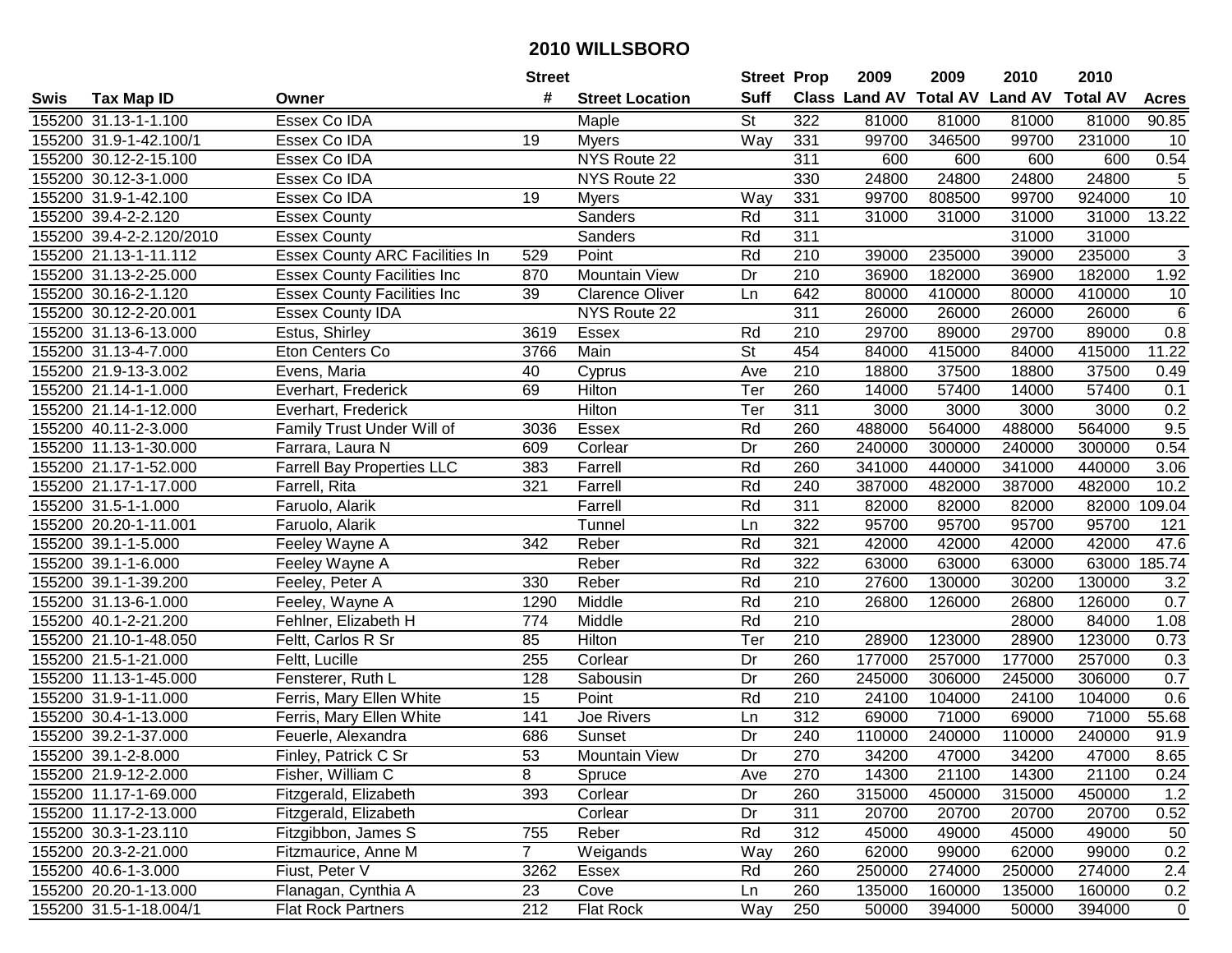|      |                       |                               | <b>Street</b> |                        | <b>Street Prop</b> |                  | 2009          | 2009            | 2010           | 2010            |                  |
|------|-----------------------|-------------------------------|---------------|------------------------|--------------------|------------------|---------------|-----------------|----------------|-----------------|------------------|
| Swis | <b>Tax Map ID</b>     | Owner                         | #             | <b>Street Location</b> | <b>Suff</b>        |                  | Class Land AV | <b>Total AV</b> | <b>Land AV</b> | <b>Total AV</b> | <b>Acres</b>     |
|      | 155200 21.14-2-10.037 | Flesher, Roberta B            | 92            | Lakeshore              | Dr                 | 260              | 198000        | 282000          | 198000         | 276000          | 0.37             |
|      | 155200 31.13-1-6.000  | Flora, Augustus               | 41            | Maple                  | <b>St</b>          | 210              | 15100         | 48000           | 15100          | 48000           | 0.3              |
|      | 155200 31.9-1-35.000  | Flora, Claudia R              | 3855          | NYS Route 22           |                    | 210              | 14400         | 57000           | 14400          | 54000           | 0.24             |
|      | 155200 31.9-1-32.000  | Flora, Glen                   | 3835          | NYS Route 22           |                    | 210              | 19900         | 99000           | 19900          | 99000           | 0.48             |
|      | 155200 21.17-1-32.200 | Flora, Stanley                | 427           | Point                  | Rd                 | 210              | 42000         | 139000          | 42000          | 139000          | 3.06             |
|      | 155200 30.8-3-4.000   | Flora, Steven                 | 53            | Bay                    | Ln                 | 270              | 8300          | 16800           | 8300           | 16800           | 0.2              |
|      | 155200 39.2-1-38.000  | Flora, Tammy                  | 559           | Sunset                 | Dr                 | 270              | 19200         | 42000           | 19200          | 42000           | 0.7              |
|      | 155200 21.10-1-24.200 | Foley, Carrie B               | 121           | Lakeshore              | Dr                 | 260              | 14200         | 61100           | 14200          | 58000           | 0.14             |
|      | 155200 21.14-1-16.000 | Foley, Richard A              |               | Lakeshore              | Dr                 | $\overline{312}$ | 9000          | 20200           | 9000           | 20200           | 0.14             |
|      | 155200 21.14-1-15.000 | Foley, Richard A              |               | Lakeshore              | Dr                 | 311              | 16500         | 16500           | 16500          | 16500           | 0.3              |
|      | 155200 21.9-9-14.112  | Foote, Yvonne J               | 37            | Pine                   | Ave                | 270              | 15000         | 20500           | 15000          | 20500           | 0.25             |
|      | 155200 21.5-1-69.200  | Forgea, Michael               | 286           | Corlear                | Dr                 | 210              | 23100         | 23100           | 23100          | 58000           | 0.78             |
|      | 155200 31.17-5-1.000  | Forgenie, Alan P              | 1146          | Middle                 | Rd                 | 210              | 24100         | 87000           | 24100          | 91000           | 0.6              |
|      | 155200 21.9-4-8.000   | Fosse, Nicole R               | 30            | Elm                    | Ave                | 270              | 12000         | 18600           | 12000          | 18600           | 0.2              |
|      | 155200 39.2-1-3.200   | Foster, Marshall S Jr         | 17            | Nolette                | Ln                 | 210              | 34000         | 96800           | 34000          | 95000           | 8.5              |
|      | 155200 39.2-1-6.200   | Foster, Robert G              | 50            | Nolette                | Ln                 | 240              | 44000         | 135000          | 44000          | 135000          | 22.7             |
|      | 155200 11.17-1-37.000 | Foster, Wallace W             | 369           | Corlear                | Dr                 | 260              | 153000        | 213000          | 153000         | 213000          | 0.6              |
|      | 155200 30.1-1-18.200  | Fox, Thomas                   |               | Reber                  | Rd                 | 311              | 308000        | 308000          | 308000         | 308000          | 46.8             |
|      | 155200 21.9-4-27.000  | Frances, Leonard W            | 62            | Frisbie                | Rd                 | 270              | 18500         | 25000           | 18500          | 25000           | 0.4              |
|      | 155200 21.9-2-24.300  | <b>Frankel Julius</b>         | 19            | Corlear                | Dr                 | 260              | 225000        | 324000          | 225000         | 324000          | 0.69             |
|      | 155200 21.9-14-14.110 | Frankel, Julius               |               | Corlear                | Dr                 | 311              | 21100         | 21100           | 21100          | 21100           | 1.83             |
|      | 155200 21.13-1-20.000 | <b>Frederick Living Trust</b> | 41            | Rowley                 | Way                | 260              | 367000        | 424000          | 367000         | 424000          | $1.1$            |
|      | 155200 21.5-1-20.000  | French, Brian C               | 257           | Corlear                | Dr                 | 260              | 133000        | 352000          | 133000         | 352000          | 0.3              |
|      | 155200 31.9-1-53.000  | French, Ethel                 | 3941          | NYS Route 22           |                    | 210              | 21200         | 83000           | 21200          | 79000           | 0.5              |
|      | 155200 31.13-2-12.000 | Frenier, Kevin W Sr           | 922           | <b>Mountain View</b>   | Dr                 | 210              | 13200         | 63000           | 13200          | 63000           | 0.2              |
|      | 155200 11.17-1-81.000 | Friday, James A               | 453           | Corlear                | Dr                 | 260              | 157000        | 202000          | 157000         | 202000          | 0.3              |
|      | 155200 21.10-1-67.000 | Frisbie, Ross A               |               | Vista                  | Dr                 | 311              | 18500         | 18500           | 18500          | 18500           | 0.4              |
|      | 155200 21.9-11-1.000  | Gagnon, Marie                 | 8             | <b>Birch</b>           | Ave                | 270              | 27500         | 35000           | 27500          | 35000           | 0.88             |
|      | 155200 21.5-1-37.000  | Galanopoulos, Dimitrios G     | 199           | Corlear                | Dr                 | $\overline{210}$ | 291000        | 414000          | 291000         | 414000          | 0.7              |
|      | 155200 21.14-2-20.000 | Galdieri, Marcia              | 56            | Lakeshore              | Dr                 | 260              | 191000        | 246000          | 191000         | 246000          | 0.3              |
|      | 155200 20.20-1-35.000 | Gardner, Faith B              | 9             | Blueberry              | Way                | 260              | 193000        | 268000          | 193000         | 268000          | $\overline{0.3}$ |
|      | 155200 40.1-2-1.232   | Gardner, Nicole L             |               | Middle                 | Rd                 | 314              |               |                 | 27900          | 27900           | 1.35             |
|      | 155200 21.13-2-22.000 | Garland, Benjamin Jr          | 45            | <b>Hilton</b>          | Ter                | 260              | 15600         | 52000           | 15600          | 52000           | 0.2              |
|      | 155200 39.1-1-4.200   | Garvey, Carl R                |               | Reber                  | Rd                 | 311              | 25900         | 25900           | 25900          | 25900           | 5.9              |
|      | 155200 31.13-1-18.000 | Garvey, Carl R                | 6             | Maple                  | <b>St</b>          | 210              | 17700         | 125000          | 17700          | 125000          | 0.4              |
|      | 155200 30.20-3-15.111 | Garvey, Melinda               | 1078          | Sunset                 | Dr                 | 210              | 35300         | 98000           | 35300          | 103000          | 1.02             |
|      | 155200 39.2-1-42.000  | Garvey, Wayne                 | 495           | Sunset                 | Dr                 | 240              | 70000         | 145000          | 70000          | 145000          | 31.3             |
|      | 155200 39.2-1-43.000  | Garvey, Wayne                 | 425           | Sunset                 | Dr                 | 105              | 135000        | 255000          | 135000         | 255000          | 101              |
|      | 155200 39.3-2-11.000  | Garvey, Wayne                 |               | Spear                  | Rd                 | 105              | 104000        | 104000          | 104000         | 104000          | 87               |
|      | 155200 39.4-2-6.000   | Garvey, Wayne                 |               | Sanders                | Rd                 | 322              | 33500         | 33500           | 33500          | 33500           | 37.3             |
|      | 155200 30.20-3-1.000  | Gay Jane M                    | 1176          | Sunset                 | Dr                 | 210              | 29700         | 67000           | 29700          | 67000           | 0.8              |
|      | 155200 39.1-1-28.000  | Gay, Jane                     | 55            | Sunset                 | Dr                 | 210              | 26200         | 126000          | 28000          | 144000          | $\overline{2}$   |
|      |                       |                               |               |                        |                    |                  |               |                 |                |                 |                  |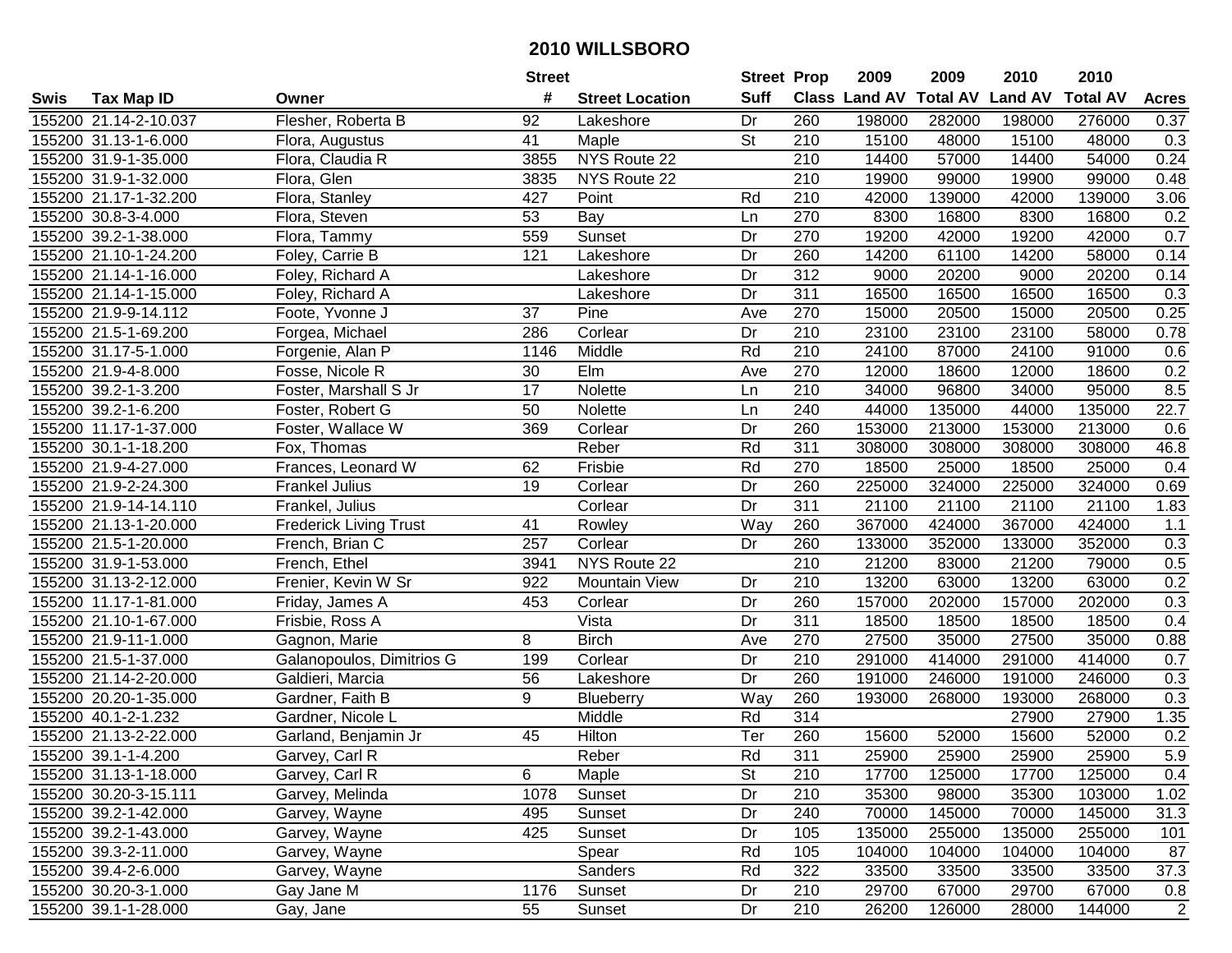| #<br><b>Suff</b><br><b>Class Land AV Total AV</b><br><b>Land AV</b><br><b>Total AV</b><br><b>Acres</b><br><b>Tax Map ID</b><br><b>Street Location</b><br>Swis<br>Owner<br>Rd<br>322<br>155200 30.3-1-13.300<br>Gay, Jane S<br>25800<br>25800<br>25800<br>25800<br>53.7<br>Reber<br>71000<br>155200 39.1-2-4.000<br>Ellsberry<br>210<br>11200<br>11200<br>71000<br>0.2<br>Gay, Kellyann H<br>13<br>Ln<br>155200 39.2-1-36.000<br>Gay, Timothy D Sr<br>627<br>Sunset<br>Dr<br>280<br>22800<br>117000<br>22800<br>117000<br>0.9<br>1.2<br>Middle<br>Rd<br>270<br>26000<br>26000<br>55000<br>155200 31.17-5-2.000<br>Gay, William E<br>1142<br>60000<br>0.2<br>155200 21.9-2-18.000<br>Gentile, Annette L<br>35<br>260<br>105000<br>154000<br>105000<br>154000<br>Corlear<br>Dr<br>562<br>Point<br>Rd<br>0.4<br>155200 21.13-2-55.000<br>260<br>224000<br>274000<br>224000<br>274000<br>Gentile, Donald<br>0.2<br>155200 21.9-2-19.000<br>Corlear<br>260<br>123000<br>152000<br>Gentile, Donald<br>33<br>Dr<br>123000<br>152000<br>155200 21.14-1-9.100<br>53<br><b>Hilton</b><br>Ter<br>260<br>42000<br>63000<br>0.43<br>Gerard, Joseph P<br>63000<br>42000<br>155200 21.5-1-3.002<br>270<br>135000<br>145000<br>Germain-Ford, Anita<br>295<br>Corlear<br>Dr<br>135000<br>145000<br>0.4<br>155200 21.5-1-50.000<br>Corlear<br>260<br>220000<br>316000<br>Germain, Raymond S<br>135<br>Dr<br>220000<br>316000<br>0.5<br>210<br>155200 31.13-8-1.000<br><b>GH Essex Properties LLC</b><br>3575<br>Essex<br>Rd<br>43000<br>132000<br>43000<br>132000<br>5.59<br>155200 31.5-1-17.000<br>Giancola, Allan<br>Farrell<br>Rd<br>311<br>17600<br>17600<br>17600<br>17600<br>0.6<br>1.1<br>155200 31.5-1-16.000<br>Farrell<br>Rd<br>210<br>35500<br>207000<br>35500<br>207000<br>Giancola, Allan<br>173<br>Reber<br>Rd<br>311<br>155200 39.1-1-4.120<br>Gibbons, Phyllis W<br>22400<br>22400<br>22400<br>22400<br>3.02<br>311<br>16400<br>155200 20.20-1-57.001<br>Gifford, Gary G<br>Bay<br>16400<br>16400<br>16400<br>0.6<br>Ln<br>210<br>155200 20.20-1-79.112<br>Gifford, Ralph W<br>24<br>Cove<br>17800<br>55900<br>17800<br>53000<br>0.32<br>Ln<br>$\overline{78}$<br>$\overline{210}$<br>155200 20.20-1-6.000<br>Gifford, Raymond H<br>Tunnel<br>153000<br>291000<br>153000<br>291000<br>0.3<br>Ln<br>Rd<br>260<br>155200 21.13-2-56.000<br>560<br>Point<br>244000<br>275000<br>244000<br>275000<br>0.66<br>Gifford, Richard D<br>Dr<br>311<br>0.3<br>155200 11.13-2-2.000<br>Sabousin<br>16500<br>16500<br>16500<br>16500<br>Gilbert, A Donald Jr<br>155200 11.13-2-3.200<br>Gilbert, A Donald Jr<br>Dr<br>311<br>16500<br>16500<br>16500<br>16500<br>0.3<br>Sabousin<br>0.2<br>155200 11.13-1-32.000<br>Dr<br>311<br>109200<br>109200<br>109200<br>109200<br>Gilbert, A Donald Jr<br>Corlear<br>155200 11.13-1-31.000<br>613<br>Corlear<br>Dr<br>260<br>205000<br>270000<br>205000<br>270000<br>0.4<br>Gilbert, A Donald Jr<br>260<br>0.3<br>155200 21.5-1-27.000<br>243<br>Corlear<br>Dr<br>139000<br>175000<br>139000<br>175000<br>Gilbo, Darcy L<br>155200 11.17-1-57.000<br>Gill, Joan<br>343<br>Corlear<br>Dr<br>260<br>124000<br>186000<br>124000<br>186000<br>0.3<br>155200 21.10-1-19.000<br>Gillam, Brent B<br>Dr<br>260<br>177000<br>253000<br>177000<br>253000<br>0.33<br>150<br>Lakeshore<br>78<br>260<br>224000<br>297000<br>155200 21.17-1-13.000<br>Gilligan, Edward<br>Cedar<br>Ln<br>224000<br>297000<br>0.6<br>NYS Route 22<br>695<br>1.9<br>155200 31.9-1-19.000<br><b>Gilliland Cemetery</b><br>3882<br>6300<br>7000<br>6300<br>7000<br>184000<br>349000<br>184000<br>349000<br>155200 39.2-1-11.200<br>444<br><b>Mountain View</b><br>240<br>128<br><b>Gillilland Family Trust</b><br>Dr<br>$\overline{210}$<br>155200 39.2-1-11.112<br>Gillilland, Shaun<br>Dr<br>282000<br>605000<br>282000<br>605000<br>225<br>445<br><b>Mountain View</b><br>Gillilland, Shaun<br>322<br>155200 39.2-1-11.111<br><b>Mountain View</b><br>Dr<br>104000<br>104000<br>104000<br>104000<br>71.61<br>311<br>155200 11.13-1-57.000<br>$\overline{Dr}$<br>8800<br>8800<br>8800<br>0.2<br>Giltner, Philip W Jr<br>Corlear<br>8800<br>155200 11.13-1-15.000<br>Dr<br>260<br>135000<br>188000<br>135000<br>188000<br>0.5<br>Giltner, Philip W Jr<br>539<br>Corlear<br>155200 20.3-2-30.000<br>53<br><b>Helm</b><br>$\overline{210}$<br>123000<br>1.9<br>Way<br>338000<br>123000<br>338000<br>Gladding, Augusta J<br>270<br>0.2<br>155200 31.9-1-52.000<br>Glodich, Mark R<br>3939<br>NYS Route 22<br>8300<br>20000<br>8300<br>16000<br>155200 21.14-2-13.000<br>Goedtel, Marie C<br>80<br>Lakeshore<br>Dr<br>260<br>215000<br>261000<br>215000<br>261000<br>0.4<br>0.6<br>155200 20.20-1-29.002<br>Goepper, Carl E<br>404<br>Bay<br>210<br>162000<br>407000<br>162000<br>407000<br>Ln<br>155200 11.17-2-5.000<br>311<br>0.34<br>Gohlke, Harold R<br>Corlear<br>Dr<br>4300<br>4300<br>4300<br>4300<br>155200 11.17-2-4.000<br>444<br>210<br>21300<br>91000<br>21300<br>83000<br>0.3<br>Gohlke, Harold R<br>Corlear<br>Dr<br>155200 11.17-1-78.000<br>Golden, Michael C<br>210<br>443<br>Corlear<br>Dr<br>211000<br>396000<br>211000<br>396000<br>0.6<br>210<br>32600<br>204000<br>0.9<br>155200 21.9-5-1.000<br>Gosson, Robert C<br>55<br>Frisbie<br>Rd<br>32600<br>204000<br>6<br>Elm<br>155200 21.9-4-2.000<br>Gosson, Robert C<br>311<br>3000<br>3000<br>3000<br>0.2<br>3000<br>Ave<br>252<br>2.77<br>155200 39.3-2-3.000<br>Gough Carla L<br>Rd<br>210<br>27100<br>27100<br>75000<br>Reber<br>75000 |  | <b>Street</b> | <b>Street Prop</b> | 2009 | 2009 | 2010 | 2010 |  |
|----------------------------------------------------------------------------------------------------------------------------------------------------------------------------------------------------------------------------------------------------------------------------------------------------------------------------------------------------------------------------------------------------------------------------------------------------------------------------------------------------------------------------------------------------------------------------------------------------------------------------------------------------------------------------------------------------------------------------------------------------------------------------------------------------------------------------------------------------------------------------------------------------------------------------------------------------------------------------------------------------------------------------------------------------------------------------------------------------------------------------------------------------------------------------------------------------------------------------------------------------------------------------------------------------------------------------------------------------------------------------------------------------------------------------------------------------------------------------------------------------------------------------------------------------------------------------------------------------------------------------------------------------------------------------------------------------------------------------------------------------------------------------------------------------------------------------------------------------------------------------------------------------------------------------------------------------------------------------------------------------------------------------------------------------------------------------------------------------------------------------------------------------------------------------------------------------------------------------------------------------------------------------------------------------------------------------------------------------------------------------------------------------------------------------------------------------------------------------------------------------------------------------------------------------------------------------------------------------------------------------------------------------------------------------------------------------------------------------------------------------------------------------------------------------------------------------------------------------------------------------------------------------------------------------------------------------------------------------------------------------------------------------------------------------------------------------------------------------------------------------------------------------------------------------------------------------------------------------------------------------------------------------------------------------------------------------------------------------------------------------------------------------------------------------------------------------------------------------------------------------------------------------------------------------------------------------------------------------------------------------------------------------------------------------------------------------------------------------------------------------------------------------------------------------------------------------------------------------------------------------------------------------------------------------------------------------------------------------------------------------------------------------------------------------------------------------------------------------------------------------------------------------------------------------------------------------------------------------------------------------------------------------------------------------------------------------------------------------------------------------------------------------------------------------------------------------------------------------------------------------------------------------------------------------------------------------------------------------------------------------------------------------------------------------------------------------------------------------------------------------------------------------------------------------------------------------------------------------------------------------------------------------------------------------------------------------------------------------------------------------------------------------------------------------------------------------------------------------------------------------------------------------------------------------------------------------------------------------------------------------------------------------------------------------------------------------------------------------------------------------------------------------------------------------------------------------------------------------------------------------|--|---------------|--------------------|------|------|------|------|--|
|                                                                                                                                                                                                                                                                                                                                                                                                                                                                                                                                                                                                                                                                                                                                                                                                                                                                                                                                                                                                                                                                                                                                                                                                                                                                                                                                                                                                                                                                                                                                                                                                                                                                                                                                                                                                                                                                                                                                                                                                                                                                                                                                                                                                                                                                                                                                                                                                                                                                                                                                                                                                                                                                                                                                                                                                                                                                                                                                                                                                                                                                                                                                                                                                                                                                                                                                                                                                                                                                                                                                                                                                                                                                                                                                                                                                                                                                                                                                                                                                                                                                                                                                                                                                                                                                                                                                                                                                                                                                                                                                                                                                                                                                                                                                                                                                                                                                                                                                                                                                                                                                                                                                                                                                                                                                                                                                                                                                                                                                                                    |  |               |                    |      |      |      |      |  |
|                                                                                                                                                                                                                                                                                                                                                                                                                                                                                                                                                                                                                                                                                                                                                                                                                                                                                                                                                                                                                                                                                                                                                                                                                                                                                                                                                                                                                                                                                                                                                                                                                                                                                                                                                                                                                                                                                                                                                                                                                                                                                                                                                                                                                                                                                                                                                                                                                                                                                                                                                                                                                                                                                                                                                                                                                                                                                                                                                                                                                                                                                                                                                                                                                                                                                                                                                                                                                                                                                                                                                                                                                                                                                                                                                                                                                                                                                                                                                                                                                                                                                                                                                                                                                                                                                                                                                                                                                                                                                                                                                                                                                                                                                                                                                                                                                                                                                                                                                                                                                                                                                                                                                                                                                                                                                                                                                                                                                                                                                                    |  |               |                    |      |      |      |      |  |
|                                                                                                                                                                                                                                                                                                                                                                                                                                                                                                                                                                                                                                                                                                                                                                                                                                                                                                                                                                                                                                                                                                                                                                                                                                                                                                                                                                                                                                                                                                                                                                                                                                                                                                                                                                                                                                                                                                                                                                                                                                                                                                                                                                                                                                                                                                                                                                                                                                                                                                                                                                                                                                                                                                                                                                                                                                                                                                                                                                                                                                                                                                                                                                                                                                                                                                                                                                                                                                                                                                                                                                                                                                                                                                                                                                                                                                                                                                                                                                                                                                                                                                                                                                                                                                                                                                                                                                                                                                                                                                                                                                                                                                                                                                                                                                                                                                                                                                                                                                                                                                                                                                                                                                                                                                                                                                                                                                                                                                                                                                    |  |               |                    |      |      |      |      |  |
|                                                                                                                                                                                                                                                                                                                                                                                                                                                                                                                                                                                                                                                                                                                                                                                                                                                                                                                                                                                                                                                                                                                                                                                                                                                                                                                                                                                                                                                                                                                                                                                                                                                                                                                                                                                                                                                                                                                                                                                                                                                                                                                                                                                                                                                                                                                                                                                                                                                                                                                                                                                                                                                                                                                                                                                                                                                                                                                                                                                                                                                                                                                                                                                                                                                                                                                                                                                                                                                                                                                                                                                                                                                                                                                                                                                                                                                                                                                                                                                                                                                                                                                                                                                                                                                                                                                                                                                                                                                                                                                                                                                                                                                                                                                                                                                                                                                                                                                                                                                                                                                                                                                                                                                                                                                                                                                                                                                                                                                                                                    |  |               |                    |      |      |      |      |  |
|                                                                                                                                                                                                                                                                                                                                                                                                                                                                                                                                                                                                                                                                                                                                                                                                                                                                                                                                                                                                                                                                                                                                                                                                                                                                                                                                                                                                                                                                                                                                                                                                                                                                                                                                                                                                                                                                                                                                                                                                                                                                                                                                                                                                                                                                                                                                                                                                                                                                                                                                                                                                                                                                                                                                                                                                                                                                                                                                                                                                                                                                                                                                                                                                                                                                                                                                                                                                                                                                                                                                                                                                                                                                                                                                                                                                                                                                                                                                                                                                                                                                                                                                                                                                                                                                                                                                                                                                                                                                                                                                                                                                                                                                                                                                                                                                                                                                                                                                                                                                                                                                                                                                                                                                                                                                                                                                                                                                                                                                                                    |  |               |                    |      |      |      |      |  |
|                                                                                                                                                                                                                                                                                                                                                                                                                                                                                                                                                                                                                                                                                                                                                                                                                                                                                                                                                                                                                                                                                                                                                                                                                                                                                                                                                                                                                                                                                                                                                                                                                                                                                                                                                                                                                                                                                                                                                                                                                                                                                                                                                                                                                                                                                                                                                                                                                                                                                                                                                                                                                                                                                                                                                                                                                                                                                                                                                                                                                                                                                                                                                                                                                                                                                                                                                                                                                                                                                                                                                                                                                                                                                                                                                                                                                                                                                                                                                                                                                                                                                                                                                                                                                                                                                                                                                                                                                                                                                                                                                                                                                                                                                                                                                                                                                                                                                                                                                                                                                                                                                                                                                                                                                                                                                                                                                                                                                                                                                                    |  |               |                    |      |      |      |      |  |
|                                                                                                                                                                                                                                                                                                                                                                                                                                                                                                                                                                                                                                                                                                                                                                                                                                                                                                                                                                                                                                                                                                                                                                                                                                                                                                                                                                                                                                                                                                                                                                                                                                                                                                                                                                                                                                                                                                                                                                                                                                                                                                                                                                                                                                                                                                                                                                                                                                                                                                                                                                                                                                                                                                                                                                                                                                                                                                                                                                                                                                                                                                                                                                                                                                                                                                                                                                                                                                                                                                                                                                                                                                                                                                                                                                                                                                                                                                                                                                                                                                                                                                                                                                                                                                                                                                                                                                                                                                                                                                                                                                                                                                                                                                                                                                                                                                                                                                                                                                                                                                                                                                                                                                                                                                                                                                                                                                                                                                                                                                    |  |               |                    |      |      |      |      |  |
|                                                                                                                                                                                                                                                                                                                                                                                                                                                                                                                                                                                                                                                                                                                                                                                                                                                                                                                                                                                                                                                                                                                                                                                                                                                                                                                                                                                                                                                                                                                                                                                                                                                                                                                                                                                                                                                                                                                                                                                                                                                                                                                                                                                                                                                                                                                                                                                                                                                                                                                                                                                                                                                                                                                                                                                                                                                                                                                                                                                                                                                                                                                                                                                                                                                                                                                                                                                                                                                                                                                                                                                                                                                                                                                                                                                                                                                                                                                                                                                                                                                                                                                                                                                                                                                                                                                                                                                                                                                                                                                                                                                                                                                                                                                                                                                                                                                                                                                                                                                                                                                                                                                                                                                                                                                                                                                                                                                                                                                                                                    |  |               |                    |      |      |      |      |  |
|                                                                                                                                                                                                                                                                                                                                                                                                                                                                                                                                                                                                                                                                                                                                                                                                                                                                                                                                                                                                                                                                                                                                                                                                                                                                                                                                                                                                                                                                                                                                                                                                                                                                                                                                                                                                                                                                                                                                                                                                                                                                                                                                                                                                                                                                                                                                                                                                                                                                                                                                                                                                                                                                                                                                                                                                                                                                                                                                                                                                                                                                                                                                                                                                                                                                                                                                                                                                                                                                                                                                                                                                                                                                                                                                                                                                                                                                                                                                                                                                                                                                                                                                                                                                                                                                                                                                                                                                                                                                                                                                                                                                                                                                                                                                                                                                                                                                                                                                                                                                                                                                                                                                                                                                                                                                                                                                                                                                                                                                                                    |  |               |                    |      |      |      |      |  |
|                                                                                                                                                                                                                                                                                                                                                                                                                                                                                                                                                                                                                                                                                                                                                                                                                                                                                                                                                                                                                                                                                                                                                                                                                                                                                                                                                                                                                                                                                                                                                                                                                                                                                                                                                                                                                                                                                                                                                                                                                                                                                                                                                                                                                                                                                                                                                                                                                                                                                                                                                                                                                                                                                                                                                                                                                                                                                                                                                                                                                                                                                                                                                                                                                                                                                                                                                                                                                                                                                                                                                                                                                                                                                                                                                                                                                                                                                                                                                                                                                                                                                                                                                                                                                                                                                                                                                                                                                                                                                                                                                                                                                                                                                                                                                                                                                                                                                                                                                                                                                                                                                                                                                                                                                                                                                                                                                                                                                                                                                                    |  |               |                    |      |      |      |      |  |
|                                                                                                                                                                                                                                                                                                                                                                                                                                                                                                                                                                                                                                                                                                                                                                                                                                                                                                                                                                                                                                                                                                                                                                                                                                                                                                                                                                                                                                                                                                                                                                                                                                                                                                                                                                                                                                                                                                                                                                                                                                                                                                                                                                                                                                                                                                                                                                                                                                                                                                                                                                                                                                                                                                                                                                                                                                                                                                                                                                                                                                                                                                                                                                                                                                                                                                                                                                                                                                                                                                                                                                                                                                                                                                                                                                                                                                                                                                                                                                                                                                                                                                                                                                                                                                                                                                                                                                                                                                                                                                                                                                                                                                                                                                                                                                                                                                                                                                                                                                                                                                                                                                                                                                                                                                                                                                                                                                                                                                                                                                    |  |               |                    |      |      |      |      |  |
|                                                                                                                                                                                                                                                                                                                                                                                                                                                                                                                                                                                                                                                                                                                                                                                                                                                                                                                                                                                                                                                                                                                                                                                                                                                                                                                                                                                                                                                                                                                                                                                                                                                                                                                                                                                                                                                                                                                                                                                                                                                                                                                                                                                                                                                                                                                                                                                                                                                                                                                                                                                                                                                                                                                                                                                                                                                                                                                                                                                                                                                                                                                                                                                                                                                                                                                                                                                                                                                                                                                                                                                                                                                                                                                                                                                                                                                                                                                                                                                                                                                                                                                                                                                                                                                                                                                                                                                                                                                                                                                                                                                                                                                                                                                                                                                                                                                                                                                                                                                                                                                                                                                                                                                                                                                                                                                                                                                                                                                                                                    |  |               |                    |      |      |      |      |  |
|                                                                                                                                                                                                                                                                                                                                                                                                                                                                                                                                                                                                                                                                                                                                                                                                                                                                                                                                                                                                                                                                                                                                                                                                                                                                                                                                                                                                                                                                                                                                                                                                                                                                                                                                                                                                                                                                                                                                                                                                                                                                                                                                                                                                                                                                                                                                                                                                                                                                                                                                                                                                                                                                                                                                                                                                                                                                                                                                                                                                                                                                                                                                                                                                                                                                                                                                                                                                                                                                                                                                                                                                                                                                                                                                                                                                                                                                                                                                                                                                                                                                                                                                                                                                                                                                                                                                                                                                                                                                                                                                                                                                                                                                                                                                                                                                                                                                                                                                                                                                                                                                                                                                                                                                                                                                                                                                                                                                                                                                                                    |  |               |                    |      |      |      |      |  |
|                                                                                                                                                                                                                                                                                                                                                                                                                                                                                                                                                                                                                                                                                                                                                                                                                                                                                                                                                                                                                                                                                                                                                                                                                                                                                                                                                                                                                                                                                                                                                                                                                                                                                                                                                                                                                                                                                                                                                                                                                                                                                                                                                                                                                                                                                                                                                                                                                                                                                                                                                                                                                                                                                                                                                                                                                                                                                                                                                                                                                                                                                                                                                                                                                                                                                                                                                                                                                                                                                                                                                                                                                                                                                                                                                                                                                                                                                                                                                                                                                                                                                                                                                                                                                                                                                                                                                                                                                                                                                                                                                                                                                                                                                                                                                                                                                                                                                                                                                                                                                                                                                                                                                                                                                                                                                                                                                                                                                                                                                                    |  |               |                    |      |      |      |      |  |
|                                                                                                                                                                                                                                                                                                                                                                                                                                                                                                                                                                                                                                                                                                                                                                                                                                                                                                                                                                                                                                                                                                                                                                                                                                                                                                                                                                                                                                                                                                                                                                                                                                                                                                                                                                                                                                                                                                                                                                                                                                                                                                                                                                                                                                                                                                                                                                                                                                                                                                                                                                                                                                                                                                                                                                                                                                                                                                                                                                                                                                                                                                                                                                                                                                                                                                                                                                                                                                                                                                                                                                                                                                                                                                                                                                                                                                                                                                                                                                                                                                                                                                                                                                                                                                                                                                                                                                                                                                                                                                                                                                                                                                                                                                                                                                                                                                                                                                                                                                                                                                                                                                                                                                                                                                                                                                                                                                                                                                                                                                    |  |               |                    |      |      |      |      |  |
|                                                                                                                                                                                                                                                                                                                                                                                                                                                                                                                                                                                                                                                                                                                                                                                                                                                                                                                                                                                                                                                                                                                                                                                                                                                                                                                                                                                                                                                                                                                                                                                                                                                                                                                                                                                                                                                                                                                                                                                                                                                                                                                                                                                                                                                                                                                                                                                                                                                                                                                                                                                                                                                                                                                                                                                                                                                                                                                                                                                                                                                                                                                                                                                                                                                                                                                                                                                                                                                                                                                                                                                                                                                                                                                                                                                                                                                                                                                                                                                                                                                                                                                                                                                                                                                                                                                                                                                                                                                                                                                                                                                                                                                                                                                                                                                                                                                                                                                                                                                                                                                                                                                                                                                                                                                                                                                                                                                                                                                                                                    |  |               |                    |      |      |      |      |  |
|                                                                                                                                                                                                                                                                                                                                                                                                                                                                                                                                                                                                                                                                                                                                                                                                                                                                                                                                                                                                                                                                                                                                                                                                                                                                                                                                                                                                                                                                                                                                                                                                                                                                                                                                                                                                                                                                                                                                                                                                                                                                                                                                                                                                                                                                                                                                                                                                                                                                                                                                                                                                                                                                                                                                                                                                                                                                                                                                                                                                                                                                                                                                                                                                                                                                                                                                                                                                                                                                                                                                                                                                                                                                                                                                                                                                                                                                                                                                                                                                                                                                                                                                                                                                                                                                                                                                                                                                                                                                                                                                                                                                                                                                                                                                                                                                                                                                                                                                                                                                                                                                                                                                                                                                                                                                                                                                                                                                                                                                                                    |  |               |                    |      |      |      |      |  |
|                                                                                                                                                                                                                                                                                                                                                                                                                                                                                                                                                                                                                                                                                                                                                                                                                                                                                                                                                                                                                                                                                                                                                                                                                                                                                                                                                                                                                                                                                                                                                                                                                                                                                                                                                                                                                                                                                                                                                                                                                                                                                                                                                                                                                                                                                                                                                                                                                                                                                                                                                                                                                                                                                                                                                                                                                                                                                                                                                                                                                                                                                                                                                                                                                                                                                                                                                                                                                                                                                                                                                                                                                                                                                                                                                                                                                                                                                                                                                                                                                                                                                                                                                                                                                                                                                                                                                                                                                                                                                                                                                                                                                                                                                                                                                                                                                                                                                                                                                                                                                                                                                                                                                                                                                                                                                                                                                                                                                                                                                                    |  |               |                    |      |      |      |      |  |
|                                                                                                                                                                                                                                                                                                                                                                                                                                                                                                                                                                                                                                                                                                                                                                                                                                                                                                                                                                                                                                                                                                                                                                                                                                                                                                                                                                                                                                                                                                                                                                                                                                                                                                                                                                                                                                                                                                                                                                                                                                                                                                                                                                                                                                                                                                                                                                                                                                                                                                                                                                                                                                                                                                                                                                                                                                                                                                                                                                                                                                                                                                                                                                                                                                                                                                                                                                                                                                                                                                                                                                                                                                                                                                                                                                                                                                                                                                                                                                                                                                                                                                                                                                                                                                                                                                                                                                                                                                                                                                                                                                                                                                                                                                                                                                                                                                                                                                                                                                                                                                                                                                                                                                                                                                                                                                                                                                                                                                                                                                    |  |               |                    |      |      |      |      |  |
|                                                                                                                                                                                                                                                                                                                                                                                                                                                                                                                                                                                                                                                                                                                                                                                                                                                                                                                                                                                                                                                                                                                                                                                                                                                                                                                                                                                                                                                                                                                                                                                                                                                                                                                                                                                                                                                                                                                                                                                                                                                                                                                                                                                                                                                                                                                                                                                                                                                                                                                                                                                                                                                                                                                                                                                                                                                                                                                                                                                                                                                                                                                                                                                                                                                                                                                                                                                                                                                                                                                                                                                                                                                                                                                                                                                                                                                                                                                                                                                                                                                                                                                                                                                                                                                                                                                                                                                                                                                                                                                                                                                                                                                                                                                                                                                                                                                                                                                                                                                                                                                                                                                                                                                                                                                                                                                                                                                                                                                                                                    |  |               |                    |      |      |      |      |  |
|                                                                                                                                                                                                                                                                                                                                                                                                                                                                                                                                                                                                                                                                                                                                                                                                                                                                                                                                                                                                                                                                                                                                                                                                                                                                                                                                                                                                                                                                                                                                                                                                                                                                                                                                                                                                                                                                                                                                                                                                                                                                                                                                                                                                                                                                                                                                                                                                                                                                                                                                                                                                                                                                                                                                                                                                                                                                                                                                                                                                                                                                                                                                                                                                                                                                                                                                                                                                                                                                                                                                                                                                                                                                                                                                                                                                                                                                                                                                                                                                                                                                                                                                                                                                                                                                                                                                                                                                                                                                                                                                                                                                                                                                                                                                                                                                                                                                                                                                                                                                                                                                                                                                                                                                                                                                                                                                                                                                                                                                                                    |  |               |                    |      |      |      |      |  |
|                                                                                                                                                                                                                                                                                                                                                                                                                                                                                                                                                                                                                                                                                                                                                                                                                                                                                                                                                                                                                                                                                                                                                                                                                                                                                                                                                                                                                                                                                                                                                                                                                                                                                                                                                                                                                                                                                                                                                                                                                                                                                                                                                                                                                                                                                                                                                                                                                                                                                                                                                                                                                                                                                                                                                                                                                                                                                                                                                                                                                                                                                                                                                                                                                                                                                                                                                                                                                                                                                                                                                                                                                                                                                                                                                                                                                                                                                                                                                                                                                                                                                                                                                                                                                                                                                                                                                                                                                                                                                                                                                                                                                                                                                                                                                                                                                                                                                                                                                                                                                                                                                                                                                                                                                                                                                                                                                                                                                                                                                                    |  |               |                    |      |      |      |      |  |
|                                                                                                                                                                                                                                                                                                                                                                                                                                                                                                                                                                                                                                                                                                                                                                                                                                                                                                                                                                                                                                                                                                                                                                                                                                                                                                                                                                                                                                                                                                                                                                                                                                                                                                                                                                                                                                                                                                                                                                                                                                                                                                                                                                                                                                                                                                                                                                                                                                                                                                                                                                                                                                                                                                                                                                                                                                                                                                                                                                                                                                                                                                                                                                                                                                                                                                                                                                                                                                                                                                                                                                                                                                                                                                                                                                                                                                                                                                                                                                                                                                                                                                                                                                                                                                                                                                                                                                                                                                                                                                                                                                                                                                                                                                                                                                                                                                                                                                                                                                                                                                                                                                                                                                                                                                                                                                                                                                                                                                                                                                    |  |               |                    |      |      |      |      |  |
|                                                                                                                                                                                                                                                                                                                                                                                                                                                                                                                                                                                                                                                                                                                                                                                                                                                                                                                                                                                                                                                                                                                                                                                                                                                                                                                                                                                                                                                                                                                                                                                                                                                                                                                                                                                                                                                                                                                                                                                                                                                                                                                                                                                                                                                                                                                                                                                                                                                                                                                                                                                                                                                                                                                                                                                                                                                                                                                                                                                                                                                                                                                                                                                                                                                                                                                                                                                                                                                                                                                                                                                                                                                                                                                                                                                                                                                                                                                                                                                                                                                                                                                                                                                                                                                                                                                                                                                                                                                                                                                                                                                                                                                                                                                                                                                                                                                                                                                                                                                                                                                                                                                                                                                                                                                                                                                                                                                                                                                                                                    |  |               |                    |      |      |      |      |  |
|                                                                                                                                                                                                                                                                                                                                                                                                                                                                                                                                                                                                                                                                                                                                                                                                                                                                                                                                                                                                                                                                                                                                                                                                                                                                                                                                                                                                                                                                                                                                                                                                                                                                                                                                                                                                                                                                                                                                                                                                                                                                                                                                                                                                                                                                                                                                                                                                                                                                                                                                                                                                                                                                                                                                                                                                                                                                                                                                                                                                                                                                                                                                                                                                                                                                                                                                                                                                                                                                                                                                                                                                                                                                                                                                                                                                                                                                                                                                                                                                                                                                                                                                                                                                                                                                                                                                                                                                                                                                                                                                                                                                                                                                                                                                                                                                                                                                                                                                                                                                                                                                                                                                                                                                                                                                                                                                                                                                                                                                                                    |  |               |                    |      |      |      |      |  |
|                                                                                                                                                                                                                                                                                                                                                                                                                                                                                                                                                                                                                                                                                                                                                                                                                                                                                                                                                                                                                                                                                                                                                                                                                                                                                                                                                                                                                                                                                                                                                                                                                                                                                                                                                                                                                                                                                                                                                                                                                                                                                                                                                                                                                                                                                                                                                                                                                                                                                                                                                                                                                                                                                                                                                                                                                                                                                                                                                                                                                                                                                                                                                                                                                                                                                                                                                                                                                                                                                                                                                                                                                                                                                                                                                                                                                                                                                                                                                                                                                                                                                                                                                                                                                                                                                                                                                                                                                                                                                                                                                                                                                                                                                                                                                                                                                                                                                                                                                                                                                                                                                                                                                                                                                                                                                                                                                                                                                                                                                                    |  |               |                    |      |      |      |      |  |
|                                                                                                                                                                                                                                                                                                                                                                                                                                                                                                                                                                                                                                                                                                                                                                                                                                                                                                                                                                                                                                                                                                                                                                                                                                                                                                                                                                                                                                                                                                                                                                                                                                                                                                                                                                                                                                                                                                                                                                                                                                                                                                                                                                                                                                                                                                                                                                                                                                                                                                                                                                                                                                                                                                                                                                                                                                                                                                                                                                                                                                                                                                                                                                                                                                                                                                                                                                                                                                                                                                                                                                                                                                                                                                                                                                                                                                                                                                                                                                                                                                                                                                                                                                                                                                                                                                                                                                                                                                                                                                                                                                                                                                                                                                                                                                                                                                                                                                                                                                                                                                                                                                                                                                                                                                                                                                                                                                                                                                                                                                    |  |               |                    |      |      |      |      |  |
|                                                                                                                                                                                                                                                                                                                                                                                                                                                                                                                                                                                                                                                                                                                                                                                                                                                                                                                                                                                                                                                                                                                                                                                                                                                                                                                                                                                                                                                                                                                                                                                                                                                                                                                                                                                                                                                                                                                                                                                                                                                                                                                                                                                                                                                                                                                                                                                                                                                                                                                                                                                                                                                                                                                                                                                                                                                                                                                                                                                                                                                                                                                                                                                                                                                                                                                                                                                                                                                                                                                                                                                                                                                                                                                                                                                                                                                                                                                                                                                                                                                                                                                                                                                                                                                                                                                                                                                                                                                                                                                                                                                                                                                                                                                                                                                                                                                                                                                                                                                                                                                                                                                                                                                                                                                                                                                                                                                                                                                                                                    |  |               |                    |      |      |      |      |  |
|                                                                                                                                                                                                                                                                                                                                                                                                                                                                                                                                                                                                                                                                                                                                                                                                                                                                                                                                                                                                                                                                                                                                                                                                                                                                                                                                                                                                                                                                                                                                                                                                                                                                                                                                                                                                                                                                                                                                                                                                                                                                                                                                                                                                                                                                                                                                                                                                                                                                                                                                                                                                                                                                                                                                                                                                                                                                                                                                                                                                                                                                                                                                                                                                                                                                                                                                                                                                                                                                                                                                                                                                                                                                                                                                                                                                                                                                                                                                                                                                                                                                                                                                                                                                                                                                                                                                                                                                                                                                                                                                                                                                                                                                                                                                                                                                                                                                                                                                                                                                                                                                                                                                                                                                                                                                                                                                                                                                                                                                                                    |  |               |                    |      |      |      |      |  |
|                                                                                                                                                                                                                                                                                                                                                                                                                                                                                                                                                                                                                                                                                                                                                                                                                                                                                                                                                                                                                                                                                                                                                                                                                                                                                                                                                                                                                                                                                                                                                                                                                                                                                                                                                                                                                                                                                                                                                                                                                                                                                                                                                                                                                                                                                                                                                                                                                                                                                                                                                                                                                                                                                                                                                                                                                                                                                                                                                                                                                                                                                                                                                                                                                                                                                                                                                                                                                                                                                                                                                                                                                                                                                                                                                                                                                                                                                                                                                                                                                                                                                                                                                                                                                                                                                                                                                                                                                                                                                                                                                                                                                                                                                                                                                                                                                                                                                                                                                                                                                                                                                                                                                                                                                                                                                                                                                                                                                                                                                                    |  |               |                    |      |      |      |      |  |
|                                                                                                                                                                                                                                                                                                                                                                                                                                                                                                                                                                                                                                                                                                                                                                                                                                                                                                                                                                                                                                                                                                                                                                                                                                                                                                                                                                                                                                                                                                                                                                                                                                                                                                                                                                                                                                                                                                                                                                                                                                                                                                                                                                                                                                                                                                                                                                                                                                                                                                                                                                                                                                                                                                                                                                                                                                                                                                                                                                                                                                                                                                                                                                                                                                                                                                                                                                                                                                                                                                                                                                                                                                                                                                                                                                                                                                                                                                                                                                                                                                                                                                                                                                                                                                                                                                                                                                                                                                                                                                                                                                                                                                                                                                                                                                                                                                                                                                                                                                                                                                                                                                                                                                                                                                                                                                                                                                                                                                                                                                    |  |               |                    |      |      |      |      |  |
|                                                                                                                                                                                                                                                                                                                                                                                                                                                                                                                                                                                                                                                                                                                                                                                                                                                                                                                                                                                                                                                                                                                                                                                                                                                                                                                                                                                                                                                                                                                                                                                                                                                                                                                                                                                                                                                                                                                                                                                                                                                                                                                                                                                                                                                                                                                                                                                                                                                                                                                                                                                                                                                                                                                                                                                                                                                                                                                                                                                                                                                                                                                                                                                                                                                                                                                                                                                                                                                                                                                                                                                                                                                                                                                                                                                                                                                                                                                                                                                                                                                                                                                                                                                                                                                                                                                                                                                                                                                                                                                                                                                                                                                                                                                                                                                                                                                                                                                                                                                                                                                                                                                                                                                                                                                                                                                                                                                                                                                                                                    |  |               |                    |      |      |      |      |  |
|                                                                                                                                                                                                                                                                                                                                                                                                                                                                                                                                                                                                                                                                                                                                                                                                                                                                                                                                                                                                                                                                                                                                                                                                                                                                                                                                                                                                                                                                                                                                                                                                                                                                                                                                                                                                                                                                                                                                                                                                                                                                                                                                                                                                                                                                                                                                                                                                                                                                                                                                                                                                                                                                                                                                                                                                                                                                                                                                                                                                                                                                                                                                                                                                                                                                                                                                                                                                                                                                                                                                                                                                                                                                                                                                                                                                                                                                                                                                                                                                                                                                                                                                                                                                                                                                                                                                                                                                                                                                                                                                                                                                                                                                                                                                                                                                                                                                                                                                                                                                                                                                                                                                                                                                                                                                                                                                                                                                                                                                                                    |  |               |                    |      |      |      |      |  |
|                                                                                                                                                                                                                                                                                                                                                                                                                                                                                                                                                                                                                                                                                                                                                                                                                                                                                                                                                                                                                                                                                                                                                                                                                                                                                                                                                                                                                                                                                                                                                                                                                                                                                                                                                                                                                                                                                                                                                                                                                                                                                                                                                                                                                                                                                                                                                                                                                                                                                                                                                                                                                                                                                                                                                                                                                                                                                                                                                                                                                                                                                                                                                                                                                                                                                                                                                                                                                                                                                                                                                                                                                                                                                                                                                                                                                                                                                                                                                                                                                                                                                                                                                                                                                                                                                                                                                                                                                                                                                                                                                                                                                                                                                                                                                                                                                                                                                                                                                                                                                                                                                                                                                                                                                                                                                                                                                                                                                                                                                                    |  |               |                    |      |      |      |      |  |
|                                                                                                                                                                                                                                                                                                                                                                                                                                                                                                                                                                                                                                                                                                                                                                                                                                                                                                                                                                                                                                                                                                                                                                                                                                                                                                                                                                                                                                                                                                                                                                                                                                                                                                                                                                                                                                                                                                                                                                                                                                                                                                                                                                                                                                                                                                                                                                                                                                                                                                                                                                                                                                                                                                                                                                                                                                                                                                                                                                                                                                                                                                                                                                                                                                                                                                                                                                                                                                                                                                                                                                                                                                                                                                                                                                                                                                                                                                                                                                                                                                                                                                                                                                                                                                                                                                                                                                                                                                                                                                                                                                                                                                                                                                                                                                                                                                                                                                                                                                                                                                                                                                                                                                                                                                                                                                                                                                                                                                                                                                    |  |               |                    |      |      |      |      |  |
|                                                                                                                                                                                                                                                                                                                                                                                                                                                                                                                                                                                                                                                                                                                                                                                                                                                                                                                                                                                                                                                                                                                                                                                                                                                                                                                                                                                                                                                                                                                                                                                                                                                                                                                                                                                                                                                                                                                                                                                                                                                                                                                                                                                                                                                                                                                                                                                                                                                                                                                                                                                                                                                                                                                                                                                                                                                                                                                                                                                                                                                                                                                                                                                                                                                                                                                                                                                                                                                                                                                                                                                                                                                                                                                                                                                                                                                                                                                                                                                                                                                                                                                                                                                                                                                                                                                                                                                                                                                                                                                                                                                                                                                                                                                                                                                                                                                                                                                                                                                                                                                                                                                                                                                                                                                                                                                                                                                                                                                                                                    |  |               |                    |      |      |      |      |  |
|                                                                                                                                                                                                                                                                                                                                                                                                                                                                                                                                                                                                                                                                                                                                                                                                                                                                                                                                                                                                                                                                                                                                                                                                                                                                                                                                                                                                                                                                                                                                                                                                                                                                                                                                                                                                                                                                                                                                                                                                                                                                                                                                                                                                                                                                                                                                                                                                                                                                                                                                                                                                                                                                                                                                                                                                                                                                                                                                                                                                                                                                                                                                                                                                                                                                                                                                                                                                                                                                                                                                                                                                                                                                                                                                                                                                                                                                                                                                                                                                                                                                                                                                                                                                                                                                                                                                                                                                                                                                                                                                                                                                                                                                                                                                                                                                                                                                                                                                                                                                                                                                                                                                                                                                                                                                                                                                                                                                                                                                                                    |  |               |                    |      |      |      |      |  |
|                                                                                                                                                                                                                                                                                                                                                                                                                                                                                                                                                                                                                                                                                                                                                                                                                                                                                                                                                                                                                                                                                                                                                                                                                                                                                                                                                                                                                                                                                                                                                                                                                                                                                                                                                                                                                                                                                                                                                                                                                                                                                                                                                                                                                                                                                                                                                                                                                                                                                                                                                                                                                                                                                                                                                                                                                                                                                                                                                                                                                                                                                                                                                                                                                                                                                                                                                                                                                                                                                                                                                                                                                                                                                                                                                                                                                                                                                                                                                                                                                                                                                                                                                                                                                                                                                                                                                                                                                                                                                                                                                                                                                                                                                                                                                                                                                                                                                                                                                                                                                                                                                                                                                                                                                                                                                                                                                                                                                                                                                                    |  |               |                    |      |      |      |      |  |
|                                                                                                                                                                                                                                                                                                                                                                                                                                                                                                                                                                                                                                                                                                                                                                                                                                                                                                                                                                                                                                                                                                                                                                                                                                                                                                                                                                                                                                                                                                                                                                                                                                                                                                                                                                                                                                                                                                                                                                                                                                                                                                                                                                                                                                                                                                                                                                                                                                                                                                                                                                                                                                                                                                                                                                                                                                                                                                                                                                                                                                                                                                                                                                                                                                                                                                                                                                                                                                                                                                                                                                                                                                                                                                                                                                                                                                                                                                                                                                                                                                                                                                                                                                                                                                                                                                                                                                                                                                                                                                                                                                                                                                                                                                                                                                                                                                                                                                                                                                                                                                                                                                                                                                                                                                                                                                                                                                                                                                                                                                    |  |               |                    |      |      |      |      |  |
|                                                                                                                                                                                                                                                                                                                                                                                                                                                                                                                                                                                                                                                                                                                                                                                                                                                                                                                                                                                                                                                                                                                                                                                                                                                                                                                                                                                                                                                                                                                                                                                                                                                                                                                                                                                                                                                                                                                                                                                                                                                                                                                                                                                                                                                                                                                                                                                                                                                                                                                                                                                                                                                                                                                                                                                                                                                                                                                                                                                                                                                                                                                                                                                                                                                                                                                                                                                                                                                                                                                                                                                                                                                                                                                                                                                                                                                                                                                                                                                                                                                                                                                                                                                                                                                                                                                                                                                                                                                                                                                                                                                                                                                                                                                                                                                                                                                                                                                                                                                                                                                                                                                                                                                                                                                                                                                                                                                                                                                                                                    |  |               |                    |      |      |      |      |  |
|                                                                                                                                                                                                                                                                                                                                                                                                                                                                                                                                                                                                                                                                                                                                                                                                                                                                                                                                                                                                                                                                                                                                                                                                                                                                                                                                                                                                                                                                                                                                                                                                                                                                                                                                                                                                                                                                                                                                                                                                                                                                                                                                                                                                                                                                                                                                                                                                                                                                                                                                                                                                                                                                                                                                                                                                                                                                                                                                                                                                                                                                                                                                                                                                                                                                                                                                                                                                                                                                                                                                                                                                                                                                                                                                                                                                                                                                                                                                                                                                                                                                                                                                                                                                                                                                                                                                                                                                                                                                                                                                                                                                                                                                                                                                                                                                                                                                                                                                                                                                                                                                                                                                                                                                                                                                                                                                                                                                                                                                                                    |  |               |                    |      |      |      |      |  |
|                                                                                                                                                                                                                                                                                                                                                                                                                                                                                                                                                                                                                                                                                                                                                                                                                                                                                                                                                                                                                                                                                                                                                                                                                                                                                                                                                                                                                                                                                                                                                                                                                                                                                                                                                                                                                                                                                                                                                                                                                                                                                                                                                                                                                                                                                                                                                                                                                                                                                                                                                                                                                                                                                                                                                                                                                                                                                                                                                                                                                                                                                                                                                                                                                                                                                                                                                                                                                                                                                                                                                                                                                                                                                                                                                                                                                                                                                                                                                                                                                                                                                                                                                                                                                                                                                                                                                                                                                                                                                                                                                                                                                                                                                                                                                                                                                                                                                                                                                                                                                                                                                                                                                                                                                                                                                                                                                                                                                                                                                                    |  |               |                    |      |      |      |      |  |
|                                                                                                                                                                                                                                                                                                                                                                                                                                                                                                                                                                                                                                                                                                                                                                                                                                                                                                                                                                                                                                                                                                                                                                                                                                                                                                                                                                                                                                                                                                                                                                                                                                                                                                                                                                                                                                                                                                                                                                                                                                                                                                                                                                                                                                                                                                                                                                                                                                                                                                                                                                                                                                                                                                                                                                                                                                                                                                                                                                                                                                                                                                                                                                                                                                                                                                                                                                                                                                                                                                                                                                                                                                                                                                                                                                                                                                                                                                                                                                                                                                                                                                                                                                                                                                                                                                                                                                                                                                                                                                                                                                                                                                                                                                                                                                                                                                                                                                                                                                                                                                                                                                                                                                                                                                                                                                                                                                                                                                                                                                    |  |               |                    |      |      |      |      |  |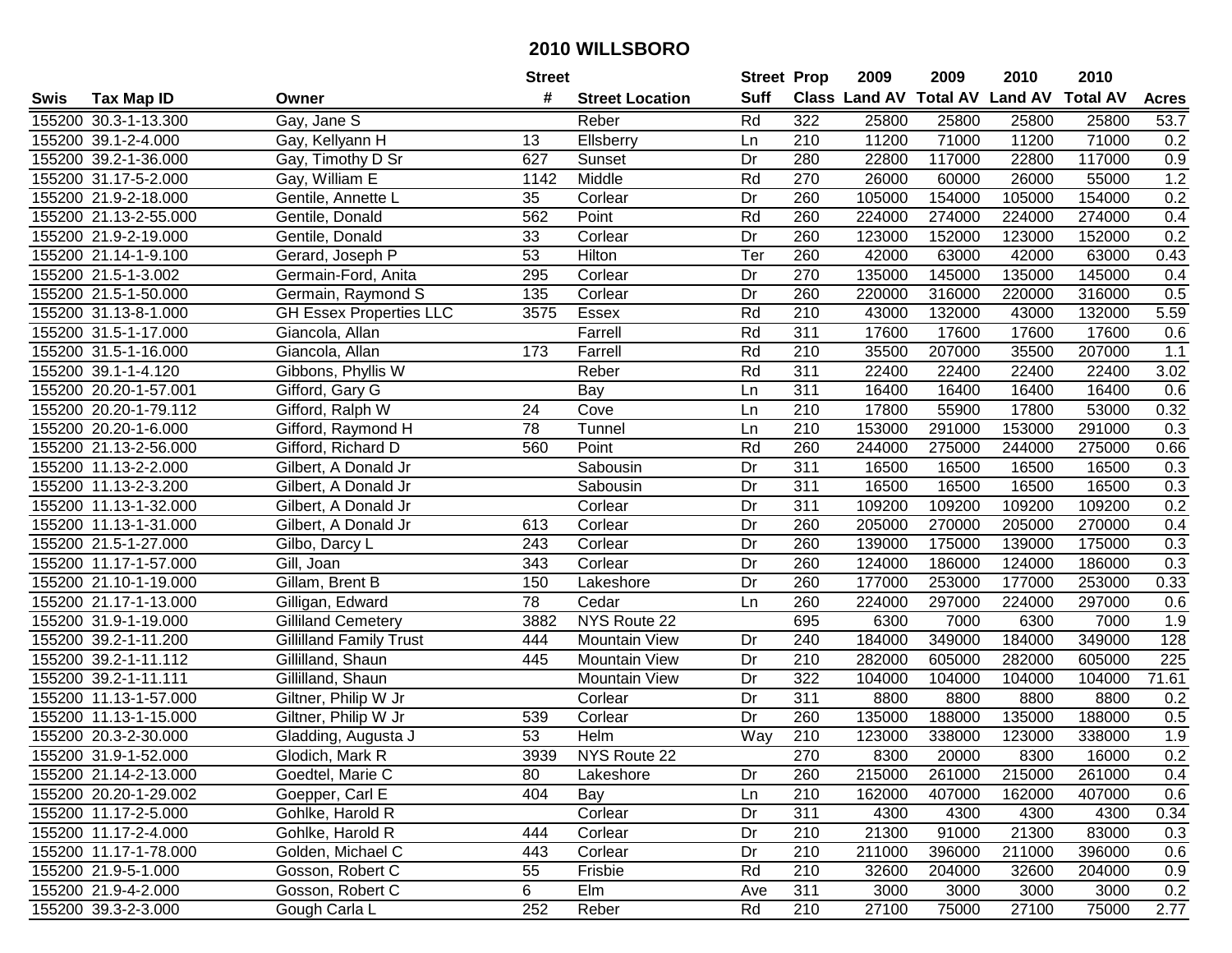|      |                       |                       | <b>Street</b>    |                        | <b>Street Prop</b> |                  | 2009   | 2009   | 2010                           | 2010            |                |
|------|-----------------------|-----------------------|------------------|------------------------|--------------------|------------------|--------|--------|--------------------------------|-----------------|----------------|
| Swis | <b>Tax Map ID</b>     | Owner                 | #                | <b>Street Location</b> | <b>Suff</b>        |                  |        |        | Class Land AV Total AV Land AV | <b>Total AV</b> | <b>Acres</b>   |
|      | 155200 39.1-1-27.000  | Gough, Dwight         | 67               | Sunset                 | Dr                 | 210              | 19200  | 83000  | 19200                          | 83000           | 0.7            |
|      | 155200 20.20-1-70.000 | Gould, Thomas F       | 419              | Bay                    | Ln                 | 260              | 35000  | 81000  | 35000                          | 81000           | 1.1            |
|      | 155200 20.20-3-4.000  | Gowans, David W       | 158              | Cedar                  | Ln                 | 210              | 226000 | 296000 | 226000                         | 296000          | 0.7            |
|      | 155200 31.13-1-9.000  | Gowin, Stanley L      | 30               | Maple                  | <b>St</b>          | 210              | 32600  | 167000 | 32600                          | 167000          | 0.9            |
|      | 155200 11.18-1-6.000  | Grady Robert J        | 1038             | Point                  | Rd                 | 260              | 150000 | 185000 | 150000                         | 185000          | 0.2            |
|      | 155200 40.7-1-4.120   | Grady, Bruce R        | 3132             | Essex                  | Rd                 | 210              | 389000 | 689000 | 389000                         | 689000          | 7.53           |
|      | 155200 21.6-1-1.002   | Grady, Edward         | 980              | Point                  | Rd                 | 210              | 335000 | 532000 | 335000                         | 532000          | 2.28           |
|      | 155200 11.13-1-20.000 | Graffunder, John E    | 557              | Corlear                | Dr                 | 260              | 150000 | 246000 | 150000                         | 246000          | 0.8            |
|      | 155200 20.20-1-78.002 | Grandy, James M       | 30               | Cove                   | Ln                 | 260              | 27100  | 60100  | 27100                          | 60100           | 1.1            |
|      | 155200 20.20-3-7.000  | Grant, Cathie         | 140              | Cedar                  | Ln                 | 260              | 224000 | 320000 | 224000                         | 320000          | 0.6            |
|      | 155200 30.1-2-5.000   | Grant, Kenneth E      |                  | Beaver                 | Way                | 311              | 115400 | 115400 | 115400                         | 115400          | 2.9            |
|      | 155200 21.10-1-50.000 | Green, Justin         | 720              | Point                  | Rd                 | 210              | 15200  | 69000  | 15200                          | 75000           | 0.2            |
|      | 155200 20.20-1-76.000 | Green, Wayne H        | 428              | Bay                    | Ln                 | 260              | 36000  | 101000 | 36000                          | 97000           | 0.61           |
|      | 155200 21.13-2-42.093 | Greene, Herman P      |                  | Lakeshore              | Dr                 | 311              | 3000   | 3000   | 3000                           | 3000            | 0.17           |
|      | 155200 21.14-1-6.002  | Greenman, Nathaniel M | 48               | Hilton                 | Ter                | 210              | 42000  | 74000  | 42000                          | 74000           | 0.3            |
|      | 155200 21.14-2-19.000 | Grenthal, Jane E      | 60               | Lakeshore              | Dr                 | 260              | 183000 | 241000 | 183000                         | 241000          | 0.3            |
|      | 155200 21.9-12-22.000 | Grignon, Michel       | 19               | Elm                    | Ave                | 270              | 16600  | 22000  | 16600                          | 22000           | 0.3            |
|      | 155200 21.9-13-2.100  | Gross, Patricia D     | 46               | Cyprus                 | Ave                | 270              | 18900  | 38000  | 18900                          | 38000           | 0.42           |
|      | 155200 39.1-1-17.100  | Grosse, Roland R      |                  | Sunset                 | Dr                 | 311              | 121000 | 121000 | 121000                         | 121000          | 117.1          |
|      | 155200 30.8-1-5.007   | Groves, Shari W       | 17               | Dane                   | Ln                 | 210              | 35000  | 108000 | 35000                          | 108000          | $\mathbf{1}$   |
|      | 155200 21.13-2-70.000 | Grube, Carol R        | 4                | Lakeshore              | Dr                 | 260              | 18900  | 55000  | 18900                          | 55000           | 0.2            |
|      | 155200 21.13-2-37.000 | Gruendling, Hilmar M  |                  | Lakeshore              | Dr                 | 311              | 3000   | 3000   | 3000                           | 3000            | 0.1            |
|      | 155200 21.13-2-36.000 | Gruendling, Hilmar M  | 35               | Lakeshore              | Dr                 | 260              | 21500  | 99000  | 21500                          | 99000           | 0.4            |
|      | 155200 21.13-2-46.000 | Gruendling, Hilmar M  |                  | Lakeshore              | Dr                 | 311              | 138000 | 138000 | 138000                         | 138000          | 0.4            |
|      | 155200 21.14-2-27.000 | Gruendling, Sharon L  |                  | Lakeshore              | Dr                 | 210              | 2800   | 22000  | 2800                           | 22000           | 0.1            |
|      | 155200 21.14-2-24.000 | Gruendling, Sharon L  | 40               | Lakeshore              | Dr                 | 260              | 213000 | 388000 | 213000                         | 388000          | 0.4            |
|      | 155200 11.13-1-19.000 | Guba, Alexander G     | 553              | Corlear                | Dr                 | 260              | 148000 | 206000 | 148000                         | 206000          | 0.3            |
|      | 155200 20.3-2-34.000  | Gusberti, Loretta     | 4713             | NYS Route 22           |                    | 260              | 26400  | 65000  | 26400                          | 61000           | 2.2            |
|      | 155200 20.20-1-65.002 | Hahn, Robert L        | 405              | Bay                    | Ln                 | 260              | 19600  | 47000  | 19600                          | 43000           | 0.32           |
|      | 155200 21.10-1-10.200 | Hale, Bruce E         | 55               | Ligonier               | Way                | 260              | 382000 | 709000 | 382000                         | 709000          | 3.21           |
|      | 155200 21.9-12-4.002  | Halfyard, William     | $\overline{14}$  | Spruce                 | Ave                | 270              | 15700  | 24200  | 15700                          | 24200           | 0.25           |
|      | 155200 21.13-2-49.000 | Hall, Brian           | 22               | Lakeshore              | Dr                 | 260              | 269000 | 340000 | 269000                         | 340000          | 0.6            |
|      | 155200 40.6-1-4.000   | Hall, Dorothy G       | 3242             | Essex                  | Rd                 | 210              | 566000 | 799000 | 566000                         | 799000          | $\overline{9}$ |
|      | 155200 21.9-9-11.016  | Hall, Marie S         | $\overline{721}$ | Point                  | Rd                 | $\overline{210}$ | 36000  | 126000 | 36000                          | 126000          | 0.87           |
|      | 155200 30.8-1-1.000   | Hallstead, Candice R  | 4154             | NYS Route 22           |                    | 210              | 45000  | 85000  | 45000                          | 77000           | 2.8            |
|      | 155200 31.13-2-14.000 | Hamel, Ronnie S       | 904              | <b>Mountain View</b>   | Dr                 | 210              | 17900  | 104000 | 17900                          | 104000          | 0.41           |
|      | 155200 31.17-5-4.000  | Hamms, Jeffrey G      | 1122             | Middle                 | Rd                 | 210              | 36100  | 120000 | 36100                          | 120000          | 2.17           |
|      | 155200 31.13-4-28.002 | Hamms, John           | 3700             | Main                   | <b>St</b>          | 210              | 36800  | 140000 | 36800                          | 140000          | 1.85           |
|      | 155200 31.13-6-21.000 | Hamms, John E         |                  | Woodlawn               | Ln                 | 311              | 21700  | 21700  | 21700                          | 21700           | 0.8            |
|      | 155200 30.12-1-11.100 | Hamms, Nicholas R     | 22               | Joyce                  | Ln                 | 210              | 36500  | 109000 | 36500                          | 109000          | 1.76           |
|      | 155200 30.12-2-12.110 | Hamms, Russell        | $\overline{2}$   | Forster                | Way                | 210              | 36400  | 138000 | 36400                          | 138000          | 1.69           |
|      | 155200 30.12-2-12.200 | Hamms, Sandra J       | 23               | Forster                | Way                | 210              | 29500  | 84000  | 29500                          | 79000           | 0.79           |
|      |                       |                       |                  |                        |                    |                  |        |        |                                |                 |                |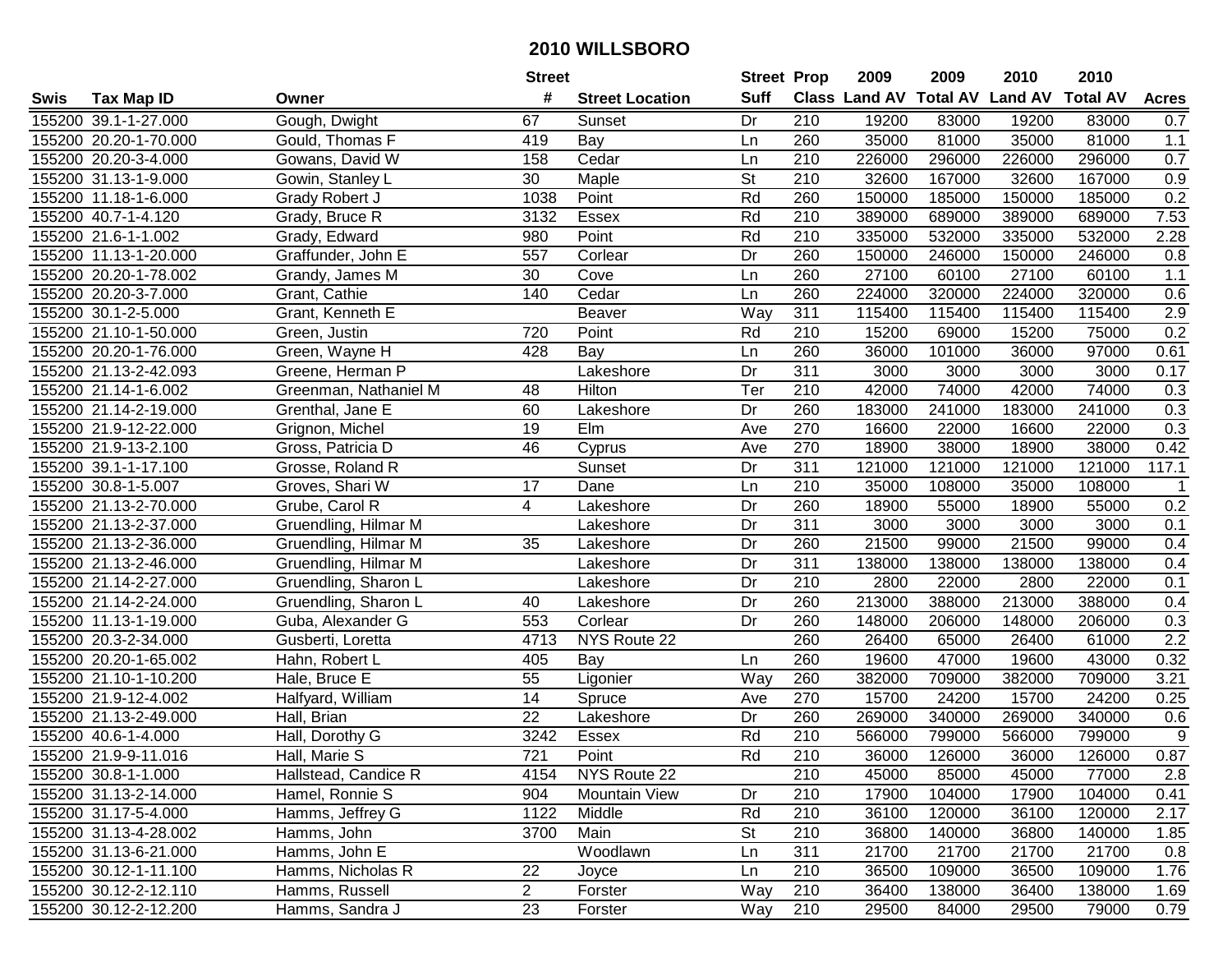|      |                       |                         | <b>Street</b> |                        | <b>Street Prop</b>       |                  | 2009   | 2009   | 2010                           | 2010            |                |
|------|-----------------------|-------------------------|---------------|------------------------|--------------------------|------------------|--------|--------|--------------------------------|-----------------|----------------|
| Swis | <b>Tax Map ID</b>     | Owner                   | #             | <b>Street Location</b> | <b>Suff</b>              |                  |        |        | Class Land AV Total AV Land AV | <b>Total AV</b> | <b>Acres</b>   |
|      | 155200 31.13-1-30.000 | Hanna, Lorena A         | 845           | <b>Mountain View</b>   | Dr                       | 210              | 29700  | 47000  | 29700                          | 44000           | 0.8            |
|      | 155200 20.3-2-16.000  | Hannan Robert M         | 4583          | NYS Route 22           |                          | 260              | 140000 | 177000 | 140000                         | 177000          | $\mathbf{1}$   |
|      | 155200 20.20-3-11.000 | Hanrahan, Leo           | 132           | Cedar                  | Ln                       | 260              | 222000 | 272000 | 222000                         | 272000          | 0.4            |
|      | 155200 21.6-3-2.000   | Harbison, Marsha        |               | Point                  | Rd                       | 311              | 264000 | 264000 | 264000                         | 264000          | 3.2            |
|      | 155200 21.9-7-2.000   | Harbison, Marsha        |               | Point                  | Rd                       | 322              | 122000 | 122000 | 122000                         | 122000          | 120.3          |
|      | 155200 21.6-2-1.000   | Harbison, Marsha        | 888           | Point                  | Rd                       | 210              | 426000 | 507000 | 426000                         | 507000          | 2.6            |
|      | 155200 21.6-3-1.000   | Harbison, Ralph W Trust |               | Point                  | Rd                       | 311              | 31100  | 31100  | 31100                          | 31100           | 5.4            |
|      | 155200 21.6-2-2.000   | Harbison, Ralph W Trust | 886           | Point                  | Rd                       | $\overline{210}$ | 427000 | 613000 | 427000                         | 613000          | 2.3            |
|      | 155200 31.9-1-28.000  | Hardman, Kristen B      | 46            | Maple                  | $\overline{\mathsf{St}}$ | 484              | 8300   | 21700  | 8300                           | 21700           | 0.2            |
|      | 155200 21.10-1-36.000 | Harwood, Robert L       | 157           | Lakeshore              | Dr                       | 260              | 18000  | 58000  | 18000                          | 58000           | 0.2            |
|      | 155200 21.6-1-5.152   | Haseltine, William B    | 960           | Point                  | Rd                       | 260              | 330000 | 337000 | 330000                         | 337000          | $\overline{2}$ |
|      | 155200 11.18-1-13.000 | Hatch Bros Inc          |               | Point                  | Rd                       | 312              | 15800  | 15800  | 15700                          | 15800           | 0.6            |
|      | 155200 11.13-1-22.000 | Hatch Bros Inc          |               | Corlear                | Dr                       | 311              | 500    | 500    | 500                            | 500             | 0.5            |
|      | 155200 11.13-1-28.029 | Hatch Bros Inc          |               | Corlear                | Dr                       | 311              | 20000  | 20000  | 20000                          | 20000           | 3.38           |
|      | 155200 11.13-2-6.110  | Hatch Bros Inc          |               | Cayuga                 | P <sub>1</sub>           | 311              | 6000   | 6000   | 6000                           | 6000            | 0.24           |
|      | 155200 11.17-1-6.000  | Hatch Bros Inc          |               | Corlear                | Dr                       | 311              | 10000  | 10000  | 10000                          | 10000           | 0.57           |
|      | 155200 21.13-2-84.100 | Hatch Bros Inc          |               | Point                  | Rd                       | 311              | 3000   | 3000   | 3000                           | 3000            | 0.13           |
|      | 155200 11.17-1-25.111 | Hatch Bros Inc          |               | Sabousin               | Dr                       | 322              | 139000 | 139000 | 139000                         | 139000          | 45.23          |
|      | 155200 11.17-4-6.000  | Hatch Bros Inc          |               | Sabousin               | Dr                       | 311              | 2500   | 2500   | 2500                           | 2500            | 0.17           |
|      | 155200 11.17-1-29.001 | Hatch Bros Inc          |               | Sabousin               | Dr                       | 311              | 600    | 600    | 600                            | 600             | 0.3            |
|      | 155200 11.17-1-63.000 | Hatch Bros Inc          |               | Corlear                | Dr                       | 311              | 100    | 100    | 100                            | 100             | 0.2            |
|      | 155200 11.17-1-83.000 | Hatch Bros Inc          |               | Corlear                | Dr                       | 312              | 3000   | 3000   | 2900                           | 3000            | $1.1$          |
|      | 155200 11.17-1-91.001 | Hatch, Edward           |               | Sabousin               | Dr                       | 311              | 6700   | 6700   | 6700                           | 6700            | 4.5            |
|      | 155200 11.17-1-18.000 | Hatch, Edward           | 1037          | Point                  | Rd                       | 210              | 38600  | 169000 | 38600                          | 169000          | 2.1            |
|      | 155200 11.17-4-1.000  | Hatch, Edward P         | 110           | Sabousin               | Dr                       | 260              | 268000 | 325000 | 268000                         | 325000          | 1.15           |
|      | 155200 21.5-1-73.200  | Hatch, Edward P         |               | Point                  | Rd                       | 311              |        |        | 30000                          | 30000           | 6.75           |
|      | 155200 30.2-1-20.000  | Hatch, Frances          |               | NYS Route 22           |                          | 314              | 6000   | 6000   | 6000                           | 6000            | 5              |
|      | 155200 11.17-1-20.000 | Hatch, Michael E        |               | Sabousin               | Dr                       | 311              | 18500  | 18500  | 18500                          | 18500           | 0.5            |
|      | 155200 11.17-1-13.000 | Hatch, Michael E        | 54            | Sabousin               | Dr                       | 260              | 273000 | 336000 | 273000                         | 336000          | 0.8            |
|      | 155200 11.17-1-9.000  | Hatch, Robert D         | 82            | Sabousin               | Dr                       | 260              | 383000 | 460000 | 383000                         | 460000          | 1.1            |
|      | 155200 21.13-2-5.000  | Hatch, Robert D         |               | Point                  | Rd                       | $\overline{311}$ | 3000   | 3000   | 3000                           | 3000            | 0.1            |
|      | 155200 11.17-1-23.000 | Hatch, Robert D         |               | Sabousin               | Dr                       | 312              | 25800  | 34800  | 25800                          | 34800           | 0.9            |
|      | 155200 30.8-3-3.000   | Hathaway Adam           | 57            | Bay                    | Ln                       | 270              | 19600  | 35000  | 19600                          | 47000           | 0.7            |
|      | 155200 30.20-2-6.000  | Hathaway, Blanche       | 1139          | Sunset                 | Dr                       | 260              | 28300  | 69000  | 28300                          | 62000           | 0.75           |
|      | 155200 31.13-6-4.000  | Hathaway, Carl V        | 3669          | Essex                  | Rd                       | 432              | 27600  | 74300  | 27600                          | 74300           | 0.5            |
|      | 155200 31.9-1-43.000  | Hathaway, Ethel         | 3901          | NYS Route 22           |                          | 423              | 47000  | 95000  | 47000                          | 95000           | 0.98           |
|      | 155200 21.9-9-10.015  | Hathaway, Gary A Jr     | $\mathbf{7}$  | Pine                   | Ave                      | 270              | 16500  | 52300  | 16500                          | 52300           | 0.25           |
|      | 155200 30.20-2-11.000 | Hathaway, Heather M     | 1111          | Sunset                 | Dr                       | 210              | 36300  | 115000 | 36300                          | 115000          | 1.6            |
|      | 155200 39.1-1-16.000  | Hathaway, L Vaughn      | 128           | <b>Mountain View</b>   | Dr                       | 240              | 71000  | 166000 | 71000                          | 166000          | 52.5           |
|      | 155200 21.9-2-12.000  | Hathaway, Ralph         | 55            | Corlear                | Dr                       | 260              | 242000 | 288000 | 242000                         | 288000          | 0.52           |
|      | 155200 21.9-4-25.000  | Hathaway, Spencer K     | 56            | Frisbie                | Rd                       | 270              | 12600  | 19800  | 12600                          | 19800           | 0.2            |
|      | 155200 31.13-2-24.000 | Hathaway, Spencer K     | 874           | <b>Mountain View</b>   | Dr                       | 210              | 36100  | 128000 | 36100                          | 128000          | 1.43           |
|      |                       |                         |               |                        |                          |                  |        |        |                                |                 |                |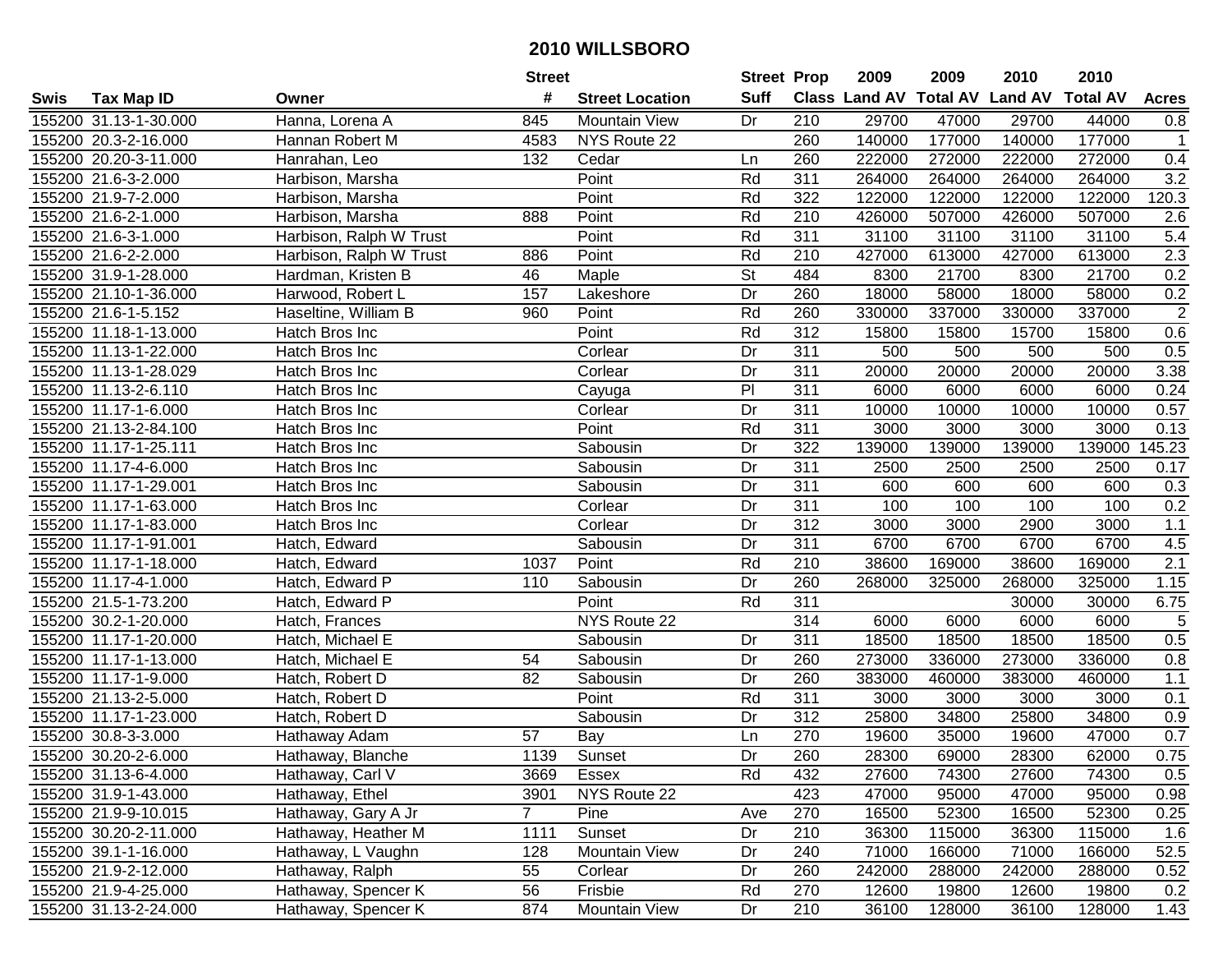| #<br><b>Suff</b><br><b>Class Land AV Total AV</b><br><b>Land AV</b><br><b>Total AV</b><br><b>Tax Map ID</b><br><b>Street Location</b><br><b>Acres</b><br>Swis<br>Owner<br>311<br>155200 39.2-1-8.000<br>Hathaway, Sterling<br><b>Mountain View</b><br>Dr<br>15000<br>15000<br>15000<br>15000<br>1.78<br>135000<br>145000<br>250000<br>155200 39.1-2-1.000<br>25<br>240<br>243000<br>123.5<br>Hathaway, Vaughan<br>Ellsberry<br>Ln<br>155200 39.1-2-3.000<br>Hathaway, Wanda G<br>135<br><b>Mountain View</b><br>210<br>15200<br>89000<br>15200<br>89000<br>0.4<br>Dr<br>25.6<br>Rd<br>322<br>14500<br>14500<br>14500<br>155200 20.3-2-2.112<br>Haupt, Thomas<br>Reber<br>14500<br>322<br>155200 20.3-2-2.220<br>Haupt, Thomas<br>Reber<br>Rd<br>11400<br>11400<br>11400<br>11400<br>20.19<br>322<br>30.24<br>155200 20.3-2-2.210<br>Reber<br>Rd<br>15400<br>15400<br>15400<br>15400<br>Haupt, Thomas<br>155200 20.3-2-2.111<br>Reber<br>Rd<br>314<br>5500<br>5500<br>5500<br>5500<br>6.3<br>Haupt, Thomas<br>314<br>155200 20.3-2-2.120<br>Reber<br>Rd<br>5500<br>5500<br>4.6<br>Haupt, Thomas<br>5500<br>5500<br>312<br>155200 20.3-2-3.000<br>NYS Route 22<br>57000<br>57000<br>Haupt, Thomas<br>61000<br>61000<br>100<br>155200 20.3-2-2.113<br>314<br>1200<br>Reber<br>Rd<br>1200<br>1200<br>1200<br>1.4<br>Haupt, Thomas<br>311<br>3100<br>3100<br>3100<br>1.6<br>155200 21.5-1-71.122<br>Hauser, Margaret A<br>Corlear<br>Dr<br>3100<br>139000<br>0.3<br>155200 21.5-1-23.000<br>Corlear<br>Dr<br>260<br>183000<br>139000<br>183000<br>Hauser, Margaret A<br>251<br>2.1<br>Rd<br>210<br>155200 40.6-1-15.019<br>Haverlick, John J<br>Essex<br>41000<br>41000<br>179000<br>3137<br>179000<br>Rd<br>155200 39.3-2-1.000<br>219<br>Reber<br>240<br>35200<br>90000<br>35200<br>90000<br>12.42<br>Hegnauer, Richard<br>Point<br>Rd<br>240<br>72000<br>155200 21.17-1-32.110<br>Heintz, William J II<br>467<br>72000<br>166000<br>166000<br>25.4<br>75<br>210<br>155200 21.9-2-8.000<br>Corlear<br>Dr<br>227000<br>322000<br>227000<br>322000<br>0.57<br>Henderson, Peter<br>$\overline{210}$<br>15<br>155200 30.12-2-39.000<br>7900<br>23000<br>7900<br>23000<br>0.4<br>Henninger, Ronald<br>Depot<br>Ln<br>48<br>Rd<br>270<br>155200 21.9-4-23.000<br>Frisbie<br>16600<br>16600<br>24800<br>0.3<br>Henrichs, Robert E<br>24800<br>$\overline{31}$<br>270<br>0.5<br>155200 21.9-11-18.000<br>Henry, Samuel D<br>Spruce<br>Ave<br>14600<br>35000<br>14600<br>35000<br>1.1<br>155200 30.2-1-19.030<br>Reber<br>Rd<br>314<br>13000<br>13000<br>13000<br>13000<br>Herbert, Anna M<br>1.2<br>Rd<br>155200 30.2-1-29.000<br>1502<br>Reber<br>260<br>25200<br>71500<br>25200<br>67000<br>Herbert, Anna M<br>311<br>155200 11.13-1-48.067<br>Sabousin<br>Dr<br>14500<br>14500<br>14500<br>14500<br>1.03<br>Herr, Ernest C<br>517<br>260<br>155200 11.13-1-11.000<br>Herr, Ernest C<br>Corlear<br>Dr<br>180000<br>255000<br>180000<br>255000<br>0.6<br>210<br>155200 21.13-2-65.000<br>Dr<br>39600<br>85000<br>39600<br>85000<br>0.4<br>Herz, Kenneth M<br>40<br>Ryan<br>Ter<br>$\overline{311}$<br>155200 21.13-2-23.400<br>Hilton<br>3000<br>3000<br>0.1<br>Hess, Robert C<br>3000<br>3000<br>210<br>173000<br>299000<br>173000<br>299000<br>155200 20.20-2-3.000<br>186<br>Cedar<br>Ln<br>0.5<br>Higgins, Doreen J<br>260<br>30000<br>170000<br>30000<br>$\mathbf 0$<br>155200 20.3-2-12.000/1<br><b>Highland Forests Inc</b><br>182<br>Burnham<br>Way<br>170000<br>911<br>110300<br>110300<br>155200 20.4-1-2.000<br><b>Highland Forests LLC</b><br>NYS Route 22<br>110300<br>110300<br>243.8<br>155200 20.4-1-1.000<br>911<br>279500<br>279500<br>279500<br>279500<br>238.5<br><b>Highland Forests LLC</b><br>Way<br><b>Burnham</b><br>911<br>155200 20.3-2-14.000<br><b>Highland Forests LLC</b><br>NYS Route 22<br>81000<br>81000<br>81000<br>81000<br>101.2<br>155200 20.3-2-12.000<br>Way<br>323000<br>323000<br>323000<br>323000<br><b>Highland Forests LLC</b><br>911<br>94.6<br><b>Burnham</b><br>155200 20.3-2-12.000/2<br><b>Highland Forests LLC</b><br>210<br>30000<br>198000<br>210<br><b>Burnham</b><br>Way<br>30000<br>198000<br>$\mathbf 1$<br>155200 20.2-2-2.000/2<br>$\overline{210}$<br>30000<br><b>Highland Forests LLC</b><br>NYS Route 22<br>190000<br>30000<br>190000<br>$\mathbf{1}$<br>$\overline{47}$<br>Rd<br>155200 20.3-2-11.000<br><b>Highland Forests LLC</b><br>911<br>120100<br>120100<br>120100<br>120100<br>150.1<br>Highlands<br>155200 20.3-2-9.000<br><b>Highland Forests LLC</b><br>NYS Route 22<br>911<br>100900<br>100900<br>100900<br>100900 132.11<br>155200 20.2-3-1.000<br><b>Highland Forests LLC</b><br>NYS Route 22<br>611000<br>611000<br>611000<br>611000<br>911<br>16.6<br>155200 20.2-2-6.000<br><b>Highland Forests LLC</b><br>NYS Route 22<br>911<br>205400<br>205400<br>205400<br>205400<br>256.8<br>155200 20.2-2-5.000<br><b>Highland Forests LLC</b><br>NYS Route 22<br>37900<br>37900<br>37900<br>911<br>37900<br>47.4<br>NYS Route 22<br>155200 20.2-2-3.000<br><b>Highland Forests LLC</b><br>911<br>154900<br>154900<br>154900<br>154900<br>193.6<br>NYS Route 22<br>155200 20.2-2-2.000/1<br><b>Highland Forests LLC</b><br>210<br>30000<br>120000<br>30000<br>120000<br>$\overline{0}$<br>155200 20.2-2-2.000<br><b>Highland Forests LLC</b><br>80<br>Way<br>911<br>918000<br>945000<br>918000<br>945000<br>35.7<br><b>Burnham</b><br>NYS Route 22<br>210<br>155200 20.2-2-1.000/2<br><b>Highland Forests LLC</b><br>30000<br>169000<br>30000<br>169000<br>$\overline{1}$ |  | <b>Street</b> | <b>Street Prop</b> | 2009 | 2009 | 2010 | 2010 |  |
|----------------------------------------------------------------------------------------------------------------------------------------------------------------------------------------------------------------------------------------------------------------------------------------------------------------------------------------------------------------------------------------------------------------------------------------------------------------------------------------------------------------------------------------------------------------------------------------------------------------------------------------------------------------------------------------------------------------------------------------------------------------------------------------------------------------------------------------------------------------------------------------------------------------------------------------------------------------------------------------------------------------------------------------------------------------------------------------------------------------------------------------------------------------------------------------------------------------------------------------------------------------------------------------------------------------------------------------------------------------------------------------------------------------------------------------------------------------------------------------------------------------------------------------------------------------------------------------------------------------------------------------------------------------------------------------------------------------------------------------------------------------------------------------------------------------------------------------------------------------------------------------------------------------------------------------------------------------------------------------------------------------------------------------------------------------------------------------------------------------------------------------------------------------------------------------------------------------------------------------------------------------------------------------------------------------------------------------------------------------------------------------------------------------------------------------------------------------------------------------------------------------------------------------------------------------------------------------------------------------------------------------------------------------------------------------------------------------------------------------------------------------------------------------------------------------------------------------------------------------------------------------------------------------------------------------------------------------------------------------------------------------------------------------------------------------------------------------------------------------------------------------------------------------------------------------------------------------------------------------------------------------------------------------------------------------------------------------------------------------------------------------------------------------------------------------------------------------------------------------------------------------------------------------------------------------------------------------------------------------------------------------------------------------------------------------------------------------------------------------------------------------------------------------------------------------------------------------------------------------------------------------------------------------------------------------------------------------------------------------------------------------------------------------------------------------------------------------------------------------------------------------------------------------------------------------------------------------------------------------------------------------------------------------------------------------------------------------------------------------------------------------------------------------------------------------------------------------------------------------------------------------------------------------------------------------------------------------------------------------------------------------------------------------------------------------------------------------------------------------------------------------------------------------------------------------------------------------------------------------------------------------------------------------------------------------------------------------------------------------------------------------------------------------------------------------------------------------------------------------------------------------------------------------------------------------------------------------------------------------------------------------------------------------------------------------------------------------------------------------------------------------------------------------------------------------------------------------------------------------------------------------------------------------|--|---------------|--------------------|------|------|------|------|--|
|                                                                                                                                                                                                                                                                                                                                                                                                                                                                                                                                                                                                                                                                                                                                                                                                                                                                                                                                                                                                                                                                                                                                                                                                                                                                                                                                                                                                                                                                                                                                                                                                                                                                                                                                                                                                                                                                                                                                                                                                                                                                                                                                                                                                                                                                                                                                                                                                                                                                                                                                                                                                                                                                                                                                                                                                                                                                                                                                                                                                                                                                                                                                                                                                                                                                                                                                                                                                                                                                                                                                                                                                                                                                                                                                                                                                                                                                                                                                                                                                                                                                                                                                                                                                                                                                                                                                                                                                                                                                                                                                                                                                                                                                                                                                                                                                                                                                                                                                                                                                                                                                                                                                                                                                                                                                                                                                                                                                                                                                                                                                        |  |               |                    |      |      |      |      |  |
|                                                                                                                                                                                                                                                                                                                                                                                                                                                                                                                                                                                                                                                                                                                                                                                                                                                                                                                                                                                                                                                                                                                                                                                                                                                                                                                                                                                                                                                                                                                                                                                                                                                                                                                                                                                                                                                                                                                                                                                                                                                                                                                                                                                                                                                                                                                                                                                                                                                                                                                                                                                                                                                                                                                                                                                                                                                                                                                                                                                                                                                                                                                                                                                                                                                                                                                                                                                                                                                                                                                                                                                                                                                                                                                                                                                                                                                                                                                                                                                                                                                                                                                                                                                                                                                                                                                                                                                                                                                                                                                                                                                                                                                                                                                                                                                                                                                                                                                                                                                                                                                                                                                                                                                                                                                                                                                                                                                                                                                                                                                                        |  |               |                    |      |      |      |      |  |
|                                                                                                                                                                                                                                                                                                                                                                                                                                                                                                                                                                                                                                                                                                                                                                                                                                                                                                                                                                                                                                                                                                                                                                                                                                                                                                                                                                                                                                                                                                                                                                                                                                                                                                                                                                                                                                                                                                                                                                                                                                                                                                                                                                                                                                                                                                                                                                                                                                                                                                                                                                                                                                                                                                                                                                                                                                                                                                                                                                                                                                                                                                                                                                                                                                                                                                                                                                                                                                                                                                                                                                                                                                                                                                                                                                                                                                                                                                                                                                                                                                                                                                                                                                                                                                                                                                                                                                                                                                                                                                                                                                                                                                                                                                                                                                                                                                                                                                                                                                                                                                                                                                                                                                                                                                                                                                                                                                                                                                                                                                                                        |  |               |                    |      |      |      |      |  |
|                                                                                                                                                                                                                                                                                                                                                                                                                                                                                                                                                                                                                                                                                                                                                                                                                                                                                                                                                                                                                                                                                                                                                                                                                                                                                                                                                                                                                                                                                                                                                                                                                                                                                                                                                                                                                                                                                                                                                                                                                                                                                                                                                                                                                                                                                                                                                                                                                                                                                                                                                                                                                                                                                                                                                                                                                                                                                                                                                                                                                                                                                                                                                                                                                                                                                                                                                                                                                                                                                                                                                                                                                                                                                                                                                                                                                                                                                                                                                                                                                                                                                                                                                                                                                                                                                                                                                                                                                                                                                                                                                                                                                                                                                                                                                                                                                                                                                                                                                                                                                                                                                                                                                                                                                                                                                                                                                                                                                                                                                                                                        |  |               |                    |      |      |      |      |  |
|                                                                                                                                                                                                                                                                                                                                                                                                                                                                                                                                                                                                                                                                                                                                                                                                                                                                                                                                                                                                                                                                                                                                                                                                                                                                                                                                                                                                                                                                                                                                                                                                                                                                                                                                                                                                                                                                                                                                                                                                                                                                                                                                                                                                                                                                                                                                                                                                                                                                                                                                                                                                                                                                                                                                                                                                                                                                                                                                                                                                                                                                                                                                                                                                                                                                                                                                                                                                                                                                                                                                                                                                                                                                                                                                                                                                                                                                                                                                                                                                                                                                                                                                                                                                                                                                                                                                                                                                                                                                                                                                                                                                                                                                                                                                                                                                                                                                                                                                                                                                                                                                                                                                                                                                                                                                                                                                                                                                                                                                                                                                        |  |               |                    |      |      |      |      |  |
|                                                                                                                                                                                                                                                                                                                                                                                                                                                                                                                                                                                                                                                                                                                                                                                                                                                                                                                                                                                                                                                                                                                                                                                                                                                                                                                                                                                                                                                                                                                                                                                                                                                                                                                                                                                                                                                                                                                                                                                                                                                                                                                                                                                                                                                                                                                                                                                                                                                                                                                                                                                                                                                                                                                                                                                                                                                                                                                                                                                                                                                                                                                                                                                                                                                                                                                                                                                                                                                                                                                                                                                                                                                                                                                                                                                                                                                                                                                                                                                                                                                                                                                                                                                                                                                                                                                                                                                                                                                                                                                                                                                                                                                                                                                                                                                                                                                                                                                                                                                                                                                                                                                                                                                                                                                                                                                                                                                                                                                                                                                                        |  |               |                    |      |      |      |      |  |
|                                                                                                                                                                                                                                                                                                                                                                                                                                                                                                                                                                                                                                                                                                                                                                                                                                                                                                                                                                                                                                                                                                                                                                                                                                                                                                                                                                                                                                                                                                                                                                                                                                                                                                                                                                                                                                                                                                                                                                                                                                                                                                                                                                                                                                                                                                                                                                                                                                                                                                                                                                                                                                                                                                                                                                                                                                                                                                                                                                                                                                                                                                                                                                                                                                                                                                                                                                                                                                                                                                                                                                                                                                                                                                                                                                                                                                                                                                                                                                                                                                                                                                                                                                                                                                                                                                                                                                                                                                                                                                                                                                                                                                                                                                                                                                                                                                                                                                                                                                                                                                                                                                                                                                                                                                                                                                                                                                                                                                                                                                                                        |  |               |                    |      |      |      |      |  |
|                                                                                                                                                                                                                                                                                                                                                                                                                                                                                                                                                                                                                                                                                                                                                                                                                                                                                                                                                                                                                                                                                                                                                                                                                                                                                                                                                                                                                                                                                                                                                                                                                                                                                                                                                                                                                                                                                                                                                                                                                                                                                                                                                                                                                                                                                                                                                                                                                                                                                                                                                                                                                                                                                                                                                                                                                                                                                                                                                                                                                                                                                                                                                                                                                                                                                                                                                                                                                                                                                                                                                                                                                                                                                                                                                                                                                                                                                                                                                                                                                                                                                                                                                                                                                                                                                                                                                                                                                                                                                                                                                                                                                                                                                                                                                                                                                                                                                                                                                                                                                                                                                                                                                                                                                                                                                                                                                                                                                                                                                                                                        |  |               |                    |      |      |      |      |  |
|                                                                                                                                                                                                                                                                                                                                                                                                                                                                                                                                                                                                                                                                                                                                                                                                                                                                                                                                                                                                                                                                                                                                                                                                                                                                                                                                                                                                                                                                                                                                                                                                                                                                                                                                                                                                                                                                                                                                                                                                                                                                                                                                                                                                                                                                                                                                                                                                                                                                                                                                                                                                                                                                                                                                                                                                                                                                                                                                                                                                                                                                                                                                                                                                                                                                                                                                                                                                                                                                                                                                                                                                                                                                                                                                                                                                                                                                                                                                                                                                                                                                                                                                                                                                                                                                                                                                                                                                                                                                                                                                                                                                                                                                                                                                                                                                                                                                                                                                                                                                                                                                                                                                                                                                                                                                                                                                                                                                                                                                                                                                        |  |               |                    |      |      |      |      |  |
|                                                                                                                                                                                                                                                                                                                                                                                                                                                                                                                                                                                                                                                                                                                                                                                                                                                                                                                                                                                                                                                                                                                                                                                                                                                                                                                                                                                                                                                                                                                                                                                                                                                                                                                                                                                                                                                                                                                                                                                                                                                                                                                                                                                                                                                                                                                                                                                                                                                                                                                                                                                                                                                                                                                                                                                                                                                                                                                                                                                                                                                                                                                                                                                                                                                                                                                                                                                                                                                                                                                                                                                                                                                                                                                                                                                                                                                                                                                                                                                                                                                                                                                                                                                                                                                                                                                                                                                                                                                                                                                                                                                                                                                                                                                                                                                                                                                                                                                                                                                                                                                                                                                                                                                                                                                                                                                                                                                                                                                                                                                                        |  |               |                    |      |      |      |      |  |
|                                                                                                                                                                                                                                                                                                                                                                                                                                                                                                                                                                                                                                                                                                                                                                                                                                                                                                                                                                                                                                                                                                                                                                                                                                                                                                                                                                                                                                                                                                                                                                                                                                                                                                                                                                                                                                                                                                                                                                                                                                                                                                                                                                                                                                                                                                                                                                                                                                                                                                                                                                                                                                                                                                                                                                                                                                                                                                                                                                                                                                                                                                                                                                                                                                                                                                                                                                                                                                                                                                                                                                                                                                                                                                                                                                                                                                                                                                                                                                                                                                                                                                                                                                                                                                                                                                                                                                                                                                                                                                                                                                                                                                                                                                                                                                                                                                                                                                                                                                                                                                                                                                                                                                                                                                                                                                                                                                                                                                                                                                                                        |  |               |                    |      |      |      |      |  |
|                                                                                                                                                                                                                                                                                                                                                                                                                                                                                                                                                                                                                                                                                                                                                                                                                                                                                                                                                                                                                                                                                                                                                                                                                                                                                                                                                                                                                                                                                                                                                                                                                                                                                                                                                                                                                                                                                                                                                                                                                                                                                                                                                                                                                                                                                                                                                                                                                                                                                                                                                                                                                                                                                                                                                                                                                                                                                                                                                                                                                                                                                                                                                                                                                                                                                                                                                                                                                                                                                                                                                                                                                                                                                                                                                                                                                                                                                                                                                                                                                                                                                                                                                                                                                                                                                                                                                                                                                                                                                                                                                                                                                                                                                                                                                                                                                                                                                                                                                                                                                                                                                                                                                                                                                                                                                                                                                                                                                                                                                                                                        |  |               |                    |      |      |      |      |  |
|                                                                                                                                                                                                                                                                                                                                                                                                                                                                                                                                                                                                                                                                                                                                                                                                                                                                                                                                                                                                                                                                                                                                                                                                                                                                                                                                                                                                                                                                                                                                                                                                                                                                                                                                                                                                                                                                                                                                                                                                                                                                                                                                                                                                                                                                                                                                                                                                                                                                                                                                                                                                                                                                                                                                                                                                                                                                                                                                                                                                                                                                                                                                                                                                                                                                                                                                                                                                                                                                                                                                                                                                                                                                                                                                                                                                                                                                                                                                                                                                                                                                                                                                                                                                                                                                                                                                                                                                                                                                                                                                                                                                                                                                                                                                                                                                                                                                                                                                                                                                                                                                                                                                                                                                                                                                                                                                                                                                                                                                                                                                        |  |               |                    |      |      |      |      |  |
|                                                                                                                                                                                                                                                                                                                                                                                                                                                                                                                                                                                                                                                                                                                                                                                                                                                                                                                                                                                                                                                                                                                                                                                                                                                                                                                                                                                                                                                                                                                                                                                                                                                                                                                                                                                                                                                                                                                                                                                                                                                                                                                                                                                                                                                                                                                                                                                                                                                                                                                                                                                                                                                                                                                                                                                                                                                                                                                                                                                                                                                                                                                                                                                                                                                                                                                                                                                                                                                                                                                                                                                                                                                                                                                                                                                                                                                                                                                                                                                                                                                                                                                                                                                                                                                                                                                                                                                                                                                                                                                                                                                                                                                                                                                                                                                                                                                                                                                                                                                                                                                                                                                                                                                                                                                                                                                                                                                                                                                                                                                                        |  |               |                    |      |      |      |      |  |
|                                                                                                                                                                                                                                                                                                                                                                                                                                                                                                                                                                                                                                                                                                                                                                                                                                                                                                                                                                                                                                                                                                                                                                                                                                                                                                                                                                                                                                                                                                                                                                                                                                                                                                                                                                                                                                                                                                                                                                                                                                                                                                                                                                                                                                                                                                                                                                                                                                                                                                                                                                                                                                                                                                                                                                                                                                                                                                                                                                                                                                                                                                                                                                                                                                                                                                                                                                                                                                                                                                                                                                                                                                                                                                                                                                                                                                                                                                                                                                                                                                                                                                                                                                                                                                                                                                                                                                                                                                                                                                                                                                                                                                                                                                                                                                                                                                                                                                                                                                                                                                                                                                                                                                                                                                                                                                                                                                                                                                                                                                                                        |  |               |                    |      |      |      |      |  |
|                                                                                                                                                                                                                                                                                                                                                                                                                                                                                                                                                                                                                                                                                                                                                                                                                                                                                                                                                                                                                                                                                                                                                                                                                                                                                                                                                                                                                                                                                                                                                                                                                                                                                                                                                                                                                                                                                                                                                                                                                                                                                                                                                                                                                                                                                                                                                                                                                                                                                                                                                                                                                                                                                                                                                                                                                                                                                                                                                                                                                                                                                                                                                                                                                                                                                                                                                                                                                                                                                                                                                                                                                                                                                                                                                                                                                                                                                                                                                                                                                                                                                                                                                                                                                                                                                                                                                                                                                                                                                                                                                                                                                                                                                                                                                                                                                                                                                                                                                                                                                                                                                                                                                                                                                                                                                                                                                                                                                                                                                                                                        |  |               |                    |      |      |      |      |  |
|                                                                                                                                                                                                                                                                                                                                                                                                                                                                                                                                                                                                                                                                                                                                                                                                                                                                                                                                                                                                                                                                                                                                                                                                                                                                                                                                                                                                                                                                                                                                                                                                                                                                                                                                                                                                                                                                                                                                                                                                                                                                                                                                                                                                                                                                                                                                                                                                                                                                                                                                                                                                                                                                                                                                                                                                                                                                                                                                                                                                                                                                                                                                                                                                                                                                                                                                                                                                                                                                                                                                                                                                                                                                                                                                                                                                                                                                                                                                                                                                                                                                                                                                                                                                                                                                                                                                                                                                                                                                                                                                                                                                                                                                                                                                                                                                                                                                                                                                                                                                                                                                                                                                                                                                                                                                                                                                                                                                                                                                                                                                        |  |               |                    |      |      |      |      |  |
|                                                                                                                                                                                                                                                                                                                                                                                                                                                                                                                                                                                                                                                                                                                                                                                                                                                                                                                                                                                                                                                                                                                                                                                                                                                                                                                                                                                                                                                                                                                                                                                                                                                                                                                                                                                                                                                                                                                                                                                                                                                                                                                                                                                                                                                                                                                                                                                                                                                                                                                                                                                                                                                                                                                                                                                                                                                                                                                                                                                                                                                                                                                                                                                                                                                                                                                                                                                                                                                                                                                                                                                                                                                                                                                                                                                                                                                                                                                                                                                                                                                                                                                                                                                                                                                                                                                                                                                                                                                                                                                                                                                                                                                                                                                                                                                                                                                                                                                                                                                                                                                                                                                                                                                                                                                                                                                                                                                                                                                                                                                                        |  |               |                    |      |      |      |      |  |
|                                                                                                                                                                                                                                                                                                                                                                                                                                                                                                                                                                                                                                                                                                                                                                                                                                                                                                                                                                                                                                                                                                                                                                                                                                                                                                                                                                                                                                                                                                                                                                                                                                                                                                                                                                                                                                                                                                                                                                                                                                                                                                                                                                                                                                                                                                                                                                                                                                                                                                                                                                                                                                                                                                                                                                                                                                                                                                                                                                                                                                                                                                                                                                                                                                                                                                                                                                                                                                                                                                                                                                                                                                                                                                                                                                                                                                                                                                                                                                                                                                                                                                                                                                                                                                                                                                                                                                                                                                                                                                                                                                                                                                                                                                                                                                                                                                                                                                                                                                                                                                                                                                                                                                                                                                                                                                                                                                                                                                                                                                                                        |  |               |                    |      |      |      |      |  |
|                                                                                                                                                                                                                                                                                                                                                                                                                                                                                                                                                                                                                                                                                                                                                                                                                                                                                                                                                                                                                                                                                                                                                                                                                                                                                                                                                                                                                                                                                                                                                                                                                                                                                                                                                                                                                                                                                                                                                                                                                                                                                                                                                                                                                                                                                                                                                                                                                                                                                                                                                                                                                                                                                                                                                                                                                                                                                                                                                                                                                                                                                                                                                                                                                                                                                                                                                                                                                                                                                                                                                                                                                                                                                                                                                                                                                                                                                                                                                                                                                                                                                                                                                                                                                                                                                                                                                                                                                                                                                                                                                                                                                                                                                                                                                                                                                                                                                                                                                                                                                                                                                                                                                                                                                                                                                                                                                                                                                                                                                                                                        |  |               |                    |      |      |      |      |  |
|                                                                                                                                                                                                                                                                                                                                                                                                                                                                                                                                                                                                                                                                                                                                                                                                                                                                                                                                                                                                                                                                                                                                                                                                                                                                                                                                                                                                                                                                                                                                                                                                                                                                                                                                                                                                                                                                                                                                                                                                                                                                                                                                                                                                                                                                                                                                                                                                                                                                                                                                                                                                                                                                                                                                                                                                                                                                                                                                                                                                                                                                                                                                                                                                                                                                                                                                                                                                                                                                                                                                                                                                                                                                                                                                                                                                                                                                                                                                                                                                                                                                                                                                                                                                                                                                                                                                                                                                                                                                                                                                                                                                                                                                                                                                                                                                                                                                                                                                                                                                                                                                                                                                                                                                                                                                                                                                                                                                                                                                                                                                        |  |               |                    |      |      |      |      |  |
|                                                                                                                                                                                                                                                                                                                                                                                                                                                                                                                                                                                                                                                                                                                                                                                                                                                                                                                                                                                                                                                                                                                                                                                                                                                                                                                                                                                                                                                                                                                                                                                                                                                                                                                                                                                                                                                                                                                                                                                                                                                                                                                                                                                                                                                                                                                                                                                                                                                                                                                                                                                                                                                                                                                                                                                                                                                                                                                                                                                                                                                                                                                                                                                                                                                                                                                                                                                                                                                                                                                                                                                                                                                                                                                                                                                                                                                                                                                                                                                                                                                                                                                                                                                                                                                                                                                                                                                                                                                                                                                                                                                                                                                                                                                                                                                                                                                                                                                                                                                                                                                                                                                                                                                                                                                                                                                                                                                                                                                                                                                                        |  |               |                    |      |      |      |      |  |
|                                                                                                                                                                                                                                                                                                                                                                                                                                                                                                                                                                                                                                                                                                                                                                                                                                                                                                                                                                                                                                                                                                                                                                                                                                                                                                                                                                                                                                                                                                                                                                                                                                                                                                                                                                                                                                                                                                                                                                                                                                                                                                                                                                                                                                                                                                                                                                                                                                                                                                                                                                                                                                                                                                                                                                                                                                                                                                                                                                                                                                                                                                                                                                                                                                                                                                                                                                                                                                                                                                                                                                                                                                                                                                                                                                                                                                                                                                                                                                                                                                                                                                                                                                                                                                                                                                                                                                                                                                                                                                                                                                                                                                                                                                                                                                                                                                                                                                                                                                                                                                                                                                                                                                                                                                                                                                                                                                                                                                                                                                                                        |  |               |                    |      |      |      |      |  |
|                                                                                                                                                                                                                                                                                                                                                                                                                                                                                                                                                                                                                                                                                                                                                                                                                                                                                                                                                                                                                                                                                                                                                                                                                                                                                                                                                                                                                                                                                                                                                                                                                                                                                                                                                                                                                                                                                                                                                                                                                                                                                                                                                                                                                                                                                                                                                                                                                                                                                                                                                                                                                                                                                                                                                                                                                                                                                                                                                                                                                                                                                                                                                                                                                                                                                                                                                                                                                                                                                                                                                                                                                                                                                                                                                                                                                                                                                                                                                                                                                                                                                                                                                                                                                                                                                                                                                                                                                                                                                                                                                                                                                                                                                                                                                                                                                                                                                                                                                                                                                                                                                                                                                                                                                                                                                                                                                                                                                                                                                                                                        |  |               |                    |      |      |      |      |  |
|                                                                                                                                                                                                                                                                                                                                                                                                                                                                                                                                                                                                                                                                                                                                                                                                                                                                                                                                                                                                                                                                                                                                                                                                                                                                                                                                                                                                                                                                                                                                                                                                                                                                                                                                                                                                                                                                                                                                                                                                                                                                                                                                                                                                                                                                                                                                                                                                                                                                                                                                                                                                                                                                                                                                                                                                                                                                                                                                                                                                                                                                                                                                                                                                                                                                                                                                                                                                                                                                                                                                                                                                                                                                                                                                                                                                                                                                                                                                                                                                                                                                                                                                                                                                                                                                                                                                                                                                                                                                                                                                                                                                                                                                                                                                                                                                                                                                                                                                                                                                                                                                                                                                                                                                                                                                                                                                                                                                                                                                                                                                        |  |               |                    |      |      |      |      |  |
|                                                                                                                                                                                                                                                                                                                                                                                                                                                                                                                                                                                                                                                                                                                                                                                                                                                                                                                                                                                                                                                                                                                                                                                                                                                                                                                                                                                                                                                                                                                                                                                                                                                                                                                                                                                                                                                                                                                                                                                                                                                                                                                                                                                                                                                                                                                                                                                                                                                                                                                                                                                                                                                                                                                                                                                                                                                                                                                                                                                                                                                                                                                                                                                                                                                                                                                                                                                                                                                                                                                                                                                                                                                                                                                                                                                                                                                                                                                                                                                                                                                                                                                                                                                                                                                                                                                                                                                                                                                                                                                                                                                                                                                                                                                                                                                                                                                                                                                                                                                                                                                                                                                                                                                                                                                                                                                                                                                                                                                                                                                                        |  |               |                    |      |      |      |      |  |
|                                                                                                                                                                                                                                                                                                                                                                                                                                                                                                                                                                                                                                                                                                                                                                                                                                                                                                                                                                                                                                                                                                                                                                                                                                                                                                                                                                                                                                                                                                                                                                                                                                                                                                                                                                                                                                                                                                                                                                                                                                                                                                                                                                                                                                                                                                                                                                                                                                                                                                                                                                                                                                                                                                                                                                                                                                                                                                                                                                                                                                                                                                                                                                                                                                                                                                                                                                                                                                                                                                                                                                                                                                                                                                                                                                                                                                                                                                                                                                                                                                                                                                                                                                                                                                                                                                                                                                                                                                                                                                                                                                                                                                                                                                                                                                                                                                                                                                                                                                                                                                                                                                                                                                                                                                                                                                                                                                                                                                                                                                                                        |  |               |                    |      |      |      |      |  |
|                                                                                                                                                                                                                                                                                                                                                                                                                                                                                                                                                                                                                                                                                                                                                                                                                                                                                                                                                                                                                                                                                                                                                                                                                                                                                                                                                                                                                                                                                                                                                                                                                                                                                                                                                                                                                                                                                                                                                                                                                                                                                                                                                                                                                                                                                                                                                                                                                                                                                                                                                                                                                                                                                                                                                                                                                                                                                                                                                                                                                                                                                                                                                                                                                                                                                                                                                                                                                                                                                                                                                                                                                                                                                                                                                                                                                                                                                                                                                                                                                                                                                                                                                                                                                                                                                                                                                                                                                                                                                                                                                                                                                                                                                                                                                                                                                                                                                                                                                                                                                                                                                                                                                                                                                                                                                                                                                                                                                                                                                                                                        |  |               |                    |      |      |      |      |  |
|                                                                                                                                                                                                                                                                                                                                                                                                                                                                                                                                                                                                                                                                                                                                                                                                                                                                                                                                                                                                                                                                                                                                                                                                                                                                                                                                                                                                                                                                                                                                                                                                                                                                                                                                                                                                                                                                                                                                                                                                                                                                                                                                                                                                                                                                                                                                                                                                                                                                                                                                                                                                                                                                                                                                                                                                                                                                                                                                                                                                                                                                                                                                                                                                                                                                                                                                                                                                                                                                                                                                                                                                                                                                                                                                                                                                                                                                                                                                                                                                                                                                                                                                                                                                                                                                                                                                                                                                                                                                                                                                                                                                                                                                                                                                                                                                                                                                                                                                                                                                                                                                                                                                                                                                                                                                                                                                                                                                                                                                                                                                        |  |               |                    |      |      |      |      |  |
|                                                                                                                                                                                                                                                                                                                                                                                                                                                                                                                                                                                                                                                                                                                                                                                                                                                                                                                                                                                                                                                                                                                                                                                                                                                                                                                                                                                                                                                                                                                                                                                                                                                                                                                                                                                                                                                                                                                                                                                                                                                                                                                                                                                                                                                                                                                                                                                                                                                                                                                                                                                                                                                                                                                                                                                                                                                                                                                                                                                                                                                                                                                                                                                                                                                                                                                                                                                                                                                                                                                                                                                                                                                                                                                                                                                                                                                                                                                                                                                                                                                                                                                                                                                                                                                                                                                                                                                                                                                                                                                                                                                                                                                                                                                                                                                                                                                                                                                                                                                                                                                                                                                                                                                                                                                                                                                                                                                                                                                                                                                                        |  |               |                    |      |      |      |      |  |
|                                                                                                                                                                                                                                                                                                                                                                                                                                                                                                                                                                                                                                                                                                                                                                                                                                                                                                                                                                                                                                                                                                                                                                                                                                                                                                                                                                                                                                                                                                                                                                                                                                                                                                                                                                                                                                                                                                                                                                                                                                                                                                                                                                                                                                                                                                                                                                                                                                                                                                                                                                                                                                                                                                                                                                                                                                                                                                                                                                                                                                                                                                                                                                                                                                                                                                                                                                                                                                                                                                                                                                                                                                                                                                                                                                                                                                                                                                                                                                                                                                                                                                                                                                                                                                                                                                                                                                                                                                                                                                                                                                                                                                                                                                                                                                                                                                                                                                                                                                                                                                                                                                                                                                                                                                                                                                                                                                                                                                                                                                                                        |  |               |                    |      |      |      |      |  |
|                                                                                                                                                                                                                                                                                                                                                                                                                                                                                                                                                                                                                                                                                                                                                                                                                                                                                                                                                                                                                                                                                                                                                                                                                                                                                                                                                                                                                                                                                                                                                                                                                                                                                                                                                                                                                                                                                                                                                                                                                                                                                                                                                                                                                                                                                                                                                                                                                                                                                                                                                                                                                                                                                                                                                                                                                                                                                                                                                                                                                                                                                                                                                                                                                                                                                                                                                                                                                                                                                                                                                                                                                                                                                                                                                                                                                                                                                                                                                                                                                                                                                                                                                                                                                                                                                                                                                                                                                                                                                                                                                                                                                                                                                                                                                                                                                                                                                                                                                                                                                                                                                                                                                                                                                                                                                                                                                                                                                                                                                                                                        |  |               |                    |      |      |      |      |  |
|                                                                                                                                                                                                                                                                                                                                                                                                                                                                                                                                                                                                                                                                                                                                                                                                                                                                                                                                                                                                                                                                                                                                                                                                                                                                                                                                                                                                                                                                                                                                                                                                                                                                                                                                                                                                                                                                                                                                                                                                                                                                                                                                                                                                                                                                                                                                                                                                                                                                                                                                                                                                                                                                                                                                                                                                                                                                                                                                                                                                                                                                                                                                                                                                                                                                                                                                                                                                                                                                                                                                                                                                                                                                                                                                                                                                                                                                                                                                                                                                                                                                                                                                                                                                                                                                                                                                                                                                                                                                                                                                                                                                                                                                                                                                                                                                                                                                                                                                                                                                                                                                                                                                                                                                                                                                                                                                                                                                                                                                                                                                        |  |               |                    |      |      |      |      |  |
|                                                                                                                                                                                                                                                                                                                                                                                                                                                                                                                                                                                                                                                                                                                                                                                                                                                                                                                                                                                                                                                                                                                                                                                                                                                                                                                                                                                                                                                                                                                                                                                                                                                                                                                                                                                                                                                                                                                                                                                                                                                                                                                                                                                                                                                                                                                                                                                                                                                                                                                                                                                                                                                                                                                                                                                                                                                                                                                                                                                                                                                                                                                                                                                                                                                                                                                                                                                                                                                                                                                                                                                                                                                                                                                                                                                                                                                                                                                                                                                                                                                                                                                                                                                                                                                                                                                                                                                                                                                                                                                                                                                                                                                                                                                                                                                                                                                                                                                                                                                                                                                                                                                                                                                                                                                                                                                                                                                                                                                                                                                                        |  |               |                    |      |      |      |      |  |
|                                                                                                                                                                                                                                                                                                                                                                                                                                                                                                                                                                                                                                                                                                                                                                                                                                                                                                                                                                                                                                                                                                                                                                                                                                                                                                                                                                                                                                                                                                                                                                                                                                                                                                                                                                                                                                                                                                                                                                                                                                                                                                                                                                                                                                                                                                                                                                                                                                                                                                                                                                                                                                                                                                                                                                                                                                                                                                                                                                                                                                                                                                                                                                                                                                                                                                                                                                                                                                                                                                                                                                                                                                                                                                                                                                                                                                                                                                                                                                                                                                                                                                                                                                                                                                                                                                                                                                                                                                                                                                                                                                                                                                                                                                                                                                                                                                                                                                                                                                                                                                                                                                                                                                                                                                                                                                                                                                                                                                                                                                                                        |  |               |                    |      |      |      |      |  |
|                                                                                                                                                                                                                                                                                                                                                                                                                                                                                                                                                                                                                                                                                                                                                                                                                                                                                                                                                                                                                                                                                                                                                                                                                                                                                                                                                                                                                                                                                                                                                                                                                                                                                                                                                                                                                                                                                                                                                                                                                                                                                                                                                                                                                                                                                                                                                                                                                                                                                                                                                                                                                                                                                                                                                                                                                                                                                                                                                                                                                                                                                                                                                                                                                                                                                                                                                                                                                                                                                                                                                                                                                                                                                                                                                                                                                                                                                                                                                                                                                                                                                                                                                                                                                                                                                                                                                                                                                                                                                                                                                                                                                                                                                                                                                                                                                                                                                                                                                                                                                                                                                                                                                                                                                                                                                                                                                                                                                                                                                                                                        |  |               |                    |      |      |      |      |  |
|                                                                                                                                                                                                                                                                                                                                                                                                                                                                                                                                                                                                                                                                                                                                                                                                                                                                                                                                                                                                                                                                                                                                                                                                                                                                                                                                                                                                                                                                                                                                                                                                                                                                                                                                                                                                                                                                                                                                                                                                                                                                                                                                                                                                                                                                                                                                                                                                                                                                                                                                                                                                                                                                                                                                                                                                                                                                                                                                                                                                                                                                                                                                                                                                                                                                                                                                                                                                                                                                                                                                                                                                                                                                                                                                                                                                                                                                                                                                                                                                                                                                                                                                                                                                                                                                                                                                                                                                                                                                                                                                                                                                                                                                                                                                                                                                                                                                                                                                                                                                                                                                                                                                                                                                                                                                                                                                                                                                                                                                                                                                        |  |               |                    |      |      |      |      |  |
|                                                                                                                                                                                                                                                                                                                                                                                                                                                                                                                                                                                                                                                                                                                                                                                                                                                                                                                                                                                                                                                                                                                                                                                                                                                                                                                                                                                                                                                                                                                                                                                                                                                                                                                                                                                                                                                                                                                                                                                                                                                                                                                                                                                                                                                                                                                                                                                                                                                                                                                                                                                                                                                                                                                                                                                                                                                                                                                                                                                                                                                                                                                                                                                                                                                                                                                                                                                                                                                                                                                                                                                                                                                                                                                                                                                                                                                                                                                                                                                                                                                                                                                                                                                                                                                                                                                                                                                                                                                                                                                                                                                                                                                                                                                                                                                                                                                                                                                                                                                                                                                                                                                                                                                                                                                                                                                                                                                                                                                                                                                                        |  |               |                    |      |      |      |      |  |
|                                                                                                                                                                                                                                                                                                                                                                                                                                                                                                                                                                                                                                                                                                                                                                                                                                                                                                                                                                                                                                                                                                                                                                                                                                                                                                                                                                                                                                                                                                                                                                                                                                                                                                                                                                                                                                                                                                                                                                                                                                                                                                                                                                                                                                                                                                                                                                                                                                                                                                                                                                                                                                                                                                                                                                                                                                                                                                                                                                                                                                                                                                                                                                                                                                                                                                                                                                                                                                                                                                                                                                                                                                                                                                                                                                                                                                                                                                                                                                                                                                                                                                                                                                                                                                                                                                                                                                                                                                                                                                                                                                                                                                                                                                                                                                                                                                                                                                                                                                                                                                                                                                                                                                                                                                                                                                                                                                                                                                                                                                                                        |  |               |                    |      |      |      |      |  |
|                                                                                                                                                                                                                                                                                                                                                                                                                                                                                                                                                                                                                                                                                                                                                                                                                                                                                                                                                                                                                                                                                                                                                                                                                                                                                                                                                                                                                                                                                                                                                                                                                                                                                                                                                                                                                                                                                                                                                                                                                                                                                                                                                                                                                                                                                                                                                                                                                                                                                                                                                                                                                                                                                                                                                                                                                                                                                                                                                                                                                                                                                                                                                                                                                                                                                                                                                                                                                                                                                                                                                                                                                                                                                                                                                                                                                                                                                                                                                                                                                                                                                                                                                                                                                                                                                                                                                                                                                                                                                                                                                                                                                                                                                                                                                                                                                                                                                                                                                                                                                                                                                                                                                                                                                                                                                                                                                                                                                                                                                                                                        |  |               |                    |      |      |      |      |  |
|                                                                                                                                                                                                                                                                                                                                                                                                                                                                                                                                                                                                                                                                                                                                                                                                                                                                                                                                                                                                                                                                                                                                                                                                                                                                                                                                                                                                                                                                                                                                                                                                                                                                                                                                                                                                                                                                                                                                                                                                                                                                                                                                                                                                                                                                                                                                                                                                                                                                                                                                                                                                                                                                                                                                                                                                                                                                                                                                                                                                                                                                                                                                                                                                                                                                                                                                                                                                                                                                                                                                                                                                                                                                                                                                                                                                                                                                                                                                                                                                                                                                                                                                                                                                                                                                                                                                                                                                                                                                                                                                                                                                                                                                                                                                                                                                                                                                                                                                                                                                                                                                                                                                                                                                                                                                                                                                                                                                                                                                                                                                        |  |               |                    |      |      |      |      |  |
|                                                                                                                                                                                                                                                                                                                                                                                                                                                                                                                                                                                                                                                                                                                                                                                                                                                                                                                                                                                                                                                                                                                                                                                                                                                                                                                                                                                                                                                                                                                                                                                                                                                                                                                                                                                                                                                                                                                                                                                                                                                                                                                                                                                                                                                                                                                                                                                                                                                                                                                                                                                                                                                                                                                                                                                                                                                                                                                                                                                                                                                                                                                                                                                                                                                                                                                                                                                                                                                                                                                                                                                                                                                                                                                                                                                                                                                                                                                                                                                                                                                                                                                                                                                                                                                                                                                                                                                                                                                                                                                                                                                                                                                                                                                                                                                                                                                                                                                                                                                                                                                                                                                                                                                                                                                                                                                                                                                                                                                                                                                                        |  |               |                    |      |      |      |      |  |
|                                                                                                                                                                                                                                                                                                                                                                                                                                                                                                                                                                                                                                                                                                                                                                                                                                                                                                                                                                                                                                                                                                                                                                                                                                                                                                                                                                                                                                                                                                                                                                                                                                                                                                                                                                                                                                                                                                                                                                                                                                                                                                                                                                                                                                                                                                                                                                                                                                                                                                                                                                                                                                                                                                                                                                                                                                                                                                                                                                                                                                                                                                                                                                                                                                                                                                                                                                                                                                                                                                                                                                                                                                                                                                                                                                                                                                                                                                                                                                                                                                                                                                                                                                                                                                                                                                                                                                                                                                                                                                                                                                                                                                                                                                                                                                                                                                                                                                                                                                                                                                                                                                                                                                                                                                                                                                                                                                                                                                                                                                                                        |  |               |                    |      |      |      |      |  |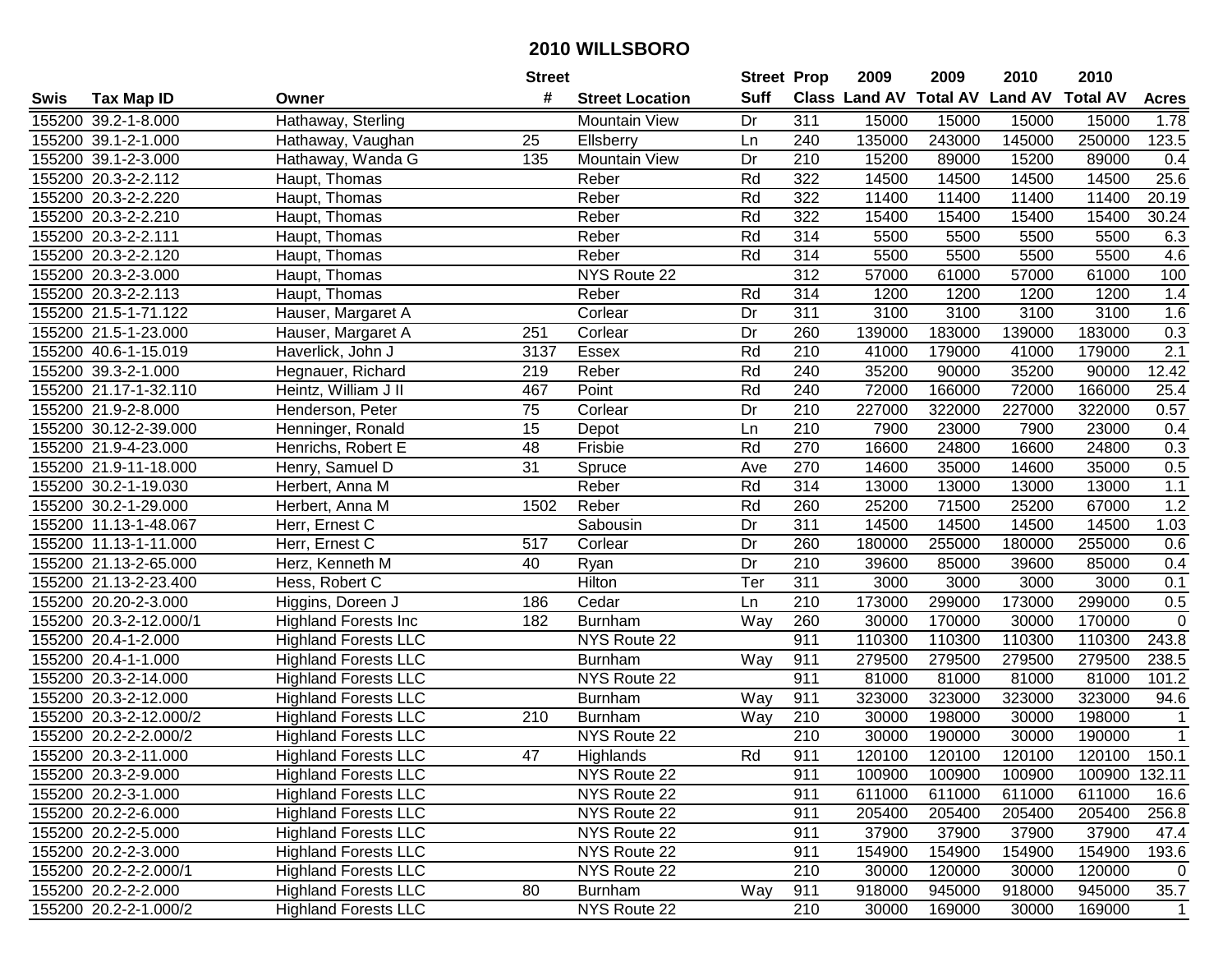|      |                         |                              | <b>Street</b>   |                        | <b>Street Prop</b>       |                  | 2009          | 2009            | 2010           | 2010            |                |
|------|-------------------------|------------------------------|-----------------|------------------------|--------------------------|------------------|---------------|-----------------|----------------|-----------------|----------------|
| Swis | <b>Tax Map ID</b>       | Owner                        | #               | <b>Street Location</b> | <b>Suff</b>              |                  | Class Land AV | <b>Total AV</b> | <b>Land AV</b> | <b>Total AV</b> | <b>Acres</b>   |
|      | 155200 20.2-2-1.000/1   | <b>Highland Forests LLC</b>  |                 | NYS Route 22           |                          | 210              | 30000         | 211000          | 30000          | 211000          |                |
|      | 155200 20.2-2-1.000     | <b>Highland Forests LLC</b>  | 272             | Highlands              | Rd                       | 911              | 379000        | 562000          | 379000         | 562000          | 83             |
|      | 155200 20.3-2-11.000/1  | <b>Highland Forests LLC</b>  |                 | Highlands              | Rd                       | 210              | 30000         | 207000          | 30000          | 207000          | $\mathbf 0$    |
|      | 155200 20.4-1-13.000    | <b>Highland Forests LLC</b>  |                 | NYS Route 22           |                          | 911              | 21100         | 21100           | 21100          | 21100           | 46.8           |
|      | 155200 20.4-1-12.000    | <b>Highland Forests LLC</b>  |                 | NYS Route 22           |                          | 911              | 137500        | 137500          | 137500         | 137500          | 303.6          |
|      | 155200 20.4-2-1.000     | <b>Highland Forests LLC</b>  |                 | NYS Route 22           |                          | 911              | 116000        | 116000          | 116000         | 116000          | 5.2            |
|      | 155200 20.4-1-1.000/2   | <b>Highland Forests LLC</b>  |                 | <b>Burnham</b>         | Way                      | 837              |               |                 | 0              | 200000          | 0              |
|      | 155200 20.3-2-12.000/3  | <b>Highlands Forest LLC</b>  | 226             | <b>Burnham</b>         | Way                      | 260              | 30000         | 246000          | 30000          | 246000          | $\overline{0}$ |
|      | 155200 20.4-1-1.000/1   | <b>Highlands Forests LLC</b> | 128             | <b>Burnham</b>         | Way                      | $\overline{210}$ | 30000         | 318000          | 30000          | 318000          | $\mathsf 0$    |
|      | 155200 21.10-1-34.002   | Hill, James                  | 151             | Lakeshore              | Dr                       | 260              | 25500         | 63000           | 25500          | 63000           | 0.7            |
|      | 155200 11.17-1-45.100   | Hill, Richard H Jr           | 304             | Corlear                | Dr                       | 260              | 22200         | 65000           | 22200          | 65000           | 0.45           |
|      | 155200 21.5-1-1.100     | Hill, Richard H Jr           |                 | Corlear                | Dr                       | 311              | 56400         | 56400           | 56400          | 56400           | 0.18           |
|      | 155200 21.17-1-64.000   | Hislop, Christine            |                 | Cedar                  | Ln                       | $\overline{311}$ | 28200         | 28200           | 28200          | 28200           | 1.12           |
|      | 155200 21.17-1-65.000   | Hislop, Christine            |                 | Cedar                  | Ln                       | 311              | 26000         | 26000           | 26000          | 26000           | 1.01           |
|      | 155200 21.10-1-15.000   | Hobelsberger, Maximilian H   |                 | Lakeshore              | Dr                       | 260              | 270000        | 340000          | 270000         | 340000          | 0.6            |
|      | 155200 40.6-1-9.000     | Hoffman, Barbara K           | 3172            | Essex                  | Rd                       | 210              | 193000        | 380000          | 193000         | 380000          | 2.6            |
|      | 155200 20.20-3-16.000   | Hofmann, Nancy W             | 116             | Cedar                  | Ln                       | 260              | 222000        | 276000          | 222000         | 276000          | 0.5            |
|      | 155200 20.20-1-50.002   | Hohn Theodore A              | 11              | Waterview              | Way                      | 210              | 196000        | 301000          | 196000         | 301000          | $\mathbf 1$    |
|      | 155200 40.1-2-17.000    | Hoke, Elwyn M                | 3041            | Essex                  | Rd                       | 210              | 39000         | 141000          | 39000          | 141000          | 1.4            |
|      | 155200 30.2-1-16.000    | Holihan, Jean P              | 4234            | NYS Route 22           |                          | 210              | 25000         | 87800           | 25000          | 83000           | $\mathbf 1$    |
|      | 155200 11.13-1-50.066   | Holland, David A             | 135             | Sabousin               | Dr                       | 210              | 35000         | 150000          | 35000          | 150000          | 1.04           |
|      | 155200 11.13-2-4.000    | Holland, Elizabeth           |                 | Sabousin               | Dr                       | 311              | 22400         | 22400           | 22400          | 22400           | 0.7            |
|      | 155200 11.13-1-35.000   | Holland, Elizabeth S         | 629             | Corlear                | Dr                       | 210              | 259000        | 333000          | 259000         | 333000          | 0.7            |
|      | 155200 30.20-2-15.000   | Holland, Scott               | 1057            | Sunset                 | Dr                       | 210              | 37000         | 98000           | 37000          | 98000           | $\overline{2}$ |
|      | 155200 30.8-3-5.000     | Hopkins, John W              | 49              | Bay                    | Ln                       | 270              | 27000         | 55300           | 27000          | 53000           | 2.04           |
|      | 155200 39.2-1-29.000    | Hopper, Jennifer E           | 97              | McAuliffe              | Ln                       | 112              | 193000        | 226000          | 193000         | 226000          | 148.61         |
|      | 155200 20.20-1-47.000   | Horn, Jeffrey                | 372             | Bay                    | Ln                       | 260              | 100000        | 105000          | 100000         | 231000          | 0.2            |
|      | 155200 11.17-1-72.000   | Horn, Suzanne A              | 413             | Corlear                | Dr                       | 210              | 177000        | 303000          | 177000         | 303000          | 0.6            |
|      | 155200 31.13-6-30.000/1 | Hoskins Judy L               | 1260            | Middle                 | Rd                       | 270              | 300           | 11800           | 300            | 11800           | $\pmb{0}$      |
|      | 155200 31.13-6-30.000   | Hoskins Judy L               | 1258            | Middle                 | Rd                       | $\overline{210}$ | 35500         | 128000          | 35500          | 128000          | 1.1            |
|      | 155200 30.12-2-10.000   | Hotaling, James J            | 4               | Bay                    | Ln                       | $\overline{210}$ | 37800         | 140000          | 37800          | 140000          | 2.41           |
|      | 155200 21.14-2-26.000   | Houghtaling, David           | 36              | Lakeshore              | Dr                       | 260              | 270000        | 365000          | 270000         | 365000          | 0.7            |
|      | 155200 21.14-1-8.000    | Howard, Richard              | 52              | Hilton                 | Ter                      | 260              | 36000         | 65000           | 36000          | 65000           | 0.2            |
|      | 155200 31.13-1-2.000    | Huestis, Robert W            | $\overline{25}$ | Maple                  | $\overline{\mathsf{St}}$ | 471              | 50000         | 241000          | 50000          | 241000          | 1.5            |
|      | 155200 31.13-7-5.000    | Huestis, Walton R III        | 46              | Woodlawn               | Ln                       | 210              | 24100         | 61000           | 24100          | 61000           | 0.6            |
|      | 155200 30.20-3-13.200   | Huff, Richard                | 1096            | Sunset                 | Dr                       | 270              | 21700         | 33500           | 21700          | 31000           | 0.8            |
|      | 155200 31.9-1-2.000     | <b>HUI LLC</b>               | 3922            | NYS Route 22           |                          | 452              | 48000         | 214000          | 48000          | 214000          | 1.1            |
|      | 155200 31.9-1-3.000     | <b>HUI LLC</b>               | 3922            | NYS Route 22           |                          | 541              | 21200         | 170000          | 21200          | 170000          | 0.2            |
|      | 155200 31.9-1-37.000    | Hulse, Irene M               | 3859            | NYS Route 22           |                          | 210              | 13500         | 54000           | 13500          | 54000           | 0.2            |
|      | 155200 40.1-2-1.212     | Hulse, William W             | 1019            | Middle                 | Rd                       | 210              | 29700         | 129000          | 29700          | 129000          | 4.9            |
|      | 155200 21.10-1-18.000   | Hunn, Peter E                |                 | Lakeshore              | Dr                       | 311              | 59000         | 59000           | 59000          | 59000           | 0.2            |
|      | 155200 21.10-1-66.000   | Hunn, Peter E                | 13              | Vista                  | Dr                       | 210              | 16000         | 90000           | 16000          | 90000           | 0.2            |
|      |                         |                              |                 |                        |                          |                  |               |                 |                |                 |                |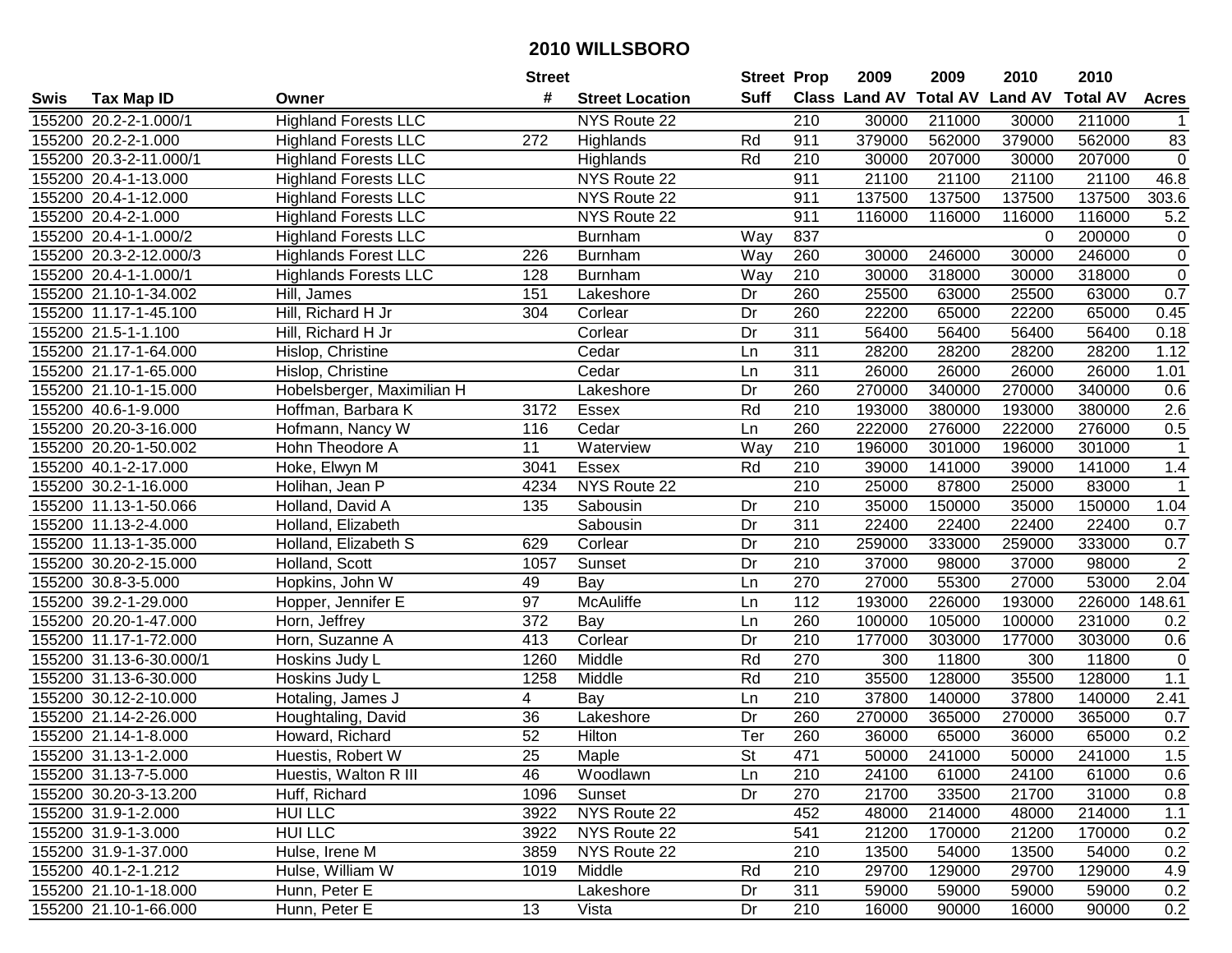|      |                       |                                      | <b>Street</b> |                        | <b>Street Prop</b> |                  | 2009                           | 2009   | 2010   | 2010            |                  |
|------|-----------------------|--------------------------------------|---------------|------------------------|--------------------|------------------|--------------------------------|--------|--------|-----------------|------------------|
| Swis | <b>Tax Map ID</b>     | Owner                                | #             | <b>Street Location</b> | <b>Suff</b>        |                  | Class Land AV Total AV Land AV |        |        | <b>Total AV</b> | <b>Acres</b>     |
|      | 155200 31.13-7-8.000  | Hurlburt, Donald                     | 70            | Woodlawn               | Ln                 | 210              | 21200                          | 71000  | 21200  | 71000           | 0.5              |
|      | 155200 39.1-1-37.000  | Hutchins, Alyson L                   | 253           | Reber                  | Rd                 | 210              | 25000                          | 93400  | 25000  | 93400           | $\mathbf{1}$     |
|      | 155200 31.13-1-24.000 | Hutchins, Dawn C                     | 883           | Mountain View          | Dr                 | 210              | 24100                          | 106000 | 24100  | 106000          | 0.6              |
|      | 155200 30.3-1-20.000  | Hutchins, Eldred                     |               | Reber                  | Rd                 | 322              | 13400                          | 13400  | 13400  | 13400           | 31.08            |
|      | 155200 30.20-3-12.000 | Hutchins, Eric W                     | 17            | Lobdell                | Ln                 | 270              | 19600                          | 37200  | 19600  | 29000           | 0.7              |
|      | 155200 20.3-2-38.000  | Imbrogna, Valerie W                  | 27            | Carver                 | Ln                 | 210              | 26400                          | 124000 | 26400  | 124000          | $\overline{2.1}$ |
|      | 155200 21.9-2-2.100   | Imobersteg, Lisa O                   | 111           | Corlear                | Dr                 | 210              | 217000                         | 433000 | 217000 | 433000          | 0.4              |
|      | 155200 21.5-1-29.000  | Indian Bay Marina Inc                | 239           | Corlear                | Dr                 | 260              | 147000                         | 181000 | 147000 | 181000          | 0.8              |
|      | 155200 21.5-1-30.000  | Indian Bay Marina Inc                | 237           | Corlear                | Dr                 | 570              | 151000                         | 217000 | 151000 | 217000          | 1.3              |
|      | 155200 21.5-1-71.110  | Indian Bay Marina Inc                |               | Corlear                | Dr                 | 330              | 35000                          | 35000  | 35000  | 35000           | 6.3              |
|      | 155200 30.20-2-14.200 | Irvine, Patricia H                   | 1091          | Sunset                 | Dr                 | 210              | 38600                          | 143000 | 38600  | 143000          | $\sqrt{3}$       |
|      | 155200 30.20-3-6.000  | Ives, Faye                           | 1156          | Sunset                 | Dr                 | 210              | 32400                          | 82000  | 32400  | 74000           | 0.9              |
|      | 155200 21.10-1-21.100 | Jacob, James $\overline{\mathsf{W}}$ |               | Lakeshore              | Dr                 | 311              | 1100                           | 1100   | 1100   | 1100            | 0.24             |
|      | 155200 21.10-1-45.000 | Jacob, James W                       | 31            | Club                   | Dr                 | 260              | 17900                          | 68000  | 17900  | 76000           | 0.2              |
|      | 155200 21.10-1-46.000 | Jacob, James W                       |               | Club                   | Dr                 | 311              | 12400                          | 12400  | 12400  | 12400           | 0.2              |
|      | 155200 31.9-1-44.100  | Jacques, Chasity L                   | 3909          | NYS Route 22           |                    | 210              | 28900                          | 74000  | 28900  | 74000           | 0.77             |
|      | 155200 31.17-3-36.000 | Jacques, Dorothy S                   | 1152          | Middle                 | Rd                 | 210              | 21700                          | 112000 | 21700  | 112000          | 0.52             |
|      | 155200 39.2-1-21.100  | Jacques, Elizabeth                   | 892           | Sunset                 | Dr                 | 270              | 25600                          | 44100  | 25600  | 44100           | 1.5              |
|      | 155200 30.12-2-36.000 | Jacques, Joyce                       | 32            | Dock And Coal          | Ln                 | 210              | 4100                           | 59000  | 7000   | 55000           | 0.1              |
|      | 155200 30.12-2-16.000 | Jacques, Nathan J                    | 3978          | NYS Route 22           |                    | 210              | 32400                          | 112000 | 32400  | 112000          | 0.9              |
|      | 155200 30.20-1-5.200  | Jacques, Peter A                     | 531           | <b>Mountain View</b>   | Dr                 | 240              | 54000                          | 220000 | 54000  | 220000          | 30               |
|      | 155200 31.17-4-4.000  | Jacques, Timothy                     | 84            | Woodlawn               | Ln                 | 210              | 32400                          | 195000 | 32400  | 195000          | 0.9              |
|      | 155200 31.13-5-12.000 | James, Kenda C                       | 1283          | Middle                 | Rd                 | 240              | 59000                          | 165000 | 59000  | 165000          | 19.4             |
|      | 155200 31.17-3-14.000 | Jaquish Dirk                         | 1206          | Middle                 | Rd                 | 270              | 17600                          | 31900  | 17600  | 28000           | 0.6              |
|      | 155200 31.17-3-15.000 | Jaquish Dirk                         | 1210          | Middle                 | Rd                 | 220              | 36000                          | 119000 | 36000  | 119000          | 1.5              |
|      | 155200 31.17-3-20.500 | Jaquish, Dirk                        |               | Middle                 | Rd                 | 311              | 17100                          | 17100  | 17100  | 17100           | 2.71             |
|      | 155200 21.13-2-25.000 | Jaquish, Dirk A                      |               | Hilton                 | Ter                | 311              | 3000                           | 3000   | 3000   | 3000            | 0.1              |
|      | 155200 21.13-2-23.200 | Jaquish, Dirk A                      | 28            | Hilton                 | Ter                | 210              | 24300                          | 111000 | 24300  | 111000          | 0.4              |
|      | 155200 31.13-6-27.000 | Jaquish, Jason D                     | 3             | Woodlawn               | Ln                 | 210              | 21200                          | 49000  | 21200  | 49000           | 0.5              |
|      | 155200 31.9-1-14.000  | Jaquish, Lawrence L                  | 46            | River                  | Ln                 | $\overline{210}$ | 29700                          | 63000  | 29700  | 63000           | 0.8              |
|      | 155200 30.12-2-5.000  | Jaquish, Rodger                      | 23            | Bay                    | Ln                 | 210              | 26800                          | 59200  | 26800  | 57000           | 0.7              |
|      | 155200 30.12-2-2.000  | Jaquish, Rodger L                    | 16            | Wickes                 | Way                | 210              | 37000                          | 79000  | 37000  | 79000           | $\overline{2}$   |
|      | 155200 31.17-3-20.200 | Jaquish, Vaughan                     | 1232          | Middle                 | Rd                 | 220              | 36100                          | 78000  | 36100  | 78000           | 1.45             |
|      | 155200 39.3-2-4.000   | Jarvis, Lori A                       | 220           | Reber                  | Rd                 | $\overline{210}$ | 25600                          | 89000  | 28500  | 85000           | 1.5              |
|      | 155200 30.20-3-8.000  | Jerdo, John                          | 1146          | Sunset                 | Dr                 | 210              | 35300                          | 84000  | 35300  | 79000           |                  |
|      | 155200 21.5-1-38.000  | Johanson, Norman E                   |               | Corlear                | Dr                 | 311              | 140000                         | 140000 | 20000  | 20000           | 0.3              |
|      | 155200 21.13-1-22.200 | Johnson, Leon P                      | 31            | Boat Launch            | Ln                 | 210              | 46000                          | 86000  | 46000  | 86000           | 4.4              |
|      | 155200 21.9-13-18.000 | Johnson, Oliver                      | 4             | Club                   | Dr                 | 260              | 18500                          | 55000  | 18500  | 55000           | 0.3              |
|      | 155200 21.9-13-19.000 | Johnson, Oliver                      |               | Club                   | Dr                 | 311              | 1100                           | 1100   | 1100   | 1100            | 0.1              |
|      | 155200 21.9-13-20.200 | Johnson, Oliver                      |               | Club                   | Dr                 | 311              | 700                            | 700    | 700    | 700             | 0.11             |
|      | 155200 21.10-1-56.000 | Johnson, Oliver F                    |               | Club                   | Dr                 | 311              | 21600                          | 21600  | 21600  | 21600           | 1.76             |
|      | 155200 21.9-13-20.100 | Johnson, Oliver F                    |               | Club                   | Dr                 | 311              | 13800                          | 13800  | 13800  | 13800           | 0.91             |
|      |                       |                                      |               |                        |                    |                  |                                |        |        |                 |                  |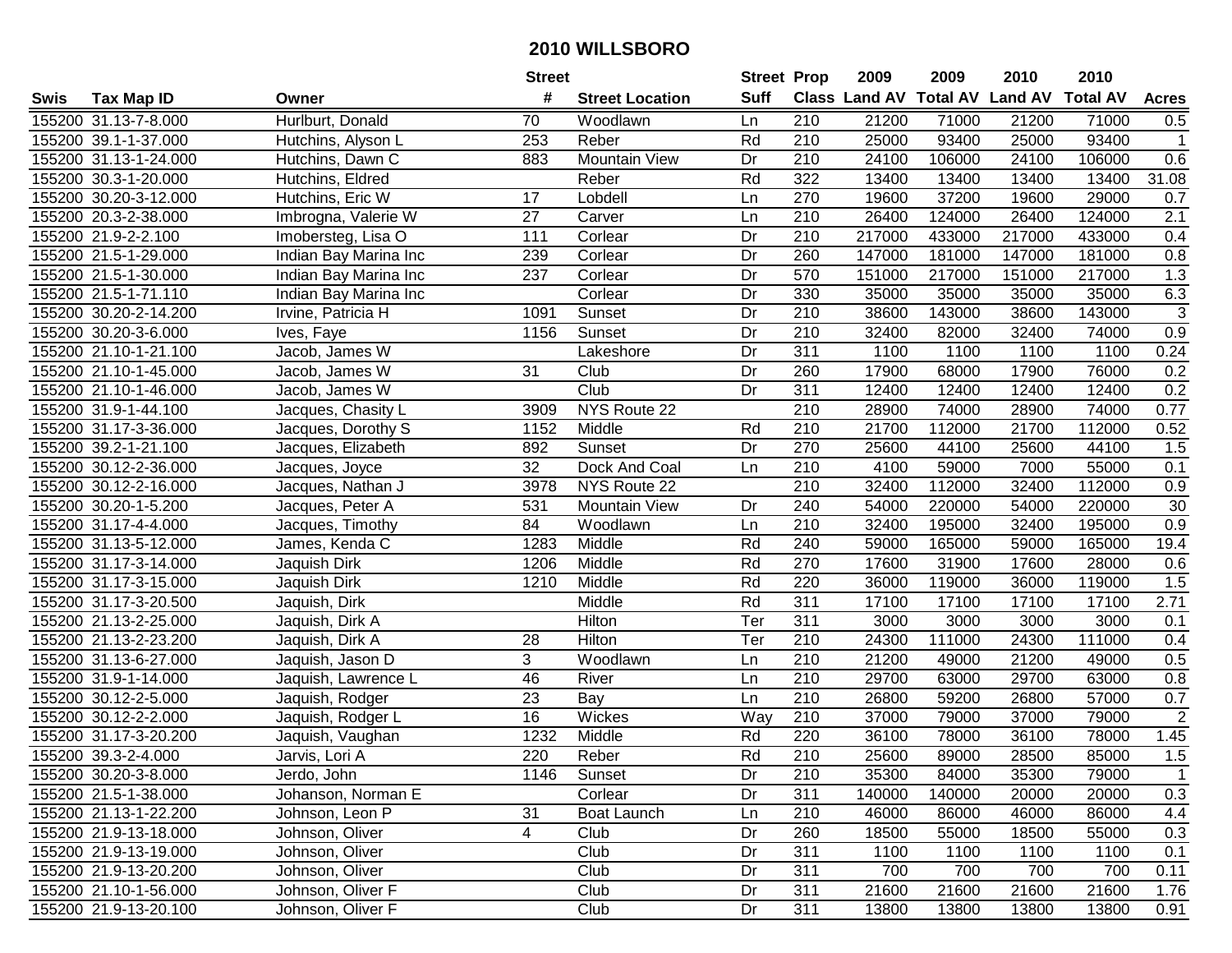|      |                       |                       | <b>Street</b> |                        | <b>Street Prop</b> |                  | 2009          | 2009            | 2010           | 2010            |                |
|------|-----------------------|-----------------------|---------------|------------------------|--------------------|------------------|---------------|-----------------|----------------|-----------------|----------------|
| Swis | <b>Tax Map ID</b>     | Owner                 | #             | <b>Street Location</b> | <b>Suff</b>        |                  | Class Land AV | <b>Total AV</b> | <b>Land AV</b> | <b>Total AV</b> | <b>Acres</b>   |
|      | 155200 20.3-2-15.200  | Johnson, Scott C      | 4525          | NYS Route 22           |                    | 417              | 277000        | 546900          | 277000         | 546900          | 8.68           |
|      | 155200 20.20-1-22.000 | Jones, Douglas R      | 418           | Bay                    | Ln                 | 260              | 99000         | 127000          | 99000          | 127000          | 0.2            |
|      | 155200 20.20-1-23.000 | Jones, Douglas R      | 416           | Bay                    | Ln                 | 260              | 93000         | 140000          | 105000         | 140000          | 0.15           |
|      | 155200 21.13-1-1.120  | Jones, Gary W         | 3             | Ledge                  | Ln                 | 210              | 330000        | 572000          | 330000         | 572000          | 2.8            |
|      | 155200 31.9-3-3.000   | Jones, Kirk           | 44            | Gilliland              | Ln                 | 210              | 32400         | 76000           | 32400          | 76000           | 0.9            |
|      | 155200 21.5-1-48.000  | Joos, Edward          | 143           | Corlear                | Dr                 | 210              | 246000        | 354000          | 246000         | 354000          | 0.5            |
|      | 155200 31.13-3-12.001 | Joslyn, Jason D       | 1233          | Sunset                 | Dr                 | 210              | 35400         | 101000          | 35400          | 101000          | $\overline{1}$ |
|      | 155200 11.17-1-53.000 | Joslyn, Jerry         | 333           | Corlear                | Dr                 | 280              | 176000        | 245000          | 176000         | 245000          | 0.4            |
|      | 155200 11.17-1-25.200 | Joslyn, Jerry F       | 331           | Corlear                | Dr                 | $\overline{312}$ | 20400         | 35500           | 20400          | 35500           | 0.5            |
|      | 155200 21.17-1-39.000 | <b>JW Realty</b>      | 314           | Point                  | Rd                 | 240              | 818000        | 1140000         | 818000         | 1140000         | 19.6           |
|      | 155200 21.13-2-16.000 | Kain, George F Jr     |               | Beach                  | Dr                 | 311              | 18500         | 18500           | 18500          | 18500           | 0.4            |
|      | 155200 39.3-2-13.000  | Kalma, Dennis         | 103           | Spear                  | Rd                 | 240              | 44000         | 155000          | 44000          | 155000          | 25.3           |
|      | 155200 11.17-1-24.000 | Kassner, Beverly L    |               | Sabousin               | Dr                 | 311              | 18500         | 18500           | 18500          | 18500           | 0.4            |
|      | 155200 11.17-1-7.000  | Kassner, Beverly L    | 88            | Sabousin               | Dr                 | 260              | 233000        | 361000          | 233000         | 361000          | 0.5            |
|      | 155200 21.9-12-23.000 | Keach, Jill           | 17            | Elm                    | Ave                | 210              | 18500         | 55000           | 18500          | 53000           | 0.3            |
|      | 155200 11.17-1-58.000 | Keane, Edward         | 345           | Corlear                | Dr                 | 260              | 183000        | 216000          | 183000         | 216000          | 0.5            |
|      | 155200 30.2-1-2.000   | Keating, Martha C     |               | Beaver                 | Way                | 311              | 71000         | 71000           | 71000          | 71000           | 0.6            |
|      | 155200 40.11-2-5.000  | Kelemen Living Trust  | 3010          | Essex                  | Rd                 | 240              | 765000        | 1060000         | 765000         | 1060000         | 22.4           |
|      | 155200 21.17-1-1.000  | Kelley, Joseph W      | 116           | Cedar                  | Ln                 | 260              | 222000        | 280000          | 222000         | 280000          | 0.5            |
|      | 155200 11.18-1-1.000  | Kellogg, Megan C      | 18            | <b>Brothers</b>        | Way                | 260              | 155000        | 205000          | 155000         | 205000          | 0.2            |
|      | 155200 20.20-1-63.000 | Kelly Family Trust    | 401           | Bay                    | Ln                 | 280              | 25900         | 97000           | 25900          | 97000           | 0.8            |
|      | 155200 30.20-2-10.000 | Kelly, James J        | 1121          | Sunset                 | Dr                 | 210              | 35600         | 116000          | 35600          | 110000          | 1.14           |
|      | 155200 21.13-3-2.001  | Kemp-Albert, Martha R | 490           | Point                  | Rd                 | 260              | 252000        | 322000          | 252000         | 322000          | 2.6            |
|      | 155200 21.13-2-87.200 | Kennedy, Philip       |               | Hilton                 | Ter                | 311              | 19100         | 19100           | 19100          | 19100           | 0.43           |
|      | 155200 21.14-1-13.000 | Kennedy, Philip J     | 68            | Hilton                 | Ter                | 260              | 34500         | 111000          | 34500          | 111000          | 0.1            |
|      | 155200 21.14-1-11.000 | Kennedy, Philip J     |               | Beach                  | Dr                 | $\overline{312}$ | 6600          | 18500           | 6600           | 18500           | 0.1            |
|      | 155200 11.17-1-48.000 | Kessler, Paul D       | 309           | Corlear                | Dr                 | 210              | 223000        | 332000          | 223000         | 385000          | 0.61           |
|      | 155200 21.13-3-9.000  | Key, Ronald F         | 504           | Point                  | Rd                 | 260              | 204000        | 245000          | 204000         | 245000          | 1.5            |
|      | 155200 11.13-1-39.000 | Kilburn, Susan J      | 657           | Corlear                | Dr                 | 260              | 331000        | 423000          | 331000         | 423000          | 1.1            |
|      | 155200 21.9-2-24.200  | Kilmer, Charles R     | 13            | Corlear                | Dr                 | $\overline{210}$ | 190000        | 372000          | 190000         | 372000          | 0.61           |
|      | 155200 21.9-14-14.120 | Kilmer, Charles R     |               | Corlear                | Dr                 | $\overline{311}$ | 20500         | 20500           | 20500          | 20500           | 1.59           |
|      | 155200 21.9-2-24.100  | Kilmer, Charles R     |               | Corlear                | Dr                 | 311              | 9000          | 9000            | 9000           | 9000            | 0.62           |
|      | 155200 30.3-1-30.000  | King, Alan            |               | Reber                  | Rd                 | 311              | 40000         | 50000           | 50000          | 50000           | 89             |
|      | 155200 30.12-2-23.120 | King, Alan            | 3965          | NYS Route 22           |                    | 433              | 28500         | 31000           | 28500          | 31000           | 3.45           |
|      | 155200 30.12-2-23.200 | King, Alan J          |               | NYS Route 22           |                    | 311              | 9700          | 9700            | 9700           | 9700            | 2.12           |
|      | 155200 31.9-1-49.000  | King, Alan J          | 3943          | NYS Route 22           |                    | 210              | 19300         | 70000           | 19300          | 70000           | 2.97           |
|      | 155200 30.12-2-23.111 | King, Allen J         | 3969          | NYS Route 22           |                    | 433              | 50000         | 87000           | 50000          | 87000           | 1.07           |
|      | 155200 31.17-3-20.300 | King, Beth A          | 1230          | Middle                 | Rd                 | 210              | 38100         | 101000          | 38100          | 101000          | 2.65           |
|      | 155200 31.9-3-12.000  | King, Brian           | 22            | Mill                   | Ln                 | 210              | 13500         | 64000           | 13500          | 64000           | 0.2            |
|      | 155200 31.17-5-8.000  | King, Daniel          | 1102          | Middle                 | Rd                 | 210              | 38600         | 102000          | 38600          | 102000          | 3              |
|      | 155200 31.13-2-18.000 | King, Dean E          | 890           | Mountain View          | Dr                 | 210              | 17700         | 71000           | 17700          | 71000           | 0.4            |
|      | 155200 31.9-3-10.000  | King, Dean E          | 23            | Mill                   | Ln                 | 220              | 15200         | 101000          | 15200          | 101000          | 0.69           |
|      |                       |                       |               |                        |                    |                  |               |                 |                |                 |                |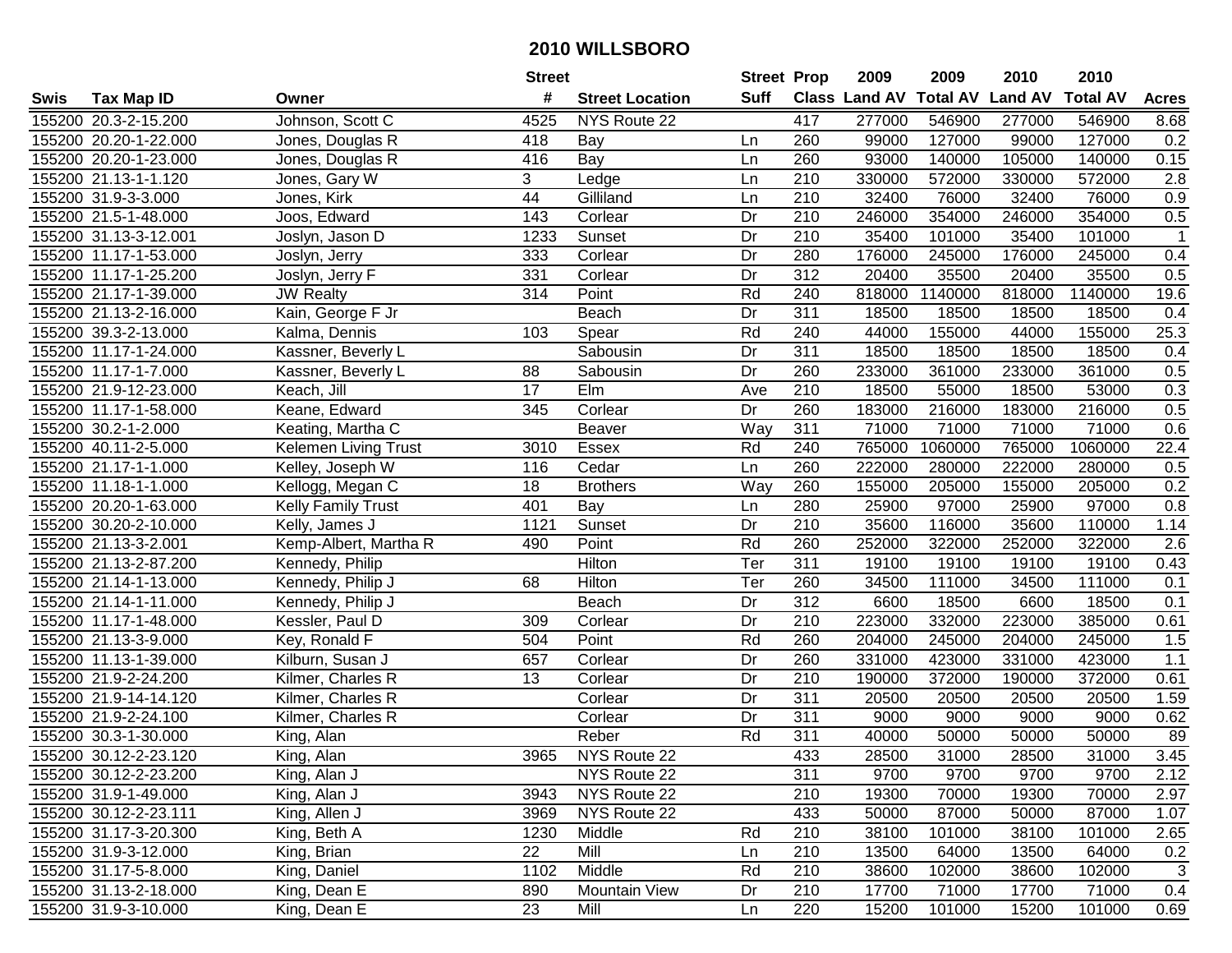|      |                       |                           | <b>Street</b>   |                        | <b>Street Prop</b> |                  | 2009   | 2009   | 2010                           | 2010            |              |
|------|-----------------------|---------------------------|-----------------|------------------------|--------------------|------------------|--------|--------|--------------------------------|-----------------|--------------|
| Swis | <b>Tax Map ID</b>     | Owner                     | #               | <b>Street Location</b> | Suff               |                  |        |        | Class Land AV Total AV Land AV | <b>Total AV</b> | <b>Acres</b> |
|      | 155200 30.12-2-22.000 | King, Frank               | 3961            | NYS Route 22           |                    | 270              | 13900  | 18900  | 13900                          | 18900           | 0.42         |
|      | 155200 20.20-1-7.000  | King, Frank T             | 74              | Tunnel                 | Ln                 | 280              | 175000 | 232000 | 175000                         | 215000          | 0.54         |
|      | 155200 21.13-2-63.000 | King, Gerald              | 44              | Park                   | P                  | 270              | 30600  | 36000  | 30600                          | 36000           | 1.3          |
|      | 155200 30.12-2-13.000 | King, John A              | 3988            | NYS Route 22           |                    | 210              | 13200  | 120000 | 13200                          | 120000          | 0.2          |
|      | 155200 31.13-2-22.000 | King, Kevin               | 886             | <b>Mountain View</b>   | Dr                 | 210              | 35400  | 119000 | 35400                          | 119000          | 1.1          |
|      | 155200 21.14-1-5.200  | King, Robert              |                 | Hilton                 | Ter                | 311              | 3000   | 3000   | 3000                           | 3000            | 0.2          |
|      | 155200 21.14-2-17.000 | King, Robert T            | 68              | Lakeshore              | Dr                 | 260              | 124000 | 179000 | 124000                         | 179000          | 0.3          |
|      | 155200 39.2-1-7.000   | King, Sherry H            | 285             | <b>Mountain View</b>   | Dr                 | 210              | 25900  | 120000 | 25900                          | 120000          | 1.74         |
|      | 155200 31.17-3-1.112  | King, Warren              | $\overline{27}$ | <b>Burt</b>            | Way                | 270              | 26500  | 45000  | 26500                          | 45000           | 1.6          |
|      | 155200 31.17-5-3.000  | Kingson, Eric R           | 1136            | Middle                 | Rd                 | 240              | 67000  | 138000 | 67000                          | 138000          | 26.36        |
|      | 155200 40.1-2-29.100  | Kinley, James A           | 754             | Middle                 | Rd                 | 210              | 25000  | 143000 | 25000                          | 143000          |              |
|      | 155200 31.9-1-55.200  | Kirkby, Theresa M         | $\overline{7}$  | Point                  | Rd                 | 210              | 35600  | 194000 | 35600                          | 194000          | 1.13         |
|      | 155200 21.5-1-9.000   | Kister, Joseph F          | 277             | Corlear                | Dr                 | 210              | 110000 | 207000 | 110000                         | 207000          | 0.2          |
|      | 155200 21.13-2-57.000 | Kittel, James A           | 13              | Ryan                   | Dr                 | 260              | 22000  | 140000 | 22000                          | 140000          | 0.4          |
|      | 155200 21.13-2-12.092 | Kittel, Nancy E           |                 | Point                  | Rd                 | 311              | 5000   | 5000   | 5000                           | 5000            | 0.07         |
|      | 155200 21.13-1-8.200  | Klein, Andre              | 115             | Marina                 | Ln                 | 210              | 50000  | 268000 | 50000                          | 268000          | 5.76         |
|      | 155200 21.13-1-1.221  | Klein, Robert             | 216             | Marina                 | Ln                 | $\overline{210}$ | 559000 | 880000 | 559000                         | 880000          | 3.37         |
|      | 155200 30.4-1-9.000   | Kline, Harriet D          |                 | Joe Rivers             | Ln                 | 912              | 28700  | 28700  | 28700                          | 28700           | 77           |
|      | 155200 30.4-1-8.000   | Kline, Harriet D          |                 | Joe Rivers             | Ln                 | 912              | 70000  | 70000  | 70000                          | 70000           | 107          |
|      | 155200 40.6-1-2.000   | Knaus, William A          | 3260            | Essex                  | Rd                 | 260              | 320000 | 420000 | 320000                         | 420000          | 2.73         |
|      | 155200 30.8-3-7.000   | Knickerbocker-Hill, Zoe M | 54              | Bay                    | Ln                 | 210              | 15800  | 123000 | 15800                          | 123000          | 0.2          |
|      | 155200 21.9-4-3.000   | Knickerbocker, Mark M     | 8               | Elm                    | Ave                | 270              | 16600  | 26400  | 16600                          | 23900           | 0.3          |
|      | 155200 11.18-1-8.000  | Knox, Bernice C           | 1034            | Point                  | Rd                 | 260              | 110000 | 152000 | 96000                          | 138000          | 0.1          |
|      | 155200 11.18-1-7.000  | Knox, Bernice C           | 1036            | Point                  | Rd                 | 260              | 145000 | 190000 | 124000                         | 169000          | 0.2          |
|      | 155200 11.13-1-33.000 | Koehne, Jean M            | 617             | Corlear                | Dr                 | 260              | 162000 | 254000 | 162000                         | 254000          | 0.4          |
|      | 155200 21.10-1-30.291 | Kopyc, Robert J           | 36              | Club                   | Dr                 | 260              | 20700  | 61000  | 20700                          | 61000           | 0.4          |
|      | 155200 21.10-1-21.300 | Kopyc, Robert J           |                 | Lakeshore              | Dr                 | 311              | 1200   | 1200   | 1200                           | 1200            | 0.24         |
|      | 155200 21.9-4-10.000  | Kowalski, Zenon M         | 34              | Elm                    | Ave                | 270              | 12300  | 35200  | 12300                          | 35200           | 0.2          |
|      | 155200 20.20-3-2.000  | Krawiec, John A           | 170             | Cedar                  | Ln                 | 260              | 227000 | 267000 | 227000                         | 267000          | 0.67         |
|      | 155200 30.1-2-8.000   | Krotz, Charles            | 58              | <b>Beaver</b>          | Way                | $\overline{210}$ | 87000  | 206000 | 87000                          | 206000          | 3.2          |
|      | 155200 21.9-12-10.000 | Kucharek, Krzysztof       | $\overline{34}$ | Spruce                 | Ave                | 270              | 17000  | 24000  | 17000                          | 24000           | 0.32         |
|      | 155200 11.17-1-76.000 | Kuhn, John H              | 425             | Corlear                | Dr                 | 210              | 174000 | 272000 | 174000                         | 272000          | 0.5          |
|      | 155200 11.13-1-14.000 | Kunz, Curtis E            | 535             | Corlear                | Dr                 | $\overline{210}$ | 236000 | 327000 | 236000                         | 327000          | 1.1          |
|      | 155200 21.13-1-16.000 | Kyrtatas, Anna            | 53              | <b>Boat Launch</b>     | Ln                 | $\overline{210}$ | 357000 | 564000 | 357000                         | 564000          | 1.1          |
|      | 155200 11.13-1-55.000 | LaBarge, William P        | 2               | Cayuga                 | PI.                | 260              | 41000  | 105000 | 41000                          | 105000          | 0.4          |
|      | 155200 31.18-1-5.000  | Labbe, Nelson C           |                 | Essex                  | Rd                 | 321              | 38800  | 38800  | 38800                          | 38800           | 24.5         |
|      | 155200 20.20-3-3.000  | LaBerge, Kathryn B        | 164             | Cedar                  | Ln                 | 260              | 202000 | 267000 | 202000                         | 267000          | 0.88         |
|      | 155200 31.9-1-8.000   | Lacey, Bruce              |                 | Farrell                | Rd                 | 311              | 13400  | 13400  | 13400                          | 13400           | 0.4          |
|      | 155200 31.9-1-9.000   | Lacey, Bruce              | 60              | Farrell                | Rd                 | 210              | 17700  | 93000  | 17700                          | 93000           | 0.4          |
|      | 155200 30.20-3-11.000 | Lacey, Candace M          | 11              | Lobdell                | Ln                 | 210              | 29500  | 92000  | 29500                          | 92000           | 0.2          |
|      | 155200 21.13-2-29.000 | Lacy, Allen               |                 | Lakeshore              | Dr                 | 311              | 3100   | 3100   | 3100                           | 3100            | 0.2          |
|      | 155200 21.13-2-30.000 | Lacy, Allen J             |                 | Lakeshore              | Dr                 | 311              | 3300   | 3300   | 3300                           | 3300            | 0.2          |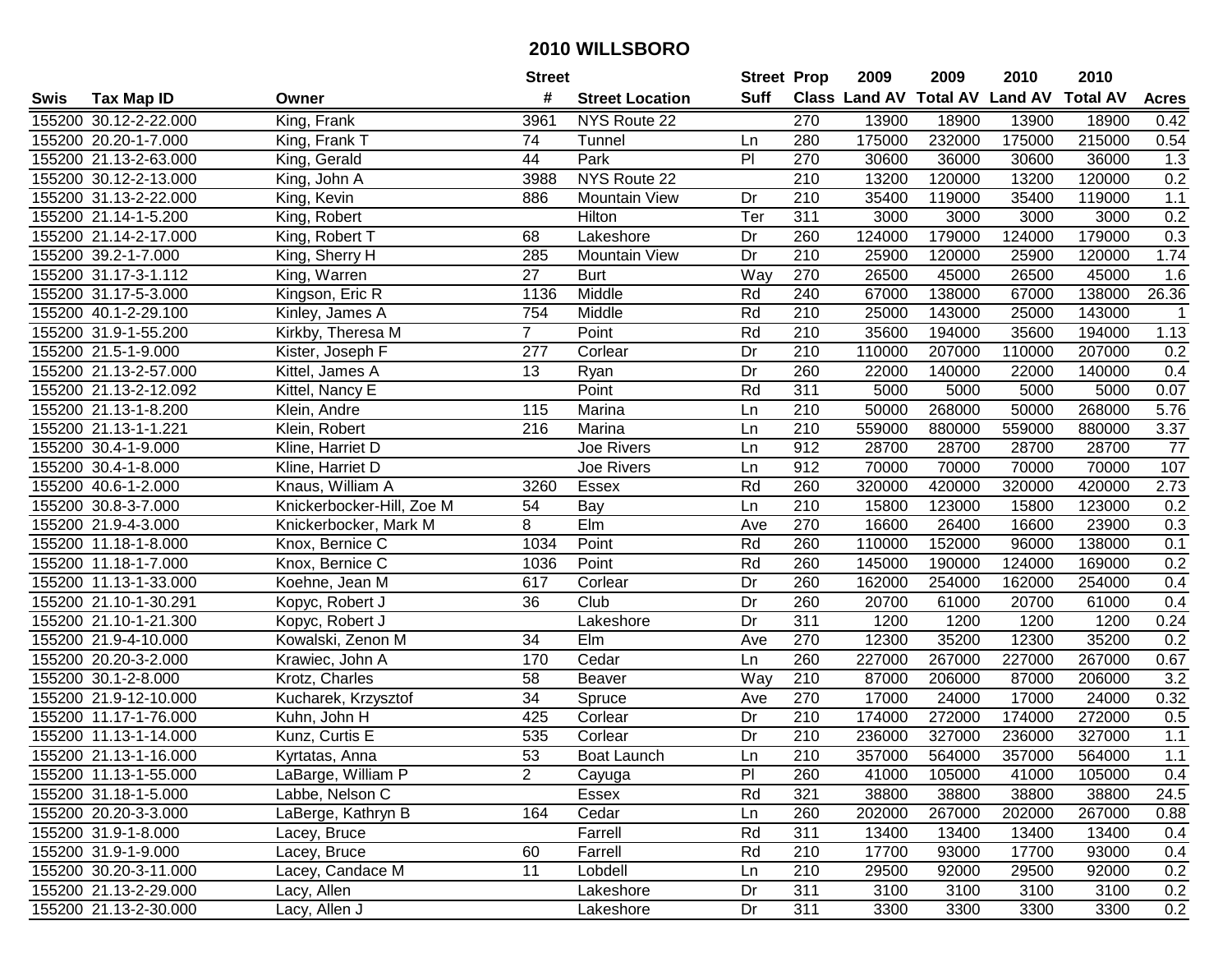|      |                       |                        | <b>Street</b> |                        | <b>Street Prop</b>       |                  | 2009   | 2009   | 2010                                    | 2010   |                  |
|------|-----------------------|------------------------|---------------|------------------------|--------------------------|------------------|--------|--------|-----------------------------------------|--------|------------------|
| Swis | <b>Tax Map ID</b>     | Owner                  | #             | <b>Street Location</b> | <b>Suff</b>              |                  |        |        | Class Land AV Total AV Land AV Total AV |        | <b>Acres</b>     |
|      | 155200 21.13-2-31.000 | Lacy, Allen J          |               | Lakeshore              | Dr                       | 311              | 3100   | 3100   | 3100                                    | 3100   | 0.2              |
|      | 155200 21.9-4-1.000   | LaFerriere, Robert     | 4             | Elm                    | Ave                      | 270              | 16600  | 26000  | 16600                                   | 26000  | 0.3              |
|      | 155200 20.2-2-4.000   | LaFountain, Shawn      |               | NYS Route 22           |                          | 323              | 20800  | 20800  | 20800                                   | 20800  | 23.1             |
|      | 155200 40.6-1-13.000  | Lake View Cemetery     | 3142          | Essex                  | Rd                       | 695              | 17400  | 23300  | 17400                                   | 23300  | 5.9              |
|      | 155200 31.13-3-26.000 | LaMountain, Reginald J | 1277          | Sunset                 | Dr                       | 210              | 17600  | 50000  | 17600                                   | 50000  | 0.4              |
|      | 155200 31.13-4-9.000  | Lane Construction      |               | Main                   | $\overline{\mathsf{St}}$ | 322              | 82000  | 82000  | 82000                                   | 82000  | 102              |
|      | 155200 20.20-1-48.148 | Lane Kathryn M         |               | Bay                    | Ln                       | 311              | 89000  | 89000  | 89000                                   | 89000  | 0.78             |
|      | 155200 21.14-2-7.000  | Lange, Jonathan T      | 106           | Lakeshore              | Dr                       | 260              | 228000 | 283000 | 228000                                  | 283000 | 0.6              |
|      | 155200 20.3-2-33.000  | Langworthy, Leslie     | 17            | Helm                   | Way                      | 240              | 248000 | 375000 | 248000                                  | 375000 | 39.5             |
|      | 155200 30.1-1-7.000   | Lansing, Dwight H      | 1265          | Reber                  | Rd                       | 260              | 320000 | 355000 | 320000                                  | 355000 | 77               |
|      | 155200 31.9-3-11.000  | LaPine, Charlotte      | 26            | Mill                   | Ln                       | 270              | 11400  | 20000  | 11400                                   | 17500  | 0.3              |
|      | 155200 31.13-11-3.000 | LaPine, Claire         | 3560          | Essex                  | Rd                       | 210              | 21200  | 56000  | 21200                                   | 56000  | 0.5              |
|      | 155200 31.13-4-20.000 | LaPine, Ginger         | 3650          | Essex                  | Rd                       | 210              | 35700  | 90000  | 35700                                   | 90000  | 1.27             |
|      | 155200 39.4-2-2.200   | LaPine, Jerry L        | 275           | Sanders                | Rd                       | 210              | 32600  | 123000 | 32600                                   | 123000 | 7.3              |
|      | 155200 30.20-3-2.000  | LaPoint, Cynthia G     | 1172          | Sunset                 | Dr                       | 210              | 35300  | 109000 | 35300                                   | 109000 | $\overline{1}$   |
|      | 155200 21.9-11-7.200  | LaRock, Denice         |               | <b>Birch</b>           | Ave                      | 311              | 7500   | 7500   | 7500                                    | 7500   | 0.25             |
|      | 155200 21.14-2-8.000  | LaRoe, William P       | 104           | Lakeshore              | Dr                       | 260              | 224000 | 264000 | 224000                                  | 264000 | 0.5              |
|      | 155200 31.13-5-3.002  | Lashway, Beverly J     | 1224          | Sunset                 | Dr                       | 210              | 41800  | 136000 | 41800                                   | 136000 | 4.9              |
|      | 155200 21.14-1-25.000 | Lasko, Nancy           | 91            | Lakeshore              | Dr                       | 260              | 15800  | 59000  | 15800                                   | 59000  | 0.2              |
|      | 155200 21.9-9-19.000  | Latalski, Roman T      | 20            | Grove                  | Ave                      | 270              | 15700  | 36100  | 15700                                   | 36100  | 0.25             |
|      | 155200 30.12-2-8.000  | Latford, James N       | 4016          | NYS Route 22           |                          | 210              | 26800  | 105000 | 26800                                   | 105000 | 0.7              |
|      | 155200 30.12-2-19.000 | LaVarnway, Rodney L    | 3962          | NYS Route 22           |                          | 240              | 117000 | 206000 | 117000                                  | 206000 | 86.97            |
|      | 155200 21.17-1-21.000 | Lawrence Willis H      | 345           | Farrell                | Rd                       | 260              | 6500   | 6600   | 6500                                    | 6600   | 0.2              |
|      | 155200 21.9-12-5.000  | Lawrence, Elizabeth G  | 16            | Spruce                 | Ave                      | 270              | 15800  | 21100  | 15800                                   | 21100  | 0.19             |
|      | 155200 21.17-1-23.000 | Lawrence, John         |               | Farrell                | Rd                       | $\overline{311}$ | 3000   | 3000   | 3000                                    | 3000   | 0.2              |
|      | 155200 31.13-6-16.000 | Lawrence, Philip       | 3605          | Essex                  | Rd                       | 210              | 35600  | 87000  | 35600                                   | 87000  | 1.18             |
|      | 155200 21.17-1-20.022 | Lawrence, Willis H     | 345           | Farrell                | Rd                       | 260              | 233000 | 271000 | 233000                                  | 271000 | 1.25             |
|      | 155200 30.2-1-27.100  | Lawrence, Willis H     | 4337          | NYS Route 22           |                          | 312              | 196000 | 201400 | 196000                                  | 201400 | 244.97           |
|      | 155200 31.13-1-20.200 | Lease John III         | 901           | <b>Mountain View</b>   | Dr                       | 210              | 13200  | 106000 | 13200                                   | 106000 | 0.23             |
|      | 155200 31.9-1-5.000   | Lease John III         | 33            | Farrell                | Rd                       | $\overline{210}$ | 2900   | 64200  | 2900                                    | 64200  | 0.07             |
|      | 155200 30.12-2-17.000 | Lease, John            | 3972          | NYS Route 22           |                          | 220              | 35900  | 145000 | 35900                                   | 145000 | $\overline{1.3}$ |
|      | 155200 31.13-1-20.100 | Lease, John            |               | <b>Mountain View</b>   | Dr                       | 311              | 12800  | 12800  | 12800                                   | 12800  | 0.37             |
|      | 155200 31.9-3-9.000   | Lease, John            |               | NYS Route 22           |                          | 311              | 47000  | 47000  | 47000                                   | 47000  | $\overline{5}$   |
|      | 155200 30.12-1-8.000  | Lease, John            | 296           | Fish And Game          | Dr                       | $\overline{210}$ | 21000  | 77000  | 21000                                   | 77000  | 0.5              |
|      | 155200 31.13-4-40.000 | Lease, John            | 3750          | Main                   | St                       | 210              | 15100  | 89000  | 15100                                   | 89000  | 0.3              |
|      | 155200 31.13-4-35.000 | Lease, John            | 3738          | Main                   | <b>St</b>                | 210              | 10000  | 26000  | 10000                                   | 26000  | 0.1              |
|      | 155200 31.17-3-35.000 | Lease, John            | 1158          | Middle                 | Rd                       | 210              | 36000  | 89000  | 36000                                   | 89000  | 1.4              |
|      | 155200 31.13-3-3.001  | Lease, John III        | 1223          | Sunset                 | Dr                       | 220              | 35300  | 153000 | 35300                                   | 153000 | $\mathbf 1$      |
|      | 155200 21.9-13-14.000 | Lease, John J III      | 679           | Point                  | Rd                       | 260              | 25700  | 80000  | 25700                                   | 80000  | 0.5              |
|      | 155200 31.13-2-1.100  | Lease, John J III      | 3796          | Main                   | <b>St</b>                | 411              | 20500  | 136000 | 20500                                   | 136000 | 0.49             |
|      | 155200 21.5-1-63.000  | LeClair, Bruce A       | 200           | Corlear                | Dr                       | 260              | 29800  | 89000  | 29800                                   | 89000  | 0.5              |
|      | 155200 21.9-11-19.001 | LeClerc, Raymond       | 11            | Spruce                 | Ave                      | 270              | 11900  | 17800  | 11900                                   | 17800  | 0.2              |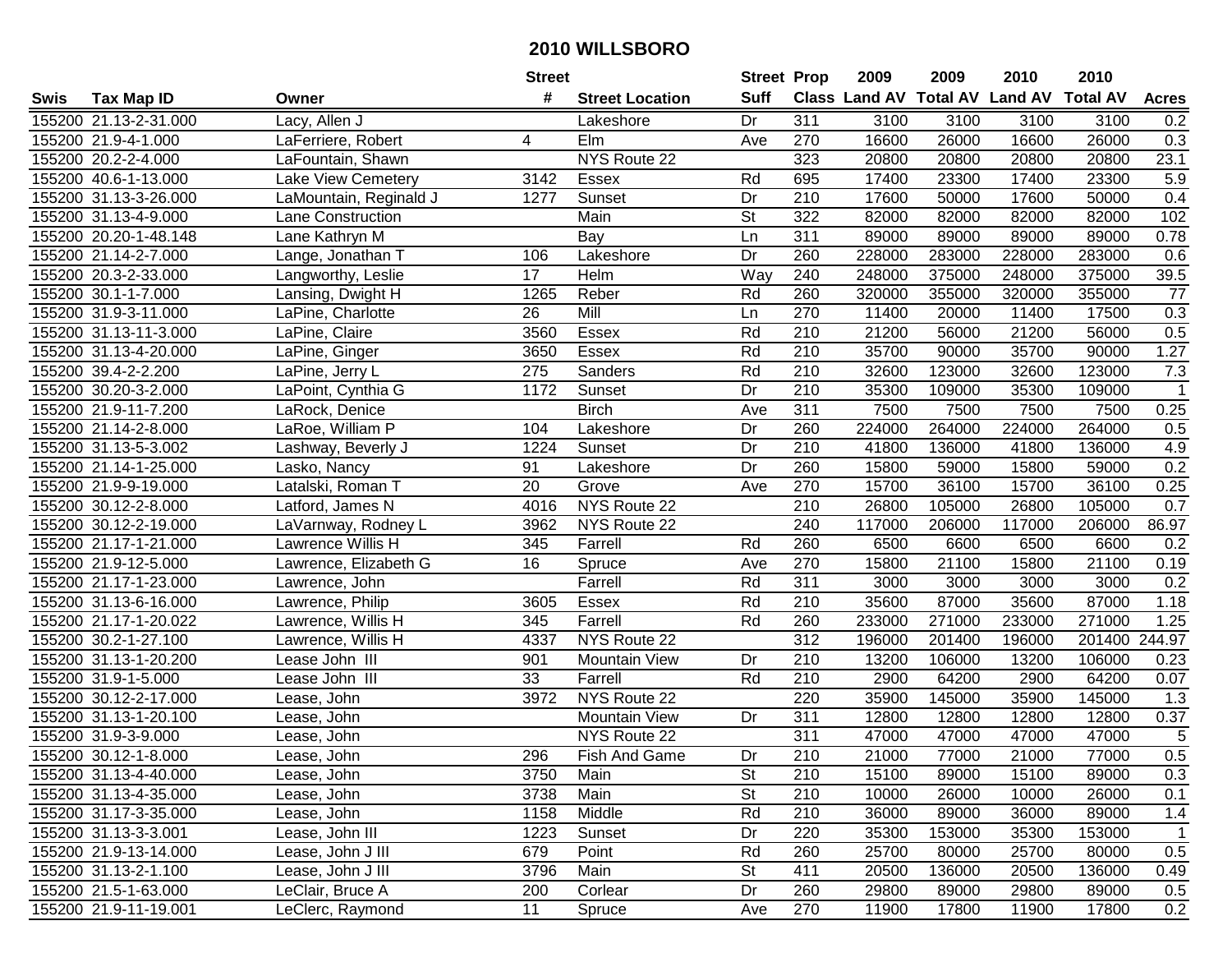|      |                               |                         | <b>Street</b>   |                        | <b>Street Prop</b> |                  | 2009                 | 2009            | 2010           | 2010            |                |
|------|-------------------------------|-------------------------|-----------------|------------------------|--------------------|------------------|----------------------|-----------------|----------------|-----------------|----------------|
| Swis | <b>Tax Map ID</b>             | Owner                   | #               | <b>Street Location</b> | <b>Suff</b>        |                  | <b>Class Land AV</b> | <b>Total AV</b> | <b>Land AV</b> | <b>Total AV</b> | <b>Acres</b>   |
|      | 155200 11.13-1-43.000         | Ledden, John            | 136             | Sabousin               | Dr                 | 260              | 200000               | 286000          | 200000         | 286000          | 0.3            |
|      | 155200 11.13-1-5.001          | Ledden, John M          |                 | Corlear                | Dr                 | 311              | 7500                 | 7500            | 7500           | 7500            | 0.17           |
|      | 155200 31.18-1-13.200         | Lee, Brett A            | 3425            | Essex                  | Rd                 | 210              | 37800                | 102000          | 37800          | 102000          | 2.54           |
|      | 155200 21.17-1-55.000         | Lee, David E            |                 | Lee                    | Way                | 210              | 28600                | 243000          | 28600          | 243000          | 2.84           |
|      | 155200 39.3-2-9.200           | Lee, Jimmy              | 204             | Spear                  | Rd                 | 314              | 15000                | 15000           | 15000          | 15000           | $\sqrt{5}$     |
|      | 155200 31.13-7-6.000          | Lee, John H             | 50              | Woodlawn               | Ln                 | 210              | 21200                | 109000          | 21200          | 109000          | 0.5            |
|      | 155200 31.13-4-17.000         | Lee, Lawrence A         |                 | <b>Essex</b>           | Rd                 | 311              | 15500                | 15500           | 15500          | 15500           | 0.5            |
|      | 155200 31.13-4-18.000         | Lee, Lawrence A         | 3632            | Essex                  | Rd                 | $\overline{210}$ | 21200                | 145000          | 21200          | 145000          | 0.5            |
|      | 155200 21.10-1-64.003         | Lee, Robert G           | 109             | <b>Hilton</b>          | Ter                | $\overline{210}$ | 25200                | 184000          | 25200          | 184000          | 0.56           |
|      | 155200 30.20-1-3.200          | Lee, Robin P            | 668             | <b>Mountain View</b>   | Dr                 | 240              | 49000                | 138000          | 49000          | 138000          | 13.24          |
|      | 155200 20.20-1-53.000         | Lee, Timothy M          | 294             | Bay                    | Ln                 | 210              | 38300                | 94000           | 38300          | 89000           | $\overline{2}$ |
|      | 155200 40.1-2-12.000          | Leerkes, Brad A         | 854             | Middle                 | Rd                 | 210              | 32000                | 114000          | 32000          | 114000          | 6.8            |
|      | 155200 31.9-1-50.000          | LeFerriere, Bryant      | 3933            | NYS Route 22           |                    | 210              | 24100                | 85000           | 24100          | 85000           | 0.6            |
|      | 155200 30.12-2-33.000         | Leibeck, James          | 4005            | NYS Route 22           |                    | 210              | 29700                | 131000          | 29700          | 131000          | 0.8            |
|      | 155200 21.9-11-7.100          | Leistner Tina M         | 25              | Spruce                 | Ave                | 270              | 18300                | 36000           | 18300          | 36000           | 0.39           |
|      | 155200 31.13-4-25.000         | Leitenberger, Debra L   | 3680            | Essex                  | Rd                 | 210              | 26800                | 61000           | 26800          | 61000           | 0.7            |
|      | 155200 20.20-1-46.000         | Leonessa, Jean C        | 3               | Waterview              | Way                | 260              | 13800                | 42600           | 13800          | 42600           | 0.18           |
|      | 155200 21.17-1-36.200         | LeRoy, Russell          | $\overline{58}$ | Champine               | Way                | 260              | 400000               | 511000          | 400000         | 511000          | 5.2            |
|      | 155200 31.18-1-7.100          | Leslie, Michael M       | 3414            | Essex                  | Rd                 | 210              | 61000                | 88000           | 61000          | 88000           | 8              |
|      | 155200 31.18-1-11.000         | Lesperance, Anthony J   | 92              | Creative               | Way                | 210              | 48000                | 116000          | 48000          | 116000          | 8.95           |
|      | 155200 652.-9999-760.700/1882 | Level 3 Communications  |                 | <b>Outside Plant</b>   |                    | 836              | $\mathbf{0}$         | 50828           | $\Omega$       | 50538           | $\mathbf 0$    |
|      | 155200 652.-9999-760.700/1881 | Level 3 Communications  |                 | <b>Outside Plant</b>   |                    | 836              | 0                    | 522853          | $\Omega$       | 519867          | $\mathbf 0$    |
|      | 155200 21.17-1-2.000          | Levy, Ann               | 114             | Cedar                  | Ln                 | 260              | 222000               | 278000          | 222000         | 278000          | 0.5            |
|      | 155200 21.5-1-24.000          | Lewis, Lawrence A       | 249             | Corlear                | Dr                 | 260              | 121000               | 168000          | 121000         | 168000          | 0.2            |
|      | 155200 21.10-1-7.000          | <b>Ligonier Trust</b>   | 37              | Ligonier               | Way                | 260              | 194000               | 259000          | 302000         | 367000          | 1.1            |
|      | 155200 21.10-1-5.210          | <b>Ligonier Trust</b>   |                 | Point                  | Rd                 | 322              | 308000               | 308000          | 308000         | 308000          | 9.2            |
|      | 155200 21.9-1-1.000           | Lilly, Donald           | 82              | Lilly                  | Ln                 | 260              | 232000               | 323000          | 232000         | 323000          | 0.4            |
|      | 155200 21.9-7-1.100           | Lilly, Robert           |                 | Frisbie                | Rd                 | 322              | 94900                | 94900           | 94900          | 94900           | 93.92          |
|      | 155200 21.9-14-14.130         | Lilly, Robert F         |                 | Corlear                | Dr                 | $\overline{311}$ | 22500                | 22500           | 22500          | 22500           | 2.32           |
|      | 155200 39.2-1-35.100          | Lincoln David R         | 647             | Sunset                 | Dr                 | 240              | 100000               | 174000          | 100000         | 290000          | 65             |
|      | 155200 31.17-3-33.100         | Lincoln-Spooner, Lori E | 1184            | Middle                 | Rd                 | $\overline{210}$ | 37200                | 117000          | 37200          | 117000          | 2.2            |
|      | 155200 31.17-3-10.000         | Lincoln-Spooner, Lori E | 1188            | Middle                 | Rd                 | 270              | 15500                | 35000           | 15500          | 38000           | 0.5            |
|      | 155200 31.17-3-33.200         | Lincoln, David R        |                 | Middle                 | Rd                 | 322              | 39400                | 39400           | 39400          | 39400           | 17.2           |
|      | 155200 31.17-3-34.100         | Lincoln, David R        | 1164            | Middle                 | Rd                 | 322              | 35400                | 35400           | 35400          | 35400           | 21.58          |
|      | 155200 31.17-3-34.200         | Lincoln, June F         | 1168            | Middle                 | Rd                 | 210              | 36000                | 134000          | 36000          | 134000          | 1.3            |
|      | 155200 21.10-1-10.112         | Lindemann, Arthur E Jr  | 83              | Ligonier               | Way                | 240              | 442000               | 682000          | 442000         | 682000          | 18.95          |
|      | 155200 21.10-1-11.100         | Lindemann, Arthur E Jr  | 726             | Point                  | Rd                 | 312              | 317000               | 320000          | 317000         | 320000          | 12.2           |
|      | 155200 31.9-1-39.000          | Lindsay, Gary           | 3869            | NYS Route 22           |                    | 210              | 15000                | 72000           | 15000          | 72000           | 0.3            |
|      | 155200 31.9-1-40.000          | Lindsay, Gary R         | 3865            | NYS Route 22           |                    | 270              | 12000                | 32000           | 12000          | 24000           | 0.33           |
|      | 155200 30.20-3-15.200         | Lindsay, Gary R         | 1084            | Sunset                 | Dr                 | 210              | 17800                | 105000          | 17800          | 105000          | 0.41           |
|      | 155200 31.13-6-31.000         | Lindsay, Michael B      | 1266            | Middle                 | Rd                 | 210              | 30800                | 193000          | 30800          | 193000          | 0.84           |
|      | 155200 21.9-14-6.000          | Lindsay, Richard N      | 104             | Corlear                | Dr                 | 210              | 39800                | 222000          | 39800          | 230000          | 2.48           |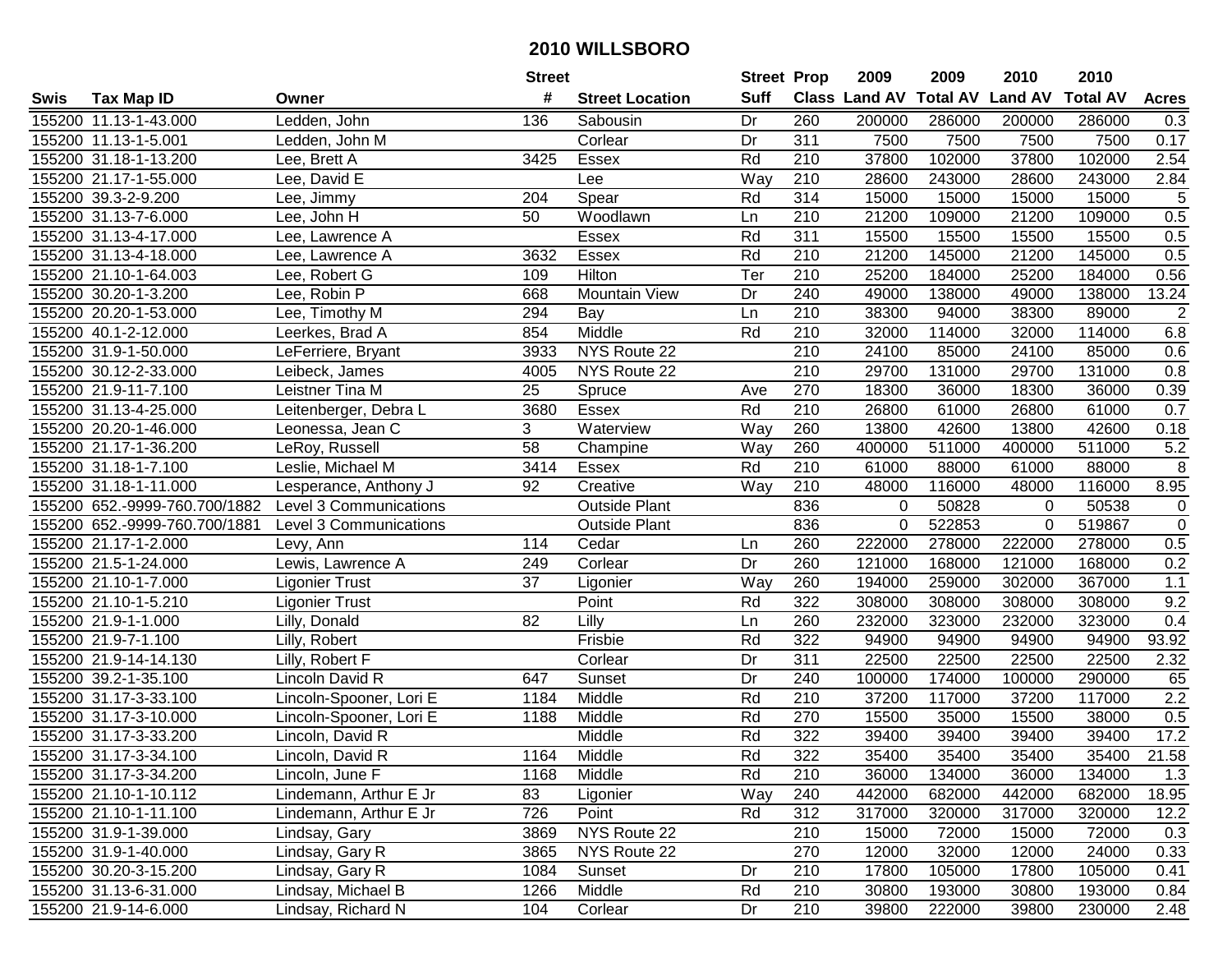| #<br><b>Suff</b><br>Class Land AV Total AV Land AV<br><b>Total AV</b><br><b>Tax Map ID</b><br><b>Street Location</b><br><b>Acres</b><br>Swis<br>Owner<br>155200 21.9-14-5.000<br>Lindsay, Richard N<br>Dr<br>311<br>8900<br>8900<br>8900<br>8900<br>0.97<br>Corlear<br>11200<br>11200<br>Corlear<br>Dr<br>311<br>11200<br>11200<br>1.8<br>155200 21.9-14-4.000<br>Lindsay, Richard N<br>155200 20.3-2-15.111<br>4577<br>NYS Route 22<br>415<br>81000<br>100000<br>81000<br>100000<br>0.75<br>Lindsay, Shelley<br>210<br>37600<br>126000<br>37600<br>126000<br>1.83<br>155200 21.9-14-7.000<br>92<br>Dr<br>Lindsay, Steven<br>Corlear<br>155200 21.9-9-14.002<br>Pine<br>270<br>15700<br>31600<br>15700<br>31600<br>0.25<br>Litchfield, Lyle<br>43<br>Ave<br>27800<br>155200 11.17-2-8.000<br>Little, Charles F Jr<br>432<br>Corlear<br>Dr<br>210<br>27800<br>74000<br>72000<br>0.68<br>155200 21.5-1-51.000<br>260<br>314000<br>220000<br>314000<br>0.5<br>Lloyd, William H Jr<br>131<br>Corlear<br>Dr<br>220000<br>311<br>19100<br>19100<br>155200 21.9-14-2.200<br>Lloyd, William Jr<br>Corlear<br>Dr<br>19100<br>19100<br>$\mathbf{1}$<br>$\overline{311}$<br>155200 21.9-14-2.100<br>Lloyd, William Sr<br>Dr<br>19100<br>19100<br>19100<br>19100<br>$\mathbf{1}$<br>Corlear<br>9<br>270<br>0.2<br>155200 30.20-3-10.000<br>Lobdell, Mildred<br>Lobdell<br>8300<br>14100<br>8300<br>9000<br>Ln<br>210<br>37100<br>156000<br>155200 31.13-2-23.000<br>880<br><b>Mountain View</b><br>Dr<br>156000<br>37100<br>2.1<br>Lobdell, Rodney<br>155200 20.3-2-10.000<br>NYS Route 22<br>210<br>23000<br>96000<br>23000<br>96000<br>0.9<br>Lobdell, Spencer<br>4802<br>38<br>270<br>23100<br>45000<br>23100<br>45000<br>0.87<br>155200 31.17-3-1.121<br><b>Burt</b><br>Way<br>Lobdell, Spencer<br>46<br>37100<br>155200 31.17-3-1.122<br><b>Burt</b><br>Way<br>210<br>37100<br>220000<br>220000<br>Lobdell, Steven E<br>2.09<br>Main<br><b>St</b><br>485<br>34700<br>155200 31.13-3-4.005<br>3759<br>208000<br>34700<br>208000<br>0.75<br>Long, Roger C<br><b>St</b><br>Main<br>330<br>14500<br>14500<br>14500<br>155200 31.13-3-6.200<br>Long, Roger C<br>14500<br>0.18<br>Dr<br>311<br>3000<br>3000<br>3000<br>3000<br>0.1<br>155200 21.13-2-18.000<br>Longhi, Alfred J Jr<br>Beach<br>Dr<br>Beach<br>311<br>16500<br>16500<br>16500<br>16500<br>0.3<br>155200 21.13-2-19.000<br>Longhi, Alfred J Jr<br>$\ensuremath{\mathsf{3}}$<br>Rd<br>155200 31.5-1-4.200<br>Farrell<br>210<br>38600<br>255000<br>38600<br>370000<br>Longware, Herbert S<br>195<br>0.5<br>155200 20.3-2-24.000<br>NYS Route 22<br>210<br>95000<br>170000<br>95000<br>170000<br>Lorch, Edward J Jr<br>4637<br>210<br>28600<br>159000<br>28600<br>159000<br>155200 20.3-2-40.000<br>Loven, Franklin G<br>85<br>4.01<br>Carver<br>Ln<br>155200 11.17-2-7.000<br>436<br>Corlear<br>Dr<br>210<br>26300<br>117000<br>26300<br>117000<br>0.54<br>Lucier, Donald M<br>210<br>330000<br>3.4<br>155200 21.13-1-1.130<br>208<br>Marina<br>718000<br>330000<br>718000<br>Luhrs, Linda M<br>Ln<br>155200 21.17-1-18.000<br>341<br>Farrell<br>Rd<br>210<br>349000<br>439000<br>349000<br>439000<br>3.1<br>Lukens, Robert H<br>21200<br>1241<br>Middle<br>Rd<br>210<br>76000<br>21200<br>76000<br>0.5<br>155200 31.13-5-16.000<br>Lustig, Charles<br>$\overline{\mathsf{St}}$<br>Main<br>210<br>35400<br>155200 31.13-4-29.000<br>Lustig, Charles<br>3704<br>106000<br>35400<br>106000<br>$\overline{1}$<br>38<br>270<br>33000<br>155200 21.9-9-14.120<br>Ave<br>16900<br>33000<br>16900<br>0.23<br>Lyles, Ruby P<br>Grove<br>42<br>270<br>15700<br>30700<br>155200 21.9-9-18.000<br>26300<br>15700<br>0.25<br>Lyles, Ruby P<br>Grove<br>Ave<br>$\overline{912}$<br>155200 30.3-1-16.000<br>Lyme Adk Timberlands I LLC<br>Rd<br>68200<br>68200<br>68200<br>142<br>Reber<br>68200<br>$\overline{912}$<br>155200 30.4-1-1.000<br>Joe Rivers<br>85600<br>85600<br>85600<br>85600<br>107<br>Lyme Adk Timberlands I LLC<br>Ln<br>Rd<br>$\overline{912}$<br>10100<br>10100<br>$\overline{21}$<br>155200 30.3-1-19.000<br>Reber<br>10100<br>10100<br>Lyme Adk Timberlands I LLC<br>Rd<br>912<br>155200 30.3-1-18.000<br>Reber<br>73800<br>64800<br>73800<br>135<br>Lyme Adk Timberlands I LLC<br>64800<br>155200 30.3-1-15.000<br>Rd<br>912<br>61600<br>61600<br>128.3<br>Reber<br>61600<br>61600<br>Lyme Adk Timberlands I LLC<br>Rd<br>$\overline{912}$<br>155200 30.1-1-2.000<br>Reber<br>120300<br>120300<br>120300<br>120300<br>224.5<br>Lyme Adk Timberlands I LLC<br>155200 31.14-1-4.000<br><b>Lynde Memorial Cemetery</b><br>3516<br>Essex<br>Rd<br>695<br>9000<br>10200<br>9000<br>10200<br>2.86<br>155200 31.17-3-19.000<br>MacDougal, Christel M<br>Middle<br>Rd<br>210<br>24100<br>66000<br>24100<br>66000<br>0.6<br>1226<br>210<br>104000<br>$\overline{2}$<br>155200 31.17-1-1.200<br>MacDougal, Frederick<br>3559<br>Rd<br>37000<br>104000<br>37000<br>Essex<br>155200 31.17-1-1.111<br>Rd<br>240<br>57000<br>115000<br>115000<br>11.75<br>MacDougal, Gail<br>3547<br>Essex<br>57000<br>210<br>155200 31.13-3-29.000<br>MacDougal, Maurice W<br>1257<br>Dr<br>35300<br>109000<br>35300<br>109000<br>$\overline{1}$<br>Sunset<br>0.14<br>MacDougal, Wanda B<br>Rd<br>314<br>300<br>155200 21.13-2-3.100<br>Point<br>300<br>300<br>300<br>MacDougal, Wanda B<br>41000<br>155200 21.13-2-3.200<br>642<br>Point<br>Rd<br>260<br>114000<br>41000<br>114000<br>0.39<br>155200 30.12-2-35.000<br>15500 |  |                      | <b>Street</b> |               | <b>Street Prop</b> |     | 2009 | 2009  | 2010  | 2010  |     |
|-----------------------------------------------------------------------------------------------------------------------------------------------------------------------------------------------------------------------------------------------------------------------------------------------------------------------------------------------------------------------------------------------------------------------------------------------------------------------------------------------------------------------------------------------------------------------------------------------------------------------------------------------------------------------------------------------------------------------------------------------------------------------------------------------------------------------------------------------------------------------------------------------------------------------------------------------------------------------------------------------------------------------------------------------------------------------------------------------------------------------------------------------------------------------------------------------------------------------------------------------------------------------------------------------------------------------------------------------------------------------------------------------------------------------------------------------------------------------------------------------------------------------------------------------------------------------------------------------------------------------------------------------------------------------------------------------------------------------------------------------------------------------------------------------------------------------------------------------------------------------------------------------------------------------------------------------------------------------------------------------------------------------------------------------------------------------------------------------------------------------------------------------------------------------------------------------------------------------------------------------------------------------------------------------------------------------------------------------------------------------------------------------------------------------------------------------------------------------------------------------------------------------------------------------------------------------------------------------------------------------------------------------------------------------------------------------------------------------------------------------------------------------------------------------------------------------------------------------------------------------------------------------------------------------------------------------------------------------------------------------------------------------------------------------------------------------------------------------------------------------------------------------------------------------------------------------------------------------------------------------------------------------------------------------------------------------------------------------------------------------------------------------------------------------------------------------------------------------------------------------------------------------------------------------------------------------------------------------------------------------------------------------------------------------------------------------------------------------------------------------------------------------------------------------------------------------------------------------------------------------------------------------------------------------------------------------------------------------------------------------------------------------------------------------------------------------------------------------------------------------------------------------------------------------------------------------------------------------------------------------------------------------------------------------------------------------------------------------------------------------------------------------------------------------------------------------------------------------------------------------------------------------------------------------------------------------------------------------------------------------------------------------------------------------------------------------------------------------------------------------------------------------------------------------------------------------------------------------------------------------------------------------------------------------------------------------------------------------------------------------------------------------------------------------------------------------------------------------------------------------------------------------------------------------------------------------------------------------------------------------------------------------------------------------------------------------------------------------------------------------------------------------------------------------------------------------------------|--|----------------------|---------------|---------------|--------------------|-----|------|-------|-------|-------|-----|
|                                                                                                                                                                                                                                                                                                                                                                                                                                                                                                                                                                                                                                                                                                                                                                                                                                                                                                                                                                                                                                                                                                                                                                                                                                                                                                                                                                                                                                                                                                                                                                                                                                                                                                                                                                                                                                                                                                                                                                                                                                                                                                                                                                                                                                                                                                                                                                                                                                                                                                                                                                                                                                                                                                                                                                                                                                                                                                                                                                                                                                                                                                                                                                                                                                                                                                                                                                                                                                                                                                                                                                                                                                                                                                                                                                                                                                                                                                                                                                                                                                                                                                                                                                                                                                                                                                                                                                                                                                                                                                                                                                                                                                                                                                                                                                                                                                                                                                                                                                                                                                                                                                                                                                                                                                                                                                                                                                                                                                                           |  |                      |               |               |                    |     |      |       |       |       |     |
|                                                                                                                                                                                                                                                                                                                                                                                                                                                                                                                                                                                                                                                                                                                                                                                                                                                                                                                                                                                                                                                                                                                                                                                                                                                                                                                                                                                                                                                                                                                                                                                                                                                                                                                                                                                                                                                                                                                                                                                                                                                                                                                                                                                                                                                                                                                                                                                                                                                                                                                                                                                                                                                                                                                                                                                                                                                                                                                                                                                                                                                                                                                                                                                                                                                                                                                                                                                                                                                                                                                                                                                                                                                                                                                                                                                                                                                                                                                                                                                                                                                                                                                                                                                                                                                                                                                                                                                                                                                                                                                                                                                                                                                                                                                                                                                                                                                                                                                                                                                                                                                                                                                                                                                                                                                                                                                                                                                                                                                           |  |                      |               |               |                    |     |      |       |       |       |     |
|                                                                                                                                                                                                                                                                                                                                                                                                                                                                                                                                                                                                                                                                                                                                                                                                                                                                                                                                                                                                                                                                                                                                                                                                                                                                                                                                                                                                                                                                                                                                                                                                                                                                                                                                                                                                                                                                                                                                                                                                                                                                                                                                                                                                                                                                                                                                                                                                                                                                                                                                                                                                                                                                                                                                                                                                                                                                                                                                                                                                                                                                                                                                                                                                                                                                                                                                                                                                                                                                                                                                                                                                                                                                                                                                                                                                                                                                                                                                                                                                                                                                                                                                                                                                                                                                                                                                                                                                                                                                                                                                                                                                                                                                                                                                                                                                                                                                                                                                                                                                                                                                                                                                                                                                                                                                                                                                                                                                                                                           |  |                      |               |               |                    |     |      |       |       |       |     |
|                                                                                                                                                                                                                                                                                                                                                                                                                                                                                                                                                                                                                                                                                                                                                                                                                                                                                                                                                                                                                                                                                                                                                                                                                                                                                                                                                                                                                                                                                                                                                                                                                                                                                                                                                                                                                                                                                                                                                                                                                                                                                                                                                                                                                                                                                                                                                                                                                                                                                                                                                                                                                                                                                                                                                                                                                                                                                                                                                                                                                                                                                                                                                                                                                                                                                                                                                                                                                                                                                                                                                                                                                                                                                                                                                                                                                                                                                                                                                                                                                                                                                                                                                                                                                                                                                                                                                                                                                                                                                                                                                                                                                                                                                                                                                                                                                                                                                                                                                                                                                                                                                                                                                                                                                                                                                                                                                                                                                                                           |  |                      |               |               |                    |     |      |       |       |       |     |
|                                                                                                                                                                                                                                                                                                                                                                                                                                                                                                                                                                                                                                                                                                                                                                                                                                                                                                                                                                                                                                                                                                                                                                                                                                                                                                                                                                                                                                                                                                                                                                                                                                                                                                                                                                                                                                                                                                                                                                                                                                                                                                                                                                                                                                                                                                                                                                                                                                                                                                                                                                                                                                                                                                                                                                                                                                                                                                                                                                                                                                                                                                                                                                                                                                                                                                                                                                                                                                                                                                                                                                                                                                                                                                                                                                                                                                                                                                                                                                                                                                                                                                                                                                                                                                                                                                                                                                                                                                                                                                                                                                                                                                                                                                                                                                                                                                                                                                                                                                                                                                                                                                                                                                                                                                                                                                                                                                                                                                                           |  |                      |               |               |                    |     |      |       |       |       |     |
|                                                                                                                                                                                                                                                                                                                                                                                                                                                                                                                                                                                                                                                                                                                                                                                                                                                                                                                                                                                                                                                                                                                                                                                                                                                                                                                                                                                                                                                                                                                                                                                                                                                                                                                                                                                                                                                                                                                                                                                                                                                                                                                                                                                                                                                                                                                                                                                                                                                                                                                                                                                                                                                                                                                                                                                                                                                                                                                                                                                                                                                                                                                                                                                                                                                                                                                                                                                                                                                                                                                                                                                                                                                                                                                                                                                                                                                                                                                                                                                                                                                                                                                                                                                                                                                                                                                                                                                                                                                                                                                                                                                                                                                                                                                                                                                                                                                                                                                                                                                                                                                                                                                                                                                                                                                                                                                                                                                                                                                           |  |                      |               |               |                    |     |      |       |       |       |     |
|                                                                                                                                                                                                                                                                                                                                                                                                                                                                                                                                                                                                                                                                                                                                                                                                                                                                                                                                                                                                                                                                                                                                                                                                                                                                                                                                                                                                                                                                                                                                                                                                                                                                                                                                                                                                                                                                                                                                                                                                                                                                                                                                                                                                                                                                                                                                                                                                                                                                                                                                                                                                                                                                                                                                                                                                                                                                                                                                                                                                                                                                                                                                                                                                                                                                                                                                                                                                                                                                                                                                                                                                                                                                                                                                                                                                                                                                                                                                                                                                                                                                                                                                                                                                                                                                                                                                                                                                                                                                                                                                                                                                                                                                                                                                                                                                                                                                                                                                                                                                                                                                                                                                                                                                                                                                                                                                                                                                                                                           |  |                      |               |               |                    |     |      |       |       |       |     |
|                                                                                                                                                                                                                                                                                                                                                                                                                                                                                                                                                                                                                                                                                                                                                                                                                                                                                                                                                                                                                                                                                                                                                                                                                                                                                                                                                                                                                                                                                                                                                                                                                                                                                                                                                                                                                                                                                                                                                                                                                                                                                                                                                                                                                                                                                                                                                                                                                                                                                                                                                                                                                                                                                                                                                                                                                                                                                                                                                                                                                                                                                                                                                                                                                                                                                                                                                                                                                                                                                                                                                                                                                                                                                                                                                                                                                                                                                                                                                                                                                                                                                                                                                                                                                                                                                                                                                                                                                                                                                                                                                                                                                                                                                                                                                                                                                                                                                                                                                                                                                                                                                                                                                                                                                                                                                                                                                                                                                                                           |  |                      |               |               |                    |     |      |       |       |       |     |
|                                                                                                                                                                                                                                                                                                                                                                                                                                                                                                                                                                                                                                                                                                                                                                                                                                                                                                                                                                                                                                                                                                                                                                                                                                                                                                                                                                                                                                                                                                                                                                                                                                                                                                                                                                                                                                                                                                                                                                                                                                                                                                                                                                                                                                                                                                                                                                                                                                                                                                                                                                                                                                                                                                                                                                                                                                                                                                                                                                                                                                                                                                                                                                                                                                                                                                                                                                                                                                                                                                                                                                                                                                                                                                                                                                                                                                                                                                                                                                                                                                                                                                                                                                                                                                                                                                                                                                                                                                                                                                                                                                                                                                                                                                                                                                                                                                                                                                                                                                                                                                                                                                                                                                                                                                                                                                                                                                                                                                                           |  |                      |               |               |                    |     |      |       |       |       |     |
|                                                                                                                                                                                                                                                                                                                                                                                                                                                                                                                                                                                                                                                                                                                                                                                                                                                                                                                                                                                                                                                                                                                                                                                                                                                                                                                                                                                                                                                                                                                                                                                                                                                                                                                                                                                                                                                                                                                                                                                                                                                                                                                                                                                                                                                                                                                                                                                                                                                                                                                                                                                                                                                                                                                                                                                                                                                                                                                                                                                                                                                                                                                                                                                                                                                                                                                                                                                                                                                                                                                                                                                                                                                                                                                                                                                                                                                                                                                                                                                                                                                                                                                                                                                                                                                                                                                                                                                                                                                                                                                                                                                                                                                                                                                                                                                                                                                                                                                                                                                                                                                                                                                                                                                                                                                                                                                                                                                                                                                           |  |                      |               |               |                    |     |      |       |       |       |     |
|                                                                                                                                                                                                                                                                                                                                                                                                                                                                                                                                                                                                                                                                                                                                                                                                                                                                                                                                                                                                                                                                                                                                                                                                                                                                                                                                                                                                                                                                                                                                                                                                                                                                                                                                                                                                                                                                                                                                                                                                                                                                                                                                                                                                                                                                                                                                                                                                                                                                                                                                                                                                                                                                                                                                                                                                                                                                                                                                                                                                                                                                                                                                                                                                                                                                                                                                                                                                                                                                                                                                                                                                                                                                                                                                                                                                                                                                                                                                                                                                                                                                                                                                                                                                                                                                                                                                                                                                                                                                                                                                                                                                                                                                                                                                                                                                                                                                                                                                                                                                                                                                                                                                                                                                                                                                                                                                                                                                                                                           |  |                      |               |               |                    |     |      |       |       |       |     |
|                                                                                                                                                                                                                                                                                                                                                                                                                                                                                                                                                                                                                                                                                                                                                                                                                                                                                                                                                                                                                                                                                                                                                                                                                                                                                                                                                                                                                                                                                                                                                                                                                                                                                                                                                                                                                                                                                                                                                                                                                                                                                                                                                                                                                                                                                                                                                                                                                                                                                                                                                                                                                                                                                                                                                                                                                                                                                                                                                                                                                                                                                                                                                                                                                                                                                                                                                                                                                                                                                                                                                                                                                                                                                                                                                                                                                                                                                                                                                                                                                                                                                                                                                                                                                                                                                                                                                                                                                                                                                                                                                                                                                                                                                                                                                                                                                                                                                                                                                                                                                                                                                                                                                                                                                                                                                                                                                                                                                                                           |  |                      |               |               |                    |     |      |       |       |       |     |
|                                                                                                                                                                                                                                                                                                                                                                                                                                                                                                                                                                                                                                                                                                                                                                                                                                                                                                                                                                                                                                                                                                                                                                                                                                                                                                                                                                                                                                                                                                                                                                                                                                                                                                                                                                                                                                                                                                                                                                                                                                                                                                                                                                                                                                                                                                                                                                                                                                                                                                                                                                                                                                                                                                                                                                                                                                                                                                                                                                                                                                                                                                                                                                                                                                                                                                                                                                                                                                                                                                                                                                                                                                                                                                                                                                                                                                                                                                                                                                                                                                                                                                                                                                                                                                                                                                                                                                                                                                                                                                                                                                                                                                                                                                                                                                                                                                                                                                                                                                                                                                                                                                                                                                                                                                                                                                                                                                                                                                                           |  |                      |               |               |                    |     |      |       |       |       |     |
|                                                                                                                                                                                                                                                                                                                                                                                                                                                                                                                                                                                                                                                                                                                                                                                                                                                                                                                                                                                                                                                                                                                                                                                                                                                                                                                                                                                                                                                                                                                                                                                                                                                                                                                                                                                                                                                                                                                                                                                                                                                                                                                                                                                                                                                                                                                                                                                                                                                                                                                                                                                                                                                                                                                                                                                                                                                                                                                                                                                                                                                                                                                                                                                                                                                                                                                                                                                                                                                                                                                                                                                                                                                                                                                                                                                                                                                                                                                                                                                                                                                                                                                                                                                                                                                                                                                                                                                                                                                                                                                                                                                                                                                                                                                                                                                                                                                                                                                                                                                                                                                                                                                                                                                                                                                                                                                                                                                                                                                           |  |                      |               |               |                    |     |      |       |       |       |     |
|                                                                                                                                                                                                                                                                                                                                                                                                                                                                                                                                                                                                                                                                                                                                                                                                                                                                                                                                                                                                                                                                                                                                                                                                                                                                                                                                                                                                                                                                                                                                                                                                                                                                                                                                                                                                                                                                                                                                                                                                                                                                                                                                                                                                                                                                                                                                                                                                                                                                                                                                                                                                                                                                                                                                                                                                                                                                                                                                                                                                                                                                                                                                                                                                                                                                                                                                                                                                                                                                                                                                                                                                                                                                                                                                                                                                                                                                                                                                                                                                                                                                                                                                                                                                                                                                                                                                                                                                                                                                                                                                                                                                                                                                                                                                                                                                                                                                                                                                                                                                                                                                                                                                                                                                                                                                                                                                                                                                                                                           |  |                      |               |               |                    |     |      |       |       |       |     |
|                                                                                                                                                                                                                                                                                                                                                                                                                                                                                                                                                                                                                                                                                                                                                                                                                                                                                                                                                                                                                                                                                                                                                                                                                                                                                                                                                                                                                                                                                                                                                                                                                                                                                                                                                                                                                                                                                                                                                                                                                                                                                                                                                                                                                                                                                                                                                                                                                                                                                                                                                                                                                                                                                                                                                                                                                                                                                                                                                                                                                                                                                                                                                                                                                                                                                                                                                                                                                                                                                                                                                                                                                                                                                                                                                                                                                                                                                                                                                                                                                                                                                                                                                                                                                                                                                                                                                                                                                                                                                                                                                                                                                                                                                                                                                                                                                                                                                                                                                                                                                                                                                                                                                                                                                                                                                                                                                                                                                                                           |  |                      |               |               |                    |     |      |       |       |       |     |
|                                                                                                                                                                                                                                                                                                                                                                                                                                                                                                                                                                                                                                                                                                                                                                                                                                                                                                                                                                                                                                                                                                                                                                                                                                                                                                                                                                                                                                                                                                                                                                                                                                                                                                                                                                                                                                                                                                                                                                                                                                                                                                                                                                                                                                                                                                                                                                                                                                                                                                                                                                                                                                                                                                                                                                                                                                                                                                                                                                                                                                                                                                                                                                                                                                                                                                                                                                                                                                                                                                                                                                                                                                                                                                                                                                                                                                                                                                                                                                                                                                                                                                                                                                                                                                                                                                                                                                                                                                                                                                                                                                                                                                                                                                                                                                                                                                                                                                                                                                                                                                                                                                                                                                                                                                                                                                                                                                                                                                                           |  |                      |               |               |                    |     |      |       |       |       |     |
|                                                                                                                                                                                                                                                                                                                                                                                                                                                                                                                                                                                                                                                                                                                                                                                                                                                                                                                                                                                                                                                                                                                                                                                                                                                                                                                                                                                                                                                                                                                                                                                                                                                                                                                                                                                                                                                                                                                                                                                                                                                                                                                                                                                                                                                                                                                                                                                                                                                                                                                                                                                                                                                                                                                                                                                                                                                                                                                                                                                                                                                                                                                                                                                                                                                                                                                                                                                                                                                                                                                                                                                                                                                                                                                                                                                                                                                                                                                                                                                                                                                                                                                                                                                                                                                                                                                                                                                                                                                                                                                                                                                                                                                                                                                                                                                                                                                                                                                                                                                                                                                                                                                                                                                                                                                                                                                                                                                                                                                           |  |                      |               |               |                    |     |      |       |       |       |     |
|                                                                                                                                                                                                                                                                                                                                                                                                                                                                                                                                                                                                                                                                                                                                                                                                                                                                                                                                                                                                                                                                                                                                                                                                                                                                                                                                                                                                                                                                                                                                                                                                                                                                                                                                                                                                                                                                                                                                                                                                                                                                                                                                                                                                                                                                                                                                                                                                                                                                                                                                                                                                                                                                                                                                                                                                                                                                                                                                                                                                                                                                                                                                                                                                                                                                                                                                                                                                                                                                                                                                                                                                                                                                                                                                                                                                                                                                                                                                                                                                                                                                                                                                                                                                                                                                                                                                                                                                                                                                                                                                                                                                                                                                                                                                                                                                                                                                                                                                                                                                                                                                                                                                                                                                                                                                                                                                                                                                                                                           |  |                      |               |               |                    |     |      |       |       |       |     |
|                                                                                                                                                                                                                                                                                                                                                                                                                                                                                                                                                                                                                                                                                                                                                                                                                                                                                                                                                                                                                                                                                                                                                                                                                                                                                                                                                                                                                                                                                                                                                                                                                                                                                                                                                                                                                                                                                                                                                                                                                                                                                                                                                                                                                                                                                                                                                                                                                                                                                                                                                                                                                                                                                                                                                                                                                                                                                                                                                                                                                                                                                                                                                                                                                                                                                                                                                                                                                                                                                                                                                                                                                                                                                                                                                                                                                                                                                                                                                                                                                                                                                                                                                                                                                                                                                                                                                                                                                                                                                                                                                                                                                                                                                                                                                                                                                                                                                                                                                                                                                                                                                                                                                                                                                                                                                                                                                                                                                                                           |  |                      |               |               |                    |     |      |       |       |       |     |
|                                                                                                                                                                                                                                                                                                                                                                                                                                                                                                                                                                                                                                                                                                                                                                                                                                                                                                                                                                                                                                                                                                                                                                                                                                                                                                                                                                                                                                                                                                                                                                                                                                                                                                                                                                                                                                                                                                                                                                                                                                                                                                                                                                                                                                                                                                                                                                                                                                                                                                                                                                                                                                                                                                                                                                                                                                                                                                                                                                                                                                                                                                                                                                                                                                                                                                                                                                                                                                                                                                                                                                                                                                                                                                                                                                                                                                                                                                                                                                                                                                                                                                                                                                                                                                                                                                                                                                                                                                                                                                                                                                                                                                                                                                                                                                                                                                                                                                                                                                                                                                                                                                                                                                                                                                                                                                                                                                                                                                                           |  |                      |               |               |                    |     |      |       |       |       |     |
|                                                                                                                                                                                                                                                                                                                                                                                                                                                                                                                                                                                                                                                                                                                                                                                                                                                                                                                                                                                                                                                                                                                                                                                                                                                                                                                                                                                                                                                                                                                                                                                                                                                                                                                                                                                                                                                                                                                                                                                                                                                                                                                                                                                                                                                                                                                                                                                                                                                                                                                                                                                                                                                                                                                                                                                                                                                                                                                                                                                                                                                                                                                                                                                                                                                                                                                                                                                                                                                                                                                                                                                                                                                                                                                                                                                                                                                                                                                                                                                                                                                                                                                                                                                                                                                                                                                                                                                                                                                                                                                                                                                                                                                                                                                                                                                                                                                                                                                                                                                                                                                                                                                                                                                                                                                                                                                                                                                                                                                           |  |                      |               |               |                    |     |      |       |       |       |     |
|                                                                                                                                                                                                                                                                                                                                                                                                                                                                                                                                                                                                                                                                                                                                                                                                                                                                                                                                                                                                                                                                                                                                                                                                                                                                                                                                                                                                                                                                                                                                                                                                                                                                                                                                                                                                                                                                                                                                                                                                                                                                                                                                                                                                                                                                                                                                                                                                                                                                                                                                                                                                                                                                                                                                                                                                                                                                                                                                                                                                                                                                                                                                                                                                                                                                                                                                                                                                                                                                                                                                                                                                                                                                                                                                                                                                                                                                                                                                                                                                                                                                                                                                                                                                                                                                                                                                                                                                                                                                                                                                                                                                                                                                                                                                                                                                                                                                                                                                                                                                                                                                                                                                                                                                                                                                                                                                                                                                                                                           |  |                      |               |               |                    |     |      |       |       |       |     |
|                                                                                                                                                                                                                                                                                                                                                                                                                                                                                                                                                                                                                                                                                                                                                                                                                                                                                                                                                                                                                                                                                                                                                                                                                                                                                                                                                                                                                                                                                                                                                                                                                                                                                                                                                                                                                                                                                                                                                                                                                                                                                                                                                                                                                                                                                                                                                                                                                                                                                                                                                                                                                                                                                                                                                                                                                                                                                                                                                                                                                                                                                                                                                                                                                                                                                                                                                                                                                                                                                                                                                                                                                                                                                                                                                                                                                                                                                                                                                                                                                                                                                                                                                                                                                                                                                                                                                                                                                                                                                                                                                                                                                                                                                                                                                                                                                                                                                                                                                                                                                                                                                                                                                                                                                                                                                                                                                                                                                                                           |  |                      |               |               |                    |     |      |       |       |       |     |
|                                                                                                                                                                                                                                                                                                                                                                                                                                                                                                                                                                                                                                                                                                                                                                                                                                                                                                                                                                                                                                                                                                                                                                                                                                                                                                                                                                                                                                                                                                                                                                                                                                                                                                                                                                                                                                                                                                                                                                                                                                                                                                                                                                                                                                                                                                                                                                                                                                                                                                                                                                                                                                                                                                                                                                                                                                                                                                                                                                                                                                                                                                                                                                                                                                                                                                                                                                                                                                                                                                                                                                                                                                                                                                                                                                                                                                                                                                                                                                                                                                                                                                                                                                                                                                                                                                                                                                                                                                                                                                                                                                                                                                                                                                                                                                                                                                                                                                                                                                                                                                                                                                                                                                                                                                                                                                                                                                                                                                                           |  |                      |               |               |                    |     |      |       |       |       |     |
|                                                                                                                                                                                                                                                                                                                                                                                                                                                                                                                                                                                                                                                                                                                                                                                                                                                                                                                                                                                                                                                                                                                                                                                                                                                                                                                                                                                                                                                                                                                                                                                                                                                                                                                                                                                                                                                                                                                                                                                                                                                                                                                                                                                                                                                                                                                                                                                                                                                                                                                                                                                                                                                                                                                                                                                                                                                                                                                                                                                                                                                                                                                                                                                                                                                                                                                                                                                                                                                                                                                                                                                                                                                                                                                                                                                                                                                                                                                                                                                                                                                                                                                                                                                                                                                                                                                                                                                                                                                                                                                                                                                                                                                                                                                                                                                                                                                                                                                                                                                                                                                                                                                                                                                                                                                                                                                                                                                                                                                           |  |                      |               |               |                    |     |      |       |       |       |     |
|                                                                                                                                                                                                                                                                                                                                                                                                                                                                                                                                                                                                                                                                                                                                                                                                                                                                                                                                                                                                                                                                                                                                                                                                                                                                                                                                                                                                                                                                                                                                                                                                                                                                                                                                                                                                                                                                                                                                                                                                                                                                                                                                                                                                                                                                                                                                                                                                                                                                                                                                                                                                                                                                                                                                                                                                                                                                                                                                                                                                                                                                                                                                                                                                                                                                                                                                                                                                                                                                                                                                                                                                                                                                                                                                                                                                                                                                                                                                                                                                                                                                                                                                                                                                                                                                                                                                                                                                                                                                                                                                                                                                                                                                                                                                                                                                                                                                                                                                                                                                                                                                                                                                                                                                                                                                                                                                                                                                                                                           |  |                      |               |               |                    |     |      |       |       |       |     |
|                                                                                                                                                                                                                                                                                                                                                                                                                                                                                                                                                                                                                                                                                                                                                                                                                                                                                                                                                                                                                                                                                                                                                                                                                                                                                                                                                                                                                                                                                                                                                                                                                                                                                                                                                                                                                                                                                                                                                                                                                                                                                                                                                                                                                                                                                                                                                                                                                                                                                                                                                                                                                                                                                                                                                                                                                                                                                                                                                                                                                                                                                                                                                                                                                                                                                                                                                                                                                                                                                                                                                                                                                                                                                                                                                                                                                                                                                                                                                                                                                                                                                                                                                                                                                                                                                                                                                                                                                                                                                                                                                                                                                                                                                                                                                                                                                                                                                                                                                                                                                                                                                                                                                                                                                                                                                                                                                                                                                                                           |  |                      |               |               |                    |     |      |       |       |       |     |
|                                                                                                                                                                                                                                                                                                                                                                                                                                                                                                                                                                                                                                                                                                                                                                                                                                                                                                                                                                                                                                                                                                                                                                                                                                                                                                                                                                                                                                                                                                                                                                                                                                                                                                                                                                                                                                                                                                                                                                                                                                                                                                                                                                                                                                                                                                                                                                                                                                                                                                                                                                                                                                                                                                                                                                                                                                                                                                                                                                                                                                                                                                                                                                                                                                                                                                                                                                                                                                                                                                                                                                                                                                                                                                                                                                                                                                                                                                                                                                                                                                                                                                                                                                                                                                                                                                                                                                                                                                                                                                                                                                                                                                                                                                                                                                                                                                                                                                                                                                                                                                                                                                                                                                                                                                                                                                                                                                                                                                                           |  |                      |               |               |                    |     |      |       |       |       |     |
|                                                                                                                                                                                                                                                                                                                                                                                                                                                                                                                                                                                                                                                                                                                                                                                                                                                                                                                                                                                                                                                                                                                                                                                                                                                                                                                                                                                                                                                                                                                                                                                                                                                                                                                                                                                                                                                                                                                                                                                                                                                                                                                                                                                                                                                                                                                                                                                                                                                                                                                                                                                                                                                                                                                                                                                                                                                                                                                                                                                                                                                                                                                                                                                                                                                                                                                                                                                                                                                                                                                                                                                                                                                                                                                                                                                                                                                                                                                                                                                                                                                                                                                                                                                                                                                                                                                                                                                                                                                                                                                                                                                                                                                                                                                                                                                                                                                                                                                                                                                                                                                                                                                                                                                                                                                                                                                                                                                                                                                           |  |                      |               |               |                    |     |      |       |       |       |     |
|                                                                                                                                                                                                                                                                                                                                                                                                                                                                                                                                                                                                                                                                                                                                                                                                                                                                                                                                                                                                                                                                                                                                                                                                                                                                                                                                                                                                                                                                                                                                                                                                                                                                                                                                                                                                                                                                                                                                                                                                                                                                                                                                                                                                                                                                                                                                                                                                                                                                                                                                                                                                                                                                                                                                                                                                                                                                                                                                                                                                                                                                                                                                                                                                                                                                                                                                                                                                                                                                                                                                                                                                                                                                                                                                                                                                                                                                                                                                                                                                                                                                                                                                                                                                                                                                                                                                                                                                                                                                                                                                                                                                                                                                                                                                                                                                                                                                                                                                                                                                                                                                                                                                                                                                                                                                                                                                                                                                                                                           |  |                      |               |               |                    |     |      |       |       |       |     |
|                                                                                                                                                                                                                                                                                                                                                                                                                                                                                                                                                                                                                                                                                                                                                                                                                                                                                                                                                                                                                                                                                                                                                                                                                                                                                                                                                                                                                                                                                                                                                                                                                                                                                                                                                                                                                                                                                                                                                                                                                                                                                                                                                                                                                                                                                                                                                                                                                                                                                                                                                                                                                                                                                                                                                                                                                                                                                                                                                                                                                                                                                                                                                                                                                                                                                                                                                                                                                                                                                                                                                                                                                                                                                                                                                                                                                                                                                                                                                                                                                                                                                                                                                                                                                                                                                                                                                                                                                                                                                                                                                                                                                                                                                                                                                                                                                                                                                                                                                                                                                                                                                                                                                                                                                                                                                                                                                                                                                                                           |  |                      |               |               |                    |     |      |       |       |       |     |
|                                                                                                                                                                                                                                                                                                                                                                                                                                                                                                                                                                                                                                                                                                                                                                                                                                                                                                                                                                                                                                                                                                                                                                                                                                                                                                                                                                                                                                                                                                                                                                                                                                                                                                                                                                                                                                                                                                                                                                                                                                                                                                                                                                                                                                                                                                                                                                                                                                                                                                                                                                                                                                                                                                                                                                                                                                                                                                                                                                                                                                                                                                                                                                                                                                                                                                                                                                                                                                                                                                                                                                                                                                                                                                                                                                                                                                                                                                                                                                                                                                                                                                                                                                                                                                                                                                                                                                                                                                                                                                                                                                                                                                                                                                                                                                                                                                                                                                                                                                                                                                                                                                                                                                                                                                                                                                                                                                                                                                                           |  |                      |               |               |                    |     |      |       |       |       |     |
|                                                                                                                                                                                                                                                                                                                                                                                                                                                                                                                                                                                                                                                                                                                                                                                                                                                                                                                                                                                                                                                                                                                                                                                                                                                                                                                                                                                                                                                                                                                                                                                                                                                                                                                                                                                                                                                                                                                                                                                                                                                                                                                                                                                                                                                                                                                                                                                                                                                                                                                                                                                                                                                                                                                                                                                                                                                                                                                                                                                                                                                                                                                                                                                                                                                                                                                                                                                                                                                                                                                                                                                                                                                                                                                                                                                                                                                                                                                                                                                                                                                                                                                                                                                                                                                                                                                                                                                                                                                                                                                                                                                                                                                                                                                                                                                                                                                                                                                                                                                                                                                                                                                                                                                                                                                                                                                                                                                                                                                           |  |                      |               |               |                    |     |      |       |       |       |     |
|                                                                                                                                                                                                                                                                                                                                                                                                                                                                                                                                                                                                                                                                                                                                                                                                                                                                                                                                                                                                                                                                                                                                                                                                                                                                                                                                                                                                                                                                                                                                                                                                                                                                                                                                                                                                                                                                                                                                                                                                                                                                                                                                                                                                                                                                                                                                                                                                                                                                                                                                                                                                                                                                                                                                                                                                                                                                                                                                                                                                                                                                                                                                                                                                                                                                                                                                                                                                                                                                                                                                                                                                                                                                                                                                                                                                                                                                                                                                                                                                                                                                                                                                                                                                                                                                                                                                                                                                                                                                                                                                                                                                                                                                                                                                                                                                                                                                                                                                                                                                                                                                                                                                                                                                                                                                                                                                                                                                                                                           |  |                      |               |               |                    |     |      |       |       |       |     |
|                                                                                                                                                                                                                                                                                                                                                                                                                                                                                                                                                                                                                                                                                                                                                                                                                                                                                                                                                                                                                                                                                                                                                                                                                                                                                                                                                                                                                                                                                                                                                                                                                                                                                                                                                                                                                                                                                                                                                                                                                                                                                                                                                                                                                                                                                                                                                                                                                                                                                                                                                                                                                                                                                                                                                                                                                                                                                                                                                                                                                                                                                                                                                                                                                                                                                                                                                                                                                                                                                                                                                                                                                                                                                                                                                                                                                                                                                                                                                                                                                                                                                                                                                                                                                                                                                                                                                                                                                                                                                                                                                                                                                                                                                                                                                                                                                                                                                                                                                                                                                                                                                                                                                                                                                                                                                                                                                                                                                                                           |  |                      |               |               |                    |     |      |       |       |       |     |
|                                                                                                                                                                                                                                                                                                                                                                                                                                                                                                                                                                                                                                                                                                                                                                                                                                                                                                                                                                                                                                                                                                                                                                                                                                                                                                                                                                                                                                                                                                                                                                                                                                                                                                                                                                                                                                                                                                                                                                                                                                                                                                                                                                                                                                                                                                                                                                                                                                                                                                                                                                                                                                                                                                                                                                                                                                                                                                                                                                                                                                                                                                                                                                                                                                                                                                                                                                                                                                                                                                                                                                                                                                                                                                                                                                                                                                                                                                                                                                                                                                                                                                                                                                                                                                                                                                                                                                                                                                                                                                                                                                                                                                                                                                                                                                                                                                                                                                                                                                                                                                                                                                                                                                                                                                                                                                                                                                                                                                                           |  |                      |               |               |                    |     |      |       |       |       |     |
|                                                                                                                                                                                                                                                                                                                                                                                                                                                                                                                                                                                                                                                                                                                                                                                                                                                                                                                                                                                                                                                                                                                                                                                                                                                                                                                                                                                                                                                                                                                                                                                                                                                                                                                                                                                                                                                                                                                                                                                                                                                                                                                                                                                                                                                                                                                                                                                                                                                                                                                                                                                                                                                                                                                                                                                                                                                                                                                                                                                                                                                                                                                                                                                                                                                                                                                                                                                                                                                                                                                                                                                                                                                                                                                                                                                                                                                                                                                                                                                                                                                                                                                                                                                                                                                                                                                                                                                                                                                                                                                                                                                                                                                                                                                                                                                                                                                                                                                                                                                                                                                                                                                                                                                                                                                                                                                                                                                                                                                           |  |                      |               |               |                    |     |      |       |       |       |     |
|                                                                                                                                                                                                                                                                                                                                                                                                                                                                                                                                                                                                                                                                                                                                                                                                                                                                                                                                                                                                                                                                                                                                                                                                                                                                                                                                                                                                                                                                                                                                                                                                                                                                                                                                                                                                                                                                                                                                                                                                                                                                                                                                                                                                                                                                                                                                                                                                                                                                                                                                                                                                                                                                                                                                                                                                                                                                                                                                                                                                                                                                                                                                                                                                                                                                                                                                                                                                                                                                                                                                                                                                                                                                                                                                                                                                                                                                                                                                                                                                                                                                                                                                                                                                                                                                                                                                                                                                                                                                                                                                                                                                                                                                                                                                                                                                                                                                                                                                                                                                                                                                                                                                                                                                                                                                                                                                                                                                                                                           |  |                      |               |               |                    |     |      |       |       |       |     |
|                                                                                                                                                                                                                                                                                                                                                                                                                                                                                                                                                                                                                                                                                                                                                                                                                                                                                                                                                                                                                                                                                                                                                                                                                                                                                                                                                                                                                                                                                                                                                                                                                                                                                                                                                                                                                                                                                                                                                                                                                                                                                                                                                                                                                                                                                                                                                                                                                                                                                                                                                                                                                                                                                                                                                                                                                                                                                                                                                                                                                                                                                                                                                                                                                                                                                                                                                                                                                                                                                                                                                                                                                                                                                                                                                                                                                                                                                                                                                                                                                                                                                                                                                                                                                                                                                                                                                                                                                                                                                                                                                                                                                                                                                                                                                                                                                                                                                                                                                                                                                                                                                                                                                                                                                                                                                                                                                                                                                                                           |  |                      |               |               |                    |     |      |       |       |       |     |
|                                                                                                                                                                                                                                                                                                                                                                                                                                                                                                                                                                                                                                                                                                                                                                                                                                                                                                                                                                                                                                                                                                                                                                                                                                                                                                                                                                                                                                                                                                                                                                                                                                                                                                                                                                                                                                                                                                                                                                                                                                                                                                                                                                                                                                                                                                                                                                                                                                                                                                                                                                                                                                                                                                                                                                                                                                                                                                                                                                                                                                                                                                                                                                                                                                                                                                                                                                                                                                                                                                                                                                                                                                                                                                                                                                                                                                                                                                                                                                                                                                                                                                                                                                                                                                                                                                                                                                                                                                                                                                                                                                                                                                                                                                                                                                                                                                                                                                                                                                                                                                                                                                                                                                                                                                                                                                                                                                                                                                                           |  |                      |               |               |                    |     |      |       |       |       |     |
|                                                                                                                                                                                                                                                                                                                                                                                                                                                                                                                                                                                                                                                                                                                                                                                                                                                                                                                                                                                                                                                                                                                                                                                                                                                                                                                                                                                                                                                                                                                                                                                                                                                                                                                                                                                                                                                                                                                                                                                                                                                                                                                                                                                                                                                                                                                                                                                                                                                                                                                                                                                                                                                                                                                                                                                                                                                                                                                                                                                                                                                                                                                                                                                                                                                                                                                                                                                                                                                                                                                                                                                                                                                                                                                                                                                                                                                                                                                                                                                                                                                                                                                                                                                                                                                                                                                                                                                                                                                                                                                                                                                                                                                                                                                                                                                                                                                                                                                                                                                                                                                                                                                                                                                                                                                                                                                                                                                                                                                           |  |                      |               |               |                    |     |      |       |       |       |     |
|                                                                                                                                                                                                                                                                                                                                                                                                                                                                                                                                                                                                                                                                                                                                                                                                                                                                                                                                                                                                                                                                                                                                                                                                                                                                                                                                                                                                                                                                                                                                                                                                                                                                                                                                                                                                                                                                                                                                                                                                                                                                                                                                                                                                                                                                                                                                                                                                                                                                                                                                                                                                                                                                                                                                                                                                                                                                                                                                                                                                                                                                                                                                                                                                                                                                                                                                                                                                                                                                                                                                                                                                                                                                                                                                                                                                                                                                                                                                                                                                                                                                                                                                                                                                                                                                                                                                                                                                                                                                                                                                                                                                                                                                                                                                                                                                                                                                                                                                                                                                                                                                                                                                                                                                                                                                                                                                                                                                                                                           |  | MacDougal, William W | 13            | Dock And Coal | Ln                 | 270 |      | 30900 | 15500 | 23000 | 0.5 |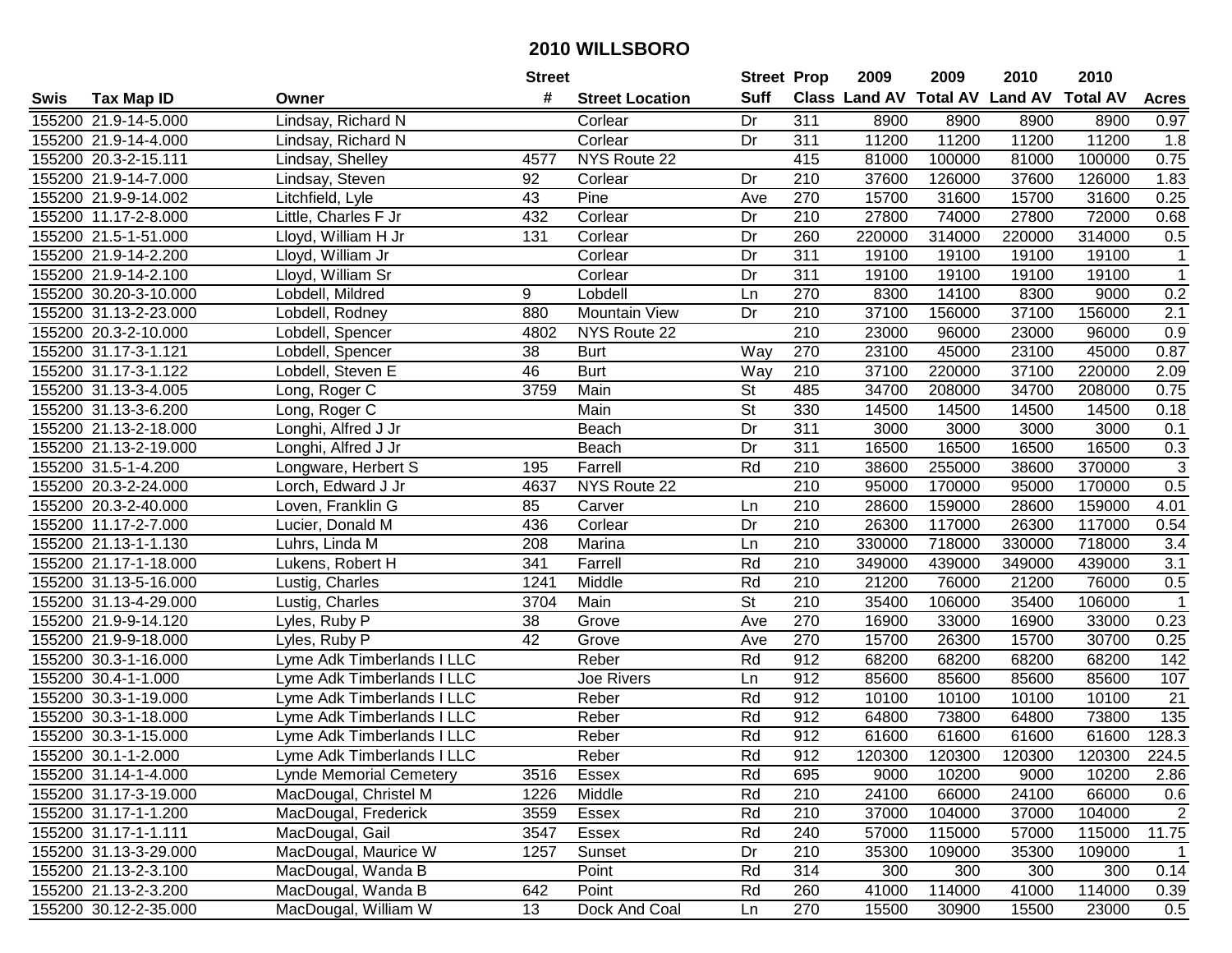|      |                       |                       | <b>Street</b> |                        | <b>Street Prop</b> |                  | 2009   | 2009   | 2010                           | 2010            |                  |
|------|-----------------------|-----------------------|---------------|------------------------|--------------------|------------------|--------|--------|--------------------------------|-----------------|------------------|
| Swis | <b>Tax Map ID</b>     | Owner                 | #             | <b>Street Location</b> | <b>Suff</b>        |                  |        |        | Class Land AV Total AV Land AV | <b>Total AV</b> | <b>Acres</b>     |
|      | 155200 30.16-1-10.000 | MacDougall, Ronald A  | 1173          | Sunset                 | Dr                 | 210              | 35300  | 118000 | 35300                          | 118000          |                  |
|      | 155200 39.2-1-28.200  | MacDougall, Ronald A  |               | Coonrod                | Rd                 | 105              | 10400  | 10400  | 10400                          | 10400           | 11.5             |
|      | 155200 40.1-1-5.000   | Mace, Christina       |               | Coonrod                | Rd                 | 912              | 143300 | 143300 | 143300                         | 143300          | 179.17           |
|      | 155200 31.13-1-22.000 | Madison, Thomas       | 893           | Mountain View          | Dr                 | 210              | 26800  | 108000 | 26800                          | 108000          | 0.7              |
|      | 155200 20.20-1-74.000 | Mahoney, Neil J       | 434           | Bay                    | Ln                 | 260              | 26400  | 139000 | 26400                          | 139000          | 0.5              |
|      | 155200 21.17-1-54.100 | Maki, Melissa L       | 17            | Cedar                  | Ln                 | 210              | 36000  | 233000 | 36000                          | 233000          | 1.32             |
|      | 155200 21.17-1-51.220 | Maki, Melissa L       |               | Cedar                  | Ln                 | 311              | 2500   | 2500   | 2500                           | 2500            | 0.9              |
|      | 155200 21.9-9-12.001  | Mallalieu, Kevin J    | 16            | Grove                  | Ave                | 270              | 15700  | 39500  | 15700                          | 39500           | 0.25             |
|      | 155200 21.17-1-30.200 | Maloney, Patrick      | 375           | Farrell                | Rd                 | $\overline{210}$ | 225000 | 296000 | 225000                         | 296000          | 1.51             |
|      | 155200 21.17-1-30.100 | Maloney, Patrick      | 373           | Farrell                | Rd                 | 210              | 207000 | 308000 | 207000                         | 308000          | 1.52             |
|      | 155200 30.1-2-1.002   | Mance, Steven J       | 28            | Beaver                 | Way                | 260              | 63000  | 117000 | 63000                          | 117000          | 0.24             |
|      | 155200 11.18-1-12.120 | Manning, Eira B       |               | Point                  | Rd                 | 311              | 215000 | 215000 | 215000                         | 215000          | 1.34             |
|      | 155200 21.5-1-73.100  | Manning, Eira B       | 989           | Point                  | Rd                 | 240              |        |        | 102000                         | 323000          | 68.15            |
|      | 155200 11.17-1-16.000 | Maratea, Anthony G    | 20            | <b>Brothers</b>        | Way                | 260              | 386000 | 479000 | 386000                         | 479000          | 1.3              |
|      | 155200 21.9-13-24.000 | Marble, Thomas        | 713           | Point                  | Rd                 | 270              | 19000  | 32200  | 19000                          | 32200           | 0.46             |
|      | 155200 21.9-13-1.000  | Marble, Thomas        |               | Cyprus                 | Ave                | 270              | 18800  | 28400  | 18800                          | 28400           | 0.45             |
|      | 155200 20.20-2-4.100  | Marcianti, Paul W Jr  | 180           | Cedar                  | Ln                 | 210              | 240000 | 400000 | 240000                         | 400000          | 0.6              |
|      | 155200 40.1-2-23.000  | Marcotte, Jeffrey     | 871           | Middle                 | Rd                 | 210              | 32400  | 174000 | 32400                          | 174000          | 7.2              |
|      | 155200 30.16-1-6.200  | Marcotte, Ralph       | 1187          | Sunset                 | Dr                 | 210              | 25000  | 96000  | 25000                          | 96000           | 0.63             |
|      | 155200 31.9-1-33.000  | Marcotte, Samuel      | 3837          | NYS Route 22           |                    | 210              | 22600  | 101000 | 22600                          | 101000          | 0.55             |
|      | 155200 31.13-4-21.002 | Marcotte, Samuel      |               | Essex                  | Rd                 | 311              | 20200  | 20200  | 20200                          | 20200           | 0.73             |
|      | 155200 31.9-3-17.000  | Marcotte, Samuel J    |               | NYS Route 22           |                    | 311              | 100    | 100    | 100                            | 100             | 0.1              |
|      | 155200 21.13-1-2.420  | Marcotte, Scott A     | 29            | Frisbee                | Rd                 | 240              | 38000  | 177000 | 38000                          | 190000          | 10.67            |
|      | 155200 21.9-4-12.000  | Marcovecchio, John    | 40            | Elm                    | Ave                | 270              | 12000  | 18400  | 12000                          | 18400           | 0.2              |
|      | 155200 21.9-2-3.000   | Mark, William A Jr    | 103           | Corlear                | Dr                 | 260              | 278000 | 389000 | 278000                         | 406000          | 1.2              |
|      | 155200 31.10-1-4.000  | Maroldo, Robert A Jr  | 88            | Perrys Point           | Way                | 260              | 277000 | 328000 | 277000                         | 328000          | 0.7              |
|      | 155200 39.4-2-2.112   | Marschhausen, Rita C  | 181           | Sanders                | Rd                 | 240              | 41000  | 125000 | 41000                          | 125000          | 14.3             |
|      | 155200 40.6-1-5.000   | Marsh, James I III    | 3222          | Essex                  | Rd                 | 260              | 538000 | 653000 | 538000                         | 653000          | 7.3              |
|      | 155200 40.6-1-6.000   | Marsh, James I III    | 3220          | Essex                  | Rd                 | 260              | 739000 | 846000 | 739000                         | 846000          | 15.3             |
|      | 155200 40.1-2-1.231   | Marsha, Laura L       | 1025          | Middle                 | Rd                 | $\overline{210}$ |        |        | 30000                          | 151000          | 3.12             |
|      | 155200 39.1-1-15.000  | Marshall, Keith       | 144           | <b>Mountain View</b>   | Dr                 | 270              | 25400  | 52000  | 27800                          | 49000           | $\overline{1.3}$ |
|      | 155200 39.1-2-2.000   | Marshall, William     | 147           | <b>Mountain View</b>   | Dr                 | 433              | 38600  | 113000 | 38600                          | 113000          | 8.56             |
|      | 155200 20.4-1-8.130   | Martin David          |               | NYS Route 22           |                    | 322              | 35000  | 35000  | 35000                          | 35000           | 39.07            |
|      | 155200 21.13-2-86.000 | Martin, Ardis R       | 15            | Hilton                 | Ter                | 210              | 42000  | 127000 | 42000                          | 127000          | 0.3              |
|      | 155200 31.13-2-4.000  | Martin, David         | 3790          | Main                   | <b>St</b>          | 482              | 19400  | 132000 | 19400                          | 132000          | 0.2              |
|      | 155200 31.13-3-28.100 | Martin, Hilda M       | 1267          | Sunset                 | Dr                 | 210              | 25800  | 115000 | 25800                          | 115000          | 0.66             |
|      | 155200 30.2-1-28.000  | Martin, John          | 1508          | Reber                  | Rd                 | 260              | 25000  | 53600  | 25000                          | 49000           | $\mathbf{1}$     |
|      | 155200 31.17-3-43.000 | Martin, John J        | 1139          | Middle                 | Rd                 | 210              | 37200  | 104000 | 37200                          | 104000          | 2.2              |
|      | 155200 30.20-3-19.120 | Martin, Joseph V      | 1018          | Sunset                 | Dr                 | 210              | 37800  | 150000 | 37800                          | 150000          | 2.5              |
|      | 155200 30.20-3-19.112 | Martin, Joseph V      |               | Sunset                 | Dr                 | 311              | 3300   | 3300   | 3300                           | 3300            | 4.17             |
|      | 155200 30.20-2-7.000  | Martin, Lawrence P    | 1135          | Sunset                 | Dr                 | 270              | 26300  | 31100  | 26300                          | 31100           | 1.4              |
|      | 155200 39.1-1-7.000   | Martin, Llewelyn J Jr |               | Reber                  | Rd                 | 321              | 183000 | 183000 | 183000                         | 183000          | 228.9            |
|      |                       |                       |               |                        |                    |                  |        |        |                                |                 |                  |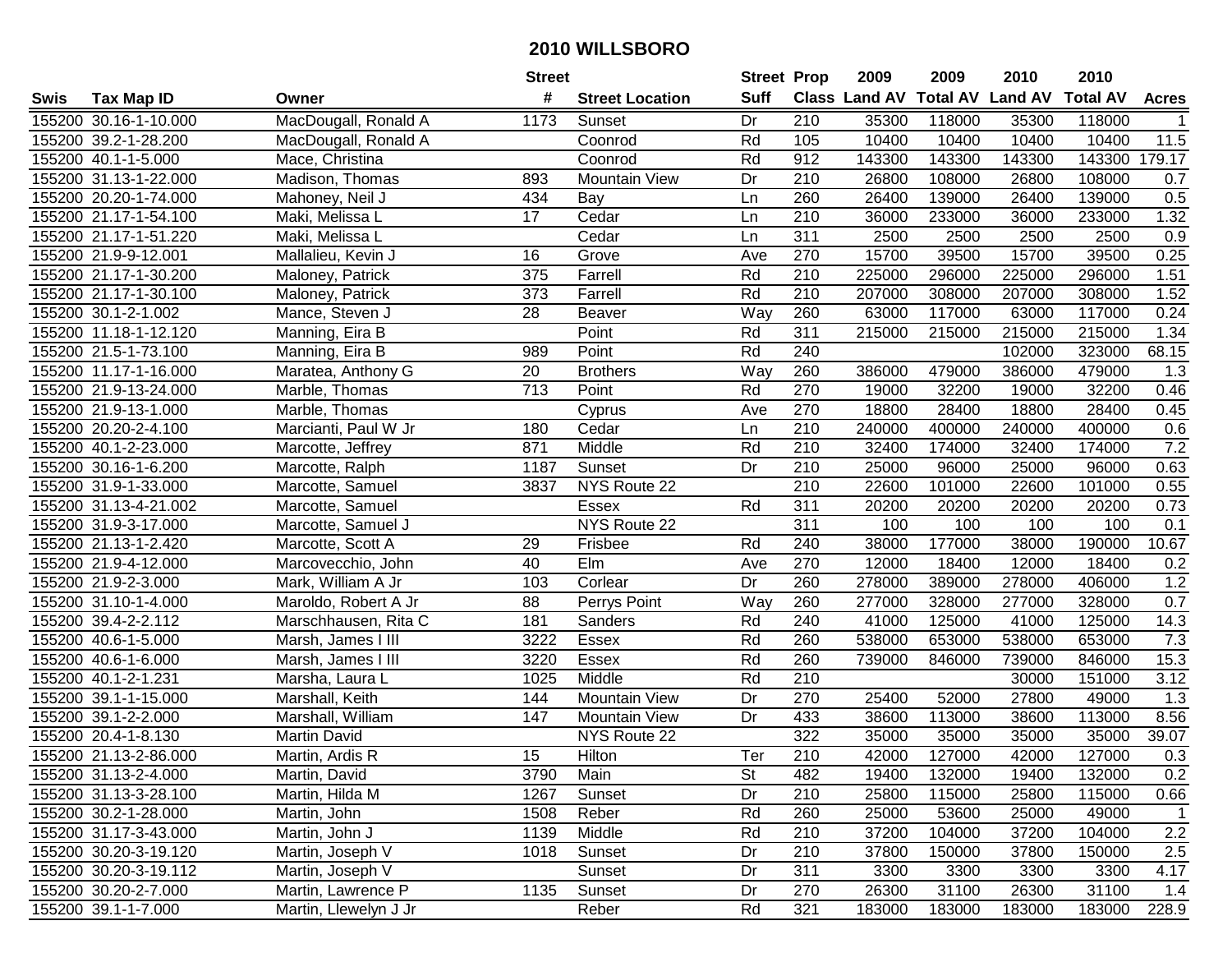|      |                       |                        | <b>Street</b>   |                        | <b>Street Prop</b> |                  | 2009                           | 2009   | 2010   | 2010            |                |
|------|-----------------------|------------------------|-----------------|------------------------|--------------------|------------------|--------------------------------|--------|--------|-----------------|----------------|
| Swis | <b>Tax Map ID</b>     | Owner                  | #               | <b>Street Location</b> | <b>Suff</b>        |                  | Class Land AV Total AV Land AV |        |        | <b>Total AV</b> | <b>Acres</b>   |
|      | 155200 21.9-10-14.100 | Martin, Lucille M      | 5               | <b>Birch</b>           | Ave                | 270              | 16800                          | 39000  | 16800  | 39000           | 0.31           |
|      | 155200 31.9-1-38.000  | Martin, Nathan J       | 3863            | NYS Route 22           |                    | 210              | 14400                          | 72000  | 14400  | 72000           | 0.3            |
|      | 155200 20.4-1-9.200   | Martin, Nathan J       |                 | NYS Route 22           |                    | 322              |                                |        | 89000  | 89000           | 110.89         |
|      | 155200 39.4-2-3.000   | Martin, Paul           | 272             | Sanders                | Rd                 | 240              | 39000                          | 128000 | 39000  | 128000          | 17.1           |
|      | 155200 21.5-1-13.000  | Martin, Philip         | 269             | Corlear                | Dr                 | 311              | 118300                         | 118300 | 118300 | 118300          | 0.7            |
|      | 155200 21.5-1-12.000  | Martin, Philip         | 271             | Corlear                | Dr                 | 260              | 127000                         | 174000 | 127000 | 174000          | 0.2            |
|      | 155200 31.17-3-1.200  | Martin, Philip J       | 1200            | Sunset                 | Dr                 | 220              | 45000                          | 137000 | 45000  | 137000          | $\overline{7}$ |
|      | 155200 30.12-2-31.000 | Martin, Victor         | $\overline{5}$  | Depot                  | Ln                 | 210              | 15000                          | 38000  | 15000  | 38000           | 0.3            |
|      | 155200 40.11-2-4.000  | Martineau, Susan B     | 3024            | Essex                  | Rd                 | 240              | 532000                         | 652000 | 532000 | 652000          | 12.4           |
|      | 155200 31.13-2-17.000 | Martineau, Wayne       | 894             | Mountain View          | Dr                 | 210              | 15100                          | 65000  | 15100  | 65000           | 0.3            |
|      | 155200 39.1-1-10.000  | Mason, Arlene          | 435             | Reber                  | Rd                 | 210              | 21000                          | 81000  | 21000  | 81000           | 0.8            |
|      | 155200 21.5-1-53.000  | Mason, Edward C        | 121             | Corlear                | Dr                 | 260              | 220000                         | 292000 | 220000 | 292000          | 0.4            |
|      | 155200 11.17-1-19.000 | Mason, Joann           | 49              | Sabousin               | Dr                 | 210              | 36200                          | 142000 | 36200  | 142000          | 1.4            |
|      | 155200 31.9-1-1.200   | Maverick Group LLC     | 3926            | NYS Route 22           |                    | 484              | 52000                          | 124000 | 52000  | 124000          | $\overline{2}$ |
|      | 155200 21.5-1-55.000  | Mayer, William D       | 157             | Corlear                | Dr                 | 260              | 238000                         | 282000 | 238000 | 282000          | 2.3            |
|      | 155200 20.20-1-68.000 | McCarthy, Alice M      | 409             | Bay                    | Ln                 | 260              | 20000                          | 60000  | 20000  | 54000           | 0.27           |
|      | 155200 30.12-2-11.000 | McCauliffe, Michael    | 4000            | NYS Route 22           |                    | $\overline{210}$ | 38400                          | 188000 | 38400  | 188000          | 3.2            |
|      | 155200 21.10-1-42.100 | McCaw, Margaret        |                 | Hilton                 | Ter                | 311              | 9400                           | 9400   | 9400   | 9400            | 0.33           |
|      | 155200 21.10-1-42.200 | McCaw, Thomas          |                 | Hilton                 | Ter                | 311              | 2500                           | 2500   | 2500   | 2500            | 0.17           |
|      | 155200 21.10-1-41.000 | McCaw, Thomas          |                 | Hilton                 | Ter                | 311              | 3100                           | 3100   | 3100   | 3100            | 0.2            |
|      | 155200 21.10-1-59.200 | McCaw, Thomas          | 108             | Hilton                 | Ter                | 210              | 23000                          | 90000  | 23000  | 90000           | 0.33           |
|      | 155200 31.13-1-19.000 | McClay, William        | 5               | Maple                  | <b>St</b>          | 210              | 30000                          | 350000 | 30000  | 350000          | 1.5            |
|      | 155200 21.9-12-26.002 | McCorkell, Gary        | $\overline{7}$  | Elm                    | Ave                | 270              | 19600                          | 43400  | 19600  | 41000           | 0.5            |
|      | 155200 30.12-2-27.000 | McCray, Carl           | 3983            | NYS Route 22           |                    | 210              | 12000                          | 53000  | 12000  | 51000           | 0.2            |
|      | 155200 30.8-1-10.000  | McCray, Richard R      | 4100            | NYS Route 22           |                    | 210              | 21000                          | 190000 | 21000  | 190000          | 0.8            |
|      | 155200 30.8-1-3.121   | McCray, Richard R      |                 | NYS Route 22           |                    | 322              | 31000                          | 31000  | 31000  | 31000           | 34.83          |
|      | 155200 40.1-1-1.100   | McCutchan Michael E    | 127             | Coonrod                | Rd                 | 105              | 33000                          | 33000  | 33000  | 33000           | 23.3           |
|      | 155200 21.17-1-3.000  | <b>McGlinchy Trust</b> | 112             | Cedar                  | Ln                 | 210              | 242000                         | 339000 | 242000 | 530000          | 1.1            |
|      | 155200 21.17-1-63.000 | <b>McGlinchy Trust</b> |                 | Cedar                  | Ln                 | 311              | 30000                          | 30000  | 30000  | 30000           | 1.62           |
|      | 155200 21.9-13-7.000  | McGloine, Daniel       | 14              | Cyprus                 | Ave                | 312              | 24000                          | 31000  | 24000  | 31000           | 0.7            |
|      | 155200 21.9-10-7.000  | McGloine, Daniel       | $\overline{17}$ | <b>Birch</b>           | Ave                | 270              | 15700                          | 28000  | 15700  | 38000           | 0.25           |
|      | 155200 21.10-1-40.000 | McGovern, Jerome V     | 116             | Hilton                 | Ter                | 260              | 21400                          | 53000  | 21400  | 53000           | 0.4            |
|      | 155200 21.9-13-15.000 | McKaig, Donald         | 683             | Point                  | Rd                 | $\overline{210}$ | 23900                          | 45000  | 23900  | 45000           | 0.5            |
|      | 155200 21.17-1-5.000  | McKenna, James         | 108             | Cedar                  | Ln                 | 260              | 210000                         | 317000 | 210000 | 317000          | 0.5            |
|      | 155200 40.1-2-28.220  | McKenna, Mark          | 726             | Middle                 | Rd                 | 210              | 29400                          | 370000 | 29400  | 370000          | 8.86           |
|      | 155200 31.13-5-7.000  | McKenna, Mark          | 1244            | Sunset                 | Dr                 | 210              | 21200                          | 70000  | 21200  | 70000           | 0.5            |
|      | 155200 31.13-5-1.000  | McKenna, Mark          | 1210            | Sunset                 | Dr                 | 210              | 36200                          | 105000 | 36200  | 105000          | 1.5            |
|      | 155200 31.13-3-28.200 | McKenna, Mark          | 1263            | Sunset                 | Dr                 | 210              | 35300                          | 113000 | 35300  | 113000          | $\mathbf{1}$   |
|      | 155200 31.9-1-36.000  | McKenna, Mark          | 3857            | NYS Route 22           |                    | 210              | 13500                          | 52000  | 13500  | 52000           | 0.2            |
|      | 155200 31.17-4-1.000  | McKenna, Sheila M      | 74              | Woodlawn               | Ln                 | 210              | 21200                          | 92000  | 21200  | 92000           | 0.5            |
|      | 155200 30.8-1-6.032   | McKenna, Stephen       | 25              | Dane                   | Ln                 | 210              | 34300                          | 82000  | 34300  | 82000           | 0.96           |
|      | 155200 30.12-2-21.002 | McKenna, Stephen A     | 3953            | NYS Route 22           |                    | 485              | 54000                          | 301000 | 54000  | 301000          | 1.2            |
|      |                       |                        |                 |                        |                    |                  |                                |        |        |                 |                |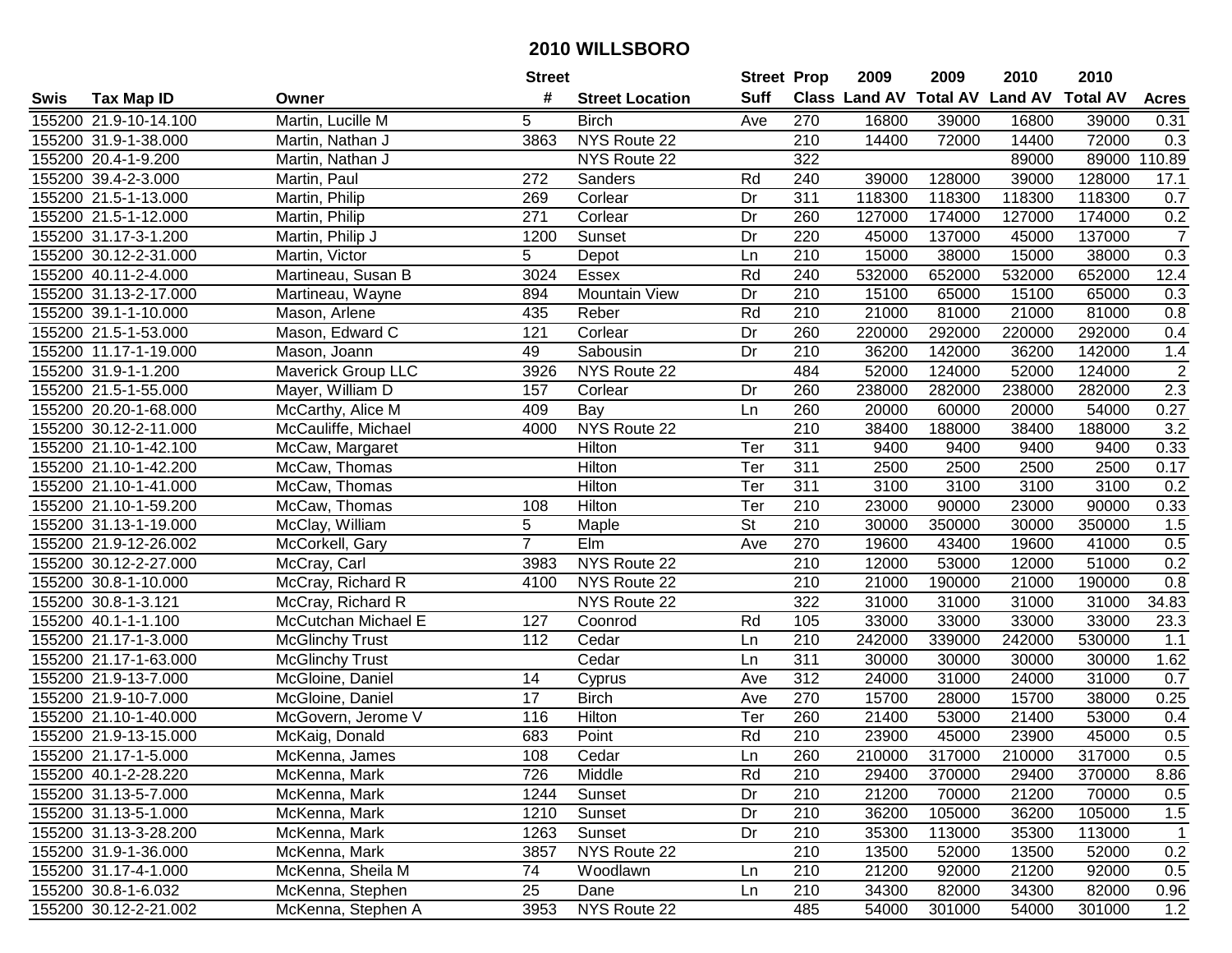|      |                       |                                    | <b>Street</b>   |                        | <b>Street Prop</b>       |                  | 2009                 | 2009            | 2010           | 2010            |                   |
|------|-----------------------|------------------------------------|-----------------|------------------------|--------------------------|------------------|----------------------|-----------------|----------------|-----------------|-------------------|
| Swis | <b>Tax Map ID</b>     | Owner                              | #               | <b>Street Location</b> | <b>Suff</b>              |                  | <b>Class Land AV</b> | <b>Total AV</b> | <b>Land AV</b> | <b>Total AV</b> | <b>Acres</b>      |
|      | 155200 40.1-2-28.100  | McKenna, Stephen M                 |                 | Middle                 | Rd                       | 210              | 29400                | 315800          | 29400          | 315800          | 8.82              |
|      | 155200 31.9-1-55.300  | McLean, Alvin JA                   | 50              | Farrell                | Rd                       | 210              | 35500                | 137000          | 35500          | 137000          | 1.05              |
|      | 155200 21.13-2-61.000 | McMahon, Terrace E                 |                 | Park                   | P                        | 311              | 19000                | 19000           | 19000          | 19000           | 0.9               |
|      | 155200 21.13-1-7.000  | McMahon, Terrence E                | 561             | Point                  | Rd                       | 240              | 70000                | 183000          | 70000          | 183000          | 12.4              |
|      | 155200 31.13-6-32.200 | McNamara, Gary                     | 1282            | Middle                 | Rd                       | 210              | 36900                | 167000          | 36900          | 167000          | 1.89              |
|      | 155200 31.13-6-32.100 | McNamara, Gary                     | 1278            | Middle                 | Rd                       | 311              | 20700                | 20700           | 20700          | 20700           | 1.58              |
|      | 155200 31.13-6-6.100  | McNamara, Gary                     |                 | Essex                  | Rd                       | 311              | 23000                | 23000           | 23000          | 23000           | 3.52              |
|      | 155200 21.13-1-24.000 | <b>McPheeters Sharron L</b>        | $\overline{26}$ | Boat Launch            | Ln                       | $\overline{210}$ | 42000                | 211000          | 42000          | 211000          | $\overline{3.01}$ |
|      | 155200 30.20-2-8.000  | McQuinn Reid K                     |                 | Sunset                 | Dr                       | 311              | 1100                 | 1100            | 1100           | 1100            | 0.2               |
|      | 155200 30.20-2-9.000  | McQuinn, Reid K                    | 1127            | Sunset                 | Dr                       | 210              | 35500                | 65000           | 35500          | 65000           | 1.3               |
|      | 155200 20.20-1-56.002 | McShane, Robert                    | 361             | Bay                    | Ln                       | 210              | 39300                | 285000          | 39300          | 285000          | 1.9               |
|      | 155200 31.17-4-9.000  | McVicker, Cecile E                 | 97              | Woodlawn               | Ln                       | 210              | 35600                | 100000          | 35600          | 100000          | 1.2               |
|      | 155200 20.20-1-24.000 | Medler, Matthew D                  | 414             | $\overline{$           | Ln                       | 260              | 96000                | 166000          | 96000          | 166000          | 0.2               |
|      | 155200 31.13-4-34.000 | Medler, Suzanne C                  |                 | Main                   | <b>St</b>                | 311              | 4100                 | 4100            | 4100           | 4100            | 0.1               |
|      | 155200 31.13-4-33.000 | Medler, Suzanne C                  | 3730            | Main                   | $\overline{\mathsf{St}}$ | 210              | 13200                | 41000           | 13200          | 41000           | 0.2               |
|      | 155200 39.2-1-5.000   | Meinsen, Richard K II              | 38              | Nolette                | Ln                       | 210              | 25800                | 102000          | 25800          | 102000          | 1.7               |
|      | 155200 39.2-1-4.031   | Meinsen, Richard K                 | 35              | Nolette                | Ln                       | 240              | 43000                | 120000          | 43000          | 115000          | 20.4              |
|      | 155200 30.3-1-11.000  | Meinsen, Richard K II              |                 | Reber                  | Rd                       | 322              | 65200                | 65200           | 65200          | 65200           | 156.8             |
|      | 155200 30.3-1-12.000  | Meinsen, Richard K II              |                 | Reber                  | Rd                       | 322              | 58000                | 58000           | 58000          | 58000           | 139.5             |
|      | 155200 39.1-1-9.000   | Meinsen, Richard K II              |                 | Reber                  | Rd                       | 311              | 42000                | 42000           | 42000          | 42000           | 61.3              |
|      | 155200 21.6-2-3.120   | Melka, Sylvia                      | 870             | Point                  | Rd                       | 210              | 378000               | 694000          | 378000         | 694000          | 2.85              |
|      | 155200 21.6-2-3.110   | Melka, Sylvia                      |                 | Point                  | Rd                       | 311              | 23700                | 23700           | 23700          | 23700           | 2.75              |
|      | 155200 21.5-1-28.000  | Melton, Gaylen B                   | 241             | Corlear                | Dr                       | 260              | 190000               | 243000          | 190000         | 243000          | 0.6               |
|      | 155200 31.13-11-6.000 | <b>Memorial Cemetery Willsboro</b> |                 | Essex                  | Rd                       | 695              | 5800                 | 5800            | 5800           | 5800            | 1.38              |
|      | 155200 31.9-3-4.000   | Mero, Howard J                     | 40              | Gilliland              | Ln                       | 210              | 15000                | 103000          | 15000          | 103000          | 0.3               |
|      | 155200 21.9-11-20.021 | Mero, Lyman P                      | 21              | Spruce                 | Ave                      | 270              | 17700                | 23200           | 17700          | 23200           | 0.4               |
|      | 155200 31.9-1-12.200  | Mero, Norman E                     | 23              | Point                  | Rd                       | $\overline{311}$ | 12800                | 12800           | 12800          | 12800           | 0.37              |
|      | 155200 31.9-1-12.100  | Mero, Norman E                     | 19              | Point                  | Rd                       | 210              | 19400                | 78000           | 19400          | 78000           | 0.46              |
|      | 155200 21.9-11-15.000 | Mero, Pamela L                     | 39              | Spruce                 | Ave                      | 270              | 11300                | 16500           | 11300          | 16500           | 0.19              |
|      | 155200 21.13-2-23.120 | Mero, Paul                         |                 | Hilton                 | Ter                      | $\overline{311}$ | 15700                | 15700           | 15700          | 15700           | 0.7               |
|      | 155200 21.13-1-2.200  | Mero, Paul                         | 617             | Point                  | Rd                       | 210              | 40000                | 180000          | 40000          | 180000          | $\overline{2.8}$  |
|      | 155200 31.13-5-2.100  | Mero, Raymond                      | 1214            | Sunset                 | Dr                       | 210              | 36400                | 104000          | 36400          | 104000          | 1.7               |
|      | 155200 31.17-5-7.000  | Mero, William G                    | 1108            | Middle                 | Rd                       | $\overline{210}$ | 36800                | 119000          | 36800          | 115000          | 2.49              |
|      | 155200 39.3-2-5.002   | <b>Methodist Society</b>           | 214             | Reber                  | Rd                       | 620              | 43000                | 110000          | 43000          | 110000          | 2.6               |
|      | 155200 31.13-3-10.002 | <b>Methodist Society</b>           | 3731            | Main                   | St                       | 620              | 28900                | 320000          | 28900          | 320000          | 0.5               |
|      | 155200 31.13-3-11.000 | <b>Methodist Society</b>           | 3737            | Main                   | <b>St</b>                | 210              | 35600                | 177000          | 35600          | 185000          | 1.15              |
|      | 155200 21.9-12-12.000 | Michalowski, Alfred                | 46              | Spruce                 | Ave                      | 270              | 15900                | 22600           | 15900          | 22600           | 0.3               |
|      | 155200 21.10-1-22.100 | Michie, Barbara E                  | 136             | Lakeshore              | Dr                       | 260              | 118000               | 191000          | 118000         | 191000          | 0.2               |
|      | 155200 21.10-1-21.400 | Michie, Barbara E                  |                 | Lakeshore              | Dr                       | 312              | 1000                 | 7000            | 1000           | 7000            | 0.24              |
|      | 155200 11.17-1-47.000 | Miller, Gary L                     | 305             | Corlear                | Dr                       | 210              | 110000               | 175000          | 110000         | 175000          | 0.2               |
|      | 155200 21.9-4-7.002   | Miller, Heather                    | 28              | Elm                    | Ave                      | 270              | 20400                | 27100           | 20400          | 27100           | 0.5               |
|      | 155200 21.10-1-44.000 | Miller, Jean M                     |                 | Club                   | Dr                       | 311              | 12400                | 12400           | 12400          | 12400           | 0.2               |
|      |                       |                                    |                 |                        |                          |                  |                      |                 |                |                 |                   |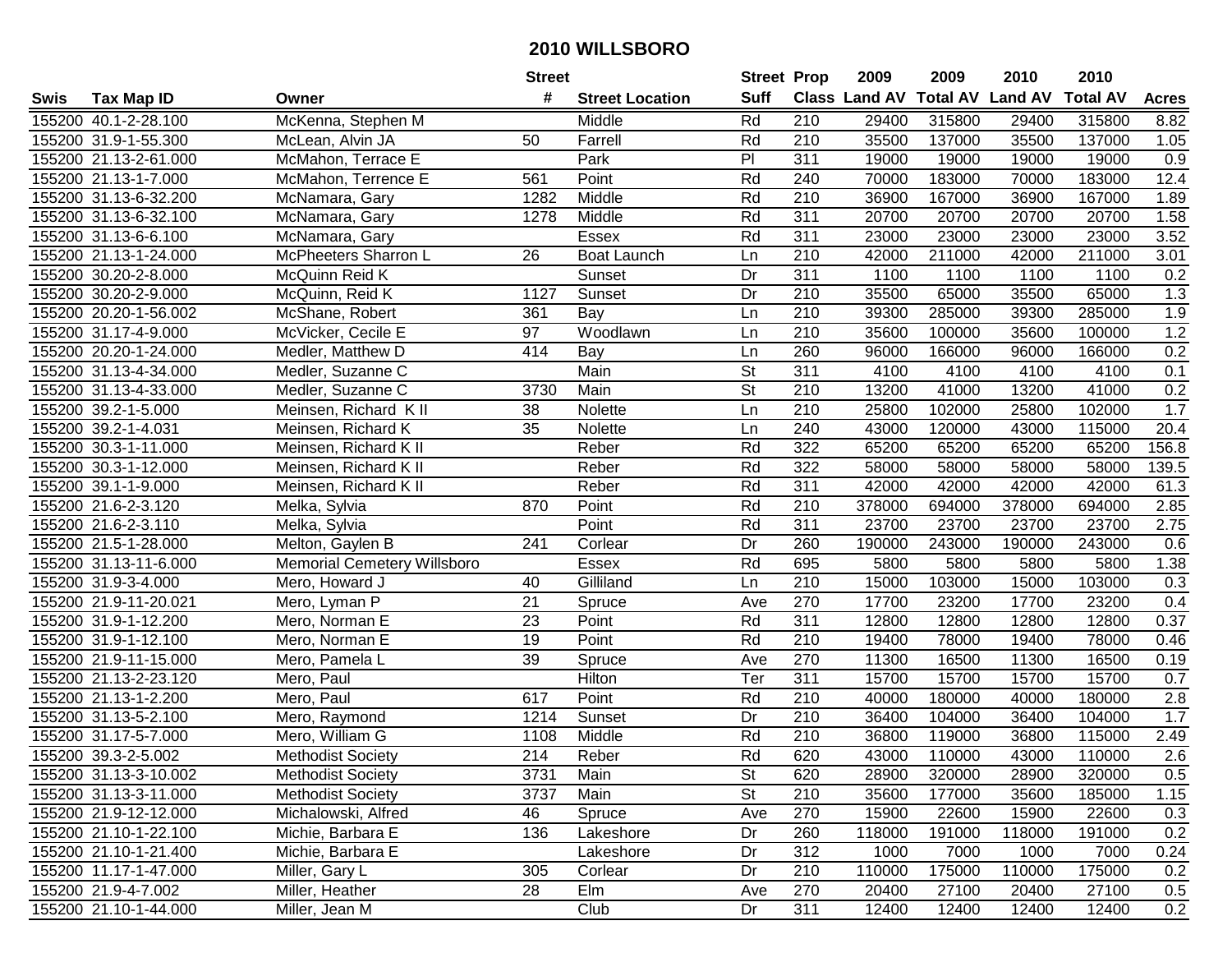|      |                       |                      | <b>Street</b>   |                        | <b>Street Prop</b>       |                  | 2009   | 2009   | 2010                           | 2010            |                  |
|------|-----------------------|----------------------|-----------------|------------------------|--------------------------|------------------|--------|--------|--------------------------------|-----------------|------------------|
| Swis | <b>Tax Map ID</b>     | Owner                | #               | <b>Street Location</b> | <b>Suff</b>              |                  |        |        | Class Land AV Total AV Land AV | <b>Total AV</b> | <b>Acres</b>     |
|      | 155200 20.20-1-61.000 | Miller, Kevin J      | 381             | Bay                    | Ln                       | 260              | 31400  | 89000  | 31400                          | 89000           | 0.4              |
|      | 155200 21.10-1-16.000 | Miller, Marilyn A    |                 | Lakeshore              | Dr                       | 311              | 57000  | 57000  | 57000                          | 57000           | 0.2              |
|      | 155200 21.10-1-43.000 | Miller, Marilyn A    |                 | Club                   | Dr                       | 311              | 12400  | 12400  | 12400                          | 12400           | 0.2              |
|      | 155200 21.10-1-31.000 | Miller, Marilyn A    | 143             | Lakeshore              | Dr                       | 260              | 16900  | 56000  | 16900                          | 56000           | 0.2              |
|      | 155200 11.17-1-46.002 | Miller, William R    | 306             | Corlear                | Dr                       | 260              | 25300  | 68000  | 25300                          | 68000           | 0.53             |
|      | 155200 21.9-14-13.000 | Milne, Frank G       | 54              | Corlear                | Dr                       | $\overline{312}$ | 33600  | 90000  | 33600                          | 90000           | 2.37             |
|      | 155200 21.9-14-14.200 | Milne, Frank G       | 48              | Corlear                | Dr                       | 311              | 30800  | 30800  | 30800                          | 30800           | 5.01             |
|      | 155200 21.9-2-16.000  | Milne, Shari         | $\overline{41}$ | Corlear                | Dr                       | $\overline{210}$ | 218000 | 302000 | 218000                         | 302000          | 0.5              |
|      | 155200 11.17-1-1.000  | Milos, Donald C      | 479             | Corlear                | Dr                       | 260              | 175000 | 218000 | 175000                         | 218000          | $\overline{1}$   |
|      | 155200 21.10-1-11.200 | Minard, John D       | 54              | Ligonier               | Way                      | 240              | 624000 | 774000 | 624000                         | 774000          | 19.5             |
|      | 155200 31.13-1-11.000 | Mitchell Wayne A     | 26              | Maple                  | $\overline{\mathsf{St}}$ | 210              | 15000  | 133000 | 15000                          | 133000          | 0.2              |
|      | 155200 21.9-4-17.000  | Mitchell, Gael       |                 | Frisbie                | Rd                       | 311              | 3000   | 3000   | 3000                           | 3000            | 0.2              |
|      | 155200 21.9-4-16.000  | Mitchell, Gael L     | 24              | Frisbie                | Rd                       | 210              | 10700  | 50000  | 10700                          | 50000           | 0.17             |
|      | 155200 21.9-4-15.000  | Mitchell, Gael M     |                 | Frisbie                | Rd                       | 311              | 1100   | 1100   | 1100                           | 1100            | 0.18             |
|      | 155200 21.9-4-18.191  | Mitchell, Gregory A  | 30              | Frisbie                | Rd                       | 270              | 15300  | 22100  | 15300                          | 22100           | 0.27             |
|      | 155200 39.2-1-9.000   | Mitchell, Sherry H   | 343             | <b>Mountain View</b>   | Dr                       | 240              | 297000 | 409000 | 297000                         | 409000          | 250              |
|      | 155200 21.9-14-1.000  | Moisan, Charles E    |                 | Corlear                | Dr                       | $\overline{311}$ | 21400  | 21400  | 21400                          | 21400           | 1.66             |
|      | 155200 21.5-1-47.000  | Moisan, Charles E Jr | 147             | Corlear                | Dr                       | 260              | 256000 | 315000 | 256000                         | 315000          | 0.6              |
|      | 155200 21.9-7-4.000   | Moisan, Charles E Jr |                 | Point                  | Rd                       | 311              | 31400  | 31400  | 31400                          | 31400           | 6.03             |
|      | 155200 21.9-9-26.000  | Monks, Denise        | 17              | Grove                  | Ave                      | 210              | 21500  | 99000  | 21500                          | 99000           | 0.56             |
|      | 155200 21.9-9-27.000  | Monks, Denise        | 25              | Grove                  | Ave                      | 311              | 11000  | 11000  | 11000                          | 11000           | 0.57             |
|      | 155200 21.5-1-41.000  | Montfort, John       | 179             | Corlear                | Dr                       | 210              | 236000 | 348000 | 236000                         | 348000          | 0.5              |
|      | 155200 30.12-2-9.000  | Montville, John F    | 3               | Bay                    | Ln                       | 210              | 12600  | 74000  | 12600                          | 74000           | 0.36             |
|      | 155200 31.9-1-54.000  | Moquin, Davis H      | 3945            | NYS Route 22           |                          | 210              | 13500  | 52000  | 13500                          | 49000           | 0.2              |
|      | 155200 39.1-1-23.100  | Moran, Beverly       |                 | Sunset                 | Dr                       | 105              | 96000  | 96000  | 96000                          | 96000           | 95.38            |
|      | 155200 39.1-1-3.000   | Moran, Beverly       | 540             | Reber                  | Rd                       | 210              | 21000  | 68000  | 21000                          | 68000           | 0.8              |
|      | 155200 39.1-1-1.100   | Moran, Beverly       |                 | Reber                  | Rd                       | 105              | 66800  | 97400  | 77000                          | 77000           | 58.52            |
|      | 155200 39.1-1-20.040  | Moran, Beverly       | 399             | Reber                  | Rd                       | 312              | 21000  | 107000 | 6000                           | 22000           | 0.8              |
|      | 155200 39.1-1-36.000  | Moran, Beverly       | 409             | Reber                  | Rd                       | 311              | 2200   | 2200   | 2200                           | 2200            | 0.4              |
|      | 155200 39.1-1-40.000  | Moran, Beverly       | 399             | Reber                  | Rd                       | $\overline{210}$ |        |        | 34000                          | 115000          | 8.09             |
|      | 155200 39.1-1-31.000  | Moran, Beverly       | $\overline{19}$ | Sunset                 | Dr                       | 311              | 2600   | 2600   | 2600                           | 2600            | $\overline{2.2}$ |
|      | 155200 39.1-1-29.100  | Moran, Beverly P     |                 | Reber                  | Rd                       | 105              | 119000 | 119000 | 119000                         | 119000          | 110.5            |
|      | 155200 39.1-1-1.200   | Moran, Bryon S       | 549             | Reber                  | Rd                       | 240              | 33300  | 133000 | 33300                          | 133000          | 12.1             |
|      | 155200 39.1-1-1.300   | Moran, Rodney S      | 471             | Reber                  | Rd                       | 240              | 64000  | 158000 | 64000                          | 158000          | 31               |
|      | 155200 30.20-2-1.120  | Morgan, Richard E    | 1145            | Sunset                 | Dr                       | 210              | 36400  | 189000 | 36400                          | 189000          | 1.7              |
|      | 155200 20.3-2-4.000   | Morgan, Richard E    |                 | NYS Route 22           |                          | 910              | 53100  | 53100  | 53100                          | 53100           | 133.3            |
|      | 155200 30.20-2-4.000  | Morgan, Walter E     | 1157            | Sunset                 | Dr                       | 210              | 36900  | 169000 | 36900                          | 169000          | 1.9              |
|      | 155200 11.13-1-41.000 | Morgenstern, Brenton | 144             | Sabousin               | Dr                       | 260              | 330000 | 340000 | 330000                         | 340000          | 0.9              |
|      | 155200 20.20-1-41.000 | Morley, James        | 388             | Bay                    | Ln                       | 260              | 216000 | 271000 | 216000                         | 271000          | 0.5              |
|      | 155200 20.20-1-37.000 | Morley, James        | 396             | Bay                    | Ln                       | 260              | 22600  | 105000 | 22600                          | 105000          | 0.3              |
|      | 155200 21.9-4-5.000   | Morris, Allan        | 20              | Elm                    | Ave                      | 312              | 12500  | 12500  | 12400                          | 12500           | 0.2              |
|      | 155200 21.5-2-17.000  | Morse, James R       |                 | Indian Bay             | Rd                       | 311              | 19200  | 19200  | 19200                          | 19200           | 1.47             |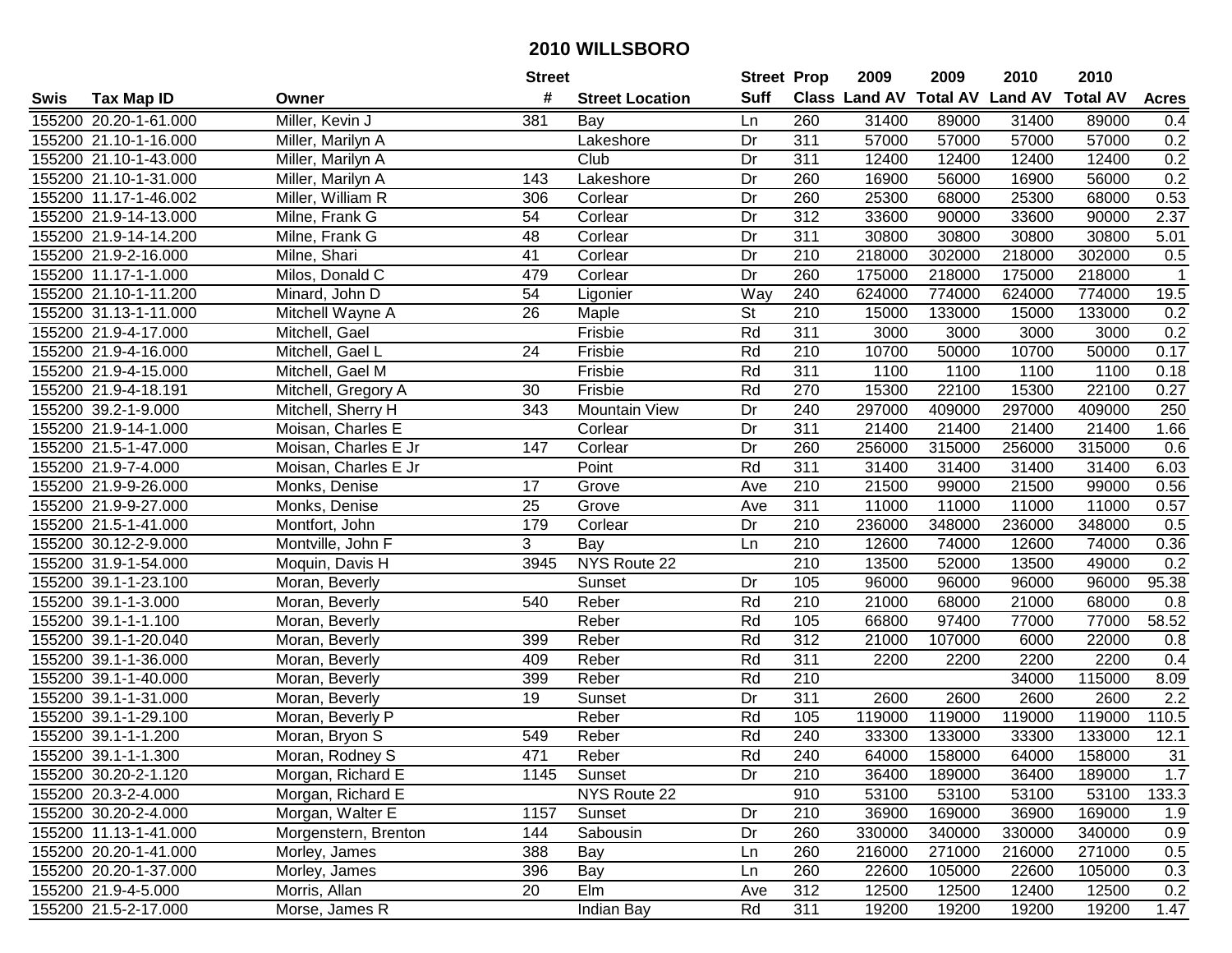|      |                       |                           | <b>Street</b> |                        | <b>Street Prop</b> |                  | 2009                          | 2009   | 2010           | 2010            |              |
|------|-----------------------|---------------------------|---------------|------------------------|--------------------|------------------|-------------------------------|--------|----------------|-----------------|--------------|
| Swis | <b>Tax Map ID</b>     | Owner                     | #             | <b>Street Location</b> | <b>Suff</b>        |                  | <b>Class Land AV Total AV</b> |        | <b>Land AV</b> | <b>Total AV</b> | <b>Acres</b> |
|      | 155200 21.5-2-3.000   | Morse, James R            |               | Indian Bay             | Rd                 | 311              | 19200                         | 19200  | 19200          | 19200           | 1.5          |
|      | 155200 21.5-2-15.000  | Morse, James R            |               | <b>Indian Bay</b>      | Rd                 | 311              | 19200                         | 19200  | 19200          | 19200           | 1.45         |
|      | 155200 21.5-2-14.000  | Morse, James R            |               | Indian Bay             | Rd                 | 311              | 19200                         | 19200  | 19200          | 19200           | 1.45         |
|      | 155200 21.5-2-2.000   | Morse, James R            |               | Indian Bay             | Rd                 | 311              | 19200                         | 19200  | 19200          | 19200           | 1.49         |
|      | 155200 21.5-2-1.000   | Morse, James R            |               | Indian Bay             | Rd                 | $\overline{311}$ | 19200                         | 19200  | 19200          | 19200           | 2.96         |
|      | 155200 21.5-2-11.000  | Morse, James R            | 102           | Indian Bay             | Rd                 | 210              | 47000                         | 177000 | 47000          | 177000          | 4.38         |
|      | 155200 21.5-2-12.000  | Morse, Marsha A           |               | Indian Bay             | Rd                 | 311              | 19200                         | 19200  | 19200          | 19200           | 3.3          |
|      | 155200 31.18-1-10.200 | Moses, Barbara K          | 3295          | <b>Essex</b>           | Rd                 | $\overline{210}$ | 52000                         | 215000 | 52000          | 215000          | 8.16         |
|      | 155200 21.14-2-1.000  | Mosher, Harry             | 126           | Lakeshore              | Dr                 | 260              | 220000                        | 307000 | 220000         | 307000          | 0.44         |
|      | 155200 21.10-1-24.100 | Mosher, Harry I           | 78            | Hilton                 | Ter                | 311              | 8800                          | 8800   | 8800           | 8800            | 0.14         |
|      | 155200 21.13-2-24.000 | Mosher, John              |               | Hilton                 | Ter                | 311              | 3000                          | 3000   | 3000           | 3000            | 0.2          |
|      | 155200 21.14-2-32.036 | Mosher, John L Jr         |               | Lakeshore              | Dr                 | 311              | 3000                          | 3000   | 3000           | 3000            | 0.2          |
|      | 155200 21.14-2-14.000 | Mosher, John L Jr         | 78            | Lakeshore              | Dr                 | 260              | 217000                        | 300000 | 217000         | 294000          | 0.4          |
|      | 155200 21.10-1-29.200 | Mosher, Michael V         | 92            | Hilton                 | Ter                | 260              | 16000                         | 71000  | 16000          | 71000           | 0.2          |
|      | 155200 31.10-1-6.000  | Mosley, Neil G            | 84            | Perrys Point           | Way                | 260              | 223000                        | 268000 | 223000         | 268000          | 0.4          |
|      | 155200 20.20-1-75.000 | Mosseau, Leo              | 432           | Bay                    | Ln                 | 260              | 24600                         | 68000  | 24600          | 62000           | 0.5          |
|      | 155200 31.13-6-26.000 | Moynan, Charles F         | 21            | Woodlawn               | Ln                 | 210              | 36200                         | 134000 | 36200          | 134000          | 1.5          |
|      | 155200 20.20-1-38.000 | Mueller, H Bruce          | 394           | Bay                    | Ln                 | 260              | 232000                        | 289000 | 232000         | 289000          | 0.54         |
|      | 155200 40.6-1-12.000  | Mulbury, Albert M         | 3148          | Essex                  | Rd                 | 210              | 271000                        | 423000 | 271000         | 423000          | 4.9          |
|      | 155200 21.13-2-23.300 | Muller, Robert J          |               | Hilton                 | Ter                | 311              | 13000                         | 13000  | 13000          | 13000           | 0.4          |
|      | 155200 21.5-1-36.000  | Munroe, John              | 207           | Corlear                | Dr                 | 260              | 321000                        | 459000 | 321000         | 459000          | 0.9          |
|      | 155200 21.5-1-64.200  | Munroe, John T            |               | Corlear                | Dr                 | 311              | 20200                         | 20200  | 20200          | 20200           | 0.49         |
|      | 155200 30.20-3-13.120 | Murphy, Joshua            |               | Sunset                 | Dr                 | 311              | 20700                         | 20700  | 20700          | 20700           | 1.59         |
|      | 155200 30.20-3-13.140 | Murphy, Joshua            |               | Sunset                 | Dr                 | 322              | 28000                         | 28000  | 28000          | 28000           | 40.52        |
|      | 155200 30.20-3-19.111 | Murphy, Joshua            |               | Sunset                 | Dr                 | 322              | 71000                         | 71000  | 71000          | 71000           | 87.61        |
|      | 155200 30.20-3-13.130 | Murphy, Joshua            |               | Sunset                 | Dr                 | 311              | 20400                         | 20400  | 20400          | 20400           | 1.34         |
|      | 155200 21.5-2-8.000   | Murphy, Joshua W          | 85            | <b>Indian Bay</b>      | Rd                 | 210              | 31000                         | 100000 | 31000          | 100000          | 2.16         |
|      | 155200 31.17-2-1.000  | Murphy, Joshua W          |               | Middle                 | Rd                 | 311              | 9300                          | 9300   | 9300           | 9300            | 10.3         |
|      | 155200 21.5-2-9.000   | Murphy, Kimberly          |               | Indian Bay             | Rd                 | 311              | 19200                         | 19200  | 19200          | 19200           | 3.03         |
|      | 155200 31.13-12-3.000 | Murphy, Robert J          | 3570          | Essex                  | Rd                 | 270              | 25900                         | 61000  | 28000          | 52000           | 1.1          |
|      | 155200 31.13-12-2.000 | Murphy, William           | 3580          | Essex                  | Rd                 | $\overline{210}$ | 30400                         | 179000 | 30400          | 179000          | 4.8          |
|      | 155200 21.5-2-10.000  | Murphy, William           | 111           | Indian Bay             | Rd                 | 210              | 35100                         | 310000 | 35100          | 310000          | 3.07         |
|      | 155200 40.7-1-1.000   | Myers, Emily W            | 69            | Dalton                 | Way                | $\overline{210}$ | 40000                         | 61000  | 40000          | 61000           | 3.93         |
|      | 155200 20.20-1-27.000 | Nasner, Francis P         | 406           | Bay                    | Ln                 | 260              | 16000                         | 39000  | 16000          | 39000           | 0.2          |
|      | 155200 21.5-1-69.100  | Nasner, Jeffrey L         | 292           | Corlear                | Dr                 | 210              | 26500                         | 34000  | 26500          | 61000           | 0.98         |
|      | 155200 21.-1-1.000    | Nature Conservancy        |               | Point                  | Rd                 | 323              | 839000                        | 839000 | 839000         | 839000          | 6.2          |
|      | 155200 31.14-1-1.200  | <b>Nature Conservancy</b> |               | Essex                  | Rd                 | 971              | 12800                         | 12800  | 12800          | 12800           | 16           |
|      | 155200 21.-2-1.000    | Nature Conservancy        |               | Point                  | Rd                 | 323              | 899000                        | 899000 | 899000         | 899000          | 6.9          |
|      | 155200 21.-3-1.000    | Nature Conservancy        |               | Point                  | Rd                 | 323              | 512000                        | 512000 | 512000         | 512000          | 2.3          |
|      | 155200 21.-4-1.000    | Nature Conservancy        |               | Point                  | Rd                 | 323              | 519000                        | 519000 | 519000         | 519000          | 2.4          |
|      | 155200 31.9-1-59.000  | Nature Conservancy Inc    |               | NYS Route 22           |                    | 322              | 111000                        | 111000 | 111000         | 111000          | 110          |
|      | 155200 21.5-1-2.000   | Neagley, John             | 299           | Corlear                | Dr                 | 260              | 134000                        | 235000 | 134000         | 235000          | 0.3          |
|      |                       |                           |               |                        |                    |                  |                               |        |                |                 |              |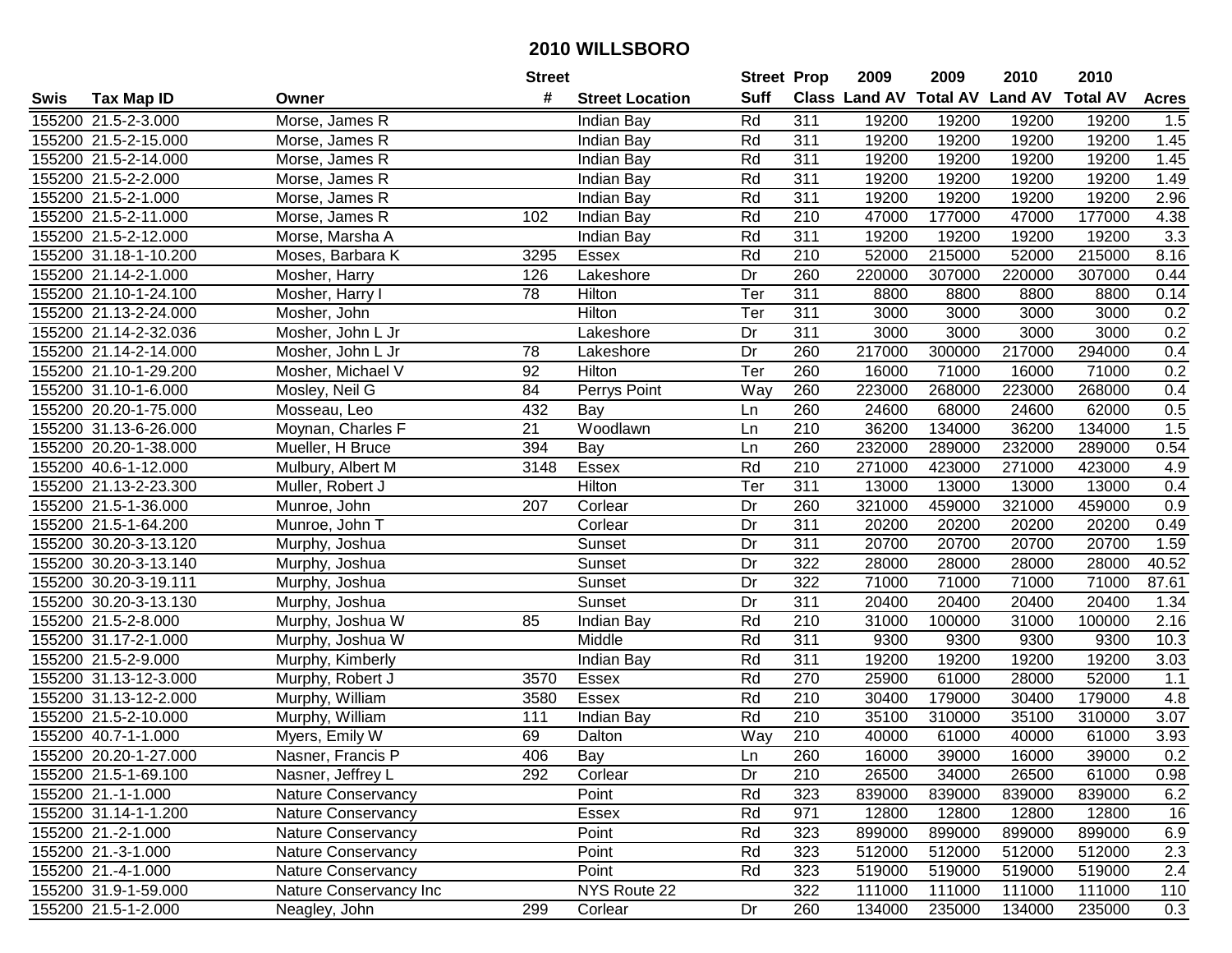| #<br><b>Suff</b><br>Class Land AV Total AV Land AV<br><b>Total AV</b><br><b>Tax Map ID</b><br><b>Street Location</b><br><b>Acres</b><br>Swis<br>Owner<br>311<br>155200 21.5-1-1.200<br>Neagley, John<br>Dr<br>59000<br>70000<br>59000<br>59000<br>0.18<br>Corlear<br>65000<br>155200 11.17-2-18.000<br>376<br>Corlear<br>Dr<br>210<br>20600<br>20600<br>65000<br>0.3<br>Neal, Gary<br>155200 11.17-2-19.000<br>Neal, Gary<br>Corlear<br>Dr<br>311<br>4400<br>4400<br>4400<br>4400<br>0.34<br>155200 31.18-1-10.160<br>Neely, Marshall G<br>Way<br>312<br>433000<br>540000<br>433000<br>540000<br>6.14<br>45<br>Apple Orchard<br>155200 20.20-1-67.000<br>Neevel, Rev James<br>407<br>Bay<br>260<br>20800<br>61000<br>20800<br>55000<br>0.3<br>Ln<br>270<br>0.3<br>155200 21.9-11-8.000<br>32<br><b>Birch</b><br>16600<br>24900<br>16600<br>24900<br>Nelson, Lori J<br>Ave<br>155200 20.20-3-14.000<br>120<br>260<br>219000<br>219000<br>302000<br>0.5<br>Nelson, Maynard A<br>Cedar<br>302000<br>Ln<br>311<br>0.3<br>155200 21.13-2-17.000<br>Nichols, John W<br>Beach<br>16500<br>16500<br>16500<br>16500<br>Dr<br>97000<br>150000<br>155200 21.9-2-21.000<br>29<br>Dr<br>260<br>97000<br>150000<br>0.24<br>Nichols, Keith<br>Corlear<br>155200 11.17-2-16.000<br>311<br>22400<br>22400<br>22400<br>0.7<br>Nichols, Richard<br>Corlear<br>Dr<br>22400<br>Cedar<br>224000<br>155200 20.20-3-5.000<br>Noel, Wray H Jr<br>152<br>260<br>224000<br>268000<br>268000<br>0.71<br>Ln<br>155200 21.13-1-18.000<br>Nolan, Michael<br>53<br>Way<br>260<br>228000<br>283000<br>228000<br>283000<br>Rowley<br>0.59<br>$\overline{83}$<br>$\overline{210}$<br>$\mathbf{3}$<br>155200 39.1-2-6.000<br>Mountain View<br>Dr<br>27400<br>160000<br>30000<br>Nolette, Alvin B Jr<br>190000<br>65<br>280<br>15.15<br>155200 21.10-1-10.111<br>NOM Trust U/W/O<br>Way<br>1260000<br>1330000<br>1260000<br>1330000<br>Ligonier<br>56<br>210<br>1270000<br>155200 40.7-1-4.211<br>Elizabeth<br>Way<br>771000<br>771000<br>1270000<br>9.3<br>Norper Investment Inc<br>311<br>155200 21.9-13-13.000<br>Point<br>Rd<br>19200<br>19200<br>19200<br>19200<br>0.49<br>North Plank Dev Co LLC<br>Rd<br>105<br>69.04<br>155200 39.1-1-39.112<br>313<br>Reber<br>74000<br>106000<br>70000<br>102000<br>Nutini, Joseph M<br>Rd<br>210<br>155200 39.1-1-39.120<br>Reber<br>28500<br>82000<br>28500<br>82000<br>Nutini, Joseph M<br>318<br>4.4<br>Rd<br>912<br>81800<br>102.2<br>155200 30.3-1-8.000<br>NYCO Minerals Inc<br>Reber<br>81800<br>81800<br>81800<br>155200 30.3-1-10.000<br>NYCO Minerals Inc<br>Reber<br>Rd<br>912<br>56000<br>56000<br>56000<br>56000<br>70<br>85<br>NYCO Minerals Inc<br>912<br>51800<br>51800<br>51800<br>51800<br>155200 30.4-1-5.000<br>Joe Rivers<br>Ln<br>NYCO Minerals Inc<br>311<br>44<br>155200 30.12-1-12.000<br>28000<br>28000<br>28000<br>28000<br>Joyce<br>Ln<br>66<br>Joe Rivers<br>912<br>52100<br>155200 30.4-1-6.000<br><b>NYCO Minerals Inc</b><br>42200<br>52100<br>42200<br>Ln<br>912<br>125000<br>170.08<br>155200 30.4-1-7.000<br>NYCO Minerals Inc<br>491<br><b>Mountain View</b><br>Dr<br>125000<br>125000<br>125000<br>710<br>155200 30.16-2-1.002<br><b>NYCO Minerals Inc</b><br>819<br>242000<br>3520000<br>242000<br>3520000<br><b>Mountain View</b><br>Dr<br>48.4<br>791<br>710<br>232600<br>232600<br>133.3<br>155200 30.16-1-3.004<br>NYCO Minerals Inc<br><b>Mountain View</b><br>Dr<br>4480000<br>4480000<br><b>NYSEG Corp</b><br>872<br>230899<br>204200<br>155200 30.16-1-4.000<br>782<br><b>Mountain View</b><br>Dr<br>14600<br>14600<br>2.7<br><b>NYSEG Corp</b><br>199668<br>220638<br>155200 652.-9999-131.600/1882<br><b>Total Electric Dist</b><br>884<br>$\pmb{0}$<br>0<br>$\Omega$<br>884<br>$\mathbf 0$<br>155200 652.-9999-131.600/1881<br><b>NYSEG Corp</b><br>2053920<br>2269633<br><b>Total Electric Dist</b><br>$\mathbf 0$<br>0<br>$\overline{0}$<br>155200 652.-9999-131.600/1001<br>882<br>428068<br><b>NYSEG Corp</b><br>Northeast Grouped Tra<br>0<br>$\Omega$<br>369835<br>155200 21.5-1-40.000<br>OBerle, William J<br>$\overline{311}$<br>167000<br>167000<br>167000<br>0.4<br>Corlear<br>167000<br>Dr<br>5.8<br>155200 31.18-1-9.000<br><b>Essex</b><br>Rd<br>210<br>387000<br>499000<br>499000<br>OBrien, Peter Boles<br>3280<br>387000<br>311<br>Rd<br>19200<br>19200<br>1.75<br>155200 21.5-2-13.000<br>OBrien, Thomas<br>19200<br>19200<br>Indian Bay<br>Dr<br>311<br>0.55<br>155200 21.5-1-54.100<br>20900<br>20900<br>20900<br>20900<br>Ocker, Arthur<br>Corlear<br>155200 21.13-1-1.110<br>ODonovan, Alice L<br>Ledge<br>Ln<br>240<br>1070000 1130000<br>1070000<br>1120000<br>81.6<br>155200 30.2-1-22.000<br>NYS Route 22<br>322<br>64000<br>64000<br>64000<br>50.51<br>Ogden, Jane<br>64000<br>27000<br>155200 30.2-1-23.000<br>NYS Route 22<br>322<br>27000<br>27000<br>27000<br>30<br>Ogden, Jane<br>155200 30.2-1-15.000<br>NYS Route 22<br>322<br>62000<br>62000<br>47.8<br>Ogden, Jane<br>62000<br>62000<br>NYS Route 22<br>311<br>7.1<br>155200 30.8-1-8.000<br>Ogden, Jane<br>27300<br>27300<br>27300<br>27300<br>Olcott, Edwina F<br>311<br>17400<br>155200 21.10-1-70.000<br>Vista<br>Dr<br>17400<br>17400<br>17400<br>0.3<br>Mountain View<br>155200 30.16-2-2.000<br>Oliver, Bernard G<br>827<br>Dr<br>210<br>35300<br>88000<br>35300<br>88000<br>1<br>155200 31.13-1-28.000<br>32<br>311<br>Oliver, Clarence Jr<br><b>Clarence Oliver</b><br>11500<br>11500<br>11500<br>Ln<br>11500 |  | <b>Street</b> | <b>Street Prop</b> | 2009 | 2009 | 2010 | 2010 |  |
|-------------------------------------------------------------------------------------------------------------------------------------------------------------------------------------------------------------------------------------------------------------------------------------------------------------------------------------------------------------------------------------------------------------------------------------------------------------------------------------------------------------------------------------------------------------------------------------------------------------------------------------------------------------------------------------------------------------------------------------------------------------------------------------------------------------------------------------------------------------------------------------------------------------------------------------------------------------------------------------------------------------------------------------------------------------------------------------------------------------------------------------------------------------------------------------------------------------------------------------------------------------------------------------------------------------------------------------------------------------------------------------------------------------------------------------------------------------------------------------------------------------------------------------------------------------------------------------------------------------------------------------------------------------------------------------------------------------------------------------------------------------------------------------------------------------------------------------------------------------------------------------------------------------------------------------------------------------------------------------------------------------------------------------------------------------------------------------------------------------------------------------------------------------------------------------------------------------------------------------------------------------------------------------------------------------------------------------------------------------------------------------------------------------------------------------------------------------------------------------------------------------------------------------------------------------------------------------------------------------------------------------------------------------------------------------------------------------------------------------------------------------------------------------------------------------------------------------------------------------------------------------------------------------------------------------------------------------------------------------------------------------------------------------------------------------------------------------------------------------------------------------------------------------------------------------------------------------------------------------------------------------------------------------------------------------------------------------------------------------------------------------------------------------------------------------------------------------------------------------------------------------------------------------------------------------------------------------------------------------------------------------------------------------------------------------------------------------------------------------------------------------------------------------------------------------------------------------------------------------------------------------------------------------------------------------------------------------------------------------------------------------------------------------------------------------------------------------------------------------------------------------------------------------------------------------------------------------------------------------------------------------------------------------------------------------------------------------------------------------------------------------------------------------------------------------------------------------------------------------------------------------------------------------------------------------------------------------------------------------------------------------------------------------------------------------------------------------------------------------------------------------------------------------------------------------------------------------------------------------------------------------------------------------------------------------------------------------------------------------------------------------------------------------------------------------------------------------------------------------------------------------------------------------------------------------------------------------------------------------------------------------------------------------------------------------------------------------------------------------------------------------------------------------------------------------------------------------------|--|---------------|--------------------|------|------|------|------|--|
|                                                                                                                                                                                                                                                                                                                                                                                                                                                                                                                                                                                                                                                                                                                                                                                                                                                                                                                                                                                                                                                                                                                                                                                                                                                                                                                                                                                                                                                                                                                                                                                                                                                                                                                                                                                                                                                                                                                                                                                                                                                                                                                                                                                                                                                                                                                                                                                                                                                                                                                                                                                                                                                                                                                                                                                                                                                                                                                                                                                                                                                                                                                                                                                                                                                                                                                                                                                                                                                                                                                                                                                                                                                                                                                                                                                                                                                                                                                                                                                                                                                                                                                                                                                                                                                                                                                                                                                                                                                                                                                                                                                                                                                                                                                                                                                                                                                                                                                                                                                                                                                                                                                                                                                                                                                                                                                                                                                                                                                                   |  |               |                    |      |      |      |      |  |
|                                                                                                                                                                                                                                                                                                                                                                                                                                                                                                                                                                                                                                                                                                                                                                                                                                                                                                                                                                                                                                                                                                                                                                                                                                                                                                                                                                                                                                                                                                                                                                                                                                                                                                                                                                                                                                                                                                                                                                                                                                                                                                                                                                                                                                                                                                                                                                                                                                                                                                                                                                                                                                                                                                                                                                                                                                                                                                                                                                                                                                                                                                                                                                                                                                                                                                                                                                                                                                                                                                                                                                                                                                                                                                                                                                                                                                                                                                                                                                                                                                                                                                                                                                                                                                                                                                                                                                                                                                                                                                                                                                                                                                                                                                                                                                                                                                                                                                                                                                                                                                                                                                                                                                                                                                                                                                                                                                                                                                                                   |  |               |                    |      |      |      |      |  |
| 0.4                                                                                                                                                                                                                                                                                                                                                                                                                                                                                                                                                                                                                                                                                                                                                                                                                                                                                                                                                                                                                                                                                                                                                                                                                                                                                                                                                                                                                                                                                                                                                                                                                                                                                                                                                                                                                                                                                                                                                                                                                                                                                                                                                                                                                                                                                                                                                                                                                                                                                                                                                                                                                                                                                                                                                                                                                                                                                                                                                                                                                                                                                                                                                                                                                                                                                                                                                                                                                                                                                                                                                                                                                                                                                                                                                                                                                                                                                                                                                                                                                                                                                                                                                                                                                                                                                                                                                                                                                                                                                                                                                                                                                                                                                                                                                                                                                                                                                                                                                                                                                                                                                                                                                                                                                                                                                                                                                                                                                                                               |  |               |                    |      |      |      |      |  |
|                                                                                                                                                                                                                                                                                                                                                                                                                                                                                                                                                                                                                                                                                                                                                                                                                                                                                                                                                                                                                                                                                                                                                                                                                                                                                                                                                                                                                                                                                                                                                                                                                                                                                                                                                                                                                                                                                                                                                                                                                                                                                                                                                                                                                                                                                                                                                                                                                                                                                                                                                                                                                                                                                                                                                                                                                                                                                                                                                                                                                                                                                                                                                                                                                                                                                                                                                                                                                                                                                                                                                                                                                                                                                                                                                                                                                                                                                                                                                                                                                                                                                                                                                                                                                                                                                                                                                                                                                                                                                                                                                                                                                                                                                                                                                                                                                                                                                                                                                                                                                                                                                                                                                                                                                                                                                                                                                                                                                                                                   |  |               |                    |      |      |      |      |  |
|                                                                                                                                                                                                                                                                                                                                                                                                                                                                                                                                                                                                                                                                                                                                                                                                                                                                                                                                                                                                                                                                                                                                                                                                                                                                                                                                                                                                                                                                                                                                                                                                                                                                                                                                                                                                                                                                                                                                                                                                                                                                                                                                                                                                                                                                                                                                                                                                                                                                                                                                                                                                                                                                                                                                                                                                                                                                                                                                                                                                                                                                                                                                                                                                                                                                                                                                                                                                                                                                                                                                                                                                                                                                                                                                                                                                                                                                                                                                                                                                                                                                                                                                                                                                                                                                                                                                                                                                                                                                                                                                                                                                                                                                                                                                                                                                                                                                                                                                                                                                                                                                                                                                                                                                                                                                                                                                                                                                                                                                   |  |               |                    |      |      |      |      |  |
|                                                                                                                                                                                                                                                                                                                                                                                                                                                                                                                                                                                                                                                                                                                                                                                                                                                                                                                                                                                                                                                                                                                                                                                                                                                                                                                                                                                                                                                                                                                                                                                                                                                                                                                                                                                                                                                                                                                                                                                                                                                                                                                                                                                                                                                                                                                                                                                                                                                                                                                                                                                                                                                                                                                                                                                                                                                                                                                                                                                                                                                                                                                                                                                                                                                                                                                                                                                                                                                                                                                                                                                                                                                                                                                                                                                                                                                                                                                                                                                                                                                                                                                                                                                                                                                                                                                                                                                                                                                                                                                                                                                                                                                                                                                                                                                                                                                                                                                                                                                                                                                                                                                                                                                                                                                                                                                                                                                                                                                                   |  |               |                    |      |      |      |      |  |
|                                                                                                                                                                                                                                                                                                                                                                                                                                                                                                                                                                                                                                                                                                                                                                                                                                                                                                                                                                                                                                                                                                                                                                                                                                                                                                                                                                                                                                                                                                                                                                                                                                                                                                                                                                                                                                                                                                                                                                                                                                                                                                                                                                                                                                                                                                                                                                                                                                                                                                                                                                                                                                                                                                                                                                                                                                                                                                                                                                                                                                                                                                                                                                                                                                                                                                                                                                                                                                                                                                                                                                                                                                                                                                                                                                                                                                                                                                                                                                                                                                                                                                                                                                                                                                                                                                                                                                                                                                                                                                                                                                                                                                                                                                                                                                                                                                                                                                                                                                                                                                                                                                                                                                                                                                                                                                                                                                                                                                                                   |  |               |                    |      |      |      |      |  |
|                                                                                                                                                                                                                                                                                                                                                                                                                                                                                                                                                                                                                                                                                                                                                                                                                                                                                                                                                                                                                                                                                                                                                                                                                                                                                                                                                                                                                                                                                                                                                                                                                                                                                                                                                                                                                                                                                                                                                                                                                                                                                                                                                                                                                                                                                                                                                                                                                                                                                                                                                                                                                                                                                                                                                                                                                                                                                                                                                                                                                                                                                                                                                                                                                                                                                                                                                                                                                                                                                                                                                                                                                                                                                                                                                                                                                                                                                                                                                                                                                                                                                                                                                                                                                                                                                                                                                                                                                                                                                                                                                                                                                                                                                                                                                                                                                                                                                                                                                                                                                                                                                                                                                                                                                                                                                                                                                                                                                                                                   |  |               |                    |      |      |      |      |  |
|                                                                                                                                                                                                                                                                                                                                                                                                                                                                                                                                                                                                                                                                                                                                                                                                                                                                                                                                                                                                                                                                                                                                                                                                                                                                                                                                                                                                                                                                                                                                                                                                                                                                                                                                                                                                                                                                                                                                                                                                                                                                                                                                                                                                                                                                                                                                                                                                                                                                                                                                                                                                                                                                                                                                                                                                                                                                                                                                                                                                                                                                                                                                                                                                                                                                                                                                                                                                                                                                                                                                                                                                                                                                                                                                                                                                                                                                                                                                                                                                                                                                                                                                                                                                                                                                                                                                                                                                                                                                                                                                                                                                                                                                                                                                                                                                                                                                                                                                                                                                                                                                                                                                                                                                                                                                                                                                                                                                                                                                   |  |               |                    |      |      |      |      |  |
|                                                                                                                                                                                                                                                                                                                                                                                                                                                                                                                                                                                                                                                                                                                                                                                                                                                                                                                                                                                                                                                                                                                                                                                                                                                                                                                                                                                                                                                                                                                                                                                                                                                                                                                                                                                                                                                                                                                                                                                                                                                                                                                                                                                                                                                                                                                                                                                                                                                                                                                                                                                                                                                                                                                                                                                                                                                                                                                                                                                                                                                                                                                                                                                                                                                                                                                                                                                                                                                                                                                                                                                                                                                                                                                                                                                                                                                                                                                                                                                                                                                                                                                                                                                                                                                                                                                                                                                                                                                                                                                                                                                                                                                                                                                                                                                                                                                                                                                                                                                                                                                                                                                                                                                                                                                                                                                                                                                                                                                                   |  |               |                    |      |      |      |      |  |
|                                                                                                                                                                                                                                                                                                                                                                                                                                                                                                                                                                                                                                                                                                                                                                                                                                                                                                                                                                                                                                                                                                                                                                                                                                                                                                                                                                                                                                                                                                                                                                                                                                                                                                                                                                                                                                                                                                                                                                                                                                                                                                                                                                                                                                                                                                                                                                                                                                                                                                                                                                                                                                                                                                                                                                                                                                                                                                                                                                                                                                                                                                                                                                                                                                                                                                                                                                                                                                                                                                                                                                                                                                                                                                                                                                                                                                                                                                                                                                                                                                                                                                                                                                                                                                                                                                                                                                                                                                                                                                                                                                                                                                                                                                                                                                                                                                                                                                                                                                                                                                                                                                                                                                                                                                                                                                                                                                                                                                                                   |  |               |                    |      |      |      |      |  |
|                                                                                                                                                                                                                                                                                                                                                                                                                                                                                                                                                                                                                                                                                                                                                                                                                                                                                                                                                                                                                                                                                                                                                                                                                                                                                                                                                                                                                                                                                                                                                                                                                                                                                                                                                                                                                                                                                                                                                                                                                                                                                                                                                                                                                                                                                                                                                                                                                                                                                                                                                                                                                                                                                                                                                                                                                                                                                                                                                                                                                                                                                                                                                                                                                                                                                                                                                                                                                                                                                                                                                                                                                                                                                                                                                                                                                                                                                                                                                                                                                                                                                                                                                                                                                                                                                                                                                                                                                                                                                                                                                                                                                                                                                                                                                                                                                                                                                                                                                                                                                                                                                                                                                                                                                                                                                                                                                                                                                                                                   |  |               |                    |      |      |      |      |  |
|                                                                                                                                                                                                                                                                                                                                                                                                                                                                                                                                                                                                                                                                                                                                                                                                                                                                                                                                                                                                                                                                                                                                                                                                                                                                                                                                                                                                                                                                                                                                                                                                                                                                                                                                                                                                                                                                                                                                                                                                                                                                                                                                                                                                                                                                                                                                                                                                                                                                                                                                                                                                                                                                                                                                                                                                                                                                                                                                                                                                                                                                                                                                                                                                                                                                                                                                                                                                                                                                                                                                                                                                                                                                                                                                                                                                                                                                                                                                                                                                                                                                                                                                                                                                                                                                                                                                                                                                                                                                                                                                                                                                                                                                                                                                                                                                                                                                                                                                                                                                                                                                                                                                                                                                                                                                                                                                                                                                                                                                   |  |               |                    |      |      |      |      |  |
|                                                                                                                                                                                                                                                                                                                                                                                                                                                                                                                                                                                                                                                                                                                                                                                                                                                                                                                                                                                                                                                                                                                                                                                                                                                                                                                                                                                                                                                                                                                                                                                                                                                                                                                                                                                                                                                                                                                                                                                                                                                                                                                                                                                                                                                                                                                                                                                                                                                                                                                                                                                                                                                                                                                                                                                                                                                                                                                                                                                                                                                                                                                                                                                                                                                                                                                                                                                                                                                                                                                                                                                                                                                                                                                                                                                                                                                                                                                                                                                                                                                                                                                                                                                                                                                                                                                                                                                                                                                                                                                                                                                                                                                                                                                                                                                                                                                                                                                                                                                                                                                                                                                                                                                                                                                                                                                                                                                                                                                                   |  |               |                    |      |      |      |      |  |
|                                                                                                                                                                                                                                                                                                                                                                                                                                                                                                                                                                                                                                                                                                                                                                                                                                                                                                                                                                                                                                                                                                                                                                                                                                                                                                                                                                                                                                                                                                                                                                                                                                                                                                                                                                                                                                                                                                                                                                                                                                                                                                                                                                                                                                                                                                                                                                                                                                                                                                                                                                                                                                                                                                                                                                                                                                                                                                                                                                                                                                                                                                                                                                                                                                                                                                                                                                                                                                                                                                                                                                                                                                                                                                                                                                                                                                                                                                                                                                                                                                                                                                                                                                                                                                                                                                                                                                                                                                                                                                                                                                                                                                                                                                                                                                                                                                                                                                                                                                                                                                                                                                                                                                                                                                                                                                                                                                                                                                                                   |  |               |                    |      |      |      |      |  |
|                                                                                                                                                                                                                                                                                                                                                                                                                                                                                                                                                                                                                                                                                                                                                                                                                                                                                                                                                                                                                                                                                                                                                                                                                                                                                                                                                                                                                                                                                                                                                                                                                                                                                                                                                                                                                                                                                                                                                                                                                                                                                                                                                                                                                                                                                                                                                                                                                                                                                                                                                                                                                                                                                                                                                                                                                                                                                                                                                                                                                                                                                                                                                                                                                                                                                                                                                                                                                                                                                                                                                                                                                                                                                                                                                                                                                                                                                                                                                                                                                                                                                                                                                                                                                                                                                                                                                                                                                                                                                                                                                                                                                                                                                                                                                                                                                                                                                                                                                                                                                                                                                                                                                                                                                                                                                                                                                                                                                                                                   |  |               |                    |      |      |      |      |  |
|                                                                                                                                                                                                                                                                                                                                                                                                                                                                                                                                                                                                                                                                                                                                                                                                                                                                                                                                                                                                                                                                                                                                                                                                                                                                                                                                                                                                                                                                                                                                                                                                                                                                                                                                                                                                                                                                                                                                                                                                                                                                                                                                                                                                                                                                                                                                                                                                                                                                                                                                                                                                                                                                                                                                                                                                                                                                                                                                                                                                                                                                                                                                                                                                                                                                                                                                                                                                                                                                                                                                                                                                                                                                                                                                                                                                                                                                                                                                                                                                                                                                                                                                                                                                                                                                                                                                                                                                                                                                                                                                                                                                                                                                                                                                                                                                                                                                                                                                                                                                                                                                                                                                                                                                                                                                                                                                                                                                                                                                   |  |               |                    |      |      |      |      |  |
|                                                                                                                                                                                                                                                                                                                                                                                                                                                                                                                                                                                                                                                                                                                                                                                                                                                                                                                                                                                                                                                                                                                                                                                                                                                                                                                                                                                                                                                                                                                                                                                                                                                                                                                                                                                                                                                                                                                                                                                                                                                                                                                                                                                                                                                                                                                                                                                                                                                                                                                                                                                                                                                                                                                                                                                                                                                                                                                                                                                                                                                                                                                                                                                                                                                                                                                                                                                                                                                                                                                                                                                                                                                                                                                                                                                                                                                                                                                                                                                                                                                                                                                                                                                                                                                                                                                                                                                                                                                                                                                                                                                                                                                                                                                                                                                                                                                                                                                                                                                                                                                                                                                                                                                                                                                                                                                                                                                                                                                                   |  |               |                    |      |      |      |      |  |
|                                                                                                                                                                                                                                                                                                                                                                                                                                                                                                                                                                                                                                                                                                                                                                                                                                                                                                                                                                                                                                                                                                                                                                                                                                                                                                                                                                                                                                                                                                                                                                                                                                                                                                                                                                                                                                                                                                                                                                                                                                                                                                                                                                                                                                                                                                                                                                                                                                                                                                                                                                                                                                                                                                                                                                                                                                                                                                                                                                                                                                                                                                                                                                                                                                                                                                                                                                                                                                                                                                                                                                                                                                                                                                                                                                                                                                                                                                                                                                                                                                                                                                                                                                                                                                                                                                                                                                                                                                                                                                                                                                                                                                                                                                                                                                                                                                                                                                                                                                                                                                                                                                                                                                                                                                                                                                                                                                                                                                                                   |  |               |                    |      |      |      |      |  |
|                                                                                                                                                                                                                                                                                                                                                                                                                                                                                                                                                                                                                                                                                                                                                                                                                                                                                                                                                                                                                                                                                                                                                                                                                                                                                                                                                                                                                                                                                                                                                                                                                                                                                                                                                                                                                                                                                                                                                                                                                                                                                                                                                                                                                                                                                                                                                                                                                                                                                                                                                                                                                                                                                                                                                                                                                                                                                                                                                                                                                                                                                                                                                                                                                                                                                                                                                                                                                                                                                                                                                                                                                                                                                                                                                                                                                                                                                                                                                                                                                                                                                                                                                                                                                                                                                                                                                                                                                                                                                                                                                                                                                                                                                                                                                                                                                                                                                                                                                                                                                                                                                                                                                                                                                                                                                                                                                                                                                                                                   |  |               |                    |      |      |      |      |  |
|                                                                                                                                                                                                                                                                                                                                                                                                                                                                                                                                                                                                                                                                                                                                                                                                                                                                                                                                                                                                                                                                                                                                                                                                                                                                                                                                                                                                                                                                                                                                                                                                                                                                                                                                                                                                                                                                                                                                                                                                                                                                                                                                                                                                                                                                                                                                                                                                                                                                                                                                                                                                                                                                                                                                                                                                                                                                                                                                                                                                                                                                                                                                                                                                                                                                                                                                                                                                                                                                                                                                                                                                                                                                                                                                                                                                                                                                                                                                                                                                                                                                                                                                                                                                                                                                                                                                                                                                                                                                                                                                                                                                                                                                                                                                                                                                                                                                                                                                                                                                                                                                                                                                                                                                                                                                                                                                                                                                                                                                   |  |               |                    |      |      |      |      |  |
|                                                                                                                                                                                                                                                                                                                                                                                                                                                                                                                                                                                                                                                                                                                                                                                                                                                                                                                                                                                                                                                                                                                                                                                                                                                                                                                                                                                                                                                                                                                                                                                                                                                                                                                                                                                                                                                                                                                                                                                                                                                                                                                                                                                                                                                                                                                                                                                                                                                                                                                                                                                                                                                                                                                                                                                                                                                                                                                                                                                                                                                                                                                                                                                                                                                                                                                                                                                                                                                                                                                                                                                                                                                                                                                                                                                                                                                                                                                                                                                                                                                                                                                                                                                                                                                                                                                                                                                                                                                                                                                                                                                                                                                                                                                                                                                                                                                                                                                                                                                                                                                                                                                                                                                                                                                                                                                                                                                                                                                                   |  |               |                    |      |      |      |      |  |
|                                                                                                                                                                                                                                                                                                                                                                                                                                                                                                                                                                                                                                                                                                                                                                                                                                                                                                                                                                                                                                                                                                                                                                                                                                                                                                                                                                                                                                                                                                                                                                                                                                                                                                                                                                                                                                                                                                                                                                                                                                                                                                                                                                                                                                                                                                                                                                                                                                                                                                                                                                                                                                                                                                                                                                                                                                                                                                                                                                                                                                                                                                                                                                                                                                                                                                                                                                                                                                                                                                                                                                                                                                                                                                                                                                                                                                                                                                                                                                                                                                                                                                                                                                                                                                                                                                                                                                                                                                                                                                                                                                                                                                                                                                                                                                                                                                                                                                                                                                                                                                                                                                                                                                                                                                                                                                                                                                                                                                                                   |  |               |                    |      |      |      |      |  |
|                                                                                                                                                                                                                                                                                                                                                                                                                                                                                                                                                                                                                                                                                                                                                                                                                                                                                                                                                                                                                                                                                                                                                                                                                                                                                                                                                                                                                                                                                                                                                                                                                                                                                                                                                                                                                                                                                                                                                                                                                                                                                                                                                                                                                                                                                                                                                                                                                                                                                                                                                                                                                                                                                                                                                                                                                                                                                                                                                                                                                                                                                                                                                                                                                                                                                                                                                                                                                                                                                                                                                                                                                                                                                                                                                                                                                                                                                                                                                                                                                                                                                                                                                                                                                                                                                                                                                                                                                                                                                                                                                                                                                                                                                                                                                                                                                                                                                                                                                                                                                                                                                                                                                                                                                                                                                                                                                                                                                                                                   |  |               |                    |      |      |      |      |  |
|                                                                                                                                                                                                                                                                                                                                                                                                                                                                                                                                                                                                                                                                                                                                                                                                                                                                                                                                                                                                                                                                                                                                                                                                                                                                                                                                                                                                                                                                                                                                                                                                                                                                                                                                                                                                                                                                                                                                                                                                                                                                                                                                                                                                                                                                                                                                                                                                                                                                                                                                                                                                                                                                                                                                                                                                                                                                                                                                                                                                                                                                                                                                                                                                                                                                                                                                                                                                                                                                                                                                                                                                                                                                                                                                                                                                                                                                                                                                                                                                                                                                                                                                                                                                                                                                                                                                                                                                                                                                                                                                                                                                                                                                                                                                                                                                                                                                                                                                                                                                                                                                                                                                                                                                                                                                                                                                                                                                                                                                   |  |               |                    |      |      |      |      |  |
|                                                                                                                                                                                                                                                                                                                                                                                                                                                                                                                                                                                                                                                                                                                                                                                                                                                                                                                                                                                                                                                                                                                                                                                                                                                                                                                                                                                                                                                                                                                                                                                                                                                                                                                                                                                                                                                                                                                                                                                                                                                                                                                                                                                                                                                                                                                                                                                                                                                                                                                                                                                                                                                                                                                                                                                                                                                                                                                                                                                                                                                                                                                                                                                                                                                                                                                                                                                                                                                                                                                                                                                                                                                                                                                                                                                                                                                                                                                                                                                                                                                                                                                                                                                                                                                                                                                                                                                                                                                                                                                                                                                                                                                                                                                                                                                                                                                                                                                                                                                                                                                                                                                                                                                                                                                                                                                                                                                                                                                                   |  |               |                    |      |      |      |      |  |
|                                                                                                                                                                                                                                                                                                                                                                                                                                                                                                                                                                                                                                                                                                                                                                                                                                                                                                                                                                                                                                                                                                                                                                                                                                                                                                                                                                                                                                                                                                                                                                                                                                                                                                                                                                                                                                                                                                                                                                                                                                                                                                                                                                                                                                                                                                                                                                                                                                                                                                                                                                                                                                                                                                                                                                                                                                                                                                                                                                                                                                                                                                                                                                                                                                                                                                                                                                                                                                                                                                                                                                                                                                                                                                                                                                                                                                                                                                                                                                                                                                                                                                                                                                                                                                                                                                                                                                                                                                                                                                                                                                                                                                                                                                                                                                                                                                                                                                                                                                                                                                                                                                                                                                                                                                                                                                                                                                                                                                                                   |  |               |                    |      |      |      |      |  |
|                                                                                                                                                                                                                                                                                                                                                                                                                                                                                                                                                                                                                                                                                                                                                                                                                                                                                                                                                                                                                                                                                                                                                                                                                                                                                                                                                                                                                                                                                                                                                                                                                                                                                                                                                                                                                                                                                                                                                                                                                                                                                                                                                                                                                                                                                                                                                                                                                                                                                                                                                                                                                                                                                                                                                                                                                                                                                                                                                                                                                                                                                                                                                                                                                                                                                                                                                                                                                                                                                                                                                                                                                                                                                                                                                                                                                                                                                                                                                                                                                                                                                                                                                                                                                                                                                                                                                                                                                                                                                                                                                                                                                                                                                                                                                                                                                                                                                                                                                                                                                                                                                                                                                                                                                                                                                                                                                                                                                                                                   |  |               |                    |      |      |      |      |  |
|                                                                                                                                                                                                                                                                                                                                                                                                                                                                                                                                                                                                                                                                                                                                                                                                                                                                                                                                                                                                                                                                                                                                                                                                                                                                                                                                                                                                                                                                                                                                                                                                                                                                                                                                                                                                                                                                                                                                                                                                                                                                                                                                                                                                                                                                                                                                                                                                                                                                                                                                                                                                                                                                                                                                                                                                                                                                                                                                                                                                                                                                                                                                                                                                                                                                                                                                                                                                                                                                                                                                                                                                                                                                                                                                                                                                                                                                                                                                                                                                                                                                                                                                                                                                                                                                                                                                                                                                                                                                                                                                                                                                                                                                                                                                                                                                                                                                                                                                                                                                                                                                                                                                                                                                                                                                                                                                                                                                                                                                   |  |               |                    |      |      |      |      |  |
|                                                                                                                                                                                                                                                                                                                                                                                                                                                                                                                                                                                                                                                                                                                                                                                                                                                                                                                                                                                                                                                                                                                                                                                                                                                                                                                                                                                                                                                                                                                                                                                                                                                                                                                                                                                                                                                                                                                                                                                                                                                                                                                                                                                                                                                                                                                                                                                                                                                                                                                                                                                                                                                                                                                                                                                                                                                                                                                                                                                                                                                                                                                                                                                                                                                                                                                                                                                                                                                                                                                                                                                                                                                                                                                                                                                                                                                                                                                                                                                                                                                                                                                                                                                                                                                                                                                                                                                                                                                                                                                                                                                                                                                                                                                                                                                                                                                                                                                                                                                                                                                                                                                                                                                                                                                                                                                                                                                                                                                                   |  |               |                    |      |      |      |      |  |
|                                                                                                                                                                                                                                                                                                                                                                                                                                                                                                                                                                                                                                                                                                                                                                                                                                                                                                                                                                                                                                                                                                                                                                                                                                                                                                                                                                                                                                                                                                                                                                                                                                                                                                                                                                                                                                                                                                                                                                                                                                                                                                                                                                                                                                                                                                                                                                                                                                                                                                                                                                                                                                                                                                                                                                                                                                                                                                                                                                                                                                                                                                                                                                                                                                                                                                                                                                                                                                                                                                                                                                                                                                                                                                                                                                                                                                                                                                                                                                                                                                                                                                                                                                                                                                                                                                                                                                                                                                                                                                                                                                                                                                                                                                                                                                                                                                                                                                                                                                                                                                                                                                                                                                                                                                                                                                                                                                                                                                                                   |  |               |                    |      |      |      |      |  |
|                                                                                                                                                                                                                                                                                                                                                                                                                                                                                                                                                                                                                                                                                                                                                                                                                                                                                                                                                                                                                                                                                                                                                                                                                                                                                                                                                                                                                                                                                                                                                                                                                                                                                                                                                                                                                                                                                                                                                                                                                                                                                                                                                                                                                                                                                                                                                                                                                                                                                                                                                                                                                                                                                                                                                                                                                                                                                                                                                                                                                                                                                                                                                                                                                                                                                                                                                                                                                                                                                                                                                                                                                                                                                                                                                                                                                                                                                                                                                                                                                                                                                                                                                                                                                                                                                                                                                                                                                                                                                                                                                                                                                                                                                                                                                                                                                                                                                                                                                                                                                                                                                                                                                                                                                                                                                                                                                                                                                                                                   |  |               |                    |      |      |      |      |  |
|                                                                                                                                                                                                                                                                                                                                                                                                                                                                                                                                                                                                                                                                                                                                                                                                                                                                                                                                                                                                                                                                                                                                                                                                                                                                                                                                                                                                                                                                                                                                                                                                                                                                                                                                                                                                                                                                                                                                                                                                                                                                                                                                                                                                                                                                                                                                                                                                                                                                                                                                                                                                                                                                                                                                                                                                                                                                                                                                                                                                                                                                                                                                                                                                                                                                                                                                                                                                                                                                                                                                                                                                                                                                                                                                                                                                                                                                                                                                                                                                                                                                                                                                                                                                                                                                                                                                                                                                                                                                                                                                                                                                                                                                                                                                                                                                                                                                                                                                                                                                                                                                                                                                                                                                                                                                                                                                                                                                                                                                   |  |               |                    |      |      |      |      |  |
|                                                                                                                                                                                                                                                                                                                                                                                                                                                                                                                                                                                                                                                                                                                                                                                                                                                                                                                                                                                                                                                                                                                                                                                                                                                                                                                                                                                                                                                                                                                                                                                                                                                                                                                                                                                                                                                                                                                                                                                                                                                                                                                                                                                                                                                                                                                                                                                                                                                                                                                                                                                                                                                                                                                                                                                                                                                                                                                                                                                                                                                                                                                                                                                                                                                                                                                                                                                                                                                                                                                                                                                                                                                                                                                                                                                                                                                                                                                                                                                                                                                                                                                                                                                                                                                                                                                                                                                                                                                                                                                                                                                                                                                                                                                                                                                                                                                                                                                                                                                                                                                                                                                                                                                                                                                                                                                                                                                                                                                                   |  |               |                    |      |      |      |      |  |
|                                                                                                                                                                                                                                                                                                                                                                                                                                                                                                                                                                                                                                                                                                                                                                                                                                                                                                                                                                                                                                                                                                                                                                                                                                                                                                                                                                                                                                                                                                                                                                                                                                                                                                                                                                                                                                                                                                                                                                                                                                                                                                                                                                                                                                                                                                                                                                                                                                                                                                                                                                                                                                                                                                                                                                                                                                                                                                                                                                                                                                                                                                                                                                                                                                                                                                                                                                                                                                                                                                                                                                                                                                                                                                                                                                                                                                                                                                                                                                                                                                                                                                                                                                                                                                                                                                                                                                                                                                                                                                                                                                                                                                                                                                                                                                                                                                                                                                                                                                                                                                                                                                                                                                                                                                                                                                                                                                                                                                                                   |  |               |                    |      |      |      |      |  |
|                                                                                                                                                                                                                                                                                                                                                                                                                                                                                                                                                                                                                                                                                                                                                                                                                                                                                                                                                                                                                                                                                                                                                                                                                                                                                                                                                                                                                                                                                                                                                                                                                                                                                                                                                                                                                                                                                                                                                                                                                                                                                                                                                                                                                                                                                                                                                                                                                                                                                                                                                                                                                                                                                                                                                                                                                                                                                                                                                                                                                                                                                                                                                                                                                                                                                                                                                                                                                                                                                                                                                                                                                                                                                                                                                                                                                                                                                                                                                                                                                                                                                                                                                                                                                                                                                                                                                                                                                                                                                                                                                                                                                                                                                                                                                                                                                                                                                                                                                                                                                                                                                                                                                                                                                                                                                                                                                                                                                                                                   |  |               |                    |      |      |      |      |  |
|                                                                                                                                                                                                                                                                                                                                                                                                                                                                                                                                                                                                                                                                                                                                                                                                                                                                                                                                                                                                                                                                                                                                                                                                                                                                                                                                                                                                                                                                                                                                                                                                                                                                                                                                                                                                                                                                                                                                                                                                                                                                                                                                                                                                                                                                                                                                                                                                                                                                                                                                                                                                                                                                                                                                                                                                                                                                                                                                                                                                                                                                                                                                                                                                                                                                                                                                                                                                                                                                                                                                                                                                                                                                                                                                                                                                                                                                                                                                                                                                                                                                                                                                                                                                                                                                                                                                                                                                                                                                                                                                                                                                                                                                                                                                                                                                                                                                                                                                                                                                                                                                                                                                                                                                                                                                                                                                                                                                                                                                   |  |               |                    |      |      |      |      |  |
|                                                                                                                                                                                                                                                                                                                                                                                                                                                                                                                                                                                                                                                                                                                                                                                                                                                                                                                                                                                                                                                                                                                                                                                                                                                                                                                                                                                                                                                                                                                                                                                                                                                                                                                                                                                                                                                                                                                                                                                                                                                                                                                                                                                                                                                                                                                                                                                                                                                                                                                                                                                                                                                                                                                                                                                                                                                                                                                                                                                                                                                                                                                                                                                                                                                                                                                                                                                                                                                                                                                                                                                                                                                                                                                                                                                                                                                                                                                                                                                                                                                                                                                                                                                                                                                                                                                                                                                                                                                                                                                                                                                                                                                                                                                                                                                                                                                                                                                                                                                                                                                                                                                                                                                                                                                                                                                                                                                                                                                                   |  |               |                    |      |      |      |      |  |
|                                                                                                                                                                                                                                                                                                                                                                                                                                                                                                                                                                                                                                                                                                                                                                                                                                                                                                                                                                                                                                                                                                                                                                                                                                                                                                                                                                                                                                                                                                                                                                                                                                                                                                                                                                                                                                                                                                                                                                                                                                                                                                                                                                                                                                                                                                                                                                                                                                                                                                                                                                                                                                                                                                                                                                                                                                                                                                                                                                                                                                                                                                                                                                                                                                                                                                                                                                                                                                                                                                                                                                                                                                                                                                                                                                                                                                                                                                                                                                                                                                                                                                                                                                                                                                                                                                                                                                                                                                                                                                                                                                                                                                                                                                                                                                                                                                                                                                                                                                                                                                                                                                                                                                                                                                                                                                                                                                                                                                                                   |  |               |                    |      |      |      |      |  |
|                                                                                                                                                                                                                                                                                                                                                                                                                                                                                                                                                                                                                                                                                                                                                                                                                                                                                                                                                                                                                                                                                                                                                                                                                                                                                                                                                                                                                                                                                                                                                                                                                                                                                                                                                                                                                                                                                                                                                                                                                                                                                                                                                                                                                                                                                                                                                                                                                                                                                                                                                                                                                                                                                                                                                                                                                                                                                                                                                                                                                                                                                                                                                                                                                                                                                                                                                                                                                                                                                                                                                                                                                                                                                                                                                                                                                                                                                                                                                                                                                                                                                                                                                                                                                                                                                                                                                                                                                                                                                                                                                                                                                                                                                                                                                                                                                                                                                                                                                                                                                                                                                                                                                                                                                                                                                                                                                                                                                                                                   |  |               |                    |      |      |      |      |  |
|                                                                                                                                                                                                                                                                                                                                                                                                                                                                                                                                                                                                                                                                                                                                                                                                                                                                                                                                                                                                                                                                                                                                                                                                                                                                                                                                                                                                                                                                                                                                                                                                                                                                                                                                                                                                                                                                                                                                                                                                                                                                                                                                                                                                                                                                                                                                                                                                                                                                                                                                                                                                                                                                                                                                                                                                                                                                                                                                                                                                                                                                                                                                                                                                                                                                                                                                                                                                                                                                                                                                                                                                                                                                                                                                                                                                                                                                                                                                                                                                                                                                                                                                                                                                                                                                                                                                                                                                                                                                                                                                                                                                                                                                                                                                                                                                                                                                                                                                                                                                                                                                                                                                                                                                                                                                                                                                                                                                                                                                   |  |               |                    |      |      |      |      |  |
|                                                                                                                                                                                                                                                                                                                                                                                                                                                                                                                                                                                                                                                                                                                                                                                                                                                                                                                                                                                                                                                                                                                                                                                                                                                                                                                                                                                                                                                                                                                                                                                                                                                                                                                                                                                                                                                                                                                                                                                                                                                                                                                                                                                                                                                                                                                                                                                                                                                                                                                                                                                                                                                                                                                                                                                                                                                                                                                                                                                                                                                                                                                                                                                                                                                                                                                                                                                                                                                                                                                                                                                                                                                                                                                                                                                                                                                                                                                                                                                                                                                                                                                                                                                                                                                                                                                                                                                                                                                                                                                                                                                                                                                                                                                                                                                                                                                                                                                                                                                                                                                                                                                                                                                                                                                                                                                                                                                                                                                                   |  |               |                    |      |      |      |      |  |
|                                                                                                                                                                                                                                                                                                                                                                                                                                                                                                                                                                                                                                                                                                                                                                                                                                                                                                                                                                                                                                                                                                                                                                                                                                                                                                                                                                                                                                                                                                                                                                                                                                                                                                                                                                                                                                                                                                                                                                                                                                                                                                                                                                                                                                                                                                                                                                                                                                                                                                                                                                                                                                                                                                                                                                                                                                                                                                                                                                                                                                                                                                                                                                                                                                                                                                                                                                                                                                                                                                                                                                                                                                                                                                                                                                                                                                                                                                                                                                                                                                                                                                                                                                                                                                                                                                                                                                                                                                                                                                                                                                                                                                                                                                                                                                                                                                                                                                                                                                                                                                                                                                                                                                                                                                                                                                                                                                                                                                                                   |  |               |                    |      |      |      |      |  |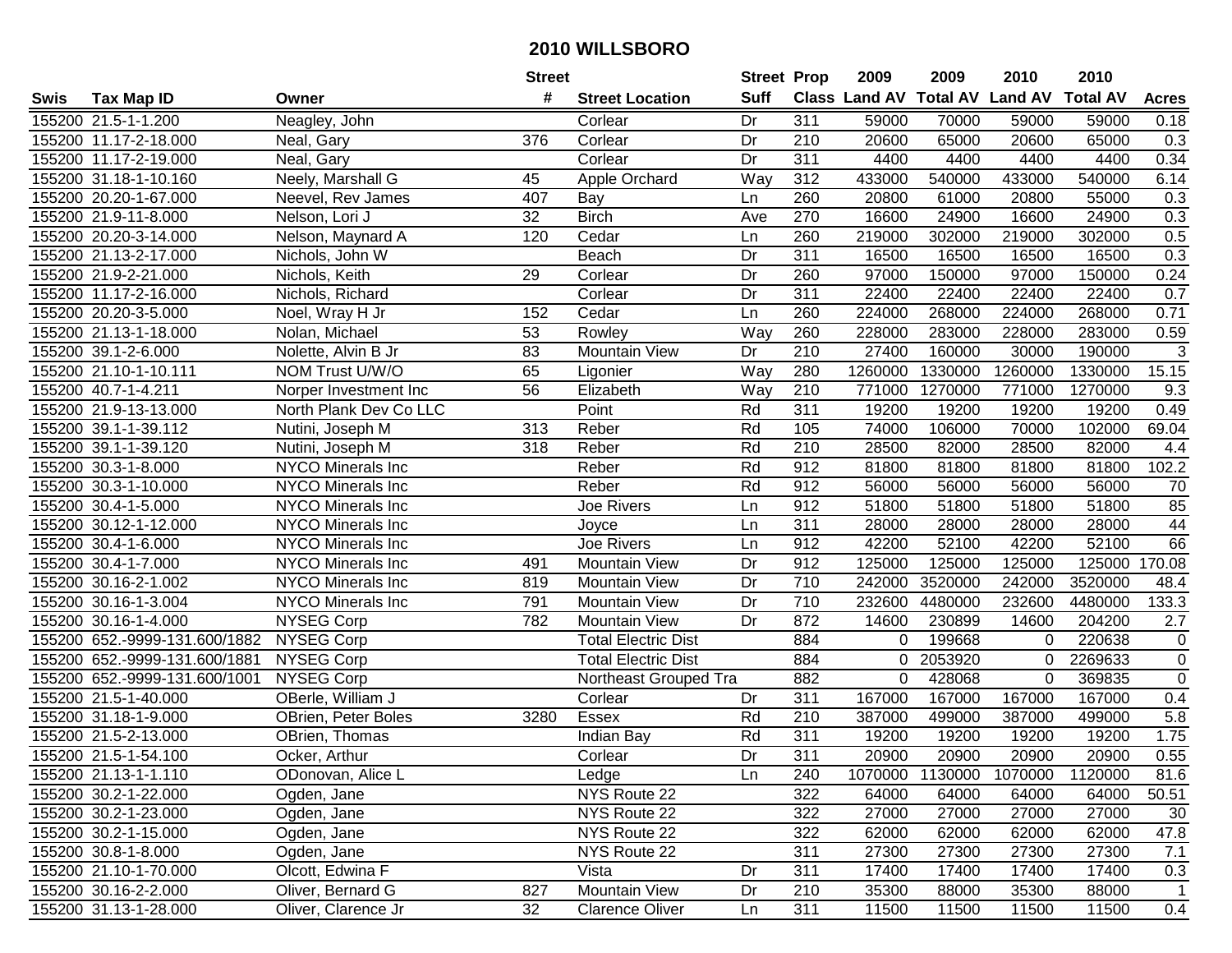|      |                         |                             | <b>Street</b>   |                        | <b>Street Prop</b> |                  | 2009                           | 2009   | 2010   | 2010            |                |
|------|-------------------------|-----------------------------|-----------------|------------------------|--------------------|------------------|--------------------------------|--------|--------|-----------------|----------------|
| Swis | <b>Tax Map ID</b>       | Owner                       | #               | <b>Street Location</b> | <b>Suff</b>        |                  | Class Land AV Total AV Land AV |        |        | <b>Total AV</b> | <b>Acres</b>   |
|      | 155200 31.13-1-27.000   | Oliver, Clarence Jr         | 38              | <b>Clarence Oliver</b> | Ln                 | 210              | 26800                          | 128000 | 26800  | 128000          | 0.7            |
|      | 155200 31.13-1-26.000   | Oliver, Clarence Jr         |                 | <b>Clarence Oliver</b> | Ln                 | 311              | 19600                          | 19600  | 19600  | 19600           | 0.7            |
|      | 155200 11.17-1-54.000   | Oliver, Jerald              | 335             | Corlear                | Dr                 | 260              | 189000                         | 275000 | 189000 | 275000          | 0.5            |
|      | 155200 11.17-1-54.000/1 | Oliver, Jerald              | 337             | Corlear                | Dr                 | 260              | 900                            | 34300  | 900    | 34300           | $\overline{0}$ |
|      | 155200 39.1-1-25.000    | Oliver, John O              | 92              | Sunset                 | Dr                 | 113              | 76000                          | 162000 | 84000  | 170000          | 42.57          |
|      | 155200 39.1-2-7.000     | Oliver, Michael R           | $\overline{73}$ | <b>Mountain View</b>   | Dr                 | 210              | 34100                          | 134000 | 34100  | 134000          | 8.6            |
|      | 155200 39.3-2-12.000    | Ori, George Jr              | 112             | Spear                  | Rd                 | 210              | 32400                          | 154000 | 32400  | 154000          | 7.2            |
|      | 155200 21.13-1-1.150    | Orlowski, Eugene            | 204             | Marina                 | Ln                 | 210              | 313000                         | 475000 | 313000 | 475000          | 3.1            |
|      | 155200 31.13-3-31.000   | Osgood, David A             | 1245            | Sunset                 | Dr                 | $\overline{210}$ | 38000                          | 140000 | 38000  | 140000          | 2.2            |
|      | 155200 21.14-2-15.002   | OShaughnessy, Kathleen M    | 74              | Lakeshore              | Dr                 | 210              | 190000                         | 335000 | 190000 | 340000          | 0.4            |
|      | 155200 21.9-9-9.000     | Osterhout, Gary P           |                 | Grove                  | Ave                | 311              | 2400                           | 2400   | 2400   | 2400            | 0.1            |
|      | 155200 11.13-1-25.000   | Ouimette, James H           | 589             | Corlear                | Dr                 | 260              | 107000                         | 196000 | 107000 | 196000          | 0.4            |
|      | 155200 20.3-2-35.000    | Page, Barbara V             | 4755            | NYS Route 22           |                    | 260              | 10100                          | 17200  | 10100  | 17200           | 0.18           |
|      | 155200 21.14-1-23.000   | Page, Richard H             | 95              | Lakeshore              | Dr                 | 210              | 36000                          | 82000  | 36000  | 82000           | 0.2            |
|      | 155200 31.13-4-2.000    | Paine Memorial Library      | $\overline{c}$  | Gilliland              | Ln                 | 611              | 29600                          | 379000 | 29600  | 379000          | 0.6            |
|      | 155200 31.13-3-1.000    | Paine Memorial Library      |                 | Main                   | St                 | 330              | 21300                          | 42500  | 21300  | 21300           | 0.4            |
|      | 155200 31.5-1-18.004/3  | Paine, Peter Jr             | 179             | Flat Rock              | Way                | 250              | 50000                          | 77000  | 50000  | 77000           | $\mathbf 0$    |
|      | 155200 31.10-1-2.001    | Paine, Peter S Jr           | 158             | River                  | Ln                 | 210              | 38000                          | 203000 | 38000  | 203000          | 2.8            |
|      | 155200 31.10-1-1.002    | Paine, Peter S Jr           | 135             | River                  | Ln                 | 240              | 148000                         | 324000 | 148000 | 324000          | 118            |
|      | 155200 31.9-1-56.000    | Paine, Peter S Jr           | 140             | Point                  | Rd                 | 552              | 157200                         | 204400 | 157200 | 204400          | 94             |
|      | 155200 21.17-1-47.000   | Paine, Peter S Jr           |                 | Farrell                | Rd                 | 311              | 62000                          | 62000  | 62000  | 62000           | 49.03          |
|      | 155200 30.1-1-4.000     | Paley, William B            |                 | Reber                  | Rd                 | 321              | 107000                         | 107000 | 107000 | 107000          | 100            |
|      | 155200 30.1-1-5.000     | Paley, William B            |                 | Reber                  | Rd                 | 322              | 33000                          | 33000  | 33000  | 33000           | 15.7           |
|      | 155200 11.17-2-14.000   | Palfey, Judy A              |                 | Corlear                | Dr                 | 311              | 24000                          | 24000  | 24000  | 24000           | 0.69           |
|      | 155200 21.13-1-6.000    | Palmer Todd W               | 595             | Point                  | Rd                 | 210              | 27800                          | 154000 | 27800  | 154000          | 0.6            |
|      | 155200 11.18-1-3.000    | Palmer, Bruce B             | 1046            | Point                  | Rd                 | 260              | 437000                         | 523000 | 437000 | 523000          | 1.39           |
|      | 155200 20.4-1-8.110     | Palmer, Josh                |                 | NYS Route 22           |                    | 322              | 10800                          | 10800  | 10800  | 10800           | 22.31          |
|      | 155200 30.8-1-11.002    | Palmer, Josh J              | 34              | Dane                   | Ln                 | 210              | 28300                          | 44100  | 36000  | 97000           | 3.06           |
|      | 155200 30.20-2-13.000   | Palmer, Margaret            | 1099            | Sunset                 | Dr                 | 270              | 25900                          | 39000  | 25900  | 39000           | 1.1            |
|      | 155200 21.17-1-56.000   | Palmer, Rebecca             |                 | Cedar                  | Ln                 | $\overline{311}$ | 22500                          | 22500  | 22500  | 22500           | 2.33           |
|      | 155200 21.17-1-54.200   | Palmer, Rebecca L           | 8               | Lee                    | Way                | 311              | 19700                          | 19700  | 19700  | 19700           | 1.32           |
|      | 155200 31.13-5-9.000    | Palmer, Shari Lynn          | 1254            | Sunset                 | Dr                 | 210              | 26800                          | 140000 | 26800  | 140000          | 0.7            |
|      | 155200 31.9-1-1.110     | <b>Paradox Partners LLC</b> | 3932            | NYS Route 22           |                    | 484              | 48000                          | 249000 | 48000  | 249000          | $\mathbf{1}$   |
|      | 155200 21.10-1-71.000   | Park, Man S                 | 3               | Vista                  | Dr                 | 260              | 14600                          | 42000  | 14600  | 42000           | 0.2            |
|      | 155200 31.18-1-13.500   | Parry, Diane                | 3439            | Essex                  | Rd                 | 240              | 60000                          | 215000 | 60000  | 215000          | 21.1           |
|      | 155200 30.12-1-10.000   | Passino, Joyce              | 10 <sup>1</sup> | Joyce                  | Ln                 | 210              | 21200                          | 107000 | 21200  | 107000          | 0.5            |
|      | 155200 30.12-1-11.200   | Passino, Richard            |                 | Joyce                  | Ln                 | 311              | 18600                          | 18600  | 18600  | 18600           | 0.65           |
|      | 155200 30.20-3-17.000   | Patnode, Bruce J            | 1038            | Sunset                 | Dr                 | 210              | 26800                          | 198000 | 26800  | 198000          | 0.7            |
|      | 155200 21.9-10-1.500    | Patry, Claude               | 36              | Pine                   | Ave                | 311              | 14500                          | 14500  | 14500  | 14500           | 0.31           |
|      | 155200 21.5-1-16.117    | Paye, Barbara A             | 263             | Corlear                | Dr                 | 260              | 128000                         | 200000 | 128000 | 200000          | 0.22           |
|      | 155200 21.5-1-16.217    | Paye, Barbara A             | 263             | Corlear                | Dr                 | 311              | 50000                          | 50000  | 50000  | 50000           | 0.26           |
|      | 155200 31.13-1-17.000   | Paye, Barbara A             | 12              | Maple                  | <b>St</b>          | 280              | 13200                          | 126000 | 13200  | 126000          | 0.4            |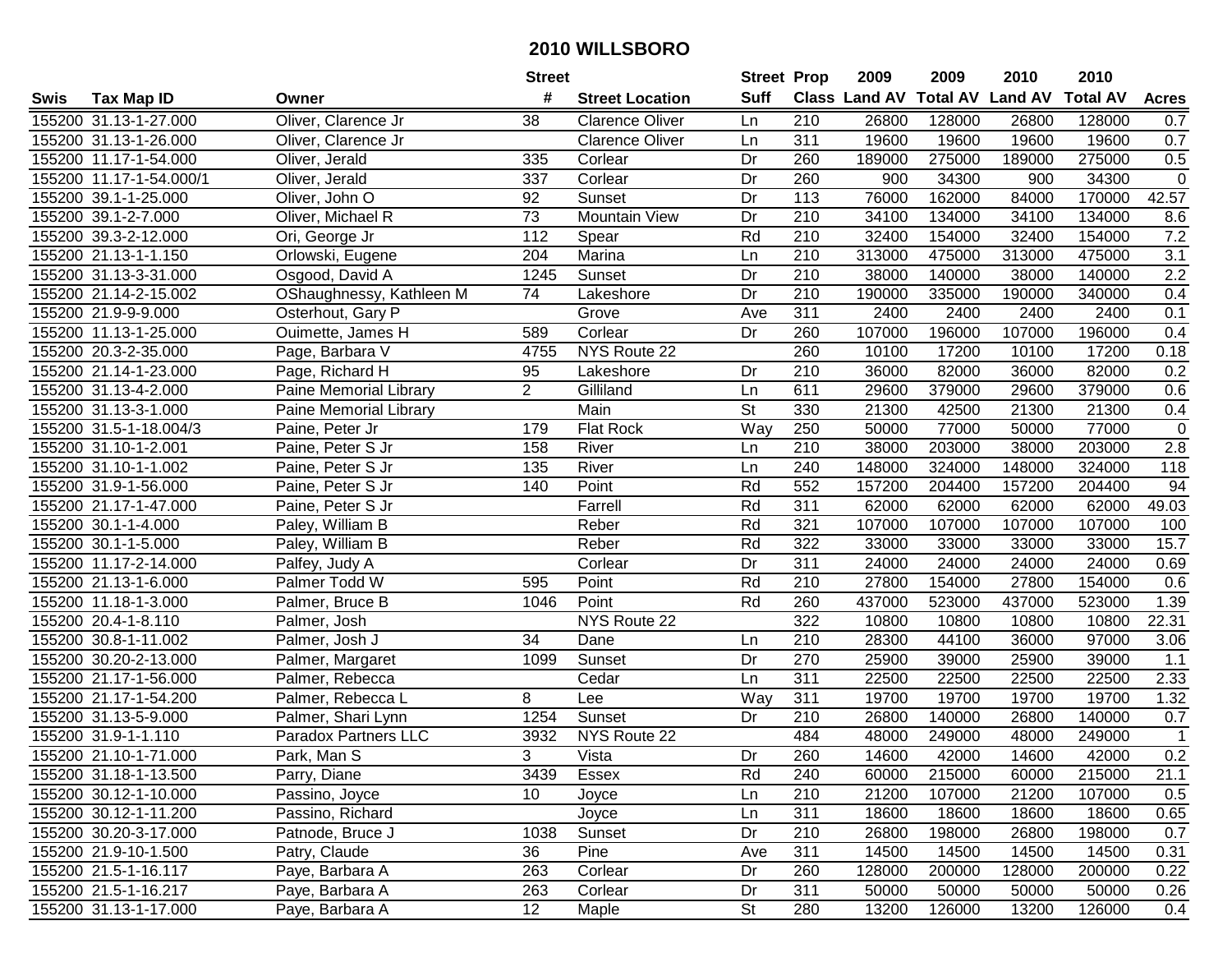|      |                       |                    | <b>Street</b>  |                        | <b>Street Prop</b> |                  | 2009   | 2009   | 2010                           | 2010            |                |
|------|-----------------------|--------------------|----------------|------------------------|--------------------|------------------|--------|--------|--------------------------------|-----------------|----------------|
| Swis | <b>Tax Map ID</b>     | Owner              | #              | <b>Street Location</b> | <b>Suff</b>        |                  |        |        | Class Land AV Total AV Land AV | <b>Total AV</b> | <b>Acres</b>   |
|      | 155200 21.5-1-70.000  | Paye, Bradley L    | 298            | Corlear                | Dr                 | 260              | 36000  | 75000  | 36000                          | 75000           | 1.4            |
|      | 155200 11.17-1-40.000 | Paye, Bradley L    |                | Corlear                | Dr                 | 311              | 37500  | 37500  | 37500                          | 37500           | 41.7           |
|      | 155200 20.3-2-36.000  | Peacock, Shita A   |                | NYS Route 22           |                    | 314              | 1600   | 1600   | 1600                           | 1600            | 1.3            |
|      | 155200 31.17-3-6.000  | Peden, Michael A   | 1195           | Middle                 | Rd                 | 210              | 29700  | 76000  | 29700                          | 76000           | 0.8            |
|      | 155200 31.13-4-22.000 | Pedro, John W      | 3658           | Essex                  | Rd                 | 210              | 21200  | 83000  | 21200                          | 83000           | 0.5            |
|      | 155200 31.10-1-8.100  | Peleax Partners    | 201            | River                  | Ln                 | 240              | 700000 | 832000 | 700000                         | 832000          | 67.5           |
|      | 155200 31.14-2-2.112  | Peleax Partners    | 290            | River                  | Ln                 | 250              | 54000  | 419000 | 54000                          | 419000          | 15.35          |
|      | 155200 39.2-1-18.000  | Peltier, Charles   | 962            | Sunset                 | Dr                 | 210              | 19200  | 142000 | 19200                          | 142000          | 0.7            |
|      | 155200 39.2-1-13.000  | Peltier, Charles   | 954            | Sunset                 | Dr                 | $\overline{210}$ | 25000  | 120000 | 25000                          | 120000          | $\overline{1}$ |
|      | 155200 39.2-1-2.000   | Peltier, Charles E | 946            | Sunset                 | Dr                 | 210              | 16000  | 42900  | 16000                          | 42900           | 0.5            |
|      | 155200 40.1-2-15.000  | Pennell, Carol     | 3081           | Essex                  | Rd                 | 210              | 39000  | 75000  | 39000                          | 75000           | 1.4            |
|      | 155200 11.17-1-65.000 | Perez, Richard G   | 377            | Corlear                | Dr                 | 260              | 170000 | 241000 | 170000                         | 241000          | 0.4            |
|      | 155200 30.16-1-6.100  | Perkett, Howard R  | 1191           | Sunset                 | Dr                 | $\overline{210}$ | 46000  | 132000 | 46000                          | 132000          | 7.37           |
|      | 155200 21.14-2-2.000  | Perkett, Rosemary  | 122            | Lakeshore              | Dr                 | 260              | 224000 | 298000 | 224000                         | 298000          | 0.5            |
|      | 155200 21.9-4-13.000  | Perry, Christine A | 42             | Elm                    | Ave                | 210              | 14300  | 17300  | 14300                          | 110000          | 0.2            |
|      | 155200 21.13-2-90.000 | Perryman, Arthur C |                | Hilton                 | Ter                | 311              | 19000  | 19000  | 19000                          | 19000           | 1.1            |
|      | 155200 21.13-2-23.113 | Perryman, Arthur C | 41             | Hilton                 | Ter                | 311              | 16800  | 16800  | 16800                          | 16800           | 0.86           |
|      | 155200 21.13-2-89.000 | Perryman, Arthur C |                | Hilton                 | Ter                | 311              | 4000   | 4000   | 4000                           | 4000            | 0.15           |
|      | 155200 21.13-2-1.000  | Perryman, Arthur C |                | Point                  | Rd                 | 311              | 3000   | 3000   | 3000                           | 3000            | 0.1            |
|      | 155200 21.13-2-2.000  | Perryman, Arthur C |                | Point                  | Rd                 | 311              | 32300  | 32300  | 32300                          | 32300           | 1.9            |
|      | 155200 21.14-1-17.200 | Persons, Helen L   |                | Lakeshore              | Dr                 | 260              | 14100  | 62200  | 14100                          | 57000           | 0.14           |
|      | 155200 11.13-1-53.000 | Petitpas, Mary     | 12             | Cayuga                 | P <sub>1</sub>     | 260              | 22500  | 77000  | 22500                          | 77000           | 0.4            |
|      | 155200 21.17-1-43.000 | Petitpas, Roger Jr | 343            | Point                  | Rd                 | 260              | 19300  | 40000  | 19300                          | 40000           | 0.3            |
|      | 155200 40.1-2-3.000   | Pfund, Raymond L   | 259            | Coonrod                | Rd                 | 210              | 19200  | 104700 | 19200                          | 104700          | 0.7            |
|      | 155200 21.10-1-39.002 | Phillips, Cathy L  | 4              | Vista                  | Dr                 | 312              | 19500  | 31700  | 19500                          | 31700           | 0.43           |
|      | 155200 21.10-1-37.000 | Phillips, Cathy L  |                | Vista                  | Dr                 | 311              | 3100   | 3100   | 3100                           | 3100            | 0.2            |
|      | 155200 21.9-10-11.000 | Picard, Norman     | 41             | <b>Birch</b>           | Ave                | 270              | 15100  | 25300  | 15100                          | 25300           | 0.25           |
|      | 155200 20.20-1-12.000 | Pickett, John J    | 21             | Cove                   | Ln                 | 260              | 140000 | 185000 | 140000                         | 190000          | 0.3            |
|      | 155200 20.20-1-14.000 | Pickett, John J    |                | Cove                   | Ln                 | 314              | 7900   | 7900   | 7900                           | 7900            | 0.11           |
|      | 155200 20.20-1-1.114  | Pickett, John J    |                | Tunnel                 | Ln                 | 311              | 15600  | 15600  | 15600                          | 15600           | 1.01           |
|      | 155200 20.20-1-1.113  | Pickett, John J    |                | Tunnel                 | Ln                 | 311              | 15600  | 15600  | 15600                          | 15600           | 1.01           |
|      | 155200 21.9-4-4.200   | Picone, Maureen E  | 12             | EIm                    | Ave                | 270              | 15700  | 25300  | 15700                          | 23000           | 0.25           |
|      | 155200 20.3-2-25.000  | Piekarski, Henry   | 4641           | NYS Route 22           |                    | 260              | 112000 | 175000 | 112000                         | 175000          | 0.5            |
|      | 155200 30.20-3-14.000 | Pierce, Bruce W    | 1090           | Sunset                 | Dr                 | 270              | 19600  | 50300  | 19600                          | 50300           | 0.7            |
|      | 155200 31.17-4-6.000  | Pierce, Gerald S   | 92             | Woodlawn               | Ln                 | 210              | 26800  | 122000 | 26800                          | 122000          | 0.7            |
|      | 155200 39.2-1-31.100  | Pierce, Kevin      |                | Coonrod                | Rd                 | 311              | 40000  | 40000  | 40000                          | 40000           | 16.5           |
|      | 155200 39.2-1-31.200  | Pierce, Kevin      | 82             | Coonrod                | Rd                 | 210              | 31800  | 121000 | 31800                          | 121000          | 8.5            |
|      | 155200 21.14-2-28.002 | Pierle, Joy A      | 45             | Lakeshore              | Dr                 | 260              | 59000  | 113000 | 59000                          | 113000          | 0.78           |
|      | 155200 39.2-1-14.000  | Pierson, Todd      | 931            | Sunset                 | Dr                 | 210              | 28000  | 109000 | 28000                          | 109000          | 3.5            |
|      | 155200 30.20-2-5.000  | Pierson, Todd M    | 1149           | Sunset                 | Dr                 | 210              | 35300  | 98000  | 35300                          | 98000           | $\mathbf{1}$   |
|      | 155200 30.12-2-7.000  | Pike, Steven T     | $\overline{2}$ | Wickes                 | Way                | 210              | 35400  | 142000 | 35400                          | 137000          | 1.1            |
|      | 155200 11.13-1-3.000  | Plunkett, James E  | 493            | Corlear                | Dr                 | 210              | 164000 | 245000 | 164000                         | 245000          | 0.4            |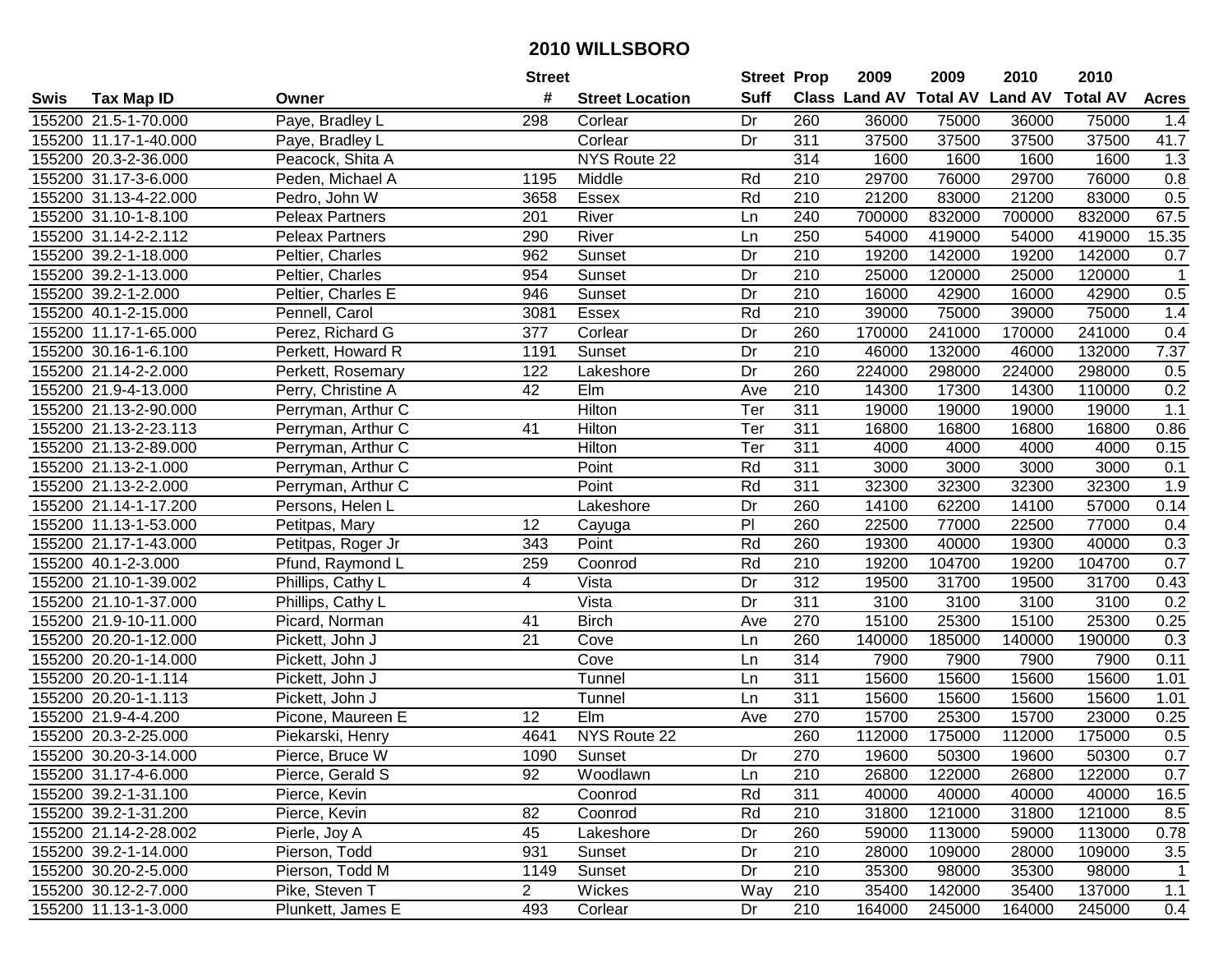|      |                       |                             | <b>Street</b>   |                        | <b>Street Prop</b>       |                  | 2009                 | 2009            | 2010           | 2010            |                  |
|------|-----------------------|-----------------------------|-----------------|------------------------|--------------------------|------------------|----------------------|-----------------|----------------|-----------------|------------------|
| Swis | <b>Tax Map ID</b>     | Owner                       | #               | <b>Street Location</b> | <b>Suff</b>              |                  | <b>Class Land AV</b> | <b>Total AV</b> | <b>Land AV</b> | <b>Total AV</b> | <b>Acres</b>     |
|      | 155200 21.6-3-3.000   | Pohlman, Judith C           | 924             | Point                  | Rd                       | 210              | 334000               | 718000          | 334000         | 718000          | 3.18             |
|      | 155200 31.10-1-7.000  | Poitras, Maurice C          | 76              | Perrys Point           | Way                      | 210              | 683000               | 710000          | 683000         | 840000          | 3                |
|      | 155200 30.1-1-21.000  | Pokomoonshine/MacCready Ltd | 56              | Roger                  | Ln                       | 322              | 11700                | 11700           | 11700          | 11700           | 16.2             |
|      | 155200 30.1-1-20.000  | Pokomoonshine/MacCready Ltd |                 | Reber                  | Rd                       | 312              | 43000                | 48000           | 43000          | 48000           | 20.4             |
|      | 155200 30.1-1-13.002  | Pokomoonshine/MacCready Ltd | 1391            | Reber                  | Rd                       | 581              | 291000               | 1435000         | 291000         | 1435000         | 23               |
|      | 155200 30.1-1-30.000  | Polak, Bogdan               |                 | Reber                  | Rd                       | 912              | 62500                | 62500           | 62500          | 62500           | 144.7            |
|      | 155200 30.1-1-29.000  | Polak, Bogdan               | 1045            | Reber                  | Rd                       | 240              | 55000                | 85000           | 61000          | 85000           | 37.8             |
|      | 155200 31.13-7-4.000  | Polhemus, Edgar             | 36              | Woodlawn               | Ln                       | 210              | 36100                | 125000          | 36100          | 125000          | 1.4              |
|      | 155200 20.20-1-4.002  | Politi, Anthony             | $\overline{17}$ | Cove                   | Ln                       | $\overline{210}$ | 150000               | 331000          | 150000         | 331000          | 1.17             |
|      | 155200 20.20-1-1.112  | Politi, Anthony             |                 | Tunnel                 | Ln                       | 311              | 21300                | 21300           | 21300          | 21300           | 1.53             |
|      | 155200 21.17-1-37.002 | Pool, Stewart N             | 386             | Point                  | Rd                       | 260              | 1180000              | 1370000         | 1180000        | 1370000         | 52               |
|      | 155200 20.20-1-36.000 | Pool, Thomas M              | 10              | <b>Blueberry</b>       | Way                      | 260              | 223000               | 268000          | 223000         | 268000          | 0.41             |
|      | 155200 21.13-2-85.000 | Poritzky, Bruce S           |                 | Ryan                   | Dr                       | 311              | 3000                 | 3000            | 3000           | 3000            | 0.1              |
|      | 155200 21.17-1-7.000  | Porter, Gene H              | 104             | Cedar                  | Ln                       | 210              | 205000               | 301000          | 205000         | 301000          | 0.3              |
|      | 155200 21.13-2-67.000 | <b>Potente Family Trust</b> | 30              | Ryan                   | Dr                       | 260              | 42000                | 77000           | 42000          | 77000           | 0.45             |
|      | 155200 30.2-1-18.000  | Potroanchenu, John          | 4164            | NYS Route 22           |                          | 210              | 31700                | 95000           | 31700          | 87000           | 6.6              |
|      | 155200 21.10-1-2.000  | Powell, Robert W            | 820             | Point                  | Rd                       | 210              | 283000               | 461000          | 283000         | 461000          | $\overline{2.8}$ |
|      | 155200 21.17-1-46.000 | PPP Properties LLC          | 401             | Point                  | Rd                       | 240              | 60000                | 158000          | 60000          | 158000          | 24.3             |
|      | 155200 21.17-1-38.102 | <b>PPP Properties LLC</b>   | 384             | Point                  | Rd                       | 240              | 970000               | 1040000         | 970000         | 1040000         | 30               |
|      | 155200 21.14-1-3.100  | Pratt, Michael E            | 18              | Beach                  | Dr                       | 260              | 34600                | 61000           | 34600          | 61000           | 0.29             |
|      | 155200 21.9-13-5.000  | Priest, John                | 24              | Cyprus                 | Ave                      | 270              | 16600                | 21000           | 16600          | 21000           | 0.3              |
|      | 155200 21.9-13-6.000  | Priest, John                | 22              | Cyprus                 | Ave                      | 270              | 24000                | 30000           | 24000          | 30000           | 0.7              |
|      | 155200 21.9-9-13.001  | Prim, Margaret A            | 46              | Grove                  | Ave                      | 311              | 15500                | 15500           | 15500          | 15500           | 0.25             |
|      | 155200 21.13-1-1.140  | Prindle, Jeffrey S          | 194             | Marina                 | Ln                       | 210              | 333000               | 533000          | 333000         | 533000          | $\sqrt{3}$       |
|      | 155200 21.9-8-6.000   | Prouty, Chad                | 9               | Oak                    | Ave                      | 270              | 12600                | 23300           | 12600          | 21000           | 0.2              |
|      | 155200 30.12-2-40.000 | Provost, Arnold             | 4011            | NYS Route 22           |                          | 210              | 13200                | 83000           | 13200          | 83000           | 0.2              |
|      | 155200 21.9-4-21.000  | Provost, Arnold E           | 40              | Frisbie                | Rd                       | 270              | 13200                | 20500           | 13200          | 20500           | 0.21             |
|      | 155200 30.20-3-5.000  | Provost, Bobby L            | 1160            | Sunset                 | Dr                       | 210              | 24100                | 91000           | 24100          | 91000           | 0.6              |
|      | 155200 30.12-2-6.000  | Provost, Danny A            | 10              | Wickes                 | Way                      | 270              | 8300                 | 24400           | 8300           | 19000           | 0.2              |
|      | 155200 31.17-3-32.002 | Provost, Harmon             | 1161            | Middle                 | Rd                       | 270              | 13400                | 35000           | 13400          | 35000           | 0.4              |
|      | 155200 31.13-6-7.000  | Provost, Harmon Jr          | 3657            | Essex                  | Rd                       | $\overline{210}$ | 35500                | 121000          | 35500          | 121000          | 1.1              |
|      | 155200 31.13-4-5.000  | Provost, Harry              | 3               | Stanley                | Ln                       | 210              | 13200                | 50000           | 13200          | 50000           | 0.2              |
|      | 155200 31.13-4-6.000  | Provost, Harry              | $\overline{5}$  | Stanley                | Ln                       | $\overline{210}$ | 23800                | 64000           | 23800          | 64000           | 0.58             |
|      | 155200 31.13-4-27.001 | Provost, Harry              |                 | Main                   | $\overline{\mathsf{St}}$ | 311              | 15000                | 15000           | 15000          | 15000           | 1.14             |
|      | 155200 31.17-3-16.000 | Provost, James A            | 1216            | Middle                 | Rd                       | 210              | 21200                | 74000           | 21200          | 74000           | 0.5              |
|      | 155200 20.3-2-37.000  | Provost, Raymond P          | 4797            | NYS Route 22           |                          | 210              | 27500                | 95000           | 29600          | 90000           | 3.1              |
|      | 155200 21.5-1-19.000  | Prudhomme, Gerard R         | 259             | Corlear                | Dr                       | 260              | 137000               | 199000          | 137000         | 199000          | 0.4              |
|      | 155200 31.13-3-15.100 | Puccia, Anthony M           | 3721            | Main                   | <b>St</b>                | 484              | 20200                | 34800           | 20200          | 34800           | 0.2              |
|      | 155200 31.13-3-13.000 | Puccia, Anthony N           | 3725            | Main                   | <b>St</b>                | 483              | 19200                | 58000           | 19200          | 58000           | 0.2              |
|      | 155200 11.17-1-80.000 | Pulaski, Thomas S           | 451             | Corlear                | Dr                       | 260              | 110000               | 166000          | 110000         | 166000          | 0.2              |
|      | 155200 31.13-6-14.000 | Pulsifer, Kendra Lee        | 3615            | Essex                  | Rd                       | 210              | 32500                | 121000          | 32500          | 121000          | 0.9              |
|      | 155200 21.5-1-44.000  | Pulsifer, Philip L          | 167             | Corlear                | Dr                       | 260              | 225000               | 293000          | 225000         | 293000          | 0.6              |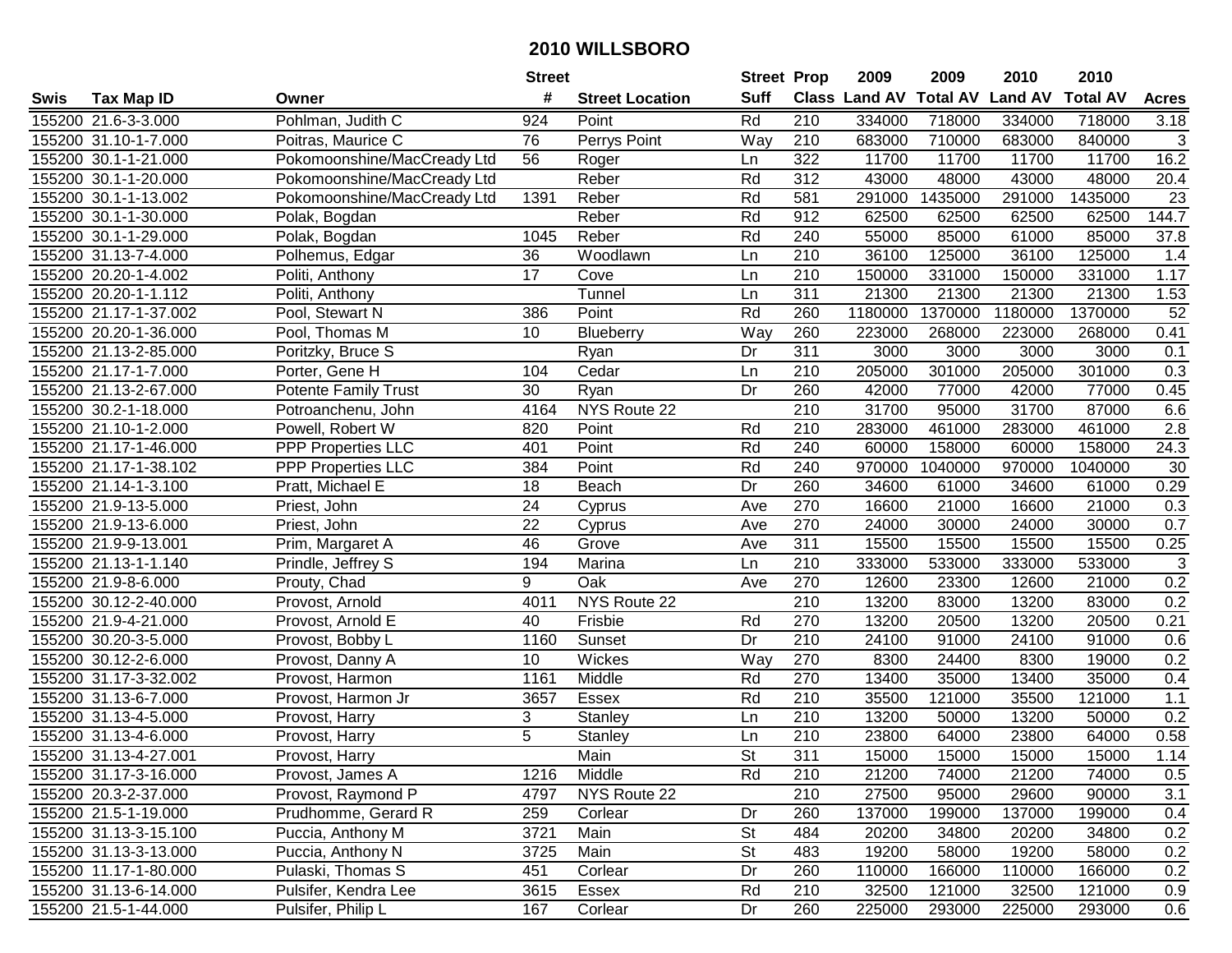|      |                           |                       | <b>Street</b>  |                        | <b>Street Prop</b> |                  | 2009   | 2009   | 2010                           | 2010            |                |
|------|---------------------------|-----------------------|----------------|------------------------|--------------------|------------------|--------|--------|--------------------------------|-----------------|----------------|
| Swis | <b>Tax Map ID</b>         | Owner                 | #              | <b>Street Location</b> | <b>Suff</b>        |                  |        |        | Class Land AV Total AV Land AV | <b>Total AV</b> | <b>Acres</b>   |
|      | 155200 30.3-1-3.000       | Pulsifer, Rolland Jr  | 899            | Reber                  | Rd                 | 260              | 20000  | 26000  | 20000                          | 23000           | 0.9            |
|      | 155200 31.5-1-5.000       | Putman, Victor J      | 183            | Farrell                | Rd                 | 210              | 37200  | 162000 | 37200                          | 180000          | 2.15           |
|      | 155200 21.13-2-71.000     | Pyrzenski, Philip     | $\overline{2}$ | Lakeshore              | Dr                 | 260              | 22500  | 57000  | 22500                          | 57000           | 0.4            |
|      | 155200 21.13-2-51.100     | Pyrzenski, Philip     |                | Ryan                   | Dr                 | 311              | 3000   | 3000   | 3000                           | 3000            | 0.44           |
|      | 155200 31.9-1-1.140       | Pytlak Brian S        |                | NYS Route 22           |                    | 322              | 31600  | 31600  | 31600                          | 31600           | 10.64          |
|      | 155200 11.13-2-8.100      | Pytlak, Brian         |                | Cayuga                 | $\overline{P}$     | 311              | 6300   | 6300   | 6300                           | 6300            | 0.17           |
|      | 155200 11.13-2-8.200      | Pytlak, Brian         | 5              | Cayuga                 | $\overline{P}$     | 210              | 26100  | 111000 | 29700                          | 111000          | 0.6            |
|      | 155200 11.13-2-7.000      | Pytlak, Lucinda       |                | Cayuga                 | $\overline{P}$     | 311              | 18500  | 18500  | 18500                          | 18500           | 0.4            |
|      | 155200 21.9-10-9.000      | Racine, Leo           | 47             | <b>Birch</b>           | Ave                | 270              | 15100  | 30000  | 15100                          | 30000           | 0.25           |
|      | 155200 30.12-1-9.000      | Radloff, William M    |                | Joyce                  | Ln                 | 311              | 23700  | 23700  | 23700                          | 23700           | 0.9            |
|      | 155200 31.5-1-6.000       | Raffel, Marlene B     | 238            | Farrell                | Rd                 | 210              | 40000  | 132000 | 40000                          | 132000          | 3.9            |
|      | 155200 40.1-2-29.210      | Randall, Sherman B    |                | Middle                 | Rd                 | 322              | 24000  | 24000  | 24000                          | 24000           | 40             |
|      | 155200 40.1-2-29.220      | Randall, Sherman B    | 764            | Middle                 | Rd                 | 240              | 67000  | 440000 | 67000                          | 440000          | 38.2           |
|      | 155200 31.13-3-24.039     | Rankin, Frank         | 1211           | Sunset                 | Dr                 | 210              | 36200  | 97000  | 36200                          | 97000           | 1.5            |
|      | 155200 31.18-1-7.300      | Rarick, Paddie M      | 3388           | <b>Essex</b>           | Rd                 | 240              | 438000 | 820000 | 438000                         | 820000          | 23             |
|      | 155200 21.5-1-62.000      | Ratay, Lee A          | 196            | Corlear                | Dr                 | 260              | 29700  | 89000  | 29700                          | 89000           | 0.5            |
|      | 155200 21.5-1-61.000      | Ratay, Lee A          |                | Corlear                | Dr                 | 311              | 20500  | 20500  | 20500                          | 20500           | 0.5            |
|      | 155200 11.13-1-16.000     | Rayburn, John A       | 543            | Corlear                | Dr                 | 260              | 194000 | 252000 | 194000                         | 252000          | 0.5            |
|      | 155200 11.13-1-56.000     | Rayburn, John A       |                | Corlear                | Dr                 | 311              | 12400  | 12400  | 12400                          | 12400           | 0.2            |
|      | 155200 39.3-2-2.000       | <b>Reber Cemetery</b> | 239            | Reber                  | Rd                 | 695              | 5000   | 5000   | 5000                           | 5000            | 2.23           |
|      | 155200 39.1-1-32.000      | Reber Fire House      | 21             | Sunset                 | Dr                 | 662              | 14400  | 59000  | 14400                          | 59000           | 0.4            |
|      | 155200 20.20-1-5.000      | Reed, Forrest J Jr    | 82             | Tunnel                 | Ln                 | 260              | 158000 | 215000 | 158000                         | 215000          | 0.43           |
|      | 155200 30.1-1-18.100      | Reinckens, Margaret L | 1484           | Reber                  | Rd                 | 240              | 171000 | 313000 | 171000                         | 327000          | 53.85          |
|      | 155200 30.2-1-8.000       | Reinckens, Margaret S | 1541           | Reber                  | Rd                 | 260              | 71000  | 113400 | 71000                          | 113400          | 0.6            |
|      | 155200 40.6-1-14.017      | Reinhardt, William    |                | Essex                  | Rd                 | 311              | 26000  | 26000  | 26000                          | 26000           | $\,6$          |
|      | 155200 40.6-1-16.000      | Reinhardt, William    | 3175           | Essex                  | Rd                 | 240              | 100000 | 260000 | 100000                         | 260000          | 54.1           |
|      | 155200 39.2-1-6.100       | Reinhart, Randy       | 30             | Nolette                | Ln                 | 210              | 31000  | 107000 | 31000                          | 107000          | 6.97           |
|      | 155200 40.1-2-5.100       | Reithel, Drew G       | 982            | Middle                 | Rd                 | 270              | 26000  | 170000 | 26000                          | 170000          | 1.8            |
|      | 155200 21.10-1-3.000      | Rendich, Lester J     | 812            | Point                  | Rd                 | $\overline{210}$ | 285000 | 331000 | 285000                         | 331000          | $3.5\,$        |
|      | 155200 40.6-1-8.000       | Reuther, David L      | 3174           | Essex                  | Rd                 | 280              | 407000 | 739000 | 407000                         | 739000          | 5              |
|      | 155200 21.14-2-30.000     | <b>Rex Realty</b>     |                | Lakeshore              | Dr                 | $\overline{311}$ | 20500  | 20500  | 20500                          | 20500           | 0.5            |
|      | 155200 31.9-1-46.002/2010 | Reynolds, Clifford E  | 3921           | NYS Route 22           |                    | 455              |        |        | 42300                          | 154900          |                |
|      | 155200 31.9-1-46.002      | Reynolds, Clifford E  | 3921           | NYS Route 22           |                    | 455              | 42300  | 154900 | 42300                          | 154900          | 1.6            |
|      | 155200 39.2-1-12.100      | Reynolds, Dean        | 927            | Sunset                 | Dr                 | 240              | 35800  | 151000 | 35800                          | 151000          | 13             |
|      | 155200 31.13-5-13.000     | Reynolds, Hadee M     | 1261           | Middle                 | Rd                 | 210              | 35400  | 131000 | 35400                          | 131000          | 1              |
|      | 155200 21.6-2-7.000       | Reynolds, Patricia E  | 828            | Point                  | Rd                 | 210              | 332000 | 470000 | 332000                         | 470000          | 3.6            |
|      | 155200 20.3-2-15.112      | Reynolds, Rodney      | 4567           | NYS Route 22           |                    | 311              | 38100  | 38100  | 38100                          | 38100           | 0.68           |
|      | 155200 39.2-1-12.200      | Reynolds, Timothy D   | 913            | Sunset                 | Dr                 | 210              | 32200  | 169000 | 32200                          | 184000          | $\overline{7}$ |
|      | 155200 11.13-1-54.000     | Rice, James W         | 6              | Cayuga                 | PI                 | 260              | 22500  | 105000 | 22500                          | 105000          | 0.4            |
|      | 155200 21.9-12-8.000      | Richard, Catherine    | 26             | Spruce                 | Ave                | 270              | 15900  | 20600  | 15900                          | 20600           | 0.3            |
|      | 155200 21.9-2-17.000      | Richard, Hector F     | 39             | Corlear                | Dr                 | 270              | 218000 | 233000 | 218000                         | 233000          | 0.5            |
|      | 155200 31.17-4-14.300     | Richard, Lucille      |                | Woodlawn               | Ln                 | 311              | 18000  | 18000  | 18000                          | 18000           | 0.76           |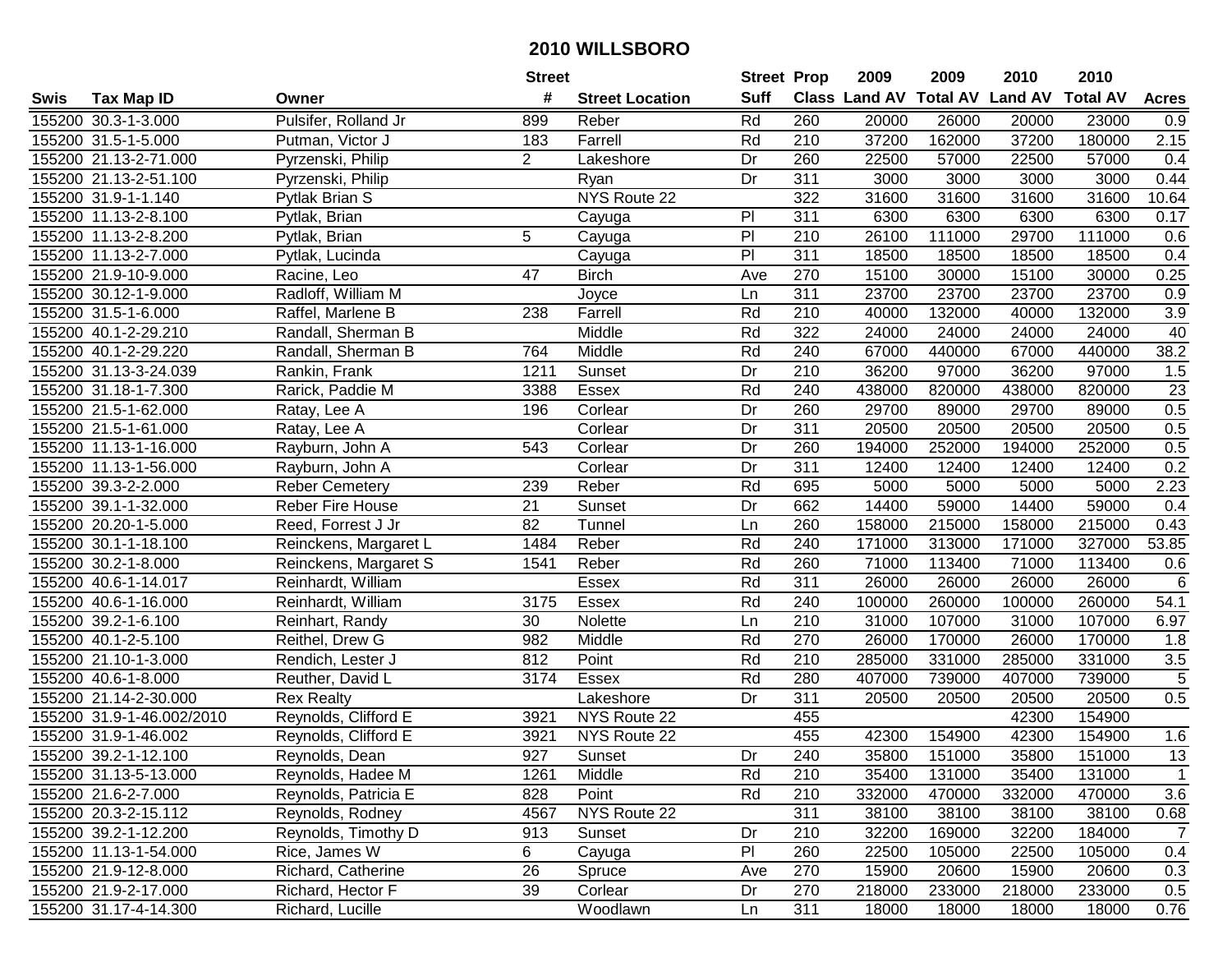|      |                       |                               | <b>Street</b>  |                        | <b>Street Prop</b>       |                  | 2009   | 2009   | 2010                           | 2010            |                     |
|------|-----------------------|-------------------------------|----------------|------------------------|--------------------------|------------------|--------|--------|--------------------------------|-----------------|---------------------|
| Swis | <b>Tax Map ID</b>     | Owner                         | #              | <b>Street Location</b> | <b>Suff</b>              |                  |        |        | Class Land AV Total AV Land AV | <b>Total AV</b> | <b>Acres</b>        |
|      | 155200 31.17-4-14.500 | Richard, Lucille              |                | Woodlawn               | Ln                       | 311              | 12000  | 12000  | 12000                          | 12000           | 0.51                |
|      | 155200 31.17-4-14.600 | Richard, Lucille              |                | Woodlawn               | Ln                       | 311              | 11400  | 11400  | 11400                          | 11400           | 0.48                |
|      | 155200 31.17-4-14.100 | Richard, Lucille              |                | Woodlawn               | Ln                       | 311              | 11400  | 11400  | 11400                          | 11400           | 0.48                |
|      | 155200 31.17-4-8.000  | Richard, Lucille              | 93             | Woodlawn               | Ln                       | 210              | 36500  | 158000 | 36500                          | 158000          | 1.79                |
|      | 155200 21.5-1-11.100  | Ridky, Charles W              |                | Corlear                | Dr                       | 311              | 23300  | 23300  | 23300                          | 23300           | 0.77                |
|      | 155200 20.20-3-15.000 | Ridolfo, Michael              | 118            | Cedar                  | Ln                       | 260              | 230000 | 272000 | 230000                         | 272000          | 0.5                 |
|      | 155200 21.13-1-2.300  | Rivet, Sharon                 | 47             | Frisbie                | Rd                       | 210              | 48000  | 82000  | 48000                          | 82000           | 5.03                |
|      | 155200 39.1-1-23.200  | Rizzon, Robert                | 237            | Sunset                 | Dr                       | 240              | 38400  | 184000 | 38400                          | 184000          | 12.2                |
|      | 155200 31.18-1-2.200  | Robare, Eugene                |                | Essex                  | Rd                       | 314              | 5900   | 5900   | 5900                           | 5900            | 9.67                |
|      | 155200 31.18-1-3.000  | Robare, Harriet V             | 3453           | Essex                  | Rd                       | 210              | 35400  | 108000 | 35400                          | 108000          | $\mathbf{1}$        |
|      | 155200 39.3-2-6.100   | Robare, William               | 256            | Reber                  | Rd                       | 270              | 34900  | 75000  | 38000                          | 70000           | 17                  |
|      | 155200 39.1-1-30.000  | Robare, William F             | 302            | Reber                  | Rd                       | 210              | 21000  | 99000  | 21000                          | 83000           | 0.8                 |
|      | 155200 21.17-1-35.000 | Roberts, Carol E              | 68             | Champine               | Way                      | 260              | 427000 | 457000 | 427000                         | 457000          | 4.8                 |
|      | 155200 21.10-1-73.000 | Robertson, Duncan G           |                | Vista                  | Dr                       | 311              | 16500  | 16500  | 16500                          | 16500           | 0.3                 |
|      | 155200 30.1-1-16.001  | Robinson, Andrew B            |                | Reber                  | Rd                       | 311              | 166400 | 166400 | 166400                         | 166400          | 1.9                 |
|      | 155200 30.1-1-10.200  | Robinson, Andrew B            |                | Reber                  | Rd                       | 311              | 93800  | 93800  | 93800                          | 93800           | 10.1                |
|      | 155200 30.1-1-14.000  | Robinson, Catherine G         |                | Reber                  | Rd                       | 311              | 146800 | 146800 | 146800                         | 146800          | 4.04                |
|      | 155200 30.1-1-10.100  | Robinson, Catherine G         |                | Reber                  | Rd                       | 311              | 76000  | 76000  | 76000                          | 76000           | 10.4                |
|      | 155200 30.1-1-12.000  | Robinson, Catherine G         | 1367           | Reber                  | Rd                       | 311              | 24300  | 24300  | 24300                          | 24300           | 4.6                 |
|      | 155200 11.13-1-40.000 | Robinson, Charles P           | 154            | Sabousin               | Dr                       | 260              | 297000 | 404000 | 297000                         | 404000          | $1.1$               |
|      | 155200 30.1-2-6.000   | Robinson, David               |                | Beaver                 | Way                      | 311              | 93500  | 93500  | 93500                          | 93500           | $\overline{\omega}$ |
|      | 155200 11.13-2-9.000  | Robinson, David M             | 576            | Corlear                | Dr                       | 260              | 26200  | 74000  | 26200                          | 74000           | 0.6                 |
|      | 155200 30.1-1-22.000  | Robinson, Franklin            |                | Reber                  | Rd                       | 314              | 23000  | 23000  | 23000                          | 23000           | 8.9                 |
|      | 155200 30.1-1-10.300  | Robinson, Franklin W          |                | Reber                  | Rd                       | 311              | 127800 | 127800 | 127800                         | 127800          | 7.8                 |
|      | 155200 30.1-1-11.000  | Robinson, Franklin W          |                | Reber                  | Rd                       | 311              | 75200  | 75200  | 75200                          | 75200           | 2.06                |
|      | 155200 21.9-10-13.000 | Robinson, Joseph              | 35             | <b>Birch</b>           | Ave                      | 270              | 15700  | 34000  | 15700                          | 34000           | 0.25                |
|      | 155200 20.20-1-3.004  | Rock, Douglas A               | 84             | Tunnel                 | Ln                       | 260              | 190000 | 260000 | 190000                         | 260000          | 0.75                |
|      | 155200 21.5-1-18.000  | Rock, Mary E                  | 261            | Corlear                | Dr                       | 210              | 258000 | 385000 | 258000                         | 385000          | 0.4                 |
|      | 155200 21.9-9-15.014  | Rock, William J               | $\overline{4}$ | Grove                  | Ave                      | 270              | 15700  | 27700  | 15700                          | 27700           | 0.25                |
|      | 155200 21.9-9-17.000  | Rock, William J               |                | Grove                  | Ave                      | $\overline{311}$ | 7700   | 7700   | 7700                           | 7700            | 0.13                |
|      | 155200 11.13-1-4.002  | Roeck, Bruce A                | 495            | Corlear                | Dr                       | 260              | 166000 | 210000 | 166000                         | 210000          | 0.4                 |
|      | 155200 11.17-1-79.000 | Roeck, Donald M               | 447            | Corlear                | Dr                       | 260              | 160000 | 208000 | 160000                         | 208000          | 0.4                 |
|      | 155200 21.5-1-7.000   | Rogala, Allen L               | 283            | Corlear                | Dr                       | 260              | 126000 | 278000 | 126000                         | 278000          | 0.2                 |
|      | 155200 31.13-4-39.000 | <b>Roman Catholic Society</b> | 3748           | Main                   | $\overline{\mathsf{St}}$ | 620              | 20000  | 332000 | 20000                          | 332000          | 0.3                 |
|      | 155200 31.13-4-38.000 | Roman Catholic Society        | 3746           | Main                   | St                       | 210              | 24100  | 185000 | 24100                          | 185000          | 0.6                 |
|      | 155200 20.20-1-72.000 | Romano, Matthew J             | 439            | Bay                    | Ln                       | 210              | 28300  | 114000 | 28300                          | 114000          | 0.71                |
|      | 155200 31.17-3-9.000  | Root, Melvin J Jr             | 1180           | Middle                 | Rd                       | 210              | 35500  | 120000 | 35500                          | 120000          | 1.1                 |
|      | 155200 31.18-1-8.110  | Rosch-Lewis, Renee A          | 3350           | Essex                  | Rd                       | 210              | 450000 | 622000 | 450000                         | 622000          | 4.77                |
|      | 155200 31.9-3-7.000   | Ross Mill LLC                 | 49             | Gilliland              | Ln                       | 443              | 38600  | 38700  | 38600                          | 38700           | 0.82                |
|      | 155200 21.14-1-22.002 | Ross, James                   | 97             | Lakeshore              | Dr                       | 260              | 46000  | 189000 | 46000                          | 189000          | 0.56                |
|      | 155200 11.17-2-11.000 | Rossman, Nancy P              | 412            | Corlear                | Dr                       | 260              | 28300  | 68000  | 28300                          | 73000           | 0.7                 |
|      | 155200 11.17-2-12.000 | Rossman, Nancy P              |                | Corlear                | Dr                       | 311              | 5600   | 5600   | 5600                           | 5600            | 0.7                 |
|      |                       |                               |                |                        |                          |                  |        |        |                                |                 |                     |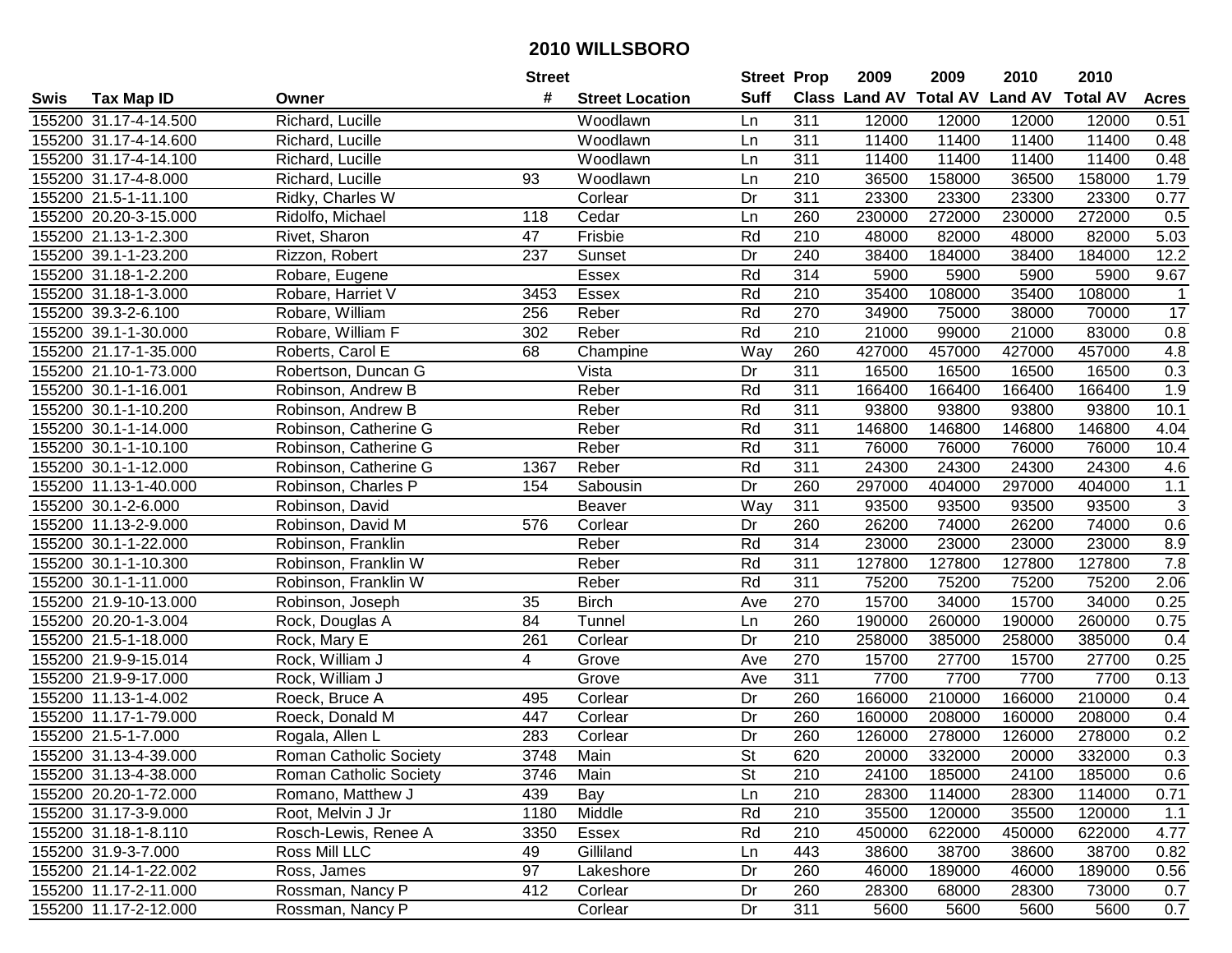|      |                               |                                 | <b>Street</b>    |                        | <b>Street Prop</b> |                  | 2009          | 2009            | 2010           | 2010            |                |
|------|-------------------------------|---------------------------------|------------------|------------------------|--------------------|------------------|---------------|-----------------|----------------|-----------------|----------------|
| Swis | <b>Tax Map ID</b>             | Owner                           | #                | <b>Street Location</b> | <b>Suff</b>        |                  | Class Land AV | <b>Total AV</b> | <b>Land AV</b> | <b>Total AV</b> | <b>Acres</b>   |
|      | 155200 31.18-1-6.000          | Rouse, Luther                   |                  | Essex                  | Rd                 | 311              | 13400         | 13400           | 13400          | 13400           | 0.4            |
|      | 155200 21.9-8-4.000           | Rousseau, Lilia K               | 19               | Oak                    | Ave                | 270              | 16600         | 29400           | 16600          | 29400           | 0.3            |
|      | 155200 11.17-2-6.000          | Rowland, Douglas J              |                  | Corlear                | Dr                 | 311              | 11700         | 11700           | 11700          | 11700           | 0.3            |
|      | 155200 20.20-1-34.000         | Rowland, Douglas J              | $\overline{7}$   | Blueberry              | Way                | 260              | 19500         | 58000           | 19500          | 51000           | 0.3            |
|      | 155200 31.13-6-11.000         | Rowland, William R              | 3643             | <b>Essex</b>           | Rd                 | 210              | 16400         | 57000           | 16400          | 57000           | 0.3            |
|      | 155200 30.1-1-6.000           | Rucker, Steven E                |                  | Reber                  | Rd                 | 321              | 145000        | 145000          | 145000         | 145000          | 145.4          |
|      | 155200 21.13-2-72.000         | Rudolph, Charles E              | 18               | Park                   | $\overline{P}$     | 260              | 20700         | 59000           | 20700          | 53000           | 0.3            |
|      | 155200 21.9-13-8.000          | Rudolph, Michael J              | 8                | Cyprus                 | Ave                | 270              | 17800         | 22600           | 17800          | 22600           | 0.4            |
|      | 155200 21.6-3-4.100           | Ruhdorfer, Johann               | $\overline{928}$ | Point                  | Rd                 | $\overline{210}$ | 421000        | 638000          | 421000         | 638000          | 3.2            |
|      | 155200 31.17-3-3.110          | Rushford, Andrea                | 1229             | Middle                 | Rd                 | 210              | 36100         | 92000           | 36100          | 92000           | 1.4            |
|      | 155200 11.13-1-44.100         | Ruzow-Holland, Ann Hope         |                  | Sabousin               | Dr                 | 311              | 14500         | 14500           | 14500          | 14500           | 0.19           |
|      | 155200 11.13-1-62.050         | Ruzow-Holland, Ann Hope         | 133              | Sabousin               | Dr                 | 311              | 35400         | 35400           | 35400          | 35400           | $\overline{7}$ |
|      | 155200 21.13-2-27.000         | Ryan, Edward                    |                  | Hilton                 | Ter                | 311              | 3000          | 3000            | 3000           | 3000            | 0.2            |
|      | 155200 21.13-2-58.000         | Ryan, Janet A                   |                  | Ryan                   | Dr                 | 311              | 16400         | 16400           | 16400          | 16400           | 0.2            |
|      | 155200 21.10-1-59.342         | Ryder, Barton                   | 6                | Targhee                | Way                | 210              | 20600         | 62000           | 20600          | 62000           | 0.4            |
|      | 155200 21.17-1-15.000         | <b>Sagerstrand Living Trust</b> | 32               | Cedar                  | Ln                 | 260              | 290000        | 351000          | 290000         | 351000          | 4.5            |
|      | 155200 11.17-1-50.000         | Saker, Gretchen                 | 317              | Corlear                | Dr                 | 260              | 220000        | 338000          | 220000         | 338000          | 0.8            |
|      | 155200 11.17-1-42.000         | Saker, Gretchen                 |                  | Corlear                | Dr                 | 311              | 20400         | 20400           | 20400          | 20400           | 1.2            |
|      | 155200 21.13-3-1.100          | Salem, Gerard M                 | 546              | Point                  | Rd                 | 210              | 33100         | 132000          | 33100          | 132000          | 0.92           |
|      | 155200 21.13-3-1.200          | Salem, Gerard M                 |                  | Point                  | Rd                 | 311              | 206000        | 206000          | 206000         | 206000          | 0.7            |
|      | 155200 21.9-2-15.000          | Salisbury, W Ronald             | 47               | Corlear                | Dr                 | 210              | 223000        | 430000          | 223000         | 430000          | 0.4            |
|      | 155200 21.14-2-18.000         | Saltwick, Paul H                | 64               | Lakeshore              | Dr                 | 260              | 173000        | 221000          | 173000         | 221000          | 0.3            |
|      | 155200 21.6-2-5.000           | Salvatore Paul A                | 848              | Point                  | Rd                 | 260              | 422000        | 526000          | 422000         | 526000          | 3.2            |
|      | 155200 11.17-1-12.000         | Samuelson, William E            | 62               | Sabousin               | Dr                 | 260              | 341000        | 401000          | 341000         | 401000          | 1.3            |
|      | 155200 11.17-1-21.100         | Samuelson, William E            |                  | Sabousin               | Dr                 | $\overline{312}$ | 20900         | 26300           | 20900          | 26300           | 0.75           |
|      | 155200 30.2-1-3.000           | Sanborn, Jeffrey L              | 117              | Beaver                 | Way                | 260              | 83200         | 110300          | 83200          | 110300          | 2.1            |
|      | 155200 30.20-2-14.100         | Santor, Richard W Jr            | 1083             | Sunset                 | Dr                 | 240              | 47000         | 130000          | 47000          | 130000          | 10.8           |
|      | 155200 31.5-1-8.000           | Sarvis, Walter E                | 282              | Point                  | Rd                 | 260              | 38400         | 128000          | 38400          | 128000          | 0.7            |
|      | 155200 652.-9999-705.820/1881 | <b>SAVVIS Communications</b>    |                  | Outside Plant          |                    | 836              | $\Omega$      | 12587           | $\Omega$       | 12116           | $\mathbf 0$    |
|      | 155200 31.13-1-29.000         | Sayward Kelly L Sr              |                  | <b>Clarence Oliver</b> | Ln                 | $\overline{311}$ | 11400         | 11400           | 11400          | 11400           | 0.3            |
|      | 155200 31.13-1-14.001         | Sayward Kelly L Sr              | 16               | <b>Clarence Oliver</b> | Ln                 | $\overline{210}$ | 17600         | 83000           | 17600          | 83000           | 0.4            |
|      | 155200 31.13-3-30.000         | Sayward, Anthony E Sr           | 1253             | Sunset                 | Dr                 | 210              | 37000         | 109000          | 37000          | 109000          | 1.8            |
|      | 155200 40.1-2-1.100           | Sayward, David                  | 1024             | Middle                 | Rd                 | 240              | 87000         | 198000          | 87000          | 198000          | 70.16          |
|      | 155200 40.1-2-7.000           | Sayward, George                 | 924              | Middle                 | Rd                 | 105              | 87000         | 156000          | 87000          | 156000          | 47.2           |
|      | 155200 40.1-2-2.100           | Sayward, George                 |                  | Coonrod                | Rd                 | 105              | 81000         | 81000           | 81000          | 81000           | 55.12          |
|      | 155200 40.1-2-31.100          | Sayward, George                 |                  | Coonrod                | Rd                 | 105              | 40000         | 40000           | 40000          | 40000           | 26.84          |
|      | 155200 40.1-2-13.000          | Sayward, George R               |                  | Middle                 | Rd                 | 322              | 49000         | 49000           | 49000          | 49000           | 39.7           |
|      | 155200 31.13-3-19.000         | Sayward, Glen                   | $\overline{2}$   | Staya                  | Way                | 210              | 32400         | 172000          | 32400          | 172000          | 0.9            |
|      | 155200 31.13-3-18.000         | Sayward, Glen                   |                  | Main                   | <b>St</b>          | 311              | 100           | 100             | 100            | 100             | 0.3            |
|      | 155200 31.13-6-15.000         | Sayward, Glenn J                | 3609             | Essex                  | Rd                 | 486              | 68000         | 235000          | 68000          | 235000          | 1.7            |
|      | 155200 39.2-1-25.000          | Sayward, Irwin                  | 43               | Coonrod                | Rd                 | 240              | 36000         | 130000          | 36000          | 130000          | 12             |
|      | 155200 39.2-1-32.000          | Sayward, Irwin                  |                  | Coonrod                | Rd                 | 105              | 34900         | 46000           | 34900          | 46000           | 31.1           |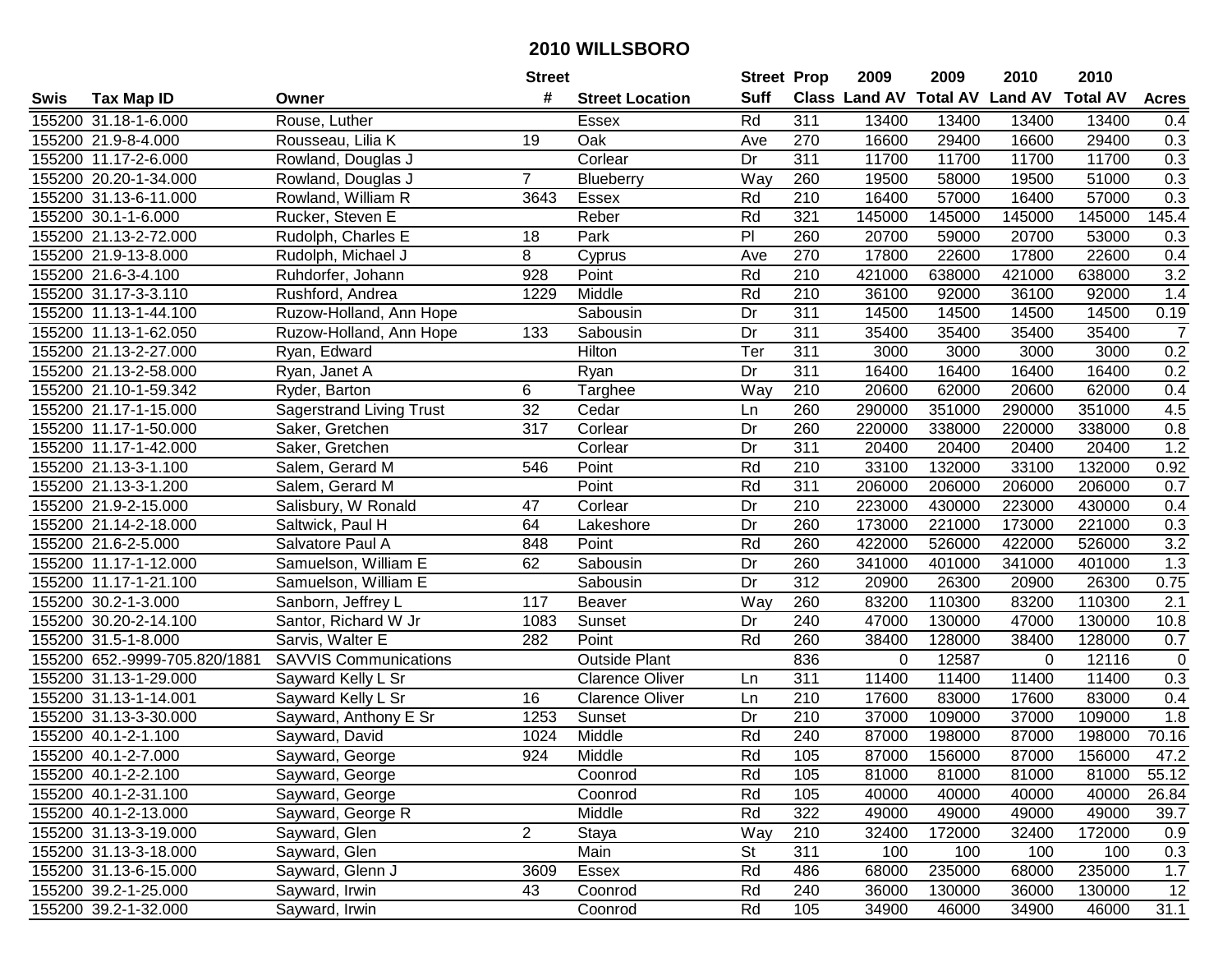|      |                       |                              | <b>Street</b> |                        | <b>Street Prop</b> |                  | 2009          | 2009            | 2010           | 2010            |                |
|------|-----------------------|------------------------------|---------------|------------------------|--------------------|------------------|---------------|-----------------|----------------|-----------------|----------------|
| Swis | <b>Tax Map ID</b>     | Owner                        | #             | <b>Street Location</b> | <b>Suff</b>        |                  | Class Land AV | <b>Total AV</b> | <b>Land AV</b> | <b>Total AV</b> | <b>Acres</b>   |
|      | 155200 39.2-1-33.100  | Sayward, Irwin               | 795           | Sunset                 | Dr                 | 240              | 135000        | 250000          | 135000         | 250000          | 75.5           |
|      | 155200 39.2-1-24.000  | Sayward, Irwin               | 15            | Coonrod                | Rd                 | 210              | 31000         | 48300           | 31000          | 45000           | 6              |
|      | 155200 39.2-1-26.000  | Sayward, Irwin E             |               | Coonrod                | Rd                 | 105              | 32600         | 32600           | 32600          | 32600           | 15             |
|      | 155200 40.1-1-3.000   | Sayward, Janice              | 158           | Coonrod                | Rd                 | 210              | 26100         | 139000          | 26100          | 139000          | 1.9            |
|      | 155200 31.13-4-16.000 | Sayward, Kenneth             | 3620          | Essex                  | Rd                 | 210              | 31900         | 93000           | 31900          | 93000           | 0.88           |
|      | 155200 40.1-2-1.221   | Sayward, Kenneth R           | 1029          | Middle                 | Rd                 | 210              | 26600         | 195000          | 26600          | 195000          | 2.34           |
|      | 155200 40.1-2-1.211   | Sayward, Kenneth R           |               | Middle                 | Rd                 | 105              | 52000         | 52000           | 52000          | 52000           | 35             |
|      | 155200 30.3-1-13.200  | Sayward, Nicholas H          |               | Reber                  | Rd                 | 311              | 25800         | 25800           | 25800          | 25800           | 53.7           |
|      | 155200 40.1-2-8.110   | Sayward, Peter B             | 904           | Middle                 | Rd                 | $\overline{210}$ | 25800         | 78000           | 25800          | 78000           | 1.7            |
|      | 155200 31.17-3-4.000  | Sayward, Peter W             | 1213          | Middle                 | Rd                 | 210              | 35400         | 104000          | 35400          | 104000          | 1.2            |
|      | 155200 40.1-2-8.200   | Sayward, Richard E           | 269           | Coonrod                | Rd                 | 210              | 29100         | 89800           | 29100          | 89800           | 4.41           |
|      | 155200 40.1-2-30.200  | Sayward, Robert N            |               | Coonrod                | Rd                 | 280              | 67000         | 172000          | 67000          | 172000          | 109.5          |
|      | 155200 31.13-7-2.000  | Sayward, Roger A             | 24            | Woodlawn               | Ln                 | 210              | 26800         | 109000          | 26800          | 109000          | 0.7            |
|      | 155200 31.17-3-18.000 | Sayward, Roy                 | 1222          | Middle                 | Rd                 | 210              | 21200         | 156000          | 21200          | 156000          | 0.5            |
|      | 155200 40.1-2-25.000  | Sayward, Roy C               | 837           | Middle                 | Rd                 | 240              | 49000         | 124000          | 49000          | 124000          | 28.2           |
|      | 155200 21.5-2-16.000  | Sayward, Roy C Jr            | 48            | Indian Bay             | Rd                 | 311              | 19200         | 19200           | 19200          | 19200           | 1.49           |
|      | 155200 39.3-2-10.100  | Sayward, Samuel III          | 138           | Spear                  | Rd                 | 240              | 132000        | 347000          | 132000         | 347000          | 105.06         |
|      | 155200 39.2-1-33.200  | Sayward, Scott               | 875           | Sunset                 | Dr                 | 240              | 59000         | 272000          | 59000          | 272000          | 31             |
|      | 155200 40.1-2-5.200   | Sayward, Wendy R             | 1000          | Middle                 | Rd                 | 210              | 26000         | 131000          | 26000          | 131000          | 1.8            |
|      | 155200 21.9-4-20.000  | Sayward, William             | 38            | Frisbie                | Rd                 | 270              | 16600         | 29000           | 16600          | 29000           | 0.3            |
|      | 155200 31.13-4-19.000 | Sayward, William F           | 3640          | Essex                  | Rd                 | 210              | 26800         | 123000          | 26800          | 123000          | 0.7            |
|      | 155200 31.13-3-17.000 | Sayward, William F           | 3709          | Main                   | <b>St</b>          | 230              | 32400         | 166000          | 32400          | 166000          | 0.9            |
|      | 155200 39.3-2-14.000  | Saywards Ridge View Farm LLC |               | Reber                  | Rd                 | 105              | 72000         | 72000           | 72000          | 72000           | 64.58          |
|      | 155200 31.13-6-5.000  | Scaglione, David D           | 3665          | Essex                  | Rd                 | 465              | 31900         | 126000          | 31900          | 126000          | 0.7            |
|      | 155200 31.13-6-6.200  | Scaglione, David D           | 3667          | Essex                  | Rd                 | 270              | 16500         | 25800           | 16500          | 25800           | 0.55           |
|      | 155200 30.4-1-15.000  | Scheuermann, Gary            |               | Joe Rivers             | Ln                 | 910              | 45900         | 45900           | 45900          | 45900           | 57.42          |
|      | 155200 39.2-1-41.000  | Schick, Timothy D            |               | Sunset                 | Dr                 | $\overline{322}$ | 76000         | 76000           | 76000          | 76000           | 63.3           |
|      | 155200 39.2-1-23.045  | Schick, Timothy D            |               | Coonrod                | Rd                 | 314              | 12000         | 12000           | 12000          | 12000           | 0.45           |
|      | 155200 21.9-12-15.000 | Schier Jon                   | 43            | Elm                    | Ave                | 270              | 15700         | 45000           | 15700          | 39000           | 0.3            |
|      | 155200 31.17-4-3.000  | Schiesser, Mark              |               | Woodlawn               | Ln                 | $\overline{311}$ | 15500         | 15500           | 15500          | 15500           | 0.5            |
|      | 155200 31.13-5-4.000  | Schiesser, Mark H            | 1230          | Sunset                 | $\overline{Dr}$    | $\overline{210}$ | 21200         | 66000           | 21200          | 66000           | 0.5            |
|      | 155200 40.6-1-10.000  | Schiller, Beth M             | 3166          | Essex                  | Rd                 | 210              | 301000        | 504000          | 301000         | 504000          | 2.5            |
|      | 155200 21.5-1-42.000  | Schmidt, Dennis R            | 173           | Corlear                | $\overline{Dr}$    | $\overline{210}$ | 225000        | 334000          | 225000         | 334000          | 0.6            |
|      | 155200 11.13-1-37.000 | <b>Schmitt Trust</b>         | 641           | Corlear                | $\overline{Dr}$    | 260              | 183000        | 263000          | 183000         | 263000          | 0.5            |
|      | 155200 20.3-2-41.000  | Schneible, Mary A            | 4761          | NYS Route 22           |                    | 582              | 180000        | 200000          | 180000         | 200000 185.92   |                |
|      | 155200 30.2-1-7.000   | Schneible, Philip            | 1537          | Reber                  | Rd                 | 210              | 51000         | 210000          | 51000          | 210000          | 0.5            |
|      | 155200 30.2-1-6.000   | Schneible, Philip            | 1529          | Reber                  | Rd                 | 312              | 74000         | 77400           | 74000          | 77400           | 0.8            |
|      | 155200 40.1-2-14.200  | Schneider, Kenneth A         | 3071          | Essex                  | Rd                 | 210              | 45000         | 105000          | 45000          | 105000          | 4.09           |
|      | 155200 40.6-1-11.000  | Schoenfeld, Mitchell D       | 3158          | Essex                  | Rd                 | 210              | 379000        | 625000          | 379000         | 625000          | 4.9            |
|      | 155200 20.20-1-51.000 | Schoolcraft, James T         | 250           | Bay                    | Ln                 | 260              | 129000        | 199000          | 129000         | 199000          | 0.4            |
|      | 155200 31.13-6-28.000 | Schwartzberg Josh            | 1244          | Middle                 | Rd                 | 210              | 37000         | 120000          | 37000          | 117000          | $\overline{2}$ |
|      | 155200 31.18-1-8.200  | Schwarz, Helen F             | 3352          | Essex                  | Rd                 | 312              | 295000        | 335000          | 295000         | 327000          | 5.35           |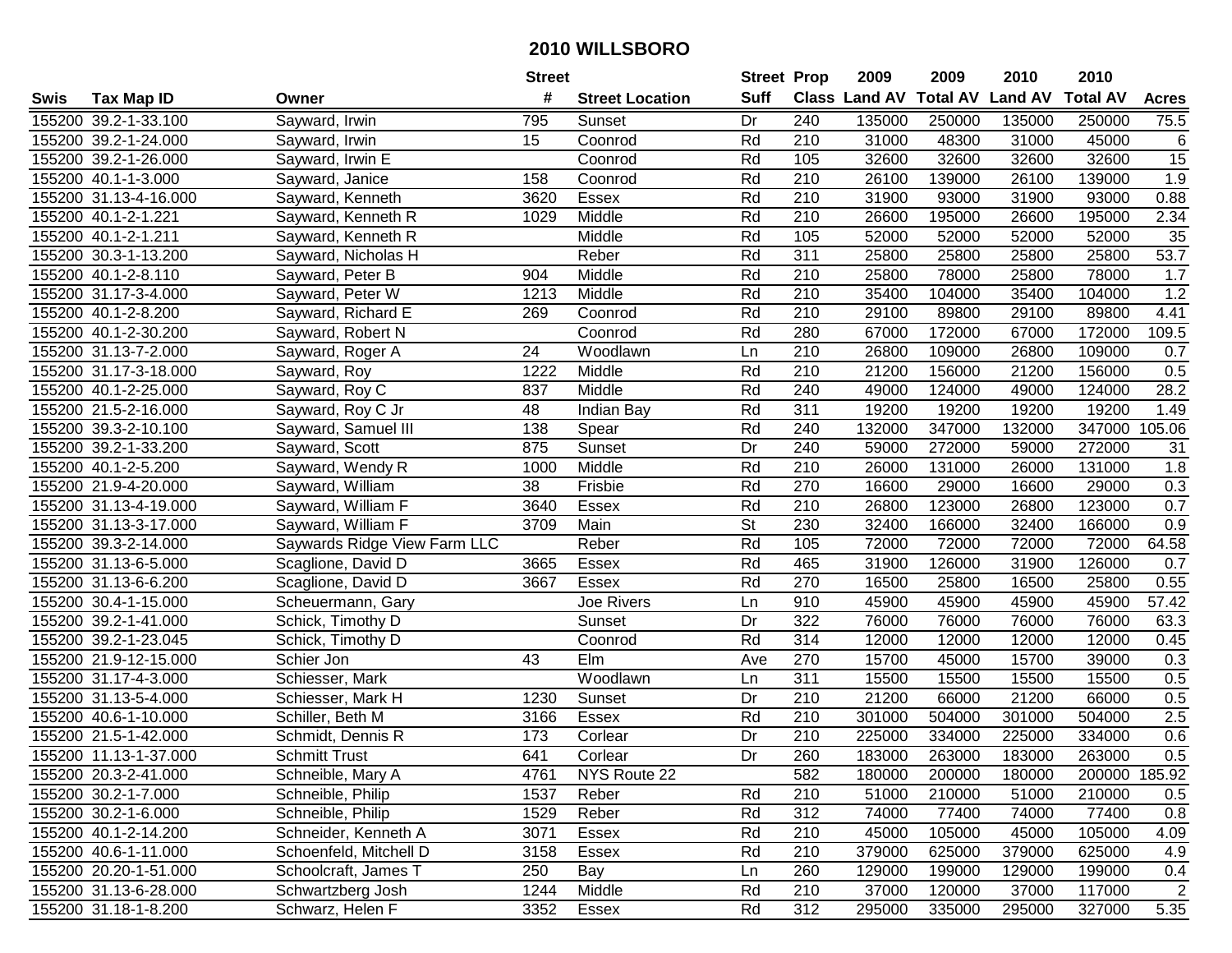|      |                       |                       | <b>Street</b> |                        | <b>Street Prop</b>       |                  | 2009   | 2009   | 2010                           | 2010            |                |
|------|-----------------------|-----------------------|---------------|------------------------|--------------------------|------------------|--------|--------|--------------------------------|-----------------|----------------|
| Swis | <b>Tax Map ID</b>     | Owner                 | #             | <b>Street Location</b> | <b>Suff</b>              |                  |        |        | Class Land AV Total AV Land AV | <b>Total AV</b> | <b>Acres</b>   |
|      | 155200 40.1-2-1.222   | Schwencke, Eric J     | 1037          | Middle                 | Rd                       | 210              | 25600  | 82000  | 28000                          | 79000           | 1.46           |
|      | 155200 21.17-1-40.000 | Schwennker, Patricia  |               | Point                  | Rd                       | 312              | 26600  | 34000  | 26600                          | 34000           | 3.7            |
|      | 155200 21.17-1-41.000 | Schwennker, William C | 322           | Point                  | Rd                       | 210              | 44000  | 233000 | 44000                          | 233000          | 3.6            |
|      | 155200 20.20-1-45.000 | Scofield, Peter       | 374           | Bay                    | Ln                       | 260              | 176000 | 191000 | 176000                         | 191000          | 0.4            |
|      | 155200 31.13-6-9.200  | Seaver, Nancy         | 3627          | <b>Essex</b>           | Rd                       | 270              | 26800  | 52000  | 26800                          | 49000           | 1.8            |
|      | 155200 21.14-1-24.000 | Seery, Sheila C       | 93            | Lakeshore              | Dr                       | 260              | 16300  | 52400  | 16300                          | 52400           | 0.1            |
|      | 155200 21.14-2-4.000  | Seyfarth, Leonard H   | 114           | Lakeshore              | Dr                       | 260              | 119000 | 165000 | 119000                         | 165000          | 0.3            |
|      | 155200 21.9-10-5.000  | Shafir, Lori A        |               | <b>Birch</b>           | Ave                      | 311              | 9400   | 9400   | 9400                           | 9400            | 0.2            |
|      | 155200 21.9-10-4.000  | Shafir, Lori A        |               | <b>Birch</b>           | Ave                      | 311              | 9400   | 9400   | 9400                           | 9400            | 0.2            |
|      | 155200 21.5-1-32.000  | Shambo Trust          | 231           | Corlear                | Dr                       | 260              | 129000 | 211000 | 129000                         | 211000          | 0.4            |
|      | 155200 21.5-1-31.000  | Shambo, Donald        | 233           | Corlear                | Dr                       | 260              | 190000 | 317000 | 190000                         | 317000          | 0.6            |
|      | 155200 21.13-2-52.000 | Shannon, Joan         | 24            | Ryan                   | Dr                       | 260              | 212000 | 266000 | 212000                         | 266000          | 0.4            |
|      | 155200 21.13-1-15.000 | Shannon, Michael      | 61            | <b>Boat Launch</b>     | Ln                       | 210              | 248000 | 577000 | 248000                         | 577000          | 0.9            |
|      | 155200 21.13-2-51.200 | Shannon, Winnifred    |               | Ryan                   | Dr                       | 311              | 3000   | 3000   | 3000                           | 3000            | 0.63           |
|      | 155200 21.13-2-69.000 | Shannon, Winnifred    |               | Lakeshore              | Dr                       | 311              | 1100   | 1100   | 1100                           | 1100            | 0.2            |
|      | 155200 21.13-2-68.000 | Shannon, Winnifred K  |               | Lakeshore              | Dr                       | 311              | 23900  | 23900  | 23900                          | 23900           | 0.8            |
|      | 155200 21.13-2-73.000 | Shannon, Winnifred K  | 10            | Park                   | $\overline{P}$           | 260              | 41000  | 65000  | 41000                          | 65000           | 0.7            |
|      | 155200 21.13-2-74.000 | Shannon, Winnifred K  |               | Park                   | $\overline{P}$           | 311              | 3000   | 3000   | 3000                           | 3000            | 0.2            |
|      | 155200 21.13-1-17.000 | Sharpe, Stuart L      | 56            | Rowley                 | Way                      | 260              | 326000 | 415000 | 326000                         | 415000          | 0.7            |
|      | 155200 21.13-1-11.200 | Sharpley, Paul T      | 38            | Boat Launch            | Ln                       | 210              | 53000  | 238000 | 53000                          | 238000          | $\,6\,$        |
|      | 155200 21.17-1-32.120 | Shaw, Carlotta        |               | Point                  | Rd                       | 311              | 340000 | 340000 | 340000                         | 340000          | 29.1           |
|      | 155200 21.17-1-42.002 | Shaw, Carlotta        | 44            | Champine               | Way                      | 260              | 536000 | 668000 | 536000                         | 668000          | 10.5           |
|      | 155200 31.13-1-15.000 | Shaw, John R Jr       | 931           | <b>Mountain View</b>   | Dr                       | 210              | 15000  | 106000 | 15000                          | 106000          | 0.3            |
|      | 155200 30.4-1-2.000   | Shaw, Joseph          | 284           | Joe Rivers             | Ln                       | 912              | 65400  | 74300  | 65400                          | 74300           | 57.69          |
|      | 155200 31.13-4-3.001  | Shedd, Bernice H      | 3762          | Main                   | $\overline{\mathsf{St}}$ | 483              | 21100  | 74000  | 21100                          | 74000           | 0.3            |
|      | 155200 31.13-6-9.100  | Shedd, Bernice H      |               | Essex                  | Rd                       | 311              | 26300  | 26300  | 26300                          | 26300           | 6.25           |
|      | 155200 31.13-10-1.000 | Sheehan, Colleen      | 3535          | Essex                  | Rd                       | 210              | 25900  | 100000 | 25900                          | 100000          | 1.08           |
|      | 155200 31.18-1-1.200  | Sheehan, Colleen      |               | Essex                  | Rd                       | 322              | 58200  | 58200  | 58200                          | 58200           | 32.8           |
|      | 155200 11.17-1-44.000 | Sheehan, Colleen      |               | Corlear                | Dr                       | 311              | 24600  | 24600  | 24600                          | 24600           | 1.1            |
|      | 155200 30.4-1-3.000   | Sheehan, Doris R      |               | Joe Rivers             | Ln                       | 322              | 96000  | 96000  | 96000                          | 96000           | 113.9          |
|      | 155200 21.6-1-4.000   | Sheehan, Doris R      | 968           | Point                  | Rd                       | $\overline{210}$ | 409000 | 621000 | 389000                         | 590000          | 2.8            |
|      | 155200 31.9-1-16.000  | Sheehan, John         |               | Point                  | Rd                       | 311              | 11400  | 11400  | 11400                          | 11400           | 0.42           |
|      | 155200 30.3-1-5.000   | Sheehan, John         | 846           | Reber                  | Rd                       | $\overline{312}$ | 78000  | 141000 | 78000                          | 190000          | 64.46          |
|      | 155200 21.5-1-52.000  | Sheehan, John         | 127           | Corlear                | Dr                       | $\overline{210}$ | 220000 | 463000 | 220000                         | 463000          | 0.4            |
|      | 155200 31.18-1-13.300 | Sheehan, John Jr      |               | Essex                  | Rd                       | 311              | 22000  | 22000  | 22000                          | 22000           | 2.7            |
|      | 155200 31.18-1-1.100  | Sheehan, John Jr      | 3529          | Essex                  | Rd                       | 449              | 81000  | 158000 | 81000                          | 158000          | 37.7           |
|      | 155200 31.14-1-5.300  | Sheehan, John Jr      |               | Essex                  | Rd                       | 311              | 1400   | 1400   | 1400                           | 1400            | 1.19           |
|      | 155200 21.9-14-3.200  | Sheehan, John Jr      |               | Corlear                | Dr                       | 311              | 17400  | 17400  | 17400                          | 17400           | 1.38           |
|      | 155200 31.18-1-13.400 | Sheehan, John Jr      |               | Essex                  | Rd                       | 311              | 21200  | 21200  | 21200                          | 21200           | $\overline{2}$ |
|      | 155200 31.18-1-13.100 | Sheehan, John Jr      |               | Essex                  | Rd                       | 311              | 600    | 600    | 600                            | 600             | 0.5            |
|      | 155200 31.14-1-2.130  | Sheehan, John Jr      |               | Sheehans               | Way                      | 314              | 21200  | 21200  | 21200                          | 21200           | $\overline{c}$ |
|      | 155200 31.14-1-2.120  | Sheehan, John Jr      |               | Sheehans               | Way                      | 314              | 22400  | 22400  | 22400                          | 22400           | 3              |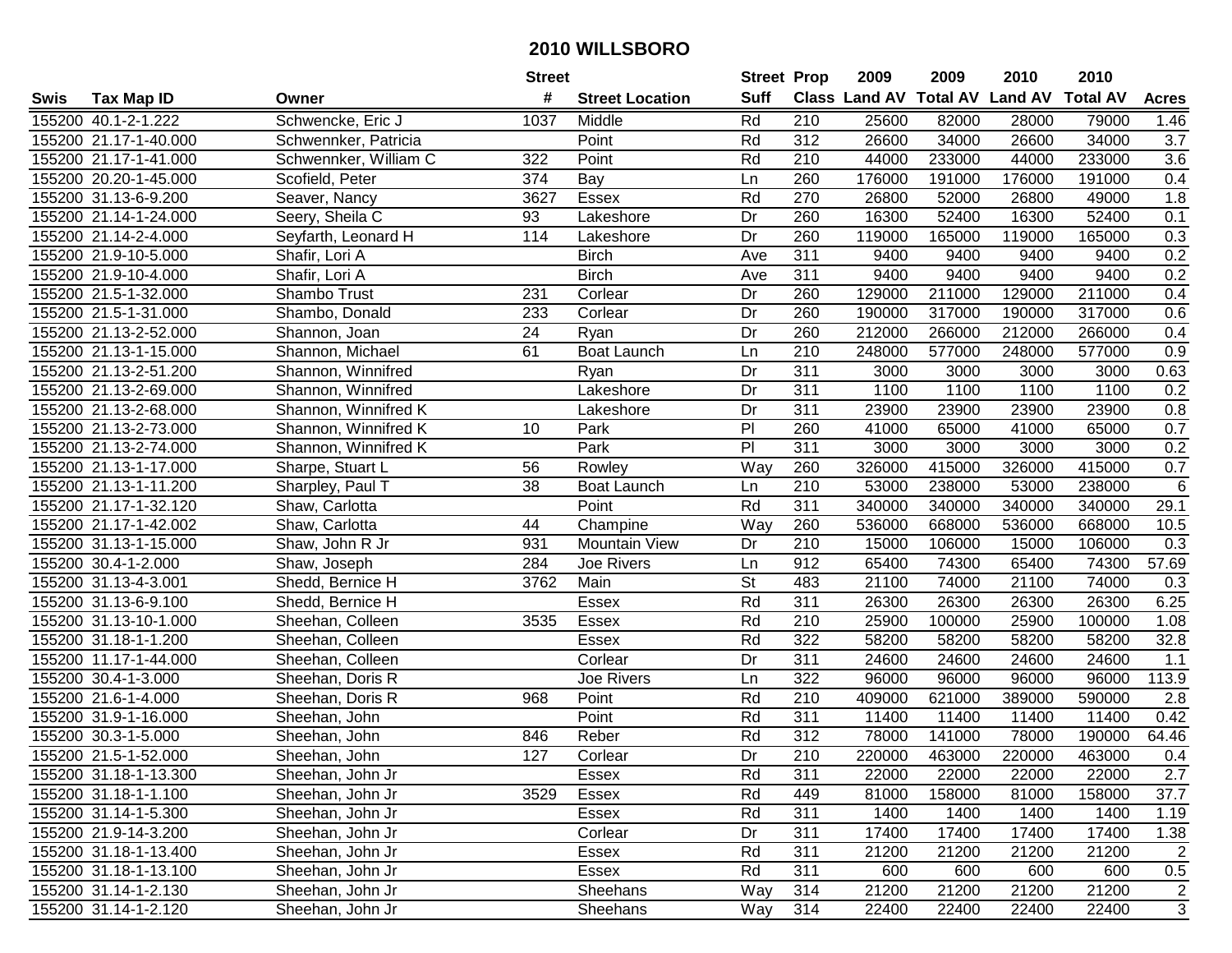|      |                       |                            | <b>Street</b>   |                        | <b>Street Prop</b> |                  | 2009                 | 2009            | 2010           | 2010            |                   |
|------|-----------------------|----------------------------|-----------------|------------------------|--------------------|------------------|----------------------|-----------------|----------------|-----------------|-------------------|
| Swis | <b>Tax Map ID</b>     | Owner                      | #               | <b>Street Location</b> | <b>Suff</b>        |                  | <b>Class Land AV</b> | <b>Total AV</b> | <b>Land AV</b> | <b>Total AV</b> | <b>Acres</b>      |
|      | 155200 31.14-1-2.110  | Sheehan, John Jr           | 3               | Sheehans               | Way                | 416              | 182000               | 360000          | 182000         | 357000          | 30.75             |
|      | 155200 31.14-1-5.100  | Sheehan, John Jr           |                 | Essex                  | Rd                 | 330              | 22800                | 22800           | 22800          | 22800           | 25.28             |
|      | 155200 31.14-1-2.200  | Sheehan, John W            | 3442            | Essex                  | Rd                 | 210              | 35400                | 106000          | 35400          | 106000          | $\mathbf{1}$      |
|      | 155200 21.9-14-3.100  | Sheehan, Lorilee           | 128             | Corlear                | Dr                 | 210              | 33900                | 90000           | 33900          | 90000           | 1.38              |
|      | 155200 21.5-2-7.000   | Sheehan, Travis J          | 77              | Indian Bay             | Rd                 | 312              | 19200                | 19200           | 28500          | 88000           | 3                 |
|      | 155200 21.5-2-5.000   | Sheehan, Trevor J          |                 | Indian Bay             | Rd                 | 311              | 19200                | 19200           | 19200          | 19200           | $\overline{3}$    |
|      | 155200 21.5-2-4.000   | Sheehan, Trisha J          |                 | Indian Bay             | Rd                 | 311              | 19200                | 19200           | 19200          | 19200           | $\overline{2}$    |
|      | 155200 39.2-1-16.000  | Sheffer Albert G           | 981             | Sunset                 | Dr                 | $\overline{210}$ | 32400                | 75000           | 32400          | 75000           | 0.9               |
|      | 155200 21.5-1-25.000  | Sheffer, Albert            | 247             | Corlear                | Dr                 | $\overline{312}$ | 177000               | 187000          | 177000         | 187000          | 0.6               |
|      | 155200 30.20-2-16.000 | Sheffer, Albert            | 993             | Sunset                 | Dr                 | 240              | 109000               | 188000          | 109000         | 188000          | $\overline{5}1.3$ |
|      | 155200 21.14-1-21.027 | Shenk, Joseph              |                 | Lakeshore              | Dr                 | 311              | 11700                | 11700           | 11700          | 11700           | 0.3               |
|      | 155200 20.3-2-2.310   | Shepard, George Jr         | 1023            | Reber                  | Rd                 | 312              | 21100                | 30900           | 21100          | 30900           | 17                |
|      | 155200 21.9-11-10.000 | Shepard, James E           | 40              | <b>Birch</b>           | Ave                | 270              | 11800                | 18000           | 11800          | 18000           | 0.2               |
|      | 155200 31.13-6-17.000 | Shepard, Lorri M           | 3599            | Essex                  | Rd                 | 210              | 35900                | 100000          | 35900          | 100000          | 1.2               |
|      | 155200 31.17-4-10.000 | Shepard, Morris            | 105             | Woodlawn               | Ln                 | 210              | 19400                | 43000           | 19400          | 43000           | 0.69              |
|      | 155200 31.18-1-10.120 | Shephard, Sharon L         | 13              | Owens                  | Way                | 210              | 510000               | 780000          | 510000         | 780000          | 6.53              |
|      | 155200 21.9-12-13.000 | Shepherd, James            | $\overline{48}$ | Spruce                 | Ave                | 270              | 16500                | 23300           | 16500          | 23300           | 0.33              |
|      | 155200 21.6-2-3.200   | Shereck, Leonard           | 882             | Point                  | Rd                 | 210              | 350000               | 805000          | 350000         | 805000          | 2.9               |
|      | 155200 30.20-3-7.000  | Sherman, Alna J            | 1150            | Sunset                 | Dr                 | 270              | 25800                | 38300           | 25800          | 35000           | 1.1               |
|      | 155200 31.9-2-3.001   | Sherman, Debi              | 12              | Stower                 | Ln                 | 210              | 16600                | 62000           | 16600          | 62000           | 0.36              |
|      | 155200 31.13-3-5.001  | Sherman, Gary S            | 1221            | Sunset                 | Dr                 | 210              | 35500                | 99000           | 35500          | 99000           | 1.1               |
|      | 155200 30.20-2-1.110  | Sherman, Judith A          | 13              | Gal                    | Way                | 240              | 57000                | 139000          | 57000          | 139000          | 14.5              |
|      | 155200 30.20-2-17.000 | Sherman, Judith A          |                 | Sunset                 | Dr                 | 311              | 400                  | 400             | 400            | 400             | 0.1               |
|      | 155200 20.3-2-6.000   | <b>Shirley Forests Inc</b> |                 | NYS Route 22           |                    | 910              | 23700                | 23700           | 23700          | 23700           | 49.3              |
|      | 155200 39.3-2-22.100  | Shirley Forests Inc        |                 | Spear                  | Rd                 | 911              | 45200                | 45200           | 45200          | 45200           | 56.5              |
|      | 155200 30.1-1-3.000   | Shirley Forests Inc        |                 | Reber                  | Rd                 | 911              | 144000               | 144000          | 144000         | 144000          | 180               |
|      | 155200 20.3-2-5.000   | Shirley Forests Inc        |                 | NYS Route 22           |                    | 911              | 413600               | 413600          | 413600         | 413600          | 517               |
|      | 155200 21.9-2-4.000   | Shlatz, Eugene L           | 95              | Corlear                | Dr                 | 260              | 214000               | 245000          | 214000         | 245000          | 0.4               |
|      | 155200 20.20-1-18.200 | Shor, Murray               | 37              | Cove                   | Ln                 | 260              | 247000               | 318000          | 247000         | 318000          | 0.69              |
|      | 155200 30.3-1-14.000  | Siarkowski, Philip         |                 | Reber                  | Rd                 | 322              | 75200                | 75200           | 75200          | 75200           | 94                |
|      | 155200 30.3-1-6.032   | Siarkowski, Philip T       |                 | Reber                  | Rd                 | 314              | 7200                 | 7200            | 7200           | 7200            | $\overline{6}$    |
|      | 155200 21.9-6-3.200   | Simkins, Thomas E          | 38              | Lilly                  | Ln                 | 280              | 314000               | 435000          | 314000         | 435000          | 4.71              |
|      | 155200 21.9-11-14.000 | Simpson, Denise            | $\overline{43}$ | Spruce                 | Ave                | 270              | 19600                | 22000           | 19600          | 22000           | 0.3               |
|      | 155200 30.3-1-7.006   | Singleton, John E          |                 | Reber                  | Rd                 | $\overline{312}$ | 142000               | 148000          | 142000         | 148000          | 250               |
|      | 155200 39.2-1-15.000  | Skarshinski, Mark D        | 961             | Sunset                 | Dr                 | 322              | 39000                | 39000           | 39000          | 39000           | 30                |
|      | 155200 21.5-1-26.068  | Slayback Julie F           | 245             | Corlear                | Dr                 | 260              | 236000               | 301000          | 236000         | 301000          | 0.63              |
|      | 155200 11.17-2-15.000 | Sloper, Allen L            |                 | Corlear                | Dr                 | 312              | 2800                 | 10700           | 2800           | 10700           | 0.17              |
|      | 155200 11.17-1-68.000 | Sloper, Allen L            | 391             | Corlear                | Dr                 | 260              | 174000               | 224000          | 174000         | 224000          | 0.5               |
|      | 155200 11.17-1-67.000 | Sloper, Joan               | 385             | Corlear                | Dr                 | 260              | 173000               | 211000          | 173000         | 211000          | 0.5               |
|      | 155200 30.8-3-9.000   | Sloper, Lee                |                 | Bay                    | Ln                 | 314              | 20800                | 20800           | 20800          | 20800           | 8.29              |
|      | 155200 30.8-3-1.000   | Sloper, Lee A              | 91              | Bay                    | Ln                 | 210              | 37500                | 125000          | 37500          | 125000          | 2.33              |
|      | 155200 21.17-1-9.000  | <b>Smith Family Trust</b>  | 98              | Cedar                  | Ln                 | 210              | 212000               | 314000          | 212000         | 314000          | 0.4               |
|      |                       |                            |                 |                        |                    |                  |                      |                 |                |                 |                   |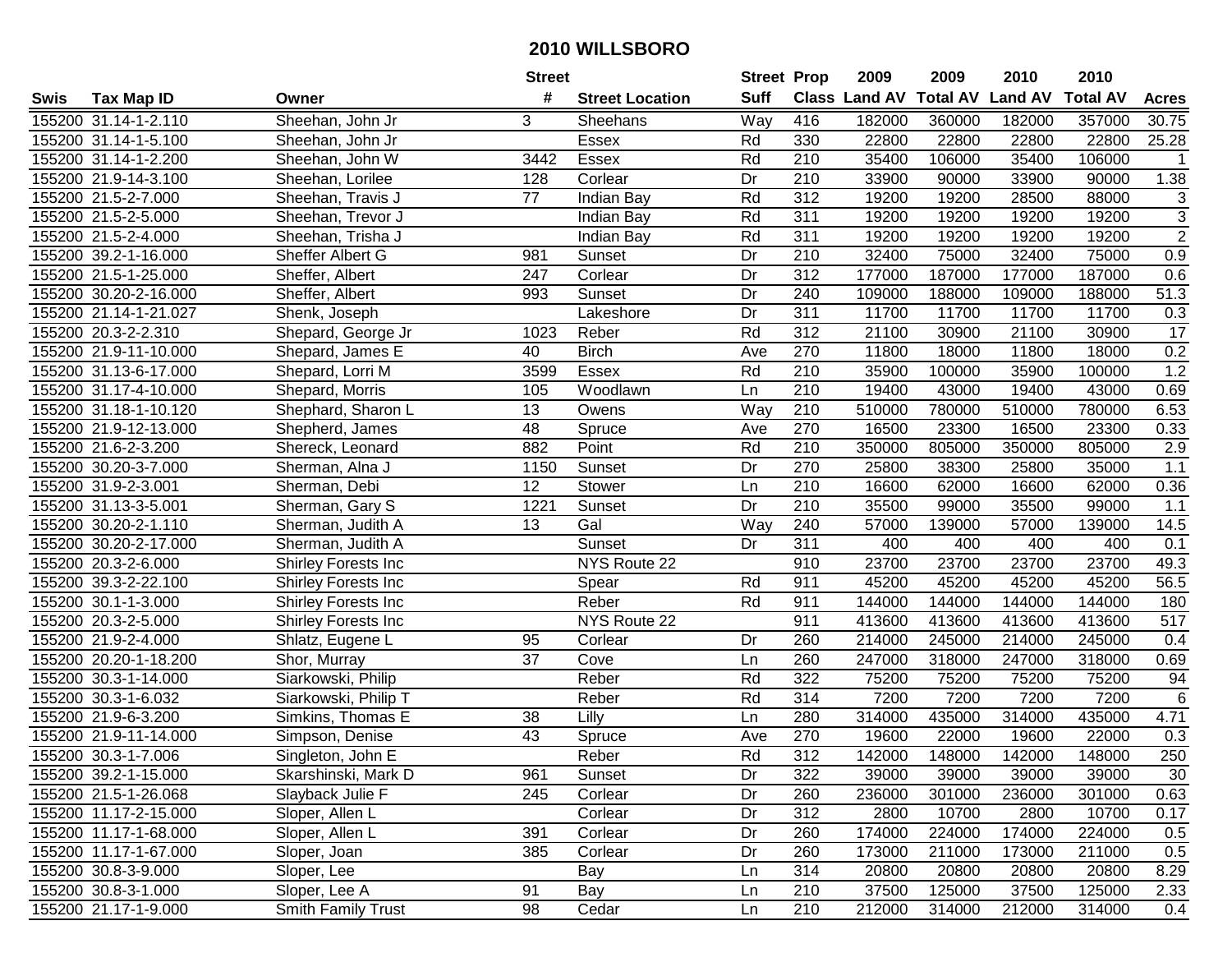|      |                       |                             | <b>Street</b> |                        | <b>Street Prop</b> |                  | 2009                           | 2009   | 2010   | 2010            |                  |
|------|-----------------------|-----------------------------|---------------|------------------------|--------------------|------------------|--------------------------------|--------|--------|-----------------|------------------|
| Swis | <b>Tax Map ID</b>     | Owner                       | #             | <b>Street Location</b> | <b>Suff</b>        |                  | Class Land AV Total AV Land AV |        |        | <b>Total AV</b> | <b>Acres</b>     |
|      | 155200 31.13-3-16.000 | Smith Richard E             | 3715          | Main                   | <b>St</b>          | 210              | 24100                          | 97000  | 24100  | 97000           | 0.5              |
|      | 155200 11.17-1-11.000 | Smith, Brian H              | 68            | Sabousin               | Dr                 | 260              | 176000                         | 240000 | 176000 | 240000          | 0.57             |
|      | 155200 11.17-1-21.200 | Smith, Brian H              |               | Sabousin               | Dr                 | 311              | 17500                          | 17500  | 17500  | 17500           | 0.45             |
|      | 155200 21.17-1-12.000 | Smith, Charles D            | 82            | Cedar                  | Ln                 | 260              | 217000                         | 329000 | 217000 | 329000          | 0.4              |
|      | 155200 21.17-1-61.000 | Smith, Charles D            |               | Cedar                  | Ln                 | 311              | 26700                          | 26700  | 26700  | 26700           | 1.29             |
|      | 155200 20.20-1-44.000 | Smith, Edward F             | 380           | Bay                    | Ln                 | 210              | 182000                         | 211000 | 182000 | 211000          | 0.87             |
|      | 155200 11.17-2-17.000 | Smith, Gary K               | 380           | Corlear                | Dr                 | 260              | 22000                          | 76000  | 22000  | 73000           | 0.4              |
|      | 155200 11.17-1-66.200 | Smith, Gary K               | 379           | Corlear                | Dr                 | 312              | 61000                          | 69000  | 61000  | 69000           | 0.22             |
|      | 155200 21.9-2-20.000  | Smith, Gregory D            | 31            | Corlear                | Dr                 | 260              | 93000                          | 136000 | 93000  | 136000          | 0.2              |
|      | 155200 21.9-11-16.000 | Smith, Michael D Jr         | 37            | Spruce                 | Ave                | 270              | 11800                          | 18000  | 11800  | 18000           | 0.2              |
|      | 155200 20.3-2-28.000  | Smith, Shawn                | 4657          | NYS Route 22           |                    | $\overline{312}$ | 74500                          | 90500  | 74500  | 90500           | 0.8              |
|      | 155200 31.18-1-10.140 | Snyder, Curt M              | 14            | Apple Orchard          | Way                | 210              | 430000                         | 775000 | 430000 | 775000          | 6.01             |
|      | 155200 31.13-6-3.000  | So This Is Florida LLC      | 3673          | Essex                  | Rd                 | 484              | 22500                          | 105000 | 22500  | 105000          | 0.53             |
|      | 155200 31.13-4-24.000 | Sodaro, Gary                | 3674          | Essex                  | Rd                 | 210              | 35900                          | 136000 | 35900  | 136000          | 1.3              |
|      | 155200 20.20-1-69.000 | Sopchak, Gael A             | 415           | Bay                    | Ln                 | 260              | 28000                          | 69000  | 28000  | 66000           | 0.7              |
|      | 155200 30.8-3-8.000   | Soper, Elizabeth A          | 62            | Bay                    | Ln                 | 210              | 27900                          | 81000  | 27900  | 81000           | 2.75             |
|      | 155200 30.2-1-24.000  | South Forest Developers LLC |               | <b>NYS Route 22</b>    |                    | 912              | 80000                          | 80000  | 80000  | 80000           | 100              |
|      | 155200 30.2-1-25.000  | South Forest Developers LLC |               | NYS Route 22           |                    | 912              | 80100                          | 133700 | 80100  | 133700          | 182              |
|      | 155200 30.2-1-26.000  | South Forest Developers LLC |               | Reber                  | Rd                 | 912              | 74400                          | 74400  | 74400  | 74400           | 93               |
|      | 155200 20.4-1-8.140   | South Forest Developers LLC |               | NYS Route 22           |                    | 322              | 37000                          | 37000  | 37000  | 37000           | 42               |
|      | 155200 20.4-1-5.000   | South Forest Developers LLC |               | NYS Route 22           |                    | 322              | 43000                          | 43000  | 43000  | 43000           | 48.18            |
|      | 155200 30.2-1-14.000  | South Forest Developers LLC |               | NYS Route 22           |                    | 314              | 11600                          | 11600  | 11600  | 11600           | 9.7              |
|      | 155200 30.4-1-10.000  | South Forest Developers LLC |               | Joe Rivers             | Ln                 | 910              | 77500                          | 77500  | 77500  | 77500           | 13.91<br>1       |
|      | 155200 20.4-1-3.000   | South Forest Developers LLC |               | NYS Route 22           |                    | 322              | 53000                          | 53000  | 53000  | 53000           | 59.5             |
|      | 155200 20.4-1-4.000   | South Forest Developers LLC |               | NYS Route 22           |                    | 322              | 90000                          | 90000  | 90000  | 90000           | 100              |
|      | 155200 21.10-1-49.000 | Sowizdrzal, Peter           |               | Point                  | Rd                 | 311              | 16300                          | 16300  | 16300  | 16300           | 0.29             |
|      | 155200 21.14-1-7.000  | Sowizdrzal, Peter           | 50            | Hilton                 | Ter                | 260              | 36000                          | 67000  | 36000  | 67000           | 0.2              |
|      | 155200 21.13-2-21.000 | Sowizdrzal, Peter           |               | Hilton                 | Ter                | 311              | 16500                          | 16500  | 16500  | 16500           | 0.3              |
|      | 155200 21.13-1-25.000 | Spannagel, James            |               | <b>Boat Launch</b>     | Ln                 | 270              | 31500                          | 33800  | 31500  | 32500           | $\overline{3.1}$ |
|      | 155200 31.13-6-24.200 | Special Property VI LLC     | 45            | Woodlawn               | Ln                 | $\overline{210}$ | 31400                          | 158000 | 31400  | 158000          | 0.9              |
|      | 155200 21.5-1-71.300  | Spierto, Thomas             | 282           | Corlear                | Dr                 | 311              | 20700                          | 20700  | 20700  | 20700           | 1.25             |
|      | 155200 21.5-1-8.000   | Spierto, Thomas G           | 281           | Corlear                | Dr                 | 260              | 135000                         | 225000 | 135000 | 225000          | 0.3              |
|      | 155200 11.13-1-61.000 | Spilling, Ann M             | 494           | Corlear                | Dr                 | 280              | 36000                          | 186000 | 36000  | 367000          | 1.4              |
|      | 155200 11.13-1-2.000  | Spilling, Ann M             |               | Corlear                | $\overline{Dr}$    | 311              | 19100                          | 19100  | 19100  | 19100           | $\mathbf{1}$     |
|      | 155200 11.13-1-6.000  | Spilling, Ann M             | 499           | Corlear                | Dr                 | 260              | 114000                         | 165000 | 114000 | 165000          | 0.2              |
|      | 155200 11.13-1-60.000 | Spilling, Ann-Marie         |               | Corlear                | Dr                 | 311              | 22300                          | 22300  | 22300  | 22300           | 0.6              |
|      | 155200 31.17-3-7.000  | Spooner, Gerald             | 1191          | Middle                 | Rd                 | 210              | 35500                          | 80000  | 35500  | 80000           | 1.06             |
|      | 155200 31.13-4-43.000 | Spooner, Gerald E           | 3760          | Main                   | <b>St</b>          | 483              | 26400                          | 85000  | 26400  | 85000           | 0.6              |
|      | 155200 21.9-12-19.000 | Spooner, Jim                | 29            | Elm                    | Ave                | 270              | 12000                          | 18700  | 12000  | 18700           | 0.2              |
|      | 155200 40.1-2-24.200  | Spooner, Tina A             | 843           | Middle                 | Rd                 | 210              | 25000                          | 75000  | 25000  | 75000           | $\mathbf{1}$     |
|      | 155200 30.20-2-2.000  | Spring, James B             | 1167          | Sunset                 | Dr                 | 210              | 35300                          | 110000 | 35300  | 110000          | $\mathbf{1}$     |
|      | 155200 39.2-1-22.200  | Spring, Lawrence            | 902           | Sunset                 | Dr                 | 210              | 27600                          | 53000  | 27600  | 53000           | 3.16             |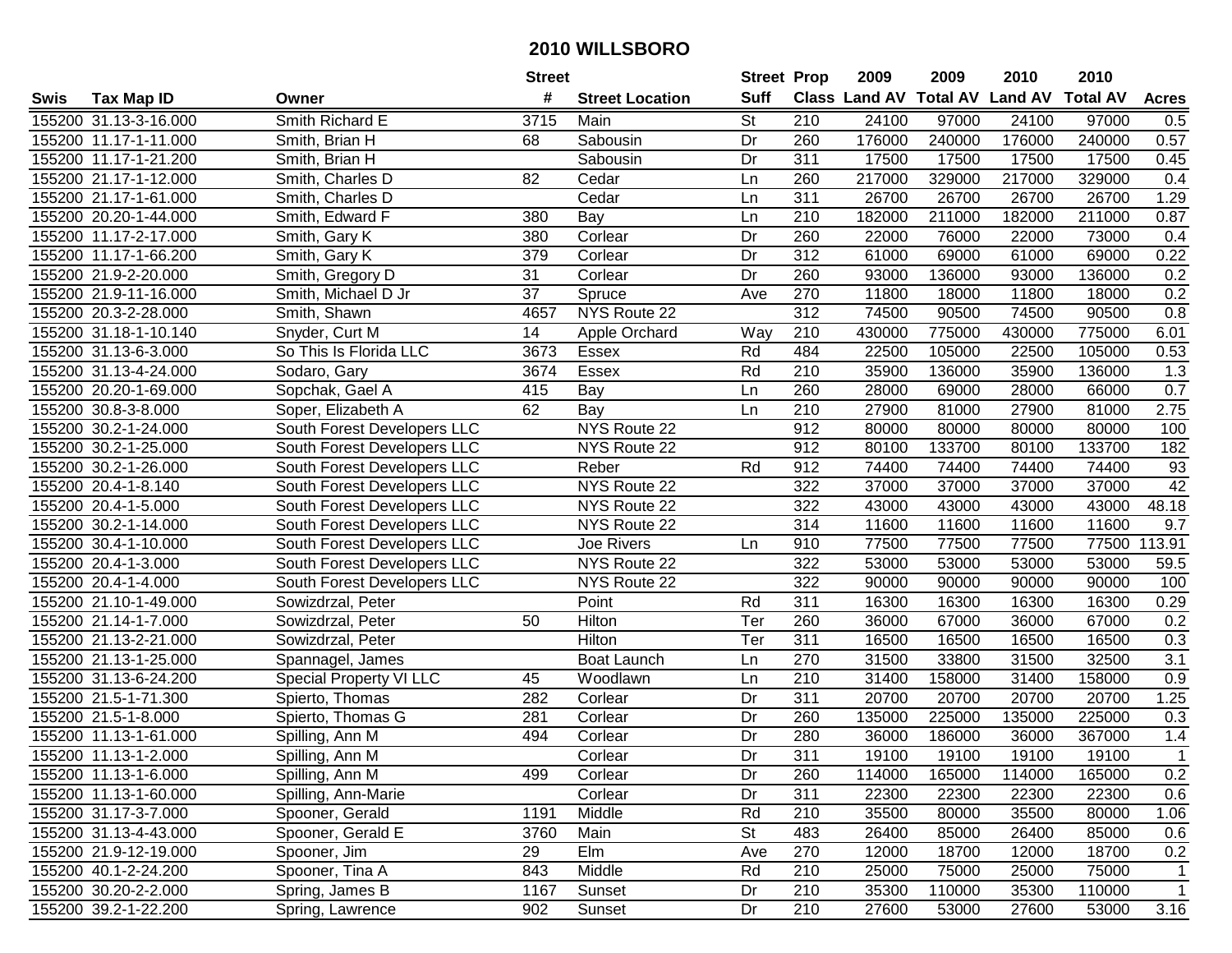|      |                       |                                  | <b>Street</b> |                        | <b>Street Prop</b>       |                  | 2009                           | 2009   | 2010   | 2010            |                |
|------|-----------------------|----------------------------------|---------------|------------------------|--------------------------|------------------|--------------------------------|--------|--------|-----------------|----------------|
| Swis | <b>Tax Map ID</b>     | Owner                            | #             | <b>Street Location</b> | <b>Suff</b>              |                  | Class Land AV Total AV Land AV |        |        | <b>Total AV</b> | <b>Acres</b>   |
|      | 155200 39.2-1-20.000  | Spring, Vesta                    | 912           | Sunset                 | Dr                       | 210              | 26100                          | 135000 | 26100  | 135000          | 1.9            |
|      | 155200 39.3-2-9.300   | St Dennis, Richard               | 207           | Spear                  | Rd                       | 210              | 18600                          | 89000  | 18600  | 89000           | 0.66           |
|      | 155200 31.13-4-36.000 | St Francis, Brenda               | 3740          | Main                   | <b>St</b>                | 210              | 26800                          | 72000  | 26800  | 72000           | 0.7            |
|      | 155200 21.13-2-47.000 | St Louis, Keith                  | 30            | Lakeshore              | Dr                       | 210              | 207000                         | 279000 | 207000 | 279000          | 0.8            |
|      | 155200 30.20-1-1.200  | St Marie, Ileen M                | 613           | <b>Mountain View</b>   | Dr                       | 270              | 21100                          | 37600  | 21100  | 35000           | 0.77           |
|      | 155200 31.14-1-6.000  | St Phillips Catholic Cemetery    | 3494          | Essex                  | Rd                       | 695              | 6400                           | 6400   | 6400   | 6400            | 1.9            |
|      | 155200 11.18-1-2.000  | Stadtlander, Erika               | 16            | <b>Brothers</b>        | Way                      | 210              | 79000                          | 250000 | 79000  | 250000          | 0.1            |
|      | 155200 11.13-2-6.200  | Stadtlander, Norma               |               | Sabousin               | Dr                       | 311              | 20100                          | 20100  | 20100  | 20100           | 0.48           |
|      | 155200 11.13-1-38.000 | Stadtlander, Rev John            | 643           | Corlear                | Dr                       | 260              | 291000                         | 368000 | 291000 | 368000          | $\overline{1}$ |
|      | 155200 31.13-3-23.024 | Stafford, Kenneth L              | 1287          | Sunset                 | Dr                       | 210              | 47000                          | 199000 | 47000  | 199000          | 8.06           |
|      | 155200 31.9-1-31.000  | Stafford, Spencer R              | 53            | Maple                  | $\overline{\mathsf{St}}$ | 210              | 17700                          | 121000 | 17700  | 121000          | 0.4            |
|      | 155200 31.9-1-30.000  | Stafford, Spencer R              |               | Maple                  | <b>St</b>                | 311              | 15500                          | 15500  | 15500  | 15500           | 0.5            |
|      | 155200 21.5-1-17.000  | Stainken, Mark H                 | 225           | Corlear                | Dr                       | 210              | 273000                         | 293000 | 360000 | 510000          | 170.5          |
|      | 155200 21.5-1-67.000  | Stainken, Mark H                 |               | Corlear                | Dr                       | 695              | 600                            | 600    | 600    | 600             | 1.5            |
|      | 155200 21.17-1-27.000 | Stanton, Richard P               | 357           | Farrell                | Rd                       | 260              | 133000                         | 193000 | 133000 | 193000          | 0.3            |
|      | 155200 21.17-1-26.000 | Stanton, Richard P               | 355           | Farrell                | Rd                       | 260              | 224000                         | 291000 | 224000 | 291000          | 1.44           |
|      | 155200 20.20-3-1.000  | Stark, Michael R                 | 174           | Cedar                  | Ln                       | 210              | 155000                         | 377000 | 155000 | 377000          | 0.7            |
|      | 155200 30.12-2-45.038 | <b>State Of New York</b>         |               | NYS Route 22           |                          | 311              | 13500                          | 13500  | 13500  | 13500           | 0.6            |
|      | 155200 21.13-1-14.000 | <b>State Of New York</b>         | 73            | Boat Launch            | Ln                       | 961              | 570600                         | 582800 | 570600 | 582800          | $\,6$          |
|      | 155200 31.9-3-6.000   | State Of New York                |               | Mill                   | Ln                       | 961              | 29500                          | 29500  | 29500  | 29500           | 0.55           |
|      | 155200 31.9-3-8.000   | State Of New York                |               | Mill                   | Ln                       | 961              | 38100                          | 48500  | 38100  | 48500           | $\overline{1}$ |
|      | 155200 21.17-1-50.200 | Staub, William F                 | 269           | Farrell                | Rd                       | 240              | 118000                         | 363000 | 118000 | 363000          | 87.88          |
|      | 155200 21.9-7-5.000   | Stay, Grace E                    | 829           | Point                  | Rd                       | 210              | 35200                          | 141000 | 35200  | 168000          | 1.1            |
|      | 155200 31.13-4-30.000 | Steeves, Jon M                   | 3710          | Main                   | <b>St</b>                | 210              | 36200                          | 90000  | 36200  | 90000           | 1.5            |
|      | 155200 21.10-1-22.200 | Stefanik, Melanie E              | 134           | Lakeshore              | Dr                       | 210              | 119000                         | 419000 | 119000 | 419000          | 0.2            |
|      | 155200 20.3-2-27.000  | Stefankiewicz, John K            | 4655          | NYS Route 22           |                          | 260              | 93000                          | 106000 | 93000  | 106000          | 0.3            |
|      | 155200 20.3-2-26.000  | Stefankiewicz, Sabina            | 4645          | NYS Route 22           |                          | 260              | 111000                         | 196000 | 111000 | 196000          | 0.5            |
|      | 155200 40.1-2-28.210  | Stewart, Caryl J                 |               | Middle                 | Rd                       | 311              | 29700                          | 29700  | 29700  | 29700           | 9.06           |
|      | 155200 30.2-1-4.000   | Stinekraus, James E              | 115           | Beaver                 | Way                      | 260              | 118000                         | 122000 | 118000 | 122000          | 2.3            |
|      | 155200 31.13-2-10.000 | Stoker, Anthony J Jr             | 942           | Mountain View          | Dr                       | $\overline{210}$ | 20900                          | 87000  | 20900  | 87000           | 0.49           |
|      | 155200 31.9-3-1.002   | Stoker, Arnold                   | 52            | Gilliland              | Ln                       | $\overline{210}$ | 16600                          | 70000  | 16600  | 70000           | 0.36           |
|      | 155200 31.9-3-2.000   | Stoker, Arnold                   |               | Gilliland              | Ln                       | 311              | 11400                          | 11400  | 11400  | 11400           | 0.3            |
|      | 155200 31.13-2-21.000 | Stoker, Gary                     |               | Mountain View          | Dr                       | 311              | 400                            | 400    | 400    | 400             | 0.33           |
|      | 155200 31.13-2-19.000 | Stoker, Gary                     | 13            | Stoker                 | Ln                       | $\overline{210}$ | 21700                          | 83000  | 21700  | 83000           | 0.52           |
|      | 155200 31.17-3-44.000 | Stoker, Wayne                    | 1149          | Middle                 | Rd                       | 210              | 35400                          | 95000  | 35400  | 95000           | 1.5            |
|      | 155200 30.3-1-17.000  | Stokes, Christopher              |               | Reber                  | Rd                       | 910              | 106900                         | 106900 | 106900 | 106900          | 133.6          |
|      | 155200 21.17-1-60.000 | Stokes, Christopher A            |               | Cedar                  | Ln                       | 311              | 22300                          | 22300  | 22300  | 22300           | 2.25           |
|      | 155200 31.9-2-4.300   | <b>Stonebrook Properties LLC</b> |               | Gilliland              | Ln                       | 612              | 69900                          | 70000  | 63000  | 132000          | 1.79           |
|      | 155200 30.1-2-3.000   | Strand, Ronald F                 | 26            | Beaver                 | Way                      | 210              | 146000                         | 210000 | 146000 | 210000          | 0.29           |
|      | 155200 11.17-1-82.000 | Stratton, John E                 | 457           | Corlear                | Dr                       | 260              | 154000                         | 220000 | 154000 | 220000          | 0.3            |
|      | 155200 11.17-3-1.100  | Stratton, John E                 | 3             | Mohawk                 | P <sub>1</sub>           | 311              | 20900                          | 20900  | 20900  | 20900           | 1.39           |
|      | 155200 11.17-3-6.000  | Stratton, Martha L               |               | Mohawk                 | $\overline{P}$           | 311              | 14300                          | 14300  | 14300  | 14300           | 0.68           |
|      |                       |                                  |               |                        |                          |                  |                                |        |        |                 |                |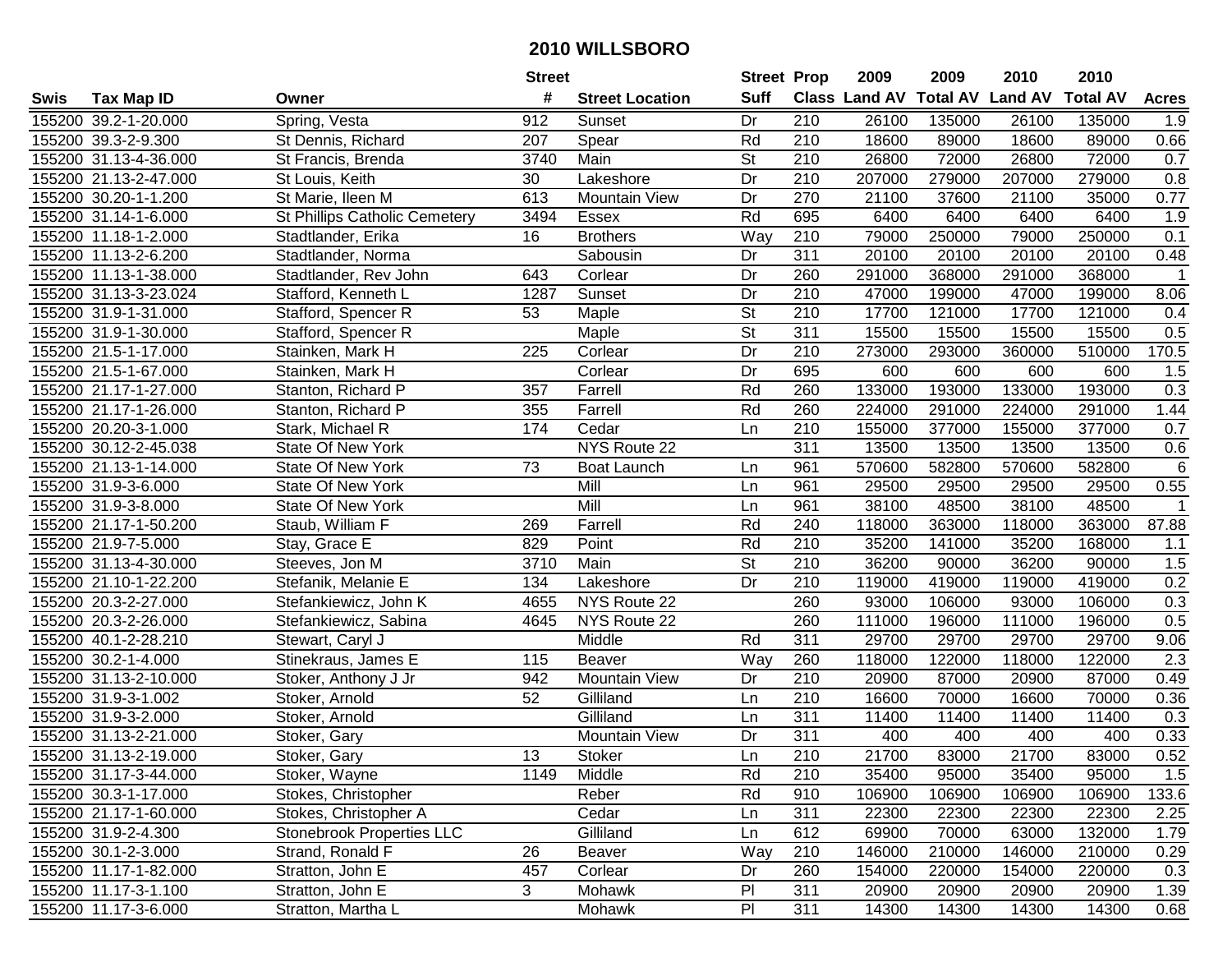|      |                               |                            | <b>Street</b>  |                        | <b>Street Prop</b> |                  | 2009                          | 2009   | 2010           | 2010            |                  |
|------|-------------------------------|----------------------------|----------------|------------------------|--------------------|------------------|-------------------------------|--------|----------------|-----------------|------------------|
| Swis | <b>Tax Map ID</b>             | Owner                      | #              | <b>Street Location</b> | <b>Suff</b>        |                  | <b>Class Land AV Total AV</b> |        | <b>Land AV</b> | <b>Total AV</b> | <b>Acres</b>     |
|      | 155200 11.17-3-4.000          | Stratton, Martha L         |                | Mohawk                 | PI                 | 311              | 18800                         | 18800  | 18800          | 18800           |                  |
|      | 155200 11.17-3-5.000          | Stratton, Martha L         |                | Mohawk                 | PI                 | 311              | 18800                         | 18800  | 18800          | 18800           | $\mathbf{1}$     |
|      | 155200 11.17-3-1.200          | Stratton, Thomas           |                | Corlear                | Dr                 | 311              | 20600                         | 20600  | 20600          | 20600           | 1.26             |
|      | 155200 11.17-3-2.000          | Stratton, Thomas S         |                | Mohawk                 | PI                 | 311              | 13800                         | 13800  | 13800          | 13800           | 0.58             |
|      | 155200 11.17-3-3.000          | Stratton, Thomas S         |                | Mohawk                 | PI                 | 311              | 16400                         | 16400  | 16400          | 16400           | 0.83             |
|      | 155200 39.1-1-19.200          | Strong Stephen A           | 283            | Spear                  | Rd                 | 210              | 27400                         | 114000 | 27400          | 114000          | 3                |
|      | 155200 31.13-2-27.000         | Strong, Joan E             | 860            | <b>Mountain View</b>   | Dr                 | 210              | 36000                         | 106000 | 36000          | 106000          | 1.3              |
|      | 155200 31.13-1-25.200         | Strong, Ricky A            | 853            | <b>Mountain View</b>   | Dr                 | $\overline{210}$ | 35300                         | 65000  | 35300          | 65000           | $\mathbf 1$      |
|      | 155200 39.1-1-19.100          | Strong, Ronald C           | 233            | Spear                  | Rd                 | 112              | 230000                        | 337000 | 230000         | 337000          | 170.7            |
|      | 155200 40.1-2-16.000          | Sunset Farm Ltd            | 3051           | Essex                  | Rd                 | 210              | 38000                         | 106000 | 38000          | 106000          | 1.08             |
|      | 155200 40.1-2-22.002          | Sunset Farm Ltd            | 3061           | Essex                  | Rd                 | 321              | 359000                        | 359000 | 359000         | 359000          | 285.61           |
|      | 155200 40.7-1-4.212           | Sunset Farm Ltd            | 44             | Elizabeth              | Way                | 240              | 552000                        | 953000 | 552000         | 1400000         | 13.8             |
|      | 155200 40.11-2-1.100          | Sunset Farm Ltd            |                | Essex                  | Rd                 | 311              | 412000                        | 412000 | 412000         | 412000          | 11.3             |
|      | 155200 40.11-2-1.200          | Sunset Farm Ltd            | 3062           | Essex                  | Rd                 | 312              | 144000                        | 161000 | 144000         | 161000          | 4.4              |
|      | 155200 30.3-1-28.000          | Svec, Steven T             | 637            | Reber                  | Rd                 | 210              | 27900                         | 81100  | 29900          | 82000           | $\overline{3.4}$ |
|      | 155200 30.1-2-2.010           | Swan, David                |                | Beaver                 | Way                | 311              | 73600                         | 73600  | 73600          | 73600           | 2.4              |
|      | 155200 30.1-1-23.000          | Swan, Jack                 |                | Reber                  | Rd                 | 322              | 23800                         | 23800  | 23800          | 23800           | 10.8             |
|      | 155200 30.2-1-10.000          | Swan, John S               | 4403           | NYS Route 22           |                    | 220              | 31200                         | 345000 | 31200          | 345000          | 6.2              |
|      | 155200 30.1-1-31.131          | Swan, John S               |                | Reber                  | Rd                 | 322              | 940000                        | 940000 | 940000         | 940000 221.18   |                  |
|      | 155200 30.2-1-5.100           | Swan, John S Sr            | 82             | Beaver                 | Way                | 260              | 161000                        | 223600 | 161000         | 223600          | 5.5              |
|      | 155200 39.1-2-9.000           | Sweatt Jason D             | 43             | <b>Mountain View</b>   | Dr                 | 210              | 25800                         | 55000  | 25800          | 55000           | 1.7              |
|      | 155200 31.17-3-8.000          | Sweatt, Daniel T           | 1185           | Middle                 | Rd                 | 210              | 35400                         | 126000 | 35400          | 126000          | $\mathbf 1$      |
|      | 155200 21.17-1-69.000         | Sweatt, Jacob M            | 155            | Cedar                  | Ln                 | 210              | 37800                         | 79000  | 37800          | 79000           | 2.12             |
|      | 155200 30.12-2-3.000          | Sweatt, Korey A            | 37             | Bay                    | Ln                 | 210              | 28500                         | 123000 | 28500          | 123000          | 3.27             |
|      | 155200 20.4-1-11.000          | Sweeney, Glenn P           |                | NYS Route 22           |                    | 322              | 88700                         | 88700  | 88700          | 88700           | 97.6             |
|      | 155200 31.13-4-23.200         | Swires, Randy J            | 3664           | Essex                  | Rd                 | 210              | 19900                         | 57000  | 19900          | 57000           | 0.47             |
|      | 155200 31.13-4-23.102         | Swires, Susan E            | 3670           | Essex                  | Rd                 | 210              | 31500                         | 113000 | 31500          | 113000          | 1.05             |
|      | 155200 21.9-13-4.200          | <b>Taft Properties LLC</b> | $\overline{7}$ | Lilac                  | Ave                | 270              | 16100                         | 50000  | 16100          | 50000           | 0.27             |
|      | 155200 21.9-11-11.000         | <b>Taft Properties LLC</b> | 42             | <b>Birch</b>           | Ave                | 270              | 11900                         | 24900  | 11900          | 24900           | 0.19             |
|      | 155200 21.9-13-25.000         | <b>Taft Properties LLC</b> | 3              | Lilac                  | Ave                | $\overline{210}$ | 20000                         | 70000  | 20000          | 70000           | 0.32             |
|      | 155200 21.9-8-7.200           | Talbot, Robert L           | $\overline{5}$ | Oak                    | Ave                | 311              | 14700                         | 14700  | 14700          | 14700           | 0.5              |
|      | 155200 21.9-8-7.100           | Talbot, Robert L           | $\overline{7}$ | Oak                    | Ave                | 270              | 13200                         | 19900  | 13200          | 18800           | 0.21             |
|      | 155200 21.10-1-4.000          | Tchetchik, Katrin          | 810            | Point                  | Rd                 | 260              | 435000                        | 595000 | 435000         | 595000          | 6.94             |
|      | 155200 40.6-1-1.000           | Teillon, L Pierre          | 3270           | Essex                  | Rd                 | $\overline{210}$ | 353000                        | 675000 | 353000         | 675000          | 3.5              |
|      | 155200 40.6-1-7.200           | Tekowitz, John             | 3184           | Essex                  | Rd                 | 210              | 255000                        | 460000 | 255000         | 460000          | 3.9              |
|      | 155200 652.-9999-701.800/1881 | Telus Communications Inc   |                | 888888 Outside Plant   |                    | 831              | 0                             | 15931  | 0              | 15371           | $\mathbf 0$      |
|      | 155200 21.17-1-68.000         | Thabault, John E           |                | Cedar                  | Ln                 | 311              | 26000                         | 26000  | 26000          | 26000           | 1.02             |
|      | 155200 30.12-2-28.000         | Therrien, Francis N Sr     | 3985           | NYS Route 22           |                    | 210              | 36300                         | 85000  | 36300          | 85000           | 1.6              |
|      | 155200 21.13-2-48.000         | Thoma, John L              | 26             | Lakeshore              | Dr                 | 210              | 370000                        | 490000 | 370000         | 490000          | 1.1              |
|      | 155200 21.10-1-27.282         | Thoma, John L              | 88             | Hilton                 | Ter                | 260              | 26000                         | 81000  | 26000          | 81000           | 0.57             |
|      | 155200 30.3-1-2.000           | Thomas, Terry              |                | Reber                  | Rd                 | 312              | 19900                         | 20000  | 19900          | 20000           | 1                |
|      | 155200 21.9-8-2.000           | Thompson, Cynthia EA       |                | Oak                    | Ave                | 311              | 15700                         | 15700  | 15700          | 15700           | 0.3              |
|      |                               |                            |                |                        |                    |                  |                               |        |                |                 |                  |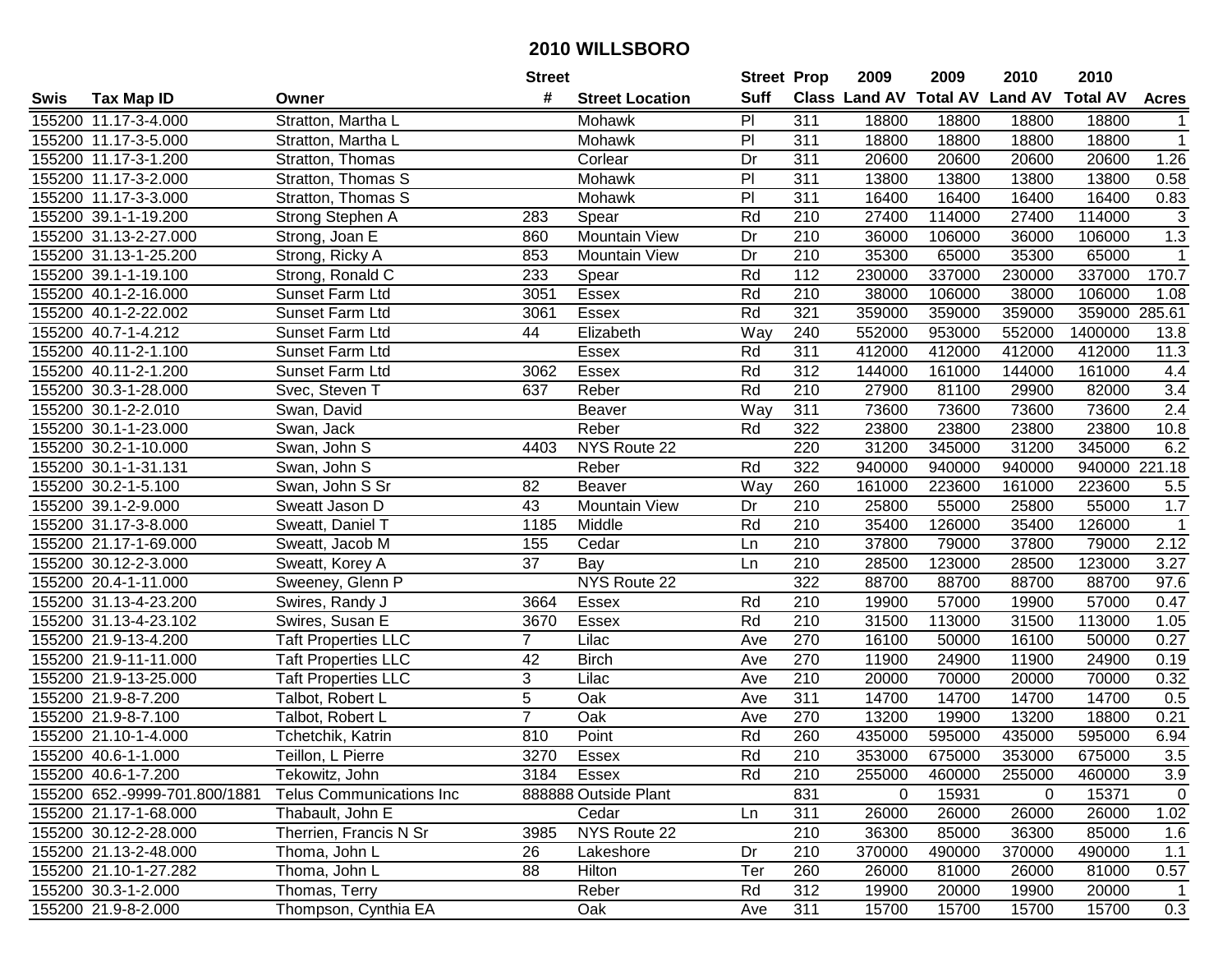|      |                       |                                      | <b>Street</b>   |                        | <b>Street Prop</b> |     | 2009   | 2009   | 2010                           | 2010            |                  |
|------|-----------------------|--------------------------------------|-----------------|------------------------|--------------------|-----|--------|--------|--------------------------------|-----------------|------------------|
| Swis | <b>Tax Map ID</b>     | Owner                                | #               | <b>Street Location</b> | <b>Suff</b>        |     |        |        | Class Land AV Total AV Land AV | <b>Total AV</b> | <b>Acres</b>     |
|      | 155200 40.1-2-6.000   | Thompson, Jeffrey M                  | 962             | Middle                 | Rd                 | 322 | 46000  | 46000  | 46000                          | 46000           | 51.3             |
|      | 155200 30.8-3-2.000   | Thompson, John J                     | 63              | Bay                    | Ln                 | 210 | 26500  | 77000  | 26500                          | 77000           | 1.6              |
|      | 155200 21.13-2-28.000 | Thompson, William                    |                 | Hilton                 | Ter                | 311 | 3000   | 3000   | 3000                           | 3000            | 0.1              |
|      | 155200 21.14-1-20.021 | Thompson, William H                  | 28              | Beach                  | Dr                 | 210 | 20500  | 121000 | 29500                          | 132000          | 0.29             |
|      | 155200 31.13-7-7.000  | Thompson, William H Jr               | 56              | Woodlawn               | Ln                 | 210 | 26800  | 144000 | 26800                          | 144000          | 0.7              |
|      | 155200 21.14-1-10.002 | Thompson, William H Sr               |                 | Hilton                 | Ter                | 311 | 16400  | 16400  | 16400                          | 16400           | 0.34             |
|      | 155200 21.13-1-19.000 | Thomson, Mark E                      | 51              | Rowley                 | Way                | 210 | 197000 | 419000 | 197000                         | 419000          | 0.5              |
|      | 155200 21.17-1-6.000  | Thorley, Gene L                      | 106             | Cedar                  | Ln                 | 210 | 185000 | 315000 | 185000                         | 315000          | 0.4              |
|      | 155200 21.9-11-12.000 | Thornton, Barbara                    | 46              | <b>Birch</b>           | Ave                | 270 | 15900  | 21400  | 15900                          | 21400           | 0.3              |
|      | 155200 20.4-1-9.100   | Thornton, Thomas J                   | 4362            | NYS Route 22           |                    | 240 |        |        | 78000                          | 96000           | 73.82            |
|      | 155200 31.13-1-25.100 | Thuresson, Robert B                  | 857             | <b>Mountain View</b>   | Dr                 | 210 | 36900  | 186000 | 36900                          | 186000          | 1.9              |
|      | 155200 11.13-1-52.000 | Tilliquist, George                   |                 | Cayuga                 | P <sub>1</sub>     | 311 | 18500  | 18500  | 18500                          | 18500           | 0.4              |
|      | 155200 31.13-3-25.000 | Tilton, Florence M                   | 1281            | Sunset                 | Dr                 | 270 | 11400  | 23400  | 11400                          | 23400           | 0.3              |
|      | 155200 21.13-2-35.000 | Timm, Warner                         | 43              | Lakeshore              | Dr                 | 260 | 22400  | 70000  | 22400                          | 70000           | 0.4              |
|      | 155200 21.17-1-29.000 | <b>Tobiassen Trust</b>               | 365             | Farrell                | Rd                 | 210 | 285000 | 425000 | 285000                         | 425000          | $\overline{2.2}$ |
|      | 155200 21.17-1-34.000 | Torczyner, James                     | 84              | Champine               | Way                | 210 | 350000 | 425000 | 350000                         | 425000          | 2.01             |
|      | 155200 31.18-1-2.100  | Town Of Willsboro                    |                 | <b>Essex</b>           | Rd                 | 330 | 36000  | 36000  | 36000                          | 36000           | 40.25            |
|      | 155200 30.4-1-11.016  | Town Of Willsboro                    |                 | Joe Rivers             | Ln                 | 311 | 25200  | 25200  | 25200                          | 25200           | 4                |
|      | 155200 31.13-3-9.000  | Town Of Willsboro                    | 3743            | Main                   | St                 | 662 | 32200  | 124600 | 32200                          | 124600          | 0.35             |
|      | 155200 30.12-1-13.200 | Town Of Willsboro                    | 26              | Sportsmans             | Ln                 | 852 | 8200   | 8200   | 8200                           | 8200            | 2.6              |
|      | 155200 30.12-1-14.100 | Town Of Willsboro                    | 47              | Sportsmans             | Ln                 | 852 | 41800  | 46500  | 41800                          | 46500           | 14.7             |
|      | 155200 31.13-2-30.000 | Town Of Willsboro                    | 838             | <b>Mountain View</b>   | Dr                 | 963 | 30900  | 30900  | 30900                          | 30900           | 10.1             |
|      | 155200 31.13-2-20.000 | Town Of Willsboro                    | 17              | <b>Stoker</b>          | Ln                 | 692 | 54000  | 180000 | 54000                          | 180000          | 5.7              |
|      | 155200 31.13-2-5.000  | Town Of Willsboro                    |                 | Main                   | St                 | 330 | 2400   | 2400   | 2400                           | 2400            | 0.3              |
|      | 155200 31.9-1-4.003   | Town Of Willsboro                    | 5               | Farrell                | Rd                 | 652 | 57000  | 158000 | 57000                          | 158000          | 3.47             |
|      | 155200 31.9-1-45.001  | Town Of Willsboro                    | $\overline{76}$ | Gilliland              | Ln                 | 853 | 102900 | 519800 | 102900                         | 519800          | 2.7              |
|      | 155200 31.9-1-42.300  | Town Of Willsboro                    | 3866            | NYS Route 22           |                    | 330 | 39000  | 39000  | 39000                          | 39000           | 1.34             |
|      | 155200 21.6-2-4.200   | Town Of Willsboro                    | 852             | Point                  | Rd                 | 312 | 27300  | 27300  | 24900                          | 27300           | 0.2              |
|      | 155200 31.9-1-20.100  | Town Of Willsboro                    |                 | Mill                   | Ln                 | 330 | 35000  | 35000  | 35000                          | 35000           | 25.65            |
|      | 155200 30.12-1-1.200  | Town Of Willsboro                    |                 | NYS Route 22           |                    | 330 | 12000  | 12000  | 12000                          | 12000           | 1.32             |
|      | 155200 31.9-2-4.400   | Town of Willsboro                    |                 | Gilliland              | Ln                 | 681 | 14200  | 106000 | 14200                          | 106000          | 0.26             |
|      | 155200 31.18-1-7.200  | Town Of Willsboro                    | 92              | Noblewood              | Ln                 | 210 | 166000 | 288000 | 166000                         | 288000          | 69               |
|      | 155200 39.1-1-24.000  | Towns, Krista F                      | 125             | Sunset                 | Dr                 | 260 | 167000 | 206000 | 181000                         | 220000          | 160              |
|      | 155200 21.13-2-32.000 | Trainor, Thomas P III                |                 | Lakeshore              | Dr                 | 311 | 21600  | 21600  | 21600                          | 21600           | 0.6              |
|      | 155200 21.9-2-22.000  | Trefry, Joel                         | 27              | Corlear                | Dr                 | 260 | 189000 | 239000 | 189000                         | 239000          | 0.4              |
|      | 155200 11.17-1-73.000 | Tripp, Leona A                       | 415             | Corlear                | Dr                 | 312 | 110000 | 114000 | 110000                         | 114000          | 0.3              |
|      | 155200 21.13-2-64.001 | Trombley, Janet N                    | 20              | Hilton                 | Ter                | 210 | 20300  | 96000  | 20300                          | 87000           | 0.26             |
|      | 155200 40.1-2-19.000  | Trost, David A                       | 3019            | Essex                  | Rd                 | 240 | 130000 | 217000 | 130000                         | 217000          | 106.2            |
|      | 155200 21.9-9-14.320  | <b>Trowbridge Jones Living Trust</b> | 10 <sup>°</sup> | Grove                  | Ave                | 210 | 20200  | 126000 | 20200                          | 126000          | 0.37             |
|      | 155200 40.6-1-7.100   | Trudeau, Robert                      | 3186            | Essex                  | Rd                 | 240 | 685000 | 967000 | 685000                         | 967000          | 10.2             |
|      | 155200 30.20-2-3.000  | Trudeau, Sally M                     | 1161            | Sunset                 | Dr                 | 210 | 40000  | 103000 | 40000                          | 103000          | 3.8              |
|      | 155200 11.13-1-9.000  | Trulsen, Donald T                    | 507             | Corlear                | Dr                 | 260 | 208000 | 273000 | 208000                         | 273000          | 0.8              |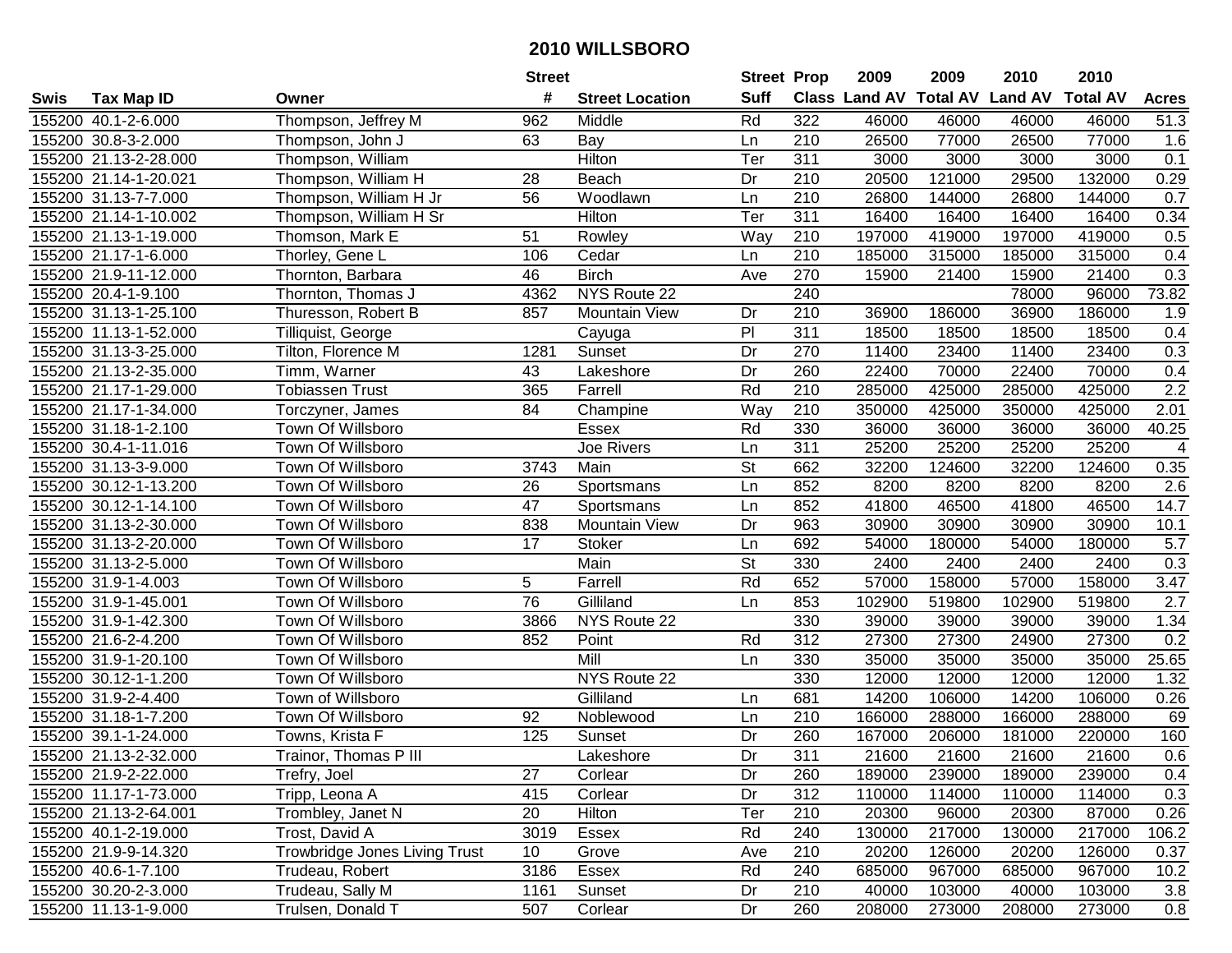|      |                               |                            | <b>Street</b>   |                        | <b>Street Prop</b>       |                  | 2009   | 2009   | 2010                           | 2010            |              |
|------|-------------------------------|----------------------------|-----------------|------------------------|--------------------------|------------------|--------|--------|--------------------------------|-----------------|--------------|
| Swis | <b>Tax Map ID</b>             | Owner                      | #               | <b>Street Location</b> | <b>Suff</b>              |                  |        |        | Class Land AV Total AV Land AV | <b>Total AV</b> | <b>Acres</b> |
|      | 155200 21.9-4-26.000          | Trulsen, Donald T Jr       | 58              | Frisbie                | Rd                       | 312              | 18500  | 18500  | 18500                          | 56000           | 0.4          |
|      | 155200 20.20-1-32.200         | Trzaskos, Brian L          | 61              | Tunnel                 | Ln                       | 210              | 40000  | 168000 | 40000                          | 168000          | 1.2          |
|      | 155200 20.20-1-10.002         | Trzaskos, Laurence S       | 64              | Tunnel                 | Ln                       | 210              | 177000 | 316000 | 177000                         | 316000          | 0.46         |
|      | 155200 31.13-4-32.000         | Trzaskos, Todd J           | 3720            | Main                   | St                       | 210              | 43000  | 139000 | 43000                          | 139000          | 6.2          |
|      | 155200 31.13-1-23.000         | Tucker, James F            | 885             | <b>Mountain View</b>   | Dr                       | 210              | 24100  | 77000  | 24100                          | 74000           | 0.6          |
|      | 155200 31.13-1-13.000         | Tucker, Jerry T            | 16              | Maple                  | $\overline{\mathsf{St}}$ | 210              | 19100  | 97000  | 19100                          | 97000           | 0.4          |
|      | 155200 21.9-12-21.000         | Turner, K                  | 23              | Elm                    | Ave                      | 270              | 11400  | 18900  | 11400                          | 18900           | 0.2          |
|      | 155200 21.13-1-5.000          | Tybush, Helen A            | 603             | Point                  | Rd                       | 260              | 35500  | 109000 | 35500                          | 109000          | 1.2          |
|      | 155200 31.13-1-31.000         | Tyrrell, Ronald J          | 6               | <b>Clarence Oliver</b> | Ln                       | $\overline{210}$ | 29700  | 102000 | 29700                          | 102000          | 0.8          |
|      | 155200 21.17-1-14.000         | Uhlig, James S             | $\overline{72}$ | Cedar                  | Ln                       | 260              | 224000 | 275000 | 224000                         | 275000          | 0.6          |
|      | 155200 30.2-1-13.000          | Uhlig, Johnston S          | 4307            | NYS Route 22           |                          | 240              | 58000  | 229000 | 58000                          | 229000          | 57.34        |
|      | 155200 39.1-1-2.000           | Valachovic, Aaron          | 563             | Reber                  | Rd                       | 210              | 27400  | 89000  | 27400                          | 89000           | 3            |
|      | 155200 20.20-1-20.000         | Valachovic, Carol          |                 | Bay                    | Ln                       | 311              | 8800   | 8800   | 8800                           | 8800            | 0.2          |
|      | 155200 20.20-1-21.000         | Valachovic, Carol          | 422             | Bay                    | Ln                       | 260              | 265000 | 315000 | 265000                         | 315000          | 0.6          |
|      | 155200 39.1-1-29.300          | Valachovic, Carol E        |                 | Reber                  | Rd                       | 314              | 22100  | 22100  | 22100                          | 22100           | 2.75         |
|      | 155200 39.1-1-29.400          | Valachovic, Carol E        |                 | Reber                  | Rd                       | 314              | 22100  | 22100  | 22100                          | 22100           | 2.75         |
|      | 155200 31.13-5-10.000         | Valachovic, Philip         | 1262            | Sunset                 | Dr                       | 210              | 26800  | 78000  | 26800                          | 78000           | 0.7          |
|      | 155200 39.1-1-29.200          | Valachovic, Philip T       | 75              | Sunset                 | Dr                       | 240              | 31800  | 31800  | 39900                          | 148000          | 10.82        |
|      | 155200 21.13-1-13.000         | Valachovic, Steven         | 52              | <b>Boat Launch</b>     | Ln                       | 449              | 340000 | 475000 | 340000                         | 475000          | 6.3          |
|      | 155200 20.20-1-49.001         | Valachovic, Steven         |                 | Bay                    | Ln                       | 311              | 24200  | 24200  | 24200                          | 24200           | 3.06         |
|      | 155200 20.20-1-71.000         | Valachovic, Steven         | 423             | Bay                    | Ln                       | 210              | 37000  | 241000 | 37000                          | 241000          | 1.2          |
|      | 155200 21.9-14-8.000          | Valentine-James, Deborah   | 86              | Corlear                | Dr                       | 210              | 41000  | 149000 | 41000                          | 149000          | 2.73         |
|      | 155200 21.9-2-23.000          | VanAbs, Arno W             | 23              | Corlear                | Dr                       | 260              | 174000 | 220000 | 174000                         | 220000          | 0.4          |
|      | 155200 21.17-1-50.120         | Vanags, Sheila J           |                 | Farrell                | Rd                       | 311              | 23700  | 23700  | 23700                          | 23700           | 2.76         |
|      | 155200 21.10-1-26.000         | Vandemark Michael          |                 | Hilton                 | Ter                      | 311              | 3100   | 3100   | 3100                           | 3100            | 0.2          |
|      | 155200 11.18-1-5.000          | VanDemark, Elizabeth       | 1044            | Point                  | Rd                       | 260              | 188000 | 241000 | 188000                         | 241000          | 0.68         |
|      | 155200 21.10-1-25.000         | VanDemark, William         | 123             | Lakeshore              | Dr                       | 260              | 20100  | 71000  | 20100                          | 71000           | 0.6          |
|      | 155200 21.14-2-6.000          | VanDemark, William         | 110             | Lakeshore              | Dr                       | 311              | 70000  | 70000  | 70000                          | 70000           | 0.3          |
|      | 155200 21.14-2-23.000         | VanderHorst, Gary J        | 46              | Lakeshore              | Dr                       | 260              | 356000 | 454000 | 356000                         | 454000          | 1.2          |
|      | 155200 31.13-12-4.000         | Vanneman, Denise           | 3588            | Essex                  | Rd                       | $\overline{210}$ | 26600  | 138000 | 26600                          | 138000          | 1.7          |
|      | 155200 21.9-2-2.200           | Vanni, Robert J            | 115             | Corlear                | Dr                       | $\overline{210}$ | 214000 | 318000 | 214000                         | 318000          | 0.4          |
|      | 155200 30.2-1-21.000          | VanOrnam, Janet M          | 1521            | Reber                  | Rd                       | 260              | 111700 | 130500 | 111700                         | 130500          | 0.8          |
|      | 155200 21.10-1-60.000         | Varian Maureen A           | 17              | Club                   | Dr                       | $\overline{210}$ | 33300  | 110000 | 33300                          | 110000          | 0.93         |
|      | 155200 21.10-1-62.002         | Varian-Sheehan, Margaret M | $\overline{23}$ | Club                   | $\overline{Dr}$          | $\overline{210}$ | 26700  | 108000 | 26700                          | 108000          | 0.4          |
|      | 155200 21.10-1-47.000         | Varian, Charles J Jr       | 91              | Hilton                 | Ter                      | 260              | 19900  | 56000  | 19900                          | 56000           | 0.3          |
|      | 155200 21.10-1-57.000         | Varian, Charles J Jr       |                 | Club                   | Dr                       | 312              | 6200   | 6800   | 6200                           | 6800            | 0.1          |
|      | 155200 21.13-2-44.000         | VerHagen, Peter G Jr       | $7^{\circ}$     | Lakeshore              | Dr                       | 260              | 41000  | 74000  | 41000                          | 74000           | 0.4          |
|      | 155200 652.-9999-631.900/1881 | Verizon New York Inc       |                 | <b>Outside Plant</b>   |                          | 836              | 0      | 351749 | 0                              | 288893          | $\mathbf 0$  |
|      | 155200 31.13-4-31.000         | Verizon New York Inc       | 3714            | Main                   | <b>St</b>                | 831              | 13900  | 62800  | 13900                          | 62800           | 0.2          |
|      | 155200 21.10-1-59.100         | Virgini, Louis             | 694             | Point                  | Rd                       | 210              | 37500  | 78000  | 37500                          | 78000           | 3.8          |
|      | 155200 31.9-1-41.100          | Vista DeMontana Inc        | 3873            | NYS Route 22           |                          | 421              | 29800  | 244000 | 29800                          | 244000          | 0.65         |
|      | 155200 31.9-1-41.200          | Vista DeMontana Inc        |                 | NYS Route 22           |                          | 311              | 3700   | 3700   | 3700                           | 3700            | 0.1          |
|      |                               |                            |                 |                        |                          |                  |        |        |                                |                 |              |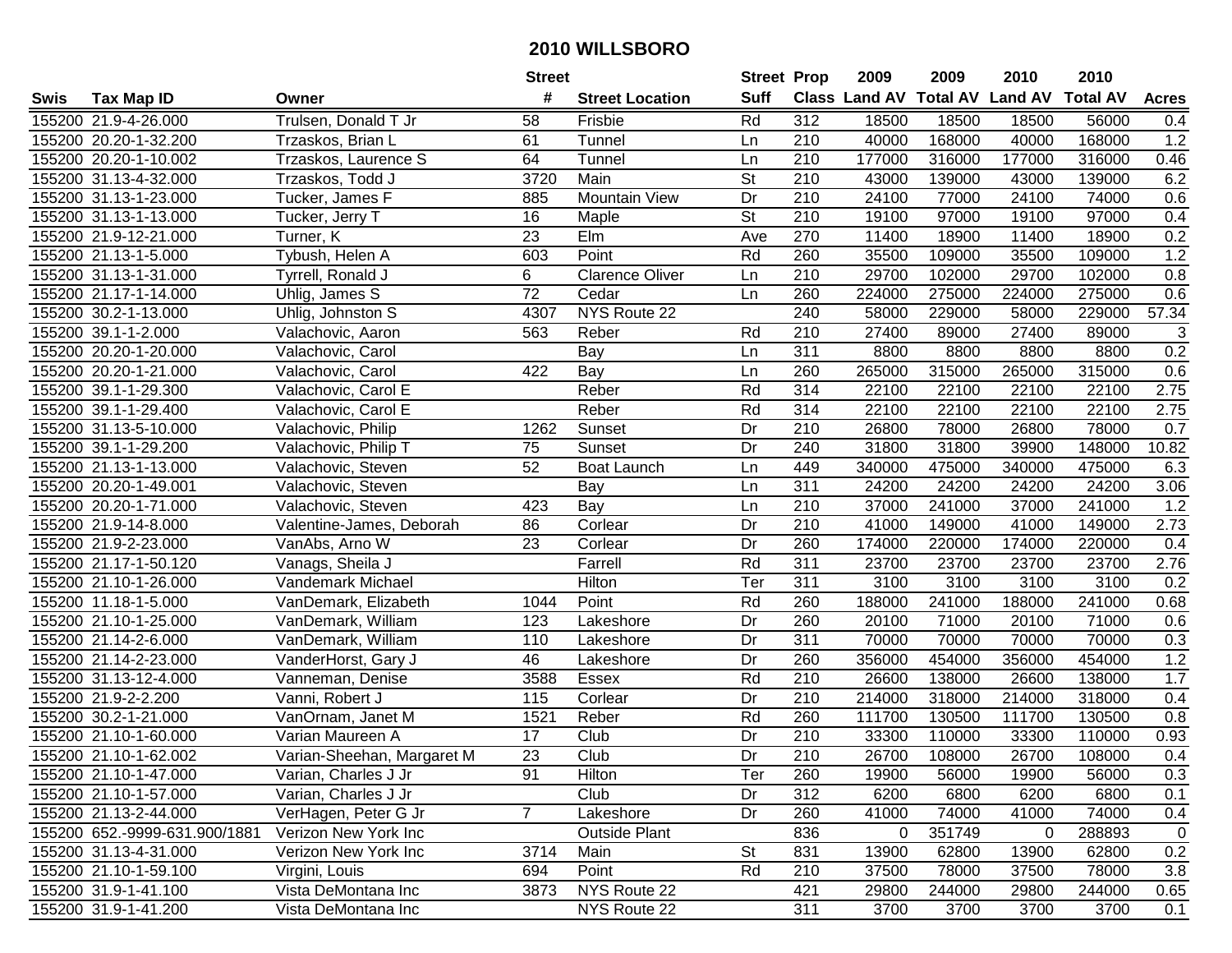|      |                       |                      | <b>Street</b>   |                        | <b>Street Prop</b> |                  | 2009                           | 2009   | 2010   | 2010            |                   |
|------|-----------------------|----------------------|-----------------|------------------------|--------------------|------------------|--------------------------------|--------|--------|-----------------|-------------------|
| Swis | <b>Tax Map ID</b>     | Owner                | #               | <b>Street Location</b> | <b>Suff</b>        |                  | Class Land AV Total AV Land AV |        |        | <b>Total AV</b> | <b>Acres</b>      |
|      | 155200 30.16-1-7.000  | Wade, Gloria J       | 1190            | Sunset                 | Dr                 | 210              | 24100                          | 87000  | 24100  | 87000           | 0.6               |
|      | 155200 31.17-5-9.000  | Wade, Jeff A         | 1098            | Middle                 | Rd                 | 270              | 33800                          | 64000  | 33800  | 64000           | 7.7               |
|      | 155200 30.16-1-2.000  | Wade, Joyce M        | 120             | Fish And Game          | Dr                 | 210              | 27500                          | 73000  | 27500  | 73000           | 1.78              |
|      | 155200 31.17-5-10.000 | Wade, Mary           | 1096            | Middle                 | Rd                 | 240              | 60000                          | 106000 | 60000  | 106000          | $\overline{21.7}$ |
|      | 155200 30.8-1-4.000   | Wade, Richard        | 40              | Dane                   | Ln                 | 210              | 30000                          | 40000  | 30000  | 40000           | 1.1               |
|      | 155200 31.17-3-20.100 | Wade, Wanda          | $\overline{2}$  | Woodlawn               | Ln                 | 210              | 21500                          | 31000  | 21500  | 31000           | 0.59              |
|      | 155200 39.3-2-8.000   | Wadhams, Emily E     |                 | Spear                  | Rd                 | 105              | 137000                         | 137000 | 137000 | 137000          | 102.7             |
|      | 155200 21.14-2-5.000  | Wagner, Janet R      | 112             | Lakeshore              | Dr                 | 210              | 127000                         | 167000 | 127000 | 167000          | 0.28              |
|      | 155200 21.13-2-53.000 | Wagner, Theresa A    | $\overline{28}$ | Ryan                   | Dr                 | 260              | 36000                          | 89000  | 36000  | 89000           | 0.26              |
|      | 155200 30.12-2-32.000 | Walker, Carolyn S    |                 | NYS Route 22           |                    | 311              | 23700                          | 23700  | 23700  | 23700           | 0.9               |
|      | 155200 30.12-2-30.000 | Walker, Carolyn S    | 3997            | NYS Route 22           |                    | 210              | 29700                          | 74000  | 29700  | 68000           | 0.8               |
|      | 155200 30.12-2-29.000 | Walker, Carolyn S    | 3995            | NYS Route 22           |                    | 210              | 16600                          | 28200  | 16600  | 28200           | 0.36              |
|      | 155200 30.3-1-13.100  | Walker, Carolyn S    |                 | Reber                  | Rd                 | 322              | 25800                          | 25800  | 25800  | 25800           | 53.7              |
|      | 155200 39.2-1-1.000   | Walker, Heather A    | 94              | Nolette                | Ln                 | 240              | 62000                          | 202000 | 62000  | 235000          | 44.6              |
|      | 155200 30.2-1-17.019  | Walker, John T Jr    | 4270            | NYS Route 22           |                    | 240              | 76000                          | 126000 | 76000  | 137000          | 58.33             |
|      | 155200 21.17-1-45.242 | Wallace, Edmund      | 329             | Point                  | Rd                 | 240              | 68000                          | 340000 | 68000  | 340000          | 12                |
|      | 155200 21.9-4-22.000  | Wallace, Randall     | 44              | Frisbie                | Rd                 | 270              | 12600                          | 22600  | 12600  | 22600           | 0.2               |
|      | 155200 21.9-14-10.000 | Walsh Joseph W       | 76              | Corlear                | Dr                 | 260              | 33100                          | 126000 | 33100  | 126000          | 0.92              |
|      | 155200 11.17-1-61.000 | Walsh, Janet D       | 357             | Corlear                | Dr                 | 260              | 151000                         | 192000 | 151000 | 211000          | 0.3               |
|      | 155200 21.9-9-30.100  | Walsh, Joseph W      |                 | Cyprus                 | Ave                | 311              |                                |        | 19000  | 19000           | 0.42              |
|      | 155200 40.1-2-1.241   | Walters, Harry       |                 | Middle                 | Rd                 | 314              | 25500                          | 25500  | 25500  | 25500           | 5.6               |
|      | 155200 30.16-1-5.001  | Wanklin, Claud       | 746             | Mountain View          | Dr                 | 240              | 70000                          | 210000 | 70000  | 235000          | 42                |
|      | 155200 30.12-2-25.000 | Ward, Sidney J III   | 3977            | NYS Route 22           |                    | 210              | 15000                          | 81000  | 15000  | 81000           | 0.3               |
|      | 155200 21.14-2-11.000 | Warner, Diane L      | 90              | Lakeshore              | Dr                 | 260              | 126000                         | 207000 | 126000 | 207000          | 0.22              |
|      | 155200 20.20-1-15.000 | Warner, Scott M      | $\overline{27}$ | Cove                   | Ln                 | 260              | 136000                         | 177000 | 136000 | 177000          | 0.3               |
|      | 155200 21.13-2-81.000 | Warner, Thomas P     |                 | Ryan                   | Dr                 | 311              | 8800                           | 8800   | 8800   | 8800            | 0.14              |
|      | 155200 21.13-2-82.000 | Warner, Thomas P     |                 | Ryan                   | Dr                 | 311              | 3000                           | 3000   | 3000   | 3000            | 0.1               |
|      | 155200 21.13-2-83.100 | Warner, Thomas P     |                 | Point                  | Rd                 | 311              | 21600                          | 21600  | 21600  | 21600           | 0.6               |
|      | 155200 21.17-1-19.000 | Water District No 2  | 343             | Farrell                | Rd                 | 822              | 101700                         | 144900 | 101700 | 144900          | 0.7               |
|      | 155200 21.14-1-17.100 | Weaver, Albert C     | 113             | Lakeshore              | Dr                 | $\overline{311}$ | 8800                           | 8800   | 8800   | 8800            | 0.14              |
|      | 155200 21.9-13-9.000  | Weber, Michael J     | 16              | Frisbie                | Rd                 | $\overline{311}$ | 12000                          | 19000  | 12000  | 12000           | 0.2               |
|      | 155200 21.9-13-10.000 | Weber, Michael J     | 14              | Frisbie                | Rd                 | 270              | 15800                          | 22200  | 15800  | 22200           | 0.3               |
|      | 155200 20.20-3-9.000  | Webler, Mary A       | 136             | Cedar                  | Ln                 | 210              | 220000                         | 358000 | 220000 | 358000          | 0.6               |
|      | 155200 21.13-2-14.000 | Weeks, Sue           |                 | Point                  | Rd                 | 311              | 3000                           | 3000   | 3000   | 3000            | 0.2               |
|      | 155200 21.13-1-9.000  | Weimann, Bruce R     | 127             | Marina                 | Ln                 | 210              | 61000                          | 180000 | 61000  | 180000          | 9                 |
|      | 155200 21.6-1-3.000   | Weiskotten, David R  | 974             | Point                  | Rd                 | 260              | 217000                         | 274000 | 217000 | 274000          | 1.1               |
|      | 155200 11.18-1-11.100 | Weiskotten, Edward F | 996             | Point                  | Rd                 | 260              | 385000                         | 449000 | 385000 | 449000          | 2.87              |
|      | 155200 11.18-1-12.110 | Weiskotten, Lillian  | 994             | Point                  | Rd                 | 260              | 400000                         | 459000 | 400000 | 459000          | 1.34              |
|      | 155200 21.13-2-7.300  | Weiskotten, Thomas R |                 | Point                  | Rd                 | 311              | 3000                           | 3000   | 3000   | 3000            | 0.1               |
|      | 155200 21.13-2-9.000  | Weiskotten, Thomas R |                 | Point                  | Rd                 | 311              | 4500                           | 4500   | 4500   | 4500            | 0.3               |
|      | 155200 21.13-2-7.200  | Weiskotten, Thomas R |                 | Point                  | Rd                 | 311              | 3000                           | 3000   | 3000   | 3000            | 0.1               |
|      | 155200 21.13-2-8.000  | Weiskotten, Thomas R |                 | Point                  | Rd                 | 311              | 3000                           | 3000   | 3000   | 3000            | 0.2               |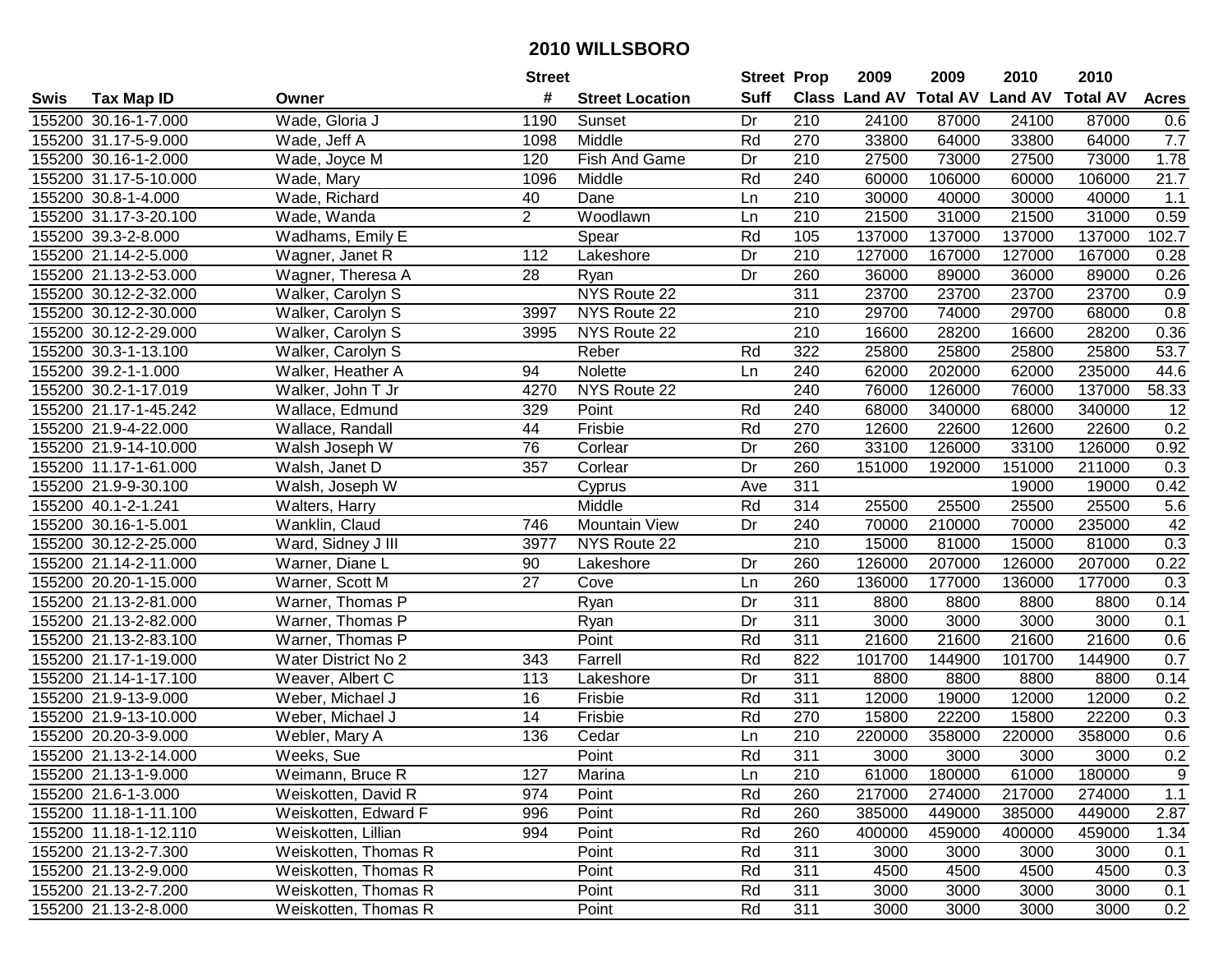|      |                       |                                  | <b>Street</b>    |                        | <b>Street Prop</b> |                  | 2009                 | 2009            | 2010           | 2010            |                  |
|------|-----------------------|----------------------------------|------------------|------------------------|--------------------|------------------|----------------------|-----------------|----------------|-----------------|------------------|
| Swis | <b>Tax Map ID</b>     | Owner                            | #                | <b>Street Location</b> | <b>Suff</b>        |                  | <b>Class Land AV</b> | <b>Total AV</b> | <b>Land AV</b> | <b>Total AV</b> | <b>Acres</b>     |
|      | 155200 21.13-2-7.100  | Weiskotten, Thomas R             | 626              | Point                  | Rd                 | 210              | 40000                | 125000          | 40000          | 125000          | 0.28             |
|      | 155200 31.17-3-5.200  | Wells, Thomas J                  | 1207             | Middle                 | Rd                 | 210              | 31100                | 124000          | 31100          | 124000          | 0.85             |
|      | 155200 39.1-1-34.000  | Wells, Thomas J Jr               | 283              | Reber                  | Rd                 | 210              | 25000                | 111000          | 25000          | 111000          | $\overline{1}$   |
|      | 155200 21.5-1-35.000  | Wellspeak, Richard               | 211              | Corlear                | Dr                 | 210              | 217000               | 385000          | 217000         | 385000          | 0.5              |
|      | 155200 21.5-1-64.100  | Wellspeak, Richard               |                  | Corlear                | Dr                 | 311              | 20200                | 20200           | 20200          | 20200           | 0.49             |
|      | 155200 21.5-1-65.000  | Wellspeak, Richard P             | $\overline{212}$ | Corlear                | Dr                 | 312              | 20400                | 39000           | 20400          | 39000           | 0.5              |
|      | 155200 39.3-2-22.200  | West, Douglas A                  |                  | Spear                  | Rd                 | 314              | 2600                 | 2600            | 2600           | 2600            | $\overline{2.2}$ |
|      | 155200 39.3-2-21.000  | West, Douglas A                  | 243              | Reber                  | Rd                 | 105              | 82000                | 82000           | 82000          | 82000           | 72.24            |
|      | 155200 39.3-2-10.200  | West, Douglas A                  | 96               | Spear                  | Rd                 | 270              | 28400                | 95500           | 28400          | 95500           | 3.85             |
|      | 155200 39.1-1-39.111  | West, Douglas A                  |                  | Deerhead               | Rd                 | 105              | 160000               | 160000          | 160000         | 160000          | 120.6            |
|      | 155200 40.7-1-2.000   | <b>Westmount Learning Center</b> | 21               | Kinsale                | Way                | 210              | 402000               | 660000          | 402000         | 660000          | 2.5              |
|      | 155200 30.20-3-4.000  | Whalen, Brian K                  | 1162             | Sunset                 | Dr                 | 210              | 21200                | 116000          | 21200          | 116000          | 0.5              |
|      | 155200 30.2-1-27.210  | Whalen, James P                  | 4356             | NYS Route 22           |                    | 210              | 34000                | 87500           | 34000          | 85000           | 8.46             |
|      | 155200 20.4-1-7.000   | Whalen, James P                  |                  | NYS Route 22           |                    | 322              | 17200                | 17200           | 17200          | 17200           | 14               |
|      | 155200 30.2-1-27.220  | Whalen, James P Jr               | 4344             | NYS Route 22           |                    | 311              | 22100                | 22100           | 22100          | 22100           | 2.75             |
|      | 155200 30.4-1-4.000   | Whalen, John K                   | 302              | Joe Rivers             | Ln                 | 314              | 23600                | 23600           | 23600          | 23600           | 4                |
|      | 155200 20.4-1-8.120   | Whalen, Ricky A                  |                  | NYS Route 22           |                    | 322              | 15800                | 15800           | 15800          | 15800           | 26.78            |
|      | 155200 21.5-1-58.000  | Whicher, Rex A Jr                |                  | Corlear                | Dr                 | 311              | 19100                | 19100           | 19100          | 19100           | 1                |
|      | 155200 21.13-2-75.000 | Whitcomb, Richard Jr             | $\overline{2}$   | Park                   | $\overline{P}$     | 210              | 21500                | 52000           | 21500          | 46000           | 0.4              |
|      | 155200 30.3-1-1.110   | White-Ferris, Mary E             | 975              | Reber                  | Rd                 | 322              | 37500                | 37500           | 37500          | 37500           | 41.87            |
|      | 155200 21.9-6-3.100   | White-Ferris, Mary E             | 6                | Lilly                  | Ln                 | 210              | 374000               | 660000          | 374000         | 660000          | 4.62             |
|      | 155200 30.1-2-4.000   | White-Lief, David                |                  | Beaver                 | Way                | 311              | 91000                | 91000           | 91000          | 91000           | 3.5              |
|      | 155200 30.1-1-15.200  | White, David W Jr                |                  | Reber                  | Rd                 | 311              | 64000                | 64000           | 64000          | 64000           | 2.25             |
|      | 155200 30.1-1-9.105   | White, David W Jr                | 1245             | Reber                  | Rd                 | 240              | 103000               | 187000          | 103000         | 187000          | 89.2             |
|      | 155200 30.1-1-15.100  | White, Helen L                   |                  | Reber                  | Rd                 | $\overline{311}$ | 64900                | 64900           | 64900          | 64900           | 2.05             |
|      | 155200 30.1-1-9.300   | White, Helen L                   |                  | Carver                 | Ln                 | 311              | 130000               | 130000          | 130000         | 130000          | 25               |
|      | 155200 20.3-2-42.200  | White, Helen L                   | 231              | Carver                 | Ln                 | 240              | 825000               | 1310000         | 825000         | 1310000         | 56.2             |
|      | 155200 20.3-2-42.120  | White, Helen L                   |                  | Carver                 | Ln                 | 311              | 133000               | 133000          | 133000         | 133000          | 15.39            |
|      | 155200 31.14-1-5.200  | White, Paul                      | 3502             | Essex                  | Rd                 | 444              | 38000                | 51000           | 38000          | 51000           | 4.5              |
|      | 155200 40.7-1-3.000   | White, Polly S                   | 79               | Dalton                 | Way                | 260              | 694000               | 842000          | 694000         | 842000          | 3.93             |
|      | 155200 11.13-1-44.200 | Whittemore, Edward E             | $\overline{132}$ | Sabousin               | Dr                 | $\overline{210}$ | 500000               | 750000          | 500000         | 750000          | $\overline{1}$   |
|      | 155200 21.10-1-17.000 | Wick, Timothy C                  | 158              | Lakeshore              | Dr                 | 260              | 214000               | 301000          | 214000         | 301000          | 0.4              |
|      | 155200 21.13-2-20.000 | Widman, Kenneth R                | $\overline{12}$  | Beach                  | Dr                 | 260              | 26100                | 76000           | 26100          | 76000           | 0.6              |
|      | 155200 21.13-2-15.000 | Wilcox, Maureen C                |                  | Beach                  | $\overline{Dr}$    | 311              | 3000                 | 3000            | 3000           | 3000            | 0.2              |
|      | 155200 21.14-2-25.000 | Wilcox, Maureen C                | 38               | Lakeshore              | Dr                 | 210              | 262000               | 358000          | 262000         | 358000          | 0.7              |
|      | 155200 21.13-2-23.111 | Wilcox, Maureen C                |                  | Hilton                 | Ter                | 311              | 1700                 | 1700            | 1700           | 1700            | 1.63             |
|      | 155200 21.13-2-87.112 | Wilcox, Maureen C                |                  | Hilton                 | Ter                | 311              | 6300                 | 6300            | 6300           | 6300            | 0.56             |
|      | 155200 21.10-1-65.000 | Wilcox, Richard P                |                  | Vista                  | Dr                 | 311              | 21600                | 21600           | 21600          | 21600           | 0.6              |
|      | 155200 21.13-1-21.000 | Wiley, Kathleen                  | 39               | Boat Launch            | Ln                 | 210              | 46000                | 101000          | 46000          | 101000          | 4.4              |
|      | 155200 21.9-7-1.200   | Wilkins, Gale                    | 112              | Frisbie                | Rd                 | 210              | 27500                | 110000          | 27500          | 215000          | 1.33             |
|      | 155200 20.20-1-55.200 | Wilkins, Gale                    |                  | Bay                    | Ln                 | 311              | 9900                 | 9900            | 9900           | 9900            | 1.01             |
|      | 155200 20.20-1-55.100 | Wilkins, Gale                    |                  | Bay                    | Ln                 | 311              | 14400                | 14400           | 14400          | 14400           | 3.29             |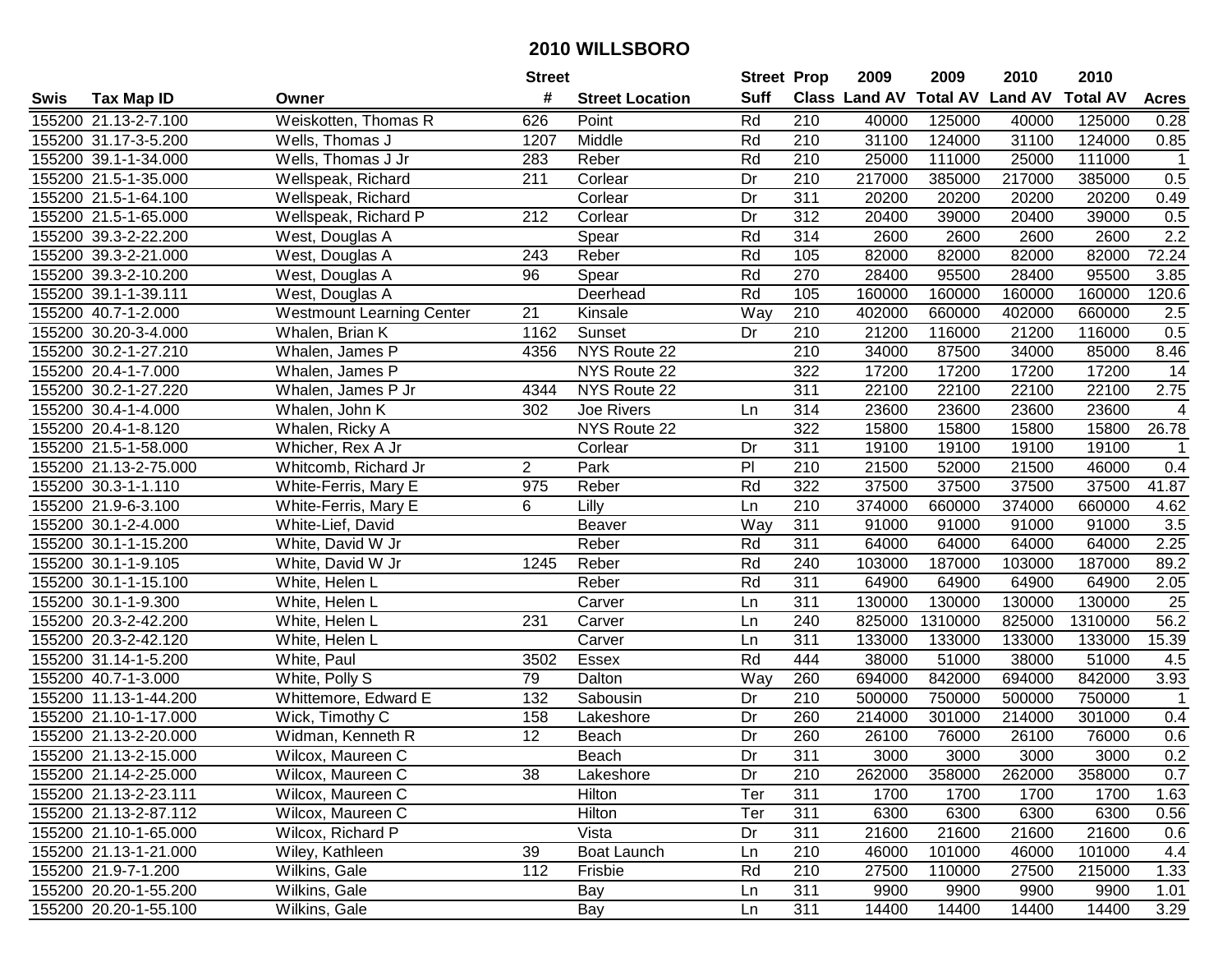|      |                       |                                      | <b>Street</b>   |                        | <b>Street Prop</b> |     | 2009                          | 2009    | 2010           | 2010            |              |
|------|-----------------------|--------------------------------------|-----------------|------------------------|--------------------|-----|-------------------------------|---------|----------------|-----------------|--------------|
| Swis | <b>Tax Map ID</b>     | Owner                                | #               | <b>Street Location</b> | <b>Suff</b>        |     | <b>Class Land AV Total AV</b> |         | <b>Land AV</b> | <b>Total AV</b> | <b>Acres</b> |
|      | 155200 20.20-1-55.300 | Wilkins, Gale                        |                 | Bay                    | Ln                 | 311 | 14700                         | 14700   | 14700          | 14700           | 1.04         |
|      | 155200 20.20-1-42.000 | Wilkins, Gale F                      | 386             | Bay                    | Ln                 | 210 | 227000                        | 327000  | 227000         | 335000          | 1.3          |
|      | 155200 31.13-5-8.000  | Wilkins, Gale F                      | 1248            | Sunset                 | Dr                 | 210 | 21200                         | 67000   | 21200          | 67000           | 0.5          |
|      | 155200 21.9-11-2.000  | Wilkinson, Katherine                 | 12              | <b>Birch</b>           | Ave                | 270 | 14900                         | 20800   | 14900          | 20800           | 0.25         |
|      | 155200 11.13-1-29.068 | Williams, Catherine H                |                 | Corlear                | Dr                 | 311 | 23000                         | 23000   | 23000          | 23000           | 0.75         |
|      | 155200 11.13-1-17.000 | Williams, Catherine H                |                 | Corlear                | Dr                 | 311 | 170000                        | 170000  | 170000         | 170000          | 0.4          |
|      | 155200 11.13-1-18.000 | Williams, Catherine H                | 549             | Corlear                | Dr                 | 260 | 155000                        | 223000  | 155000         | 223000          | 0.3          |
|      | 155200 21.9-13-22.000 | Williams, Hubert M                   | 670             | Point                  | Rd                 | 260 | 26100                         | 62000   | 26100          | 57000           | 0.6          |
|      | 155200 31.10-1-5.000  | Williams, James R Sr                 | 86              | Perrys Point           | Way                | 260 | 141000                        | 202000  | 141000         | 202000          | 0.3          |
|      | 155200 21.5-1-43.000  | Williams, Lacey M                    | 171             | Corlear                | Dr                 | 260 | 225000                        | 324000  | 225000         | 324000          | 0.6          |
|      | 155200 30.2-1-1.000   | Williamson, Martha W                 | 137             | Beaver                 | Way                | 260 | 181000                        | 264300  | 181000         | 264300          | 2.3          |
|      | 155200 21.17-1-28.000 | Willsboro Bay Holdings LLC           | 361             | Farrell                | Rd                 | 415 | 132000                        | 275000  | 132000         | 275000          | 1.6          |
|      | 155200 21.13-1-10.000 | Willsboro Bay Marina Inc             | $\overline{26}$ | Klein                  | Way                | 570 | 940000                        | 1400000 | 940000         | 1400000         | 137.59       |
|      | 155200 31.5-1-14.000  | Willsboro Central School Dist        | 29              | School                 | Ln                 | 612 | 77000                         | 160000  | 290000         | 10680000        | 35.4         |
|      | 155200 31.9-2-4.100   | <b>Willsboro Central School Dist</b> | 6               | Gilliland              | Ln                 | 612 | 185000                        | 239000  | 185000         | 239000          | 7.16         |
|      | 155200 31.9-2-4.500   | <b>Willsboro Central School Dist</b> |                 | Gilliland              | Ln                 | 311 | 100                           | 100     | 100            | 100             | 0.03         |
|      | 155200 31.9-2-4.200   | <b>Willsboro Central School Dist</b> |                 | Stower                 | Ln                 | 612 | 54000                         | 252000  | 54000          | 252000          | 1.2          |
|      | 155200 31.9-3-18.000  | <b>Willsboro Enterprises LLC</b>     | 45              | Mill                   | Ln                 | 449 | 59000                         | 159000  | 59000          | 159000          | 4.09         |
|      | 155200 31.9-1-6.120   | <b>Willsboro Fire District</b>       | $\overline{17}$ | Farrell                | Rd                 | 662 | 51000                         | 270000  | 51000          | 270000          | 1.93         |
|      | 155200 30.4-1-12.011  | Willsboro Fish & Game Club Inc       |                 | Joe Rivers             | Ln                 | 920 | 120500                        | 150400  | 120500         | 150400          | 227.25       |
|      | 155200 31.9-1-15.111  | Willsboro Industries Inc             |                 | Mill                   | Ln                 | 322 | 51000                         | 51000   | 51000          | 51000           | 73.72        |
|      | 155200 21.9-8-3.000   | Willsboro Point Prop LLC             |                 | Oak                    | Ave                | 311 | 3000                          | 3000    | 3000           | 3000            | 2.34         |
|      | 155200 21.9-8-1.000   | <b>Willsboro Point Prop LLC</b>      |                 | Oak                    | Ave                | 311 | 1400                          | 1400    | 1400           | 1400            | 0.25         |
|      | 155200 21.9-13-4.100  | <b>Willsboro Point Prop LLC</b>      |                 | Cyprus                 | Ave                | 312 | 29200                         | 29300   | 29200          | 29300           | 1.02         |
|      | 155200 21.9-9-14.313  | Willsboro Point Prop LLC             |                 | Pine                   | Ave                | 311 | 15700                         | 15700   | 15700          | 15700           | 0.25         |
|      | 155200 21.9-9-16.014  | Willsboro Point Prop LLC             |                 | Pine                   | Ave                | 311 | 14700                         | 14700   | 14700          | 14700           | 0.25         |
|      | 155200 21.9-9-14.312  | Willsboro Point Prop LLC             | 19              | Pine                   | Ave                | 210 | 17500                         | 88000   | 17500          | 74000           | 0.25         |
|      | 155200 21.9-9-1.100   | Willsboro Point Prop LLC             |                 | Grove                  | Ave                | 311 | 17000                         | 17000   | 17000          | 17000           | 0.69         |
|      | 155200 21.9-10-1.400  | <b>Willsboro Point Prop LLC</b>      |                 | Pine                   | Ave                | 311 | 11900                         | 11900   | 11900          | 11900           | 0.2          |
|      | 155200 21.9-10-1.110  | Willsboro Point Prop LLC             |                 | Pine                   | Ave                | 311 | 20800                         | 20800   | 20800          | 20800           | 1.73         |
|      | 155200 21.9-9-14.001  | <b>Willsboro Point Prop LLC</b>      |                 | Grove                  | Ave                | 311 | 5700                          | 5700    | 5700           | 5700            | 0.25         |
|      | 155200 21.9-9-14.111  | Willsboro Point Prop LLC             |                 | Grove                  | Ave                | 311 | 15000                         | 15000   | 15000          | 15000           | 2.11         |
|      | 155200 21.9-9-20.000  | <b>Willsboro Point Prop LLC</b>      |                 | Grove                  | Ave                | 311 | 13800                         | 13800   | 13800          | 13800           | 0.29         |
|      | 155200 21.9-9-14.311  | <b>Willsboro Point Prop LLC</b>      |                 | Pine                   | Ave                | 311 | 15700                         | 15700   | 15700          | 15700           | 0.25         |
|      | 155200 31.9-1-55.120  | <b>Willsboro Senior Housing Corp</b> | 15              | Senior                 | Ln                 | 633 | 102000                        | 800000  | 102000         | 800000          | 6.27         |
|      | 155200 31.17-3-2.000  | Wilson, Howard                       |                 | Middle                 | Rd                 | 311 | 61000                         | 61000   | 61000          | 61000           | 40.6         |
|      | 155200 21.5-1-39.000  | Wilt, Russell L                      | 187             | Corlear                | Dr                 | 210 | 216000                        | 323000  | 216000         | 323000          | 0.4          |
|      | 155200 30.16-1-1.014  | Wing, Earl                           |                 | Fish And Game          | Dr                 | 311 | 27700                         | 27700   | 27700          | 27700           | 48.07        |
|      | 155200 30.20-1-1.104  | Wing, Earl                           | 633             | Mountain View          | Dr                 | 105 | 130000                        | 170000  | 130000         | 170000          | 145.4        |
|      | 155200 30.20-1-3.100  | Wing, Earl $\overline{C}$            | 660             | Mountain View          | Dr                 | 210 | 49000                         | 135000  | 49000          | 135000          | 9.38         |
|      | 155200 11.17-1-22.000 | Winn, Florence V                     |                 | Sabousin               | Dr                 | 311 | 18500                         | 18500   | 18500          | 18500           | 0.4          |
|      | 155200 11.17-1-10.000 | Winn, Florence V                     | 74              | Sabousin               | Dr                 | 210 | 250000                        | 312000  | 250000         | 312000          | 0.7          |
|      |                       |                                      |                 |                        |                    |     |                               |         |                |                 |              |